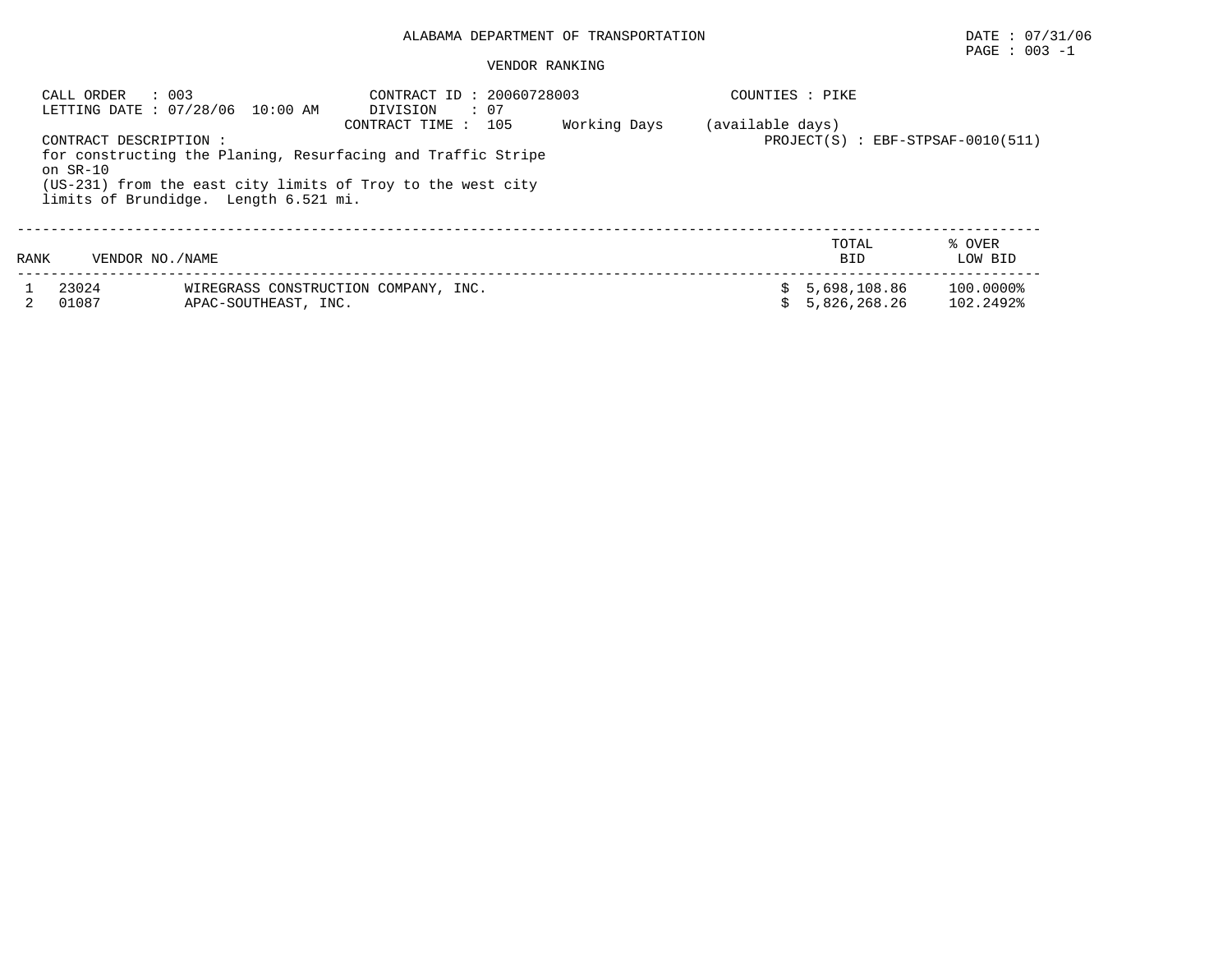| 003<br>CALL ORDER                | CONTRACT ID: 20060728003 | COUNTIES :<br>PIKE |
|----------------------------------|--------------------------|--------------------|
| LETTING DATE : 07/28/06 10:00 AM | - 0<br>DIVISION          |                    |

|                                                                                                                                                                             |               | $(1)$ 23024 |                  | 2 ) 01087                                          |                  |        |
|-----------------------------------------------------------------------------------------------------------------------------------------------------------------------------|---------------|-------------|------------------|----------------------------------------------------|------------------|--------|
|                                                                                                                                                                             |               |             |                  | WIREGRASS CONSTRUCTION COMP   APAC-SOUTHEAST, INC. |                  |        |
| LINE NO / ITEM CODE / ALT<br>ITEM DESCRIPTION                                                                                                                               | QUANTITY      | UNIT PRICE  | AMOUNT           | UNIT PRICE AMOUNT   UNIT PRICE                     |                  | AMOUNT |
| SECTION 0001 Total                                                                                                                                                          |               |             |                  |                                                    |                  |        |
| 0010 209A000<br>Mailbox Reset, Single                                                                                                                                       | 2.000 EACH    |             | 110.00000 220.00 |                                                    | 125.00000 250.00 |        |
| 0020 210D011                                                                                                                                                                | 5070.000 CUYD | 7.50000     | 38025.00         | 7.50000                                            | 38025.00         |        |
| Borrow Excavation (A-4 Or Better)<br>0030 212A000                                                                                                                           | 869.000 STA   | 22.00000    | 19118.00         | 35.00000                                           | 30415.00         |        |
| Machine Grading Shoulders<br>0040 405A000                                                                                                                                   | 21583.000 GAL | 2.25000     | 48561.75         | 2.79000                                            | 60216.57         |        |
| Tack Coat<br>0050 408A051                                                                                                                                                   | 1333.000 SOYD | 1.25000     | 1666.25          | 0.68000                                            | 906.44           |        |
| Planing Existing Pavement<br>(Approximately 0.00" Thru 1.0" Thick)<br>$224893.000$ SQYD<br>0060 408A053<br>Planing Existing Pavement                                        |               | 0.87000     | 195656.91        | 0.62000                                            | 139433.66        |        |
| (Approximately 2.10" Thru 3.0" Thick)<br>0070 410C000                                                                                                                       | 1.000 EACH    | 7500.00000  | 7500.00          | 1000.00000                                         | 1000.00          |        |
| Contractor Retained Profilograph<br>0080 410H000<br>$1.000$ EACH                                                                                                            |               | 90000.00000 | 90000.00         | 85000.00000                                        | 85000.00         |        |
| Material Remixing Device<br>0090 420A015<br>Polymer Modified Open Graded Friction                                                                                           | 10518.000 TON | 87.75000    | 922954.50        | 95.79000                                           | 1007519.22       |        |
| Course<br>0100 423A002<br>Stone Matrix Asphalt Wearing Layer,                                                                                                               | 21070.000 TON | 72.15000    | 1520200.50       | 79.31000                                           | 1671061.70       |        |
| 3/4" Maximum Aggregate Size<br>0110 423B001<br>Stone Matrix Asphalt Binder Layer, 1.0"                                                                                      | 28112.000 TON | 73.45000    | 2064826.40       | 76.00000                                           | 2136512.00       |        |
| Maximum Aggregate Size<br>0120 424A283<br>Superpave Bituminous Concrete Wearing                                                                                             | 100.000 TON   | 85.00000    | 8500.00          | 95.25000                                           | 9525.00          |        |
| Surface Layer, Patching, 1/2" Maximum<br>Aggregate Size Mix, ESAL Range E<br>0130 424A286<br>Superpave Bituminous Concrete Wearing<br>Surface Layer, Leveling, 1/2" Maximum | 100.000 TON   | 75.35000    | 7535.00          | 75.08000                                           | 7508.00          |        |
| Aggregate Size Mix, ESAL Range E<br>0140 424A361<br>Superpave Bituminous Concrete Wearing<br>Surface Layer, 3/4" Maximum Aggregate<br>Size Mix, ESAL Range C/D              | 953.000 TON   | 84.35000    | 80385.55         | 78.74000                                           | 75039.22         |        |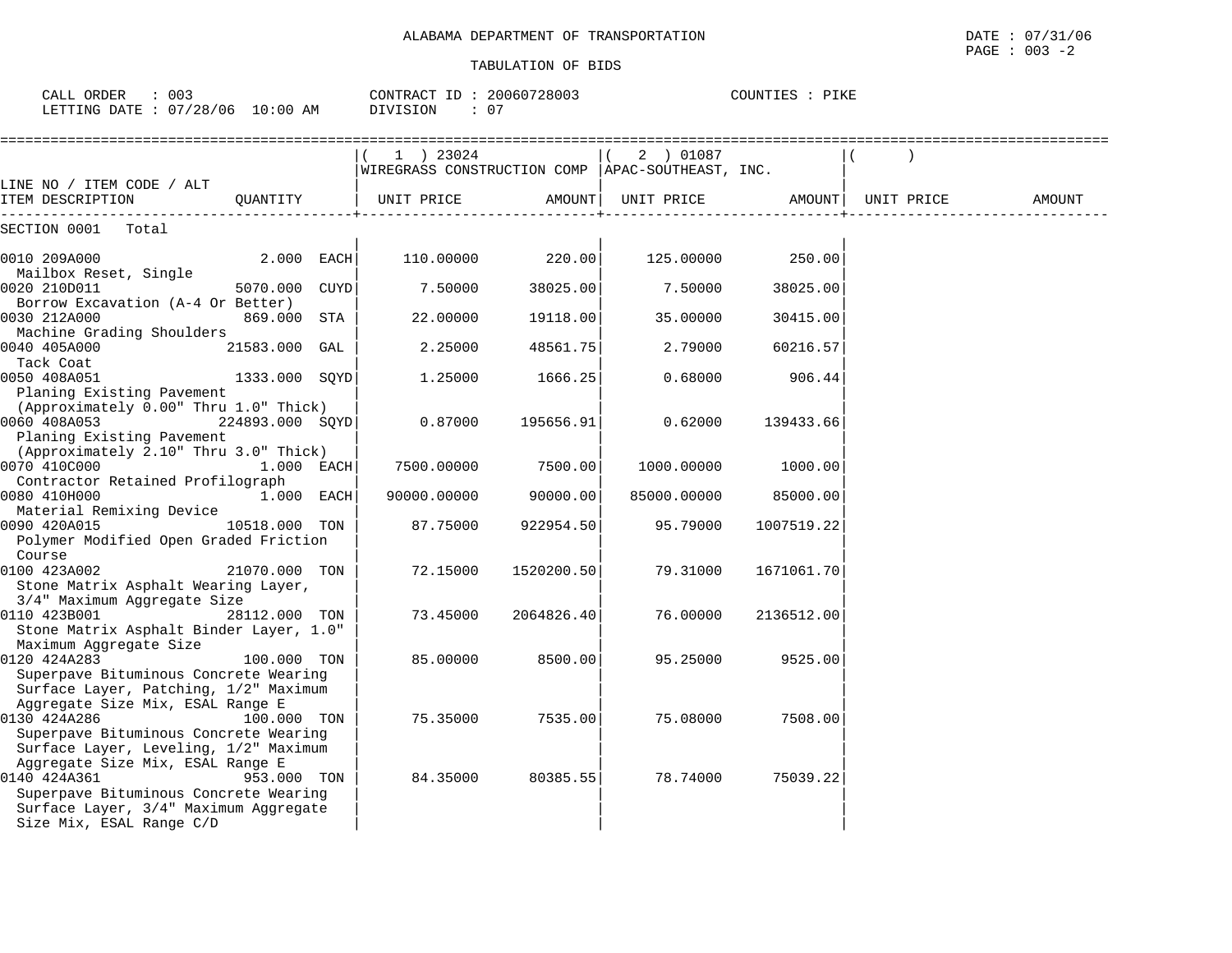| 003<br>ORDER<br>CALL ( |          | 20060728003<br>CONTRACT ID | PIKE<br>COUNTIES |
|------------------------|----------|----------------------------|------------------|
| LETTING DATE: 07/28/06 | 10:00 AM | . .<br>DIVISION            |                  |

|                                        | $(1)$ 23024                                                                                                                                                                                                                                                                                                                                   |                                                                                                                                                                                                                                                                                                                                       |                        |                                                                                                                                                                                                                                                                                                          |                                                                                                                                                                                                    |                                                                                                                  |
|----------------------------------------|-----------------------------------------------------------------------------------------------------------------------------------------------------------------------------------------------------------------------------------------------------------------------------------------------------------------------------------------------|---------------------------------------------------------------------------------------------------------------------------------------------------------------------------------------------------------------------------------------------------------------------------------------------------------------------------------------|------------------------|----------------------------------------------------------------------------------------------------------------------------------------------------------------------------------------------------------------------------------------------------------------------------------------------------------|----------------------------------------------------------------------------------------------------------------------------------------------------------------------------------------------------|------------------------------------------------------------------------------------------------------------------|
|                                        |                                                                                                                                                                                                                                                                                                                                               |                                                                                                                                                                                                                                                                                                                                       |                        |                                                                                                                                                                                                                                                                                                          |                                                                                                                                                                                                    |                                                                                                                  |
|                                        |                                                                                                                                                                                                                                                                                                                                               |                                                                                                                                                                                                                                                                                                                                       |                        |                                                                                                                                                                                                                                                                                                          |                                                                                                                                                                                                    |                                                                                                                  |
|                                        |                                                                                                                                                                                                                                                                                                                                               |                                                                                                                                                                                                                                                                                                                                       |                        |                                                                                                                                                                                                                                                                                                          |                                                                                                                                                                                                    | AMOUNT                                                                                                           |
|                                        |                                                                                                                                                                                                                                                                                                                                               |                                                                                                                                                                                                                                                                                                                                       |                        |                                                                                                                                                                                                                                                                                                          |                                                                                                                                                                                                    |                                                                                                                  |
|                                        |                                                                                                                                                                                                                                                                                                                                               |                                                                                                                                                                                                                                                                                                                                       |                        |                                                                                                                                                                                                                                                                                                          |                                                                                                                                                                                                    |                                                                                                                  |
|                                        |                                                                                                                                                                                                                                                                                                                                               |                                                                                                                                                                                                                                                                                                                                       |                        |                                                                                                                                                                                                                                                                                                          |                                                                                                                                                                                                    |                                                                                                                  |
|                                        | 195000.00000                                                                                                                                                                                                                                                                                                                                  |                                                                                                                                                                                                                                                                                                                                       |                        | 122700.00                                                                                                                                                                                                                                                                                                |                                                                                                                                                                                                    |                                                                                                                  |
|                                        |                                                                                                                                                                                                                                                                                                                                               |                                                                                                                                                                                                                                                                                                                                       |                        |                                                                                                                                                                                                                                                                                                          |                                                                                                                                                                                                    |                                                                                                                  |
|                                        | 500.00000                                                                                                                                                                                                                                                                                                                                     |                                                                                                                                                                                                                                                                                                                                       | 500.00000              |                                                                                                                                                                                                                                                                                                          |                                                                                                                                                                                                    |                                                                                                                  |
|                                        |                                                                                                                                                                                                                                                                                                                                               |                                                                                                                                                                                                                                                                                                                                       |                        |                                                                                                                                                                                                                                                                                                          |                                                                                                                                                                                                    |                                                                                                                  |
|                                        | 450.00000                                                                                                                                                                                                                                                                                                                                     |                                                                                                                                                                                                                                                                                                                                       | 450.00000              | 4500.00                                                                                                                                                                                                                                                                                                  |                                                                                                                                                                                                    |                                                                                                                  |
|                                        |                                                                                                                                                                                                                                                                                                                                               |                                                                                                                                                                                                                                                                                                                                       |                        |                                                                                                                                                                                                                                                                                                          |                                                                                                                                                                                                    |                                                                                                                  |
| 1500.000 LF                            | 4.00000                                                                                                                                                                                                                                                                                                                                       |                                                                                                                                                                                                                                                                                                                                       | 5.00000                | 7500.00                                                                                                                                                                                                                                                                                                  |                                                                                                                                                                                                    |                                                                                                                  |
|                                        |                                                                                                                                                                                                                                                                                                                                               |                                                                                                                                                                                                                                                                                                                                       |                        |                                                                                                                                                                                                                                                                                                          |                                                                                                                                                                                                    |                                                                                                                  |
| 1500.000 LF                            | 0.25000                                                                                                                                                                                                                                                                                                                                       |                                                                                                                                                                                                                                                                                                                                       | 0.50000                | 750.00                                                                                                                                                                                                                                                                                                   |                                                                                                                                                                                                    |                                                                                                                  |
|                                        |                                                                                                                                                                                                                                                                                                                                               |                                                                                                                                                                                                                                                                                                                                       |                        |                                                                                                                                                                                                                                                                                                          |                                                                                                                                                                                                    |                                                                                                                  |
|                                        |                                                                                                                                                                                                                                                                                                                                               |                                                                                                                                                                                                                                                                                                                                       |                        |                                                                                                                                                                                                                                                                                                          |                                                                                                                                                                                                    |                                                                                                                  |
|                                        |                                                                                                                                                                                                                                                                                                                                               |                                                                                                                                                                                                                                                                                                                                       |                        |                                                                                                                                                                                                                                                                                                          |                                                                                                                                                                                                    |                                                                                                                  |
|                                        |                                                                                                                                                                                                                                                                                                                                               |                                                                                                                                                                                                                                                                                                                                       |                        |                                                                                                                                                                                                                                                                                                          |                                                                                                                                                                                                    |                                                                                                                  |
|                                        |                                                                                                                                                                                                                                                                                                                                               |                                                                                                                                                                                                                                                                                                                                       |                        |                                                                                                                                                                                                                                                                                                          |                                                                                                                                                                                                    |                                                                                                                  |
|                                        |                                                                                                                                                                                                                                                                                                                                               |                                                                                                                                                                                                                                                                                                                                       |                        |                                                                                                                                                                                                                                                                                                          |                                                                                                                                                                                                    |                                                                                                                  |
|                                        |                                                                                                                                                                                                                                                                                                                                               |                                                                                                                                                                                                                                                                                                                                       |                        |                                                                                                                                                                                                                                                                                                          |                                                                                                                                                                                                    |                                                                                                                  |
|                                        |                                                                                                                                                                                                                                                                                                                                               |                                                                                                                                                                                                                                                                                                                                       |                        |                                                                                                                                                                                                                                                                                                          |                                                                                                                                                                                                    |                                                                                                                  |
|                                        |                                                                                                                                                                                                                                                                                                                                               |                                                                                                                                                                                                                                                                                                                                       |                        |                                                                                                                                                                                                                                                                                                          |                                                                                                                                                                                                    |                                                                                                                  |
|                                        |                                                                                                                                                                                                                                                                                                                                               |                                                                                                                                                                                                                                                                                                                                       |                        |                                                                                                                                                                                                                                                                                                          |                                                                                                                                                                                                    |                                                                                                                  |
|                                        |                                                                                                                                                                                                                                                                                                                                               |                                                                                                                                                                                                                                                                                                                                       |                        |                                                                                                                                                                                                                                                                                                          |                                                                                                                                                                                                    |                                                                                                                  |
|                                        |                                                                                                                                                                                                                                                                                                                                               |                                                                                                                                                                                                                                                                                                                                       |                        |                                                                                                                                                                                                                                                                                                          |                                                                                                                                                                                                    |                                                                                                                  |
|                                        |                                                                                                                                                                                                                                                                                                                                               |                                                                                                                                                                                                                                                                                                                                       |                        |                                                                                                                                                                                                                                                                                                          |                                                                                                                                                                                                    |                                                                                                                  |
|                                        |                                                                                                                                                                                                                                                                                                                                               |                                                                                                                                                                                                                                                                                                                                       |                        |                                                                                                                                                                                                                                                                                                          |                                                                                                                                                                                                    |                                                                                                                  |
|                                        |                                                                                                                                                                                                                                                                                                                                               |                                                                                                                                                                                                                                                                                                                                       |                        |                                                                                                                                                                                                                                                                                                          |                                                                                                                                                                                                    |                                                                                                                  |
|                                        |                                                                                                                                                                                                                                                                                                                                               |                                                                                                                                                                                                                                                                                                                                       |                        |                                                                                                                                                                                                                                                                                                          |                                                                                                                                                                                                    |                                                                                                                  |
|                                        |                                                                                                                                                                                                                                                                                                                                               |                                                                                                                                                                                                                                                                                                                                       |                        |                                                                                                                                                                                                                                                                                                          |                                                                                                                                                                                                    |                                                                                                                  |
|                                        |                                                                                                                                                                                                                                                                                                                                               |                                                                                                                                                                                                                                                                                                                                       |                        |                                                                                                                                                                                                                                                                                                          |                                                                                                                                                                                                    |                                                                                                                  |
|                                        |                                                                                                                                                                                                                                                                                                                                               |                                                                                                                                                                                                                                                                                                                                       |                        |                                                                                                                                                                                                                                                                                                          |                                                                                                                                                                                                    |                                                                                                                  |
|                                        |                                                                                                                                                                                                                                                                                                                                               |                                                                                                                                                                                                                                                                                                                                       |                        |                                                                                                                                                                                                                                                                                                          |                                                                                                                                                                                                    |                                                                                                                  |
|                                        |                                                                                                                                                                                                                                                                                                                                               |                                                                                                                                                                                                                                                                                                                                       |                        |                                                                                                                                                                                                                                                                                                          |                                                                                                                                                                                                    |                                                                                                                  |
|                                        |                                                                                                                                                                                                                                                                                                                                               |                                                                                                                                                                                                                                                                                                                                       |                        |                                                                                                                                                                                                                                                                                                          |                                                                                                                                                                                                    |                                                                                                                  |
|                                        |                                                                                                                                                                                                                                                                                                                                               |                                                                                                                                                                                                                                                                                                                                       |                        |                                                                                                                                                                                                                                                                                                          |                                                                                                                                                                                                    |                                                                                                                  |
|                                        | 1850.00000                                                                                                                                                                                                                                                                                                                                    |                                                                                                                                                                                                                                                                                                                                       | 1850.00000             | 22200.00                                                                                                                                                                                                                                                                                                 |                                                                                                                                                                                                    |                                                                                                                  |
|                                        |                                                                                                                                                                                                                                                                                                                                               |                                                                                                                                                                                                                                                                                                                                       |                        |                                                                                                                                                                                                                                                                                                          |                                                                                                                                                                                                    |                                                                                                                  |
|                                        | 1850.00000                                                                                                                                                                                                                                                                                                                                    |                                                                                                                                                                                                                                                                                                                                       | 1850.00000             | 22200.00                                                                                                                                                                                                                                                                                                 |                                                                                                                                                                                                    |                                                                                                                  |
| Solid Traffic Stripe Removed (Plastic) |                                                                                                                                                                                                                                                                                                                                               |                                                                                                                                                                                                                                                                                                                                       |                        |                                                                                                                                                                                                                                                                                                          |                                                                                                                                                                                                    |                                                                                                                  |
|                                        | Scoring Bituminous Pavement Surface By<br>Solid White, Class 2, Type A Traffic<br>Broken White, Class 2, Type A Traffic<br>Broken Yellow, Class 2, Type A Traffic<br>Solid Yellow, Class 2, Type A Traffic<br>3531.000 LF<br>Dotted Class 2, Type A Traffic Stripe<br>Broken Temporary Traffic Stripe<br>Solid Traffic Stripe Removed (Paint) | $67782.000$ LF<br>LUMP<br>10.000 ACRE<br>10.000 ACRE<br>1.000 ACRE<br>5.00000<br>LUMP<br>7500.00000<br>14.000 MILE<br>1775.00000<br>13.000 MILE<br>1050.00000<br>10.000 MILE<br>1050.00000<br>10.000 MILE<br>1995.00000<br>1.50000<br>62.000 MILE<br>690.00000<br>0290 701C001 78.000 MILE<br>750.00000<br>12.000 MILE<br>12.000 MILE | ====================== | 195000.00<br>5000.00<br>4500.00<br>6000.00<br>375.00<br>5.00<br>0.01000<br>7500.00<br>1000.00000<br>24850.00<br>1775.00000<br>13650.00<br>1050.00000<br>10500.00<br>1050.00000<br>19950.00<br>1995.00000<br>5296.50<br>1.50000<br>42780.00<br>690.00000<br>58500.00<br>750.00000<br>22200.00<br>22200.00 | $(2)$ 01087<br>WIREGRASS CONSTRUCTION COMP   APAC-SOUTHEAST, INC.<br>122700.00000<br>5000.00<br>0.01<br>1000.00<br>24850.00<br>13650.00<br>10500.00<br>19950.00<br>5296.50<br>42780.00<br>58500.00 | QUANTITY   UNIT PRICE         AMOUNT  UNIT PRICE         AMOUNT  UNIT PRICE<br>$0.10000$ 6778.20 0.02000 1355.64 |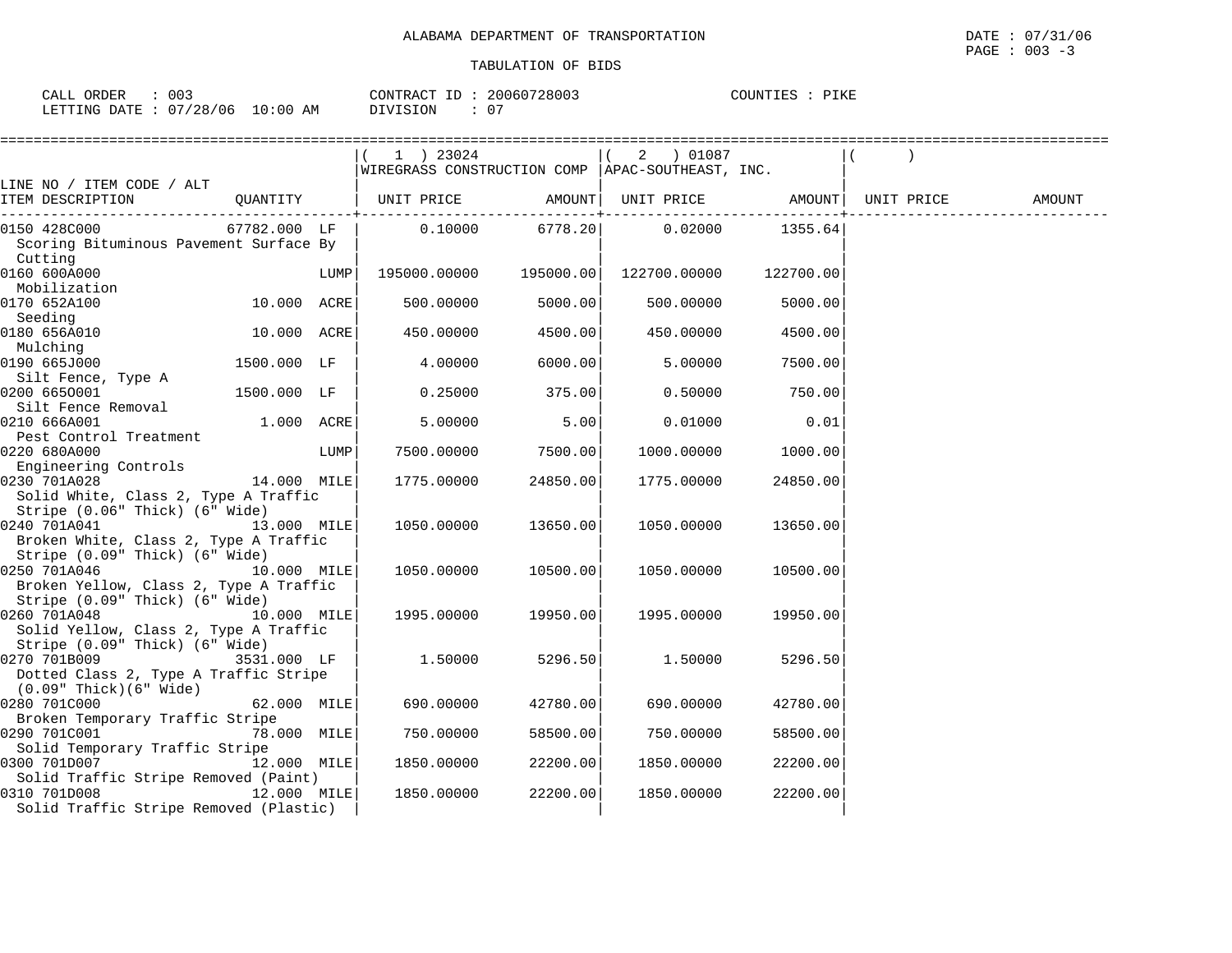| 003<br>CALL ORDER               | CONTRACT ID: 20060728003 | COUNTIES : PIKE |
|---------------------------------|--------------------------|-----------------|
| LETTING DATE: 07/28/06 10:00 AM | DIVISION                 |                 |

| 1 ) 23024                |                                                                                                                                                                                                                                                      |                                                                                                      |                                                                                                                                                                                                                                                                                                            |                                                                                                                                                                                                                                                                    |                   |
|--------------------------|------------------------------------------------------------------------------------------------------------------------------------------------------------------------------------------------------------------------------------------------------|------------------------------------------------------------------------------------------------------|------------------------------------------------------------------------------------------------------------------------------------------------------------------------------------------------------------------------------------------------------------------------------------------------------------|--------------------------------------------------------------------------------------------------------------------------------------------------------------------------------------------------------------------------------------------------------------------|-------------------|
|                          |                                                                                                                                                                                                                                                      |                                                                                                      |                                                                                                                                                                                                                                                                                                            |                                                                                                                                                                                                                                                                    |                   |
|                          |                                                                                                                                                                                                                                                      |                                                                                                      |                                                                                                                                                                                                                                                                                                            |                                                                                                                                                                                                                                                                    |                   |
|                          |                                                                                                                                                                                                                                                      |                                                                                                      |                                                                                                                                                                                                                                                                                                            | UNIT PRICE                                                                                                                                                                                                                                                         | AMOUNT            |
|                          |                                                                                                                                                                                                                                                      |                                                                                                      |                                                                                                                                                                                                                                                                                                            |                                                                                                                                                                                                                                                                    |                   |
|                          |                                                                                                                                                                                                                                                      |                                                                                                      |                                                                                                                                                                                                                                                                                                            |                                                                                                                                                                                                                                                                    |                   |
|                          |                                                                                                                                                                                                                                                      |                                                                                                      |                                                                                                                                                                                                                                                                                                            |                                                                                                                                                                                                                                                                    |                   |
|                          |                                                                                                                                                                                                                                                      |                                                                                                      |                                                                                                                                                                                                                                                                                                            |                                                                                                                                                                                                                                                                    |                   |
|                          |                                                                                                                                                                                                                                                      |                                                                                                      |                                                                                                                                                                                                                                                                                                            |                                                                                                                                                                                                                                                                    |                   |
|                          |                                                                                                                                                                                                                                                      |                                                                                                      |                                                                                                                                                                                                                                                                                                            |                                                                                                                                                                                                                                                                    |                   |
|                          |                                                                                                                                                                                                                                                      |                                                                                                      |                                                                                                                                                                                                                                                                                                            |                                                                                                                                                                                                                                                                    |                   |
| 1661.000 LF              |                                                                                                                                                                                                                                                      |                                                                                                      | 7474.50                                                                                                                                                                                                                                                                                                    |                                                                                                                                                                                                                                                                    |                   |
|                          |                                                                                                                                                                                                                                                      |                                                                                                      |                                                                                                                                                                                                                                                                                                            |                                                                                                                                                                                                                                                                    |                   |
|                          |                                                                                                                                                                                                                                                      |                                                                                                      |                                                                                                                                                                                                                                                                                                            |                                                                                                                                                                                                                                                                    |                   |
| 1661.000 LF  <br>4.50000 |                                                                                                                                                                                                                                                      |                                                                                                      | 7474.50                                                                                                                                                                                                                                                                                                    |                                                                                                                                                                                                                                                                    |                   |
|                          |                                                                                                                                                                                                                                                      |                                                                                                      |                                                                                                                                                                                                                                                                                                            |                                                                                                                                                                                                                                                                    |                   |
|                          |                                                                                                                                                                                                                                                      |                                                                                                      |                                                                                                                                                                                                                                                                                                            |                                                                                                                                                                                                                                                                    |                   |
|                          |                                                                                                                                                                                                                                                      |                                                                                                      |                                                                                                                                                                                                                                                                                                            |                                                                                                                                                                                                                                                                    |                   |
|                          |                                                                                                                                                                                                                                                      |                                                                                                      |                                                                                                                                                                                                                                                                                                            |                                                                                                                                                                                                                                                                    |                   |
|                          |                                                                                                                                                                                                                                                      |                                                                                                      |                                                                                                                                                                                                                                                                                                            |                                                                                                                                                                                                                                                                    |                   |
|                          |                                                                                                                                                                                                                                                      |                                                                                                      |                                                                                                                                                                                                                                                                                                            |                                                                                                                                                                                                                                                                    |                   |
|                          |                                                                                                                                                                                                                                                      |                                                                                                      |                                                                                                                                                                                                                                                                                                            |                                                                                                                                                                                                                                                                    |                   |
|                          |                                                                                                                                                                                                                                                      |                                                                                                      |                                                                                                                                                                                                                                                                                                            |                                                                                                                                                                                                                                                                    |                   |
|                          |                                                                                                                                                                                                                                                      |                                                                                                      |                                                                                                                                                                                                                                                                                                            |                                                                                                                                                                                                                                                                    |                   |
|                          |                                                                                                                                                                                                                                                      |                                                                                                      |                                                                                                                                                                                                                                                                                                            |                                                                                                                                                                                                                                                                    |                   |
| $66.000$ EACH<br>5.00000 |                                                                                                                                                                                                                                                      | 5.00000                                                                                              | 330.00                                                                                                                                                                                                                                                                                                     |                                                                                                                                                                                                                                                                    |                   |
|                          |                                                                                                                                                                                                                                                      |                                                                                                      |                                                                                                                                                                                                                                                                                                            |                                                                                                                                                                                                                                                                    |                   |
| $46.000$ EACH<br>5.00000 |                                                                                                                                                                                                                                                      | 5.00000                                                                                              | 230.00                                                                                                                                                                                                                                                                                                     |                                                                                                                                                                                                                                                                    |                   |
|                          |                                                                                                                                                                                                                                                      |                                                                                                      |                                                                                                                                                                                                                                                                                                            |                                                                                                                                                                                                                                                                    |                   |
| 1851.000 EACH<br>5.00000 |                                                                                                                                                                                                                                                      | 5.00000                                                                                              | 9255.00                                                                                                                                                                                                                                                                                                    |                                                                                                                                                                                                                                                                    |                   |
|                          |                                                                                                                                                                                                                                                      |                                                                                                      |                                                                                                                                                                                                                                                                                                            |                                                                                                                                                                                                                                                                    |                   |
|                          |                                                                                                                                                                                                                                                      |                                                                                                      |                                                                                                                                                                                                                                                                                                            |                                                                                                                                                                                                                                                                    |                   |
|                          |                                                                                                                                                                                                                                                      |                                                                                                      |                                                                                                                                                                                                                                                                                                            |                                                                                                                                                                                                                                                                    |                   |
|                          |                                                                                                                                                                                                                                                      |                                                                                                      |                                                                                                                                                                                                                                                                                                            |                                                                                                                                                                                                                                                                    |                   |
|                          |                                                                                                                                                                                                                                                      |                                                                                                      |                                                                                                                                                                                                                                                                                                            |                                                                                                                                                                                                                                                                    |                   |
|                          |                                                                                                                                                                                                                                                      |                                                                                                      |                                                                                                                                                                                                                                                                                                            |                                                                                                                                                                                                                                                                    |                   |
|                          |                                                                                                                                                                                                                                                      |                                                                                                      |                                                                                                                                                                                                                                                                                                            |                                                                                                                                                                                                                                                                    |                   |
|                          |                                                                                                                                                                                                                                                      |                                                                                                      |                                                                                                                                                                                                                                                                                                            |                                                                                                                                                                                                                                                                    |                   |
| 200.000 EACH<br>4.00000  |                                                                                                                                                                                                                                                      | 7.50000                                                                                              | 1500.00                                                                                                                                                                                                                                                                                                    |                                                                                                                                                                                                                                                                    |                   |
|                          |                                                                                                                                                                                                                                                      |                                                                                                      |                                                                                                                                                                                                                                                                                                            |                                                                                                                                                                                                                                                                    |                   |
| $2.000$ EACH             |                                                                                                                                                                                                                                                      | 1500.00000                                                                                           | 3000.00                                                                                                                                                                                                                                                                                                    |                                                                                                                                                                                                                                                                    |                   |
|                          |                                                                                                                                                                                                                                                      |                                                                                                      |                                                                                                                                                                                                                                                                                                            |                                                                                                                                                                                                                                                                    |                   |
|                          |                                                                                                                                                                                                                                                      |                                                                                                      |                                                                                                                                                                                                                                                                                                            |                                                                                                                                                                                                                                                                    |                   |
|                          | 12.000 MILE<br>12.000 MILE<br>3.50000<br>$9610.000$ SQFT<br>583.000 SQFT<br>32853.000 SOFT<br>1.50000<br>863.000 EACH<br>5.00000<br>280.000 EACH<br>5.00000<br>$1.000$ EACH<br>10500.00000<br>1545.000 SQFT<br>8.04000<br>$200.000$ EACH<br>10.00000 | ======================<br>UNIT PRICE<br>1700.00000<br>1700.00000<br>4.50000<br>3.25000<br>4500.00000 | AMOUNT  <br>20400.00<br>20400.00<br>5813.50<br>3.50000<br>7474.50<br>7474.50<br>31232.50<br>4.00000 2332.00<br>49279.50<br>1,50000<br>4315.00<br>5.00000<br>330.00<br>230.00<br>9255.00<br>1400.00<br>5.00000<br>10500.00<br>7350.00000<br>12421.80<br>8.04000<br>2000.00<br>12.50000<br>800.00<br>9000.00 | 2 ) 01087<br>WIREGRASS CONSTRUCTION COMP   APAC-SOUTHEAST, INC.<br>1700.00000<br>20400.00<br>1700.00000<br>20400.00<br>5813.50<br>4.50000<br>4.50000<br>3.25000<br>31232.50<br>4.00000 2332.00<br>49279.50<br>4315.00<br>1400.00<br>7350.00<br>12421.80<br>2500.00 | UNIT PRICE AMOUNT |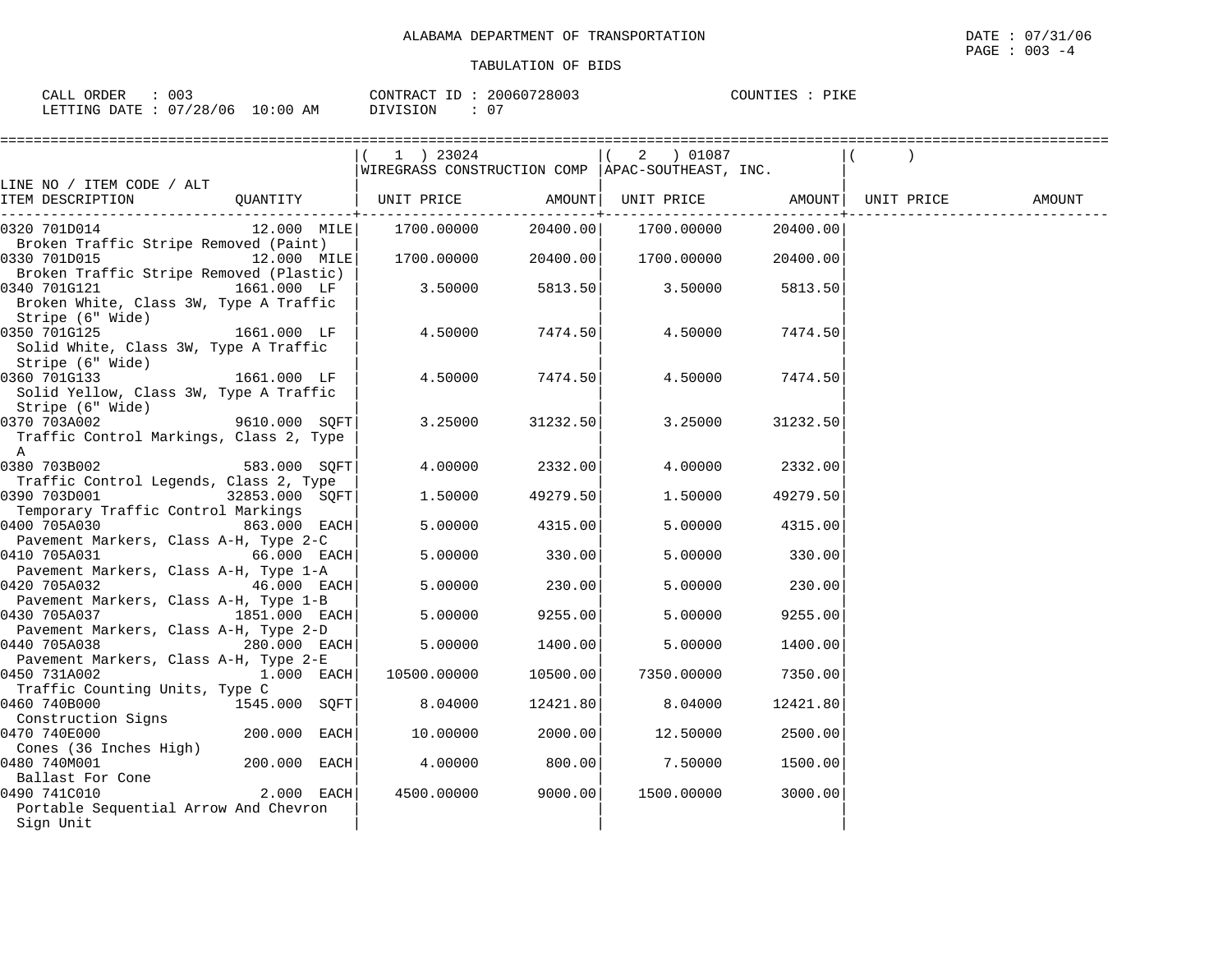| CALL ORDER                      | 003 | CONTRACT ID: 20060728003 |    | COUNTIES : PIKE |  |
|---------------------------------|-----|--------------------------|----|-----------------|--|
| LETTING DATE: 07/28/06 10:00 AM |     | DIVISION                 | 0' |                 |  |

|                                                                             |              |      | 23024<br>$\perp$<br>WIREGRASS CONSTRUCTION COMP |              | 01087<br>2<br>APAC-SOUTHEAST, INC. |                |            |        |
|-----------------------------------------------------------------------------|--------------|------|-------------------------------------------------|--------------|------------------------------------|----------------|------------|--------|
| TTEM CODE / ALT<br>LINE NO /<br>ITEM DESCRIPTION                            | OUANTITY     |      | UNIT PRICE                                      | AMOUNT       | UNIT PRICE                         | AMOUNT         | UNIT PRICE | AMOUNT |
| 0500 742A001<br>Portable Changeable Message Sign, Type                      | $2.000$ EACH |      | 8900.00000                                      | 17800.00     | 7000.00000                         | 14000.00       |            |        |
| 0510 998A000<br>Construction Fuel (Maximum Bid Limited<br>To \$ 233,000.00) |              | LUMP | 35000,00000                                     | 35000.00     | 0.00000                            | 0.00           |            |        |
| 0520 999 000<br>Trainee Hours At 80 Cents Per Hour                          | 520.000      | HOUR | 0.80000                                         | 416.00       | 0.80000                            | 416.00         |            |        |
| SECTION TOTALS                                                              |              |      | S.                                              | 5,698,108.86 |                                    | \$5,826,268.26 |            | 0.00   |
| CONTRACT TOTALS                                                             |              |      | S.                                              | 5,698,108.86 |                                    | \$5,826,268.26 |            |        |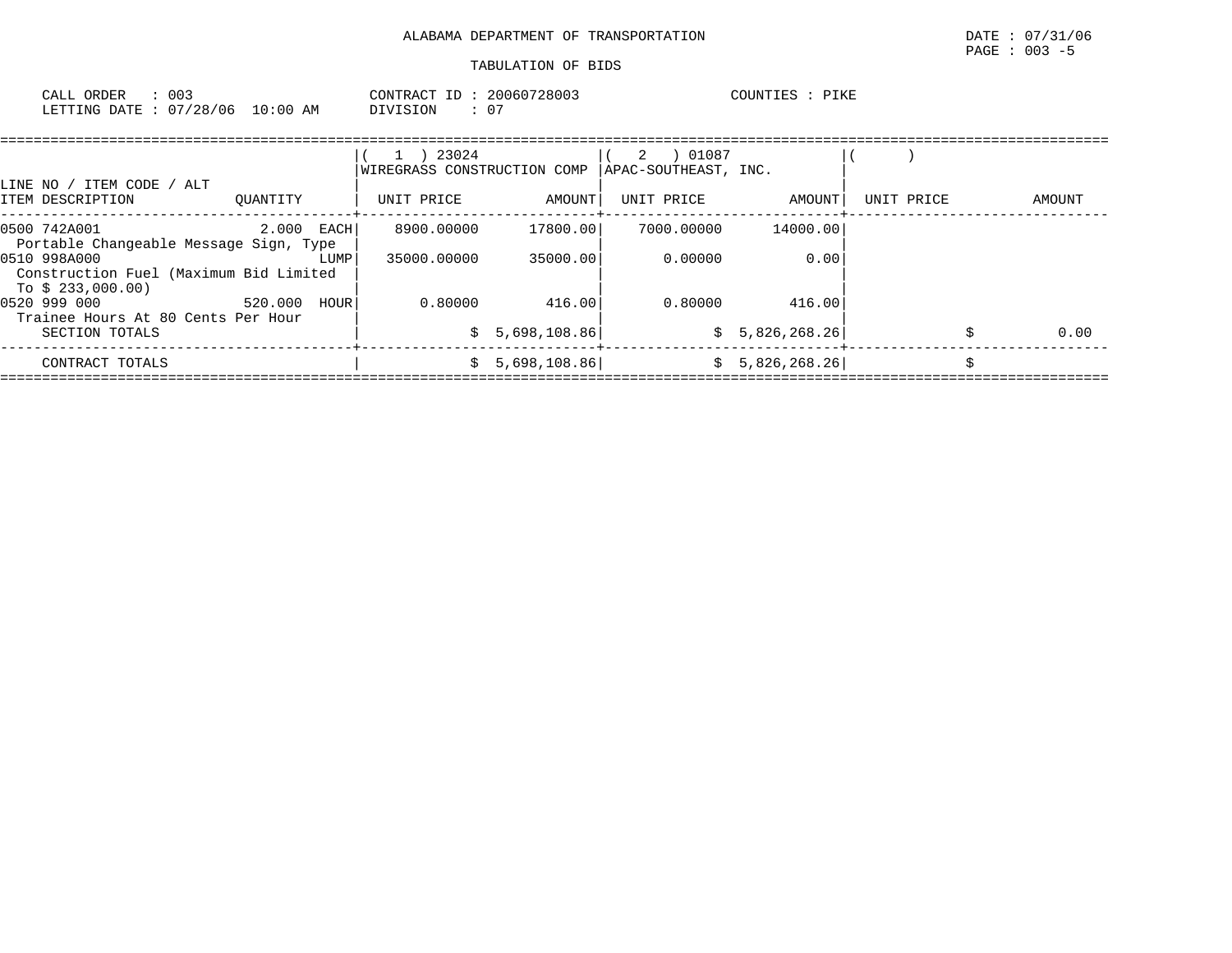## ALABAMA DEPARTMENT OF TRANSPORTATION DATE : 07/31/06

# $\texttt{PAGE}$  :  $004$  -1

#### VENDOR RANKING

|      | CALL ORDER<br>: 004    | LETTING DATE: 07/28/06 10:00 AM                            | CONTRACT ID: 20060728004<br>$\therefore$ 02<br>DIVISION                                                                                             |              |                  | COUNTIES : MARION              |                        |
|------|------------------------|------------------------------------------------------------|-----------------------------------------------------------------------------------------------------------------------------------------------------|--------------|------------------|--------------------------------|------------------------|
|      | CONTRACT DESCRIPTION : | southwest of Hamilton. Length 2.705 mi.                    | 60<br>CONTRACT TIME:<br>for constructing the Resurfacing and Traffic Stripe on SR-4<br>(Corridor "X") from the Buttahatchee River to SR-171 (US-43) | Working Days | (available days) | $PROJECT(S)$ : EBF-0471(531)   |                        |
| RANK | VENDOR NO./NAME        |                                                            |                                                                                                                                                     |              |                  | TOTAL<br><b>BID</b>            | % OVER<br>LOW BID      |
|      | 20011<br>19074         | TRI-COUNTY CONSTRUCTION, INC.<br>S & M EOUIPMENT CO., INC. |                                                                                                                                                     |              |                  | \$2,876,132.81<br>2,889,448.99 | 100.0000%<br>100.4630% |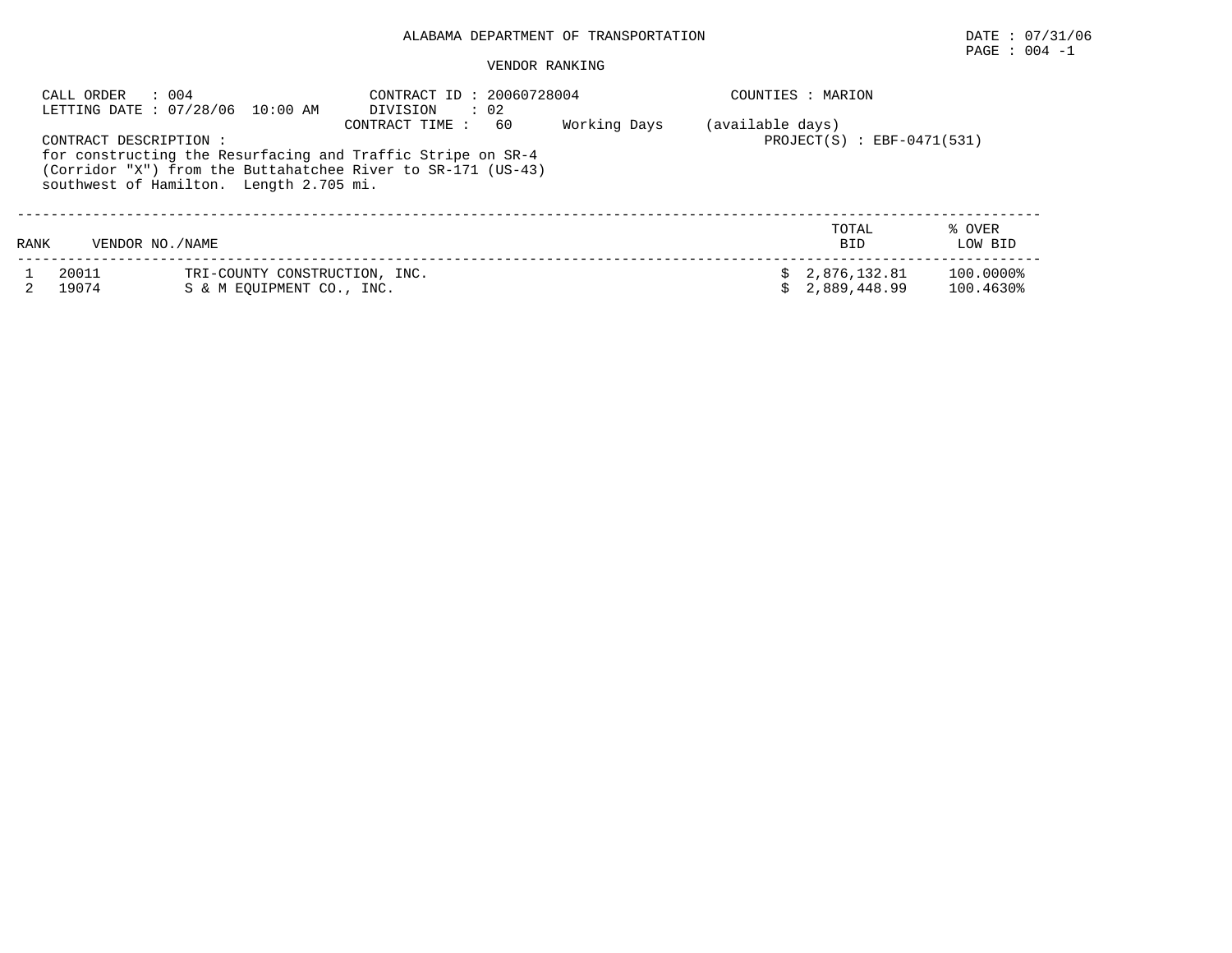| CALL ORDER : 004<br>LETTING DATE : 07/28/06 10:00 AM                                                                                     |                | CONTRACT ID: 20060728004<br>DIVISION<br>: 02                              |           |             | COUNTIES : MARION |            |        |
|------------------------------------------------------------------------------------------------------------------------------------------|----------------|---------------------------------------------------------------------------|-----------|-------------|-------------------|------------|--------|
|                                                                                                                                          |                | $1$ ) 20011   (<br>TRI-COUNTY CONSTRUCTION, IN  S & M EQUIPMENT CO., INC. |           | 2 ) 19074   |                   |            |        |
| LINE NO / ITEM CODE / ALT<br>ITEM DESCRIPTION<br>-------                                                                                 | OUANTITY       | UNIT PRICE                                                                | AMOUNT    | UNIT PRICE  | AMOUNT            | UNIT PRICE | AMOUNT |
| SECTION 0001 Total                                                                                                                       |                |                                                                           |           |             |                   |            |        |
| 0010 206C002                                                                                                                             | 800.000 SQYD   | 7.00000                                                                   | 5600.00   | 5.00000     | 4000.00           |            |        |
| Removing Concrete Slope Paving<br>0020 210A000                                                                                           | 1793.000 CUYD  | 10.00000                                                                  | 17930.00  | 8,00000     | 14344.00          |            |        |
| Unclassified Excavation<br>0030 301A012                                                                                                  | 3295.000 SOYD  | 8.25000                                                                   | 27183.75  | 6,00000     | 19770.00          |            |        |
| Crushed Aggregate Base Course, Type B,<br>Plant Mixed, 6" Compacted Thickness<br>0040 305B060<br>Crushed Aggregate, Section 825, Type B, | 1700.000 TON   | 21.33000                                                                  | 36261.00  | 18.00000    | 30600.00          |            |        |
| For Miscellaneous Use<br>0050 401A000                                                                                                    | 3295.000 SQYD  | 1.50000                                                                   | 4942.50   | 1.00000     | 3295.00           |            |        |
| Bituminous Treatment A<br>0060 405A000                                                                                                   | 10221.000 GAL  | 1.60000                                                                   | 16353.60  | 2.25000     | 22997.25          |            |        |
| Tack Coat<br>0070 408A052                                                                                                                | 79591.000 SQYD | 0.68000                                                                   | 54121.88  | 1.50000     | 119386.50         |            |        |
| Planing Existing Pavement<br>(Approximately 1.10" Thru 2.0" Thick)<br>0080 408A054<br>Planing Existing Pavement                          | 88853.000 SOYD | 0.96000                                                                   | 85298.88  | 2.50000     | 222132.50         |            |        |
| (Approximately 3.10" Thru 4.0" Thick)<br>0090 410B000<br>State Furnished Profilograph                                                    | $1.000$ EACH   | 3500.00000                                                                | 3500.00   | 5000.00000  | 5000.00           |            |        |
| 0100 410H000<br>Material Remixing Device                                                                                                 | $1.000$ EACH   | 30000.00000                                                               | 30000.00  | 30000.00000 | 30000.00          |            |        |
| 0110 420A015<br>Polymer Modified Open Graded Friction                                                                                    | 4336.000 TON   | 76.80000                                                                  | 333004.80 | 73.00000    | 316528.00         |            |        |
| Course<br>0120 423A003<br>Stone Matrix Asphalt Wearing Layer,                                                                            | 12022.000 TON  | 67.00000                                                                  | 805474.00 | 70.50000    | 847551.00         |            |        |
| 1/2" Maximum Aggregate Size<br>0130 423B001<br>Stone Matrix Asphalt Binder Layer, 1.0"                                                   | 14152.000 TON  | 69.79000                                                                  | 987668.08 | 60.00000    | 849120.00         |            |        |
| Maximum Aggregate Size<br>0140 423B013<br>Stone Matrix Asphalt Binder Layer, 1.0"                                                        | 500.000 TON    | 100.00000                                                                 | 50000.00  | 71.00000    | 35500.00          |            |        |
| Maximum Aggregate Size, Patching<br>0150 423B014<br>Stone Matrix Asphalt Binder Layer, 1.0"<br>Maximum Aggregate Size, Leveling          | 500.000 TON    | 100.00000                                                                 | 50000.00  | 61.00000    | 30500.00          |            |        |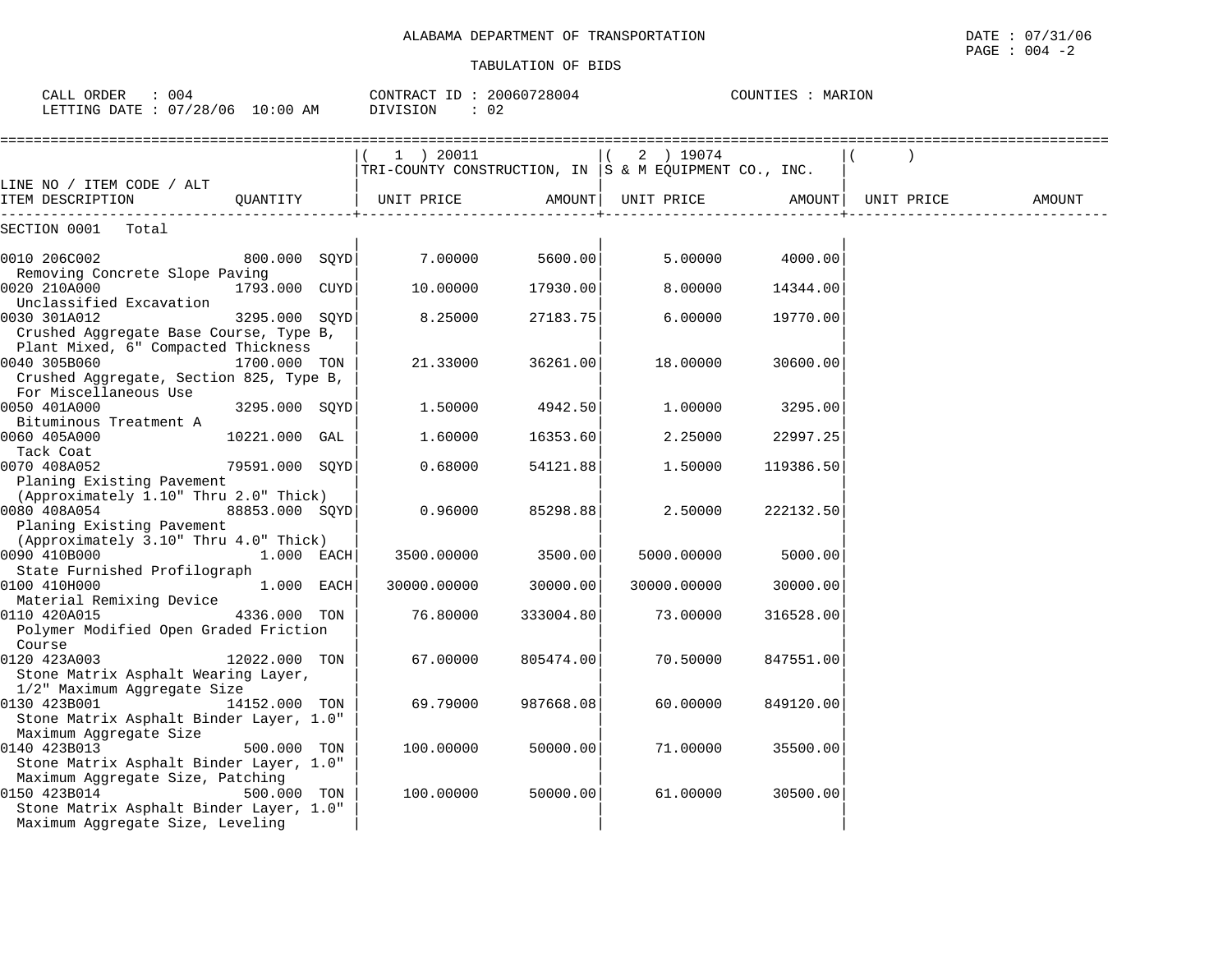| 004<br>ORDER<br>CALL       |            | 20060728004<br>CONTRACT ID: | COUNTIES<br>MARION |
|----------------------------|------------|-----------------------------|--------------------|
| : 07/28/06<br>LETTING DATE | $10:00$ AM | 02<br>DIVISION              |                    |

|                                                                                         |               |      | 1 ) 20011<br>$ THI-COUNTY$ CONSTRUCTION, IN $ S \& M$ EQUIPMENT CO., INC. |                       | 2 ) 19074                  |          |            |        |
|-----------------------------------------------------------------------------------------|---------------|------|---------------------------------------------------------------------------|-----------------------|----------------------------|----------|------------|--------|
| LINE NO / ITEM CODE / ALT                                                               |               |      |                                                                           |                       |                            |          |            |        |
| ITEM DESCRIPTION                                                                        | QUANTITY      |      | UNIT PRICE                 AMOUNT    UNIT PRICE                   AMOUNT  | -------------+------- |                            |          | UNIT PRICE | AMOUNT |
| 0160 428C000<br>Scoring Bituminous Pavement Surface By<br>Cutting                       | 75620.000 LF  |      | 0.11000                                                                   |                       | 8318.20 0.15000            | 11343.00 |            |        |
| 0170 534A000<br>Cleaning Pipe Underdrain Outlets                                        | 49.000 EACH   |      |                                                                           |                       | 53.88000 2640.12 350.00000 | 17150.00 |            |        |
| 0180 600A000<br>Mobilization                                                            |               | LUMP | 65000.00000                                                               | 65000.00              | 35000.00000                | 35000.00 |            |        |
| 0190 650A000<br>Topsoil                                                                 | 671.000 CUYD  |      | 15.00000                                                                  | 10065.00              | 12.00000                   | 8052.00  |            |        |
| 0200 652A100<br>Seeding                                                                 | 1.000 ACRE    |      | 1250.00000                                                                | 1250.00               | 825.00000                  | 825.00   |            |        |
| 0210 656A010<br>Mulching                                                                | 1.000 ACRE    |      | 1250.00000                                                                | 1250.00               | 825.00000                  | 825.00   |            |        |
| 0220 659A035<br>Rolled Erosion Control Product, Type<br>(2C)                            | 1000.000 SQYD |      | 3.00000                                                                   | 3000.00               | 2.75000                    | 2750.00  |            |        |
| 0230 665J000<br>Silt Fence, Type A                                                      | 1500.000 LF   |      | 5.00000                                                                   | 7500.00               | 4.13000                    | 6195.00  |            |        |
| 0240 6650001                                                                            | 1500.000 LF   |      | 2.25000                                                                   | 3375.00               | 1.65000                    | 2475.00  |            |        |
| Silt Fence Removal<br>0250 665Q001<br>20 Inch Wattle                                    | 500.000 LF    |      | 8.00000                                                                   | 4000.00               | 9,00000                    | 4500.00  |            |        |
| 0260 680A000<br>Engineering Controls                                                    |               | LUMP | 25000.00000                                                               | 25000.00              | 7500.00000                 | 7500.00  |            |        |
| 0270 701A028<br>Solid White, Class 2, Type A Traffic<br>Stripe (0.06" Thick) (6" Wide)  | 9.000 MILE    |      | 1875.00000                                                                | 16875.00              | 2062.50000                 | 18562.50 |            |        |
| 0280 701A041<br>Broken White, Class 2, Type A Traffic<br>Stripe (0.09" Thick) (6" Wide) | 6.000 MILE    |      | 1100.00000                                                                | 6600.00               | 1210.00000                 | 7260.00  |            |        |
| 0290 701A048<br>Solid Yellow, Class 2, Type A Traffic<br>Stripe (0.09" Thick) (6" Wide) | 9.000 MILE    |      | 1875.00000                                                                | 16875.00              | 2062.50000                 | 18562.50 |            |        |
| 0300 701B009<br>Dotted Class 2, Type A Traffic Stripe<br>$(0.09"$ Thick $)(6"$ Wide $)$ | 2450.000 LF   |      | 1.50000                                                                   | 3675.00               | 1.65000                    | 4042.50  |            |        |
| 0310 701B016<br>Dotted, Class 3W, Type A Traffic Stripe<br>(6" Wide)                    | $300.000$ LF  |      | 5,00000                                                                   | 1500.00               | 5.50000                    | 1650.00  |            |        |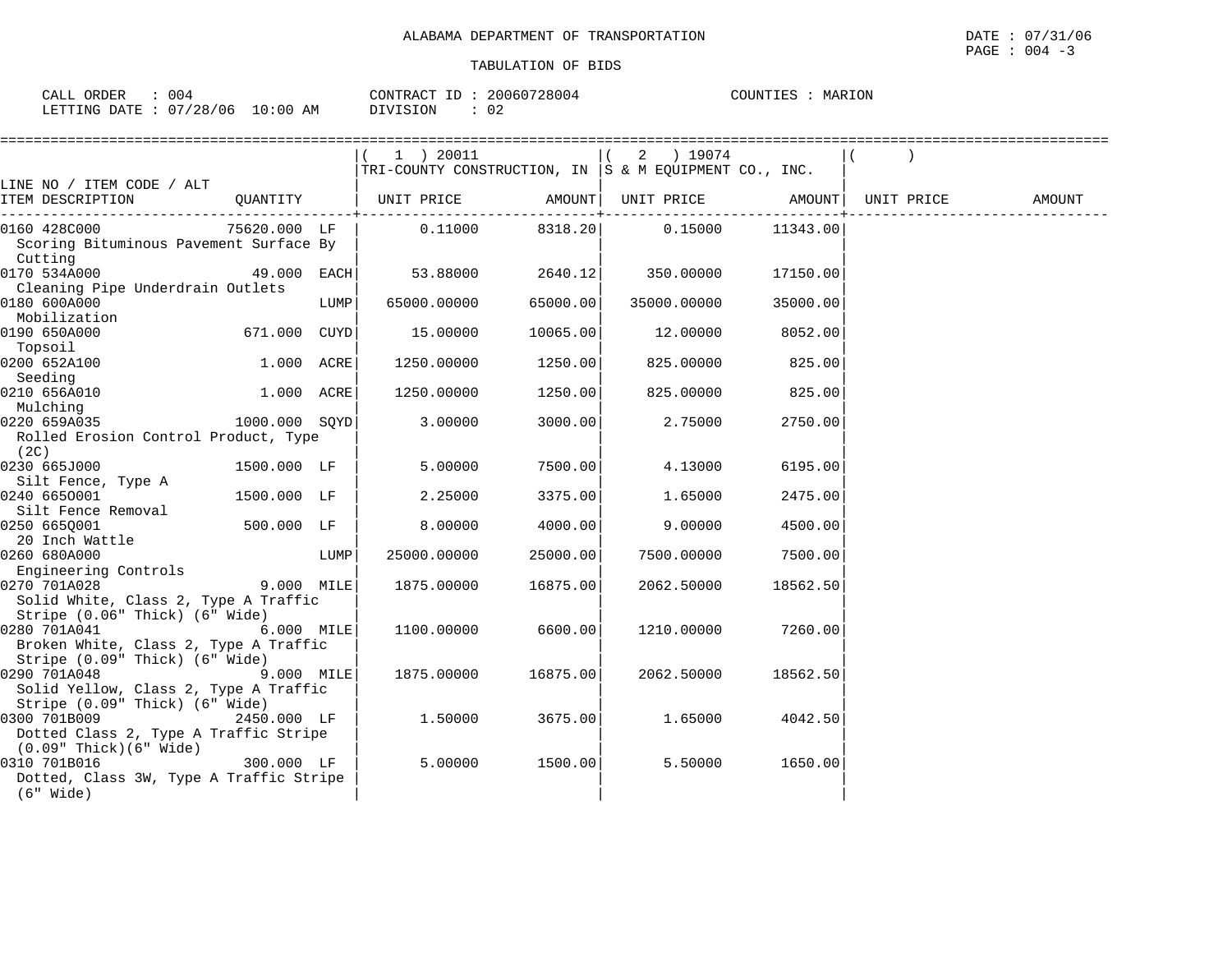| ORDER<br>004<br>$\sim$ $ -$<br>' A I<br>للتحمد |             | CONTRACT<br>$\tau$         | 20060728004 | $\Lambda$ דאז ז $\Lambda$ י $\Gamma$<br>MARION |
|------------------------------------------------|-------------|----------------------------|-------------|------------------------------------------------|
| /28/06<br>$\cap$<br>LETTIMG.<br>R מיד∆ת        | 10:00<br>AΜ | SION <sup>.</sup><br>. לדר | 02          |                                                |

|                                                       |                | 1 ) 20011                                                 |          | 2 ) 19074                  |           |            |        |
|-------------------------------------------------------|----------------|-----------------------------------------------------------|----------|----------------------------|-----------|------------|--------|
|                                                       |                | TRI-COUNTY CONSTRUCTION, IN $ S \& M$ EQUIPMENT CO., INC. |          |                            |           |            |        |
| LINE NO / ITEM CODE / ALT                             |                |                                                           |          |                            |           |            |        |
| ITEM DESCRIPTION                                      | QUANTITY       | UNIT PRICE                                                |          | AMOUNT   UNIT PRICE AMOUNT |           | UNIT PRICE | AMOUNT |
|                                                       |                |                                                           |          |                            |           |            |        |
| 0320 701C000                                          | 18.000 MILE    | 750.00000                                                 | 13500.00 | 825.00000                  | 14850.00  |            |        |
| Broken Temporary Traffic Stripe<br>0330 701C001       | 46.000 MILE    | 790.00000                                                 | 36340.00 | 869.00000                  | 39974.00  |            |        |
| Solid Temporary Traffic Stripe                        |                |                                                           |          |                            |           |            |        |
| 0340 701G124                                          | 608.000 LF     | 5.00000                                                   | 3040.00  | 5.50000                    | 3344.00   |            |        |
| Solid White, Class 3W, Type A Traffic                 |                |                                                           |          |                            |           |            |        |
| Stripe                                                |                |                                                           |          |                            |           |            |        |
| 0350 701G132                                          | 608.000 LF     | 5.00000                                                   | 3040.00  | 5.50000                    | 3344.00   |            |        |
| Solid Yellow, Class 3W, Type A Traffic                |                |                                                           |          |                            |           |            |        |
| Stripe                                                |                |                                                           |          |                            |           |            |        |
| 0360 701H001                                          | 1216.000 LF    | 2.00000                                                   | 2432.00  | 2,20000                    | 2675.20   |            |        |
| Solid Traffic Stripe Removed (Plastic)                |                |                                                           |          |                            |           |            |        |
| 0370 703A002<br>13928.000 SOFT                        |                | 3.50000                                                   | 48748.00 | 3.85000                    | 53622.80  |            |        |
| Traffic Control Markings, Class 2, Type               |                |                                                           |          |                            |           |            |        |
| A                                                     |                |                                                           |          |                            |           |            |        |
| 0380 703B002                                          | 90.000 SOFT    | 5.00000                                                   | 450.00   | 5.50000                    | 495.00    |            |        |
| Traffic Control Legends, Class 2, Type                |                |                                                           |          |                            |           |            |        |
| 0390 703D001                                          | 392.000 SQFT   | 2.00000                                                   | 784.00   | 2.20000                    | 862.40    |            |        |
| Temporary Traffic Control Markings                    |                |                                                           |          |                            |           |            |        |
| 0400 705A030                                          | 218.000 EACH   | 5.50000                                                   | 1199.00  | 6.05000                    | 1318.90   |            |        |
| Pavement Markers, Class A-H, Type 2-C                 |                |                                                           |          |                            |           |            |        |
| 0410 705A031                                          | 922.000 EACH   | 5.50000                                                   | 5071.00  | 6.05000                    | 5578.10   |            |        |
| Pavement Markers, Class A-H, Type 1-A<br>0420 705A032 | 297.000 EACH   | 5.50000                                                   | 1633.50  | 6.05000                    | 1796.85   |            |        |
| Pavement Markers, Class A-H, Type 1-B                 |                |                                                           |          |                            |           |            |        |
| $76.000$ EACH<br>0430 705A037                         |                | 5.50000                                                   | 418.00   | 6.05000                    | 459.80    |            |        |
| Pavement Markers, Class A-H, Type 2-D                 |                |                                                           |          |                            |           |            |        |
| 0440 705A038                                          | 47.000 EACH    | 5.50000                                                   | 258.50   | 6.05000                    | 284.35    |            |        |
| Pavement Markers, Class A-H, Type 2-E                 |                |                                                           |          |                            |           |            |        |
| 0450 731A013                                          | $1.000$ EACH   | 7000.00000                                                | 7000.00  | 6050.00000                 | 6050.00   |            |        |
| Traffic Counting Units, Type N                        |                |                                                           |          |                            |           |            |        |
| 0460 740B000<br>1645.000 SQFT                         |                | 8.00000                                                   | 13160.00 | 7.70000                    | 12666.50  |            |        |
| Construction Signs                                    |                |                                                           |          |                            |           |            |        |
| 0470 740C000                                          | 33.000 SQFT    | 9,00000                                                   | 297.00   | 7.98000                    | 263.34    |            |        |
| Special Construction Signs                            |                |                                                           |          |                            |           |            |        |
| 0480 740D000                                          | 300.000 EACH   | 90.00000                                                  | 27000.00 | 40.00000                   | 12000.001 |            |        |
| Channelizing Drums                                    |                |                                                           |          |                            |           |            |        |
| 0490 740E000                                          | $100.000$ EACH | 25.00000                                                  | 2500.00  | 14.92000                   | 1492.00   |            |        |
| Cones (36 Inches High)                                |                |                                                           |          |                            |           |            |        |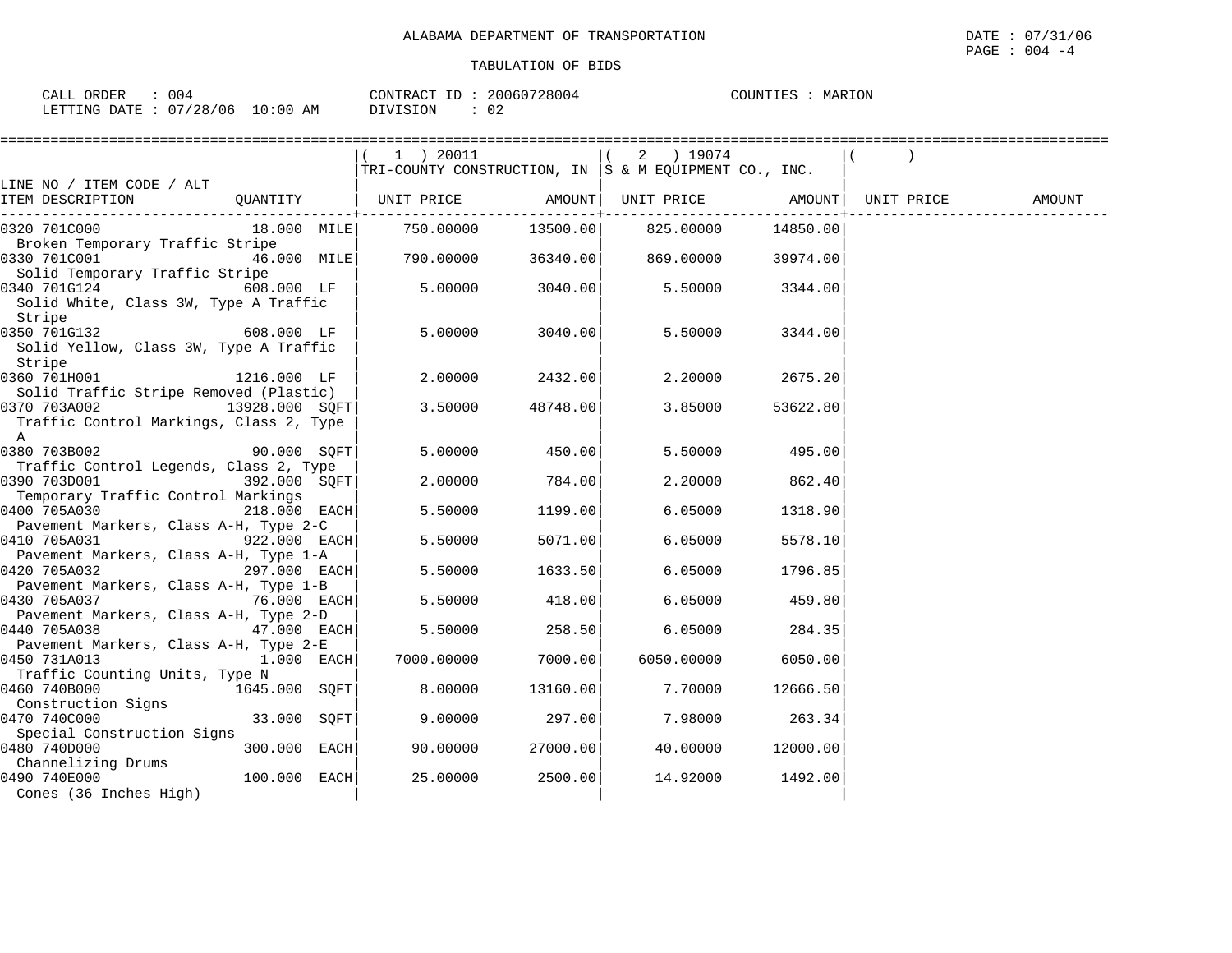| 004<br>CALL ORDER                | 20060728004<br>CONTRACT ID : | MARION<br>COUNTIES |
|----------------------------------|------------------------------|--------------------|
| LETTING DATE : 07/28/06 10:00 AM | $\sim$<br>DIVISION<br>UZ.    |                    |

|                                                                             |            |      | 20011<br>TRI-COUNTY CONSTRUCTION, IN |                | ) 19074<br>2<br>S & M EOUIPMENT CO., INC. |                |            |        |
|-----------------------------------------------------------------------------|------------|------|--------------------------------------|----------------|-------------------------------------------|----------------|------------|--------|
| LINE NO / ITEM CODE / ALT<br>ITEM DESCRIPTION                               | OUANTITY   |      | UNIT PRICE                           | AMOUNT         | UNIT PRICE                                | AMOUNT         | UNIT PRICE | AMOUNT |
| 0500 740M001<br>Ballast For Cone                                            | 100.000    | EACH | 25.00000                             | 2500.00        | 9.55000                                   | 955.00         |            |        |
| 0510 741C010<br>Portable Sequential Arrow And Chevron<br>Sign Unit          | 2.000 EACH |      | 2500.00000                           | 5000.00        | 2500.00000                                | 5000.00        |            |        |
| 0520 998A000<br>Construction Fuel (Maximum Bid Limited<br>To $$122,000.00)$ |            | LUMP | 17500.00000                          | 17500.00       | 25000.00000                               | 25000.00       |            |        |
| SECTION TOTALS                                                              |            |      |                                      | \$2,876,132.81 |                                           | \$2,889,448.99 |            | 0.00   |
| CONTRACT TOTALS                                                             |            |      |                                      | \$2,876,132.81 |                                           | \$2,889,448.99 |            |        |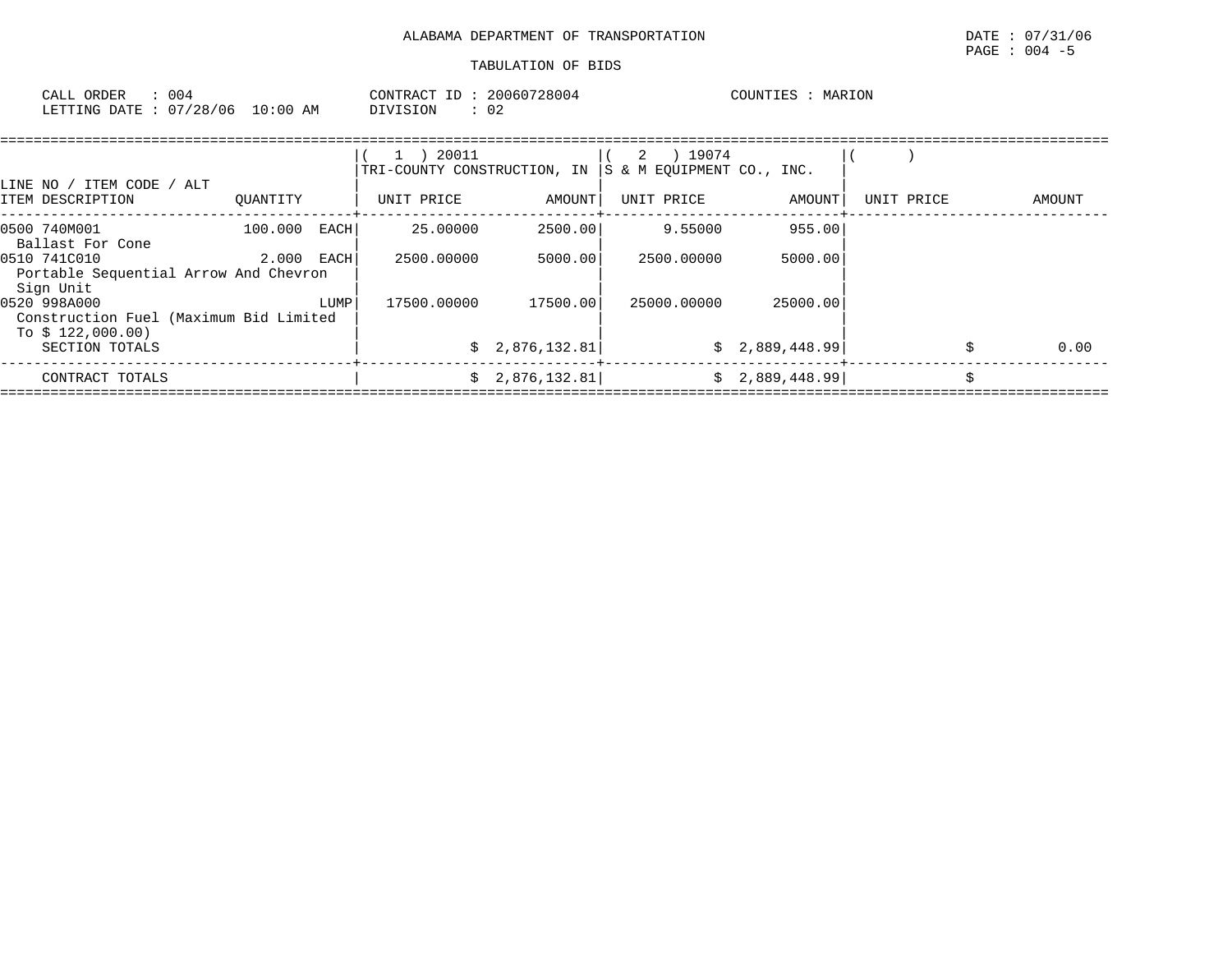## ALABAMA DEPARTMENT OF TRANSPORTATION DATE : 07/31/06

# $\texttt{PAGE}$  : 007 -1

#### VENDOR RANKING

|      | : 007<br>CALL ORDER                       | LETTING DATE: 07/28/06 10:00 AM                   | CONTRACT ID: 20060728007<br>DIVISION<br>$\therefore$ 03                                                                                                                                                          |              |                  | COUNTIES : JEFFERSON              |                        |
|------|-------------------------------------------|---------------------------------------------------|------------------------------------------------------------------------------------------------------------------------------------------------------------------------------------------------------------------|--------------|------------------|-----------------------------------|------------------------|
|      | CONTRACT DESCRIPTION:<br>Length 2.700 mi. |                                                   | CONTRACT TIME :<br>60<br>for constructing the Median Guardrail Protection on I-65<br>from the north end of the Cahaba River bridge (MP 248.52) to<br>the existing concrete median barrier (MP 251.22) in Hoover. | Working Days | (available days) | $PROJECT(S)$ : $H SIPF-I065(369)$ |                        |
| RANK | VENDOR NO. / NAME                         |                                                   |                                                                                                                                                                                                                  |              |                  | TOTAL<br><b>BID</b>               | % OVER<br>LOW BID      |
|      | 01020<br>01010                            | APEX CONTRACTING, INC.<br>ALABAMA GUARDRAIL, INC. |                                                                                                                                                                                                                  |              |                  | 492.143.63<br>621,277.50          | 100.0000%<br>126.2391% |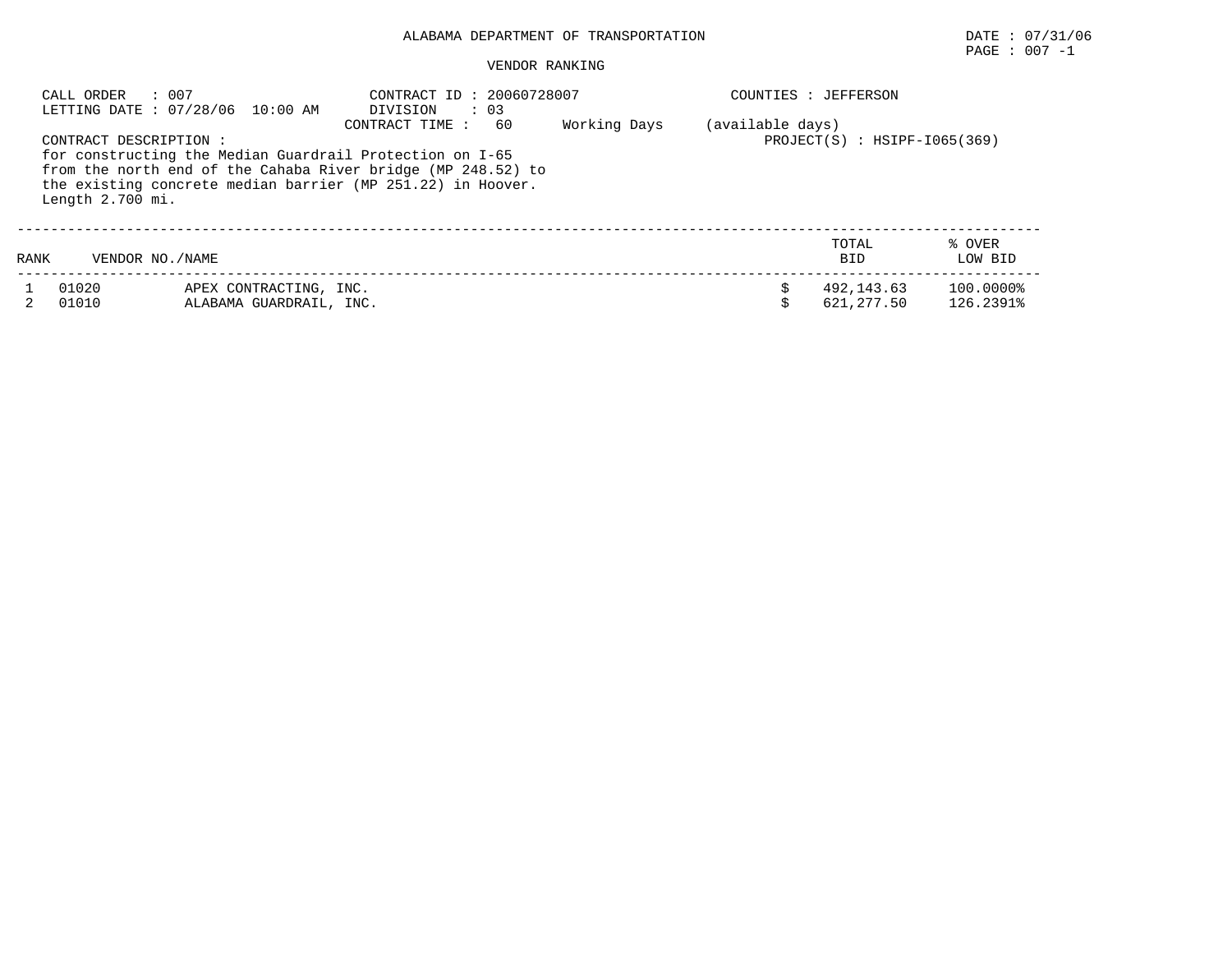COUNTIES : JEFFERSON

#### TABULATION OF BIDS

CALL ORDER : 007 CONTRACT ID : 20060728007 COUNTIES : JEFFERSON

|                                                                                                  |              |      | 1 ) 01020           |            | (2) 01010<br>APEX CONTRACTING, INC.   ALABAMA GUARDRAIL, INC. |            |            |        |
|--------------------------------------------------------------------------------------------------|--------------|------|---------------------|------------|---------------------------------------------------------------|------------|------------|--------|
| LINE NO / ITEM CODE / ALT<br>ITEM DESCRIPTION                                                    |              |      |                     |            | QUANTITY   UNIT PRICE AMOUNT  UNIT PRICE AMOUNT               |            | UNIT PRICE | AMOUNT |
| SECTION 0001<br>Total                                                                            |              |      |                     |            |                                                               |            |            |        |
| 0010 206D001<br>Removing Guardrail                                                               | 1324.000 LF  |      | 2.00000             | 2648.00    | 6.00000                                                       | 7944.00    |            |        |
| 0020 206E008                                                                                     | 34.000 EACH  |      | 350.00000           | 11900.00   | 250.00000                                                     | 8500.00    |            |        |
| Removing Guardrail End Anchor (All Type<br>0030 206E041<br>Removing Impact Attenuators           | 2.000 EACH   |      | 600.00000           | 1200.00    | 2800.00000                                                    | 5600.00    |            |        |
| 0040 600A000<br>Mobilization                                                                     |              | LUMP | 64500.00000         | 64500.00   | 21000.00000                                                   | 21000.00   |            |        |
| 0050 630A001<br>Steel Beam Guardrail, Class A, Type 2                                            | 2377.000 LF  |      | 20.00000            | 47540.00   | 24.00000                                                      | 57048.00   |            |        |
| 0060 630A018<br>Steel Beam Guardrail, Class A, Type 2<br>(Double Faced Median Barrier)           | 11511.000 LF |      | 27.33000            | 314595.63  | 33.50000                                                      | 385618.50  |            |        |
| 0070 630C001                                                                                     | 3.000 EACH   |      | 900.00000           | 2700.00    | 1100.00000                                                    | 3300.00    |            |        |
| Guardrail End Anchor, Type 8<br>0080 630C003<br>Guardrail End Anchor, Type 13                    | 6.000 EACH   |      | 2000.00000          | 12000.00   | 1850.00000                                                    | 11100.00   |            |        |
| 0090 630C050                                                                                     | 7.000 EACH   |      | 2600.00000          | 18200.00   | 2800.00000                                                    | 19600.00   |            |        |
| Guardrail End Anchor, Type 20 Series<br>0100 665J000<br>Silt Fence, Type A                       | 200.000 LF   |      | 1,50000             | 300.00     | 8.90000                                                       | 1780.00    |            |        |
| 0110 6650001<br>Silt Fence Removal                                                               | 200.000 LF   |      | 0.30000             | 60.00      | 6.00000                                                       | 1200.00    |            |        |
| 0120 6650001<br>20 Inch Wattle                                                                   | 100.000 LF   |      | 20.00000            | 2000.00    | 30.00000                                                      | 3000.00    |            |        |
| 0130 680A000<br>Engineering Controls                                                             |              | LUMP | 500.00000           | 500.00     | 19000.00000                                                   | 19000.00   |            |        |
| 0140 740B000<br>Construction Signs                                                               | 976.000      | SQFT | 10.00000            | 9760.00    | 42.00000                                                      | 40992.00   |            |        |
| 0150 740D000<br>Channelizing Drums                                                               | 157.000 EACH |      | 20.00000            | 3140.00    | 85.00000                                                      | 13345.00   |            |        |
| 0160 7401005                                                                                     | 1.000 EACH   |      | 100.00000           | 100.00     | 250.00000                                                     | 250.00     |            |        |
| Warning Lights, Type B (Detachable Head<br>0170 741C010<br>Portable Sequential Arrow And Chevron | $1.000$ EACH |      | 1000.00000          | 1000.00    | 6500.00000                                                    | 6500.00    |            |        |
| Sign Unit<br>0180 998A000<br>Construction Fuel (Maximum Bid Limited                              |              | LUMP | 0.00000             | 0.00       | 15500.00000                                                   | 15500.00   |            |        |
| To $$18,600.00)$<br>SECTION TOTALS                                                               |              |      | \$                  | 492,143.63 | \$621, 277.50]                                                |            |            | 0.00   |
| CONTRACT TOTALS                                                                                  |              |      | $\ddot{\mathsf{S}}$ | 492,143.63 | $\ddot{s}$                                                    | 621,277.50 |            |        |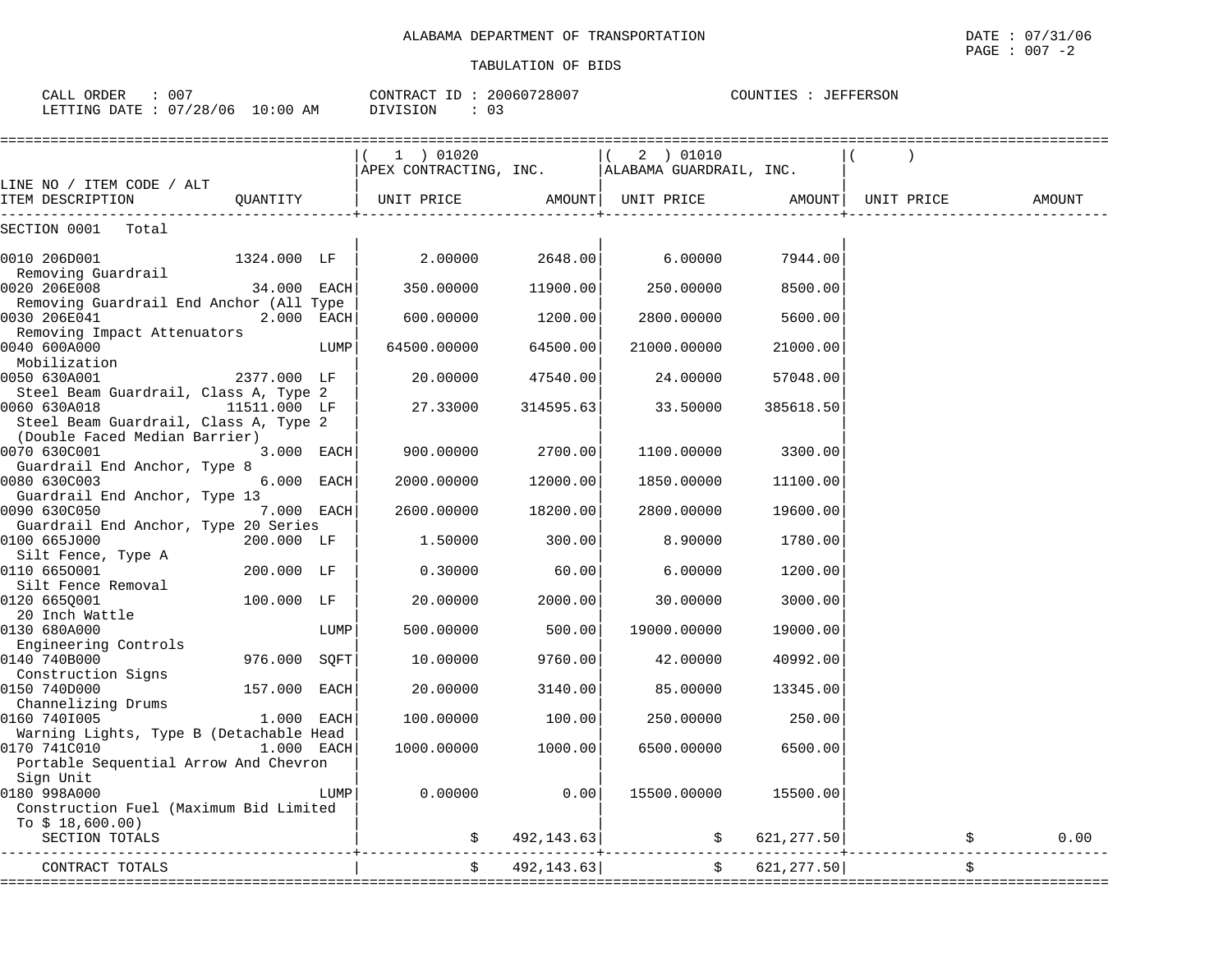## ALABAMA DEPARTMENT OF TRANSPORTATION DATE : 07/31/06

PAGE : 009 -1

### VENDOR RANKING

|      | : 009<br>CALL ORDER    | LETTING DATE: 07/28/06 10:00 AM                                                                                                                                                                                       | CONTRACT ID: 20060728009<br>DIVISION<br>$\cdot$ 01 |              | COUNTIES : MARSHALL                                | DEKALB                 |
|------|------------------------|-----------------------------------------------------------------------------------------------------------------------------------------------------------------------------------------------------------------------|----------------------------------------------------|--------------|----------------------------------------------------|------------------------|
|      | CONTRACT DESCRIPTION : | for constructing the Additional Lanes (Grade, Drain,<br>Pavement and Bridge) on SR-75 from just north of Gary Road<br>north of McVille in Marshall County to just before CR-133 in<br>Dekalb County. Length 2.118 mi. | CONTRACT TIME : 300<br>RURAL                       | Working Days | (available days)<br>$PROJECT(S) : STPAA-0075(502)$ |                        |
| RANK | VENDOR NO. / NAME      |                                                                                                                                                                                                                       |                                                    |              | TOTAL<br><b>BID</b>                                | % OVER<br>LOW BID      |
|      | 23009<br>01007         | WHITAKER CONTRACTING CORPORATION<br>ALABAMA BRIDGE BUILDERS, INC.                                                                                                                                                     |                                                    |              | \$9,504,041.61<br>\$10,439,065.87                  | 100.0000%<br>109.8382% |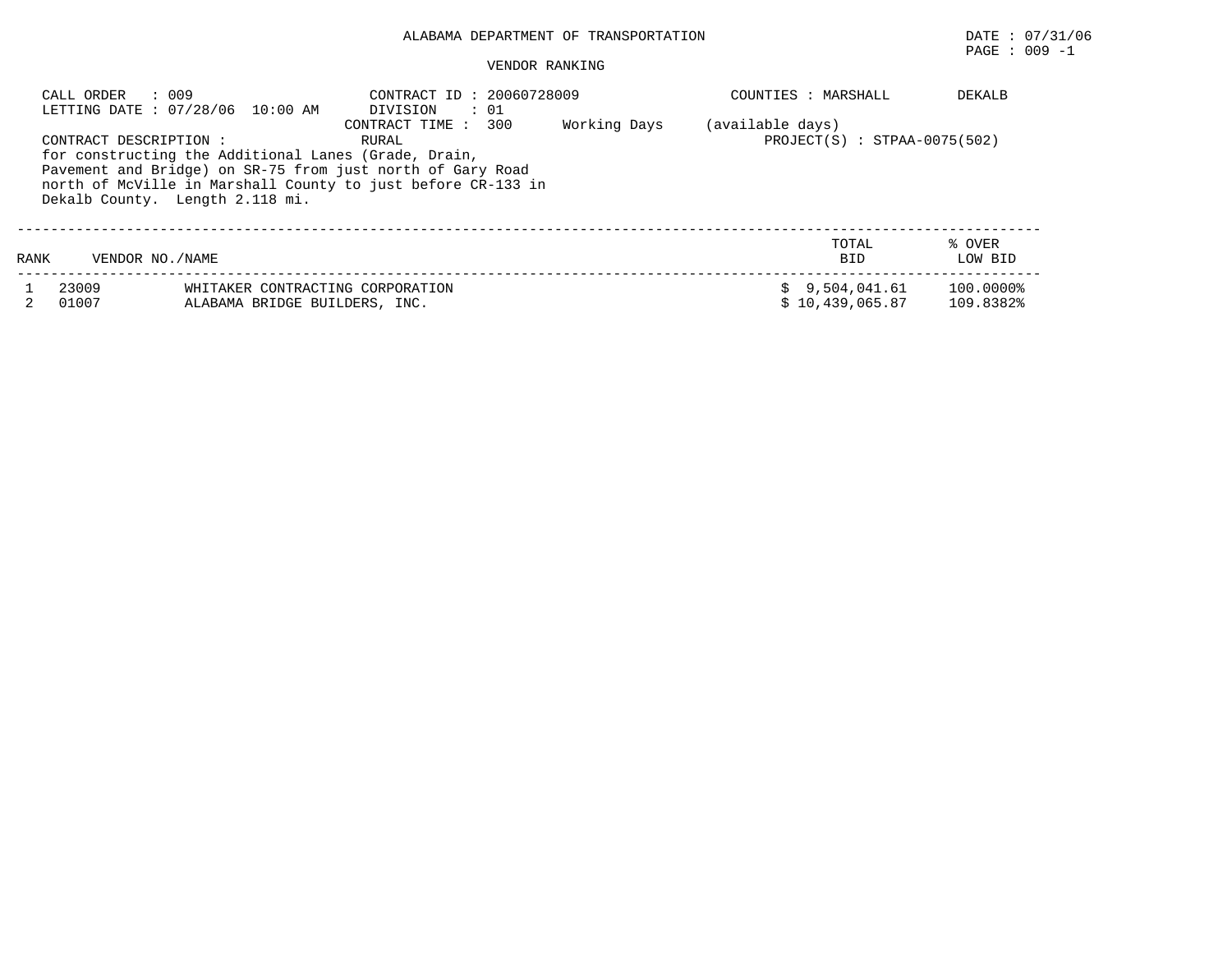| CALL ORDER : 009<br>LETTING DATE: 07/28/06 10:00 AM                         | CONTRACT ID: 20060728009 | DIVISION<br>: 01                                                          |                   |              | COUNTIES : MARSHALL |            | DEKALB |
|-----------------------------------------------------------------------------|--------------------------|---------------------------------------------------------------------------|-------------------|--------------|---------------------|------------|--------|
|                                                                             |                          | $(1)$ 23009<br> WHITAKER CONTRACTING CORPOR   ALABAMA BRIDGE BUILDERS, IN |                   | $(2)$ 01007  |                     |            |        |
| LINE NO / ITEM CODE / ALT<br>ITEM DESCRIPTION                               |                          |                                                                           |                   |              |                     | UNIT PRICE | AMOUNT |
| SECTION 0001 Total                                                          |                          |                                                                           |                   |              |                     |            |        |
| 0010 201A002<br>Clearing And Grubbing (Maximum<br>Allowable Bid \$ 4000 per | LUMP <sup>1</sup>        | 264000.00000 264000.00                                                    |                   | 264000.00000 | 264000.00           |            |        |
| Acre)(Approximately 66 acres)<br>0020 204A000                               | 13.000 EACH              |                                                                           | 400.00000 5200.00 | 5000.00000   | 65000.00            |            |        |
| Closing Water Well<br>0030 205A001                                          | $1.000$ EACH             | 0.00000                                                                   | 0.00              | 5000.00000   | 5000.00             |            |        |
| Removal Of Structures, Structure No. 1<br>0040 205A002                      | $1.000$ EACH             | 250.00000                                                                 | 250.00            | 5000.00000   | 5000.00             |            |        |
| Removal Of Structures, Structure No. 2<br>0050 205A003                      | $1.000$ EACH             | 1200.00000                                                                | 1200.00           | 5000.00000   | 5000.00             |            |        |
| Removal Of Structures, Structure No. 3<br>0060 205A004                      | 1.000 EACH               | 500.00000                                                                 | 500.00            | 5000.00000   | 5000.00             |            |        |
| Removal Of Structures, Structure No. 4<br>0070 205A005                      | $1.000$ EACH             | 500.00000                                                                 | 500.00            | 5000.00000   | 5000.00             |            |        |
| Removal Of Structures, Structure No. 5<br>0080 205A006                      | $1.000$ EACH             | 500.00000                                                                 | 500.00            | 5000.00000   | 5000.00             |            |        |
| Removal Of Structures, Structure No. 6<br>0090 205A007                      | 1.000 EACH               | 4400.00000                                                                | 4400.00           | 5000.00000   | 5000.00             |            |        |
| Removal Of Structures, Structure No. 7<br>0100 205A008                      | $1.000$ EACH             | 250.00000                                                                 | 250.00            | 5000.00000   | 5000.00             |            |        |
| Removal Of Structures, Structure No. 8<br>0110 205A009                      | 1.000 EACH               | 500.00000                                                                 | 500.00            | 5000.00000   | 5000.00             |            |        |
| Removal Of Structures, Structure No. 9<br>0120 205A010                      | 1.000 EACH               | 1000.00000                                                                | 1000.00           | 5000.00000   | 5000.00             |            |        |
| Removal Of Structures, Structure No. 10<br>0130 205A011                     | 1.000 EACH               | 1000.00000                                                                | 1000.00           | 5000.00000   | 5000.00             |            |        |
| Removal Of Structures, Structure No. 11<br>0140 205A012                     | 1.000 EACH               | 250.00000                                                                 | 250.00            | 5000.00000   | 5000.00             |            |        |
| Removal Of Structures, Structure No. 12<br>0150 205A013                     | 1.000 EACH               | 0.00000                                                                   | 0.00              | 5000.00000   | 5000.00             |            |        |
| Removal Of Structures, Structure No. 13<br>0160 205A014                     | 1.000 EACH               | 750.00000                                                                 | 750.00            | 5000.00000   | 5000.00             |            |        |
| Removal Of Structures, Structure No. 14<br>0170 205A015                     | $1.000$ EACH             | 0.00000                                                                   | 0.00              | 5000.00000   | 5000.00             |            |        |
| Removal Of Structures, Structure No. 15<br>0180 205A016                     | $1.000$ EACH             | 1000.00000                                                                | 1000.00           | 5000.00000   | 5000.00             |            |        |
| Removal Of Structures, Structure No. 16                                     |                          |                                                                           |                   |              |                     |            |        |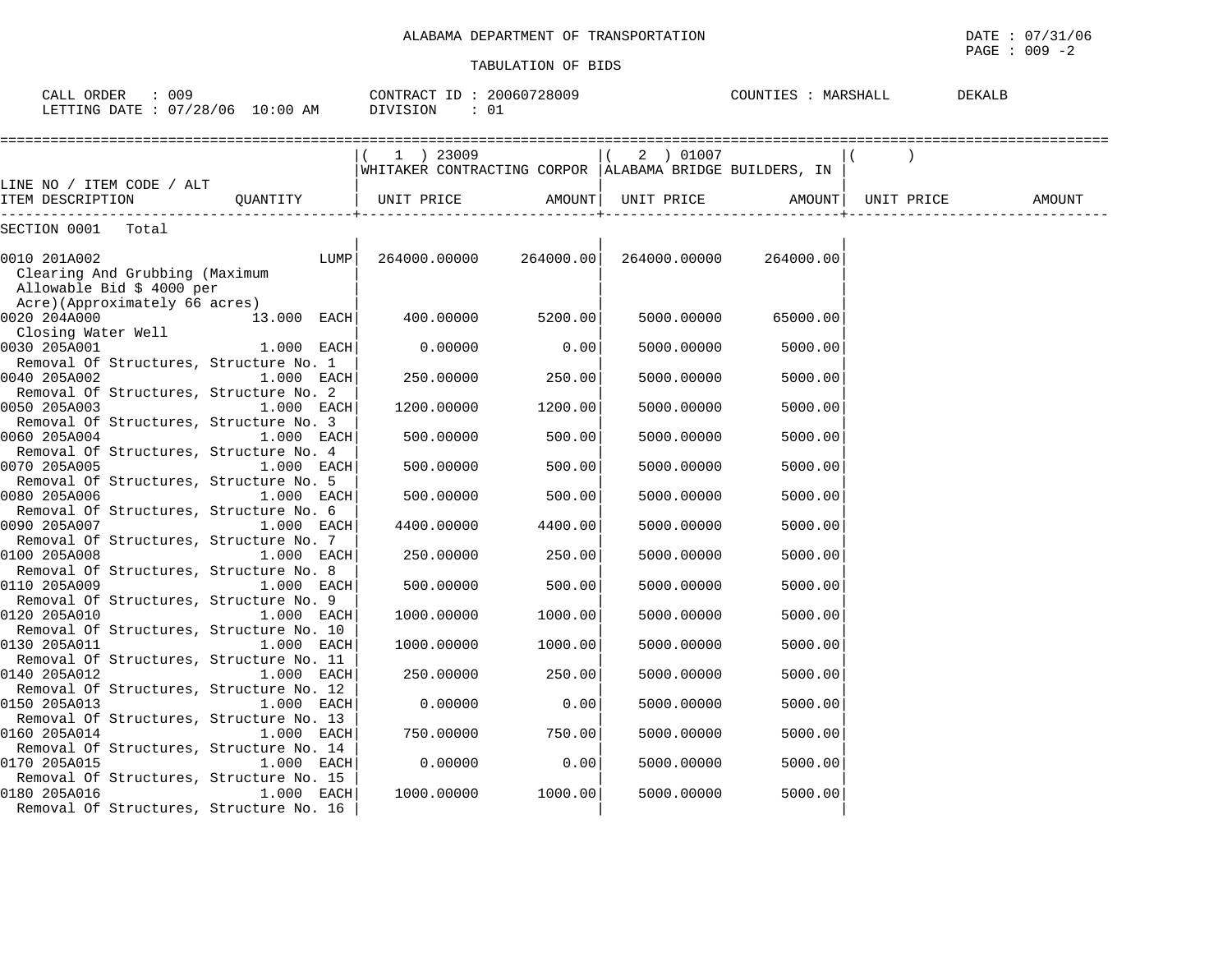$\texttt{PAGE}$  : 009 -3

| 009<br>ORDER<br>CALL            | 20060728009<br>CONTRACT ID: | COUNTIES<br>MARSHALL<br><b>DEKALE</b> |
|---------------------------------|-----------------------------|---------------------------------------|
| LETTING DATE: 07/28/06 10:00 AM | DIVISION                    |                                       |

|                                                         |                 |                                                         |                                                               |            | =====================   |            |        |
|---------------------------------------------------------|-----------------|---------------------------------------------------------|---------------------------------------------------------------|------------|-------------------------|------------|--------|
|                                                         |                 | $(1)$ 23009                                             |                                                               | 2 ) 01007  |                         |            |        |
|                                                         |                 | WHITAKER CONTRACTING CORPOR ALABAMA BRIDGE BUILDERS, IN |                                                               |            |                         |            |        |
| LINE NO / ITEM CODE / ALT                               |                 |                                                         |                                                               |            |                         |            |        |
| ITEM DESCRIPTION                                        |                 | QUANTITY   UNIT PRICE                                   | AMOUNT<br>. _ _ _ _ _ _ _ _ _ _ _ _ _ _ _ + _ _ _ _ _ _ _ _ _ | UNIT PRICE | AMOUNT<br>------------+ | UNIT PRICE | AMOUNT |
| 0190 205A017                                            |                 | 1.000 EACH 500.00000                                    | 500.00                                                        | 5000.00000 | 5000.00                 |            |        |
| Removal Of Structures, Structure No. 17                 |                 |                                                         |                                                               |            |                         |            |        |
| 0200 205A018                                            | $1.000$ EACH    | 0.00000                                                 | 0.00                                                          | 5000.00000 | 5000.00                 |            |        |
| Removal Of Structures, Structure No. 18                 |                 |                                                         |                                                               |            |                         |            |        |
| 0210 205A019                                            | $1.000$ EACH    | 250.00000                                               | 250.00                                                        | 5000.00000 | 5000.00                 |            |        |
| Removal Of Structures, Structure No. 19                 |                 |                                                         |                                                               |            |                         |            |        |
| 0220 205A020                                            | $1.000$ EACH    | 0.00000                                                 | 0.00                                                          | 5000.00000 | 5000.00                 |            |        |
| Removal Of Structures, Structure No. 20                 |                 |                                                         |                                                               |            |                         |            |        |
| 0230 205A021<br>Removal of Structures, Structure No. 21 | $1.000$ EACH    | 2500.00000                                              | 2500.00                                                       | 5000.00000 | 5000.00                 |            |        |
| 0240 205A022                                            | $1.000$ EACH    | 0.00000                                                 | 0.00                                                          | 5000.00000 | 5000.00                 |            |        |
| Removal Of Structures, Structure No. 22                 |                 |                                                         |                                                               |            |                         |            |        |
| 0250 205A023                                            | 1.000 EACH      | 250.00000                                               | 250.00                                                        | 5000.00000 | 5000.00                 |            |        |
| Removal Of Structures, Structure No. 23                 |                 |                                                         |                                                               |            |                         |            |        |
| 0260 205A024                                            | 1.000 EACH      | 2600.00000                                              | 2600.00                                                       | 5000.00000 | 5000.00                 |            |        |
| Removal Of Structures, Structure No. 24                 |                 |                                                         |                                                               |            |                         |            |        |
| 0270 205A025                                            | 1.000 EACH      | 1000.00000                                              | 1000.00                                                       | 5000.00000 | 5000.00                 |            |        |
| Removal Of Structures, Structure No. 25                 |                 |                                                         |                                                               |            |                         |            |        |
| 0280 205A026                                            | $1.000$ EACH    | 1600.00000                                              | 1600.00                                                       | 5000.00000 | 5000.00                 |            |        |
| Removal Of Structures, Structure No. 26                 |                 |                                                         |                                                               |            |                         |            |        |
| 0290 205A027                                            | 1.000 EACH      | 0.00000                                                 | 0.00                                                          | 5000.00000 | 5000.00                 |            |        |
| Removal Of structures, Structure No. 27                 |                 |                                                         |                                                               |            |                         |            |        |
| 0300 206C000                                            | 72.000 SQYD     | 10.00000                                                | 720.00                                                        | 25.00000   | 1800.00                 |            |        |
| Removing Concrete Sidewalk                              |                 |                                                         |                                                               |            |                         |            |        |
| 0310 206C008<br>Removing Concrete Median                | 227.000 SOYD    | 10.00000                                                | 2270.00                                                       | 30.00000   | 6810.00                 |            |        |
| 0320 206D000                                            | 1531.000 LF     | 6.50000                                                 | 9951.50                                                       | 5.00000    | 7655.00                 |            |        |
| Removing Pipe                                           |                 |                                                         |                                                               |            |                         |            |        |
| 0330 206D001                                            | 240.000 LF      | 1.75000                                                 | 420.00                                                        | 1.75000    | 420.00                  |            |        |
| Removing Guardrail                                      |                 |                                                         |                                                               |            |                         |            |        |
| 0340 206D011                                            | 2586.000 LF     | 5.00000                                                 | 12930.00                                                      | 3.25000    | 8404.50                 |            |        |
| Removing Fence                                          |                 |                                                         |                                                               |            |                         |            |        |
| 0350 206E000                                            | 44.000 EACH     | 360.00000                                               | 15840.00                                                      | 450.00000  | 19800.00                |            |        |
| Removing Headwalls                                      |                 |                                                         |                                                               |            |                         |            |        |
| 0360 206E008                                            | 4.000 EACH      | 100.00000                                               | 400.00                                                        | 100.00000  | 400.00                  |            |        |
| Removing Guardrail End Anchor (All Type                 |                 |                                                         |                                                               |            |                         |            |        |
| 0370 210A000                                            | 168469.000 CUYD | 7.88000                                                 | 1327535.72                                                    | 11.25000   | 1895276.25              |            |        |
| Unclassified Excavation                                 |                 |                                                         |                                                               |            |                         |            |        |
| 0380 214A000                                            | 2644.000 CUYDI  | 9.50000                                                 | 25118.00                                                      | 25.00000   | 66100.00                |            |        |
| Structure Excavation                                    |                 |                                                         |                                                               |            |                         |            |        |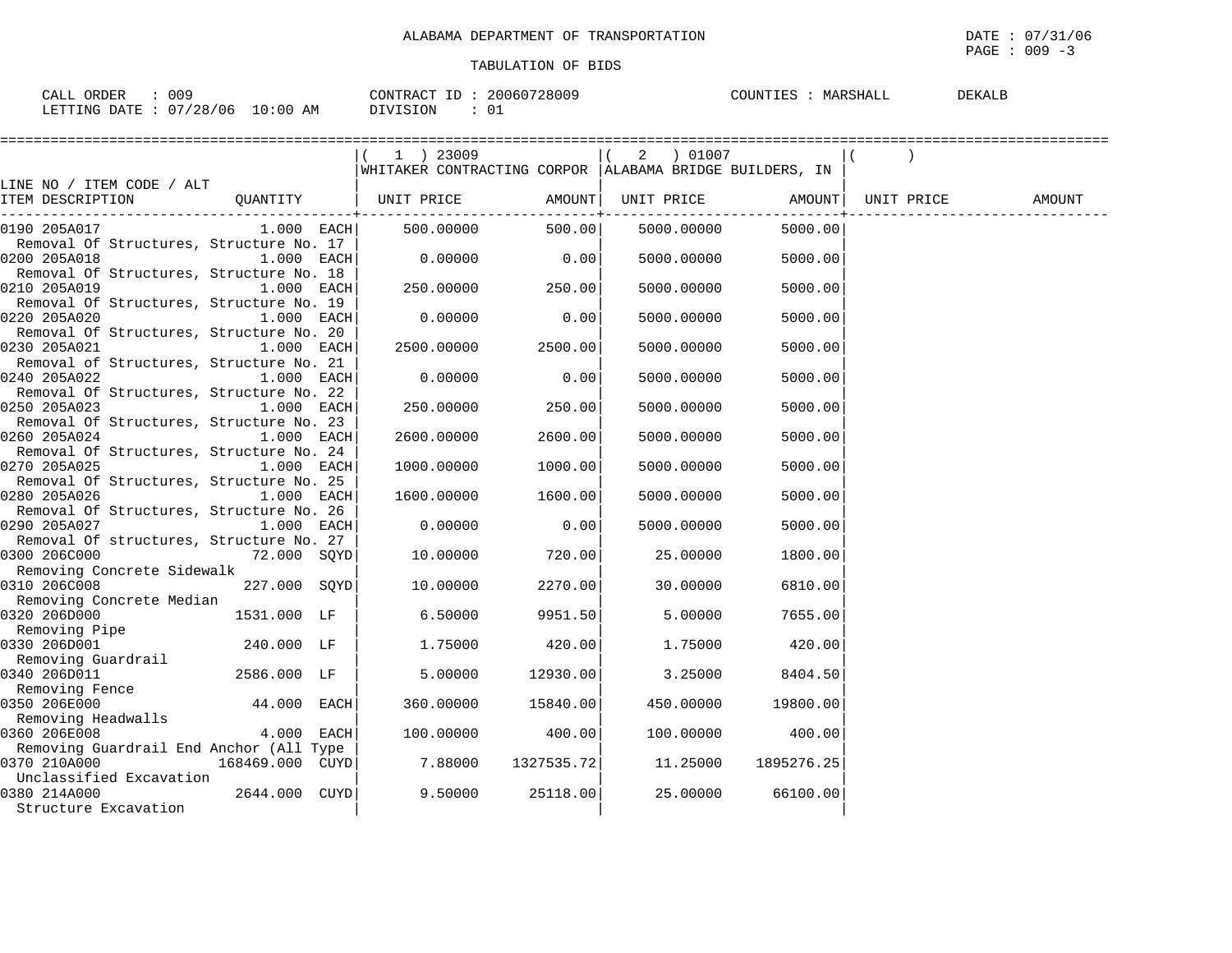| CALL ORDER<br>009               | CONTRACT ID: 20060728009 | COUNTIES : MARSHALL<br><b>DEKALB</b> |
|---------------------------------|--------------------------|--------------------------------------|
| LETTING DATE: 07/28/06 10:00 AM | DIVISION                 |                                      |

|                                          |                | 1 ) 23009                                                 |           | 2 ) 01007   |           |            |        |
|------------------------------------------|----------------|-----------------------------------------------------------|-----------|-------------|-----------|------------|--------|
|                                          |                | WHITAKER CONTRACTING CORPOR   ALABAMA BRIDGE BUILDERS, IN |           |             |           |            |        |
| LINE NO / ITEM CODE / ALT                |                |                                                           |           |             |           |            |        |
| ITEM DESCRIPTION                         | QUANTITY       | UNIT PRICE                                                | AMOUNT    | UNIT PRICE  | AMOUNT    | UNIT PRICE | AMOUNT |
| 0390 214B001                             | 775.000 CUYD   | 22.00000                                                  | 17050.00  | 41.00000    | 31775.00  |            |        |
| Foundation Backfill, Commercial          |                |                                                           |           |             |           |            |        |
| 0400 230A000                             | 154.000 RBST   | 383.00000                                                 | 58982.00  | 383.00000   | 58982.00  |            |        |
| Roadbed Processing                       |                |                                                           |           |             |           |            |        |
| 0410 301A004                             | 906.000 SQYD   | 5.20000                                                   | 4711.20   | 5.20000     | 4711.20   |            |        |
| Crushed Aggregate Base Course, Type B,   |                |                                                           |           |             |           |            |        |
| Plant Mixed, 4" Compacted Thickness      |                |                                                           |           |             |           |            |        |
| 0420 301A006                             | 97.000 SQYD    | 5.20000                                                   | 504.40    | 5.20000     | 504.40    |            |        |
| Crushed Aggregate Base Course, Type B,   |                |                                                           |           |             |           |            |        |
| Plant Mixed, 4.5" Compacted Thickness    |                |                                                           |           |             |           |            |        |
| 0430 301A012<br>54978.000 SOYD           |                | 5.20000                                                   | 285885.60 | 5.20000     | 285885.60 |            |        |
| Crushed Aggregate Base Course, Type B,   |                |                                                           |           |             |           |            |        |
| Plant Mixed, 6" Compacted Thickness      |                |                                                           |           |             |           |            |        |
| 0440 305B060                             | 23.000 TON     | 25.00000                                                  | 575.00    | 25.00000    | 575.00    |            |        |
| Crushed Aggregate, Section 825, Type B,  |                |                                                           |           |             |           |            |        |
| For Miscellaneous Use                    |                |                                                           |           |             |           |            |        |
| 0450 305B061                             | 546.000 TON    | 25.00000                                                  | 13650.00  | 25.00000    | 13650.00  |            |        |
| Coarse Aggregate, Section 801, ALDOT     |                |                                                           |           |             |           |            |        |
| #410 Modified, For Miscellaneous         |                |                                                           |           |             |           |            |        |
| 0460 401A000                             | 63557.000 SQYD | 0.82000                                                   | 52116.74  | 0.82000     | 52116.74  |            |        |
| Bituminous Treatment A                   |                |                                                           |           |             |           |            |        |
| 0470 405A000                             | 5153.000 GAL   | 2.65000                                                   | 13655.45  | 2.65000     | 13655.45  |            |        |
| Tack Coat                                |                |                                                           |           |             |           |            |        |
| 0480 408A052                             | 1894.000 SQYD  | 2.50000                                                   | 4735.00   | 2.50000     | 4735.00   |            |        |
| Planing Existing Pavement                |                |                                                           |           |             |           |            |        |
| (Approximately 1.10" Thru 2.0" Thick)    |                |                                                           |           |             |           |            |        |
| 0490 410C000                             | 1.000 EACH     | 18000.00000                                               | 18000.00  | 18000.00000 | 18000.00  |            |        |
| Contractor Retained Profilograph         |                |                                                           |           |             |           |            |        |
| 0500 424A361                             | 7909.000 TON   | 58.47000                                                  | 462439.23 | 58.47000    | 462439.23 |            |        |
| Superpave Bituminous Concrete Wearing    |                |                                                           |           |             |           |            |        |
| Surface Layer, 3/4" Maximum Aggregate    |                |                                                           |           |             |           |            |        |
| Size Mix, ESAL Range C/D<br>0510 424B651 |                |                                                           |           |             |           |            |        |
| Superpave Bituminous Concrete Upper      | 7821.000 TON   | 49.63000                                                  | 388156.23 | 49.63000    | 388156.23 |            |        |
| Binder Layer, 1" Maximum Aggregate Size  |                |                                                           |           |             |           |            |        |
| Mix, ESAL Range C/D                      |                |                                                           |           |             |           |            |        |
| 0520 424B681                             | 8922.000 TON   | 49.63000                                                  | 442798.86 | 49.63000    | 442798.86 |            |        |
| Superpave Bituminous Concrete Lower      |                |                                                           |           |             |           |            |        |
| Binder Layer, 1" Maximum Aggregate Size  |                |                                                           |           |             |           |            |        |
| Mix, ESAL Range C/D                      |                |                                                           |           |             |           |            |        |
|                                          |                |                                                           |           |             |           |            |        |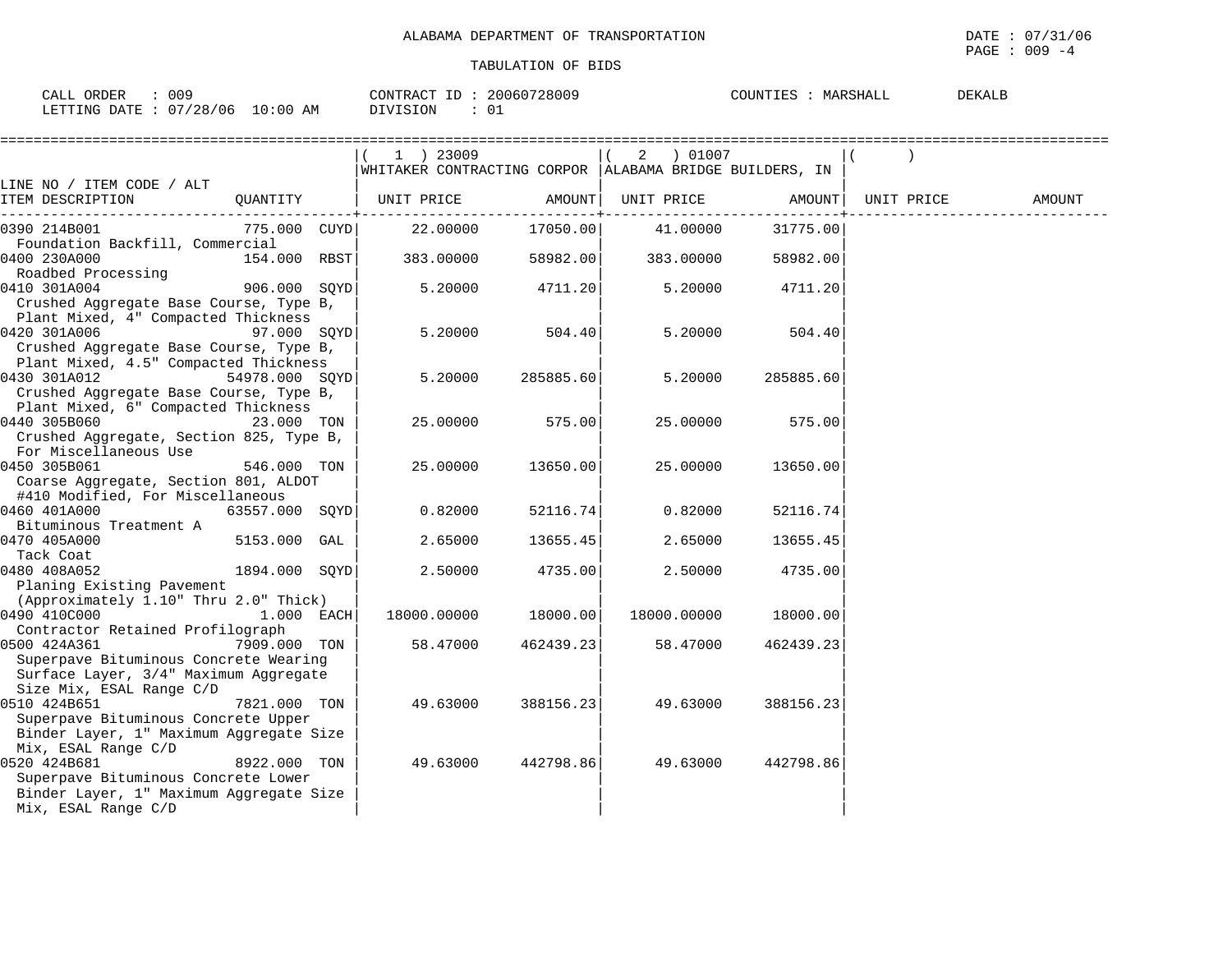| 009<br>ORDER<br>$\bigcap \pi$ $\top$<br>ـ لىلى | 20060728009<br>CONTRACT | DEKALE<br>COUNTIES<br>MARSHALL |
|------------------------------------------------|-------------------------|--------------------------------|
| 10:00<br>07/28/06<br>LETTING DATE<br>AΜ        | דלדר                    |                                |

|                                                                                                                                 |               | 1 ) 23009<br>WHITAKER CONTRACTING CORPOR  ALABAMA BRIDGE BUILDERS, IN |           | 2 ) 01007          |           |            |        |
|---------------------------------------------------------------------------------------------------------------------------------|---------------|-----------------------------------------------------------------------|-----------|--------------------|-----------|------------|--------|
| LINE NO / ITEM CODE / ALT                                                                                                       |               |                                                                       |           |                    |           |            |        |
| ITEM DESCRIPTION                                                                                                                | OUANTITY      | UNIT PRICE                                                            |           | AMOUNT  UNIT PRICE | AMOUNT    | UNIT PRICE | AMOUNT |
| 0530 424B689<br>Superpave Bituminous Concrete Lower<br>Binder Layer, Leveling, 1" Maximum<br>Aggregate Size Mix, ESAL Range C/D | 2535.000 TON  | 49.63000                                                              | 125812.05 | 49.63000           | 125812.05 |            |        |
| 0540 424C360<br>Superpave Bituminous Concrete Base<br>Layer, 1" Maximum Aggregate Size Mix,<br>ESAL Range C/D                   | 10888.000 TON | 49.63000                                                              | 540371.44 | 49.63000           | 540371.44 |            |        |
| 0550 428B000<br>Scoring Bituminous Pavement Surface By<br>Rolling                                                               | 27036.000 LF  | 0.25000                                                               | 6759.00   | 0.25000            | 6759.00   |            |        |
| 0560 430B035<br>Aggregate Surfacing (ALDOT #467, #410<br>Modified Or #57)                                                       | 211.000 TON   | 25.00000                                                              | 5275.00   | 25,00000           | 5275.00   |            |        |
| 0570 450B000<br>Reinforced Cement Concrete Bridge End<br>Slab                                                                   | 108.000 SOYD  | 75.00000                                                              | 8100.00   | 75.00000           | 8100.00   |            |        |
| 0580 502A000<br>Steel Reinforcement                                                                                             | 143600.000 LB | 0.70000                                                               | 100520.00 | 0.70000            | 100520.00 |            |        |
| 0590 502B000<br>Steel Reinforcement For Bridge<br>Superstructure, Station 296+80, Approx.<br>154,000 Lbs                        | LUMP          | 107800.00000                                                          | 107800.00 | 107800.00000       | 107800.00 |            |        |
| 0600 506A005<br>Drilled Shaft Excavation, 3'-6" Diamete                                                                         | 78.000 LF     | 375.00000                                                             | 29250.00  | 375.00000          | 29250.00  |            |        |
| 0610 506A006<br>Drilled Shaft Excavation, 5'-6" Diamete                                                                         | 12.000 LF     | 375,00000                                                             | 4500.00   | 375.00000          | 4500.00   |            |        |
| 0620 506A010<br>Drilled Shaft Excavation, 6'-6" Diamete                                                                         | 7.000 LF      | 375,00000                                                             | 2625.00   | 375.00000          | 2625.00   |            |        |
| 0630 506B002<br>Special Drilled Shaft Excavation, 3'-6"<br>Diameter                                                             | 42.000 LF     | 1100.00000                                                            | 46200.00  | 1100.00000         | 46200.00  |            |        |
| 0640 506B006<br>Special Drilled Shaft Excavation, 5'-6"<br>Diameter                                                             | 44.000 LF     | 1200.00000                                                            | 52800.00  | 1200.00000         | 52800.00  |            |        |
| 0650 506B008<br>Special Drilled Shaft Excavation, 6'-6"<br>Diameter                                                             | 26.000 LF     | 1600.00000                                                            | 41600.00  | 1600.00000         | 41600.00  |            |        |
| 0660 506C041<br>Drilled Shaft Construction, 3'-6"<br>Diameter, Class DS1 Concrete                                               | 120.000 LF    | 70.00000                                                              | 8400.00   | 70.00000           | 8400.00   |            |        |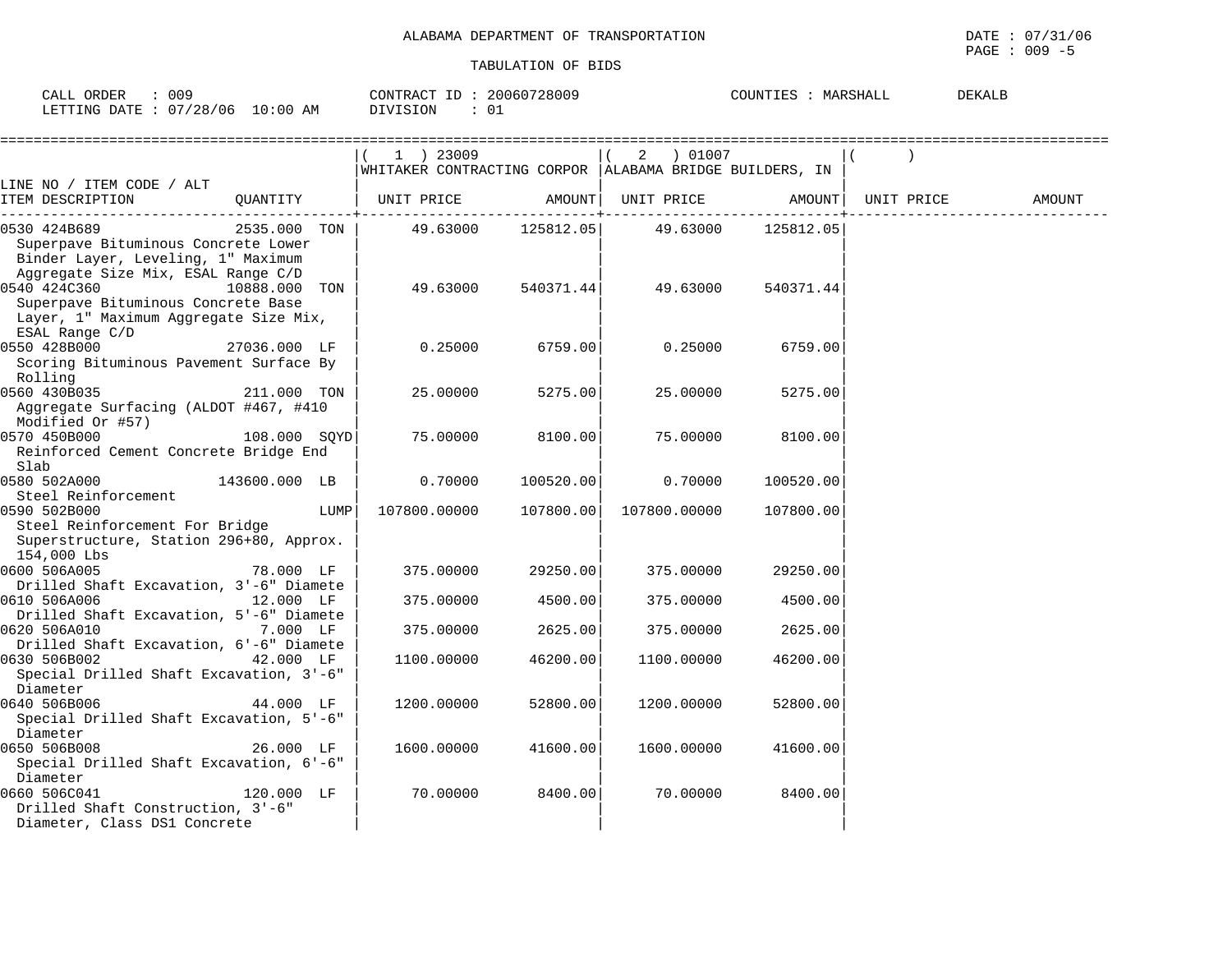| 009<br>n 71<br>A <sub>1</sub>                                              | 28009<br>∟ית∩י<br>70 70 AM<br>20061 | TOUN.<br>בם וו<br>1 B G | <b>DEKAL</b> |
|----------------------------------------------------------------------------|-------------------------------------|-------------------------|--------------|
| $\sqrt{2}$<br>' N F<br>$-$<br>TNG<br>AΜ<br>$\cdot$ $\cdot$ $\cdot$ $\cdot$ | ותר ־<br>ັ∪⊥                        |                         |              |

|                                                                                                      | 1 ) 23009    |                  | 2 ) 01007    | WHITAKER CONTRACTING CORPOR   ALABAMA BRIDGE BUILDERS, IN |            |        |
|------------------------------------------------------------------------------------------------------|--------------|------------------|--------------|-----------------------------------------------------------|------------|--------|
| LINE NO / ITEM CODE / ALT                                                                            |              |                  |              |                                                           |            |        |
| ITEM DESCRIPTION                                                                                     |              | --------------+- |              | QUANTITY   UNIT PRICE AMOUNT  UNIT PRICE AMOUNT           | UNIT PRICE | AMOUNT |
| 0670 506C045<br>56.000 LF<br>Drilled Shaft Construction, 5'-6"<br>Diameter, Class DS1 Concrete       | 175.00000    | 9800.00          | 175.00000    | 9800.00                                                   |            |        |
| 0680 506C047<br>33.000 LF<br>Drilled Shaft Construction, 6'-6"<br>Diameter, Class DS1 Concrete       | 245.00000    | 8085.00          | 245.00000    | 8085.00                                                   |            |        |
| 0690 506G001<br>$1.000$ EACH<br>Crosshole Sonic Logging, 3'-6" Diameter                              | 1300.00000   | 1300.00          | 1300.00000   | 1300.00                                                   |            |        |
| 0700 506G005<br>1.000 EACH<br>Crosshole Sonic Logging, 5'-6" Diameter                                | 1300.00000   | 1300.00          | 1300.00000   | 1300.00                                                   |            |        |
| 0710 506G007<br>$2.000$ EACH<br>Crosshole Sonic Logging, 6'-6" Diameter                              | 2150.00000   | 4300.00          | 2150.00000   | 4300.00                                                   |            |        |
| 0720 508A000<br>7300.000 LB<br>Structural Steel                                                      | 4.00000      | 29200.00         | 4.00000      | 29200.00                                                  |            |        |
| 0730 510A000<br>548.000 CUYD<br>Bridge Substructure Concrete, Class A                                | 500.00000    | 274000.00        | 500.00000    | 274000.00                                                 |            |        |
| 0740 510C051<br>LUMP<br>Bridge Concrete Superstructure, Station<br>296+80, Approx. 762 Cu Yds        | 580000.00000 | 580000.00        | 580000.00000 | 580000.00                                                 |            |        |
| 0750 510E000 2080.000 SQYD<br>Grooving Concrete Bridge Decks                                         | 2.50000      | 5200.00          | 2.50000      | 5200.00                                                   |            |        |
| 0760 511A053<br>24.000 EACH<br>Elastomeric Bearings, Type 2 (Mark B4)                                | 300.00000    | 7200.00          | 300.00000    | 7200.00                                                   |            |        |
| 0770 511A073<br>24.000 EACH<br>Elastomeric Bearings, Type 4 (Mark VB4)                               | 600.00000    | 14400.00         | 600.00000    | 14400.00                                                  |            |        |
| 0780 513B017<br>3096.000 LF<br>Pretensioned-Prestressed Concrete                                     | 200.00000    | 619200.00        | 200.00000    | 619200.00                                                 |            |        |
| Girders, Type BT-72 (Specialty Item)<br>0790 530A001<br>46.000 LF<br>18" Roadway Pipe (Class 3 R.C.) | 32.13000     | 1477.98          | 65.00000     | 2990.00                                                   |            |        |
| 0800 530A002<br>1638.000 LF<br>24" Roadway Pipe (Class 3 R.C.)                                       | 39.78000     | 65159.64         | 44.56000     | 72989.28                                                  |            |        |
| 0810 530A003<br>68.000 LF<br>30" Roadway Pipe (Class 3 R.C.)                                         | 49.98000     | 3398.64          | 68.00000     | 4624.00                                                   |            |        |
| 0820 530A004<br>250.000 LF<br>36" Roadway Pipe (Class 3 R.C.)                                        | 64.26000     | 16065.00         | 84.00000     | 21000.00                                                  |            |        |
| 0830 530A005<br>704.000 LF<br>42" Roadway Pipe (Class 3 R.C.)                                        | 82.50000     | 58080.00         | 104.00000    | 73216.00                                                  |            |        |
| 0840 530A106<br>$8.000$ LF<br>48" Roadway Pipe (Class 3 R.C.)<br>(Extension)                         | 100.50000    | 804.00           | 500.00000    | 4000.00                                                   |            |        |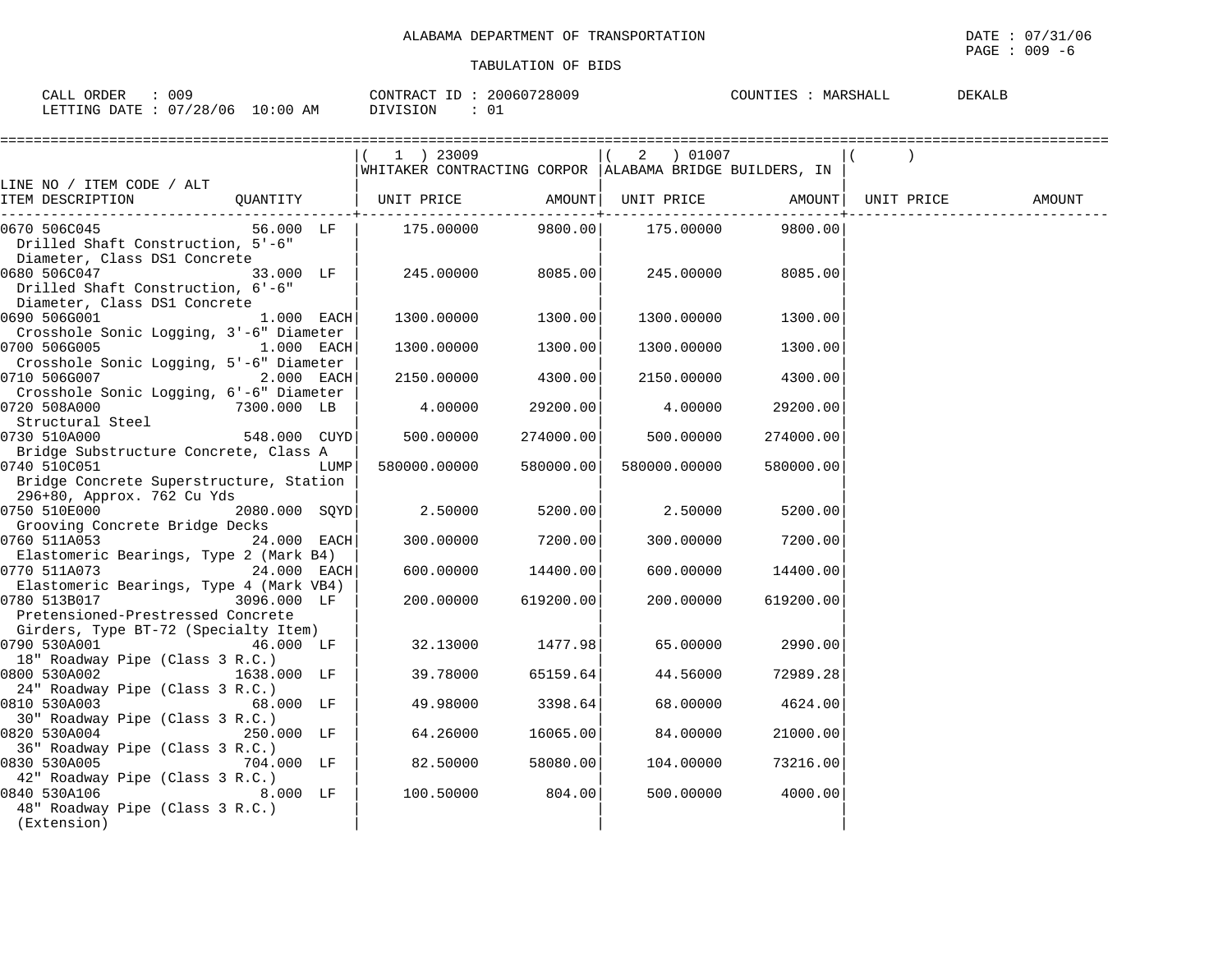$\texttt{PAGE}$  : 009 -7

| $\cap$ $\Delta$ T<br>009<br>◝                                                                                                                                                      | 28009<br>$\cap$ $\cap$<br>≀∆ ש<br>'101.<br>. .   | DEKAL.<br>$\cap$ $\cap$ $\cap$ $\cap$ $\cap$<br>пашт |
|------------------------------------------------------------------------------------------------------------------------------------------------------------------------------------|--------------------------------------------------|------------------------------------------------------|
| T<br>$\cdot$ 0<br>ົ<br>้ () 6<br>IM G<br>$\overline{H}$<br>L'II<br>the contract of the contract of the contract of the contract of the contract of the contract of the contract of | $\sim$ $\sim$ $\sim$ $\sim$<br>. ש<br>$\sim$ $-$ |                                                      |

|                                                                                                                |                |      | 1 ) 23009<br> WHITAKER CONTRACTING CORPOR  ALABAMA BRIDGE BUILDERS, IN |                    | 2 ) 01007    |           |            |        |
|----------------------------------------------------------------------------------------------------------------|----------------|------|------------------------------------------------------------------------|--------------------|--------------|-----------|------------|--------|
| LINE NO / ITEM CODE / ALT<br>ITEM DESCRIPTION                                                                  |                |      |                                                                        |                    |              |           | UNIT PRICE | AMOUNT |
| 0850 530B003<br>36" Span, 23" Rise Roadway Pipe (Class<br>3 R.C.                                               | $88.000$ LF    |      | 64.50000                                                               | 5676.00            | 50.00000     | 4400.00   |            |        |
| 0860 535A001<br>18" Side Drain Pipe                                                                            | 158.000 LF     |      | 32.64000                                                               | 5157.12            | 33.00000     | 5214.00   |            |        |
| 0870 535A002<br>24" Side Drain Pipe                                                                            | 96.000 LF      |      | 44.88000                                                               | 4308.48            | 42.00000     | 4032.00   |            |        |
| 0880 535A003<br>30" Side Drain Pipe                                                                            | 46.000 LF      |      | 55.08000                                                               | 2533.68            | 75.00000     | 3450.00   |            |        |
| 0890 535A005<br>42" Side Drain Pipe                                                                            | 250.000 LF     |      | 82.50000                                                               | 20625.00           | 95.00000     | 23750.00  |            |        |
| 0900 600A000<br>Mobilization                                                                                   |                | LUMP | 1100000.00000                                                          | 1100000.00         | 843228.00000 | 843228.00 |            |        |
| 2.000 EACH<br>0910 601A000<br>Furnishing Base, Soil And Structure<br>Laboratories                              |                |      | 7500.00000                                                             | 15000.00           | 8000.00000   | 16000.00  |            |        |
| 0920 602A000                                                                                                   | 54.000 EACH    |      |                                                                        | 200.00000 10800.00 | 235.00000    | 12690.00  |            |        |
| Right Of Way Markers<br>0930 602C000<br>Permanent Easement Marker                                              | $4.000$ EACH   |      | 200.00000                                                              | 800.00             | 235.00000    | 940.00    |            |        |
| 0940 603A002<br>Furnishing Type 3 Field Office                                                                 | $1.000$ EACH   |      | 17500.00000                                                            | 17500.00           | 35000.00000  | 35000.00  |            |        |
| 0950 610C001<br>Loose Riprap, Class 2                                                                          | 9333.000 TON   |      | 25.00000                                                               | 233325.00          | 26.00000     | 242658.00 |            |        |
| 0960 610D003<br>Filter Blanket, Geotextile                                                                     | 13269.000 SOYD |      | 2.75000                                                                | 36489.75           | 3.16000      | 41930.04  |            |        |
| 0970 614A000<br>Slope Paving                                                                                   | 65.000 CUYD    |      | 300,00000                                                              | 19500.00           | 250.00000    | 16250.00  |            |        |
| 0980 618B003<br>Concrete Driveway, 6" Thick (Includes<br>Wire Mesh)                                            | 128.000 SOYD   |      | 50.50000                                                               | 6464.00            | 50.00000     | 6400.00   |            |        |
| 0990 619A002                                                                                                   | 2.000 EACH     |      | 850.00000                                                              | 1700.00            | 900.00000    | 1800.00   |            |        |
| 18" Roadway Pipe End Treatment, Class 1<br>1000 619A003 11.000 EACH<br>24" Roadway Pipe End Treatment, Class 1 |                |      | 900.00000                                                              | 9900.00            | 1000.00000   | 11000.00  |            |        |
| 1010 619A004<br>30" Roadway Pipe End Treatment, Class 1                                                        | $1.000$ EACH   |      | 1100.00000                                                             | 1100.00            | 1100.00000   | 1100.00   |            |        |
| 1020 619A005<br>36" Roadway Pipe End Treatment, Class 1                                                        | $2.000$ EACH   |      | 1250.00000                                                             | 2500.00            | 1200.00000   | 2400.00   |            |        |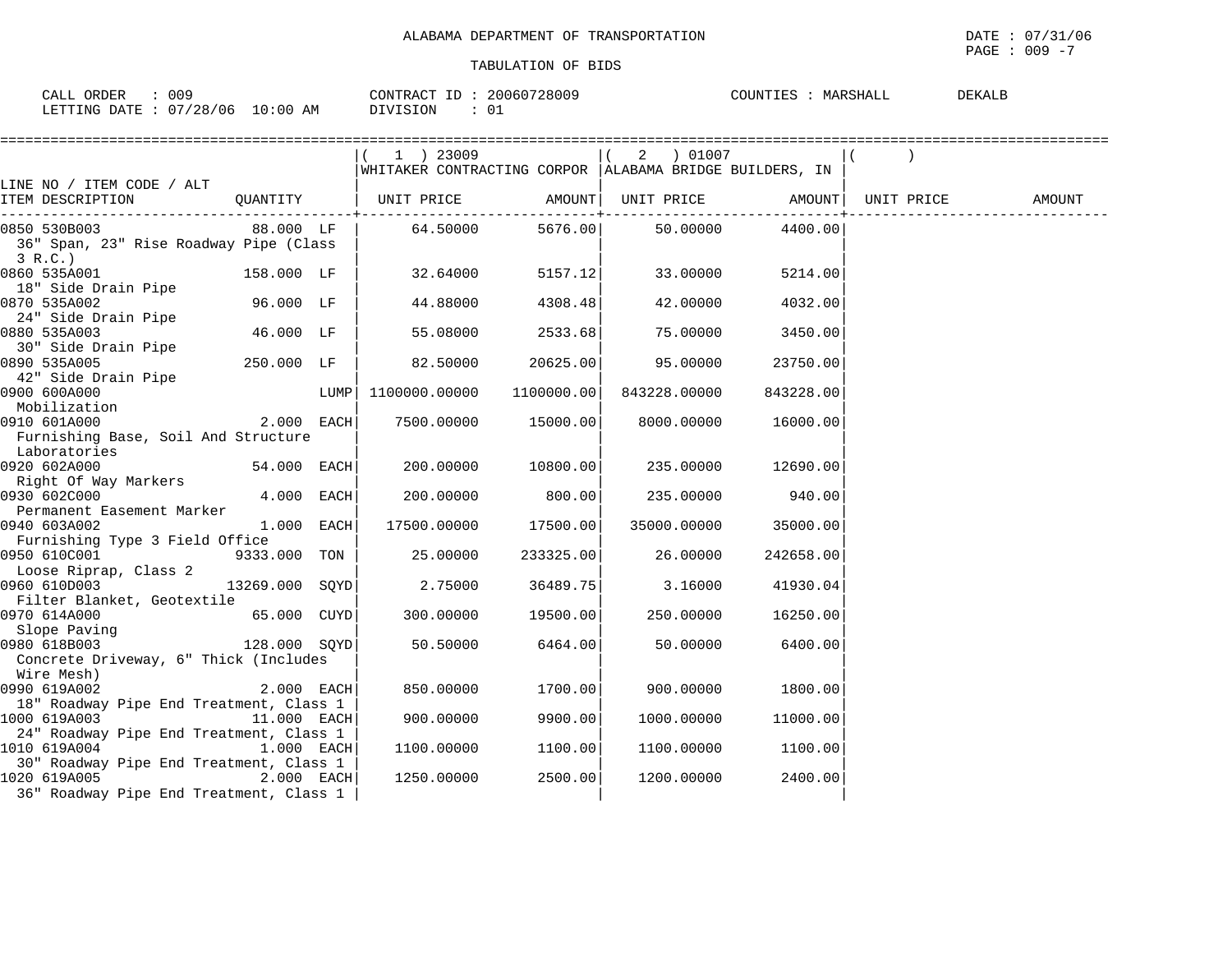| 009<br>ORDER<br>CALL                                 | 20060728009<br>CONTRACT IT | COUNTIES<br>DEKALB<br>MARSHALL |
|------------------------------------------------------|----------------------------|--------------------------------|
| 07/28/06 <sup>.</sup><br>10:00<br>ΆM<br>LETTING DATE | DIVISION<br>∟0             |                                |

|                                                                                                                |              | ===================                                       |                               |            |             |                                                                 |  |        |
|----------------------------------------------------------------------------------------------------------------|--------------|-----------------------------------------------------------|-------------------------------|------------|-------------|-----------------------------------------------------------------|--|--------|
|                                                                                                                |              | 1 ) 23009                                                 |                               |            |             | 2 ) 01007                                                       |  |        |
|                                                                                                                |              | WHITAKER CONTRACTING CORPOR   ALABAMA BRIDGE BUILDERS, IN |                               |            |             |                                                                 |  |        |
| LINE NO / ITEM CODE / ALT                                                                                      |              |                                                           |                               |            |             |                                                                 |  |        |
| ITEM DESCRIPTION                                                                                               |              | QUANTITY   UNIT PRICE AMOUNT                              | . _ _ _ _ _ _ _ _ _ _ _ _ _ _ |            |             | UNIT PRICE AMOUNT   UNIT PRICE<br>. _ _ _ _ _ _ _ _ _ _ _ _ _ _ |  | AMOUNT |
| $3.000$ EACH<br>1030 619A006                                                                                   |              | 1520.00000                                                | 4560.00                       | 1500.00000 |             | 4500.00                                                         |  |        |
| 42" Roadway Pipe End Treatment, Class 1                                                                        |              |                                                           |                               |            |             |                                                                 |  |        |
| 1040 619A007 1.000 EACH                                                                                        |              | 2040.00000                                                | 2040.00                       |            | 1600.00000  | 1600.00                                                         |  |        |
| 48" Roadway Pipe End Treatment, Class 1                                                                        |              |                                                           |                               |            |             |                                                                 |  |        |
| 1050 619A101                                                                                                   | 3.000 EACH   | 850.00000                                                 | 2550.00                       |            | 900.00000   | 2700.00                                                         |  |        |
| 18" Side Drain Pipe End Treatment,                                                                             |              |                                                           |                               |            |             |                                                                 |  |        |
| Class 1                                                                                                        |              |                                                           |                               |            |             |                                                                 |  |        |
| 1060 619A102<br>$4.000$ EACH                                                                                   |              | 900.00000                                                 | 3600.00                       |            | 1000.00000  | 4000.00                                                         |  |        |
| 24" Side Drain Pipe End Treatment,                                                                             |              |                                                           |                               |            |             |                                                                 |  |        |
| Class 1                                                                                                        |              |                                                           |                               |            |             |                                                                 |  |        |
| 1070 619A103                                                                                                   | $2.000$ EACH | 1100.00000                                                | 2200.00                       |            | 1100.00000  | 2200.00                                                         |  |        |
| 30" Side Drain Pipe End Treatment,                                                                             |              |                                                           |                               |            |             |                                                                 |  |        |
| Class 1<br>1080 619A105<br>$12.000$ EACH                                                                       |              | 1520.00000                                                | 18240.00                      |            | 1500.00000  | 18000.00                                                        |  |        |
| 42" Side Drain Pipe End Treatment,                                                                             |              |                                                           |                               |            |             |                                                                 |  |        |
| Class 1                                                                                                        |              |                                                           |                               |            |             |                                                                 |  |        |
| 1090 619B268                                                                                                   | 2.000 EACH   | 1550.00000                                                | 3100.00                       |            | 1400.00000  | 2800.00                                                         |  |        |
| 36" Span, 23" Rise Roadway Pipe End                                                                            |              |                                                           |                               |            |             |                                                                 |  |        |
| Treatment, Class 1 (Double Line)                                                                               |              |                                                           |                               |            |             |                                                                 |  |        |
| 1100 620A000<br>1.000 CUYD                                                                                     |              | 1000.00000                                                | 1000.00                       |            | 750.00000   | 750.00                                                          |  |        |
| Minor Structure Concrete                                                                                       |              |                                                           |                               |            |             |                                                                 |  |        |
| 1110 621A000                                                                                                   | 2.000 EACH   | 2100.00000                                                | 4200.00                       |            | 2100.00000  | 4200.00                                                         |  |        |
| Junction Boxes, Type 1, 1P Or 5                                                                                |              |                                                           |                               |            |             |                                                                 |  |        |
| 1120 621A001                                                                                                   | $6.000$ EACH | 2600.00000                                                | 15600.00                      |            | 2400.00000  | 14400.00                                                        |  |        |
| Junction Boxes, Type 1, 2P Or 5                                                                                |              |                                                           |                               |            |             |                                                                 |  |        |
| 1130 621A013<br>Junction Boxes, Type Special                                                                   | 2.000 EACH   | 5100.00000                                                | 10200.00                      |            | 5000.00000  | 10000.00                                                        |  |        |
| 1140 621C020 and the set of the set of the set of the set of the set of the set of the set of the set of the s | 8.000 EACH   | 2865.00000                                                | 22920.00                      |            | 2000.00000  | 16000.00                                                        |  |        |
| Inlets, Type Y                                                                                                 |              |                                                           |                               |            |             |                                                                 |  |        |
| 1150 621C132                                                                                                   | 10.000 EACH  | 3565.00000                                                | 35650.00                      |            | 3000.00000  | 30000.00                                                        |  |        |
| Inlets, Type Y (Modified)                                                                                      |              |                                                           |                               |            |             |                                                                 |  |        |
| 1160 621D019                                                                                                   | 12.000 EACH  | 580.00000                                                 | 6960.00                       |            | 600.00000   | 7200.00                                                         |  |        |
| Inlet Units, Type Y                                                                                            |              |                                                           |                               |            |             |                                                                 |  |        |
| 1170 6211000                                                                                                   | $1.000$ EACH | 5060.00000                                                | 5060.00                       |            | 5000.00000  | 5000.00                                                         |  |        |
| Stilling Basins, Type 00                                                                                       |              |                                                           |                               |            |             |                                                                 |  |        |
| 1180 6211001                                                                                                   | 1.000 EACH   | 8366.00000                                                | 8366.00                       |            | 8500.00000  | 8500.00                                                         |  |        |
| Stilling Basins, Type 1                                                                                        |              |                                                           |                               |            |             |                                                                 |  |        |
| 1190 6211002                                                                                                   | $1.000$ EACH | 13300.00000                                               | 13300.00                      |            | 12500.00000 | 12500.00                                                        |  |        |
| Stilling Basins, Type 2                                                                                        |              |                                                           |                               |            |             |                                                                 |  |        |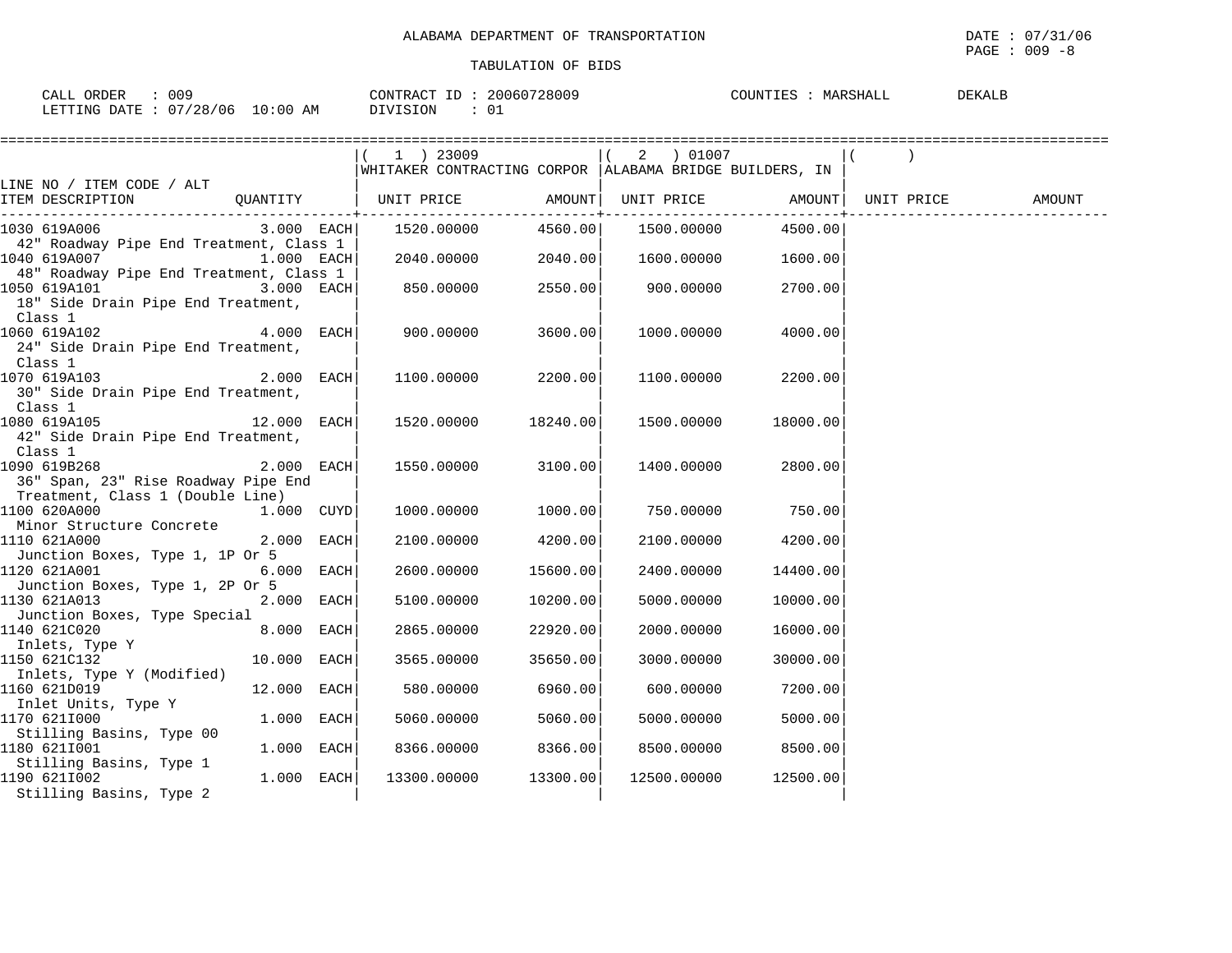| CALL ORDER<br>009               | CONTRACT ID: 20060728009 | <b>DEKALB</b><br>COUNTIES : MARSHALL |
|---------------------------------|--------------------------|--------------------------------------|
| LETTING DATE: 07/28/06 10:00 AM | DIVISION                 |                                      |

|                                       |              | ========================                                                |           |             |           |        |
|---------------------------------------|--------------|-------------------------------------------------------------------------|-----------|-------------|-----------|--------|
|                                       |              | 1 ) 23009                                                               |           | 2 ) 01007   |           |        |
|                                       |              | WHITAKER CONTRACTING CORPOR   ALABAMA BRIDGE BUILDERS, IN               |           |             |           |        |
| LINE NO / ITEM CODE / ALT             |              |                                                                         |           |             |           |        |
| ITEM DESCRIPTION                      |              | QUANTITY   UNIT PRICE       AMOUNT  UNIT PRICE       AMOUNT  UNIT PRICE |           |             |           | AMOUNT |
| 1200 6211003                          | $2.000$ EACH | 14720.00000                                                             | 29440.00  | 15000.00000 | 30000.00  |        |
| Stilling Basins, Type 3               |              |                                                                         |           |             |           |        |
| 1210 629D000                          | 2.000 EACH   | 6500.00000                                                              | 13000.00  | 6500.00000  | 13000.00  |        |
| Bridge Guardrail Retrofit, Type IC    |              |                                                                         |           |             |           |        |
| 1220 630A001                          | 1079.000 LF  | 19.75000                                                                | 21310.25  | 19.75000    | 21310.25  |        |
| Steel Beam Guardrail, Class A, Type 2 |              |                                                                         |           |             |           |        |
| 1230 630C001                          | 1.000 EACH   | 900.00000                                                               | 900.00    | 900.00000   | 900.00    |        |
| Guardrail End Anchor, Type 8          |              |                                                                         |           |             |           |        |
| 1240 630C003                          | 2.000 EACH   | 1800.00000                                                              | 3600.00   | 1800.00000  | 3600.00   |        |
| Guardrail End Anchor, Type 13         |              |                                                                         |           |             |           |        |
| 1250 630C050                          | 2.000 EACH   | 2500.00000                                                              | 5000.00   | 2500.00000  | 5000.00   |        |
| Guardrail End Anchor, Type 20 Series  |              |                                                                         |           |             |           |        |
| 1260 630C070                          | 3.000 EACH   | 2150.00000                                                              | 6450.00   | 2150.00000  | 6450.00   |        |
| Guardrail End Anchor, Type 10 Series  |              |                                                                         |           |             |           |        |
| 1270 637A000                          | 2800.000 LF  | 9.25000                                                                 | 25900.00  | 9.25000     | 25900.00  |        |
| Fence Reset                           |              |                                                                         |           |             |           |        |
| 1280 641A514                          | 720.000 LF   | 15.00000                                                                | 10800.00  | 18.10000    | 13032.00  |        |
| 1 Inch Copper Water Service Line Laid |              |                                                                         |           |             |           |        |
| 1290 641A684                          | 620.000 LF   | 96.00000                                                                | 59520.00  | 92.30000    | 57226.00  |        |
| 8 Inch Ductile Iron Water Main Laid   |              |                                                                         |           |             |           |        |
| (Restrained Joint)                    |              |                                                                         |           |             |           |        |
| 1300 641A740                          | 100.000 LF   | 20.00000                                                                | 2000.00   | 25.90000    | 2590.00   |        |
| 2 Inch P.V.C. Water Main Laid         |              |                                                                         |           |             |           |        |
| 1310 641A742                          | 470.000 LF   | 14.00000                                                                | 6580.00   | 29.30000    | 13771.00  |        |
| 3 Inch P.V.C. Water Main Laid         |              |                                                                         |           |             |           |        |
| 1320 641A746                          | 660.000 LF   | 40.00000                                                                | 26400.00  | 35.50000    | 23430.00  |        |
| 6 Inch P.V.C. Water Main Laid         |              |                                                                         |           |             |           |        |
| 1330 641A748                          | 10175.000 LF | 16.30000                                                                | 165852.50 | 38.70000    | 393772.50 |        |
| 8 Inch P.V.C. Water Main Laid         |              |                                                                         |           |             |           |        |
| 1340 641C500                          | 1620.000 LB  | 6.50000                                                                 | 10530.00  | 9.60000     | 15552.00  |        |
| Ductile Iron Fittings                 |              |                                                                         |           |             |           |        |
| 1350 641E500                          | 1.000 EACH   | 2600.00000                                                              | 2600.00   | 2362.80000  | 2362.80   |        |
| Fire Hydrant Reset                    | 2.000 EACH   |                                                                         |           |             |           |        |
| 1360 641G500                          |              | 1800.00000                                                              | 3600.00   | 1426.90000  | 2853.80   |        |
| Flush Hydrant<br>1370 641J510         | 1.000 EACH   | 550.00000                                                               | 550.00    | 501.30000   | 501.30    |        |
| 2 Inch Gate Valve With Box            |              |                                                                         |           |             |           |        |
|                                       | 4.000 EACH   |                                                                         |           | 667.70000   | 2670.80   |        |
| 1380 641J512                          |              | 610.00000                                                               | 2440.00   |             |           |        |
| 3 Inch Gate Valve With Box            |              |                                                                         |           |             |           |        |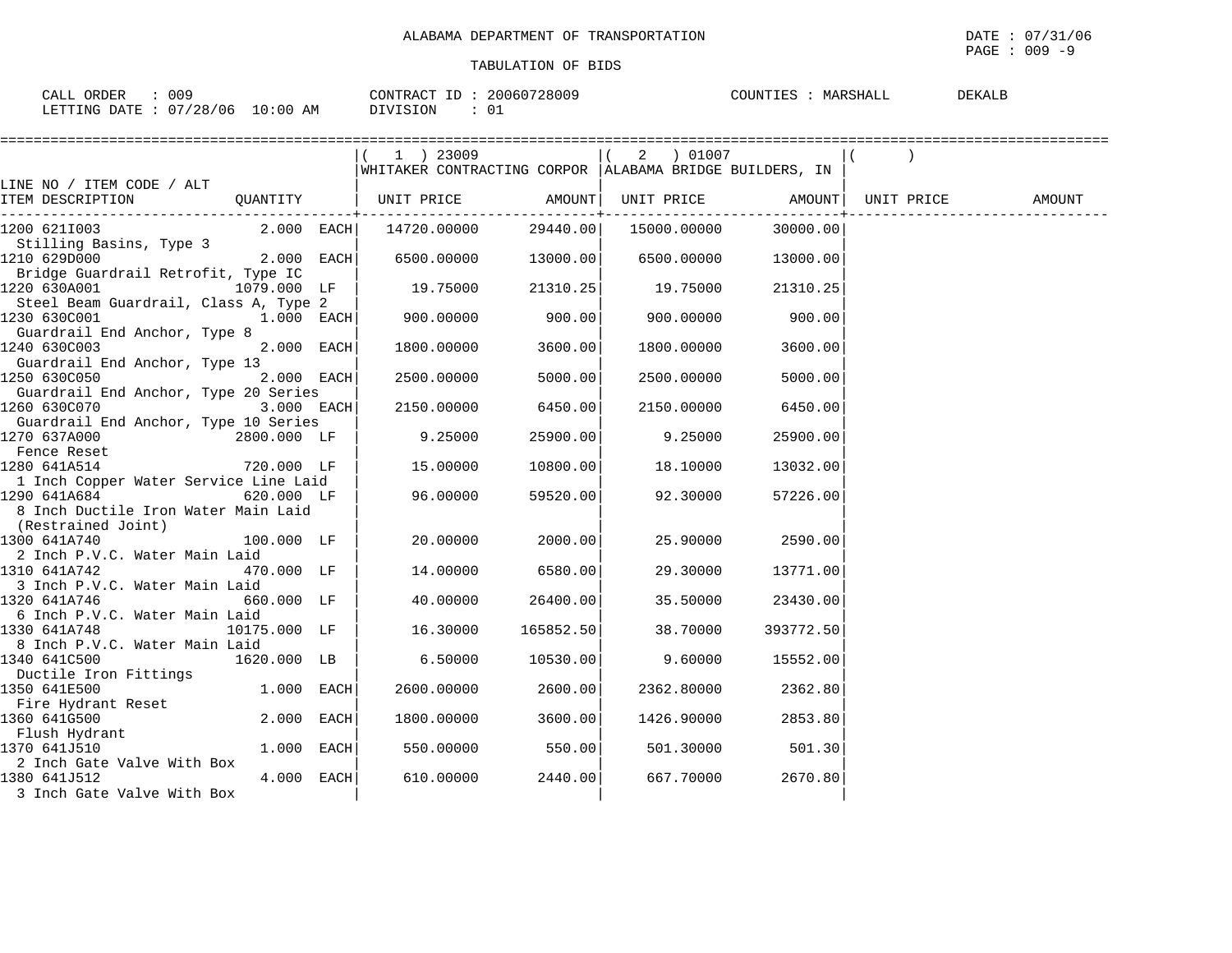| CALL ORDER<br>-009              | CONTRACT ID: 20060728009 | DEKALB<br>COUNTIES :<br>MARSHALL |
|---------------------------------|--------------------------|----------------------------------|
| LETTING DATE: 07/28/06 10:00 AM | DIVISION                 |                                  |

|                                                         |                | 1 ) 23009                                               |                      |            |                           |            |        |
|---------------------------------------------------------|----------------|---------------------------------------------------------|----------------------|------------|---------------------------|------------|--------|
|                                                         |                | WHITAKER CONTRACTING CORPOR ALABAMA BRIDGE BUILDERS, IN |                      |            |                           |            |        |
| LINE NO / ITEM CODE / ALT                               |                |                                                         |                      |            |                           |            |        |
| ITEM DESCRIPTION                                        |                | QUANTITY   UNIT PRICE AMOUNT   UNIT PRICE AMOUNT        | ------------+------- |            |                           | UNIT PRICE | AMOUNT |
| 1390 641J516                                            | $2.000$ EACH   | 750.00000                                               |                      |            | 1500.00 942.10000 1884.20 |            |        |
| 6 Inch Gate Valve With Box                              |                |                                                         |                      |            |                           |            |        |
| 1400 641J518                                            | $11.000$ EACH  | $1050.00000$ $11550.00$ $1306.30000$ $14369.30$         |                      |            |                           |            |        |
| 8 Inch Gate Valve With Box                              |                |                                                         |                      |            |                           |            |        |
| 1410 6410508                                            | $3.000$ EACH   | 1500.00000                                              | 4500.00              | 1845.80000 | 5537.40                   |            |        |
| 3 Inch x 3 Inch Tapping Valve And Sleev                 |                |                                                         |                      |            |                           |            |        |
| 1420 6410514                                            | $2.000$ EACH   | 1600.00000                                              | 3200.00              | 2088.40000 | 4176.80                   |            |        |
| 6 Inch x 6 Inch Tapping Valve And Sleev<br>1430 6410518 | $1.000$ EACH   | 1600.00000                                              |                      |            |                           |            |        |
| 8 Inch x 6 Inch Tapping Valve And Sleev                 |                |                                                         | 1600.00              | 2088.40000 | 2088.40                   |            |        |
| $18.000$ EACH<br>1440 641P515                           |                | 350.00000                                               | 6300.00              | 300.30000  | 5405.40                   |            |        |
| 3/4 Inch Service Tap                                    |                |                                                         |                      |            |                           |            |        |
| 1450 641P520                                            | $5.000$ EACH   | 375.00000                                               | 1875.00              | 307.20000  | 1536.00                   |            |        |
| 1 Inch Service Tap                                      |                |                                                         |                      |            |                           |            |        |
| 1460 6410510                                            | 18.000 EACH    | 400.00000                                               | 7200.001             | 279.50000  | 5031.00                   |            |        |
| 3/4 Inch Water Meter And Box Set                        |                |                                                         |                      |            |                           |            |        |
| 1470 6410515                                            | $2.000$ EACH   | 500.00000                                               | 1000.00              | 210.10000  | 420.20                    |            |        |
| 1 Inch Water Meter And Box Set                          |                |                                                         |                      |            |                           |            |        |
| 1480 6410520                                            | $1.000$ EACH   | 13374.00000                                             | 13374.00             | 420.30000  | 420.30                    |            |        |
| 2 Inch Water Meter And Box Set                          |                |                                                         |                      |            |                           |            |        |
| 1490 641R510                                            | $3.000$ EACH   | 400.00000                                               | 1200.00              | 210.10000  | 630.30                    |            |        |
| 3/4 Inch Water Meter And Box Reset                      |                |                                                         |                      |            |                           |            |        |
| 1500 641R525                                            | $1.000$ EACH   | 4276.00000                                              | 4276.00              | 4051.10000 | 4051.10                   |            |        |
| 3 Inch Water Meter And Box Reset                        |                |                                                         |                      |            |                           |            |        |
| 1510 649A530                                            | 180.000 LF     | 80.00000                                                | 14400.00             | 142.90000  | 25722.00                  |            |        |
| 10 Inch Steel Encasement Pipe, Type 1                   |                |                                                         |                      |            |                           |            |        |
| Installation                                            |                |                                                         |                      |            |                           |            |        |
| 1520 649A535                                            | 40.000 LF      | 80.00000                                                | 3200.00              | 156.70000  | 6268.00                   |            |        |
| 12 Inch Steel Encasement Pipe, Type 1<br>Installation   |                |                                                         |                      |            |                           |            |        |
| 1530 649A630                                            | 540.000 LF     | 120.00000                                               | 64800.00             | 391.40000  | 211356.00                 |            |        |
| 10 Inch Steel Encasement Pipe, Type 2                   |                |                                                         |                      |            |                           |            |        |
| Installation                                            |                |                                                         |                      |            |                           |            |        |
| 1540 649A635                                            | 120.000 LF     | 120.00000                                               | 14400.00             | 437.10000  | 52452.00                  |            |        |
| 12 Inch Steel Encasement Pipe, Type 2                   |                |                                                         |                      |            |                           |            |        |
| Installation                                            |                |                                                         |                      |            |                           |            |        |
| 1550 650B000                                            | 14633.000 CUYD | 4.65000                                                 | 68043.45             | 4.25000    | 62190.25                  |            |        |
| Topsoil From Stockpiles                                 |                |                                                         |                      |            |                           |            |        |
| 1560 652A100                                            | 32.000 ACRE    | 550.00000                                               | 17600.00             | 600.00000  | 19200.00                  |            |        |
| Seeding                                                 |                |                                                         |                      |            |                           |            |        |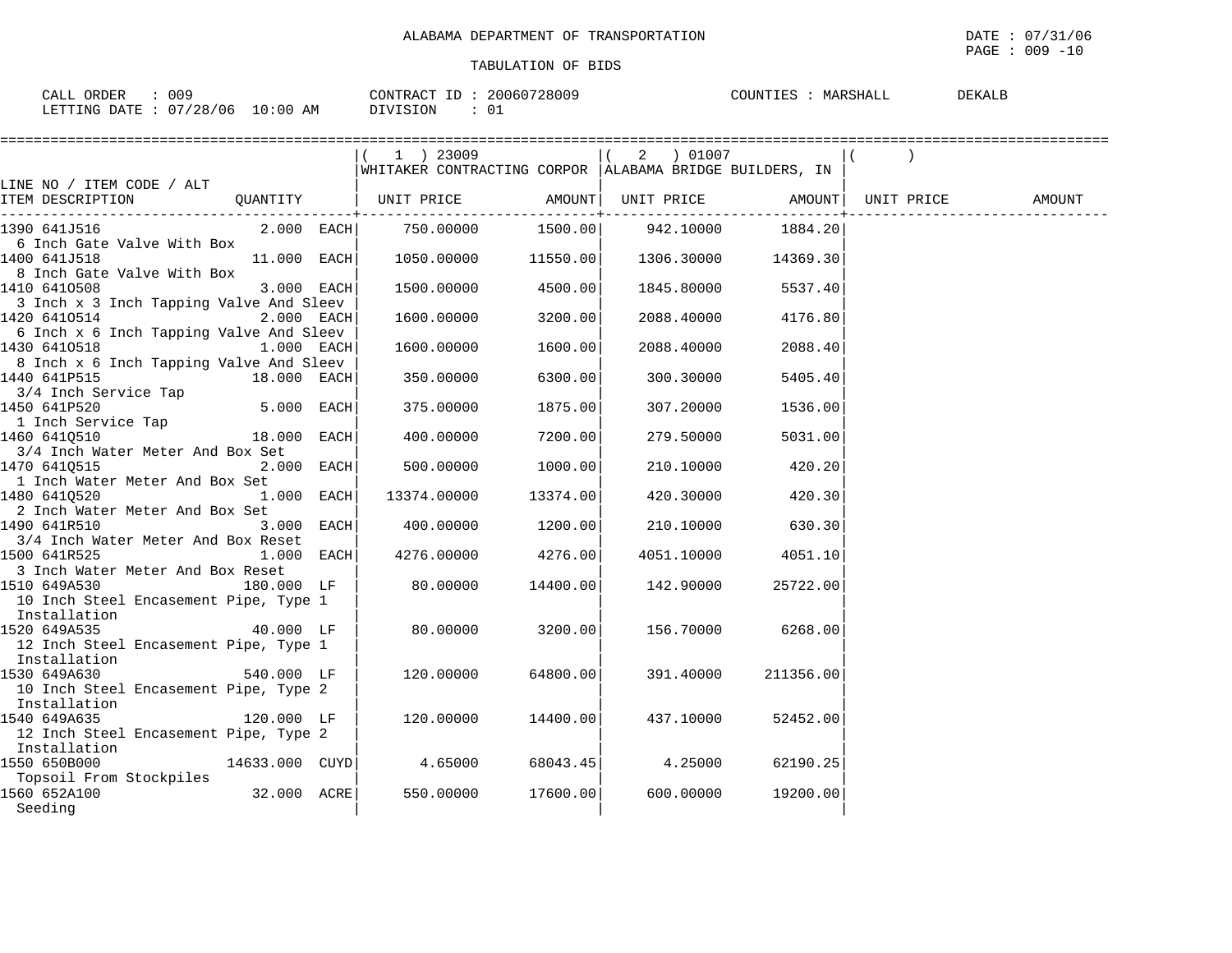$\texttt{PAGE}$  : 009 -11

| 009<br>CALL ORDER                | 20060728009<br>CONTRACT ID: | COUNTIES<br>DEKALB<br>MARSHALL |
|----------------------------------|-----------------------------|--------------------------------|
| LETTING DATE : 07/28/06 10:00 AM | DIVISION                    |                                |

|                                           |               |      | 1 ) 23009<br> WHITAKER CONTRACTING CORPOR  ALABAMA BRIDGE BUILDERS, IN |                            | 01007 (<br>2 |                          |            |        |
|-------------------------------------------|---------------|------|------------------------------------------------------------------------|----------------------------|--------------|--------------------------|------------|--------|
| LINE NO / ITEM CODE / ALT                 |               |      |                                                                        |                            |              |                          |            |        |
| ITEM DESCRIPTION                          | QUANTITY      |      | UNIT PRICE                                                             | AMOUNT  <br>-----------+-- | UNIT PRICE   | AMOUNT  <br>-----------+ | UNIT PRICE | AMOUNT |
| 1570 652C000                              | 29.000 ACRE   |      | 100.00000                                                              | 2900.00                    | 50.00000     | 1450.00                  |            |        |
| Mowing                                    |               |      |                                                                        |                            |              |                          |            |        |
| 1580 654A000                              | 7627.000 SQYD |      | 3.50000                                                                | 26694.50                   | 5.00000      | 38135.00                 |            |        |
| Solid Sodding<br>1590 656A010             | 32.000 ACRE   |      | 500.00000                                                              | 16000.00                   | 500.00000    | 16000.00                 |            |        |
| Mulching                                  |               |      |                                                                        |                            |              |                          |            |        |
| 1600 659A048                              | 7320.000 SQYD |      | 5.00000                                                                | 36600.00                   | 5.50000      | 40260.00                 |            |        |
| Rolled Erosion Control Product, Type      |               |      |                                                                        |                            |              |                          |            |        |
| (5A)                                      |               |      |                                                                        |                            |              |                          |            |        |
| 1610 665A000                              | 17.000 ACRE   |      | 450.00000                                                              | 7650.00                    | 450.00000    | 7650.00                  |            |        |
| Temporary Seeding                         |               |      |                                                                        |                            |              |                          |            |        |
| 1620 665B000                              | 17.000 ACRE   |      | 450.00000                                                              | 7650.00                    | 450.00000    | 7650.00                  |            |        |
| Temporary Mulching                        |               |      |                                                                        |                            |              |                          |            |        |
| 1630 665C001                              | 940.000 LF    |      | 25.00000                                                               | 23500.00                   | 40.00000     | 37600.00                 |            |        |
| 18" Temporary Pipe                        |               |      |                                                                        |                            |              |                          |            |        |
| 1640 665E000                              | 2964.000 SOYD |      | 3.00000                                                                | 8892.00                    | 3.00000      | 8892.00                  |            |        |
| Polyethylene                              |               |      |                                                                        |                            |              |                          |            |        |
| 1650 665G000                              | 506.000 EACH  |      | 4.00000                                                                | 2024.00                    | 13.00000     | 6578.00                  |            |        |
| Sand Bags                                 |               |      |                                                                        |                            |              |                          |            |        |
| 1660 6651000                              | 1588.000 TON  |      | 25.00000                                                               | 39700.00                   | 35.00000     | 55580.00                 |            |        |
| Temporary Riprap, Class 2<br>1670 665J000 | 10710.000 LF  |      | 3.75000                                                                | 40162.50                   | 4.50000      | 48195.00                 |            |        |
| Silt Fence, Type A                        |               |      |                                                                        |                            |              |                          |            |        |
| 1680 665K000                              | 3835.000 CUYD |      | 12.00000                                                               | 46020.00                   | 24.00000     | 92040.00                 |            |        |
| Drainage Sump Excavation                  |               |      |                                                                        |                            |              |                          |            |        |
| 1690 665L000                              | 500.000 LF    |      | 15.00000                                                               | 7500.00                    | 15.00000     | 7500.00                  |            |        |
| Floating Basin Boom                       |               |      |                                                                        |                            |              |                          |            |        |
| 1700 6650001                              | 10710.000 LF  |      | 1.50000                                                                | 16065.00                   | 1,00000      | 10710.00                 |            |        |
| Silt Fence Removal                        |               |      |                                                                        |                            |              |                          |            |        |
| 1710 665P001                              | 19.000 EACH   |      | 550.00000                                                              | 10450.00                   | 700.00000    | 13300.00                 |            |        |
| Inlet Protection Device                   |               |      |                                                                        |                            |              |                          |            |        |
| 1720 665Q001                              | 3120.000 LF   |      | 6.00000                                                                | 18720.00                   | 6.00000      | 18720.00                 |            |        |
| 20 Inch Wattle                            |               |      |                                                                        |                            |              |                          |            |        |
| 1730 665T000<br>Temporary Earth Berms     | 6670.000 LF   |      | 2,00000                                                                | 13340.00                   | 8.00000      | 53360.00                 |            |        |
| 1740 680A000                              |               | LUMP | 95000.00000                                                            | 95000.00                   | 75000.00000  | 75000.00                 |            |        |
| Engineering Controls                      |               |      |                                                                        |                            |              |                          |            |        |
| 1750 701A028                              | 5.000 MILE    |      | 1850.00000                                                             | 9250.00                    | 1850.00000   | 9250.00                  |            |        |
| Solid White, Class 2, Type A Traffic      |               |      |                                                                        |                            |              |                          |            |        |
| Stripe (0.06" Thick) (6" Wide)            |               |      |                                                                        |                            |              |                          |            |        |
|                                           |               |      |                                                                        |                            |              |                          |            |        |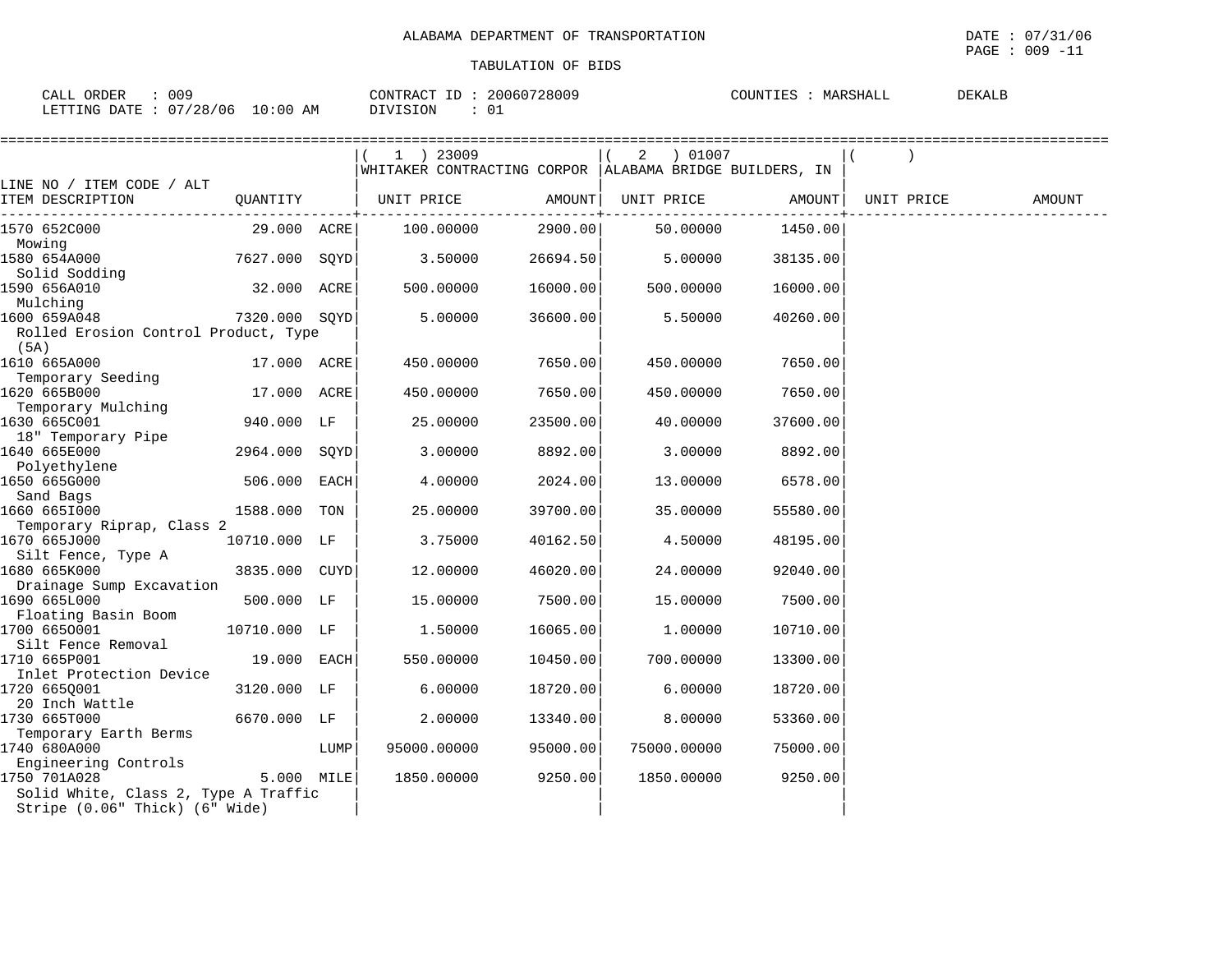$\texttt{PAGE}$  : 009 -12

| 009<br>CALL ORDER               | CONTRACT ID: 20060728009 | COUNTIES : MARSHALL<br><b>DEKALB</b> |
|---------------------------------|--------------------------|--------------------------------------|
| LETTING DATE: 07/28/06 10:00 AM | DIVISION<br>- 01         |                                      |

|                                                                                                                             |                | 1 ) 23009                                                 |                   | 2 ) 01007                      |          |        |
|-----------------------------------------------------------------------------------------------------------------------------|----------------|-----------------------------------------------------------|-------------------|--------------------------------|----------|--------|
|                                                                                                                             |                | WHITAKER CONTRACTING CORPOR   ALABAMA BRIDGE BUILDERS, IN |                   |                                |          |        |
| LINE NO / ITEM CODE / ALT                                                                                                   |                |                                                           |                   |                                |          |        |
| ITEM DESCRIPTION                  QUANTITY         UNIT PRICE             AMOUNT  UNIT PRICE             AMOUNT  UNIT PRICE |                |                                                           | ---------+------- |                                |          | AMOUNT |
| 1760 701A032                                                                                                                | $5.000$ MILE   |                                                           |                   | 2200.00000 11000.00 2200.00000 | 11000.00 |        |
| Solid Yellow, Class 2, Type A Traffic                                                                                       |                |                                                           |                   |                                |          |        |
| Stripe (0.06" Thick) (6" Wide)                                                                                              |                |                                                           |                   |                                |          |        |
| 1770 701A041                                                                                                                | $5.000$ MILE   | 1100.00000                                                | 5500.00           | 1100.00000                     | 5500.00  |        |
| Broken White, Class 2, Type A Traffic                                                                                       |                |                                                           |                   |                                |          |        |
| Stripe (0.09" Thick) (6" Wide)                                                                                              |                |                                                           |                   |                                |          |        |
| 1780 701B009                                                                                                                | 3324.000 LF    | 1.00000                                                   | 3324.00           | 1.00000                        | 3324.00  |        |
| Dotted Class 2, Type A Traffic Stripe                                                                                       |                |                                                           |                   |                                |          |        |
| (0.09" Thick)(6" Wide)                                                                                                      |                |                                                           |                   |                                |          |        |
| 1790 701C000                                                                                                                | $1.000$ $MILE$ | 800.00000                                                 | 800.00            | 800.00000                      | 800.00   |        |
| Broken Temporary Traffic Stripe                                                                                             |                |                                                           |                   |                                |          |        |
| 1800 701C001                                                                                                                | $4.000$ MILE   | 900.00000                                                 | 3600.00           | 900.00000                      | 3600.00  |        |
| Solid Temporary Traffic Stripe                                                                                              |                |                                                           |                   |                                |          |        |
| 1810 701D008                                                                                                                | $1.000$ MILE   | 2600.00000                                                | 2600.00           | 2600.00000                     | 2600.00  |        |
| Solid Traffic Stripe Removed (Plastic)                                                                                      |                |                                                           |                   |                                |          |        |
| 1820 701D015<br>Broken Traffic Stripe Removed (Plastic)                                                                     | 1.000 MILE     | 2400.00000                                                | 2400.00           | 2400.00000                     | 2400.00  |        |
| 1830 701G121                                                                                                                | 520.000 LF     | 2.00000                                                   | 1040.00           | 2,00000                        | 1040.00  |        |
| Broken White, Class 3W, Type A Traffic                                                                                      |                |                                                           |                   |                                |          |        |
| Stripe (6" Wide)                                                                                                            |                |                                                           |                   |                                |          |        |
| 1840 701G125                                                                                                                | 520.000 LF     | 5.00000                                                   | 2600.00           | 5.00000                        | 2600.00  |        |
| Solid White, Class 3W, Type A Traffic                                                                                       |                |                                                           |                   |                                |          |        |
| Stripe (6" Wide)                                                                                                            |                |                                                           |                   |                                |          |        |
| 1850 701G133                                                                                                                | $520.000$ LF   | 5.00000                                                   | 2600.00           | 5,00000                        | 2600.00  |        |
| Solid Yellow, Class 3W, Type A Traffic                                                                                      |                |                                                           |                   |                                |          |        |
| Stripe (6" Wide)                                                                                                            |                |                                                           |                   |                                |          |        |
| 1860 703A002                                                                                                                | 3167.000 SOFT  | 3.00000                                                   | 9501.00           | 3.00000                        | 9501.00  |        |
| Traffic Control Markings, Class 2, Type                                                                                     |                |                                                           |                   |                                |          |        |
| A                                                                                                                           |                |                                                           |                   |                                |          |        |
| 1870 703B002                                                                                                                | 720.000 SOFT   | 4.00000                                                   | 2880.00           | 4.00000                        | 2880.00  |        |
| Traffic Control Legends, Class 2, Type                                                                                      |                |                                                           |                   |                                |          |        |
| 1880 703D001                                                                                                                | $480.000$ SQFT | 2.00000                                                   | 960.00            | 2,00000                        | 960.00   |        |
| Temporary Traffic Control Markings                                                                                          |                |                                                           |                   |                                |          |        |
| Pavement Markers, Class A-H, Type 2-C                                                                                       | $276.000$ EACH | 6.00000                                                   | 1656.00           | 6.00000                        | 1656.00  |        |
| 1900 705A031                                                                                                                | 250.000 EACH   | 6.00000                                                   | 1500.00           | 6.00000                        | 1500.00  |        |
| Pavement Markers, Class A-H, Type 1-A                                                                                       |                |                                                           |                   |                                |          |        |
| 1910 705A032                                                                                                                | 110.000 EACH   | 6.00000                                                   | 660.00            | 6.00000                        | 660.00   |        |
| Pavement Markers, Class A-H, Type 1-B                                                                                       |                |                                                           |                   |                                |          |        |
|                                                                                                                             |                |                                                           |                   |                                |          |        |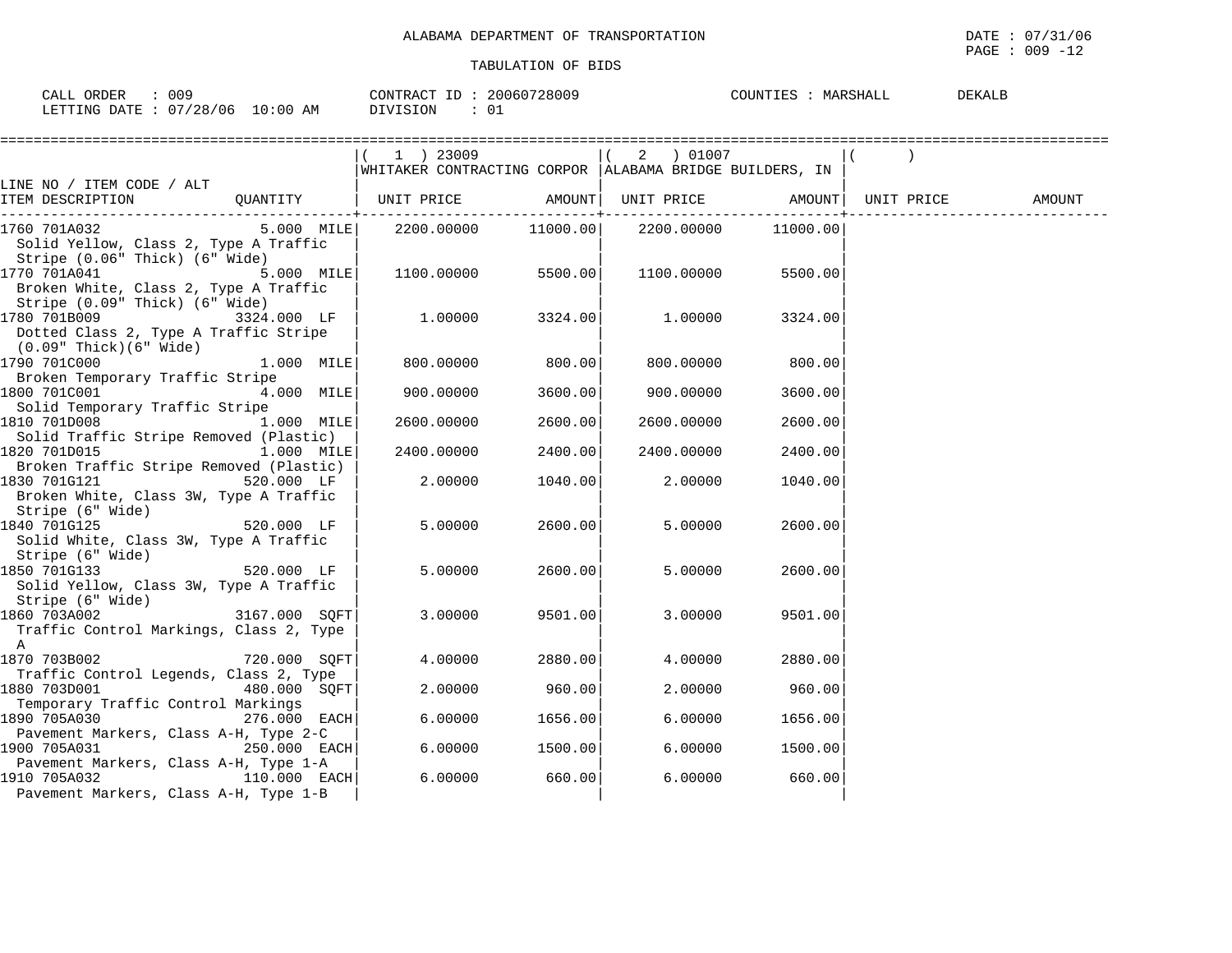$\overline{\text{PAGE}}$  : 009 -13

| 00S<br>ORDER<br>CALL                        | 20060728009<br>CONTRACT<br>$ -$ | <b>DEKALE</b><br>COUNTIES<br>$\ldots$ : MARSHATT |
|---------------------------------------------|---------------------------------|--------------------------------------------------|
| ! 0 : 0 0<br>07/28/06<br>LETTING DATE<br>AΜ | - 01<br>™TRT∩N                  |                                                  |

|                                                         |               |      | 1 ) 23009                                                |          | 01007<br>2 |          |                    |        |
|---------------------------------------------------------|---------------|------|----------------------------------------------------------|----------|------------|----------|--------------------|--------|
|                                                         |               |      | WHITAKER CONTRACTING CORPOR  ALABAMA BRIDGE BUILDERS, IN |          |            |          |                    |        |
| LINE NO / ITEM CODE / ALT                               |               |      |                                                          |          |            |          |                    |        |
| ITEM DESCRIPTION                                        |               |      | QUANTITY   UNIT PRICE AMOUNT                             |          | UNIT PRICE |          | AMOUNT  UNIT PRICE | AMOUNT |
| 1920 705A037                                            | 27.000 EACH   |      | 6.00000                                                  | 162.00   | 6.00000    | 162.00   |                    |        |
| Pavement Markers, Class A-H, Type 2-D                   |               |      |                                                          |          |            |          |                    |        |
| 1930 705A038                                            | 55.000 EACH   |      | 6.00000                                                  | 330.00   | 6.00000    | 330.00   |                    |        |
| Pavement Markers, Class A-H, Type 2-E                   |               |      |                                                          |          |            |          |                    |        |
| 1940 707B003                                            | 1.000 EACH    |      | 133.00000                                                | 133.00   | 165.00000  | 165.00   |                    |        |
| Type A Hazard Marker Installation                       |               |      |                                                          |          |            |          |                    |        |
| 1950 709A000                                            | 1.000 EACH    |      | 96.00000                                                 | 96.00    | 120.00000  | 120.00   |                    |        |
| Milepost, Type A                                        |               |      |                                                          |          |            |          |                    |        |
| 1960 710A126                                            | 405.000 SOFT  |      | 18.00000                                                 | 7290.00  | 22.00000   | 8910.00  |                    |        |
| Class 8, Aluminum Flat Sign Panels 0.                   |               |      |                                                          |          |            |          |                    |        |
| 08" Thick Or Steel Flat Sign Panels 14                  |               |      |                                                          |          |            |          |                    |        |
| Gauge (Type IX Background)                              |               |      |                                                          |          |            |          |                    |        |
| 1970 710A142                                            | 81.000 SOFT   |      | 8,70000                                                  | 704.70   | 25.00000   | 2025.00  |                    |        |
| Class 2A, Aluminum Flat Sign Panels 0.                  |               |      |                                                          |          |            |          |                    |        |
| 125" Thick Or Steel Flat Sign Panels 12                 |               |      |                                                          |          |            |          |                    |        |
| Gauge (Type III, IV, VII Or VIII Bckgd)                 |               |      |                                                          |          |            |          |                    |        |
| 1980 710B001                                            | 892.000 LF    |      | 19.70000                                                 | 17572.40 | 10.50000   | 9366.00  |                    |        |
| Roadway Sign Post (#3 "U" Channel                       |               |      |                                                          |          |            |          |                    |        |
| Galvanized Steel)                                       |               |      |                                                          |          |            |          |                    |        |
| 1990 726A000                                            | 100.000 LF    |      | 30.00000                                                 | 3000.00  | 35.00000   | 3500.00  |                    |        |
| Portable Concrete Safety Barriers, Type                 |               |      |                                                          |          |            |          |                    |        |
| 6                                                       |               |      |                                                          |          |            |          |                    |        |
| 2000 740B000                                            | 1440.000 SOFT |      | 8.00000                                                  | 11520.00 | 9.25000    | 13320.00 |                    |        |
| Construction Signs                                      |               |      |                                                          |          |            |          |                    |        |
| 2010 740D000                                            | 471.000 EACH  |      | 75.00000                                                 | 35325.00 | 75.00000   | 35325.00 |                    |        |
| Channelizing Drums                                      |               |      |                                                          |          |            |          |                    |        |
| 2020 740E000                                            | 50.000 EACH   |      | 10.00000                                                 | 500.00   | 15.00000   | 750.00   |                    |        |
| Cones (36 Inches High)                                  |               |      |                                                          |          |            |          |                    |        |
| 2030 740F002                                            | 28.000        | EACH | 350.00000                                                | 9800.00  | 240.00000  | 6720.00  |                    |        |
| Barricades, Type III                                    |               |      |                                                          |          |            |          |                    |        |
| 2040 7401005<br>Warning Lights, Type B (Detachable Head | 14.000 EACH   |      | 717.00000                                                | 10038.00 | 900.00000  | 12600.00 |                    |        |
| 2050 740L005                                            | 324.000 EACH  |      | 71.00000                                                 | 23004.00 | 75.00000   | 24300.00 |                    |        |
| Vertical Panel, Type I (Double-Sided)                   |               |      |                                                          |          |            |          |                    |        |
| 2060 740M001                                            | 50.000 EACH   |      | 1.00000                                                  | 50.00    | 10.00000   | 500.00   |                    |        |
| Ballast For Cone                                        |               |      |                                                          |          |            |          |                    |        |
| 2070 741C010                                            | 2.000 EACH    |      | 5000.00000                                               | 10000.00 | 5500.00000 | 11000.00 |                    |        |
| Portable Sequential Arrow And Chevron                   |               |      |                                                          |          |            |          |                    |        |
| Sign Unit                                               |               |      |                                                          |          |            |          |                    |        |
|                                                         |               |      |                                                          |          |            |          |                    |        |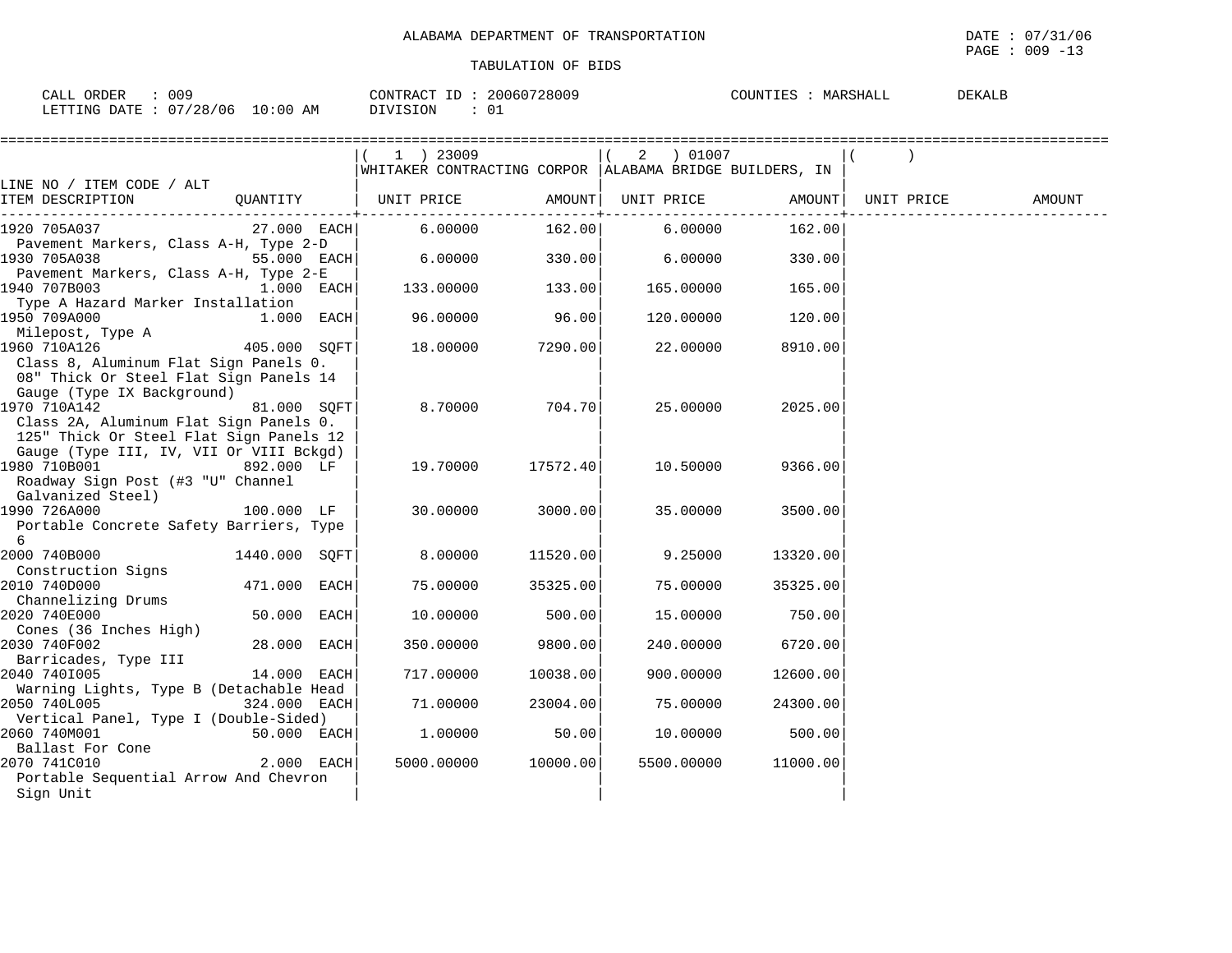|                                                                                       |              |      |                                                                                                   | ALABAMA DEPARTMENT OF TRANSPORTATION |             |                                      |            |        | DATE: 07/31/06<br>PAGE : 009 -14 |
|---------------------------------------------------------------------------------------|--------------|------|---------------------------------------------------------------------------------------------------|--------------------------------------|-------------|--------------------------------------|------------|--------|----------------------------------|
|                                                                                       |              |      |                                                                                                   | TABULATION OF BIDS                   |             |                                      |            |        |                                  |
| CALL ORDER : 009<br>LETTING DATE : 07/28/06 10:00 AM                                  |              |      | CONTRACT ID: 20060728009<br>DIVISION : 01                                                         |                                      |             | COUNTIES : MARSHALL                  |            | DEKALB |                                  |
| LINE NO / ITEM CODE / ALT<br>ITEM DESCRIPTION                                         |              |      | $(1)$ 23009<br>WHITAKER CONTRACTING CORPOR   ALABAMA BRIDGE BUILDERS, IN<br>QUANTITY   UNIT PRICE | AMOUNT                               | $(2)$ 01007 | UNIT PRICE AMOUNT                    | UNIT PRICE |        | AMOUNT                           |
| 2080 742A001<br>Portable Changeable Message Sign, Type                                | $2.000$ EACH |      |                                                                                                   | 20000.00000 40000.00                 | 20000.00000 | 40000.00                             |            |        |                                  |
| 2090 771E000<br>Pumping Station                                                       |              | LUMP |                                                                                                   | 92533.60000 92533.60                 |             | 132361.50000 132361.50               |            |        |                                  |
| 2100 998A000<br>Construction Fuel (Maximum Bid Limited<br>To \$ 618,000)              |              | LUMP | 242000.00000                                                                                      | 242000.00                            | 0.00000     | 0.00                                 |            |        |                                  |
| 2110 999 000<br>3000.000 HOUR<br>Trainee Hours At 80 Cents Per Hour<br>SECTION TOTALS |              |      |                                                                                                   | $0.80000$ 2400.00<br>\$9,504,041.61  |             | $0.80000$ 2400.00<br>\$10,439,065.87 |            |        | 0.00                             |
| CONTRACT TOTALS                                                                       |              |      |                                                                                                   | \$9,504,041.61                       |             | \$10,439,065.87                      |            |        |                                  |

====================================================================================================================================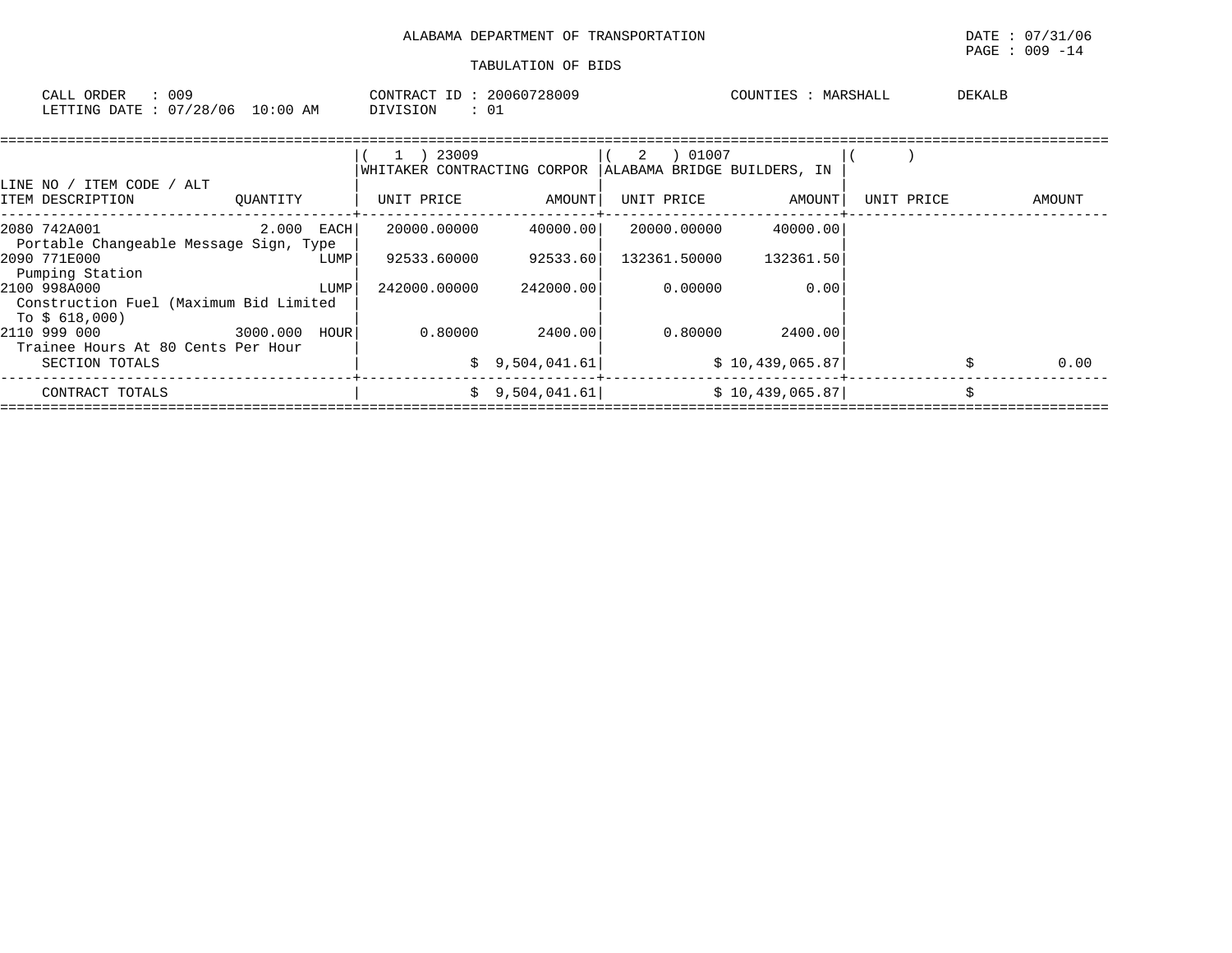## ALABAMA DEPARTMENT OF TRANSPORTATION DATE : 07/31/06

#### VENDOR RANKING

|      | : 010<br>CALL ORDER                                            | LETTING DATE : 07/28/06 10:00 AM                                                                                 | CONTRACT ID: 20060728010<br>DIVISION<br>$\therefore$ 04<br>CONTRACT TIME : 270 | Working Days | COUNTIES : TALLADEGA<br>(available days) |                        |
|------|----------------------------------------------------------------|------------------------------------------------------------------------------------------------------------------|--------------------------------------------------------------------------------|--------------|------------------------------------------|------------------------|
|      | CONTRACT DESCRIPTION :<br>Pavement)<br>Waldo. Length 3.977 mi. | for constructing the Relocation (Grade, Drainage and<br>of SR-77 from just north of CR-209 to south of CR-321 in | $PROJECT(S)$ : $ACSTPAA-0077(501)$                                             |              |                                          |                        |
| RANK | VENDOR NO. / NAME                                              |                                                                                                                  |                                                                                |              | TOTAL<br><b>BID</b>                      | % OVER<br>LOW BID      |
|      | 23025                                                          |                                                                                                                  | WRIGHT BROTHERS CONSTRUCTION COMPANY, INC.                                     |              | \$11,210,400.03                          | 100.0000%              |
| 2.   | 01087<br>13022                                                 | APAC-SOUTHEAST, INC.<br>MCCARTNEY CONSTRUCTION CO., INC.                                                         |                                                                                |              | \$11,739,276.14<br>\$12.341.300.80       | 104.7177%<br>110.0880% |

PAGE : 010 -1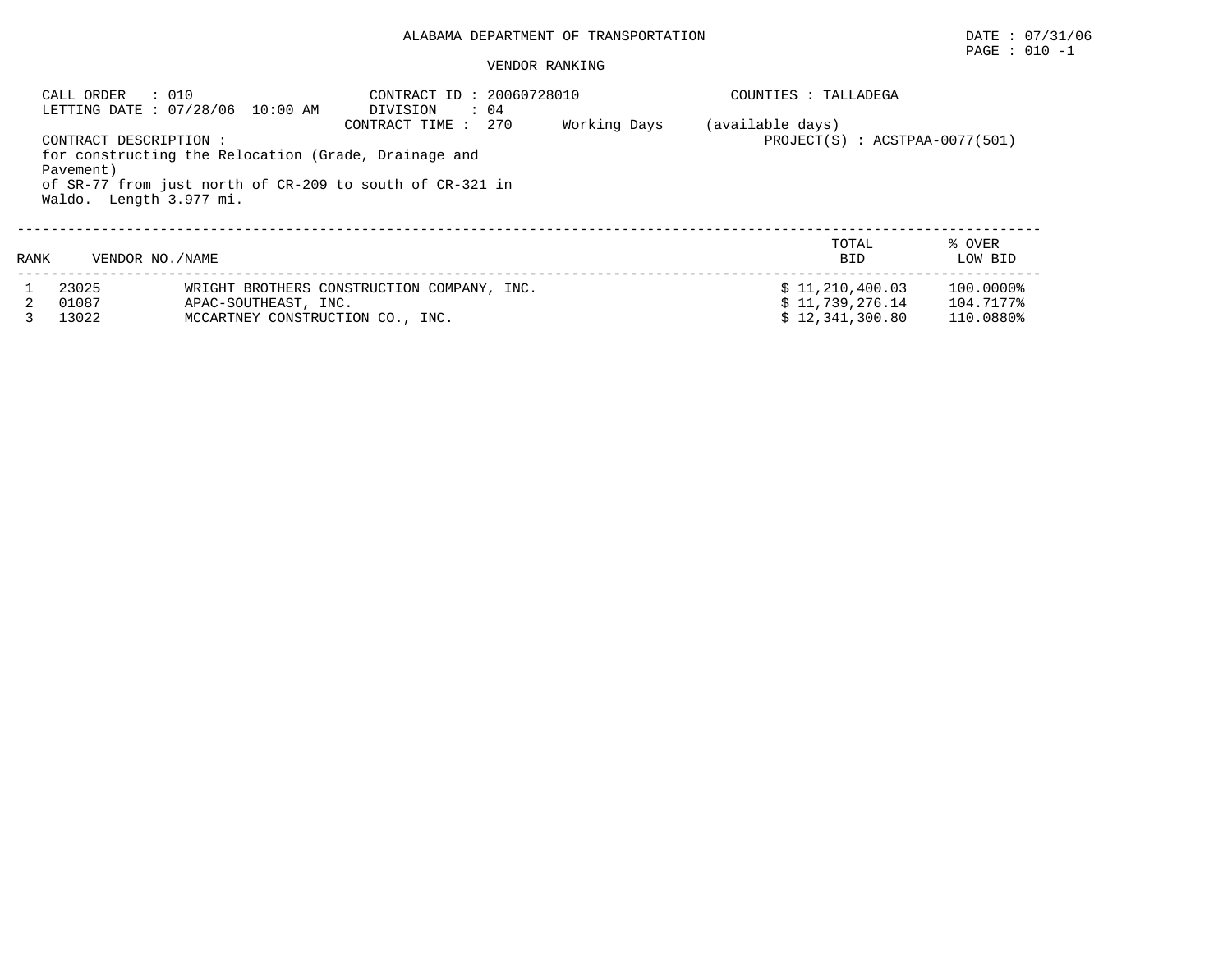| ORDER<br>CALL<br>∪⊥∪         |             | 20060728010<br>CONTRACT ID<br>тD. | COUNTIES<br>TALLADEGA |
|------------------------------|-------------|-----------------------------------|-----------------------|
| 07/28/06<br>LETTING<br>R מ⊤מ | 10:00<br>ΆM | DIVISION<br>U4                    |                       |

|                                                                                                            |                 |      |              |            |                                                               |            |                                              | ================= |
|------------------------------------------------------------------------------------------------------------|-----------------|------|--------------|------------|---------------------------------------------------------------|------------|----------------------------------------------|-------------------|
|                                                                                                            |                 |      | $1$ ) 23025  |            | 2 ) 01087<br>WRIGHT BROTHERS CONSTRUCTIO APAC-SOUTHEAST, INC. |            | 3 ) 13022<br>MCCARTNEY CONSTRUCTION CO., INC |                   |
| LINE NO / ITEM CODE / ALT                                                                                  |                 |      |              |            |                                                               |            |                                              |                   |
| ITEM DESCRIPTION                                                                                           | OUANTITY        |      | UNIT PRICE   | AMOUNT     | UNIT PRICE AMOUNT                                             |            | UNIT PRICE                                   | AMOUNT            |
| SECTION 0001<br>Total                                                                                      |                 |      |              |            |                                                               |            |                                              |                   |
| 0010 201A002                                                                                               |                 | LUMP | 464000.00000 | 464000.00  | 464000.00000                                                  | 464000.00  | 464000.00000                                 | 464000.00         |
| Clearing And Grubbing (Maximum<br>Allowable Bid \$ 4000 Per                                                |                 |      |              |            |                                                               |            |                                              |                   |
| Acre)(Approximately 116 Acres)<br>0020 206B000                                                             |                 | LUMP | 10000.00000  | 10000.00   | 5100.00000                                                    | 5100.00    | 5000.00000                                   | 5000.00           |
| Removal Of Old Box Culvert, Station<br>$757 + 37$                                                          |                 |      |              |            |                                                               |            |                                              |                   |
| 0030 206D000<br>Removing Pipe                                                                              | 870.000 LF      |      | 10.00000     | 8700.00    | 10.20000                                                      | 8874.00    | 10.00000                                     | 8700.00           |
| 0040 206D011                                                                                               | 1414.000 LF     |      | 2.00000      | 2828.00    | 3.06000                                                       | 4326.84    | 3.00000                                      | 4242.00           |
| Removing Fence<br>0050 210A000                                                                             | 740965.000 CUYD |      | 3.15000      | 2334039.75 | 2.75000                                                       | 2037653.75 | 2.95000                                      | 2185846.75        |
| Unclassified Excavation<br>0060 210F001<br>Borrow Excavation (Underwater                                   | 2403.000        | TON  | 20.00000     | 48060.00   | 20,40000                                                      | 49021.20   | 20,00000                                     | 48060.00          |
| Embankment)                                                                                                |                 |      |              |            |                                                               |            |                                              |                   |
| 0070 214A000<br>Structure Excavation                                                                       | 9803.000        | CUYD | 5.00000      | 49015.00   | 10.20000                                                      | 99990.60   | 10.00000                                     | 98030.00          |
| 0080 214B001<br>Foundation Backfill, Commercial                                                            | 7610.000 CUYD   |      | 5.00000      | 38050.00   | 37.43000                                                      | 284842.30  | 36.50000                                     | 277765.00         |
| 0090 231B001                                                                                               | 17332.000       | TON  | 19.00000     | 329308.00  | 28.10000                                                      | 487029.20  | 18.00000                                     | 311976.00         |
| Roadbed Stabilizing Material, ALDOT #46<br>0100 301A004                                                    | 47216.000 SOYD  |      | 4.41000      | 208222.56  | 7.14000                                                       | 337122.24  | 4.10000                                      | 193585.60         |
| Crushed Aggregate Base Course, Type B,<br>Plant Mixed, 4" Compacted Thickness                              |                 |      |              |            |                                                               |            |                                              |                   |
| 0110 301A012<br>Crushed Aggregate Base Course, Type B,                                                     | 109211.000 SQYD |      | 5.78000      | 631239.58  | 9.12000                                                       | 996004.32  | 5.50000                                      | 600660.50         |
| Plant Mixed, 6" Compacted Thickness<br>0120 401A000                                                        | 107693.000 SOYD |      | 0.68000      | 73231.24   | 0.73000                                                       | 78615.89   | 0.65000                                      | 70000.45          |
| Bituminous Treatment A<br>0130 405A000                                                                     | 11275.000       | GAL  | 2.78000      | 31344.50   | 2.92000                                                       | 32923.00   | 2.65000                                      | 29878.75          |
| Tack Coat<br>0140 410B000                                                                                  | 1.000 EACH      |      | 18000.00000  | 18000.00   | 12057.77000                                                   | 12057.77   | 15000.00000                                  | 15000.00          |
| State Furnished Profilograph                                                                               |                 |      |              |            |                                                               |            |                                              |                   |
| 0150 424A360                                                                                               | 6946.000 TON    |      | 73.50000     | 510531.00  | 79.34000                                                      | 551095.64  | 76.00000                                     | 527896.00         |
| Superpave Bituminous Concrete Wearing<br>Surface Layer, 1/2" Maximum Aggregate<br>Size Mix, ESAL Range C/D |                 |      |              |            |                                                               |            |                                              |                   |
|                                                                                                            |                 |      |              |            |                                                               |            |                                              |                   |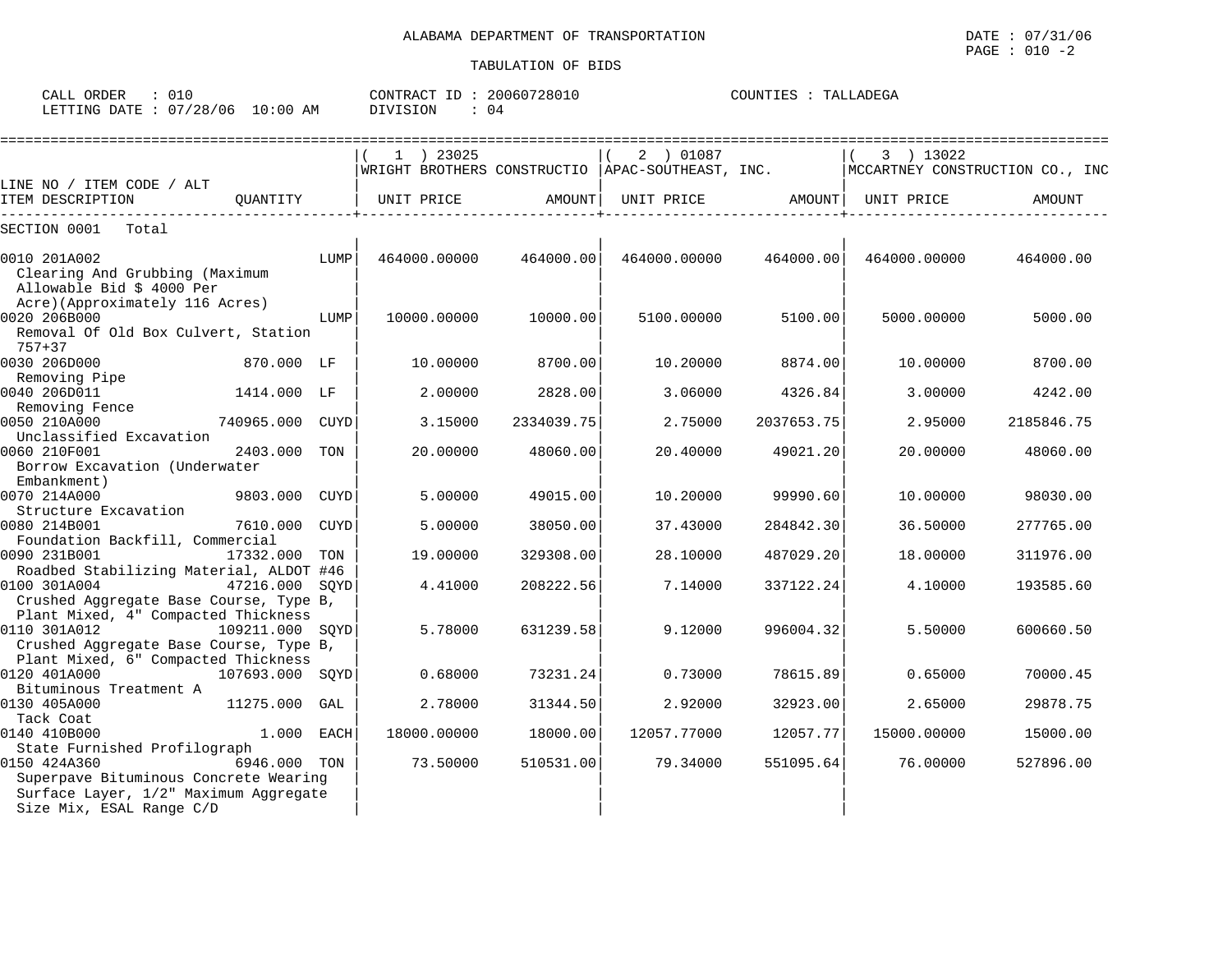| ORDER<br>CALL          |             | 20060728010<br>CONTRACT<br>ID | COUNTIES<br>TALLADEGA |
|------------------------|-------------|-------------------------------|-----------------------|
| LETTING DATE: 07/28/06 | 10:00<br>ΆM | <b>DIVISION</b>               |                       |

|                                                                                                                                                               |               |             | 1 ) 23025  |           | 01087 (<br>2                                      |           | 3 ) 13022                       |           |
|---------------------------------------------------------------------------------------------------------------------------------------------------------------|---------------|-------------|------------|-----------|---------------------------------------------------|-----------|---------------------------------|-----------|
|                                                                                                                                                               |               |             |            |           | WRIGHT BROTHERS CONSTRUCTIO  APAC-SOUTHEAST, INC. |           | MCCARTNEY CONSTRUCTION CO., INC |           |
| LINE NO / ITEM CODE / ALT<br>ITEM DESCRIPTION                                                                                                                 | QUANTITY      |             | UNIT PRICE | AMOUNT    | UNIT PRICE AMOUNT                                 |           | UNIT PRICE                      | AMOUNT    |
| 0160 424A366<br>Superpave Bituminous Concrete Wearing<br>Surface Layer, Leveling, 1/2" Maximum                                                                | 100.000 TON   |             | 77.70000   | 7770.00   | 108.64000                                         | 10864.00  | 76.00000                        | 7600.00   |
| Aggregate Size Mix, ESAL Range C/D<br>0170 424B650<br>Superpave Bituminous Concrete Upper<br>Binder Layer, 3/4" Maximum Aggregate<br>Size Mix, ESAL Range C/D | 8912.000 TON  |             | 69.30000   | 617601.60 | 71.36000                                          | 635960.32 | 70.00000                        | 623840.00 |
| 0180 424B659<br>Superpave Bituminous Concrete Upper<br>Binder Layer, Leveling, 1" Maximum                                                                     | 3860.000 TON  |             | 69.30000   | 267498.00 | 67.69000                                          | 261283.40 | 70.00000                        | 270200.00 |
| Aggregate Size Mix, ESAL Range C/D<br>0190 424B680<br>Superpave Bituminous Concrete Lower<br>Binder Layer, 3/4" Maximum Aggregate<br>Size Mix, ESAL Range C/D | 13710.000 TON |             | 69.30000   | 950103.00 | 72.38000                                          | 992329.80 | 70.00000                        | 959700.00 |
| 0200 424B685<br>Superpave Bituminous Concrete Lower<br>Binder Layer, Patching, 1" Maximum<br>Aggregate Size Mix, ESAL Range C/D                               | 150.000 TON   |             | 136.50000  | 20475.00  | 128.84000                                         | 19326.00  | 150.00000                       | 22500.00  |
| 0210 428C000<br>41532.000 LF<br>Scoring Bituminous Pavement Surface By<br>Cutting                                                                             |               |             | 0.25000    | 10383.00  | 0.16000                                           | 6645.12   | 0.15000                         | 6229.80   |
| 0220 430B014<br>Aggregate Surfacing (ALDOT #410<br>Modified)                                                                                                  | 1000.000      | TON         | 20.00000   | 20000.00  | 30.60000                                          | 30600.00  | 30.00000                        | 30000.00  |
| 0230 502A000<br>Steel Reinforcement                                                                                                                           | 178352.000 LB |             | 0.90000    | 160516.80 | 0.82000                                           | 146248.64 | 0.80000                         | 142681.60 |
| 0240 524A011<br>Culvert Concrete (Cast In Place)                                                                                                              | 1037.000      | <b>CUYD</b> | 500.00000  | 518500.00 | 453.90000                                         | 470694.30 | 550.00000                       | 570350.00 |
| 0250 530A002<br>24" Roadway Pipe (Class 3 R.C.)                                                                                                               | 432.000 LF    |             | 40.00000   | 17280.00  | 42.57000                                          | 18390.24  | 41.74000                        | 18031.68  |
| 0260 530A003<br>30" Roadway Pipe (Class 3 R.C.)                                                                                                               | 955.000 LF    |             | 50.00000   | 47750.00  | 55.03000                                          | 52553.65  | 53.95000                        | 51522.25  |
| 0270 530A004                                                                                                                                                  | 239.000 LF    |             | 60.00000   | 14340.00  | 71.28000                                          | 17035.92  | 69.88000                        | 16701.32  |
| 36" Roadway Pipe (Class 3 R.C.)<br>0280 530A005                                                                                                               | 212.000 LF    |             | 80.00000   | 16960.00  | 91.08000                                          | 19308.96  | 89.29000                        | 18929.48  |
| 42" Roadway Pipe (Class 3 R.C.)<br>0290 530A014<br>182.000 LF<br>30" Roadway Pipe (Class 4 R.C.)                                                              |               |             | 55.00000   | 10010.00  | 57.44000                                          | 10454.08  | 56.31000                        | 10248.42  |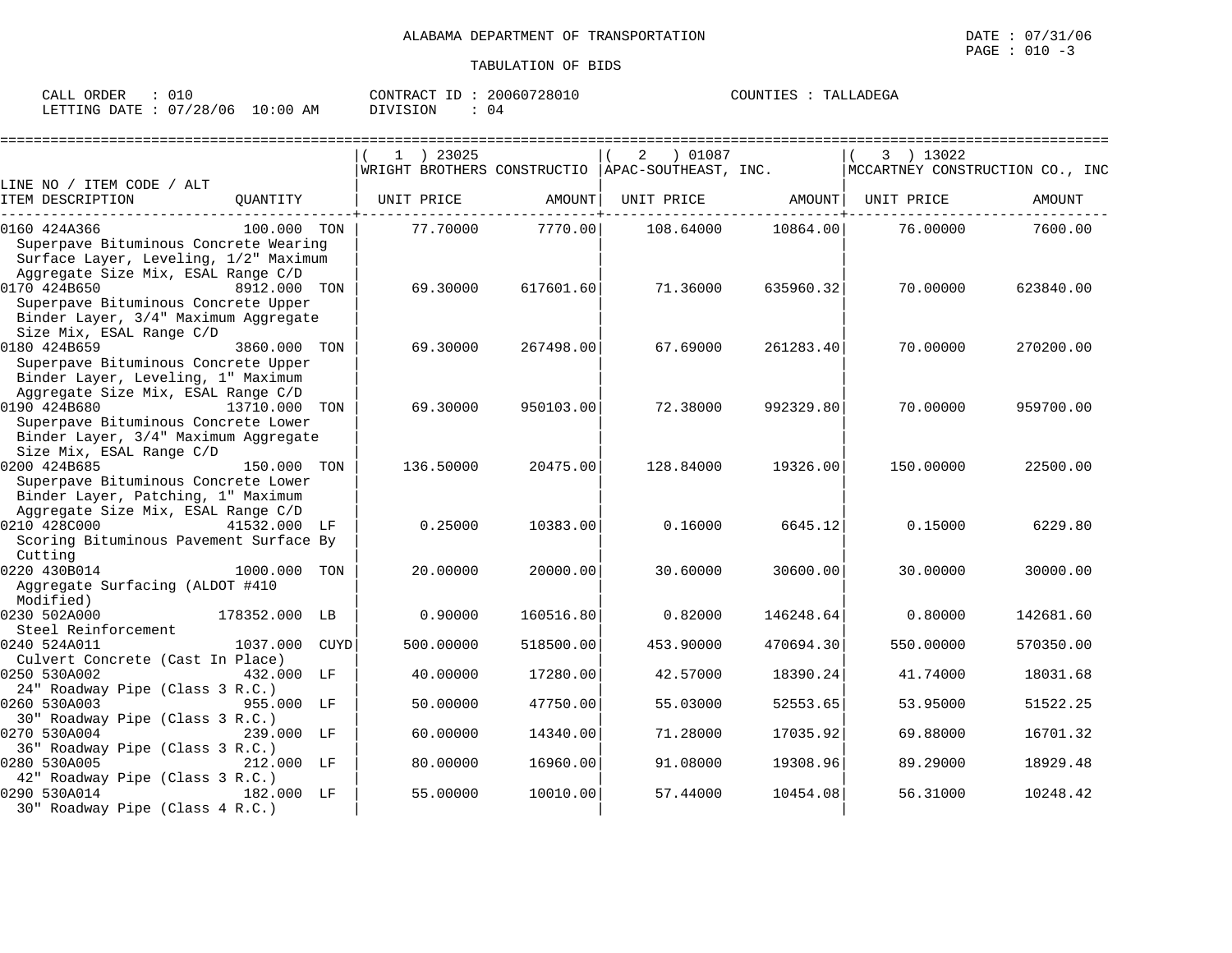| ORDER<br>CALL           |             | 20060728010<br>CONTRACT<br>ID. | TALLADEGA<br>COUNTIES |
|-------------------------|-------------|--------------------------------|-----------------------|
| LETTING DATE : 07/28/06 | 10:00<br>ΆM | <b>DIVISION</b>                |                       |

|                                                                        |               |      | $1$ ) 23025<br> WRIGHT BROTHERS CONSTRUCTIO  APAC-SOUTHEAST, INC. $\vert$ MCCARTNEY CONSTRUCTION CO., INC |           | 2 01087                        |           | 3 ) 13022     |            |
|------------------------------------------------------------------------|---------------|------|-----------------------------------------------------------------------------------------------------------|-----------|--------------------------------|-----------|---------------|------------|
| LINE NO / ITEM CODE / ALT<br>ITEM DESCRIPTION<br>--------------------- |               |      | QUANTITY   UNIT PRICE AMOUNT                                                                              |           | UNIT PRICE AMOUNT   UNIT PRICE |           |               | AMOUNT     |
| 0300 530A016<br>42" Roadway Pipe (Class 4 R.C.)                        | 210.000 LF    |      | 85.00000                                                                                                  | 17850.00  | 98.41000                       | 20666.10  | 96.48000      | 20260.80   |
| 0310 530A024<br>24" Roadway Pipe (Class 5 R.C.)                        | 220.000 LF    |      | 50.00000                                                                                                  | 11000.00  | 48.65000                       | 10703.00  | 47.70000      | 10494.00   |
| 0320 530A025<br>30" Roadway Pipe (Class 5 R.C.)                        | 202.000 LF    |      | 60.00000                                                                                                  | 12120.00  | 61.68000                       | 12459.36  | 60.47000      | 12214.94   |
| 0330 530A027 476.000 LF<br>42" Roadway Pipe (Class 5 R.C.)             |               |      | 100.00000                                                                                                 | 47600.00  | 100.54000                      | 47857.04  | 98.57000      | 46919.32   |
| 0340 530B005<br>51" Span, 31" Rise Roadway Pipe (Class                 | 102.000 LF    |      | 125,00000                                                                                                 | 12750.00  | 107.74000                      | 10989.48  | 105.63000     | 10774.26   |
| 3 R.C.<br>0350 530B006<br>59" Span, 36" Rise Roadway Pipe (Class       | 108.000 LF    |      | 150.00000                                                                                                 | 16200.00  | 128.95000                      | 13926.60  | 126.42000     | 13653.36   |
| 3 R.C.)<br>0360 535A001<br>18" Side Drain Pipe                         | 369.000 LF    |      | 30.00000                                                                                                  | 11070.00  | 30.66000                       | 11313.54  | 30.06000      | 11092.14   |
| 0370 535A002<br>24" Side Drain Pipe                                    | 145.000 LF    |      | 40.00000                                                                                                  | 5800.00   | 41.22000                       | 5976.90   | 40.41000      | 5859.45    |
| 0380 535A005<br>42" Side Drain Pipe                                    | 76.000 LF     |      | 65.00000                                                                                                  | 4940.00   | 90.18000                       | 6853.68   | 88.41000      | 6719.16    |
| 0390 600A000<br>Mobilization                                           |               | LUMP | 975000.00000                                                                                              | 975000.00 | 484890.00000                   | 484890.00 | 1480000.00000 | 1480000.00 |
| 0400 601A000<br>1.000 EACH<br>Furnishing Base, Soil And Structure      |               |      | 20000.00000                                                                                               | 20000.00  | 15430.90000                    | 15430.90  | 9000.00000    | 9000.00    |
| Laboratories<br>0410 602A000                                           | 100.000 EACH  |      | 125.00000                                                                                                 | 12500.00  | 127.50000                      | 12750.00  | 125.00000     | 12500.00   |
| Right Of Way Markers<br>0420 603A002<br>Furnishing Type 3 Field Office | 1.000 EACH    |      | 40000.00000                                                                                               | 40000.00  | 53540.51000                    | 53540.51  | 20000.00000   | 20000.00   |
| 0430 606A000<br>6" Underdrain Pipe                                     | 2000.000 LF   |      | 8,00000                                                                                                   | 16000.00  | 14.28000                       | 28560.00  | 14.00000      | 28000.00   |
| 0440 610C001<br>Loose Riprap, Class 2                                  | 9514.000 TON  |      | 30,00000                                                                                                  | 285420.00 | 28.56000                       | 271719.84 | 28,00000      | 266392.00  |
| 0450 610D003<br>Filter Blanket, Geotextile                             | 7520.000 SQYD |      | 3.00000                                                                                                   | 22560.00  | 3.06000                        | 23011.20  | 3.00000       | 22560.00   |
| 0460 618B003<br>Concrete Driveway, 6" Thick (Includes                  | 474.000 SQYD  |      | 45,00000                                                                                                  | 21330.00  | 42.84000                       | 20306.16  | 42.00000      | 19908.00   |
| Wire Mesh)<br>0470 619A003<br>24" Roadway Pipe End Treatment, Class 1  | $10.000$ EACH |      | 750.00000                                                                                                 | 7500.00   | 688.50000                      | 6885.00   | 675.00000     | 6750.00    |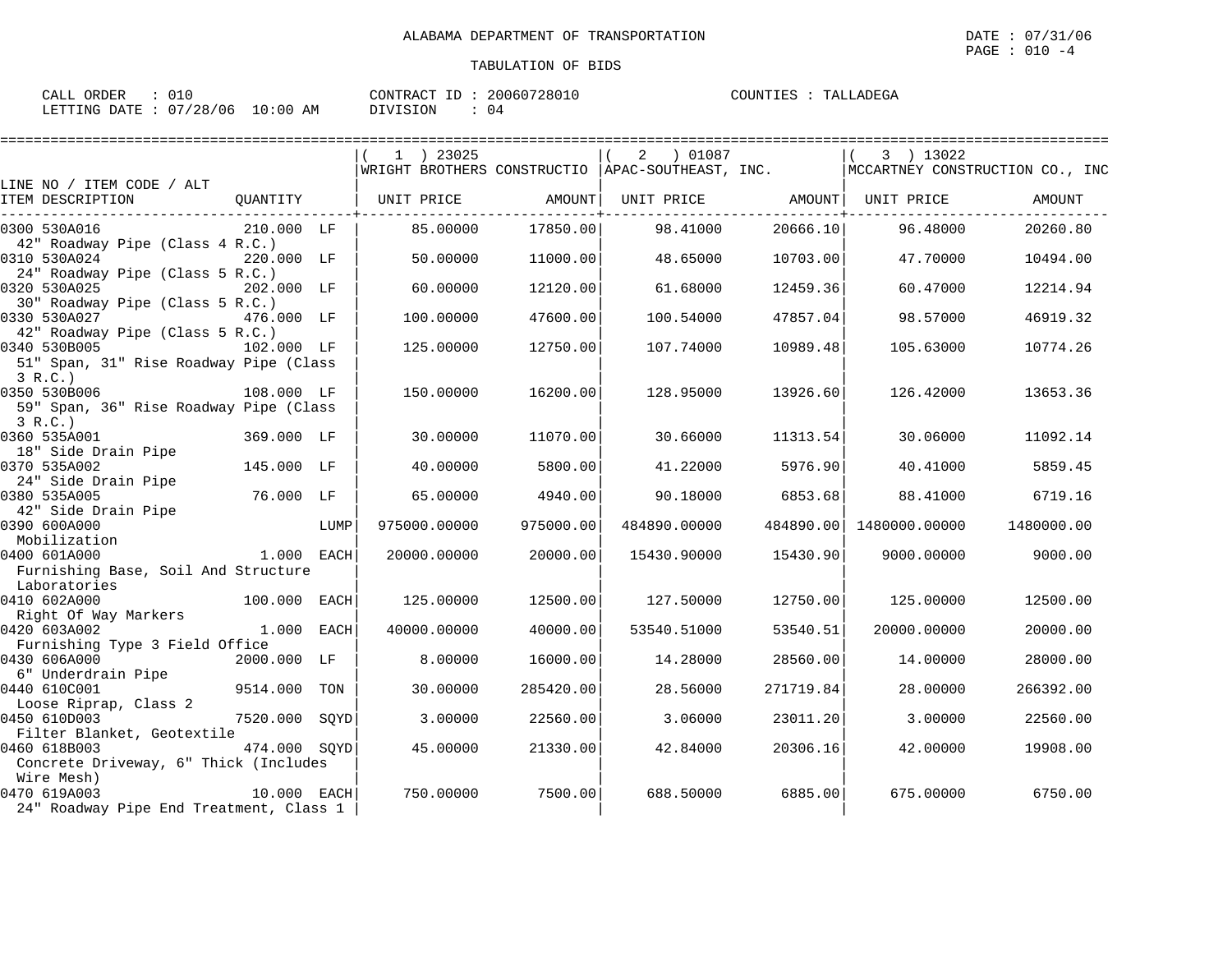====================================================================================================================================

## TABULATION OF BIDS

| CALL ORDER |                                 | CONTRACT ID: 20060728010 | TALLADEGA<br>COUNTIES : ' |
|------------|---------------------------------|--------------------------|---------------------------|
|            | LETTING DATE: 07/28/06 10:00 AM | DIVISION                 |                           |

|                                                                                                           | 1 ) 23025<br>WRIGHT BROTHERS CONSTRUCTIO   APAC-SOUTHEAST, INC. |          | 2 ) 01087         |          | 3 ) 13022<br> MCCARTNEY CONSTRUCTION CO., INC |          |
|-----------------------------------------------------------------------------------------------------------|-----------------------------------------------------------------|----------|-------------------|----------|-----------------------------------------------|----------|
| LINE NO / ITEM CODE / ALT<br>ITEM DESCRIPTION<br>QUANTITY                                                 | UNIT PRICE AMOUNT                                               |          | UNIT PRICE AMOUNT |          | UNIT PRICE                                    | AMOUNT   |
| $16.000$ EACH<br>0480 619A004                                                                             | 1000.00000                                                      | 16000.00 | 765.00000         | 12240.00 | 750.00000                                     | 12000.00 |
| 30" Roadway Pipe End Treatment, Class 1<br>0490 619A005<br>2.000 EACH                                     | 1500.00000                                                      | 3000.00  | 841.50000         | 1683.00  | 825.00000                                     | 1650.00  |
| 36" Roadway Pipe End Treatment, Class 1<br>0500 619A006<br>7.000 EACH                                     | 2000.00000                                                      | 14000.00 | 918,00000         | 6426.00  | 900.00000                                     | 6300.00  |
| 42" Roadway Pipe End Treatment, Class 1<br>0510 619A054 2.000 EACH                                        | 1500.00000                                                      | 3000.00  | 1683.00000        | 3366.00  | 1650.00000                                    | 3300.00  |
| 30" Roadway Pipe End Treatment, Class 2<br>0520 619A055<br>2.000 EACH                                     | 2000.00000                                                      | 4000.00  | 1785.00000        | 3570.00  | 1750.00000                                    | 3500.00  |
| 36" Roadway Pipe End Treatment, Class 2<br>1.000 EACH<br>0530 619A056                                     | 2500.00000                                                      | 2500.00  | 1912.50000        | 1912.50  | 1875.00000                                    | 1875.00  |
| 42" Roadway Pipe End Treatment, Class 2<br>0540 619A101 14.000 EACH<br>18" Side Drain Pipe End Treatment, | 650.00000                                                       | 9100.00  | 663.00000         | 9282.00  | 650.00000                                     | 9100.00  |
| Class 1<br>0550 619A102<br>$6.000$ EACH                                                                   | 750.00000                                                       | 4500.00  | 688.50000         | 4131.00  | 675.00000                                     | 4050.00  |
| 24" Side Drain Pipe End Treatment,<br>Class 1                                                             |                                                                 |          |                   |          |                                               |          |
| $2.000$ EACH<br>0560 619A105<br>42" Side Drain Pipe End Treatment,                                        | 2000.00000                                                      | 4000.00  | 918.00000         | 1836.00  | 900,00000                                     | 1800.00  |
| Class 1<br>0570 619B020<br>1.000 EACH                                                                     | 2500.00000                                                      | 2500.00  | 1530.00000        | 1530.00  | 1500.00000                                    | 1500.00  |
| 51" Span, 31" Rise Roadway Pipe End<br>Treatment, Class 1                                                 |                                                                 |          |                   |          |                                               |          |
| 1.000 EACH<br>0580 619B021<br>59" Span, 36" Rise Roadway Pipe End                                         | 3000.00000                                                      | 3000.00  | 2040.00000        | 2040.00  | 2000.00000                                    | 2000.00  |
| Treatment, Class 1<br>0590 619B070<br>$1.000$ EACH<br>51" Span, 31" Rise Roadway Pipe End                 | 3000.00000                                                      | 3000.00  | 3570.00000        | 3570.00  | 3500.00000                                    | 3500.00  |
| Treatment, Class 2<br>$1.000$ EACH<br>0600 619B071                                                        | 3500.00000                                                      | 3500.00  | 4335.00000        | 4335.00  | 4250.00000                                    | 4250.00  |
| 59" Span, 36" Rise Roadway Pipe End<br>Treatment, Class 2                                                 |                                                                 |          |                   |          |                                               |          |
| 2.000 CUYD<br>0610 620A000<br>Minor Structure Concrete                                                    | 750.00000                                                       | 1500.00  | 714.00000         | 1428.00  | 700.00000                                     | 1400.00  |
| 0620 621A000<br>10.000 EACH<br>Junction Boxes, Type 1, 1P Or 5                                            | 2500.00000                                                      | 25000.00 | 2805.00000        | 28050.00 | 2800.00000                                    | 28000.00 |
| 3.000 EACH<br>0630 621A001<br>Junction Boxes, Type 1, 2P Or 5                                             | 2500.00000                                                      | 7500.00  | 2805,00000        | 8415.00  | 2800,00000                                    | 8400.00  |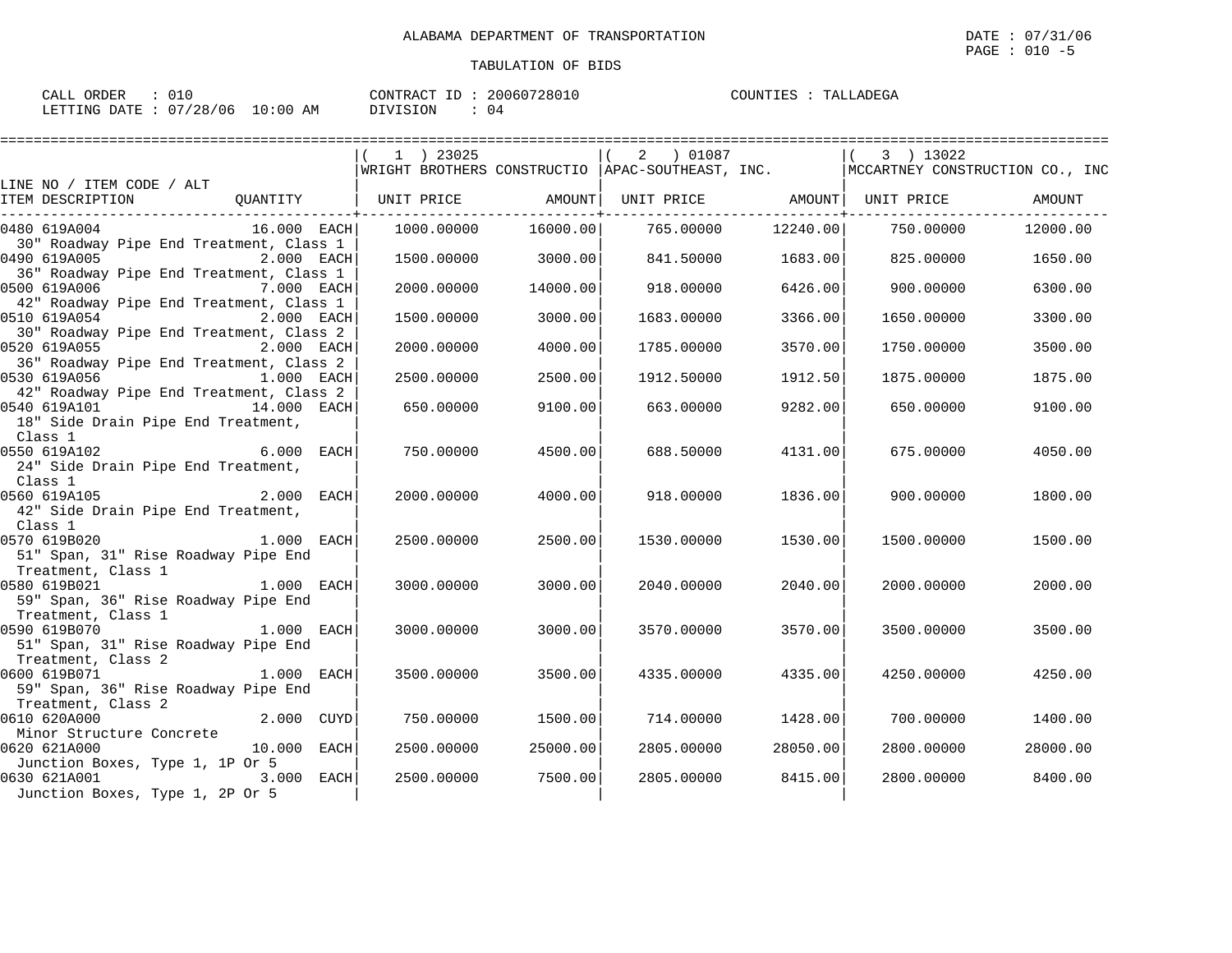====================================================================================================================================

| ORDER<br>CALL           |             | 20060728010<br>CONTRACT<br>ID. | TALLADEGA<br>COUNTIES |
|-------------------------|-------------|--------------------------------|-----------------------|
| LETTING DATE : 07/28/06 | 10:00<br>ΆM | <b>DIVISION</b>                |                       |

|                                                                |                 |      | $1$ ) 23025<br>WRIGHT BROTHERS CONSTRUCTIO |           | 01087<br>2<br>APAC-SOUTHEAST, INC. |               | 3 ) 13022  | MCCARTNEY CONSTRUCTION CO., INC |
|----------------------------------------------------------------|-----------------|------|--------------------------------------------|-----------|------------------------------------|---------------|------------|---------------------------------|
| LINE NO / ITEM CODE / ALT                                      |                 |      |                                            |           |                                    |               |            |                                 |
| ITEM DESCRIPTION                                               | QUANTITY        |      | UNIT PRICE                                 | AMOUNT    | UNIT PRICE                         | <b>AMOUNT</b> | UNIT PRICE | AMOUNT                          |
| 0640 621B000                                                   | 29.000 EACH     |      | 450.00000                                  | 13050.00  | 765.00000                          | 22185.00      | 550.00000  | 15950.00                        |
| Junction Box Units, Type 1, 1P Or 5<br>0650 621B001            | 12.000 EACH     |      | 450.00000                                  | 5400.00   | 765.00000                          | 9180.00       | 550.00000  | 6600.00                         |
| Junction Box Units, Type 1, 2P Or 5<br>0660 630A001            | 6563.000 LF     |      | 21.00000                                   | 137823.00 | 16.07000                           | 105467.41     | 15.75000   | 103367.25                       |
| Steel Beam Guardrail, Class A, Type 2<br>0670 630C050          | 32.000 EACH     |      | 2000.00000                                 | 64000.00  | 2091.00000                         | 66912.00      | 2050.00000 | 65600.00                        |
| Guardrail End Anchor, Type 20 Series<br>0680 650B000           | 34607.000 CUYD  |      | 3.50000                                    | 121124.50 | 3.57000                            | 123546.99     | 3.50000    | 121124.50                       |
| Topsoil From Stockpiles<br>0690 652A100                        | 105.000         | ACRE | 750.00000                                  | 78750.00  | 612.00000                          | 64260.00      | 600.00000  | 63000.00                        |
| Seeding<br>0700 652C000                                        | 64.000 ACRE     |      | 75.00000                                   | 4800.00   | 51.00000                           | 3264.00       | 50.00000   | 3200.00                         |
| Mowing<br>0710 654A001                                         | 3628.000        | SOYD | 5.00000                                    | 18140.00  | 5.10000                            | 18502.80      | 5.00000    | 18140.00                        |
| Solid Sodding (Bermuda)<br>0720 656A010                        | 79.000          | ACRE | 550.00000                                  | 43450.00  | 459.00000                          | 36261.00      | 450.00000  | 35550.00                        |
| Mulching                                                       |                 |      |                                            |           |                                    |               |            |                                 |
| 0730 659A036<br>Rolled Erosion Control Product, Type<br>(2D)   | 125942.000 SOYD |      | 2.00000                                    | 251884.00 | 2.04000                            | 256921.68     | 2.00000    | 251884.00                       |
| 0740 659A048<br>Rolled Erosion Control Product, Type           | 21256.000 SOYD  |      | 5.00000                                    | 106280.00 | 5.10000                            | 108405.60     | 5.00000    | 106280.00                       |
| (5A)                                                           |                 |      |                                            |           |                                    |               |            |                                 |
| 0750 665A000<br>Temporary Seeding                              | 105.000 ACRE    |      | 500.00000                                  | 52500.00  | 408,00000                          | 42840.00      | 400.00000  | 42000.00                        |
| 0760 665B000<br>Temporary Mulching                             | 105.000 ACRE    |      | 600,00000                                  | 63000.00  | 408,00000                          | 42840.00      | 400.00000  | 42000.00                        |
| 0770 665C000<br>15" Temporary Pipe                             | 345.000         | LF   | 30.00000                                   | 10350.00  | 22.44000                           | 7741.80       | 22.00000   | 7590.00                         |
| 0780 665E000                                                   | 12430.000       | SOYD | 3.00000                                    | 37290.00  | 1.53000                            | 19017.90      | 1.50000    | 18645.00                        |
| Polyethylene<br>0790 665G000                                   | 80.000          | EACH | 5.00000                                    | 400.00    | 10.20000                           | 816.00        | 10.00000   | 800.00                          |
| Sand Bags<br>0800 6651000                                      | 2400.000        | TON  | 30.00000                                   | 72000.00  | 30.60000                           | 73440.00      | 30.00000   | 72000.00                        |
| Temporary Riprap, Class 2<br>0810 665J000                      | 31680.000 LF    |      | 3.60000                                    | 114048.00 | 3.32000                            | 105177.60     | 4.75000    | 150480.00                       |
| Silt Fence, Type A<br>0820 665K000<br>Drainage Sump Excavation | 1840.000        | CUYD | 15.00000                                   | 27600.00  | 8.47000                            | 15584.80      | 8.30000    | 15272.00                        |
|                                                                |                 |      |                                            |           |                                    |               |            |                                 |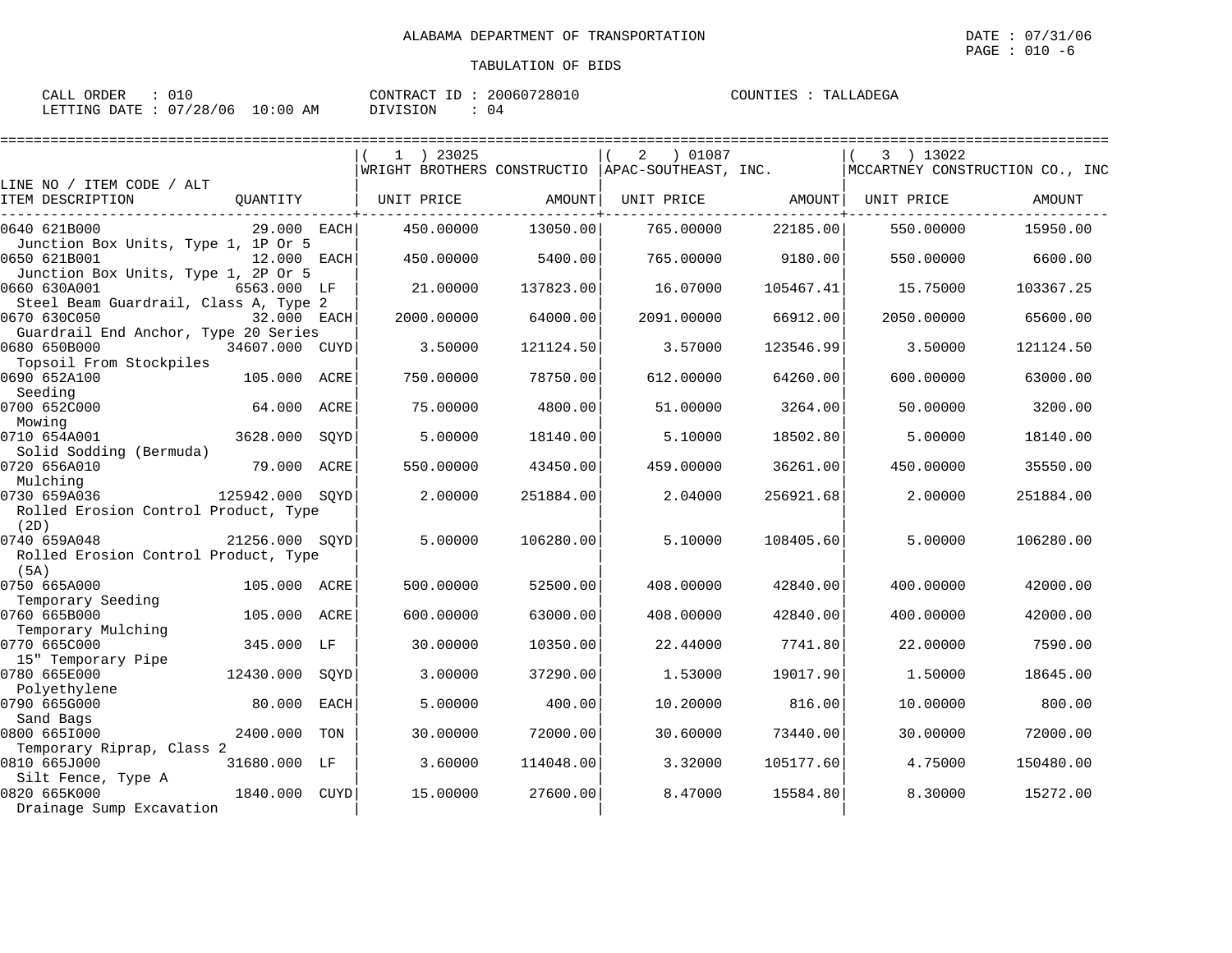| CALL ORDER<br>: 010              |          | CONTRACT ID: 20060728010 | COUNTIES : TALLADEGA |
|----------------------------------|----------|--------------------------|----------------------|
| LETTING DATE : 07/28/06 10:00 AM | DIVISION | $\therefore$ 04          |                      |

|                                                                                                               |              |      | 1 ) 23025                                          | ================== | $\overline{a}$<br>01087 |           | 3 ) 13022                       |           |
|---------------------------------------------------------------------------------------------------------------|--------------|------|----------------------------------------------------|--------------------|-------------------------|-----------|---------------------------------|-----------|
|                                                                                                               |              |      | WRIGHT BROTHERS CONSTRUCTIO   APAC-SOUTHEAST, INC. |                    |                         |           | MCCARTNEY CONSTRUCTION CO., INC |           |
| LINE NO / ITEM CODE / ALT<br>ITEM DESCRIPTION                                                                 |              |      | QUANTITY   UNIT PRICE AMOUNT                       |                    |                         |           | UNIT PRICE AMOUNT UNIT PRICE    | AMOUNT    |
| 0830 6650001<br>Silt Fence Removal                                                                            | 31680.000 LF |      | 0.80000                                            | 25344.00           | 1,02000                 | 32313.60  | 0.90000                         | 28512.00  |
| 0840 6650000<br>12 Inch Wattle                                                                                | 4320.000 LF  |      | 8,00000                                            | 34560.00           | 44.06000                | 190339.20 | 6.07000                         | 26222.40  |
| 0850 6650001<br>20 Inch Wattle                                                                                | 950.000 LF   |      | 9,00000                                            | 8550.00            | 7.37000                 | 7001.50   | 7.23000                         | 6868.50   |
| 0860 665T000<br>Temporary Earth Berms                                                                         | 1243.000 LF  |      | 2.00000                                            | 2486.00            | 1.02000                 | 1267.86   | 1,00000                         | 1243.00   |
| 0870 666A001<br>Pest Control Treatment                                                                        | 105.000 ACRE |      | 30.00000                                           | 3150.00            | 40.80000                | 4284.00   | 40.00000                        | 4200.00   |
| 0880 672B000<br>Flocculant Powder                                                                             | 63.000 LB    |      | 50.00000                                           | 3150.00            | 25.50000                | 1606.50   | 25.00000                        | 1575.00   |
| 0890 672C000<br>Flocculant Log                                                                                | 8.000 EACH   |      | 200.00000                                          | 1600.00            | 188.70000               | 1509.60   | 255.00000                       | 2040.00   |
| 0900 680A000<br>Engineering Controls                                                                          |              | LUMP | 100000.00000                                       | 100000.00          | 150960.00000            | 150960.00 | 500000.00000                    | 500000.00 |
| 0910 701A028<br>Solid White, Class 2, Type A Traffic                                                          | 8.000 MILE   |      | 2200.00000                                         | 17600.00           | 1887.00000              | 15096.00  | 1850.00000                      | 14800.00  |
| Stripe (0.06" Thick) (6" Wide)<br>0920 701A046<br>Broken Yellow, Class 2, Type A Traffic                      | 4.000 MILE   |      | 1300.00000                                         | 5200.00            | 1122,00000              | 4488.00   | 1100.00000                      | 4400.00   |
| Stripe (0.09" Thick) (6" Wide)<br>0930 701A048<br>4.000 MILE<br>Solid Yellow, Class 2, Type A Traffic         |              |      | 2500.00000                                         | 10000.00           | 2142.00000              | 8568.00   | 2100.00000                      | 8400.00   |
| Stripe (0.09" Thick) (6" Wide)<br>0940 701C000                                                                | 4.000 MILE   |      | 900.00000                                          | 3600.00            | 765.00000               | 3060.00   | 750.00000                       | 3000.00   |
| Broken Temporary Traffic Stripe<br>0950 701C001<br>Solid Temporary Traffic Stripe                             | 4.000 MILE   |      | 1000.00000                                         | 4000.00            | 805.80000               | 3223.20   | 790.00000                       | 3160.00   |
| 0960 701D005<br>Solid Traffic Stripe Removed                                                                  | 1.000 MILE   |      | 3000.00000                                         | 3000.00            | 2550.00000              | 2550.00   | 2500.00000                      | 2500.00   |
| 0970 701D014<br>Broken Traffic Stripe Removed (Paint)                                                         | 1.000 MILE   |      | 3000.00000                                         | 3000.00            | 2550.00000              | 2550.00   | 2500.00000                      | 2500.00   |
| 72.000 SQFT<br>0980 703A002<br>Traffic Control Markings, Class 2, Type<br>A                                   |              |      | 6.00000                                            | 432.00             | 5.10000                 | 367.20    | 5.00000                         | 360.00    |
| 0990 705A023                                                                                                  | 50.000 EACH  |      | 6.50000                                            | 325.00             | 5.61000                 | 280.50    | 5.50000                         | 275.00    |
| Pavement Markers, Class C, Type 2-D<br>1000 705A032<br>$40.000$ EACH<br>Pavement Markers, Class A-H, Type 1-B |              |      | 6.50000                                            | 260.00             | 5.61000                 | 224.40    | 5.50000                         | 220.00    |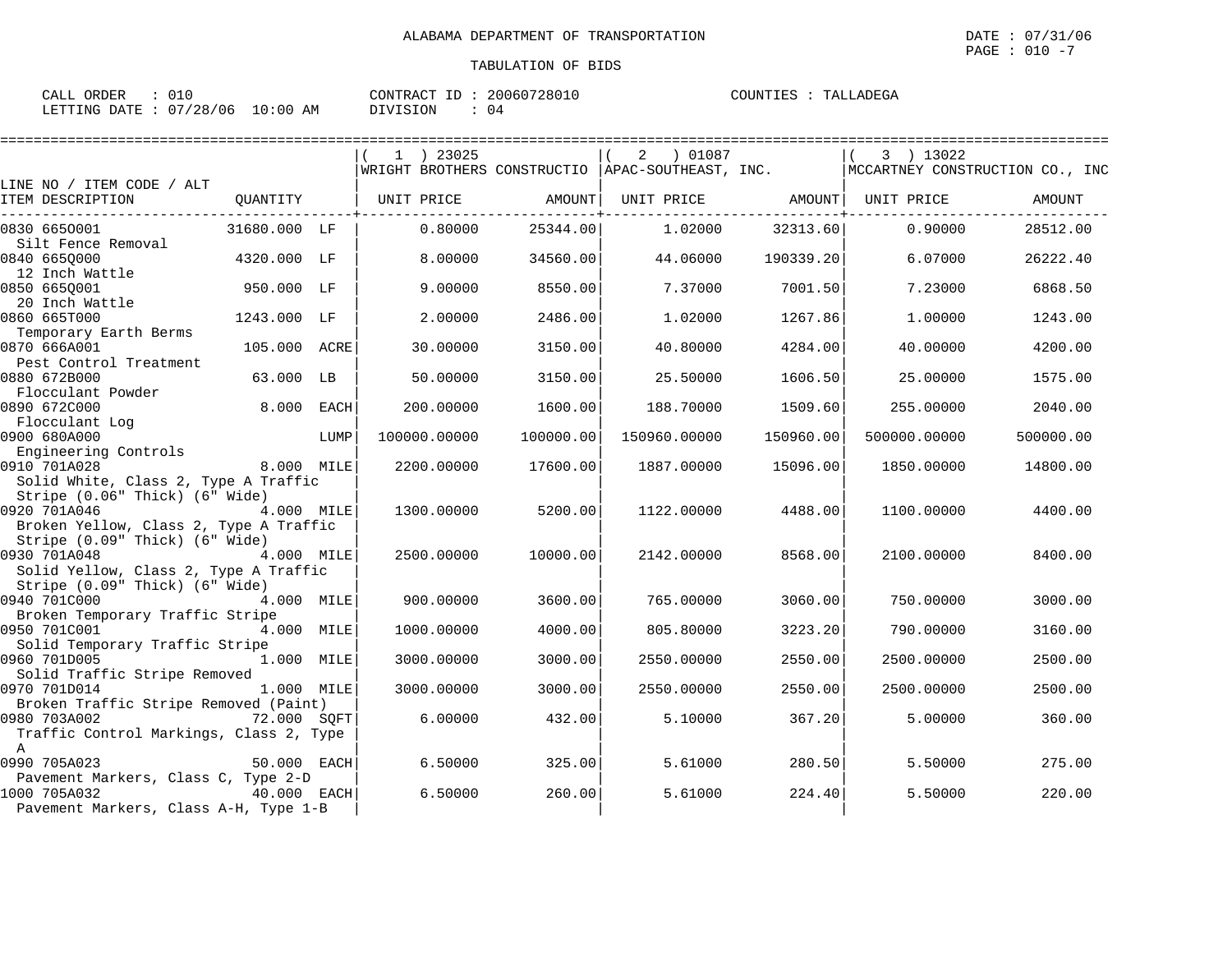| ORDER<br>CALL           |             | 20060728010<br>CONTRACT<br>ID. | TALLADEGA<br>COUNTIES |
|-------------------------|-------------|--------------------------------|-----------------------|
| LETTING DATE : 07/28/06 | 10:00<br>ΆM | <b>DIVISION</b>                |                       |

|                                                                                                                           |                 |      |              |                 |                                                      | ========================== |                                                                  |                                                                                     |
|---------------------------------------------------------------------------------------------------------------------------|-----------------|------|--------------|-----------------|------------------------------------------------------|----------------------------|------------------------------------------------------------------|-------------------------------------------------------------------------------------|
|                                                                                                                           |                 |      | $(1)$ 23025  |                 | $(2)$ 01087                                          |                            | $(3)$ 13022                                                      | WRIGHT BROTHERS CONSTRUCTIO  APAC-SOUTHEAST, INC.   MCCARTNEY CONSTRUCTION CO., INC |
| LINE NO / ITEM CODE / ALT<br>ITEM DESCRIPTION                                                                             |                 |      |              |                 |                                                      |                            | QUANTITY   UNIT PRICE AMOUNT UNIT PRICE AMOUNT AMOUNT UNIT PRICE | AMOUNT                                                                              |
| 1010 705A037                                                                                                              |                 |      |              |                 | 273.000 EACH 6.50000 1774.50 5.61000 1531.53 1531.53 |                            | 5.50000                                                          | 1501.50                                                                             |
| Pavement Markers, Class A-H, Type 2-D<br>1020 710A115<br>$38.000$ SQFT                                                    |                 |      |              |                 |                                                      |                            | $25.00000$ $950.00$ $16.76000$ $636.88$ $17.00000$ $646.00$      |                                                                                     |
| Class 4, Aluminum Flat Sign Panels 0.<br>08" Thick Or Steel Flat Sign Panels 14<br>Gauge (Type III Or Type IV Background) |                 |      |              |                 |                                                      |                            |                                                                  |                                                                                     |
| Class 8, Aluminum Flat Sign Panels 0.                                                                                     |                 |      |              | 25.00000 575.00 |                                                      | $17.57000$ 404.11          | 17.50000                                                         | 402.50                                                                              |
| 08" Thick Or Steel Flat Sign Panels 14<br>Gauge (Type IX Background)                                                      |                 |      |              |                 |                                                      |                            |                                                                  |                                                                                     |
| 1040 710B001<br>Roadway Sign Post (#3 "U" Channel                                                                         | 192.000 LF      |      | 10.00000     | 1920.00         | 8.65000 1660.80                                      |                            | 9.00000                                                          | 1728.00                                                                             |
| Galvanized Steel)<br>1050 740B000                                                                                         | $1369.000$ SQFT |      | 10.00000     | 13690.00        | 7.57000                                              | 10363.33                   | 11.48000                                                         | 15716.12                                                                            |
| Construction Signs<br>880.000 EACH<br>1060 740D000                                                                        |                 |      | 60.00000     | 52800.00        | 59.47000                                             | 52333.60                   | 65.00000                                                         | 57200.00                                                                            |
| Channelizing Drums<br>1070 740E000<br>Cones (36 Inches High)                                                              | 100.000 EACH    |      | 15.00000     | 1500.00         | 14.69000                                             | 1469.00                    | 7.00000                                                          | 700.00                                                                              |
| 1080 740F002<br>Barricades, Type III                                                                                      | $22.000$ EACH   |      | 250.00000    | 5500.00         | 194.62000                                            | 4281.64                    | 250.00000                                                        | 5500.00                                                                             |
| 1090 7401005<br>Warning Lights, Type B (Detachable Head                                                                   | 11.000 EACH     |      | 350.00000    | 3850.00         | 549.27000                                            | 6041.97                    | 650.00000                                                        | 7150.00                                                                             |
| 1100 740L006<br>35.000 EACH<br>Vertical Panel, Type II (Double-Sided)                                                     |                 |      | 75.00000     | 2625.00         | 81.09000                                             | 2838.15                    | 100.00000                                                        | 3500.00                                                                             |
| $200.000$ EACH<br>1110 740M001<br>Ballast For Cone                                                                        |                 |      | 5.00000      | 1000.00         | 9.28000                                              | 1856.00                    | 4.00000                                                          | 800.00                                                                              |
| 1120 998A000<br>Construction Fuel (Maximum Bid Limited                                                                    |                 | LUMP | 592772.00000 | 592772.00       | 810000.00000                                         | 810000.00                  | 810000.00000                                                     | 810000.00                                                                           |
| To \$ 810,000.00)<br>1130 999 000                                                                                         | 2250.000 HOUR   |      |              |                 |                                                      |                            | $0.80000$ $1800.00$ $0.80000$ $1800.00$ $0.80000$ $1800.00$      |                                                                                     |
| Trainee Hours At 80 Cents Per Hour<br>SECTION TOTALS                                                                      |                 |      |              |                 |                                                      |                            |                                                                  |                                                                                     |
| CONTRACT TOTALS                                                                                                           |                 |      |              |                 | $\upbeta$ 11, 210, 400.03 $\upbeta$ 11, 739, 276.14  |                            |                                                                  | \$12,341,300.80                                                                     |
|                                                                                                                           |                 |      |              |                 |                                                      |                            |                                                                  |                                                                                     |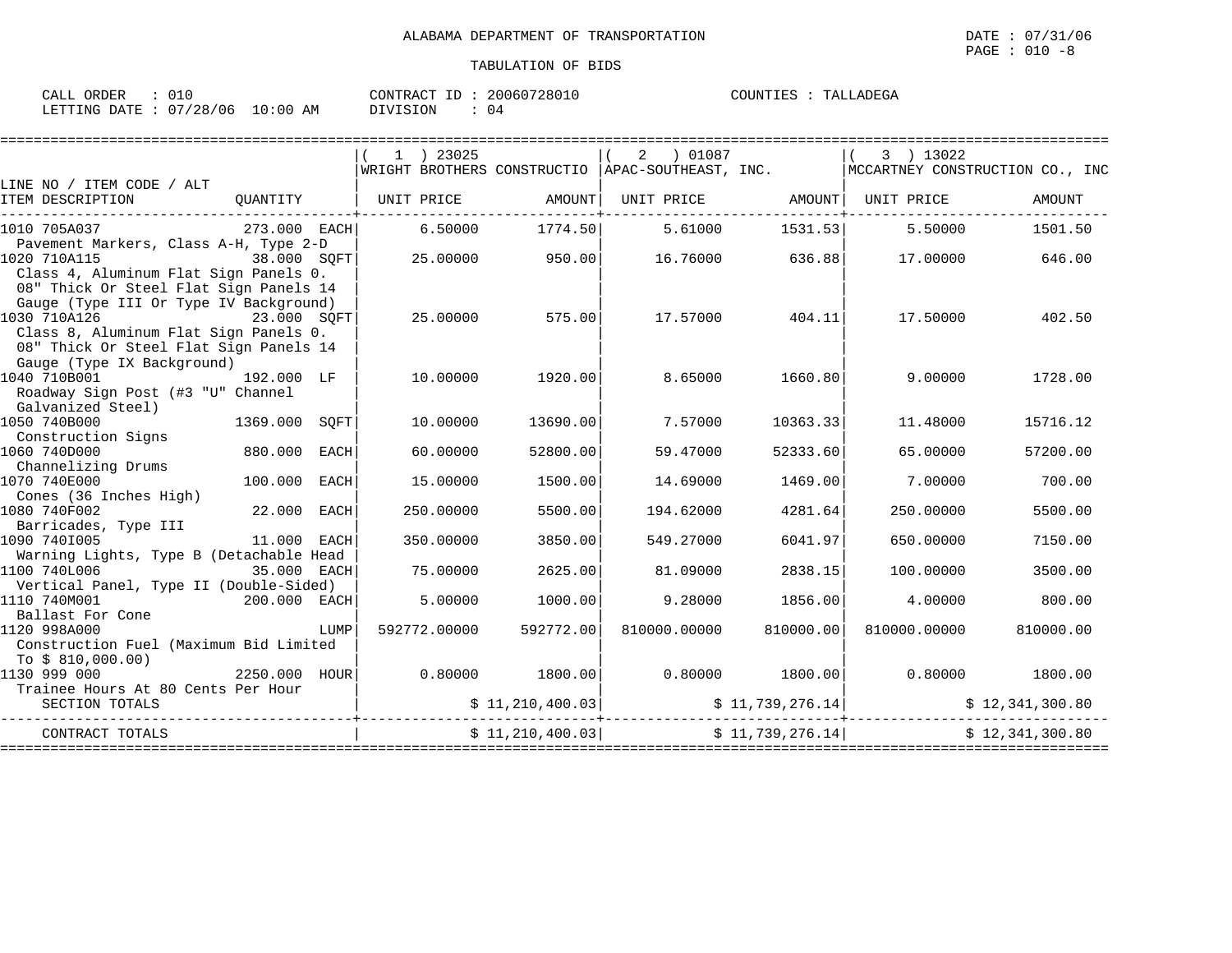## ALABAMA DEPARTMENT OF TRANSPORTATION DATE : 07/31/06

#### VENDOR RANKING

|      | CALL ORDER<br>$\therefore$ 012        | LETTING DATE : 07/28/06 10:00 AM                                         | CONTRACT ID: 20060728012<br>$\therefore$ 05<br>DIVISION                                                                                                      |              | COUNTIES : HALE  |                                                |                                     |
|------|---------------------------------------|--------------------------------------------------------------------------|--------------------------------------------------------------------------------------------------------------------------------------------------------------|--------------|------------------|------------------------------------------------|-------------------------------------|
|      | CONTRACT DESCRIPTION :<br>$0.648$ mi. |                                                                          | 60<br>CONTRACT TIME:<br>RURAL<br>for constructing the Bridge Removal and Realignment on SR-14<br>over Abandoned Southern Railroad west of Greensboro. Length | Working Days | (available days) | $PROJECT(S)$ : BR-0014(504)                    |                                     |
| RANK | VENDOR NO. / NAME                     |                                                                          |                                                                                                                                                              |              |                  | TOTAL<br><b>BID</b>                            | % OVER<br>LOW BID                   |
|      | 20050<br>18024<br>03104               | TOMLIN CONSTRUCTION, LLC<br>RACON, INC.<br>CARCEL & G. CONSTRUCTION, LLC |                                                                                                                                                              |              |                  | 1,123,107.60<br>\$1,124,063.15<br>1,250,067.24 | 100.0000%<br>100.0851%<br>111.3043% |

 $\texttt{PAGE}$  : 012 -1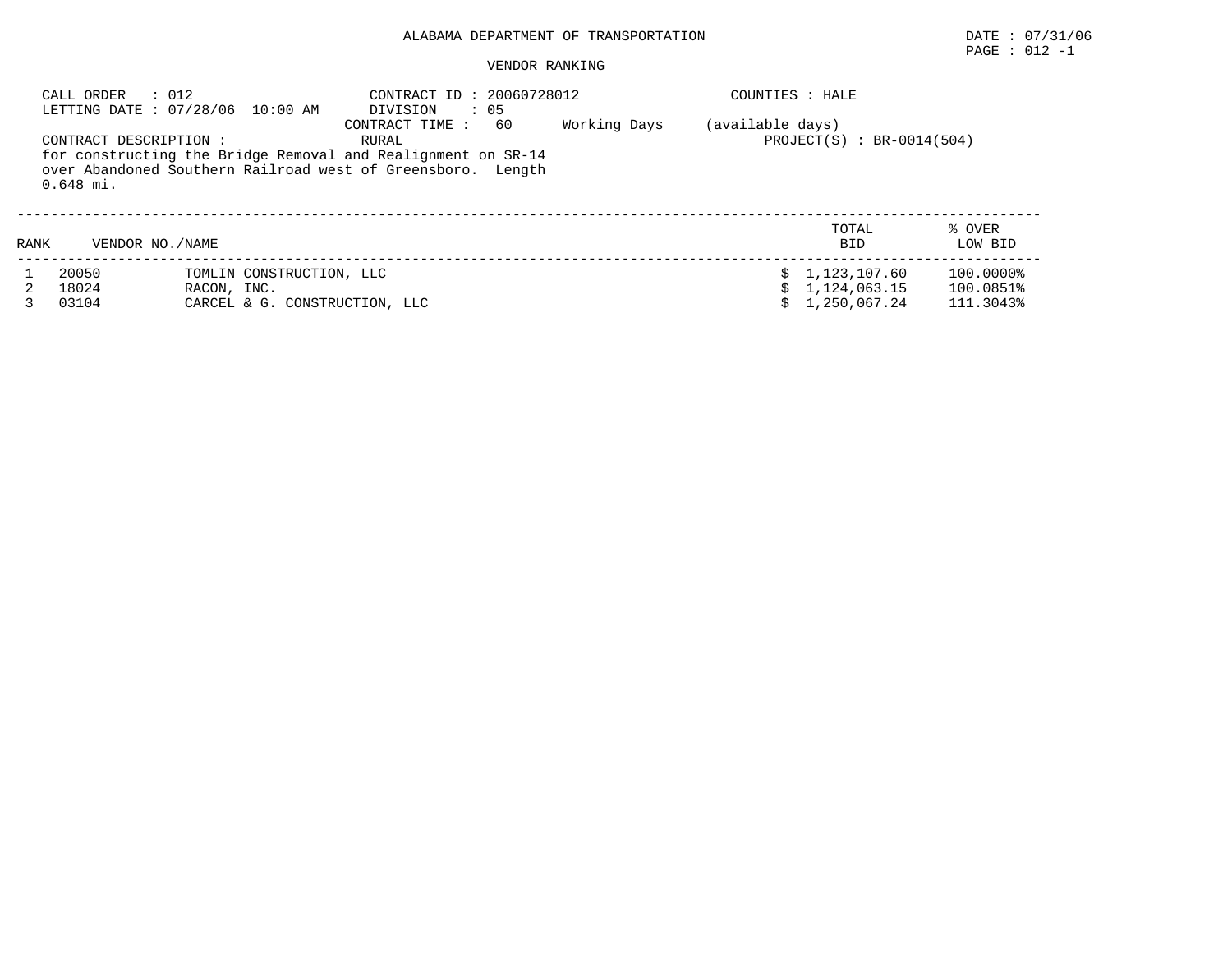| ORDER<br>CALL (                 |  |          | CONTRACT ID: 20060728012 | COUNTIES : HALE |  |
|---------------------------------|--|----------|--------------------------|-----------------|--|
| LETTING DATE: 07/28/06 10:00 AM |  | DIVISION |                          |                 |  |

| CARCEL & G. CONSTRUCTION, LLC |
|-------------------------------|
|                               |
|                               |
|                               |
| AMOUNT                        |
|                               |
|                               |
| 72000.00                      |
|                               |
|                               |
| 30000.00                      |
|                               |
| 1900.00                       |
|                               |
| 5598.00                       |
|                               |
| 225556.00                     |
|                               |
| 1940.00                       |
|                               |
| 782.00                        |
|                               |
| 15600.00                      |
| 21008.20                      |
|                               |
|                               |
| 11156.04                      |
|                               |
|                               |
| 104977.50                     |
|                               |
|                               |
| 3000.00                       |
|                               |
|                               |
| 8824.50                       |
| 23976.75                      |
|                               |
|                               |
| 1485.00                       |
|                               |
|                               |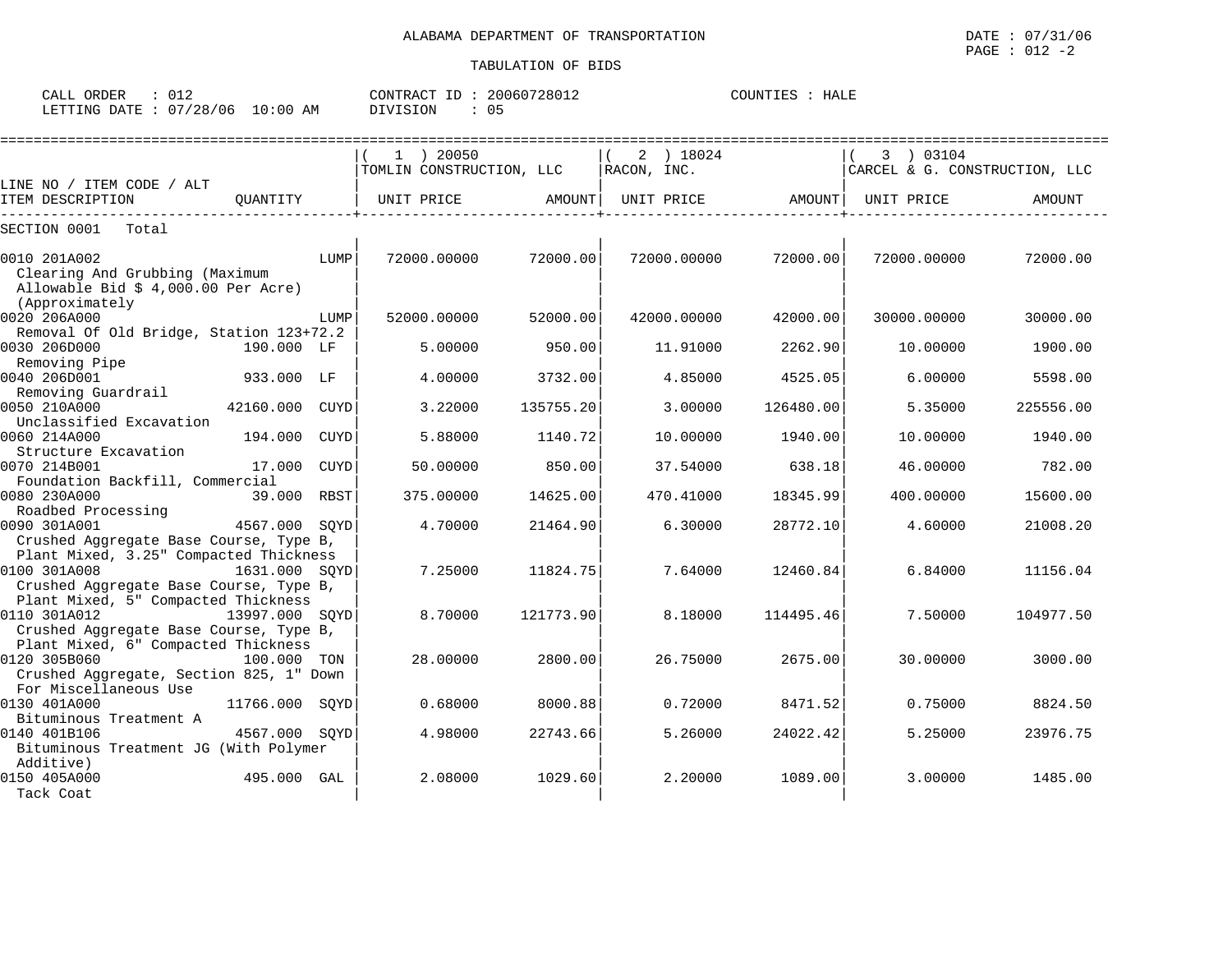| CALL ORDER : 012                |  |          | CONTRACT ID: 20060728012 | COUNTIES : HALE |  |
|---------------------------------|--|----------|--------------------------|-----------------|--|
| LETTING DATE: 07/28/06 10:00 AM |  | DIVISION | $\therefore$ 05          |                 |  |

|                                                                                                                                 |              |      | $1$ ) 20050              |           | ) 18024<br>2      |           | 3 ) 03104                     |           |
|---------------------------------------------------------------------------------------------------------------------------------|--------------|------|--------------------------|-----------|-------------------|-----------|-------------------------------|-----------|
|                                                                                                                                 |              |      | TOMLIN CONSTRUCTION, LLC |           | RACON, INC.       |           | CARCEL & G. CONSTRUCTION, LLC |           |
| LINE NO / ITEM CODE / ALT                                                                                                       |              |      |                          |           |                   |           |                               |           |
| ITEM DESCRIPTION                                                                                                                | OUANTITY     |      |                          |           | UNIT PRICE AMOUNT |           | UNIT PRICE                    | AMOUNT    |
| 0160 424A361                                                                                                                    | 907.000 TON  |      | 63.02000                 | 57159.14  | 66.55000          | 60360.85  | 61.00000                      | 55327.00  |
| Superpave Bituminous Concrete Wearing<br>Surface Layer, 3/4" Maximum Aggregate                                                  |              |      |                          |           |                   |           |                               |           |
| Size Mix, ESAL Range C/D<br>0170 424A370<br>Superpave Bituminous Concrete Wearing<br>Surface Layer, Widening, 3/4" Maximum      | 100.000 TON  |      | 78.13000                 | 7813.00   | 82.50000          | 8250.00   | 76.00000                      | 7600.00   |
| Aggregate Size Mix, ESAL Range C/D<br>0180 424B651<br>Superpave Bituminous Concrete Upper                                       | 1732.000 TON |      | 60.95000                 | 105565.40 | 64.36000          | 111471.52 | 60.00000                      | 103920.00 |
| Binder Layer, 1" Maximum Aggregate Size<br>Mix, ESAL Range C/D                                                                  |              |      |                          |           |                   |           |                               |           |
| 0190 424B659<br>Superpave Bituminous Concrete Upper<br>Binder Layer, Leveling, 1" Maximum<br>Aggregate Size Mix, ESAL Range C/D | 350.000 TON  |      | 60.95000                 | 21332.50  | 64.36000          | 22526.00  | 60.00000                      | 21000.00  |
| 0200 424B663<br>Superpave Bituminous Concrete Upper<br>Binder Layer, Widening, 1 1/2" Maximum                                   | 107.000 TON  |      | 62.50000                 | 6687.50   | 66.00000          | 7062.00   | 62.00000                      | 6634.00   |
| Aggregate Size Mix, ESAL Range C/D<br>0210 424C371<br>Superpave Bituminous Concrete Base<br>Layer, Widening, 1 1/2" Maximum     | 125.000      | TON  | 63.02000                 | 7877.50   | 66.55000          | 8318.75   | 63.00000                      | 7875.00   |
| Aggregate Size Mix, ESAL Range C/D<br>0220 430B003<br>Aggregate Surfacing (ALDOT #57)                                           | 100.000      | TON  | 28,00000                 | 2800.00   | 26.68000          | 2668.00   | 35.00000                      | 3500.00   |
| 0230 530A005                                                                                                                    | 132.000 LF   |      | 106.41000                | 14046.12  | 87.01000          | 11485.32  | 118.00000                     | 15576.00  |
| 42" Roadway Pipe (Class 3 R.C.)<br>0240 535A080<br>18" Side Drain Pipe (Class 3 R.C.)                                           | 252.000 LF   |      | 30.26000                 | 7625.52   | 37.21000          | 9376.92   | 45.00000                      | 11340.00  |
| 0250 535A085<br>24" Side Drain Pipe (Class 3 R.C.)                                                                              | 40.000 LF    |      | 46.50000                 | 1860.00   | 48.18000          | 1927.20   | 49.00000                      | 1960.00   |
| 0260 535B088<br>22" Span, 14" Rise Side Drain Pipe<br>(Class 3 R.C.)                                                            | 88.000       | LF   | 45.89000                 | 4038.32   | 48.64000          | 4280.32   | 49.00000                      | 4312.00   |
| 0270 600A000<br>Mobilization                                                                                                    |              | LUMP | 81500.00000              | 81500.00  | 65000.00000       | 65000.00  | 105000.00000                  | 105000.00 |
| 0280 601A000<br>Furnishing Base, Soil And Structure<br>Laboratories                                                             | 1.000        | EACH | 4000.00000               | 4000.00   | 5000.00000        | 5000.00   | 10000.00000                   | 10000.00  |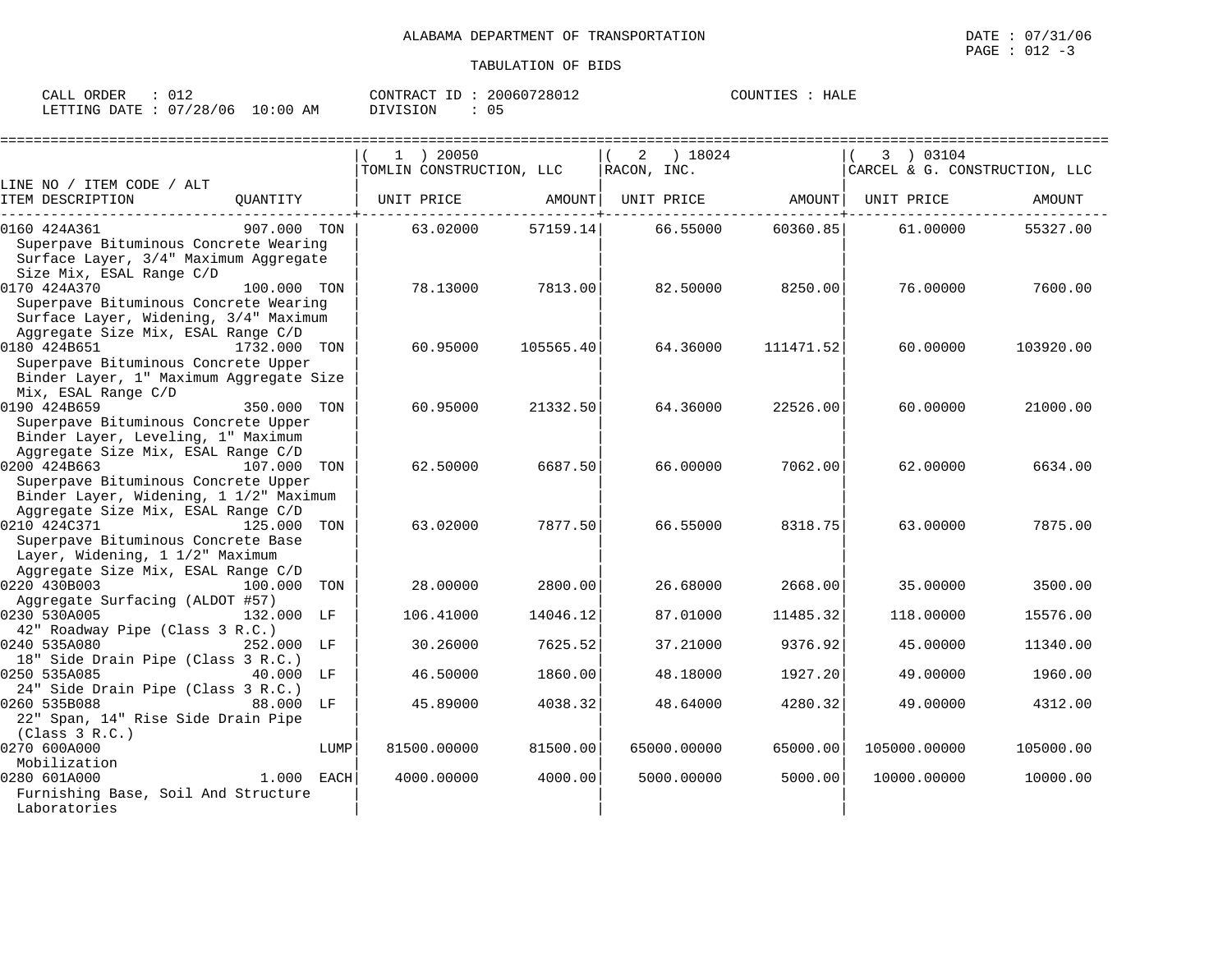| CALL ORDER                      | : 012 |          |  | CONTRACT ID: 20060728012 | COUNTIES : HALE |  |
|---------------------------------|-------|----------|--|--------------------------|-----------------|--|
| LETTING DATE: 07/28/06 10:00 AM |       | DIVISION |  | : 05                     |                 |  |

|                                                                            |               |      | $1$ ) 20050<br>TOMLIN CONSTRUCTION, LLC |          | 18024<br>2<br>RACON, INC. |          | 3 ) 03104<br>CARCEL & G. CONSTRUCTION, LLC |          |
|----------------------------------------------------------------------------|---------------|------|-----------------------------------------|----------|---------------------------|----------|--------------------------------------------|----------|
| LINE NO / ITEM CODE / ALT                                                  |               |      |                                         |          |                           |          |                                            |          |
| ITEM DESCRIPTION                                                           | OUANTITY      |      | UNIT PRICE                              | AMOUNT   | UNIT PRICE AMOUNT         |          | UNIT PRICE                                 | AMOUNT   |
| 0290 602A000<br>Right Of Way Markers                                       | 35.000 EACH   |      | 125,00000                               | 4375.00  | 125,00000                 | 4375.00  | 200.00000                                  | 7000.00  |
| 0300 606A012<br>6" Underdrain Pipe, Type 8                                 | 250.000 LF    |      | 15.00000                                | 3750.00  | 12.20000                  | 3050.00  | 20.00000                                   | 5000.00  |
| 0310 610C001                                                               | 2099.000 TON  |      | 36.00000                                | 75564.00 | 30.82000                  | 64691.18 | 45.00000                                   | 94455.00 |
| Loose Riprap, Class 2<br>0320 610D003                                      | 1658.000      | SOYD | 3.28000                                 | 5438.24  | 3.00000                   | 4974.00  | 3.00000                                    | 4974.00  |
| Filter Blanket, Geotextile<br>0330 614A000<br>Slope Paving                 | 39.000 CUYD   |      | 325.00000                               | 12675.00 | 300.96000                 | 11737.44 | 400.00000                                  | 15600.00 |
| 0340 619A006<br>42" Roadway Pipe End Treatment, Class 1                    | 2.000 EACH    |      | 2217.25000                              | 4434.50  | 1889.00000                | 3778.00  | 2500.00000                                 | 5000.00  |
| 0350 619A101<br>18" Side Drain Pipe End Treatment,<br>Class 1              | 8.000 EACH    |      | 1061.92000                              | 8495.36  | 912.45000                 | 7299.60  | 900.00000                                  | 7200.00  |
| 0360 619A102<br>24" Side Drain Pipe End Treatment,<br>Class 1              | 2.000 EACH    |      | 1136.42000                              | 2272.84  | 977.85000                 | 1955.70  | 1000.00000                                 | 2000.00  |
| 0370 619B116<br>22" Span, 14" Rise Side Drain Pipe End                     | 4.000 EACH    |      | 1061.92000                              | 4247.68  | 912.45000                 | 3649.80  | 1000.00000                                 | 4000.00  |
| Treatment, Class 1<br>0380 636A002<br>Barbed Wire Fence, 5 Strands, 5 Feet | 1390.000 LF   |      | 10.00000                                | 13900.00 | 6.03000                   | 8381.70  | 5.00000                                    | 6950.00  |
| High<br>0390 637A000                                                       | 508.000 LF    |      | 6.75000                                 | 3429.00  | 10.15000                  | 5156.20  | 10.00000                                   | 5080.00  |
| Fence Reset<br>0400 650A000<br>Topsoil                                     | 4683.000 CUYD |      | 7.00000                                 | 32781.00 | 4,00000                   | 18732.00 | 10.00000                                   | 46830.00 |
| 0410 650B000<br>Topsoil From Stockpiles                                    | 1233.000      | CUYD | 4.75000                                 | 5856.75  | 4.00000                   | 4932.00  | 7.00000                                    | 8631.00  |
| 0420 651B000<br>Agricultural Limestone                                     | 30.000        | TON  | 46.39000                                | 1391.70  | 49.50000                  | 1485.00  | 48.00000                                   | 1440.00  |
| 0430 652A100<br>Seeding                                                    | 15.000        | ACRE | 618.56000                               | 9278.40  | 660.00000                 | 9900.00  | 700.00000                                  | 10500.00 |
| 0440 652C000<br>Mowing                                                     | 15.000        | ACRE | 103.09000                               | 1546.35  | 110.00000                 | 1650.00  | 100.00000                                  | 1500.00  |
| 0450 654A001<br>Solid Sodding (Bermuda)                                    | 104.000       | SQYD | 5.67000                                 | 589.68   | 6.05000                   | 629.20   | 6.00000                                    | 624.00   |
| 0460 656A010<br>Mulching                                                   | 15.000 ACRE   |      | 515.46000                               | 7731.90  | 550.00000                 | 8250.00  | 550.00000                                  | 8250.00  |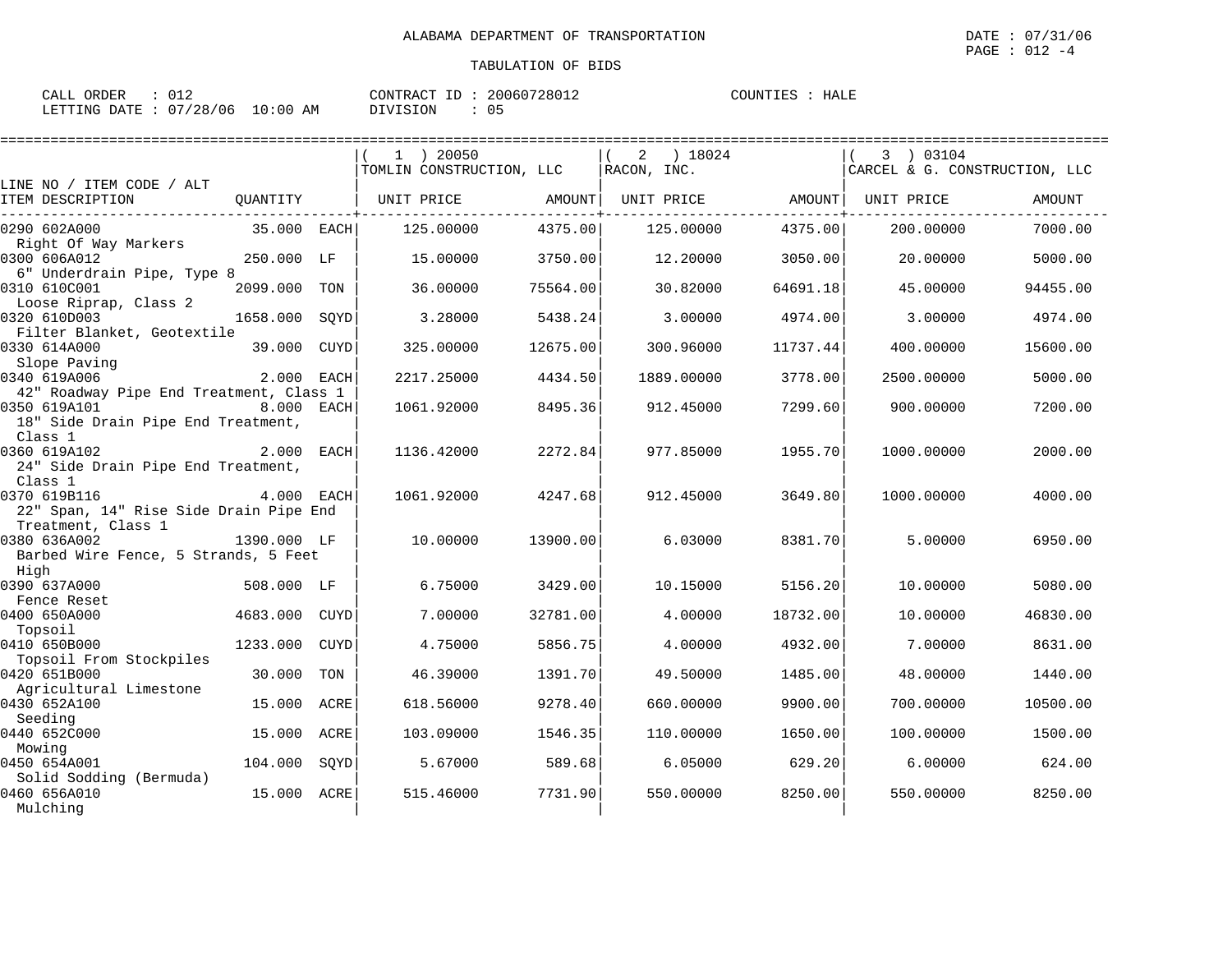| ORDER<br>CALL          |             | CONTRACT ID    | 20060728012 | HALE<br>COUNTIES |
|------------------------|-------------|----------------|-------------|------------------|
| LETTING DATE: 07/28/06 | 10:00<br>AM | DIVISION<br>η۱ |             |                  |

|                                                                                                                |              |      |                                         |          |                             |          |                                            | ======================== |
|----------------------------------------------------------------------------------------------------------------|--------------|------|-----------------------------------------|----------|-----------------------------|----------|--------------------------------------------|--------------------------|
|                                                                                                                |              |      | $1$ ) 20050<br>TOMLIN CONSTRUCTION, LLC |          | ) 18024<br>2<br>RACON, INC. |          | 3 ) 03104<br>CARCEL & G. CONSTRUCTION, LLC |                          |
| LINE NO / ITEM CODE / ALT                                                                                      |              |      |                                         |          |                             |          |                                            |                          |
| ITEM DESCRIPTION                                                                                               | QUANTITY     |      | UNIT PRICE                              | AMOUNT   | UNIT PRICE                  | AMOUNT   | UNIT PRICE                                 | <b>AMOUNT</b>            |
| 0470 659A025<br>Rolled Erosion Control Product, Type<br>(1A)                                                   | 500.000 SQYD |      | 2.58000                                 | 1290.00  | 2,20000                     | 1100.00  | 2.50000                                    | 1250.00                  |
| 0480 6651000<br>Temporary Riprap, Class 2                                                                      | 300.000 TON  |      | 32.00000                                | 9600.00  | 30.82000                    | 9246.00  | 60,00000                                   | 18000.00                 |
| 0490 665J000<br>Silt Fence, Type A                                                                             | 5029.000 LF  |      | 5.25000                                 | 26402.25 | 3.07000                     | 15439.03 | 4.25000                                    | 21373.25                 |
| 0500 6650001<br>Silt Fence Removal                                                                             | 5029.000 LF  |      | 3.75000                                 | 18858.75 | 1.56000                     | 7845.24  | 1,00000                                    | 5029.00                  |
| 0510 6650001<br>20 Inch Wattle                                                                                 | 830.000 LF   |      | 7.73000                                 | 6415.90  | 7.28000                     | 6042.40  | 8,00000                                    | 6640.00                  |
| 0520 666A001<br>Pest Control Treatment                                                                         | 15.000 ACRE  |      | 125.00000                               | 1875.00  | 0.00000                     | 0.00     | 5.00000                                    | 75.00                    |
| 0530 672B000<br>Flocculant Powder                                                                              | 150.000 LB   |      | 12,00000                                | 1800.00  | 12.10000                    | 1815.00  | 13,00000                                   | 1950.00                  |
| 0540 680A000                                                                                                   |              | LUMP | 36500.00000                             | 36500.00 | 25000.00000                 | 25000.00 | 35000.00000                                | 35000.00                 |
| Engineering Controls<br>0550 701A028<br>Solid White, Class 2, Type A Traffic<br>Stripe (0.06" Thick) (6" Wide) | 2.000 MILE   |      | 2603.09000                              | 5206.18  | 2790.00000                  | 5580.00  | 3000.00000                                 | 6000.00                  |
| 0560 701A048<br>Solid Yellow, Class 2, Type A Traffic<br>Stripe (0.09" Thick) (6" Wide)                        | 2.000 MILE   |      | 2603.09000                              | 5206.18  | 2790.00000                  | 5580.00  | 3000.00000                                 | 6000.00                  |
| 0570 701C003<br>Solid Temporary Traffic Stripe (Paint)                                                         | 4.000 MILE   |      | 1041.24000                              | 4164.96  | 1116.00000                  | 4464.00  | 1200.00000                                 | 4800.00                  |
| 0580 701D007<br>Solid Traffic Stripe Removed (Paint)                                                           | 1.000 MILE   |      | 2603.09000                              | 2603.09  | 2790.00000                  | 2790.00  | 2000.00000                                 | 2000.00                  |
| 0590 703A002<br>Traffic Control Markings, Class 2, Type<br>$\mathbb{A}$                                        | 52.000 SQFT  |      | 10.41000                                | 541.32   | 11.16000                    | 580.32   | 10.00000                                   | 520.00                   |
| 0600 703D002<br>Temporary Traffic Control Markings<br>(Paint)                                                  | 52.000 SQFT  |      | 2.08000                                 | 108.16   | 2.23000                     | 115.96   | 10.00000                                   | 520.00                   |
| 0610 705A037<br>Pavement Markers, Class A-H, Type 2-D                                                          | 106.000      | EACH | 10.41000                                | 1103.46  | 11.16000                    | 1182.96  | 10.50000                                   | 1113.00                  |
| 0620 740B000<br>Construction Signs                                                                             | 435.000 SQFT |      | 7.14000                                 | 3105.90  | 8.16000                     | 3549.60  | 10.00000                                   | 4350.00                  |
| 0630 740D000<br>Channelizing Drums                                                                             | 63.000       | EACH | 59.18000                                | 3728.34  | 67.63000                    | 4260.69  | 60.00000                                   | 3780.00                  |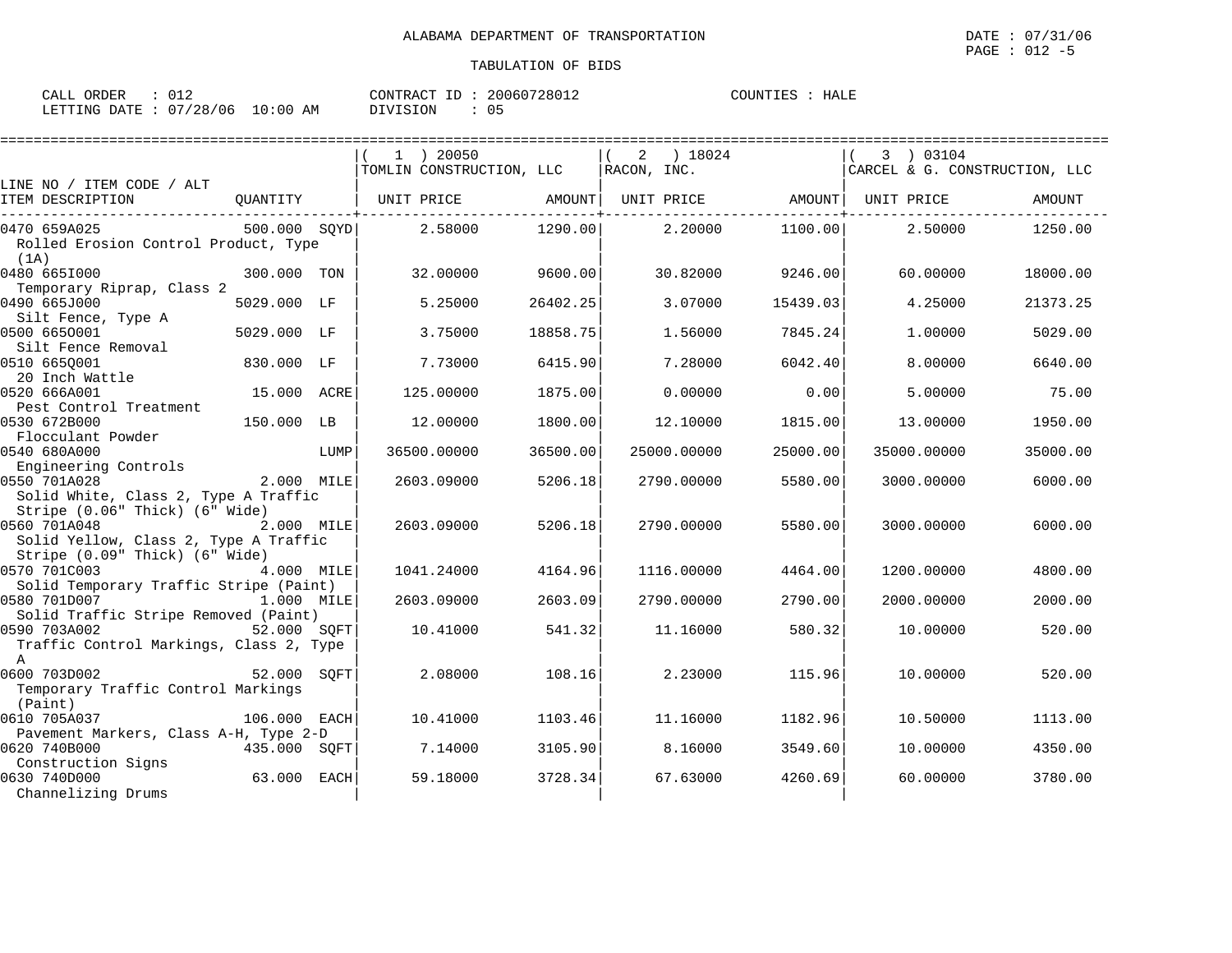| CALL ORDER                       | $\therefore$ 012 |  |          | CONTRACT ID: 20060728012 | COUNTIES : HALE |  |
|----------------------------------|------------------|--|----------|--------------------------|-----------------|--|
| LETTING DATE : 07/28/06 10:00 AM |                  |  | DIVISION |                          |                 |  |

| LINE NO / ITEM CODE / ALT                                                  |             |      | 20050<br>$1$ )<br>TOMLIN CONSTRUCTION, LLC |                | ) 18024<br>$\overline{\phantom{a}}^2$<br> RACON, INC. |                 | 3 ) 03104<br>CARCEL & G. CONSTRUCTION, LLC |                |
|----------------------------------------------------------------------------|-------------|------|--------------------------------------------|----------------|-------------------------------------------------------|-----------------|--------------------------------------------|----------------|
| ITEM DESCRIPTION                                                           | QUANTITY    |      | UNIT PRICE                                 | AMOUNT         | UNIT PRICE                                            | AMOUNT          | UNIT PRICE                                 | AMOUNT         |
| 0640 740E000<br>Cones (36 Inches High)                                     | 25.000      | EACH | 16.33000                                   | 408.25         | 5.00000                                               | 125.00          | 15.00000                                   | 375.00         |
| 0650 740F002<br>Barricades, Type III                                       | 8.000       | EACH | 183.67000                                  | 1469.36        | 209.88000                                             | 1679.04         | 250.00000                                  | 2000.00        |
| 0660 7401005<br>Warning Lights, Type B (Detachable Head                    | 4.000 EACH  |      | 142.86000                                  | 571.44         | 163.24000                                             | 652.96          | 200.00000                                  | 800.00         |
| 0670 740L005<br>Vertical Panel, Type I (Double-Sided)                      | 17.000 EACH |      | 69.90000                                   | 1188.30        | 79.87000                                              | 1357.79         | 80.00000                                   | 1360.00        |
| 0680 740M001<br>Ballast For Cone                                           | 25.000 EACH |      | 8.27000                                    | 206.75         | 5.00000                                               | 125.00          | 10.00000                                   | 250.00         |
| 0690 998A000<br>Construction Fuel (Maximum Bid Limited<br>To $$83,000.00)$ |             | LUMP | 1,00000                                    | 1.00           | 83000.00000                                           | 83000.00        | 10000.00000                                | 10000.00       |
| SECTION TOTALS                                                             |             |      |                                            | \$1,123,107.60 |                                                       | \$1,124,063.15] |                                            | \$1,250,067.24 |
| CONTRACT TOTALS                                                            |             |      |                                            | \$1,123,107.60 |                                                       | \$1,124,063.15] |                                            | \$1,250,067.24 |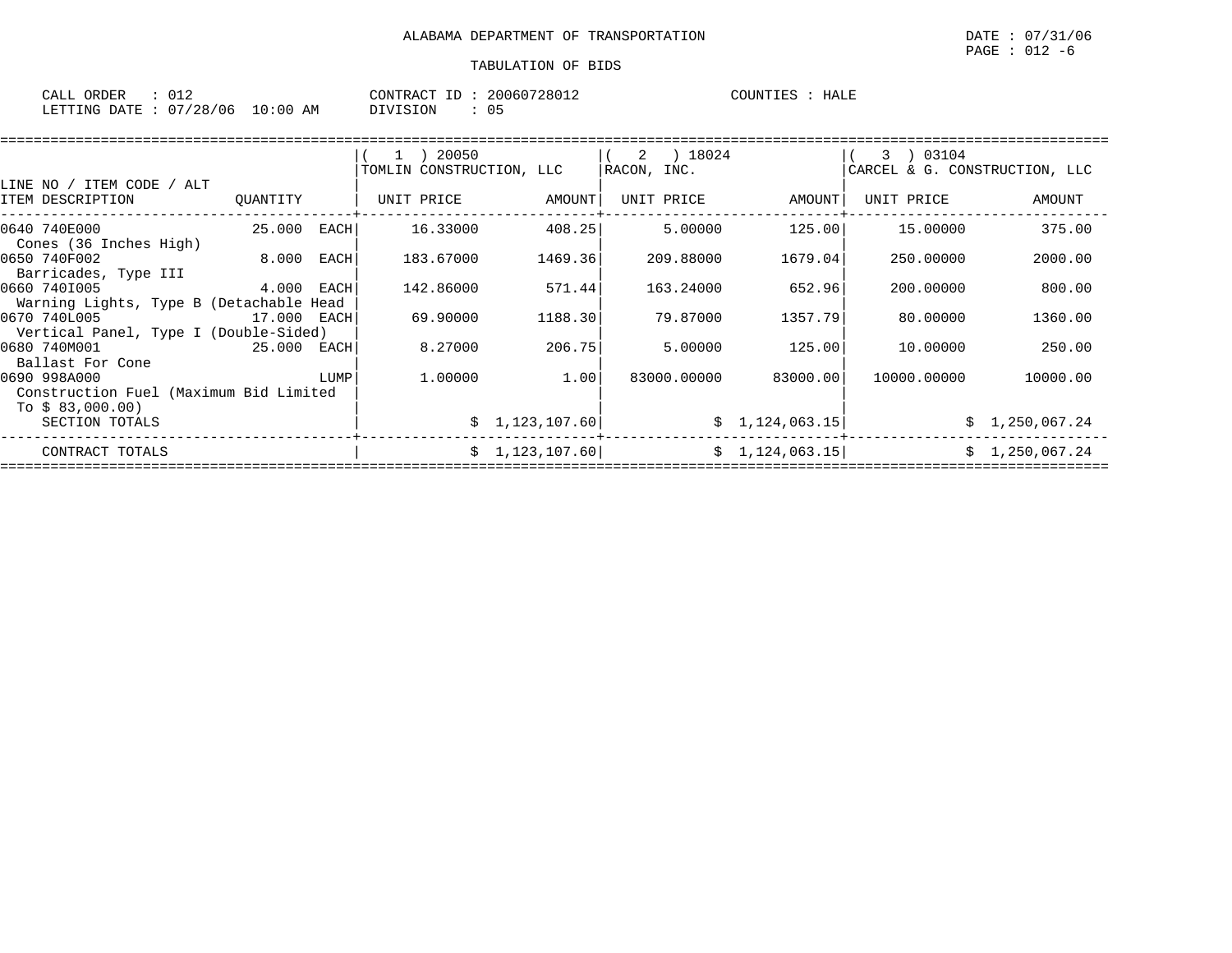# $\texttt{PAGE}$  : 013 -1

|      | : 013<br>CALL ORDER    | LETTING DATE: 07/28/06 10:00 AM                                                                                                                                     | CONTRACT ID: 20060728013<br>DIVISION | $\therefore$ 03 |              | COUNTIES : SHELBY |                              |                        |
|------|------------------------|---------------------------------------------------------------------------------------------------------------------------------------------------------------------|--------------------------------------|-----------------|--------------|-------------------|------------------------------|------------------------|
|      | CONTRACT DESCRIPTION : | for constructing the Bridge Replacement (Bridge Culvert) and<br>Approaches on CR-61 at a tributary of Four Mile Creek<br>northwest of Wilsonville. Length 0.132 mi. | CONTRACT TIME:                       | 90              | Working Days | (available days)  | $PROJECT(S)$ : BRZ-5900(210) |                        |
| RANK | VENDOR NO./NAME        |                                                                                                                                                                     |                                      |                 |              |                   | TOTAL<br><b>BID</b>          | % OVER<br>LOW BID      |
|      | 23044<br>23070         | WARE CONSTRUCTION CO., INC.<br>WINSTON CONTRACTING, L.L.C.                                                                                                          |                                      |                 |              |                   | 444,804.89<br>576,009.70     | 100.0000%<br>129.4972% |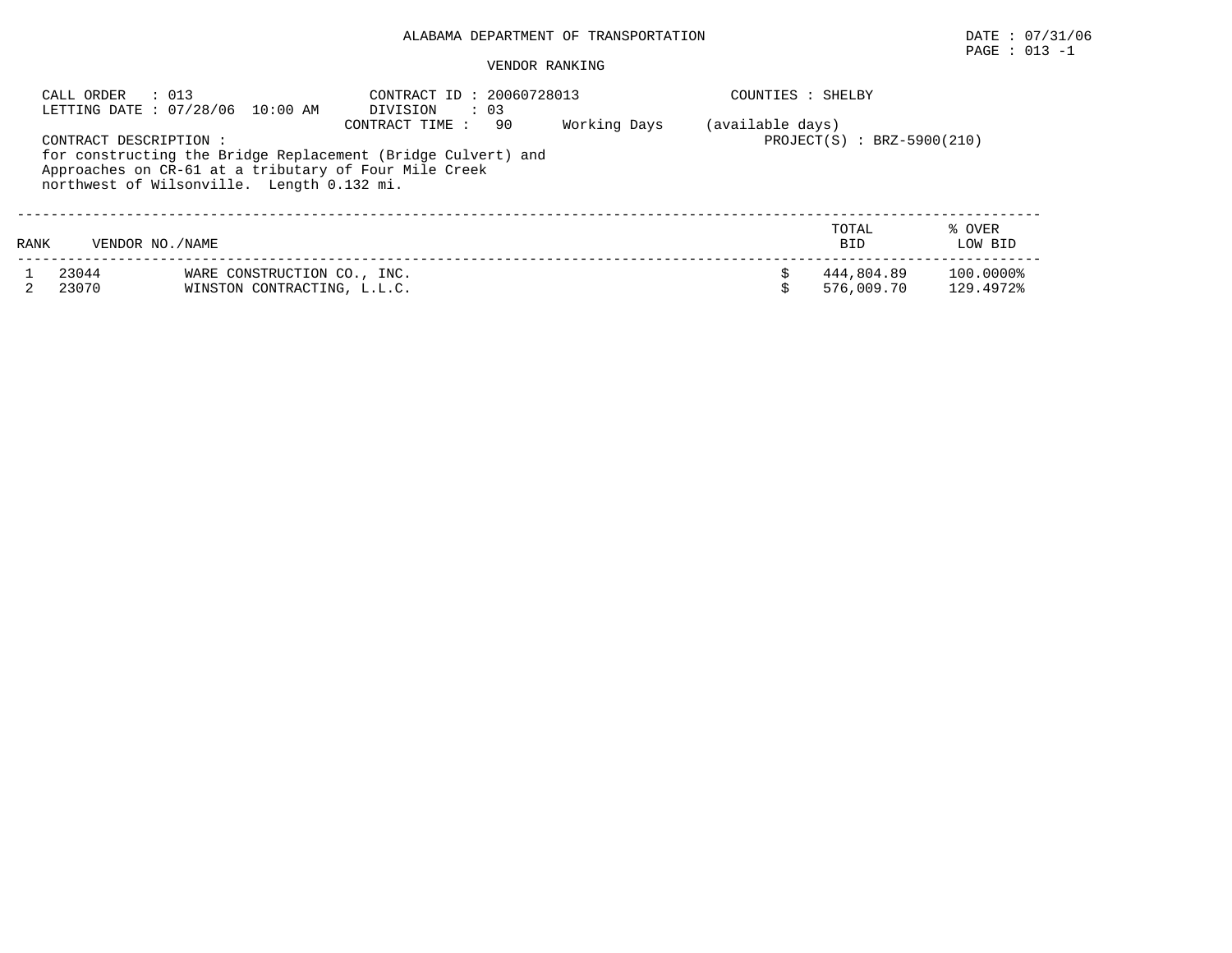CALL ORDER : 013 CONTRACT ID : 20060728013 COUNTIES : SHELBY

| LETTING DATE : 07/28/06 10:00 AM                                                                                        |               | DIVISION<br>$\colon$ 03                                                |          |            |           |            |        |
|-------------------------------------------------------------------------------------------------------------------------|---------------|------------------------------------------------------------------------|----------|------------|-----------|------------|--------|
|                                                                                                                         |               | 1 ) 23044<br>WARE CONSTRUCTION CO., INC.   WINSTON CONTRACTING, L.L.C. |          | 2 ) 23070  |           |            |        |
| LINE NO / ITEM CODE / ALT<br>ITEM DESCRIPTION<br>OUANTITY                                                               |               | UNIT PRICE                                                             | AMOUNT   | UNIT PRICE | AMOUNT    | UNIT PRICE | AMOUNT |
| SECTION 0001 Total                                                                                                      |               |                                                                        |          |            |           |            |        |
| 0010 201A002<br>Clearing And Grubbing (Maximum<br>Allowable Bid \$ 4000 Per                                             | LUMP          | 4000.00000                                                             | 4000.00  | 8000.00000 | 8000.00   |            |        |
| Acre)(Approximately 2 Acres)<br>0020 206B000<br>Removal Of Old Box Culvert, Station                                     | LUMP          | 14000.00000                                                            | 14000.00 | 6500.00000 | 6500.00   |            |        |
| 16+42.34<br>0030 206B001<br>Removal Of Old Box Culvert, Station<br>$13+63.00$                                           | LUMP          | 9000.00000                                                             | 9000.00  | 1500.00000 | 1500.00   |            |        |
| 0040 206D000                                                                                                            | 46.000 LF     | 75.00000                                                               | 3450.00  | 6.50000    | 299.00    |            |        |
| Removing Pipe<br>0050 210A000<br>Unclassified Excavation                                                                | 1989.000 CUYD | 6.50000                                                                | 12928.50 | 40.00000   | 79560.00  |            |        |
| 0061 210D001<br>650.000<br>Borrow Excavation (Loose Truckbed<br>Measurement)                                            | CUYD          | 10.00000                                                               | 6500.00  | 7.00000    | 4550.00   |            |        |
| 0070 214A000<br>Structure Excavation                                                                                    | 1102.000 CUYD | 12.00000                                                               | 13224.00 | 125.00000  | 137750.00 |            |        |
| 0080 214B001<br>Foundation Backfill, Commercial                                                                         | 260.000 CUYD  | 28,00000                                                               | 7280.00  | 33.00000   | 8580.00   |            |        |
| 0090 230A000                                                                                                            | 5.000 RBST    | 900.00000                                                              | 4500.00  | 1575.00000 | 7875.00   |            |        |
| Roadbed Processing<br>0100 301A004<br>Crushed Aggregate Base Course, Type B,<br>Plant Mixed, 4" Compacted Thickness     | 4518.000 SOYD | 3.96000                                                                | 17891.28 | 4.75000    | 21460.50  |            |        |
| 0110 401A000<br>Bituminous Treatment A                                                                                  | 1444.000 SOYD | 1.19000                                                                | 1718.36  | 0.90000    | 1299.60   |            |        |
| 0120 405A000<br>Tack Coat                                                                                               | 60.000 GAL    | 2.82000                                                                | 169.20   | 5.32000    | 319.20    |            |        |
| 0130 429A200<br>Improved Bituminous Concrete Wearing<br>Surface Layer, 1/2" Maximum Aggregate<br>Size Mix, ESAL Range A | 137.000 TON   | 93.87000                                                               | 12860.19 | 95.71000   | 13112.27  |            |        |
| 0140 429B201<br>Improved Bituminous Concrete Binder<br>Layer, 1" Maximum Aggregate Size Mix,<br>ESAL Range A            | 174.000 TON   | 76.89000                                                               | 13378.86 | 82.95000   | 14433.30  |            |        |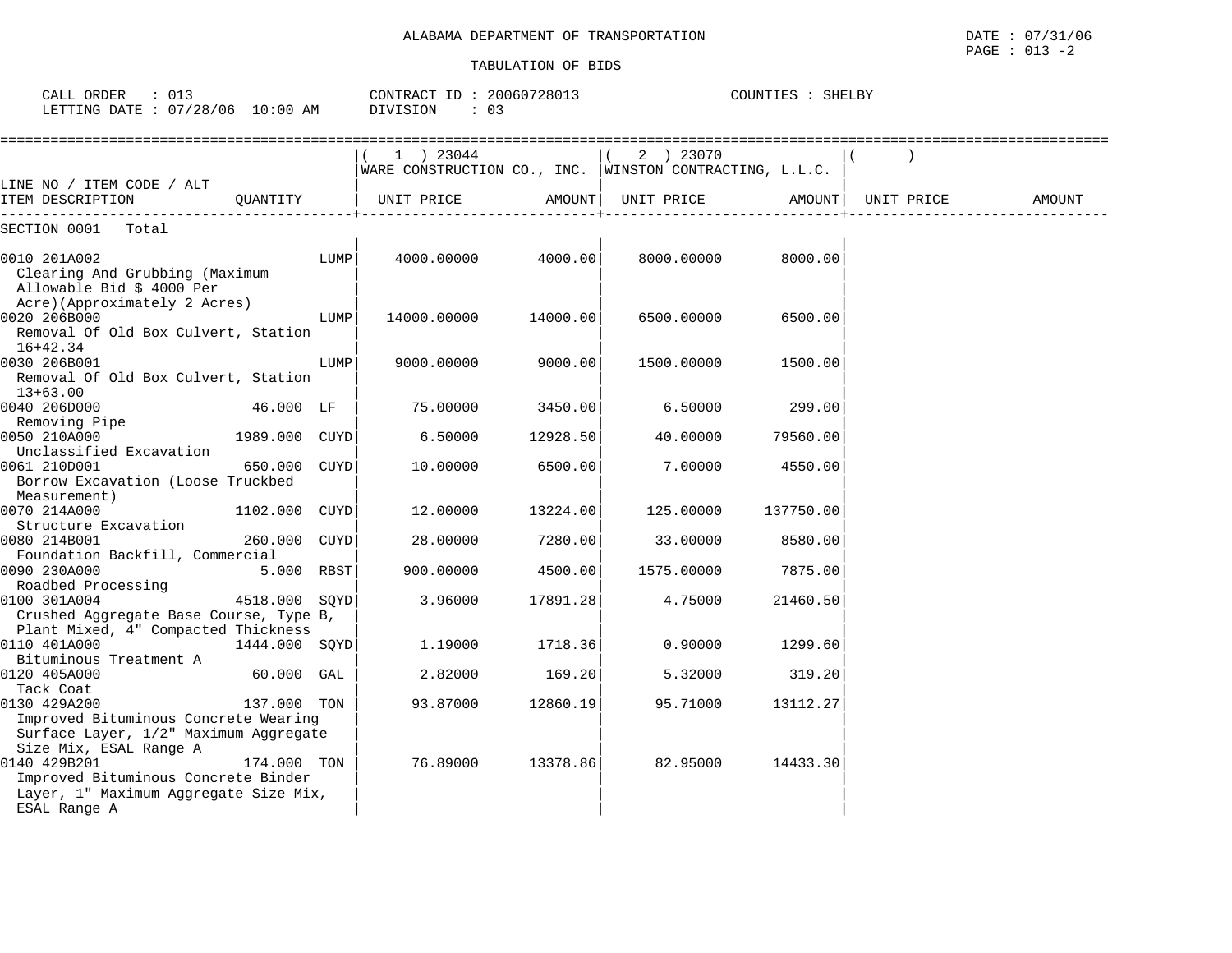| $\sim$ $\sim$<br>ORDER<br>$\sim$ $\sim$ $\sim$<br>ـ ىلىلىك<br>∪⊥౨ |             | TD.<br>CONTRACT | 20060728013 | COUNTIES<br>SHELBY<br>-oon the |
|-------------------------------------------------------------------|-------------|-----------------|-------------|--------------------------------|
| 07/28/c<br>/06<br>DATE<br>LETTING                                 | 10:00<br>AM | $\mathcal{L}$   | ບ           |                                |

|                                                                                                                     |               |      | 1 ) 23044                                                               |           | 2 ) 23070   |           |        |
|---------------------------------------------------------------------------------------------------------------------|---------------|------|-------------------------------------------------------------------------|-----------|-------------|-----------|--------|
| LINE NO / ITEM CODE / ALT                                                                                           |               |      | WARE CONSTRUCTION CO., INC. WINSTON CONTRACTING, $L.L.C.$               |           |             |           |        |
| ITEM DESCRIPTION                                                                                                    |               |      | QUANTITY   UNIT PRICE       AMOUNT  UNIT PRICE       AMOUNT  UNIT PRICE |           |             |           | AMOUNT |
| 0150 429C210<br>Improved Bituminous Concrete Base Layer<br>Widening, 1" Maximum Aggregate Size Mix,<br>ESAL Range A | 10.000 TON    |      | 196.00000 1960.00 319.02000                                             |           |             | 3190.20   |        |
| 0160 502A001<br>Steel Reinforcement (Grade 60)                                                                      | 45059.000 LB  |      | 1.00000                                                                 | 45059.00  | 0.57000     | 25683.63  |        |
| 0170 524A011<br>Culvert Concrete (Cast In Place)                                                                    | 214.000 CUYD  |      | 485.00000                                                               | 103790.00 | 680.00000   | 145520.00 |        |
| 0180 600A000<br>Mobilization                                                                                        |               | LUMP | 44500.00000                                                             | 44500.00  | 25500.00000 | 25500.00  |        |
| 0190 610C001<br>Loose Riprap, Class 2                                                                               | 1297.000 TON  |      | 35.00000                                                                | 45395.00  | 23.50000    | 30479.50  |        |
| 0200 610D003<br>Filter Blanket, Geotextile                                                                          | 1095.000 SOYD |      | 4.50000                                                                 | 4927.50   | 2.00000     | 2190.00   |        |
| 0210 650A000<br>Topsoil                                                                                             | 147.000 CUYD  |      | 10.00000                                                                | 1470.00   | 12.50000    | 1837.50   |        |
| 0220 652A100<br>Seeding                                                                                             | 2.000 ACRE    |      | 1500.00000                                                              | 3000.00   | 1000.00000  | 2000.00   |        |
| 0230 652C000<br>Mowing                                                                                              | 2.000 ACRE    |      | 1000.00000                                                              | 2000.00   | 25.00000    | 50.00     |        |
| 0240 656A010<br>Mulching                                                                                            | 2.000 ACRE    |      | 1500.00000                                                              | 3000.00   | 1000.00000  | 2000.00   |        |
| 0250 665F000<br>Hay Bales                                                                                           | 156.000 EACH  |      | 8.00000                                                                 | 1248.00   | 6.00000     | 936.00    |        |
| 0260 665J000<br>Silt Fence, Type A                                                                                  | 1850.000 LF   |      | 6.50000                                                                 | 12025.00  | 4.00000     | 7400.00   |        |
| 0270 6650001<br>Silt Fence Removal                                                                                  | 1850.000 LF   |      | 5.00000                                                                 | 9250.00   | 1.50000     | 2775.00   |        |
| 0280 666A001<br>Pest Control Treatment                                                                              | 2.000 ACRE    |      | 200.00000                                                               | 400.00    | 80.00000    | 160.00    |        |
| 0290 680A000<br>Engineering Controls                                                                                |               | LUMP | 15000.00000                                                             | 15000.00  | 12500.00000 | 12500.00  |        |
| 0300 701A031<br>Solid White, Class 2, Type A Traffic<br>Stripe (0.06" Thick)                                        | 1.000 MILE    |      | 1100.00000                                                              | 1100.00   | 1200.00000  | 1200.00   |        |
| 0310 701A035<br>Solid Yellow, Class 2, Type A Traffic                                                               | $1.000$ MILE  |      | 1400.00000                                                              | 1400.001  | 1500.00000  | 1500.001  |        |
| Stripe (0.09" Thick)<br>0320 705A037<br>Pavement Markers, Class A-H, Type 2-D                                       | 10.000 EACH   |      | 6.00000                                                                 | 60.00     | 6.50000     | 65.00     |        |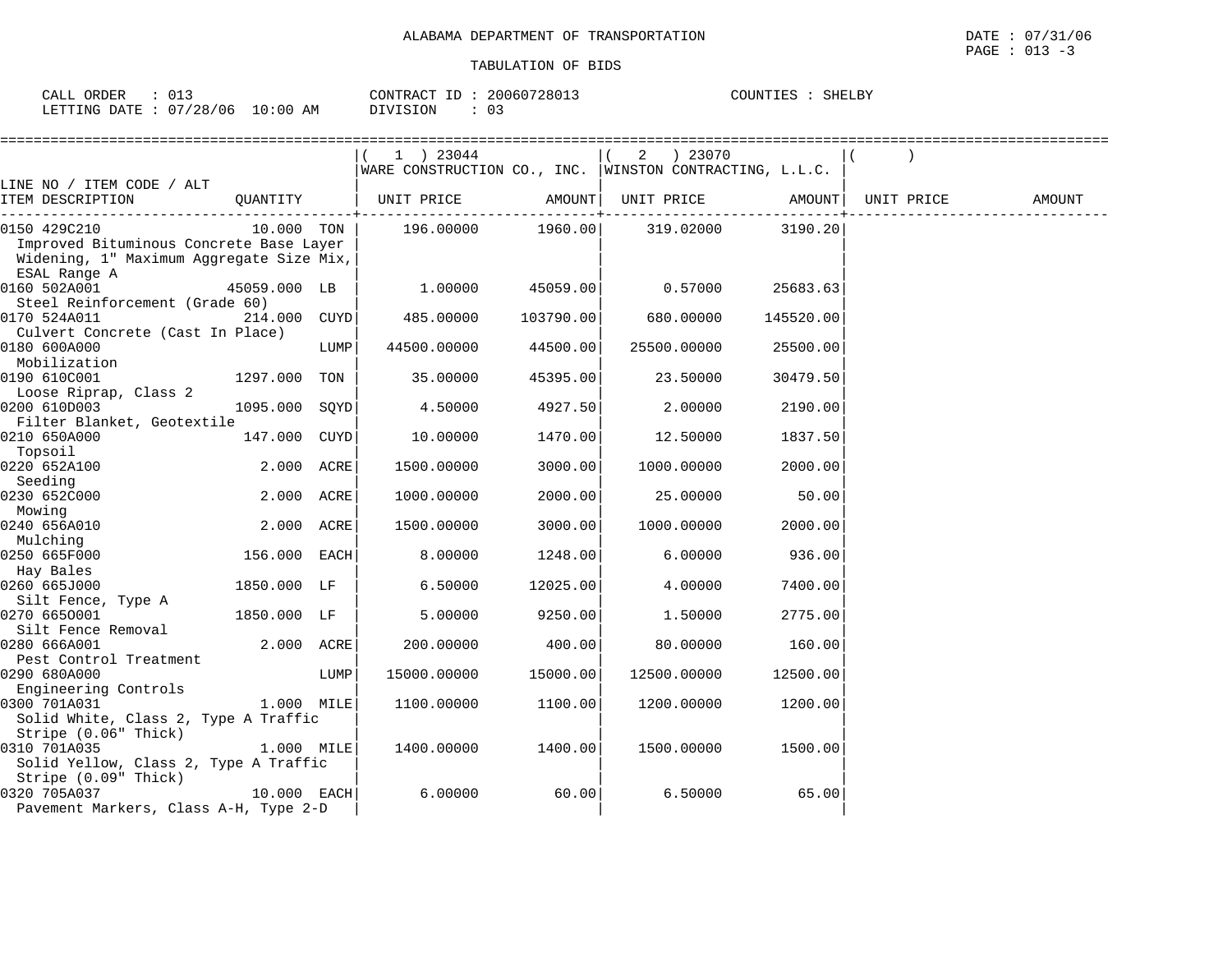| ORDER<br>CALL |          |            | CONTRACT<br>T | 20060728013 | COUNTIES | <b>SHELBY</b> |
|---------------|----------|------------|---------------|-------------|----------|---------------|
| LETTING DATE  | 07/28/06 | $10:00$ AM | DIVISION      | 03          |          |               |

|          |      | 23044                                                                                                 |            | 23070<br>2                  |                       |                             |                          |        |
|----------|------|-------------------------------------------------------------------------------------------------------|------------|-----------------------------|-----------------------|-----------------------------|--------------------------|--------|
| OUANTITY |      | UNIT PRICE                                                                                            | AMOUNT     | UNIT PRICE                  | AMOUNT                | UNIT PRICE                  |                          | AMOUNT |
|          |      | 15,00000                                                                                              |            | 8.00000                     | 2784.00               |                             |                          |        |
| 8.000    | EACH | 400.00000                                                                                             | 3200.00    | 250.00000                   | 2000.00               |                             |                          |        |
|          | EACH | 300,00000                                                                                             | 1200.00    | 250.00000                   | 1000.00               |                             |                          |        |
|          | LUMP | 18700.00000                                                                                           | 18700.00   | 0.00000                     | 0.00                  |                             |                          |        |
|          |      | S                                                                                                     | 444,804.89 | \$                          |                       |                             | Ŝ.                       | 0.00   |
|          |      | S.                                                                                                    |            | S.                          |                       |                             |                          |        |
|          |      | 348.000<br>4.000<br>Warning Lights, Type B (Detachable Head<br>Construction Fuel (Maximum Bid Limited | SOFT       | WARE CONSTRUCTION CO., INC. | 5220.00<br>444,804.89 | WINSTON CONTRACTING, L.L.C. | 576,009.70<br>576,009.70 |        |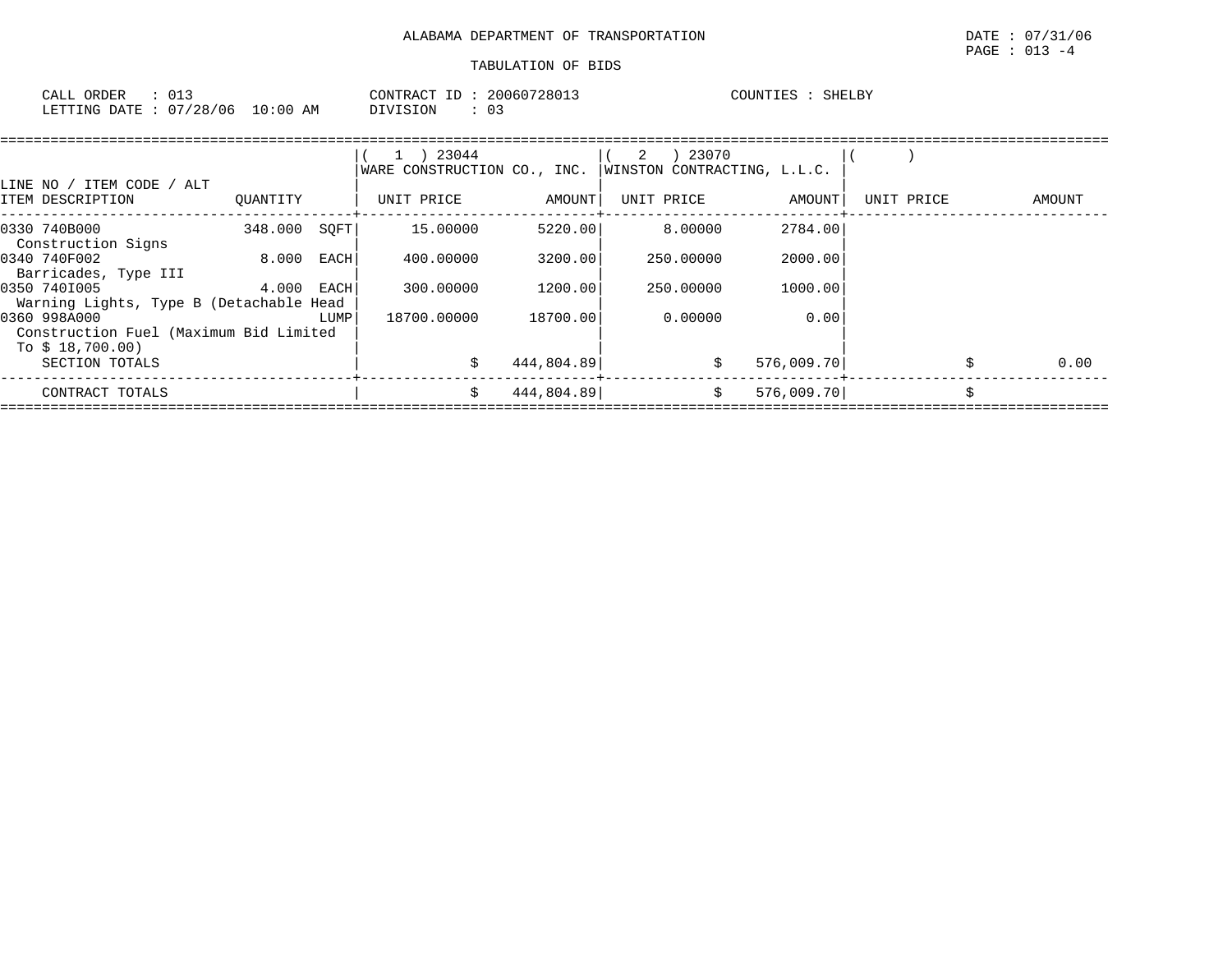$\texttt{PAGE}$  : 017 -1

|                                                                                                                                                                                                                                                    | : 017<br>CALL ORDER | LETTING DATE: 07/28/06 10:00 AM     | CONTRACT ID: 20060728017<br>DIVISION<br>: 06 |  | COUNTIES : MACON |                     |                   |  |  |
|----------------------------------------------------------------------------------------------------------------------------------------------------------------------------------------------------------------------------------------------------|---------------------|-------------------------------------|----------------------------------------------|--|------------------|---------------------|-------------------|--|--|
| 20<br>Working Days<br>(available days)<br>CONTRACT TIME:<br>$PROJECT(S)$ : $APL-4424(200)$<br>CONTRACT DESCRIPTION:<br>for the Bridge Removal and Utility Relocation on CR-54 (Main<br>Street) at the CXST Railroad in Notasulga. Length 0.031 mi. |                     |                                     |                                              |  |                  |                     |                   |  |  |
| RANK                                                                                                                                                                                                                                               | VENDOR NO. / NAME   |                                     |                                              |  |                  | TOTAL<br><b>BID</b> | % OVER<br>LOW BID |  |  |
|                                                                                                                                                                                                                                                    | 02109               | BURNETT CIVIL CONTRACTING, LLC      |                                              |  |                  | 141,174.80          | 100.0000%         |  |  |
|                                                                                                                                                                                                                                                    | 13093               | MCDONALD CONSTRUCTION CO., INC.     |                                              |  |                  | 145,000.00          | 102.7095%         |  |  |
|                                                                                                                                                                                                                                                    | 23044               | WARE CONSTRUCTION CO., INC.         |                                              |  |                  | 149,978.80          | 106.2362%         |  |  |
| 4                                                                                                                                                                                                                                                  | 13021               | MURPHREE BRIDGE CORPORATION         |                                              |  |                  | 198,795.10          | 140.8149%         |  |  |
| 5.                                                                                                                                                                                                                                                 | 03047               | CARTER'S CONTRACTING SERVICES, INC. |                                              |  |                  | 250,000.00          | 177.0854%         |  |  |
| 6                                                                                                                                                                                                                                                  | 19007               | SCOTT BRIDGE COMPANY, INC.          |                                              |  |                  | 250,000.00          | 177.0854%         |  |  |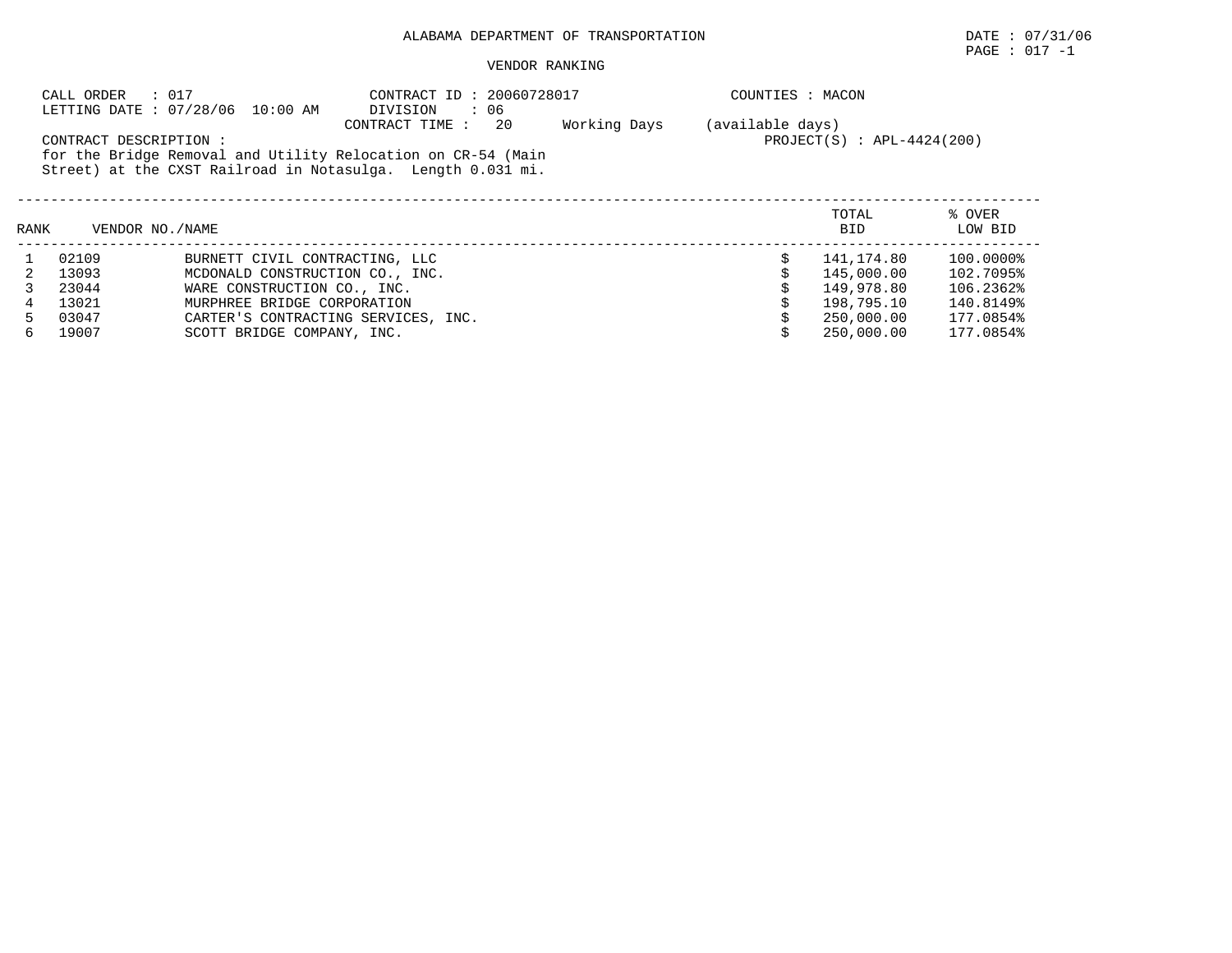| ORDER<br>CALL - |            |            | 20060728017<br>TD :<br>CONTRACT | MACON<br>COUNTIES |
|-----------------|------------|------------|---------------------------------|-------------------|
| LETTING DATE:   | : 07/28/06 | $10:00$ AM | DIVISION<br>06                  |                   |

| TTEM CODE / ALT<br>LINE NO /     | 02109<br>BURNETT CIVIL CONTRACTING, |              | ) 13093<br>2<br>MCDONALD CONSTRUCTION CO., |              | 23044<br>WARE CONSTRUCTION CO., INC.     |              |            |
|----------------------------------|-------------------------------------|--------------|--------------------------------------------|--------------|------------------------------------------|--------------|------------|
| ITEM DESCRIPTION                 | OUANTITY                            | UNIT PRICE   | AMOUNT                                     | UNIT PRICE   | AMOUNT  <br>--------------+------------- | UNIT PRICE   | AMOUNT     |
| SECTION 0001<br>Total            |                                     |              |                                            |              |                                          |              |            |
| 0010 910A000<br>Lump Sum Project | LUMP                                | 141174.80000 | 141174.80                                  | 145000.00000 | 145000.00                                | 149978.80000 | 149978.80  |
| SECTION TOTALS                   |                                     |              | 141,174.80                                 | \$           | 145,000.00                               |              | 149,978.80 |
| CONTRACT TOTALS                  |                                     |              | 141, 174.80                                |              | 145,000.00                               |              | 149,978.80 |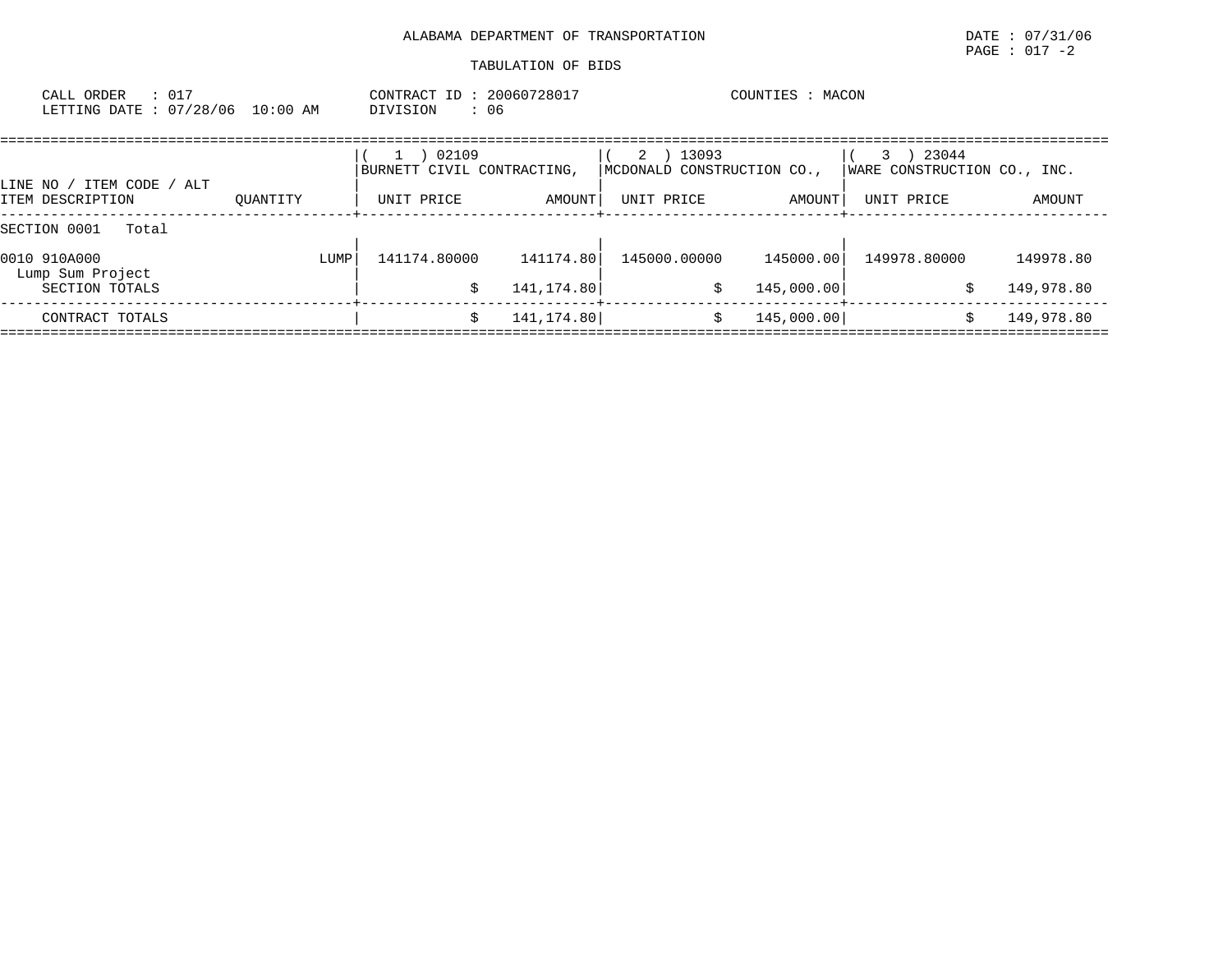| ORDER<br>CALL  |          |                  | CONTRACT<br>ID | 20060728017 | MACON<br>COUNTIES |
|----------------|----------|------------------|----------------|-------------|-------------------|
| LETTING DATE : | 07/28/06 | $10:00$ AM<br>__ | DIVISION       | 06          |                   |

| ALT<br>ITEM CODE<br>LINE NO /    |          |      | 13021<br>4<br>MURPHREE BRIDGE CORPORATION |            | 5.         | 03047        | CARTER'S CONTRACTING SERVIC | 19007<br>6<br>SCOTT BRIDGE COMPANY, INC. |            |
|----------------------------------|----------|------|-------------------------------------------|------------|------------|--------------|-----------------------------|------------------------------------------|------------|
| ITEM DESCRIPTION                 | OUANTITY |      | UNIT PRICE                                | AMOUNT     | UNIT PRICE |              | AMOUNT                      | UNIT PRICE                               | AMOUNT     |
| SECTION 0001<br>Total            |          |      |                                           |            |            |              |                             |                                          |            |
| 0010 910A000<br>Lump Sum Project |          | LUMP | 198795.10000                              | 198795.10  |            | 250000.00000 | 250000.00                   | 250000.00000                             | 250000.00  |
| SECTION TOTALS                   |          |      |                                           | 198,795.10 |            | \$           | 250,000.00                  |                                          | 250,000.00 |
| CONTRACT TOTALS                  |          |      |                                           | 198,795.10 |            |              | 250,000.00                  |                                          | 250,000.00 |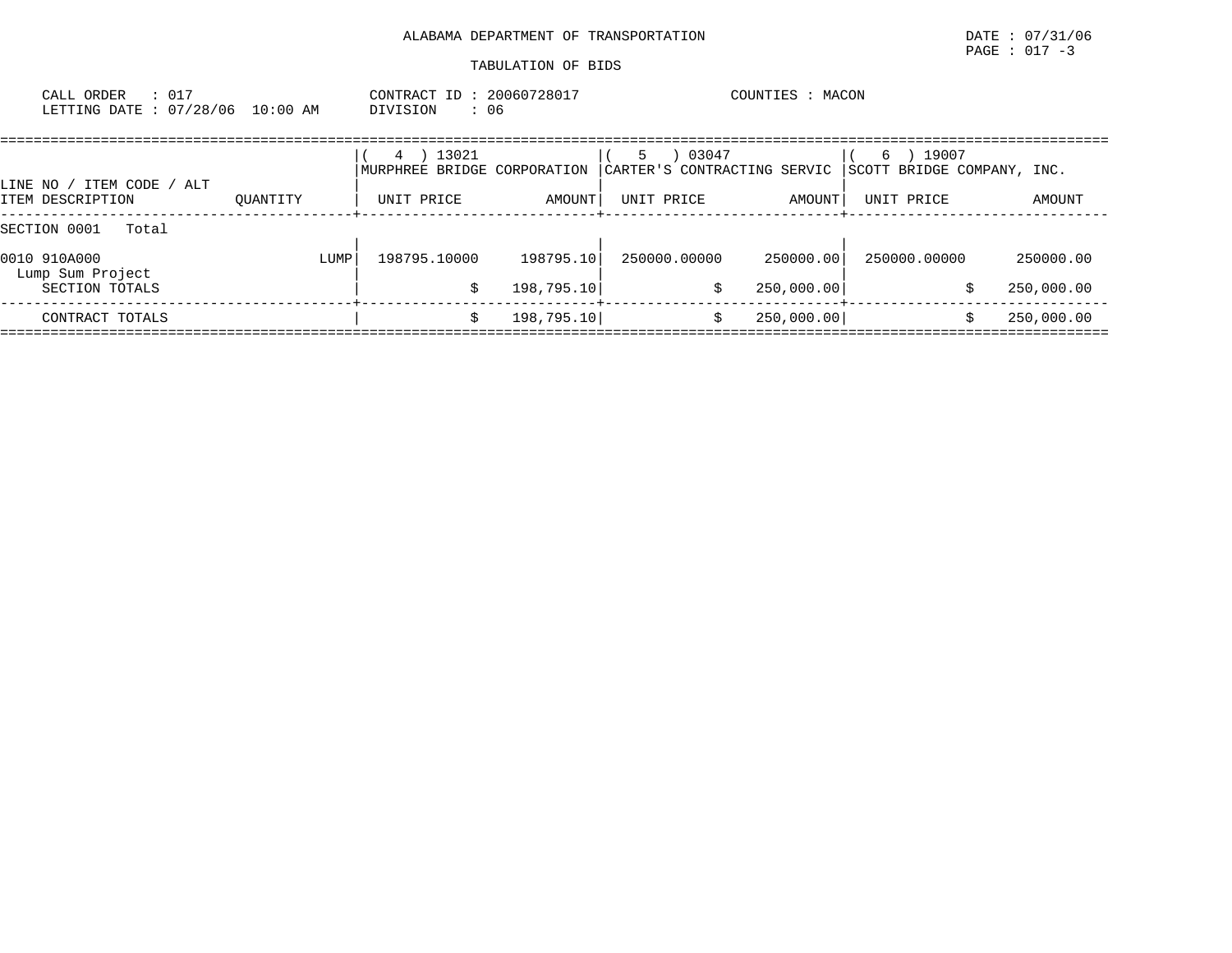| : 017<br>CALL ORDER<br>LETTING DATE : 07/28/06 10:00 AM |          | CONTRACT ID: 20060728017<br>: 06<br>DIVISION |        |            | COUNTIES : MACON |            |        |
|---------------------------------------------------------|----------|----------------------------------------------|--------|------------|------------------|------------|--------|
| LINE NO / ITEM CODE / ALT                               |          | 03047<br>CARTER'S CONTRACTING SERVIC         |        |            |                  |            |        |
| ITEM DESCRIPTION                                        | OUANTITY | UNIT PRICE                                   | AMOUNT | UNIT PRICE | AMOUNT           | UNIT PRICE | AMOUNT |
| SECTION 0001<br>Total                                   |          |                                              |        |            |                  |            |        |

| 0010 910A000<br>Lump Sum Project | 250000.00000<br>LUMP | 250000.00  |      |      |
|----------------------------------|----------------------|------------|------|------|
| SECTION TOTALS                   |                      | 250,000.00 | 0.00 | 0.00 |
| CONTRACT TOTALS                  |                      | 250,000.00 | 0.00 |      |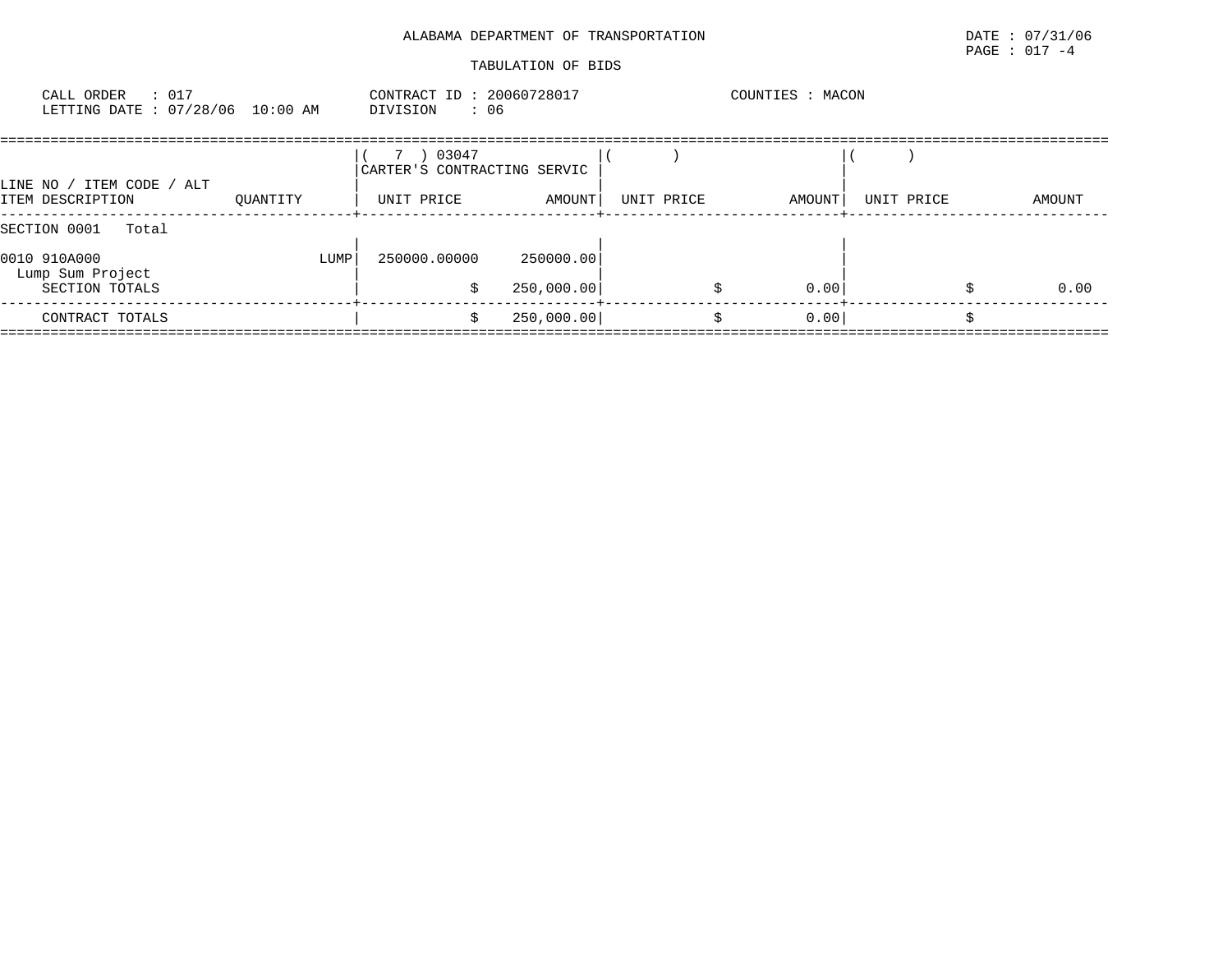# PAGE : 018 -1

|      | CALL ORDER            | : 018<br>LETTING DATE: 07/28/06 10:00 AM | CONTRACT ID: 20060728018<br>DIVISION : 01                                                                                                                                                                    |              |                  | COUNTIES : ETOWAH              |                              |
|------|-----------------------|------------------------------------------|--------------------------------------------------------------------------------------------------------------------------------------------------------------------------------------------------------------|--------------|------------------|--------------------------------|------------------------------|
|      | CONTRACT DESCRIPTION: |                                          | CONTRACT TIME:<br>80<br>for constructing the Planing, Resurfacing and Traffic Stripe<br>on SR-1 (US-431) from just north of CR-137 (Rockledge Road)<br>to the Marshall County line in Boaz. Length 7.110 mi. | Working Days | (available days) | $PROJECT(S)$ : STPSA-0001(528) | $99 - 301 - 285 - 001 - 603$ |
| RANK | VENDOR NO. / NAME     |                                          |                                                                                                                                                                                                              |              |                  | TOTAL<br><b>BID</b>            | % OVER<br>LOW BID            |
|      | 23009                 | WHITAKER CONTRACTING CORPORATION         |                                                                                                                                                                                                              |              |                  | \$2,210,367.43                 | 100.0000%                    |
|      | 10011                 | JACKSON PAVING & CONSTRUCTION, INC.      |                                                                                                                                                                                                              |              |                  | 2,223,720.08                   | 100.6041%                    |
|      | 07002                 | GOOD HOPE CONTRACTING CO., INC.          |                                                                                                                                                                                                              |              |                  | 2,231,631.47                   | 100.9620%                    |
|      | 13022                 | MCCARTNEY CONSTRUCTION CO., INC.         |                                                                                                                                                                                                              |              |                  | 2,387,344.92                   | 108.0067%                    |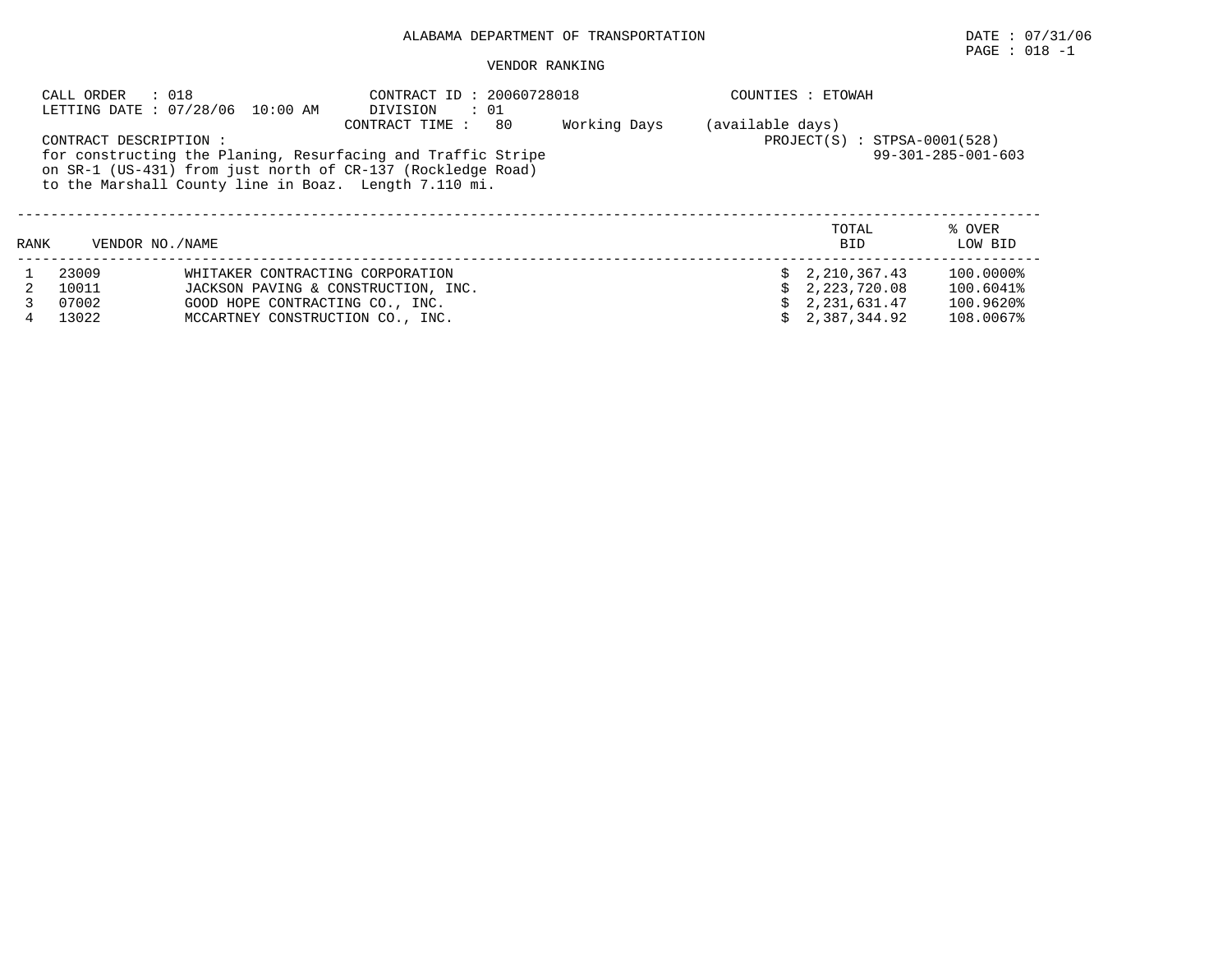| ORDER<br>CALL                    |  | CONTRACT ID:    | 20060728018 | COUNTIES : | <b>ETOWAH</b> |
|----------------------------------|--|-----------------|-------------|------------|---------------|
| LETTING DATE : 07/28/06 10:00 AM |  | <b>DIVISION</b> |             |            |               |

|                                                                                          |                 |      | $1$ ) 23009 |            | 2 ) 10011   |            | 3 ) 07002   |                                                                                             |
|------------------------------------------------------------------------------------------|-----------------|------|-------------|------------|-------------|------------|-------------|---------------------------------------------------------------------------------------------|
|                                                                                          |                 |      |             |            |             |            |             | WHITAKER CONTRACTING CORPOR   JACKSON PAVING & CONSTRUCTI   GOOD HOPE CONTRACTING CO., INC. |
| LINE NO / ITEM CODE / ALT                                                                |                 |      |             |            |             |            |             |                                                                                             |
| ITEM DESCRIPTION                                                                         | OUANTITY        |      | UNIT PRICE  | AMOUNT     | UNIT PRICE  | AMOUNT     | UNIT PRICE  | AMOUNT                                                                                      |
| SECTION 0001<br>Total                                                                    |                 |      |             |            |             |            |             |                                                                                             |
| 0010 405A000<br>Tack Coat                                                                | 9098.000        | GAL  | 2.65000     | 24109.70   | 2.49000     | 22654.02   | 1,80000     | 16376.40                                                                                    |
| 0020 408A051<br>Planing Existing Pavement                                                | 231094.000 SOYD |      | 0.53000     | 122479.82  | 0.43000     | 99370.42   | 0.94000     | 217228.36                                                                                   |
| (Approximately 0.00" Thru 1.0" Thick)                                                    |                 |      |             |            |             |            |             |                                                                                             |
| 0030 408A054<br>Planing Existing Pavement<br>(Approximately 3.10" Thru 4.0" Thick)       | 1700.000 SOYD   |      | 3.10000     | 5270.00    | 4.82000     | 8194.00    | 2.00000     | 3400.00                                                                                     |
| 0040 410H000                                                                             | $1.000$ EACH    |      | 30000.00000 | 30000.00   | 21284.57000 | 21284.57   | 30000.00000 | 30000.00                                                                                    |
| Material Remixing Device                                                                 |                 |      |             |            |             |            |             |                                                                                             |
| 0050 424A360                                                                             | 19784.000 TON   |      | 56.86000    | 1124918.24 | 60.35000    | 1193964.40 | 54.34000    | 1075062.56                                                                                  |
| Superpave Bituminous Concrete Wearing<br>Surface Layer, 1/2" Maximum Aggregate           |                 |      |             |            |             |            |             |                                                                                             |
| Size Mix, ESAL Range C/D<br>0060 424B651                                                 | 7458.000 TON    |      | 47.09000    | 351197.22  | 49.24000    | 367231.92  | 46.50000    | 346797.00                                                                                   |
| Superpave Bituminous Concrete Upper<br>Binder Layer, 1" Maximum Aggregate Size           |                 |      |             |            |             |            |             |                                                                                             |
| Mix, ESAL Range C/D<br>0070 424B659<br>Superpave Bituminous Concrete Upper               | 300.000 TON     |      | 61.50000    | 18450.00   | 86.09000    | 25827.00   | 60.00000    | 18000.00                                                                                    |
| Binder Layer, Leveling, 1" Maximum<br>Aggregate Size Mix, ESAL Range C/D                 |                 |      |             |            |             |            |             |                                                                                             |
| 0080 424B662<br>Superpave Bituminous Concrete Upper                                      | 2920.000        | TON  | 53.00000    | 154760.00  | 49.24000    | 143780.80  | 46.96000    | 137123.20                                                                                   |
| Binder Layer, Widening, 1" Maximum<br>Aggregate Size Mix, ESAL Range C/D<br>0090 424B681 | 24.000 TON      |      | 53.00000    | 1272.00    | 60.16000    | 1443.84    | 75.00000    | 1800.00                                                                                     |
| Superpave Bituminous Concrete Lower<br>Binder Layer, 1" Maximum Aggregate Size           |                 |      |             |            |             |            |             |                                                                                             |
| Mix, ESAL Range C/D<br>0100 430B040<br>Aggregate Surfacing (Crushed Aggregate            | 9735.000 TON    |      | 10.47000    | 101925.45  | 16.00000    | 155760.00  | 15.15000    | 147485.25                                                                                   |
| Base, Type B)                                                                            |                 |      |             |            |             |            |             |                                                                                             |
| 0110 600A000                                                                             |                 | LUMP | 97000.00000 | 97000.00   | 19887.06000 | 19887.06   | 47775.00000 | 47775.00                                                                                    |
| Mobilization<br>0120 652A100<br>Seeding                                                  | 4.000 ACRE      |      | 500.00000   | 2000.00    | 450.00000   | 1800.00    | 535.30000   | 2141.20                                                                                     |
|                                                                                          |                 |      |             |            |             |            |             |                                                                                             |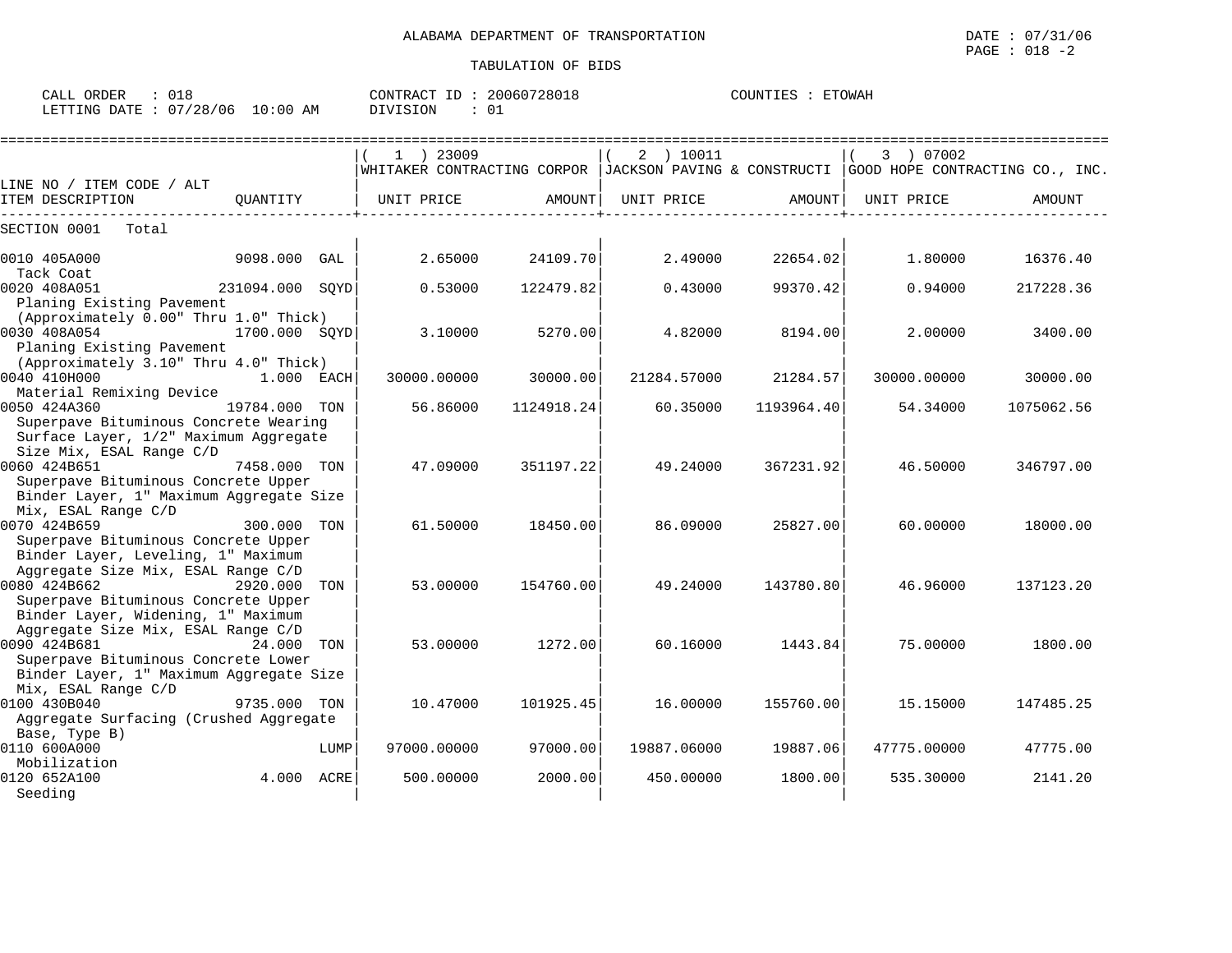| $\sim$ $\sim$ $\sim$<br>ORDER<br>- ALL -<br>しょく |                                | 20060728018<br>CONTRACT<br>ID | ETOWAH<br>COUNTIES |
|-------------------------------------------------|--------------------------------|-------------------------------|--------------------|
| /28/06<br>LETTING<br>RATE:                      | :00<br>$\sim$<br>AM<br>.<br>ᅩັ | DIVISION<br>$\sim$<br>ັບ      |                    |

|                                                                                                |               |      | 1 ) 23009                                                                                 |          | ) 10011<br>2 |          | 3 ) 07002  |          |
|------------------------------------------------------------------------------------------------|---------------|------|-------------------------------------------------------------------------------------------|----------|--------------|----------|------------|----------|
| LINE NO / ITEM CODE / ALT                                                                      |               |      | WHITAKER CONTRACTING CORPOR  JACKSON PAVING & CONSTRUCTI  GOOD HOPE CONTRACTING CO., INC. |          |              |          |            |          |
| ITEM DESCRIPTION                                                                               | OUANTITY      |      | UNIT PRICE                                                                                | AMOUNT   | UNIT PRICE   | AMOUNT   | UNIT PRICE | AMOUNT   |
| 0130 656A010                                                                                   | 4.000 ACRE    |      | 500.00000                                                                                 | 2000.00  | 450.00000    | 1800.00  | 535.30000  | 2141.20  |
| Mulching<br>0140 665J000                                                                       | 1000.000 LF   |      | 3.75000                                                                                   | 3750.00  | 2.65000      | 2650.00  | 4.02000    | 4020.00  |
| Silt Fence, Type A<br>0150 6650001                                                             | 1000.000 LF   |      | 1.50000                                                                                   | 1500.00  | 1,00000      | 1000.00  | 1.61000    | 1610.00  |
| Silt Fence Removal<br>0160 665Q001                                                             | 250.000 LF    |      | 8,00000                                                                                   | 2000.00  | 6.75000      | 1687.50  | 7.00000    | 1750.00  |
| 20 Inch Wattle<br>0170 680A000<br>Engineering Controls                                         |               | LUMP | 2000.00000                                                                                | 2000.00  | 1704.47000   | 1704.47  | 5000.00000 | 5000.00  |
| 0180 701A028<br>Solid White, Class 2, Type A Traffic                                           | 19.000 MILE   |      | 1800.00000                                                                                | 34200.00 | 1800.00000   | 34200.00 | 1927.08000 | 36614.52 |
| Stripe (0.06" Thick) (6" Wide)<br>0190 701A032                                                 | 15.000 MILE   |      | 1800,00000                                                                                | 27000.00 | 1800.00000   | 27000.00 | 1927.08000 | 28906.20 |
| Solid Yellow, Class 2, Type A Traffic<br>Stripe (0.06" Thick) (6" Wide)                        |               |      |                                                                                           |          |              |          |            |          |
| 0200 701A041<br>Broken White, Class 2, Type A Traffic                                          | 15.000 MILE   |      | 1100.00000                                                                                | 16500.00 | 1000.00000   | 15000.00 | 1177.66000 | 17664.90 |
| Stripe (0.09" Thick) (6" Wide)<br>0210 701B009<br>Dotted Class 2, Type A Traffic Stripe        | 2288.000 LF   |      | 1.50000                                                                                   | 3432.00  | 1,00000      | 2288.00  | 1.61000    | 3683.68  |
| $(0.09"$ Thick $)(6"$ Wide $)$<br>0220 701C000<br>Broken Temporary Traffic Stripe              | 18.000 MILE   |      | 720,00000                                                                                 | 12960.00 | 750.00000    | 13500.00 | 770.83000  | 13874.94 |
| 0230 701C001<br>Solid Temporary Traffic Stripe                                                 | 36.000 MILE   |      | 780.00000                                                                                 | 28080.00 | 800,00000    | 28800.00 | 835.07000  | 30062.52 |
| 3907.000 SQFT<br>0240 703A002<br>Traffic Control Markings, Class 2, Type                       |               |      | 3.50000                                                                                   | 13674.50 | 3.00000      | 11721.00 | 3.75000    | 14651.25 |
| $\mathbb{A}$<br>0250 703B002                                                                   | 292.000 SOFT  |      | 4.00000                                                                                   | 1168.00  | 4.00000      | 1168.00  | 4.28000    | 1249.76  |
| Traffic Control Legends, Class 2, Type<br>0260 705A030                                         | 304.000 EACH  |      | 5.50000                                                                                   | 1672.00  | 5.75000      | 1748.00  | 5.89000    | 1790.56  |
| Pavement Markers, Class A-H, Type 2-C<br>0270 705A031<br>Pavement Markers, Class A-H, Type 1-A | 939.000 EACH  |      | 5.50000                                                                                   | 5164.50  | 5.75000      | 5399.25  | 5.89000    | 5530.71  |
| 0280 740B000<br>Construction Signs                                                             | 1398.000 SOFT |      | 8.00000                                                                                   | 11184.00 | 6.89000      | 9632.22  | 7.87000    | 11002.26 |
| 0290 740D000<br>Channelizing Drums                                                             | 100.000 EACH  |      | 55.00000                                                                                  | 5500.00  | 13.44000     | 1344.00  | 68,90000   | 6890.00  |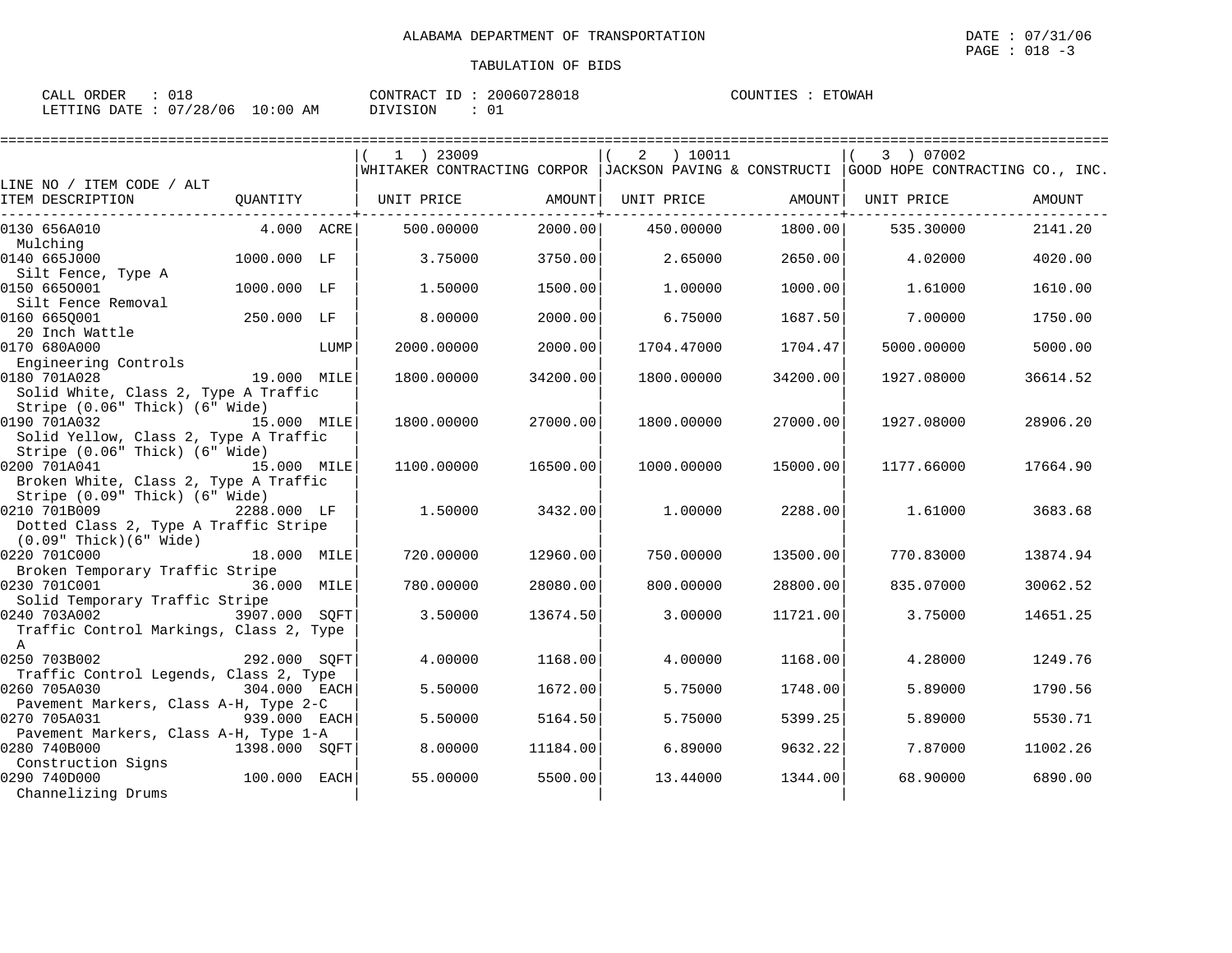| $\sim$ $\sim$ $\sim$ $\sim$<br>ORDER<br>CALL | <b>. .</b>                  |                  | CONTR.<br>$\sqrt{2}$<br>TD.<br>'R A ( | 20060728018  | COUNTIES | <b>ETOWAH</b> |
|----------------------------------------------|-----------------------------|------------------|---------------------------------------|--------------|----------|---------------|
| <b>ETTING</b><br>DATE                        | $\sim$ $\sim$<br>128<br>106 | :00<br>L O<br>AΜ | VISION                                | $\sim$<br>◡∸ |          |               |

| LINE NO / ITEM CODE /<br>ALT                                                |          |      | 23009<br>$\mathbf{1}$<br>WHITAKER CONTRACTING CORPOR |                 | ) 10011<br>2<br>JACKSON PAVING & CONSTRUCTI |                 | 07002<br>3<br>GOOD HOPE CONTRACTING CO., INC. |                |
|-----------------------------------------------------------------------------|----------|------|------------------------------------------------------|-----------------|---------------------------------------------|-----------------|-----------------------------------------------|----------------|
| ITEM DESCRIPTION                                                            | OUANTITY |      | UNIT PRICE                                           | AMOUNT          | UNIT PRICE                                  | AMOUNT          | UNIT PRICE                                    | AMOUNT         |
| 0300 740E000<br>Cones (36 Inches High)                                      | 200.000  | EACH | 10.00000                                             | 2000.00         | 1.34000                                     | 268.00          | 5.00000                                       | 1000.00        |
| 0310 740M001<br>Ballast For Cone                                            | 200.000  | EACH | 1,00000                                              | 200.00          | 1.34000                                     | 268.00          | 2.50000                                       | 500.00         |
| 0320 741C010<br>Portable Sequential Arrow And Chevron<br>Sign Unit          | 1.000    | EACH | 3000.00000                                           | 3000.00         | 1343.61000                                  | 1343.61         | 500,00000                                     | 500.00         |
| 0330 998A000<br>Construction Fuel (Maximum Bid Limited<br>To $$103,000.00)$ |          | LUMP | 0.00000                                              | 0.00            | 0.00000                                     | 0.00            | 0.00000                                       | 0.00           |
| SECTION TOTALS                                                              |          |      |                                                      | \$2,210,367.43] |                                             | \$2,223,720.08] |                                               | \$2,231,631.47 |
| CONTRACT TOTALS                                                             |          |      |                                                      | \$2,210,367.43] |                                             | \$2,223,720.08] |                                               | \$2,231,631.47 |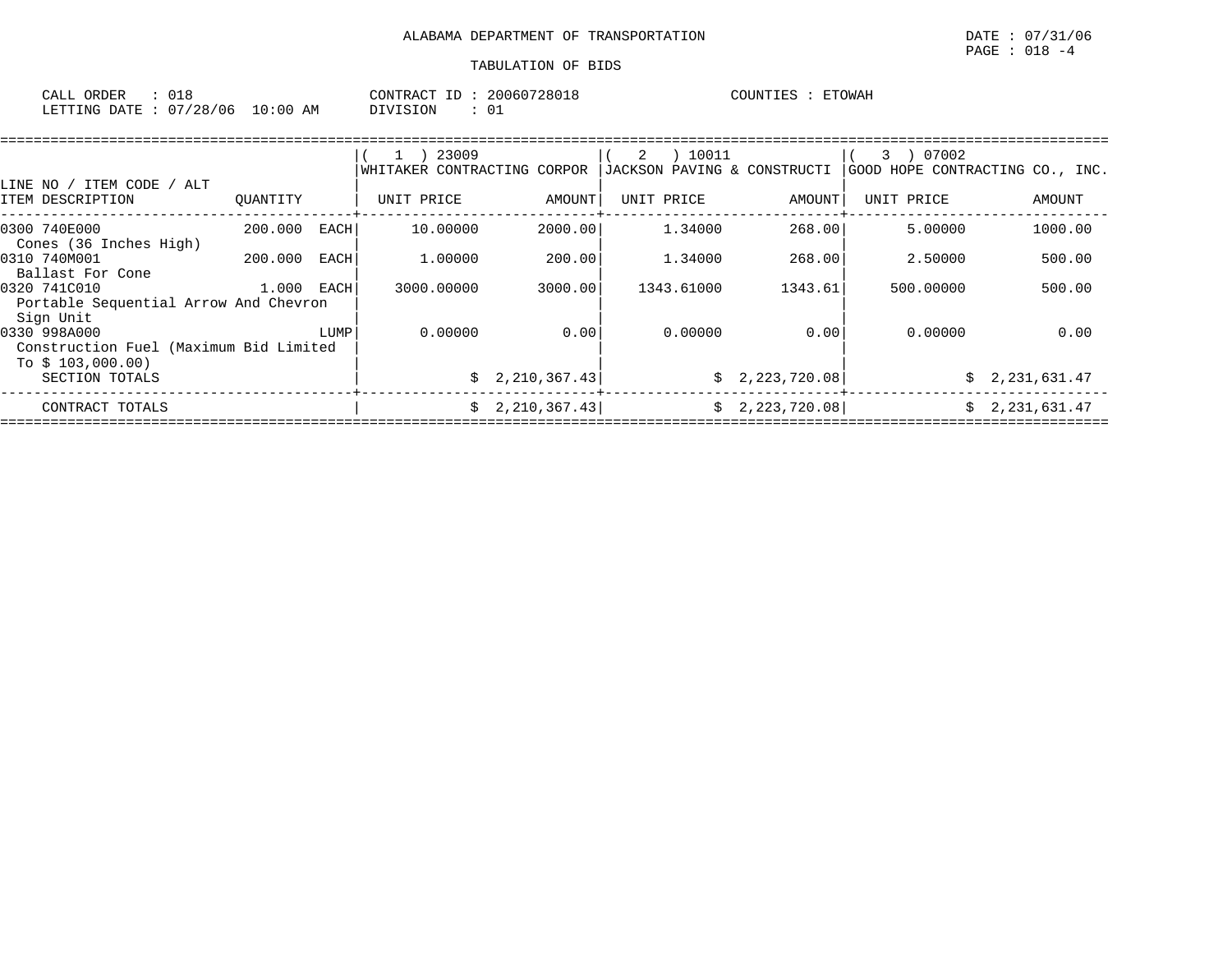| . DEPARTMENT OF TRANSPORTATION<br>ALABAMA | /31/06<br>DATE<br>. U U<br>the contract of the contract of the contract of the contract of the contract of the contract of the contract of |
|-------------------------------------------|--------------------------------------------------------------------------------------------------------------------------------------------|
|                                           | 018<br>PAGE                                                                                                                                |

| : 018<br>CALL ORDER<br>LETTING DATE : 07/28/06 10:00 AM                                                               |                 |      | CONTRACT ID: 20060728018<br>: 01<br>DIVISION |            | COUNTIES : ETOWAH |        |  |            |        |
|-----------------------------------------------------------------------------------------------------------------------|-----------------|------|----------------------------------------------|------------|-------------------|--------|--|------------|--------|
| LINE NO / ITEM CODE / ALT                                                                                             |                 |      | 4 ) 13022<br>MCCARTNEY CONSTRUCTION CO.,     |            |                   |        |  |            |        |
| ITEM DESCRIPTION                                                                                                      | OUANTITY        |      | UNIT PRICE                                   | AMOUNT     | UNIT PRICE        | AMOUNT |  | UNIT PRICE | AMOUNT |
| SECTION 0001<br>Total                                                                                                 |                 |      |                                              |            |                   |        |  |            |        |
| 0010 405A000<br>Tack Coat                                                                                             | 9098.000 GAL    |      | 2.50000                                      | 22745.00   |                   |        |  |            |        |
| 0020 408A051<br>Planing Existing Pavement                                                                             | 231094.000 SOYD |      | 0.68000                                      | 157143.92  |                   |        |  |            |        |
| (Approximately 0.00" Thru 1.0" Thick)                                                                                 |                 |      |                                              |            |                   |        |  |            |        |
| 0030 408A054<br>Planing Existing Pavement<br>(Approximately 3.10" Thru 4.0" Thick)                                    | 1700.000 SOYD   |      | 6.00000                                      | 10200.00   |                   |        |  |            |        |
| 0040 410H000<br>Material Remixing Device                                                                              | 1.000 EACH      |      | 36470.00000                                  | 36470.00   |                   |        |  |            |        |
| 0050 424A360<br>Superpave Bituminous Concrete Wearing<br>Surface Layer, 1/2" Maximum Aggregate                        | 19784.000 TON   |      | 57.50000                                     | 1137580.00 |                   |        |  |            |        |
| Size Mix, ESAL Range C/D                                                                                              |                 |      |                                              |            |                   |        |  |            |        |
| 0060 424B651<br>Superpave Bituminous Concrete Upper<br>Binder Layer, 1" Maximum Aggregate Size<br>Mix, ESAL Range C/D | 7458.000 TON    |      | 52.00000                                     | 387816.00  |                   |        |  |            |        |
| 0070 424B659<br>Superpave Bituminous Concrete Upper<br>Binder Layer, Leveling, 1" Maximum                             | 300.000 TON     |      | 75.00000                                     | 22500.00   |                   |        |  |            |        |
| Aggregate Size Mix, ESAL Range C/D<br>0080 424B662<br>Superpave Bituminous Concrete Upper                             | 2920.000 TON    |      | 56.00000                                     | 163520.00  |                   |        |  |            |        |
| Binder Layer, Widening, 1" Maximum<br>Aggregate Size Mix, ESAL Range C/D                                              |                 |      |                                              |            |                   |        |  |            |        |
| 0090 424B681<br>Superpave Bituminous Concrete Lower<br>Binder Layer, 1" Maximum Aggregate Size                        | 24.000 TON      |      | 70.00000                                     | 1680.00    |                   |        |  |            |        |
| Mix, ESAL Range C/D<br>0100 430B040                                                                                   | 9735.000 TON    |      | 17.00000                                     | 165495.00  |                   |        |  |            |        |
| Aggregate Surfacing (Crushed Aggregate<br>Base, Type B)                                                               |                 |      |                                              |            |                   |        |  |            |        |
| 0110 600A000<br>Mobilization                                                                                          |                 | LUMP | 100000.00000                                 | 100000.00  |                   |        |  |            |        |
| 0120 652A100<br>Seeding                                                                                               | 4.000 ACRE      |      | 670.00000                                    | 2680.00    |                   |        |  |            |        |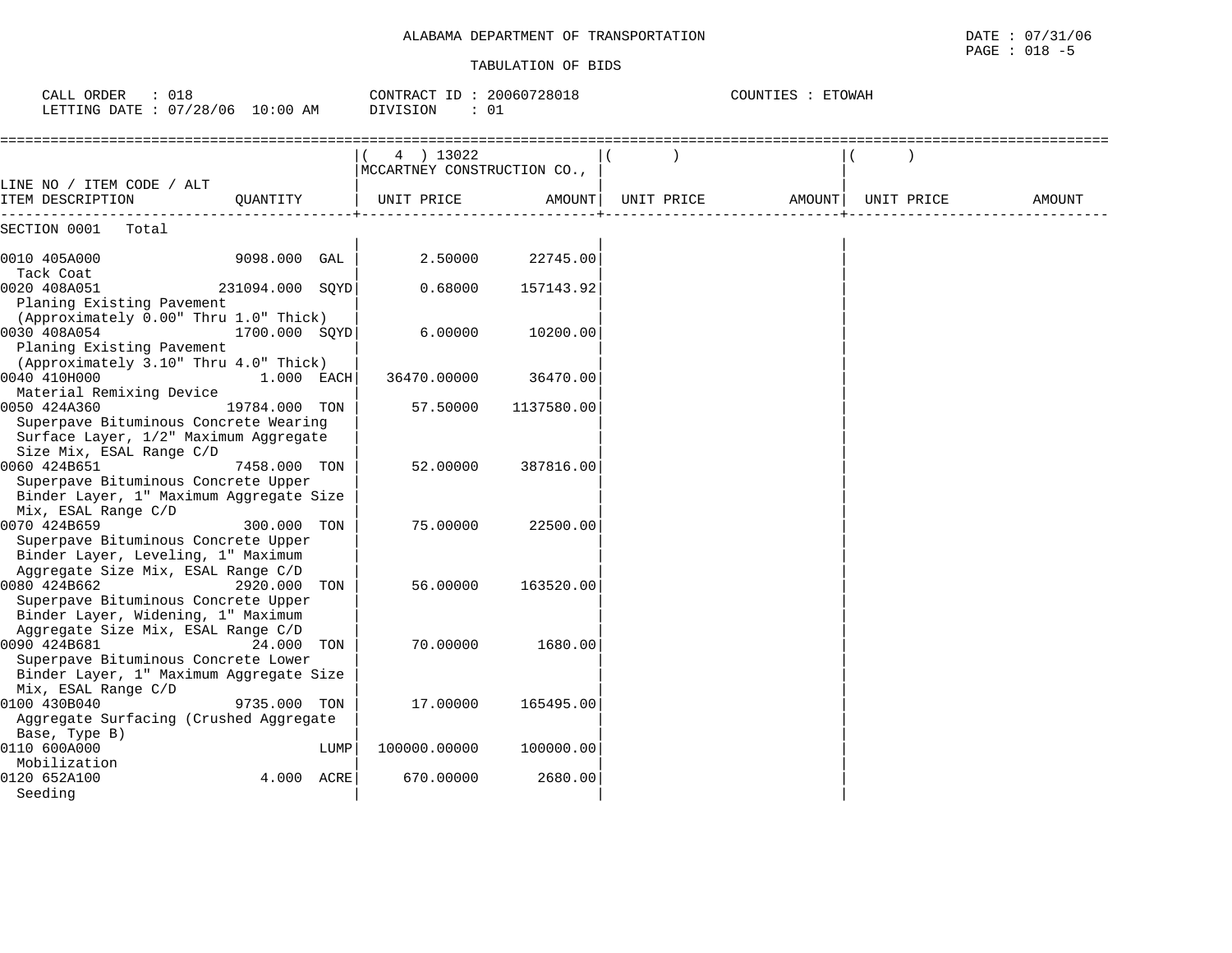| ORDER<br>CALL<br>∪⊥⊂     |            | 20060728018<br>CONTRACT ID | ETOWAH<br>COUNTIES |
|--------------------------|------------|----------------------------|--------------------|
| 07/28/06<br>LETTING DATE | $10:00$ AM | ن0<br><b>DIVISION</b>      |                    |

| LINE NO / ITEM CODE / ALT<br>QUANTITY   UNIT PRICE AMOUNT<br>UNIT PRICE AMOUNT<br>ITEM DESCRIPTION<br>$4.000$ ACRE 655.00000<br>2620.00<br>0130 656A010<br>Mulching<br>3.00000<br>0140 665J000<br>1000.000 LF<br>3000.00<br>Silt Fence, Type A<br>0150 6650001<br>1000.000 LF<br>1,10000<br>1100.00<br>Silt Fence Removal<br>0160 6650001<br>250.000 LF<br>8.00000<br>2000.00<br>20 Inch Wattle |  |            |        |
|-------------------------------------------------------------------------------------------------------------------------------------------------------------------------------------------------------------------------------------------------------------------------------------------------------------------------------------------------------------------------------------------------|--|------------|--------|
|                                                                                                                                                                                                                                                                                                                                                                                                 |  | UNIT PRICE | AMOUNT |
|                                                                                                                                                                                                                                                                                                                                                                                                 |  |            |        |
|                                                                                                                                                                                                                                                                                                                                                                                                 |  |            |        |
|                                                                                                                                                                                                                                                                                                                                                                                                 |  |            |        |
|                                                                                                                                                                                                                                                                                                                                                                                                 |  |            |        |
|                                                                                                                                                                                                                                                                                                                                                                                                 |  |            |        |
|                                                                                                                                                                                                                                                                                                                                                                                                 |  |            |        |
|                                                                                                                                                                                                                                                                                                                                                                                                 |  |            |        |
|                                                                                                                                                                                                                                                                                                                                                                                                 |  |            |        |
| 0170 680A000<br>3000.00<br>LUMP<br>3000.00000                                                                                                                                                                                                                                                                                                                                                   |  |            |        |
| Engineering Controls                                                                                                                                                                                                                                                                                                                                                                            |  |            |        |
| 19.000 MILE<br>0180 701A028<br>1800.00000<br>34200.00                                                                                                                                                                                                                                                                                                                                           |  |            |        |
| Solid White, Class 2, Type A Traffic                                                                                                                                                                                                                                                                                                                                                            |  |            |        |
| Stripe (0.06" Thick) (6" Wide)                                                                                                                                                                                                                                                                                                                                                                  |  |            |        |
| 0190 701A032<br>15.000 MILE<br>1800.00000<br>27000.00                                                                                                                                                                                                                                                                                                                                           |  |            |        |
| Solid Yellow, Class 2, Type A Traffic                                                                                                                                                                                                                                                                                                                                                           |  |            |        |
| Stripe (0.06" Thick) (6" Wide)                                                                                                                                                                                                                                                                                                                                                                  |  |            |        |
| 0200 701A041<br>15.000 MILE<br>1100.00000<br>16500.00                                                                                                                                                                                                                                                                                                                                           |  |            |        |
| Broken White, Class 2, Type A Traffic                                                                                                                                                                                                                                                                                                                                                           |  |            |        |
| Stripe (0.09" Thick) (6" Wide)<br>0210 701B009<br>2288.000 LF<br>1.50000<br>3432.00                                                                                                                                                                                                                                                                                                             |  |            |        |
| Dotted Class 2, Type A Traffic Stripe                                                                                                                                                                                                                                                                                                                                                           |  |            |        |
| (0.09" Thick)(6" Wide)                                                                                                                                                                                                                                                                                                                                                                          |  |            |        |
| 0220 701C000<br>18.000 MILE<br>720.00000<br>12960.00                                                                                                                                                                                                                                                                                                                                            |  |            |        |
| Broken Temporary Traffic Stripe                                                                                                                                                                                                                                                                                                                                                                 |  |            |        |
| 0230 701C001<br>36.000 MILE<br>780.00000<br>28080.00                                                                                                                                                                                                                                                                                                                                            |  |            |        |
| Solid Temporary Traffic Stripe                                                                                                                                                                                                                                                                                                                                                                  |  |            |        |
| 0240 703A002 3907.000 SOFT<br>3.50000<br>13674.50                                                                                                                                                                                                                                                                                                                                               |  |            |        |
| Traffic Control Markings, Class 2, Type                                                                                                                                                                                                                                                                                                                                                         |  |            |        |
| A                                                                                                                                                                                                                                                                                                                                                                                               |  |            |        |
| 0250 703B002<br>4.00000<br>292.000 SOFT<br>1168.00                                                                                                                                                                                                                                                                                                                                              |  |            |        |
| Traffic Control Legends, Class 2, Type                                                                                                                                                                                                                                                                                                                                                          |  |            |        |
| 0260 705A030<br>304.000 EACH<br>5.50000<br>1672.00                                                                                                                                                                                                                                                                                                                                              |  |            |        |
| Pavement Markers, Class A-H, Type 2-C                                                                                                                                                                                                                                                                                                                                                           |  |            |        |
| 0270 705A031<br>939.000 EACH<br>5.50000<br>5164.50                                                                                                                                                                                                                                                                                                                                              |  |            |        |
| Pavement Markers, Class A-H, Type 1-A                                                                                                                                                                                                                                                                                                                                                           |  |            |        |
| 0280 740B000<br>1398.000 SOFT <br>11.00000<br>15378.00<br>Construction Signs                                                                                                                                                                                                                                                                                                                    |  |            |        |
| 100.000 EACH<br>0290 740D000<br>19.66000<br>1966.00                                                                                                                                                                                                                                                                                                                                             |  |            |        |
| Channelizing Drums                                                                                                                                                                                                                                                                                                                                                                              |  |            |        |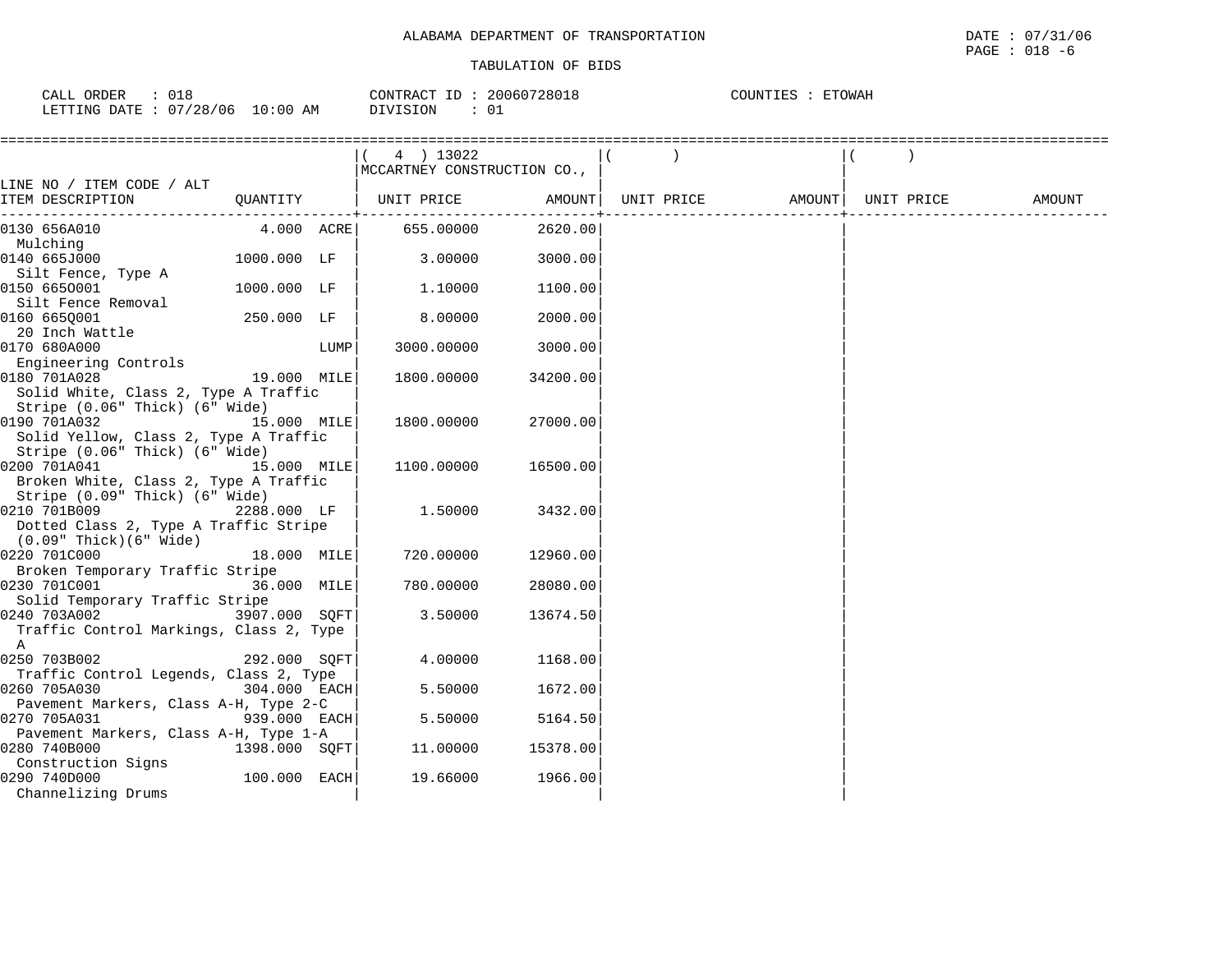# $\texttt{PAGE}$  : 018 -7

| ORDER<br>CALL                    |  | CONTRACT ID: 20060728018 | COUNTIES : ETOWAH |
|----------------------------------|--|--------------------------|-------------------|
| LETTING DATE : 07/28/06 10:00 AM |  | DIVISION                 |                   |

| LINE NO / ITEM CODE / ALT                                                   |              |      | 4 ) 13022<br>MCCARTNEY CONSTRUCTION CO., |                 |            |        |            |        |
|-----------------------------------------------------------------------------|--------------|------|------------------------------------------|-----------------|------------|--------|------------|--------|
| ITEM DESCRIPTION                                                            | QUANTITY     |      | UNIT PRICE                               | AMOUNT          | UNIT PRICE | AMOUNT | UNIT PRICE | AMOUNT |
| 0300 740E000<br>Cones (36 Inches High)                                      | 200.000      | EACH | 10.00000                                 | 2000.00         |            |        |            |        |
| 0310 740M001<br>Ballast For Cone                                            | 200.000      | EACH | 5.00000                                  | 1000.00         |            |        |            |        |
| 0320 741C010<br>Portable Sequential Arrow And Chevron<br>Sign Unit          | $1.000$ EACH |      | 3600.00000                               | 3600.00         |            |        |            |        |
| 0330 998A000<br>Construction Fuel (Maximum Bid Limited<br>To $$103,000.00)$ |              | LUMP | 0.00000                                  | 0.00            |            |        |            |        |
| SECTION TOTALS                                                              |              |      |                                          | \$2,387,344.92  |            | 0.00   |            | 0.00   |
| CONTRACT TOTALS                                                             |              |      |                                          | \$2,387,344.92] | Ŝ.         | 0.00   |            | Š.     |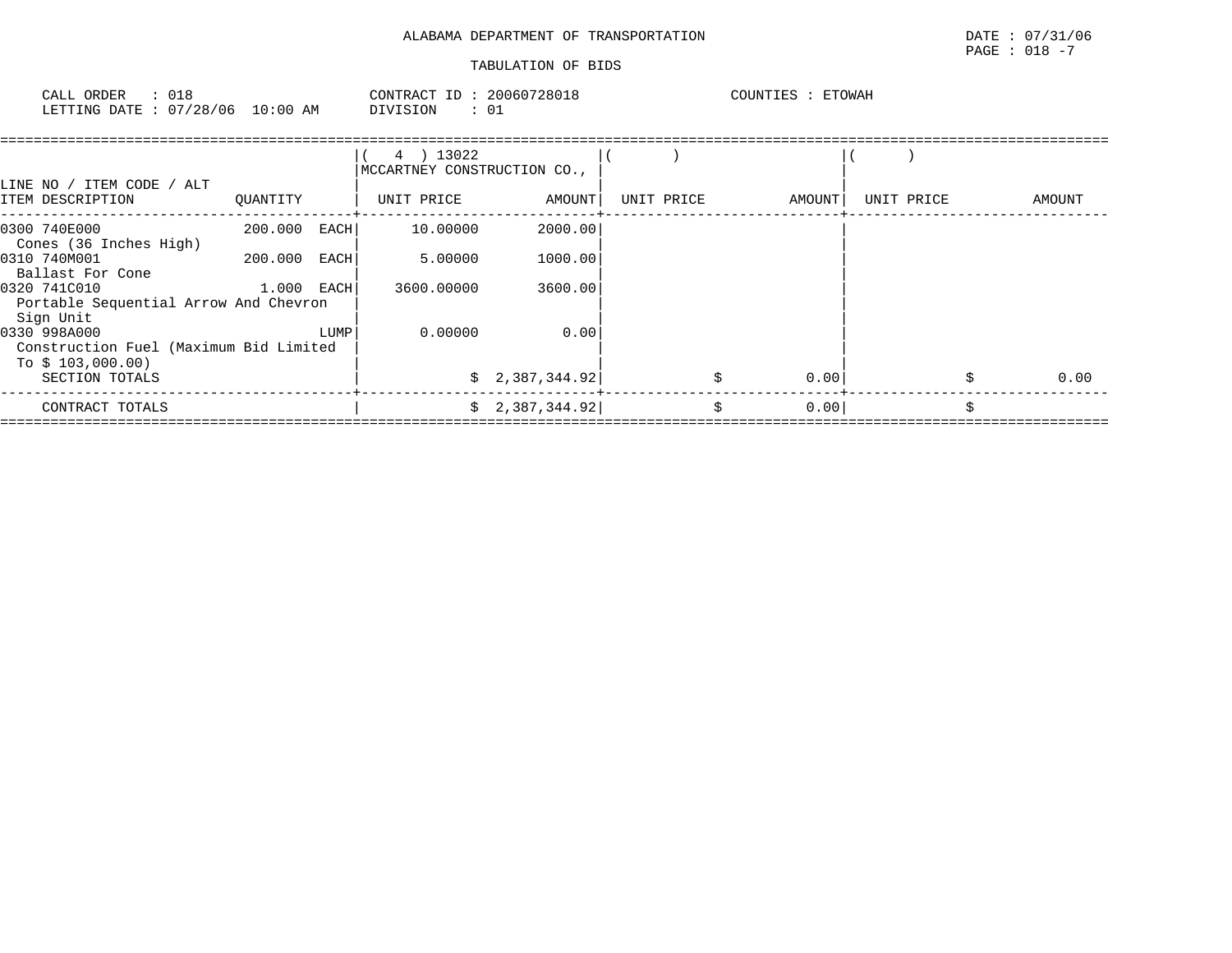# PAGE : 019 -1

| : 019<br>CALL ORDER<br>LETTING DATE: 07/28/06 10:00 AM |                              | CONTRACT ID: 20060728019<br>$\therefore$ 02<br>DIVISION |                                                                                                                                                      | COUNTIES : FRANKLIN |                  |                                   |                    |  |
|--------------------------------------------------------|------------------------------|---------------------------------------------------------|------------------------------------------------------------------------------------------------------------------------------------------------------|---------------------|------------------|-----------------------------------|--------------------|--|
|                                                        | CONTRACT DESCRIPTION:<br>mi. |                                                         | 30<br>CONTRACT TIME :<br>for constructing the Resurfacing and Traffic Stripe on SR-19<br>from the Marion County line to SR-172 at Vina. Length 3.560 | Working Days        | (available days) | $: STPSA-0019(503)$<br>PROJECT(S) | 99-302-302-019-601 |  |
| RANK                                                   | VENDOR NO. / NAME            |                                                         |                                                                                                                                                      |                     |                  | TOTAL<br><b>BID</b>               | % OVER<br>LOW BID  |  |
|                                                        | 19074                        | S & M EOUIPMENT CO., INC.                               |                                                                                                                                                      |                     |                  | 985,596.20                        | 100.0000%          |  |
|                                                        | 01087                        | APAC-SOUTHEAST, INC.                                    |                                                                                                                                                      |                     |                  | 1,055,978.08                      | 107.1410%          |  |
|                                                        | 20011                        | TRI-COUNTY CONSTRUCTION, INC.                           |                                                                                                                                                      |                     |                  | 1,056,792.98                      | 107.2237%          |  |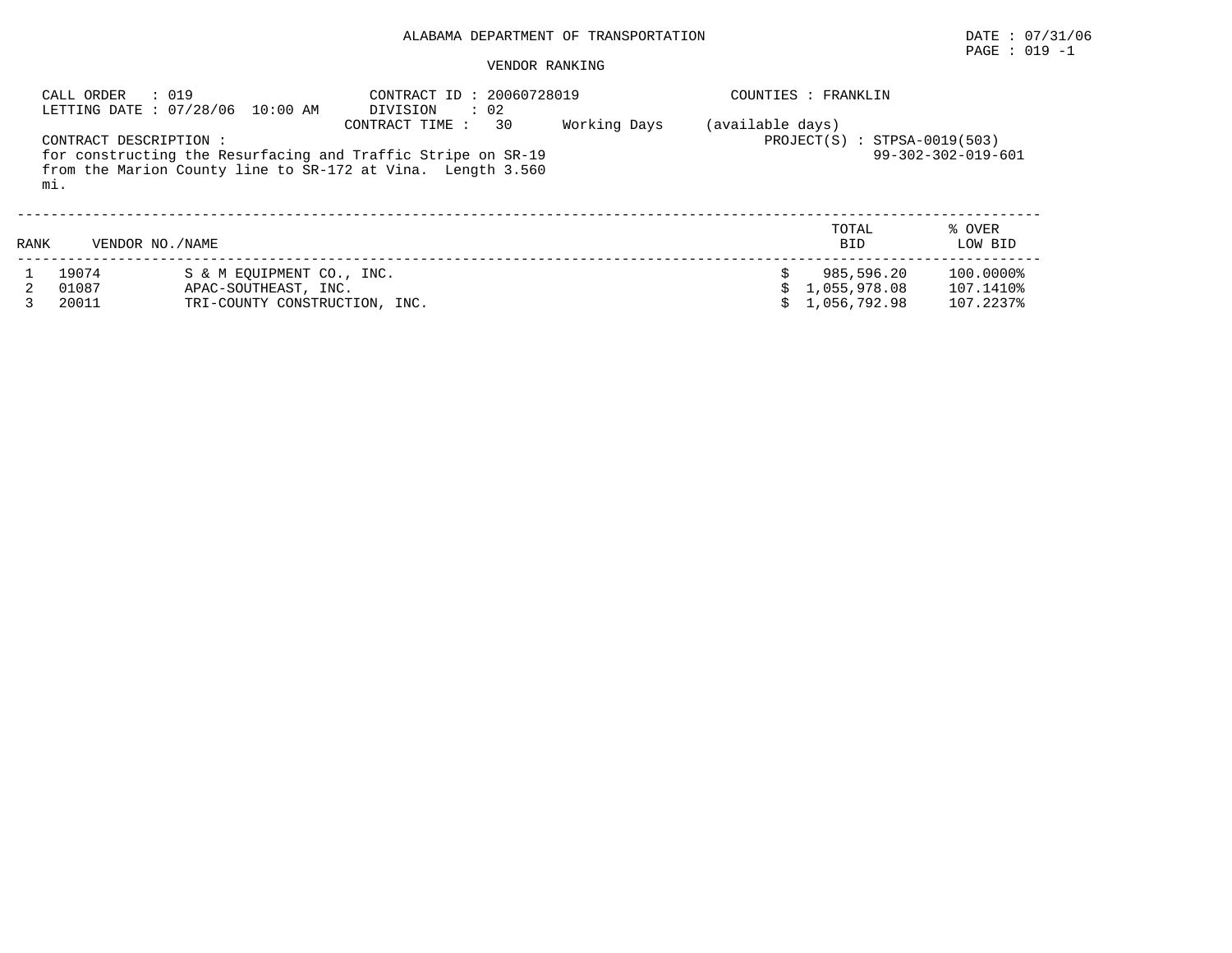| CALL ORDER<br>$\therefore$ 019<br>LETTING DATE : 07/28/06 10:00 AM                                                                                                        |              | DIVISION<br>: 02 |                   | CONTRACT ID: 20060728019 | COUNTIES : FRANKLIN |                                                                                           |           |
|---------------------------------------------------------------------------------------------------------------------------------------------------------------------------|--------------|------------------|-------------------|--------------------------|---------------------|-------------------------------------------------------------------------------------------|-----------|
|                                                                                                                                                                           |              | 1 ) 19074        |                   | 2 ) 01087<br>$\vert$ (   |                     | (3) 20011<br>S & M EQUIPMENT CO., INC. APAC-SOUTHEAST, INC. TRI-COUNTY CONSTRUCTION, INC. |           |
| LINE NO / ITEM CODE / ALT<br>ITEM DESCRIPTION                                                                                                                             |              |                  |                   |                          |                     |                                                                                           | AMOUNT    |
| SECTION 0001 Total                                                                                                                                                        |              |                  |                   |                          |                     |                                                                                           |           |
| 0010 209A000<br>Mailbox Reset, Single                                                                                                                                     | $4.000$ EACH |                  | 350.00000 1400.00 |                          | 135.02000 540.08    | 150.00000                                                                                 | 600.00    |
| 0020 305B060<br>Crushed Aggregate, Section 825, Type B,<br>For Miscellaneous Use                                                                                          | 1215.000 TON | 16.00000         | 19440.00          | 21.11000                 | 25648.65            | 25.00000                                                                                  | 30375.00  |
| 0030 405A000<br>Tack Coat                                                                                                                                                 | 3669.000 GAL | 2.25000          | 8255.25           | 1.86000                  | 6824.34             | 1.60000                                                                                   | 5870.40   |
| 0040 408A051                                                                                                                                                              | 534.000 SQYD | 15.00000         | 8010.00           | 4.17000                  | 2226.78             | 16.85000                                                                                  | 8997.90   |
| Planing Existing Pavement<br>(Approximately 0.00" Thru 1.0" Thick)<br>0050 424A340<br>Superpave Bituminous Concrete Wearing                                               | 4728.000 TON | 57.00000         | 269496.00         | 59.02000                 | 279046.56           | 53.96000                                                                                  | 255122.88 |
| Surface Layer, 1/2" Maximum Aggregate<br>Size Mix, ESAL Range A/B<br>0060 424A349<br>Superpave Bituminous Concrete Wearing                                                | 12.000 TON   | 85,00000         | 1020.00           | 94.18000                 | 1130.16             | 75.00000                                                                                  | 900.00    |
| Surface Layer, Widening, 1/2" Maximum<br>Aggregate Size Mix, ESAL Range A/B<br>0070 424B639<br>Superpave Bituminous Concrete Upper                                        | 1000.000 TON | 52.00000         | 52000.00          | 76.06000                 | 76060.00            | 66.34000                                                                                  | 66340.00  |
| Binder Layer, Patching, 3/4" Maximum<br>Aggregate Size Mix, ESAL Range A/B<br>0080 424B642<br>Superpave Bituminous Concrete Upper                                         | 3673.000 TON | 54.00000         | 198342.00         | 59.42000                 | 218249.66           | 54.76000                                                                                  | 201133.48 |
| Binder Layer, Leveling, 1/2" Maximum<br>Aggregate Size Mix, ESAL Range A/B<br>0090 424B643<br>Superpave Bituminous Concrete Upper                                         | 5438.000 TON | 50.00000         | 271900.00         | 54.13000                 | 294358.94           | 54.18000                                                                                  | 294630.84 |
| Binder Layer, Leveling, 3/4" Maximum<br>Aggregate Size Mix, ESAL Range A/B<br>0100 424B646<br>Superpave Bituminous Concrete Upper<br>Binder Layer, Widening, 3/4" Maximum | 12.000 TON   | 100.00000        | 1200.00           | 91.28000                 | 1095.36             | 75.00000                                                                                  | 900.00    |
| Aggregate Size Mix, ESAL Range A/B<br>0110 424C350<br>Superpave Bituminous Concrete Base<br>Layer, Widening, 1" Maximum Aggregate                                         | 1097.000 TON | 46.00000         | 50462.00          | 57.91000                 | 63527.27            | 56.34000                                                                                  | 61804.98  |
| Size Mix, ESAL Range A/B                                                                                                                                                  |              |                  |                   |                          |                     |                                                                                           |           |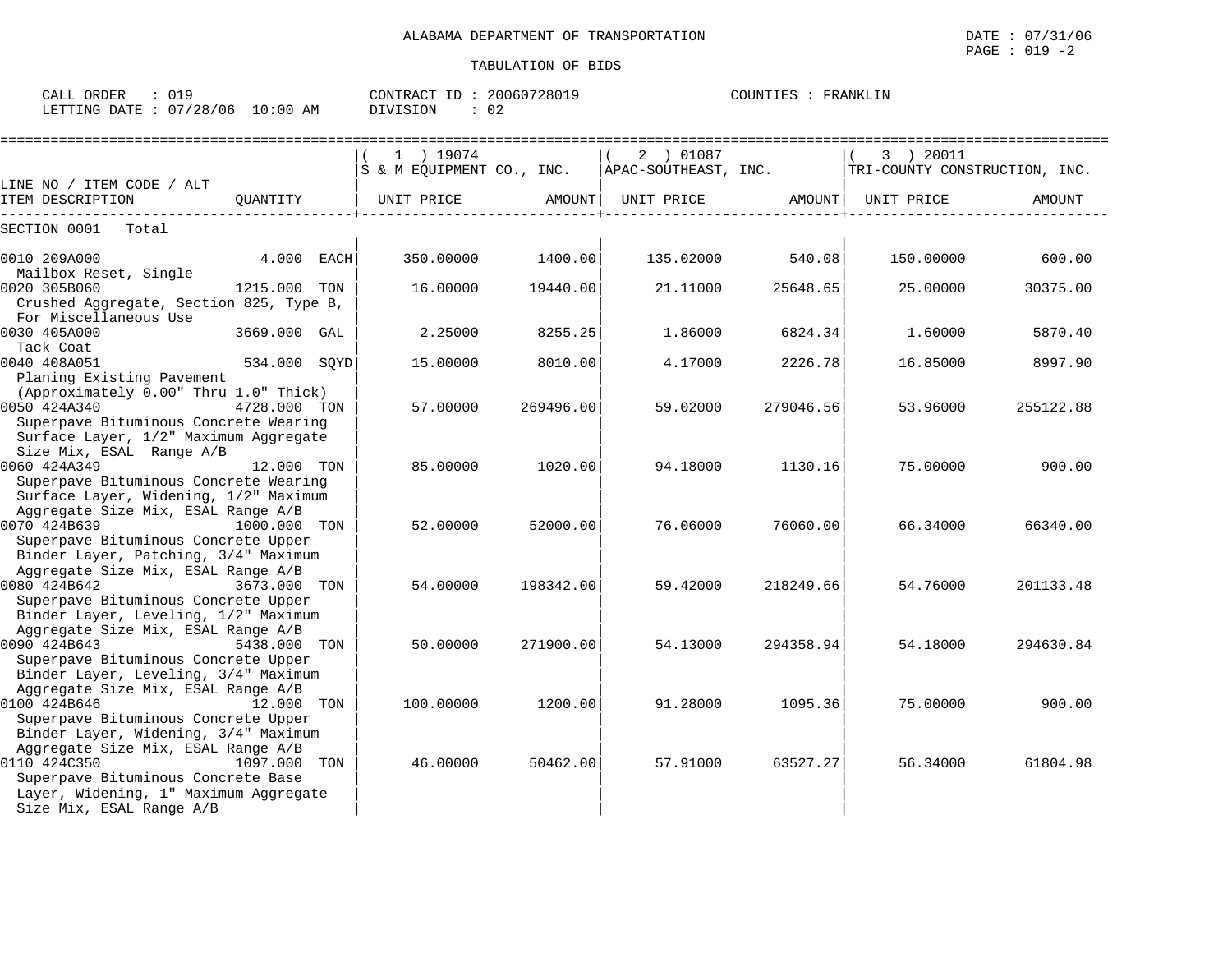| כּעום זט מטוואמטי | $\sim$ $\sim$ $\sim$ $\sim$ $\sim$ $\sim$ $\sim$ |  |  |  |  |
|-------------------|--------------------------------------------------|--|--|--|--|
|                   |                                                  |  |  |  |  |
|                   |                                                  |  |  |  |  |

| ORDER<br>CALL (                  |  | CONTRACT ID: | 20060728015 | COUNTIES | FRANKLIN |
|----------------------------------|--|--------------|-------------|----------|----------|
| LETTING DATE : 07/28/06 10:00 AM |  | DIVISION     | ົ<br>◡∠     |          |          |

|                                                                |              |      | 1 ) 19074                 |          | 2 ) 01087            |          | 3 ) 20011                     |          |
|----------------------------------------------------------------|--------------|------|---------------------------|----------|----------------------|----------|-------------------------------|----------|
|                                                                |              |      | S & M EQUIPMENT CO., INC. |          | APAC-SOUTHEAST, INC. |          | TRI-COUNTY CONSTRUCTION, INC. |          |
| LINE NO / ITEM CODE / ALT<br>ITEM DESCRIPTION                  | OUANTITY     |      | UNIT PRICE                | AMOUNT   | UNIT PRICE AMOUNT    |          | UNIT PRICE                    | AMOUNT   |
|                                                                |              |      |                           |          |                      |          |                               |          |
| 0120 600A000                                                   |              | LUMP | 12500.00000               | 12500.00 | 13421.50000          | 13421.50 | 22500.00000                   | 22500.00 |
| Mobilization                                                   |              |      |                           |          |                      |          |                               |          |
| 0130 652A100                                                   | 2.000 ACRE   |      | 825,00000                 | 1650.00  | 1121.72000           | 2243.44  | 1250.00000                    | 2500.00  |
| Seeding                                                        | 2.000 ACRE   |      |                           |          |                      |          |                               |          |
| 0140 656A010<br>Mulching                                       |              |      | 825,00000                 | 1650.00  | 1121.72000           | 2243.44  | 1250.00000                    | 2500.00  |
| 0150 665J000                                                   | 200.000 LF   |      | 4.13000                   | 826.00   | 3.60000              | 720.00   | 10.00000                      | 2000.00  |
| Silt Fence, Type A                                             |              |      |                           |          |                      |          |                               |          |
| 0160 6650001                                                   | 200.000 LF   |      | 1.65000                   | 330.00   | 2.06000              | 412.00   | 6.00000                       | 1200.00  |
| Silt Fence Removal                                             |              |      |                           |          |                      |          |                               |          |
| 0170 6650001                                                   | 200.000 LF   |      | 9.00000                   | 1800.00  | 6.31000              | 1262.00  | 9,00000                       | 1800.00  |
| 20 Inch Wattle<br>0180 680A000                                 |              | LUMP |                           |          |                      |          |                               |          |
| Engineering Controls                                           |              |      | 3500.00000                | 3500.00  | 3399.40000           | 3399.40  | 20000.00000                   | 20000.00 |
| 0190 701A028                                                   | 8.000 MILE   |      | 1980.00000                | 15840.00 | 1800.00000           | 14400.00 | 1800.00000                    | 14400.00 |
| Solid White, Class 2, Type A Traffic                           |              |      |                           |          |                      |          |                               |          |
| Stripe (0.06" Thick) (6" Wide)                                 |              |      |                           |          |                      |          |                               |          |
| 0200 701A046                                                   | 2.000 MILE   |      | 1210.00000                | 2420.00  | 1100.00000           | 2200.00  | 1100.00000                    | 2200.00  |
| Broken Yellow, Class 2, Type A Traffic                         |              |      |                           |          |                      |          |                               |          |
| Stripe (0.09" Thick) (6" Wide)<br>0210 701A048                 | 5.000 MILE   |      | 2310.00000                | 11550.00 | 2100.00000           | 10500.00 | 2100.00000                    | 10500.00 |
| Solid Yellow, Class 2, Type A Traffic                          |              |      |                           |          |                      |          |                               |          |
| Stripe (0.09" Thick) (6" Wide)                                 |              |      |                           |          |                      |          |                               |          |
| 0220 701C000                                                   | 4.000 MILE   |      | 792.00000                 | 3168.00  | 720.00000            | 2880.00  | 720,00000                     | 2880.00  |
| Broken Temporary Traffic Stripe                                |              |      |                           |          |                      |          |                               |          |
| 0230 701C001                                                   | 24.000 MILE  |      | 858,00000                 | 20592.00 | 780.00000            | 18720.00 | 780.00000                     | 18720.00 |
| Solid Temporary Traffic Stripe<br>0240 703A002<br>408.000 SQFT |              |      | 5.50000                   |          | 5.00000              | 2040.00  |                               |          |
| Traffic Control Markings, Class 2, Type                        |              |      |                           | 2244.00  |                      |          | 5.00000                       | 2040.00  |
| A                                                              |              |      |                           |          |                      |          |                               |          |
| 0250 703D001                                                   | 816.000 SQFT |      | 2.20000                   | 1795.20  | 2.00000              | 1632.00  | 2.00000                       | 1632.00  |
| Temporary Traffic Control Markings                             |              |      |                           |          |                      |          |                               |          |
| 0260 705A032                                                   | 53.000 EACH  |      | 6.05000                   | 320.65   | 5.50000              | 291.50   | 5.50000                       | 291.50   |
| Pavement Markers, Class A-H, Type 1-B                          |              |      |                           |          |                      |          |                               |          |
| 0270 705A037<br>Pavement Markers, Class A-H, Type 2-D          | 336.000 EACH |      | 6.05000                   | 2032.80  | 5.50000              | 1848.00  | 5.50000                       | 1848.00  |
| 0280 740B000                                                   | 579.000 SOFT |      | 7.70000                   | 4458.30  | 7.00000              | 4053.00  | 14,00000                      | 8106.00  |
| Construction Signs                                             |              |      |                           |          |                      |          |                               |          |
| 0290 740D000                                                   | 20.000       | EACH | 50.00000                  | 1000.00  | 0.01000              | 0.20     | 75.00000                      | 1500.00  |
| Channelizing Drums                                             |              |      |                           |          |                      |          |                               |          |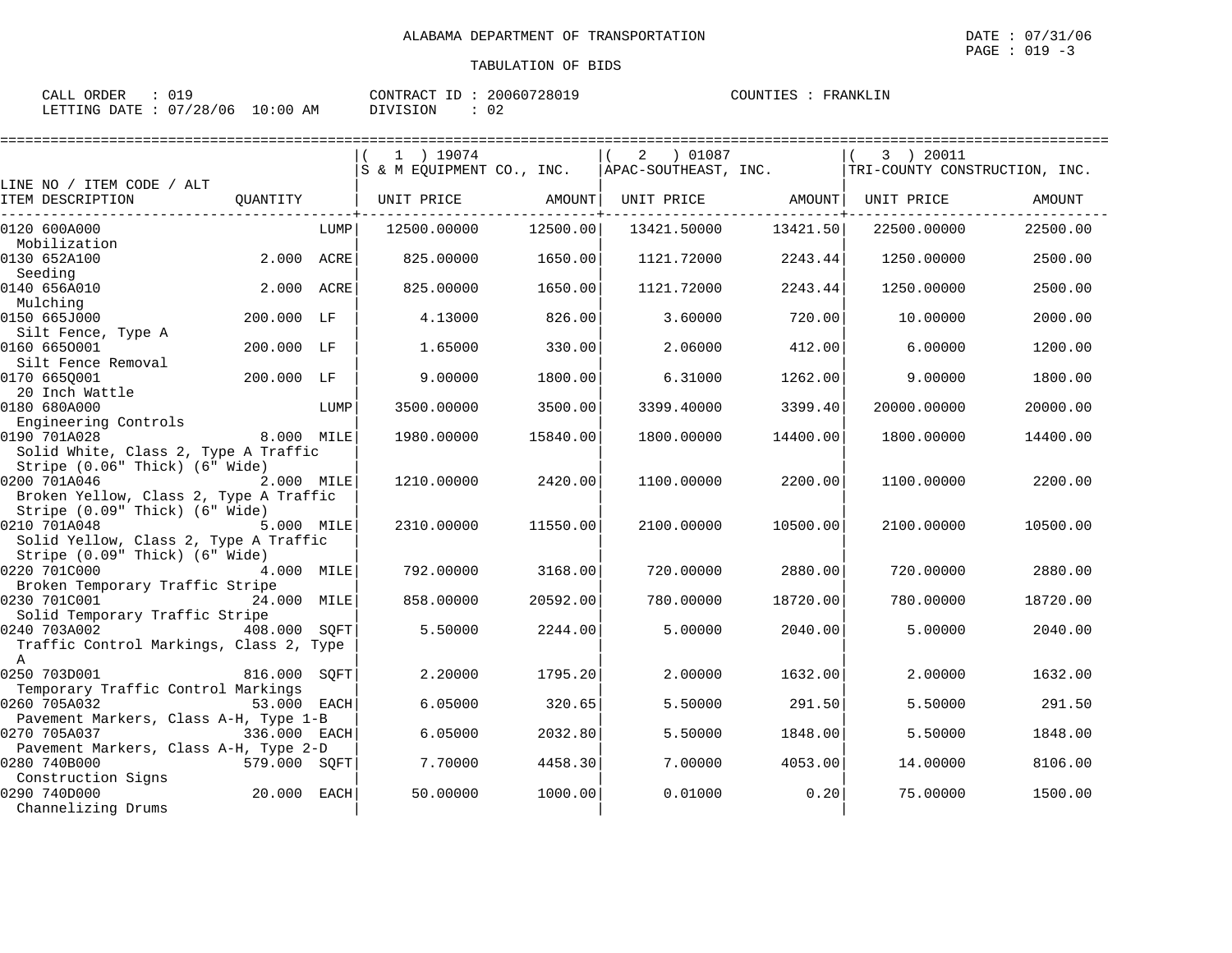| CALL ORDER             |            | CONTRACT ID:             | 20060728019 | COUNTIES :<br>FRANKLIN |
|------------------------|------------|--------------------------|-------------|------------------------|
| LETTING DATE: 07/28/06 | $10:00$ AM | $\cap$<br>DIVISION<br>∪∠ |             |                        |

| LINE NO / ITEM CODE / ALT                                                  |          |        | 1 ) 19074<br>S & M EOUIPMENT CO., INC. |             | ) 01087<br>2<br> APAC-SOUTHEAST, INC. |                 | 20011<br>3<br>TRI-COUNTY CONSTRUCTION, INC. |                |
|----------------------------------------------------------------------------|----------|--------|----------------------------------------|-------------|---------------------------------------|-----------------|---------------------------------------------|----------------|
| ITEM DESCRIPTION                                                           | OUANTITY |        | UNIT PRICE                             | AMOUNT      | UNIT PRICE                            | AMOUNT          | UNIT PRICE                                  | AMOUNT         |
| 0300 740E000<br>Cones (36 Inches High)                                     | 200.000  | EACH I | 14.92000                               | 2984.00     | 0.01000                               | 2.00            | 25.00000                                    | 5000.00        |
| 0310 740M001<br>Ballast For Cone                                           | 200.000  | EACH   | 9.55000                                | 1910.00     | 0.01000                               | 2.00            | 20.00000                                    | 4000.00        |
| 0320 7400000<br>Pilot Car                                                  | 1,000    | EACH   | 2500.00000                             | 2500.00     | 4998.80000                            | 4998.80         | 2500.00000                                  | 2500.00        |
| 0330 998A000<br>Construction Fuel (Maximum Bid Limited<br>To $$46,000.00)$ |          | LUMP   | 9000.00000                             | 9000.00     | 1,00000                               | 1.00            | 2000.00000                                  | 2000.00        |
| SECTION TOTALS                                                             |          |        | Ŝ.                                     | 985,596.20  |                                       | \$1,055,978.08] |                                             | \$1,056,792.98 |
| CONTRACT TOTALS                                                            |          |        | Ŝ.                                     | 985, 596.20 |                                       | \$1,055,978.08] | S.                                          | 1,056,792.98   |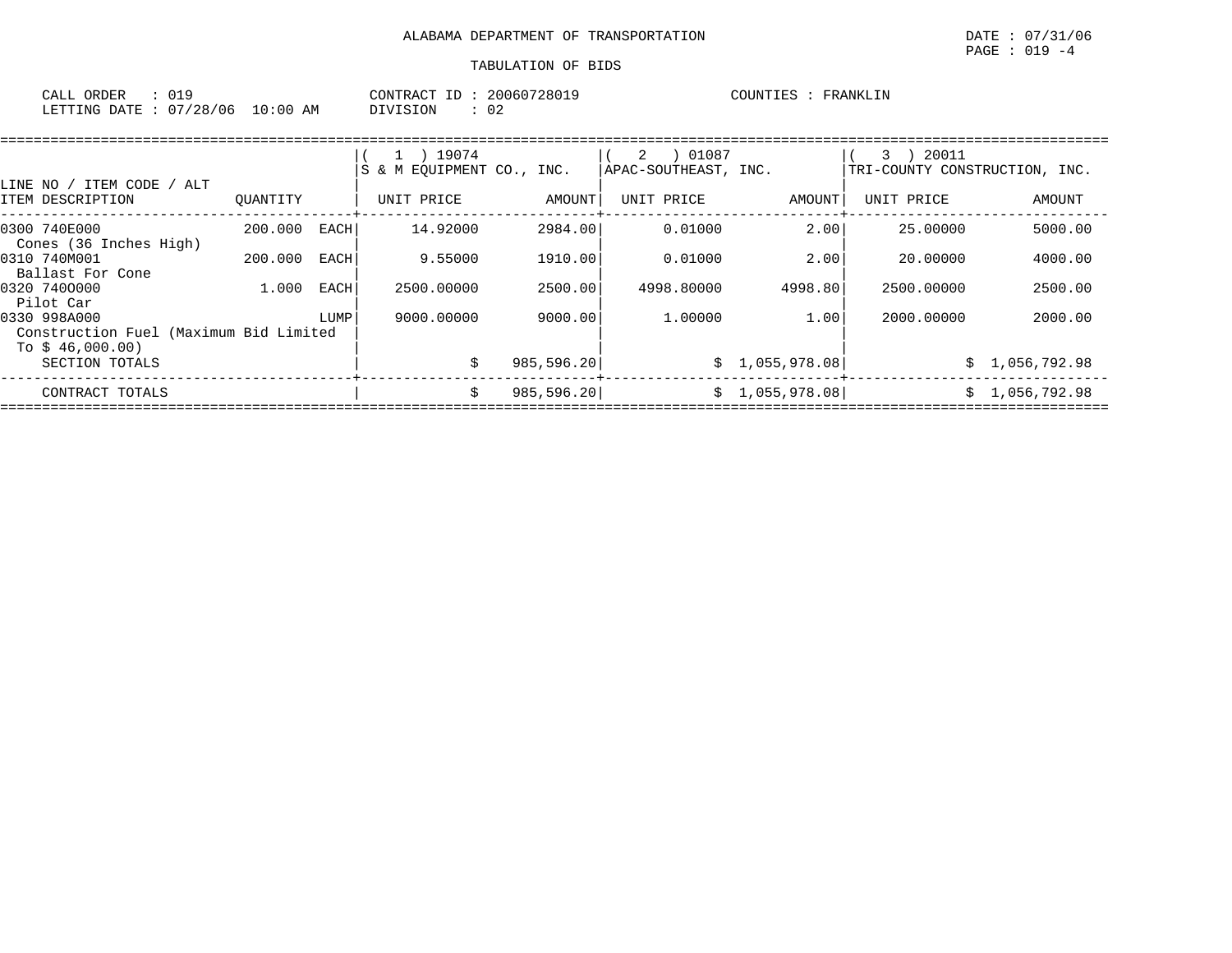# PAGE : 020 -1

|      | : 020<br>CALL ORDER     | LETTING DATE : 07/28/06 10:00 AM                                                                                                            | CONTRACT ID: 20060728020<br>DIVISION<br>: 08 |    |              |                  | COUNTIES : MARENGO                             |                                     |
|------|-------------------------|---------------------------------------------------------------------------------------------------------------------------------------------|----------------------------------------------|----|--------------|------------------|------------------------------------------------|-------------------------------------|
|      | CONTRACT DESCRIPTION :  | for constructing the Resurfacing and Traffic<br>Stripe on SR-25 from just south of SR-10 at Vineland to<br>north of CR-32. Length 5.484 mi. | CONTRACT TIME :                              | 55 | Working Days | (available days) | $PROJECT(S) : STPSA-0025(510)$                 | $99 - 308 - 462 - 025 - 606$        |
| RANK | VENDOR NO./NAME         |                                                                                                                                             |                                              |    |              |                  | TOTAL<br><b>BID</b>                            | % OVER<br>LOW BID                   |
|      | 01023<br>01073<br>19100 | ASPHALT CONTRACTORS, INC.<br>ASPHALT SUPPLY, LLC<br>SOUTHWEST ALABAMA CONSTRUCTION, LLC                                                     |                                              |    |              |                  | \$1,333,912.50<br>1,475,208.20<br>1,621,540.00 | 100.0000%<br>110.5926%<br>121.5627% |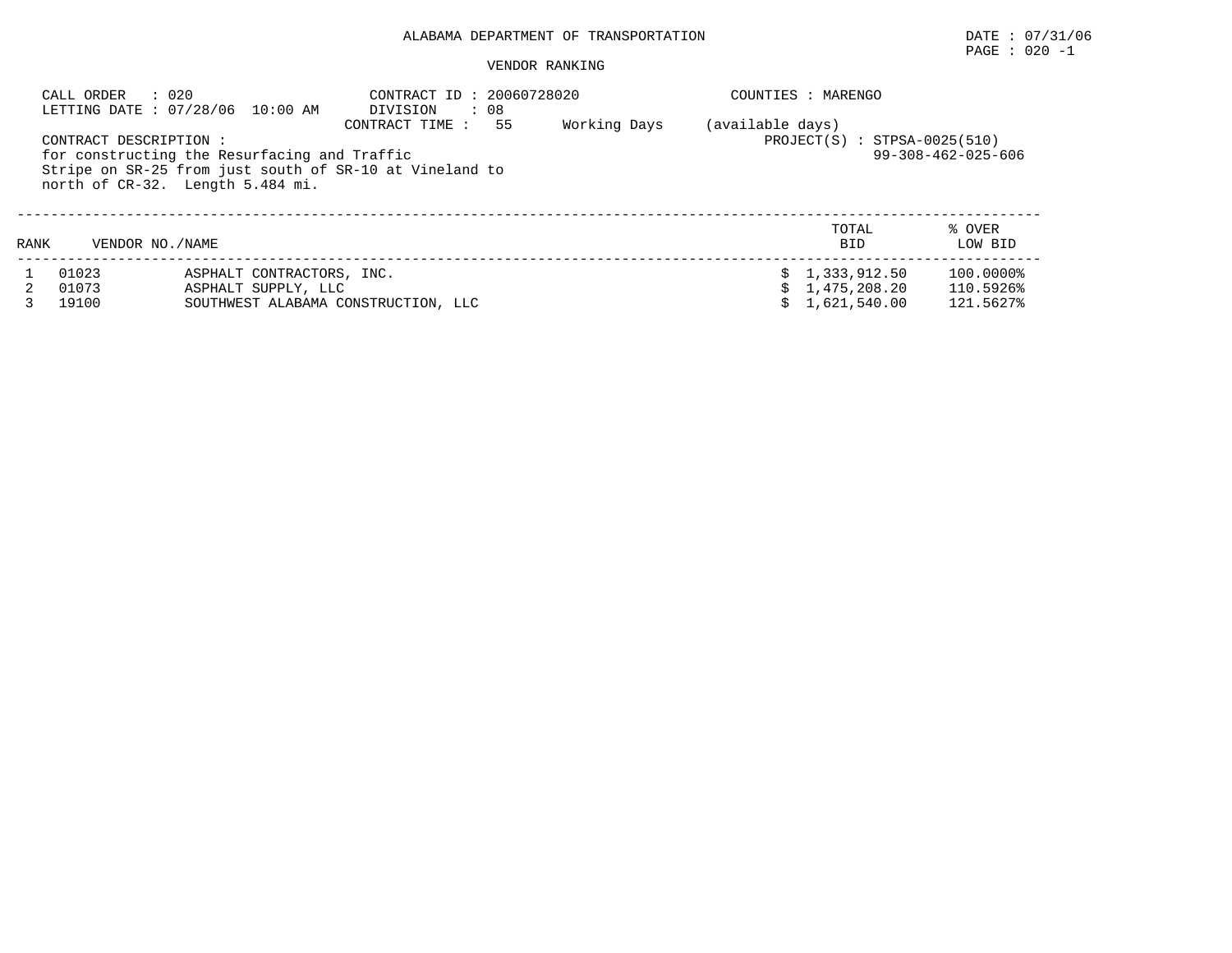| 020<br>CALL ORDER               |          | CONTRACT ID: 20060728020 | COUNTIES :<br>MARENGO |
|---------------------------------|----------|--------------------------|-----------------------|
| LETTING DATE: 07/28/06 10:00 AM | DIVISION | -08                      |                       |

|                                                                                                                   |               |      | 1 ) 01023                 |           | 2 ) 01073           |           | 3 ) 19100                       |           |
|-------------------------------------------------------------------------------------------------------------------|---------------|------|---------------------------|-----------|---------------------|-----------|---------------------------------|-----------|
|                                                                                                                   |               |      | ASPHALT CONTRACTORS, INC. |           | ASPHALT SUPPLY, LLC |           | SOUTHWEST ALABAMA CONSTRUCTION, |           |
| LINE NO / ITEM CODE / ALT<br>ITEM DESCRIPTION                                                                     | QUANTITY      |      | UNIT PRICE                | AMOUNT    | UNIT PRICE          | AMOUNT    | UNIT PRICE                      | AMOUNT    |
| Total<br>SECTION 0001                                                                                             |               |      |                           |           |                     |           |                                 |           |
| 0010 210D000<br>Borrow Excavation                                                                                 | 5662.000      | CUYD | 11.75000                  | 66528.50  | 15.50000            | 87761.00  | 10.00000                        | 56620.00  |
| 0020 405A000<br>Tack Coat                                                                                         | 5833.000 GAL  |      | 1.75000                   | 10207.75  | 3.65000             | 21290.45  | 3.50000                         | 20415.50  |
| 0030 424A360<br>Superpave Bituminous Concrete Wearing                                                             | 5705.000 TON  |      | 58.75000                  | 335168.75 | 53.00000            | 302365.00 | 66.00000                        | 376530.00 |
| Surface Layer, 1/2" Maximum Aggregate<br>Size Mix, ESAL Range C/D<br>0040 424B654                                 | 100.000 TON   |      | 90.00000                  | 9000.00   | 65.00000            | 6500.00   | 85.00000                        | 8500.00   |
| Superpave Bituminous Concrete Upper<br>Binder Layer, Patching, 3/4" Maximum<br>Aggregate Size Mix, ESAL Range C/D |               |      |                           |           |                     |           |                                 |           |
| 0050 424B658<br>Superpave Bituminous Concrete Upper<br>Binder Layer, Leveling, 3/4" Maximum                       | 11040.000 TON |      | 53.00000                  | 585120.00 | 52.00000            | 574080.00 | 66.00000                        | 728640.00 |
| Aggregate Size Mix, ESAL Range C/D<br>0060 424B692<br>Superpave Bituminous Concrete Lower                         | 2760.000      | TON  | 58.75000                  | 162150.00 | 54.00000            | 149040.00 | 72.00000                        | 198720.00 |
| Binder Layer, Widening, 1" Maximum<br>Aggregate Size Mix, ESAL Range C/D<br>0070 430B000                          | 200.000 TON   |      | 38.75000                  | 7750.00   | 49.00000            | 9800.00   | 55.00000                        | 11000.00  |
| Aggregate Surfacing (ALDOT #467 Or #57)                                                                           |               |      |                           |           |                     |           |                                 |           |
| 0080 600A000<br>Mobilization                                                                                      |               | LUMP | 62900.00000               | 62900.00  | 131500.00000        | 131500.00 | 100000.00000                    | 100000.00 |
| 0090 652A100<br>Seeding                                                                                           | 7.000         | ACRE | 500.00000                 | 3500.00   | 1500.00000          | 10500.00  | 1000.00000                      | 7000.00   |
| 0100 656A010<br>Mulching                                                                                          | 7.000         | ACRE | 400.00000                 | 2800.00   | 1500.00000          | 10500.00  | 1000.00000                      | 7000.00   |
| 0110 665J000<br>Silt Fence, Type A                                                                                | 1000.000 LF   |      | 3.50000                   | 3500.00   | 4.85000             | 4850.00   | 6.00000                         | 6000.00   |
| 0120 6650001<br>Silt Fence Removal                                                                                | 1000.000 LF   |      | 0.40000                   | 400.00    | 2.40000             | 2400.00   | 3.00000                         | 3000.00   |
| 0130 665Q001<br>20 Inch Wattle                                                                                    | 500.000 LF    |      | 6.50000                   | 3250.00   | 37.00000            | 18500.00  | 5.50000                         | 2750.00   |
| 0140 666A001<br>Pest Control Treatment                                                                            | 7.000 ACRE    |      | 10.00000                  | 70.00     | 1100.00000          | 7700.00   | 350.00000                       | 2450.00   |
| 0150 701A028<br>Solid White, Class 2, Type A Traffic<br>Stripe (0.06" Thick) (6" Wide)                            | 11.000 MILE   |      | 1800.00000                | 19800.00  | 1980.00000          | 21780.00  | 1800.00000                      | 19800.00  |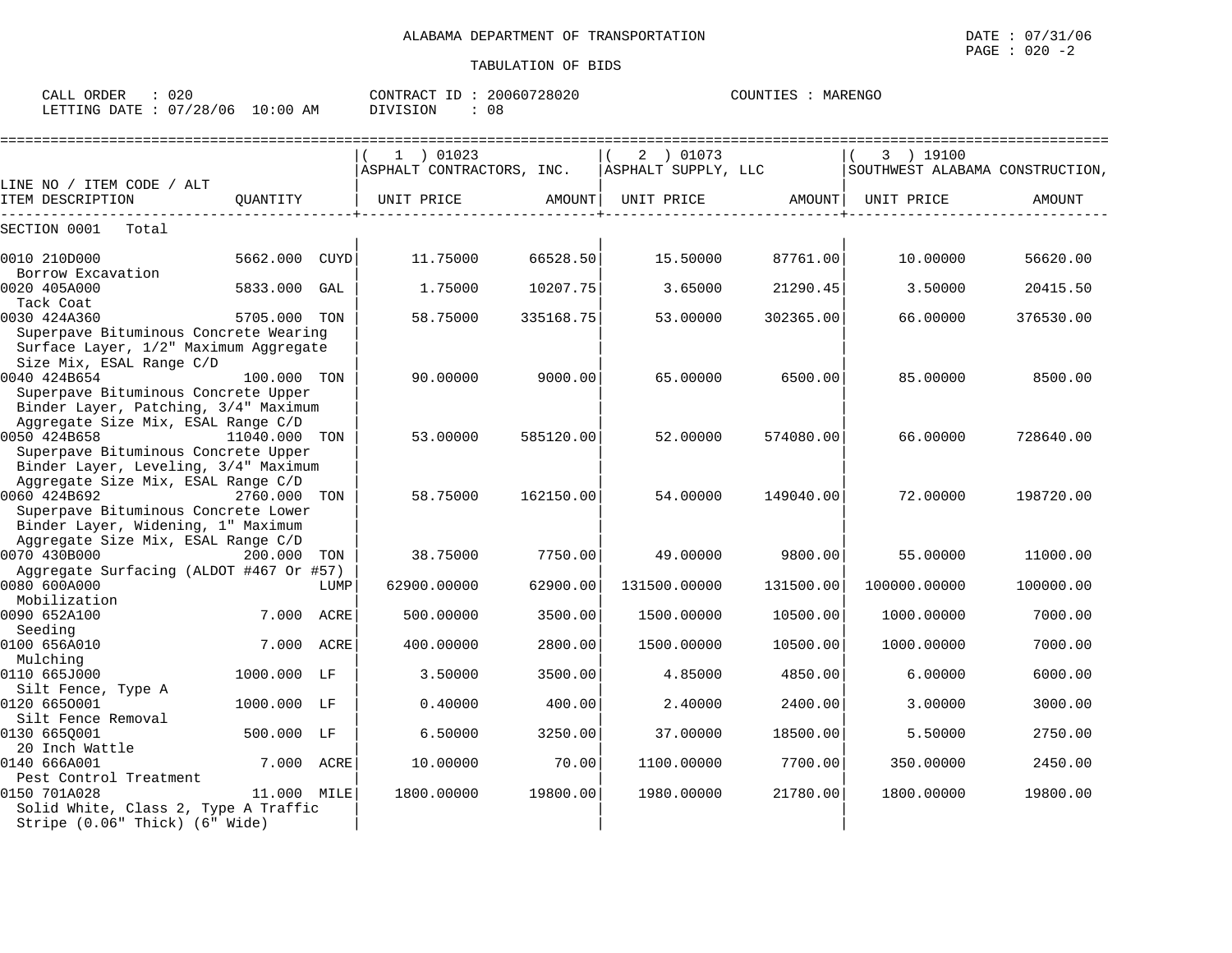| CALL ORDER                      | 020 |          | CONTRACT ID: 20060728020 | COUNTIES : MARENGO |  |
|---------------------------------|-----|----------|--------------------------|--------------------|--|
| LETTING DATE: 07/28/06 10:00 AM |     | DIVISION | 08                       |                    |  |

|                                                                                          |              | $1$ ) 01023<br>ASPHALT CONTRACTORS, INC. ASPHALT SUPPLY, LLC |          | 01073 (<br>2 |                   | 3 ) 19100<br>SOUTHWEST ALABAMA CONSTRUCTION, |          |
|------------------------------------------------------------------------------------------|--------------|--------------------------------------------------------------|----------|--------------|-------------------|----------------------------------------------|----------|
| LINE NO / ITEM CODE / ALT                                                                |              |                                                              |          |              |                   |                                              |          |
| ITEM DESCRIPTION                                                                         | OUANTITY     | UNIT PRICE                                                   | AMOUNT   |              | UNIT PRICE AMOUNT | UNIT PRICE                                   | AMOUNT   |
| 0160 701A046<br>Broken Yellow, Class 2, Type A Traffic<br>Stripe (0.09" Thick) (6" Wide) | 6.000 MILE   | 1050.00000                                                   | 6300.00  | 1155.00000   | 6930.00           | 1050.00000                                   | 6300.00  |
| 0170 701A048<br>Solid Yellow, Class 2, Type A Traffic<br>Stripe (0.09" Thick) (6" Wide)  | 5.000 MILE   | 2050.00000                                                   | 10250.00 | 2255.00000   | 11275.00          | 2050.00000                                   | 10250.00 |
| 0180 701C002<br>Broken Temporary Traffic Stripe (Paint)                                  | 11.000 MILE  | 720.00000                                                    | 7920.00  | 792.00000    | 8712.00           | 720.00000                                    | 7920.00  |
| 0190 701C003<br>Solid Temporary Traffic Stripe (Paint)                                   | 10.000 MILE  | 780.00000                                                    | 7800.00  | 858.00000    | 8580.00           | 780.00000                                    | 7800.00  |
| 0200 701G125<br>Solid White, Class 3W, Type A Traffic<br>Stripe (6" Wide)                | 544.000 LF   | 5.00000                                                      | 2720.00  | 5.50000      | 2992.00           | 5.00000                                      | 2720.00  |
| 0210 701G129<br>Broken Yellow, Class 3W, Type A Traffic<br>Stripe (6" Wide)              | 272.000 LF   | 5.00000                                                      | 1360.00  | 5.50000      | 1496.00           | 5.00000                                      | 1360.00  |
| 0220 701G133<br>Solid Yellow, Class 3W, Type A Traffic<br>Stripe (6" Wide)               | $272.000$ LF | 5.00000                                                      | 1360.00  | 5.50000      | 1496.00           | 5,00000                                      | 1360.00  |
| 0230 701H001<br>Solid Traffic Stripe Removed (Plastic)                                   | 816.000 LF   | 2.00000                                                      | 1632.00  | 2.20000      | 1795.20           | 2.00000                                      | 1632.00  |
| 0240 701H006<br>Broken Traffic Stripe Removed (Plastic)                                  | 272.000 LF   | 2.00000                                                      | 544.00   | 2.20000      | 598.40            | 2,00000                                      | 544.00   |
| 0250 703A002<br>Traffic Control Markings, Class 2, Type<br>$\mathbb{A}$                  | 180.000 SQFT | 5.00000                                                      | 900.00   | 5.50000      | 990.00            | 5.00000                                      | 900.00   |
| 0260 703B002<br>Traffic Control Legends, Class 2, Type                                   | 253.000 SOFT | 5.00000                                                      | 1265.00  | 5.50000      | 1391.50           | 5.00000                                      | 1265.00  |
| 0270 703D002<br>Temporary Traffic Control Markings<br>(Paint)                            | 360.000 SQFT | 2.00000                                                      | 720.00   | 2.20000      | 792.00            | 2.00000                                      | 720.00   |
| 0280 703E002<br>Temporary Traffic Control Legends<br>(Paint)                             | 505.000 SOFT | 2.00000                                                      | 1010.00  | 2.20000      | 1111.00           | 2,00000                                      | 1010.00  |
| 0290 705A032<br>Pavement Markers, Class A-H, Type 1-B                                    | 278.000 EACH | 5.50000                                                      | 1529.00  | 6.05000      | 1681.90           | 5.50000                                      | 1529.00  |
| 0300 705A037<br>Pavement Markers, Class A-H, Type 2-D                                    | 375.000 EACH | 5.50000                                                      | 2062.50  | 6.05000      | 2268.75           | 5.50000                                      | 2062.50  |
| 0310 740B000<br>Construction Signs                                                       | 568.000 SQFT | 8.75000                                                      | 4970.00  | 11.50000     | 6532.00           | 12.75000                                     | 7242.00  |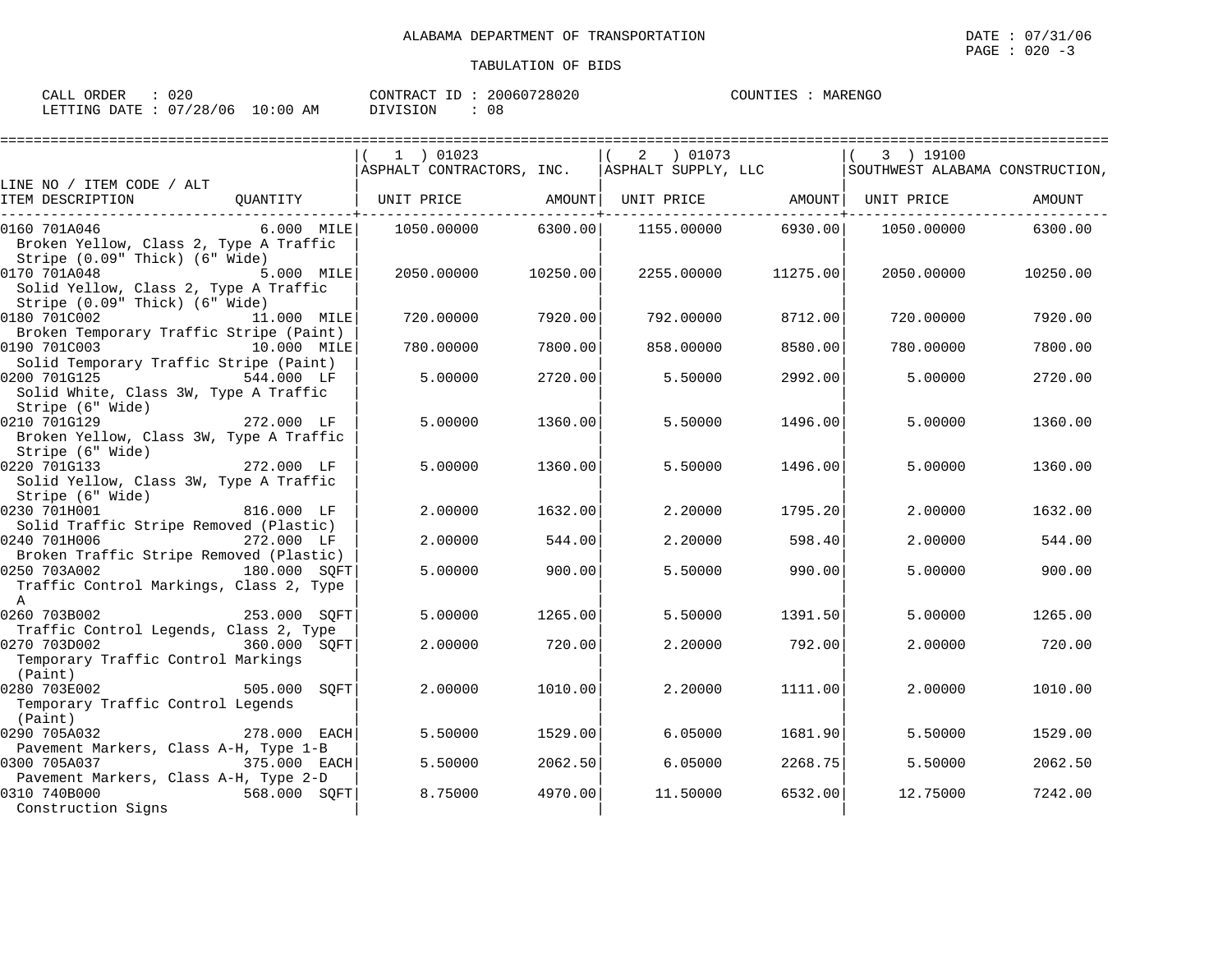| ORDER<br>CALL (        | 020 |            | CONTRACT ID : | 20060728020 | COUNTIES | MARENGO |
|------------------------|-----|------------|---------------|-------------|----------|---------|
| LETTING DATE: 07/28/06 |     | $10:00$ AM | DIVISION      | 08          |          |         |

|                                                                            |          |      | 01023<br>ASPHALT CONTRACTORS, INC. |                | 01073<br>2<br>ASPHALT SUPPLY, LLC |                | 19100<br>$3 \rightarrow$<br>SOUTHWEST ALABAMA CONSTRUCTION, |                |
|----------------------------------------------------------------------------|----------|------|------------------------------------|----------------|-----------------------------------|----------------|-------------------------------------------------------------|----------------|
| LINE NO / ITEM CODE / ALT<br>ITEM DESCRIPTION                              | OUANTITY |      | UNIT PRICE                         | AMOUNT         | UNIT PRICE                        | AMOUNT         | UNIT PRICE                                                  | AMOUNT         |
| 0320 740D000<br>Channelizing Drums                                         | 100.000  | EACH | 20,00000                           | 2000.00        | 50.00000                          | 5000.00        | 75.00000                                                    | 7500.00        |
| 0330 740E000<br>Cones (36 Inches High)                                     | 200,000  | EACH | 12,00000                           | 2400.00        | 12.00000                          | 2400.00        | 15,00000                                                    | 3000.00        |
| 0340 740M001<br>Ballast For Cone                                           | 200.000  | EACH | 8,00000                            | 1600.00        | 3.00000                           | 600.00         | 10,00000                                                    | 2000.00        |
| 0350 7400000<br>Pilot Car                                                  | 1,000    | EACH | 3425,00000                         | 3425.00        | 6000.00000                        | 6000.00        | 6000.00000                                                  | 6000.00        |
| 0360 998A000<br>Construction Fuel (Maximum Bid Limited<br>To $$57,000.00)$ |          | LUMP | 0.00000                            | 0.00           | 44000.00000                       | 44000.00       | 0.00000                                                     | 0.00           |
| SECTION TOTALS                                                             |          |      |                                    | \$1,333,912.50 |                                   | \$1,475,208.20 |                                                             | \$1,621,540.00 |
| CONTRACT TOTALS                                                            |          |      |                                    | \$1,333,912.50 |                                   | \$1,475,208.20 | Ŝ.                                                          | 1,621,540.00   |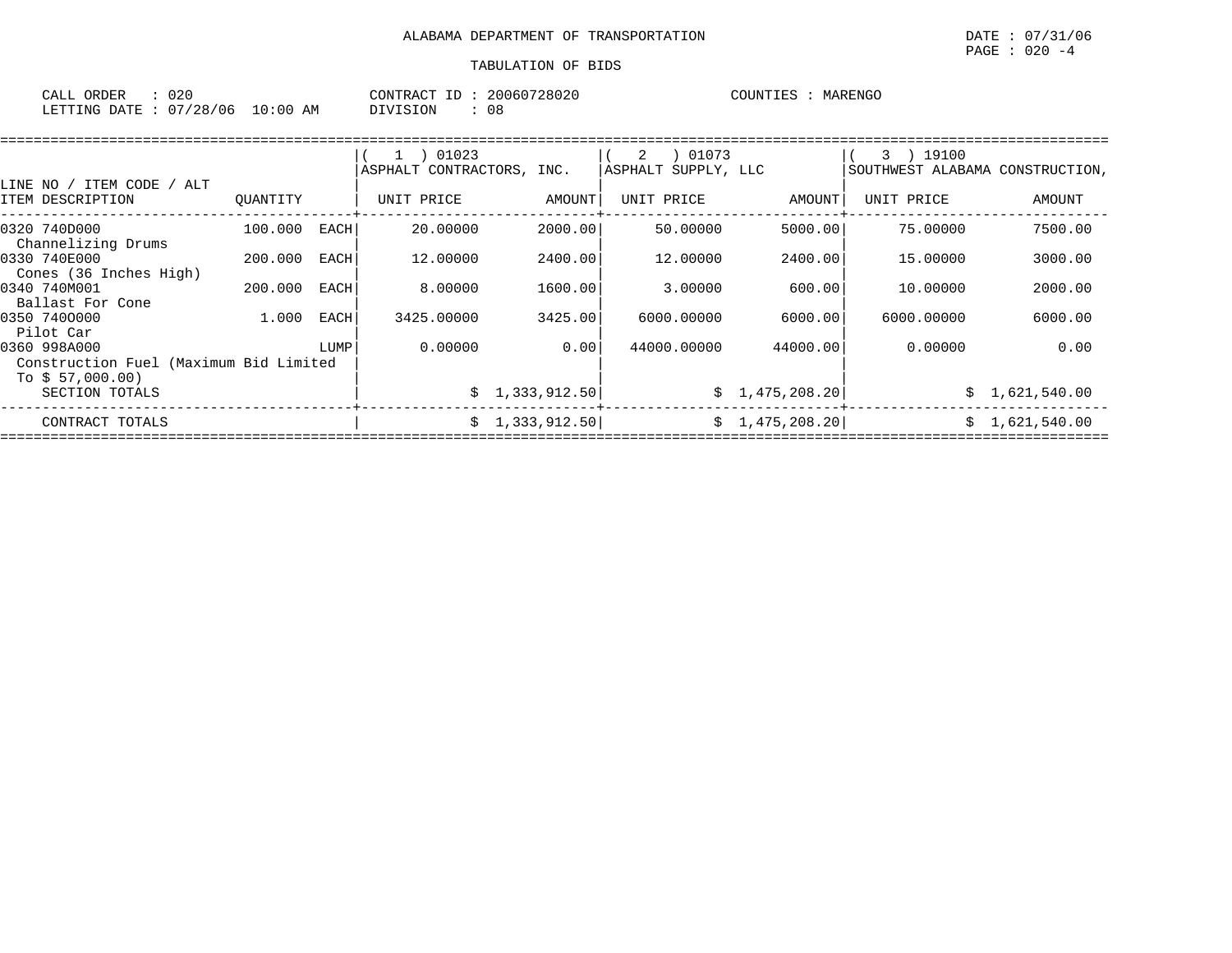PAGE : 021 -1

|      | : 021<br>CALL ORDER   | LETTING DATE: 07/28/06 10:00 AM                    | CONTRACT ID: 20060728021<br>DIVISION<br>$\therefore$ 02                              |              |                  | COUNTIES : WINSTON            |                   |
|------|-----------------------|----------------------------------------------------|--------------------------------------------------------------------------------------|--------------|------------------|-------------------------------|-------------------|
|      | CONTRACT DESCRIPTION: |                                                    | 45<br>CONTRACT TIME:<br>for constructing the Planing, Resurfacing and Traffic Stripe | Working Days | (available days) | $PROJECT(S)$ : $EB-0013(528)$ |                   |
|      |                       | Marion County line in Haleyville. Length 2.124 mi. | on SR-13 from just south of SR-129 (MP 269.360) to the                               |              |                  |                               |                   |
| RANK | VENDOR NO. / NAME     |                                                    |                                                                                      |              |                  | TOTAL<br><b>BID</b>           | % OVER<br>LOW BID |
|      | 19074                 | S & M EOUIPMENT CO., INC.                          |                                                                                      |              |                  | \$1.069.666.32                | 100.0000%         |
|      | 01087                 | APAC-SOUTHEAST, INC.                               |                                                                                      |              |                  | \$1,085,560.02                | 101.4859%         |
|      | 04013                 | DUNN CONSTRUCTION COMPANY, INC.                    |                                                                                      |              |                  | \$1,231,546.68                | 115.1337%         |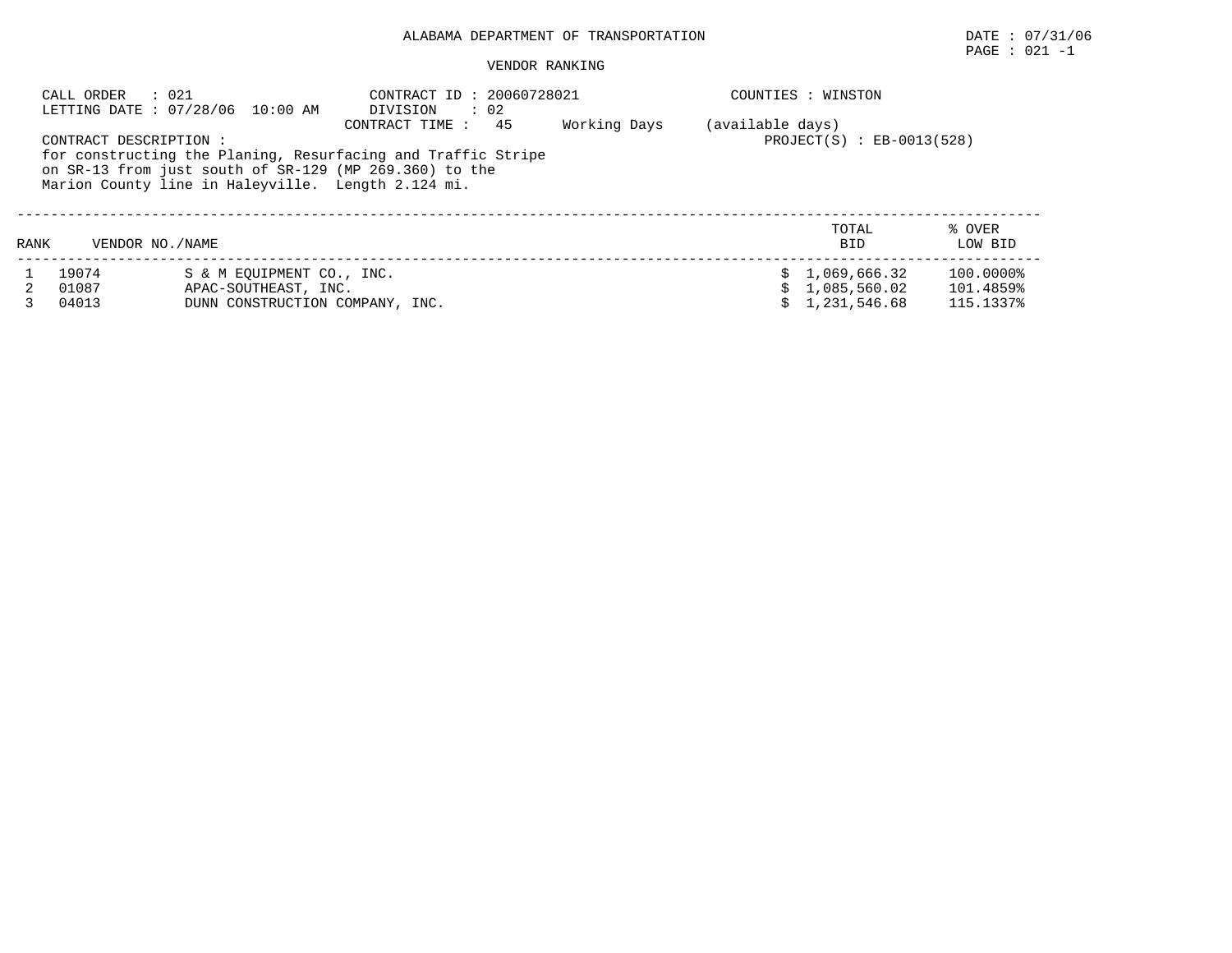CALL ORDER : 021 CONTRACT ID : 20060728021 COUNTIES : WINSTON LETTING DATE : 07/28/06 10:00 AM DIVISION : 02

|                                                                                                                                   |                |     | 1 ) 19074                 |           | 2 ) 01087            |           | 3 ) 04013                   |           |
|-----------------------------------------------------------------------------------------------------------------------------------|----------------|-----|---------------------------|-----------|----------------------|-----------|-----------------------------|-----------|
| LINE NO / ITEM CODE / ALT                                                                                                         |                |     | S & M EQUIPMENT CO., INC. |           | APAC-SOUTHEAST, INC. |           | DUNN CONSTRUCTION CO., INC. |           |
| ITEM DESCRIPTION<br>-------------------                                                                                           | OUANTITY       |     | UNIT PRICE                | AMOUNT    | UNIT PRICE AMOUNT    |           | UNIT PRICE                  | AMOUNT    |
| SECTION 0001<br>Total                                                                                                             |                |     |                           |           |                      |           |                             |           |
| 0010 206D001                                                                                                                      | 313.000 LF     |     | 2.75000                   | 860.75    | 2.50000              | 782.50    | 1.95000                     | 610.35    |
| Removing Guardrail<br>0020 206E008                                                                                                | 4.000 EACH     |     | 165.00000                 | 660.00    | 150.00000            | 600.00    | 122.63000                   | 490.52    |
| Removing Guardrail End Anchor (All Type<br>0030 305B060                                                                           | 287.000 TON    |     | 20.00000                  | 5740.00   | 30.05000             | 8624.35   | 23.64000                    | 6784.68   |
| Crushed Aggregate, Section 825, Type B,<br>For Miscellaneous Use                                                                  |                |     |                           |           |                      |           |                             |           |
| 0040 405A000<br>Tack Coat                                                                                                         | 2643.000 GAL   |     | 2.25000                   | 5946.75   | 1.99000              | 5259.57   | 1.90000                     | 5021.70   |
| 0050 408A052<br>Planing Existing Pavement                                                                                         | 20306.000 SOYD |     | 2.00000                   | 40612.00  | 0.93000              | 18884.58  | 1.06000                     | 21524.36  |
| (Approximately 1.10" Thru 2.0" Thick)<br>0060 408A053                                                                             | 32876.000 SOYD |     | 2.50000                   | 82190.00  | 2.29000              | 75286.04  | 1.71000                     | 56217.96  |
| Planing Existing Pavement<br>(Approximately 2.10" Thru 3.0" Thick)<br>0070 410B000                                                | $1.000$ EACH   |     | 5000.00000                | 5000.00   | 6805.27000           | 6805.27   | 2768.95000                  | 2768.95   |
| State Furnished Profilograph<br>0080 410H000                                                                                      | 1.000 EACH     |     | 20000.00000               | 20000.00  | 22027.40000          | 22027.40  | 12324.39000                 | 12324.39  |
| Material Remixing Device<br>0090 424A360<br>Superpave Bituminous Concrete Wearing                                                 | 5146.000       | TON | 56.00000                  | 288176.00 | 62.80000             | 323168.80 | 64.37000                    | 331248.02 |
| Surface Layer, 1/2" Maximum Aggregate<br>Size Mix, ESAL Range C/D<br>0100 424A369                                                 | 285.000 TON    |     | 63.00000                  | 17955.00  | 88.42000             | 25199.70  | 76.93000                    | 21925.05  |
| Superpave Bituminous Concrete Wearing<br>Surface Layer, Widening, 1/2" Maximum                                                    |                |     |                           |           |                      |           |                             |           |
| Aggregate Size Mix, ESAL Range C/D<br>0110 424B650<br>Superpave Bituminous Concrete Upper                                         | 3468.000 TON   |     | 49.00000                  | 169932.00 | 40.15000             | 139240.20 | 63.26000                    | 219385.68 |
| Binder Layer, 3/4" Maximum Aggregate<br>Size Mix, ESAL Range C/D                                                                  |                |     |                           |           |                      |           |                             |           |
| 0120 424B654<br>Superpave Bituminous Concrete Upper<br>Binder Layer, Patching, 3/4" Maximum                                       | 1000.000 TON   |     | 61,00000                  | 61000.00  | 41.05000             | 41050.00  | 99.14000                    | 99140.00  |
| Aggregate Size Mix, ESAL Range C/D<br>0130 424B657<br>Superpave Bituminous Concrete Upper<br>Binder Layer, Leveling, 1/2" Maximum | 2193.000 TON   |     | 53.50000                  | 117325.50 | 58.75000             | 128838.75 | 61.65000                    | 135198.45 |
| Agggregate Size Mix, ESAL Range C/D                                                                                               |                |     |                           |           |                      |           |                             |           |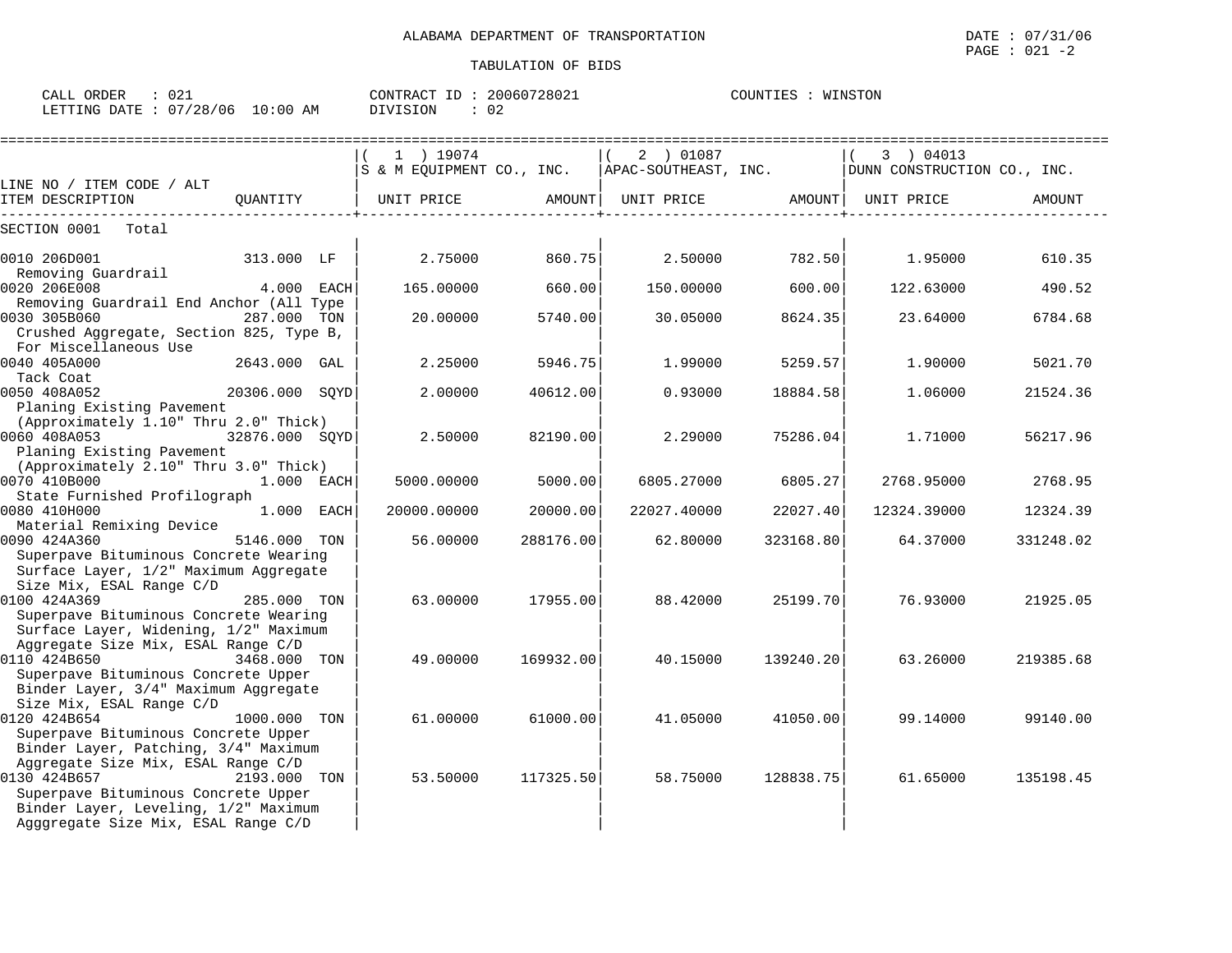| ORDER<br>$\sim$ $\sim$ $\sim$<br>CALL | $\cap$ $\cap$ $\sim$<br>- U 4 - |             | CONTRACT<br>T <sub>D</sub> | 20060728021 | COUNTIES | WINSTON |
|---------------------------------------|---------------------------------|-------------|----------------------------|-------------|----------|---------|
| LETTING<br>DATE                       | 07/28<br>/06                    | .0:00<br>AM | DIVISION                   | ◡∠          |          |         |

|                                                                                                                                                                           |             |      | 1 ) 19074<br>S & M EQUIPMENT CO., INC. |          | 2 01087<br>APAC-SOUTHEAST, INC. |          | 3 ) 04013<br>DUNN CONSTRUCTION CO., INC. |          |
|---------------------------------------------------------------------------------------------------------------------------------------------------------------------------|-------------|------|----------------------------------------|----------|---------------------------------|----------|------------------------------------------|----------|
| LINE NO / ITEM CODE / ALT<br>ITEM DESCRIPTION                                                                                                                             | QUANTITY    |      | UNIT PRICE                             | AMOUNT   | UNIT PRICE AMOUNT               |          | UNIT PRICE                               | AMOUNT   |
| 0140 424B658<br>Superpave Bituminous Concrete Upper                                                                                                                       | 482.000 TON |      | 51.00000                               | 24582.00 | 83.65000                        | 40319.30 | 65.87000                                 | 31749.34 |
| Binder Layer, Leveling, 3/4" Maximum<br>Aggregate Size Mix, ESAL Range C/D<br>0150 424B661<br>Superpave Bituminous Concrete Upper<br>Binder Layer, Widening, 3/4" Maximum | 303.000 TON |      | 51.00000                               | 15453.00 | 83.69000                        | 25358.07 | 73.87000                                 | 22382.61 |
| Aggregate Size Mix, ESAL Range C/D<br>0160 428C000<br>Scoring Bituminous Pavement Surface By                                                                              | 2523.000 LF |      | 2.00000                                | 5046.00  | 3.16000                         | 7972.68  | 2.37000                                  | 5979.51  |
| Cutting<br>0170 600A000<br>Mobilization                                                                                                                                   |             | LUMP | 25000.00000                            | 25000.00 | 66781.88000                     | 66781.88 | 59605.72000                              | 59605.72 |
| 0180 630A001                                                                                                                                                              | 313.000 LF  |      | 21.45000                               | 6713.85  | 19.50000                        | 6103.50  | 23.97000                                 | 7502.61  |
| Steel Beam Guardrail, Class A, Type 2<br>0190 630C003                                                                                                                     | 4.000 EACH  |      | 1595.00000                             | 6380.00  | 1450.00000                      | 5800.00  | 2006.67000                               | 8026.68  |
| Guardrail End Anchor, Type 13<br>0200 630C050<br>Guardrail End Anchor, Type 20 Series                                                                                     | 4.000 EACH  |      | 2750.00000                             | 11000.00 | 2500.00000                      | 10000.00 | 2675.56000                               | 10702.24 |
| 0210 665J000<br>Silt Fence, Type A                                                                                                                                        | 200.000 LF  |      | 5.00000                                | 1000.00  | 9.37000                         | 1874.00  | 3.56000                                  | 712.00   |
| 0220 6650001<br>Silt Fence Removal                                                                                                                                        | 200.000 LF  |      | 2.50000                                | 500.00   | 5.99000                         | 1198.00  | 1.19000                                  | 238.00   |
| 0230 6650001<br>20 Inch Wattle                                                                                                                                            | 300.000 LF  |      | 9,00000                                | 2700.00  | 9.30000                         | 2790.00  | 11,86000                                 | 3558.00  |
| 0240 680A000<br>Engineering Controls                                                                                                                                      |             | LUMP | 5000.00000                             | 5000.00  | 4423.35000                      | 4423.35  | 1185.98000                               | 1185.98  |
| 0250 701A028<br>Solid White, Class 2, Type A Traffic<br>Stripe (0.06" Thick) (6" Wide)                                                                                    | 3.000 MILE  |      | 2035.00000                             | 6105.00  | 1868.50000                      | 5605.50  | 2084.35000                               | 6253.05  |
| 0260 701A041<br>Broken White, Class 2, Type A Traffic                                                                                                                     | 2.000 MILE  |      | 1210.00000                             | 2420.00  | 1111.00000                      | 2222.00  | 1239.34000                               | 2478.68  |
| Stripe (0.09" Thick) (6" Wide)<br>0270 701A046<br>Broken Yellow, Class 2, Type A Traffic                                                                                  | 2.000 MILE  |      | 1210.00000                             | 2420.00  | 1111.00000                      | 2222.00  | 1239.35000                               | 2478.70  |
| Stripe (0.09" Thick) (6" Wide)<br>0280 701A048<br>Solid Yellow, Class 2, Type A Traffic<br>Stripe (0.09" Thick) (6" Wide)                                                 | 5.000 MILE  |      | 2310.00000                             | 11550.00 | 2121.00000                      | 10605.00 | 2366.02000                               | 11830.10 |

 $\texttt{PAGE}$  : 021 -3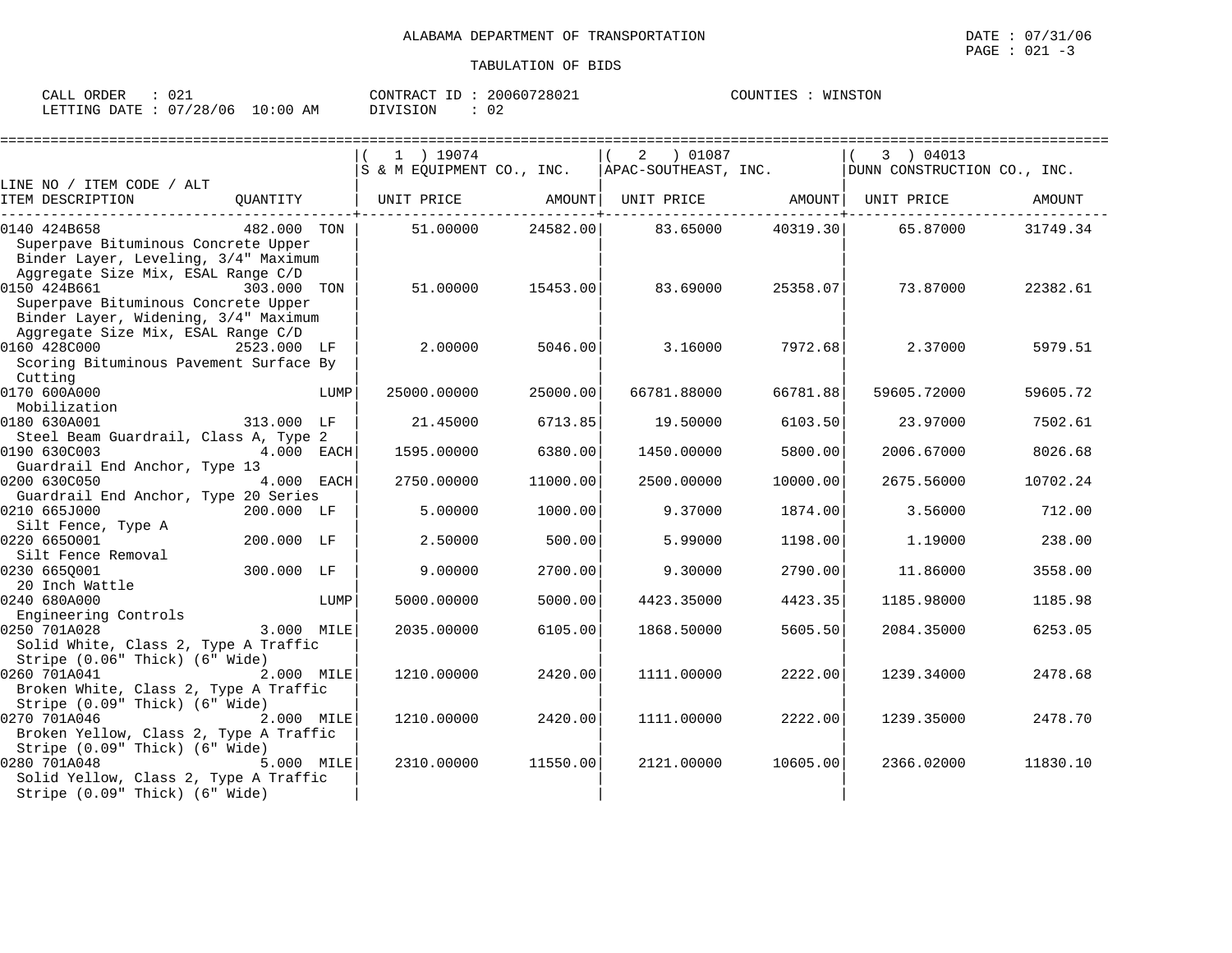|                    | PAGE : 021 -4 |
|--------------------|---------------|
| TABULATION OF BIDS |               |
|                    |               |

|                                         |                    |      | $1$ ) 19074                                      |                 | 2<br>01087                                          |                 | 3 ) 04013                   |                |
|-----------------------------------------|--------------------|------|--------------------------------------------------|-----------------|-----------------------------------------------------|-----------------|-----------------------------|----------------|
|                                         |                    |      | S & M EOUIPMENT CO., INC.   APAC-SOUTHEAST, INC. |                 |                                                     |                 | DUNN CONSTRUCTION CO., INC. |                |
| LINE NO / ITEM CODE / ALT               |                    |      |                                                  |                 |                                                     |                 |                             |                |
| ITEM DESCRIPTION                        | OUANTITY           |      | UNIT PRICE                                       |                 | AMOUNT  UNIT PRICE              AMOUNT   UNIT PRICE |                 |                             | AMOUNT         |
|                                         |                    |      |                                                  |                 |                                                     |                 |                             |                |
| 0290 701B009                            | 1000.000 LF        |      | 1.65000                                          | 1650.00         | 1.52000                                             | 1520.00         | 1,69000                     | 1690.00        |
| Dotted Class 2, Type A Traffic Stripe   |                    |      |                                                  |                 |                                                     |                 |                             |                |
| (0.09" Thick)(6" Wide)                  |                    |      |                                                  |                 |                                                     |                 |                             |                |
| 0300 701C000                            | 10.000 MILE        |      | 825.00000                                        | 8250.00         | 757.50000                                           | 7575.00         | 845.01000                   | 8450.10        |
| Broken Temporary Traffic Stripe         |                    |      |                                                  |                 |                                                     |                 |                             |                |
| 0310 701C001                            | 22.000 MILE        |      | 869,00000                                        | 19118.00        | 797.90000                                           | 17553.80        | 890.08000                   | 19581.76       |
| Solid Temporary Traffic Stripe          |                    |      |                                                  |                 |                                                     |                 |                             |                |
| 0320 703A002                            | 6044.000 SQFT      |      | 3.85000                                          | 23269.40        | 3.54000                                             | 21395.76        | 3.94000                     | 23813.36       |
| Traffic Control Markings, Class 2, Type |                    |      |                                                  |                 |                                                     |                 |                             |                |
| $\mathbb{A}$                            |                    |      |                                                  |                 |                                                     |                 |                             |                |
| 0330 703B002                            | 404.000 SQFT       |      | 4.40000                                          | 1777.60         | 4.04000                                             | 1632.16         | 4.51000                     | 1822.04        |
| Traffic Control Legends, Class 2, Type  |                    |      |                                                  |                 |                                                     |                 |                             |                |
| 0340 703D001                            | 3216.000 SOFT      |      | 1.65000                                          | 5306.40         | 1.52000                                             | 4888.32         | 1.69000                     | 5435.04        |
| Temporary Traffic Control Markings      |                    |      |                                                  |                 |                                                     |                 |                             |                |
| 0350 705A030                            | 8.000 EACH         |      | 6.05000                                          | 48.40           | 5.56000                                             | 44.48           | 6.20000                     | 49.60          |
| Pavement Markers, Class A-H, Type 2-C   |                    |      |                                                  |                 |                                                     |                 |                             |                |
| 0360 705A031                            | 69.000 EACH        |      | 6.05000                                          | 417.45          | 5.56000                                             | 383.64          | 6.20000                     | 427.80         |
| Pavement Markers, Class A-H, Type 1-A   |                    |      |                                                  |                 |                                                     |                 |                             |                |
| 0370 705A032                            | 180.000 EACH       |      | 6.05000                                          | 1089.00         | 5.56000                                             | 1000.80         | 6.20000                     | 1116.00        |
| Pavement Markers, Class A-H, Type 1-B   |                    |      |                                                  |                 |                                                     |                 |                             |                |
| 0380 705A037                            | 418.000 EACH       |      | 6.05000                                          | 2528.90         | 5.56000                                             | 2324.08         | 6.20000                     | 2591.60        |
| Pavement Markers, Class A-H, Type 2-D   |                    |      |                                                  |                 |                                                     |                 |                             |                |
| 0390 705A038                            | <b>90.000 EACH</b> |      | 6.05000                                          | 544.50          | 5.56000                                             | 500.40          | 6.20000                     | 558.00         |
| Pavement Markers, Class A-H, Type 2-E   |                    |      |                                                  |                 |                                                     |                 |                             |                |
| 0400 730H001<br>11329.000 LF            |                    |      | 2.48000                                          | 28095.92        | 2.25000                                             | 25490.25        | 2.51000                     | 28435.79       |
| Loop Wire                               |                    |      |                                                  |                 |                                                     |                 |                             |                |
| 0410 740B000                            | 1157.000 SOFT      |      | 7.70000                                          | 8908.90         | 7.42000                                             | 8584.94         | 8.30000                     | 9603.10        |
| Construction Signs                      |                    |      |                                                  |                 |                                                     |                 |                             |                |
| 0420 740E000                            | 200.000 EACH       |      | 14.92000                                         | 2984.00         | 8.69000                                             | 1738.00         | 1.19000                     | 238.00         |
| Cones (36 Inches High)                  |                    |      |                                                  |                 |                                                     |                 |                             |                |
| 0430 740M001                            | 200.000 EACH       |      | 9.55000                                          | 1910.00         | 5.37000                                             | 1074.00         | 1,19000                     | 238.00         |
| Ballast For Cone                        |                    |      |                                                  |                 |                                                     |                 |                             |                |
| 0440 741C010                            | $1.000$ EACH       |      | 2500.00000                                       | 2500.00         | 810.95000                                           | 810.95          | 1778.96000                  | 1778.96        |
| Portable Sequential Arrow And Chevron   |                    |      |                                                  |                 |                                                     |                 |                             |                |
| Sign Unit                               |                    |      |                                                  |                 |                                                     |                 |                             |                |
| 0450 998A000                            |                    | LUMP | 20000.00000                                      | 20000.00        | 1.00000                                             | 1.00            | 38394.20000                 | 38394.20       |
| Construction Fuel (Maximum Bid Limited  |                    |      |                                                  |                 |                                                     |                 |                             |                |
| To $$45,700.00)$                        |                    |      |                                                  |                 |                                                     |                 |                             |                |
| SECTION TOTALS                          |                    |      |                                                  | \$1,069,666.32] |                                                     | \$1,085,560.02] |                             | \$1,231,546.68 |
|                                         |                    |      |                                                  |                 |                                                     |                 |                             |                |
| CONTRACT TOTALS                         |                    |      |                                                  | \$1,069,666.32] |                                                     | \$1,085,560.02] |                             | \$1,231,546.68 |
|                                         |                    |      |                                                  |                 |                                                     |                 |                             |                |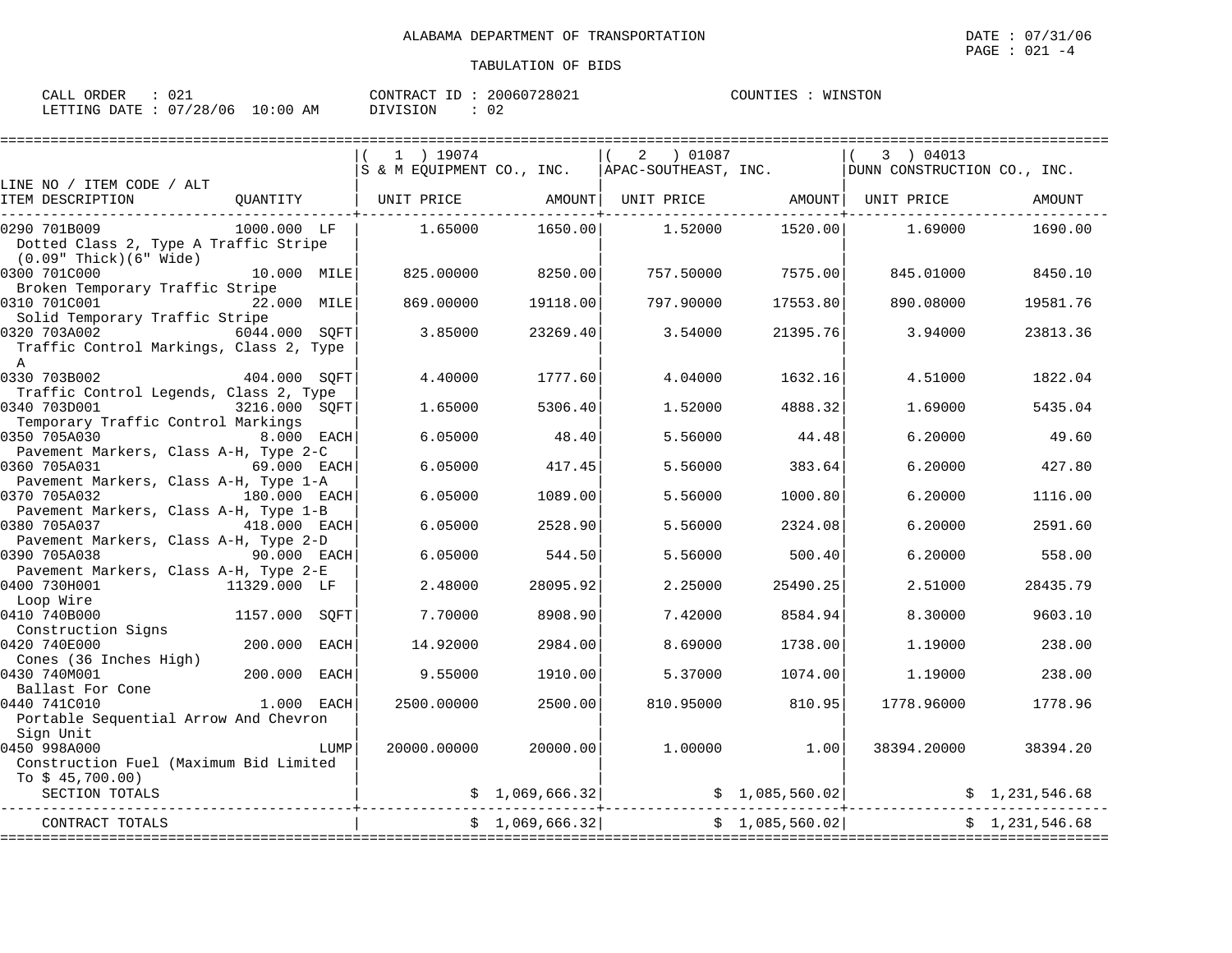# PAGE : 026 -1

|      | : 026<br>CALL ORDER                   | LETTING DATE: 07/28/06 10:00 AM                                 | CONTRACT ID: 20060728026<br>$\therefore$ 04<br>DIVISION                                                                                                                                                           |              | COUNTIES : CLAY  |                              |                        |
|------|---------------------------------------|-----------------------------------------------------------------|-------------------------------------------------------------------------------------------------------------------------------------------------------------------------------------------------------------------|--------------|------------------|------------------------------|------------------------|
|      | CONTRACT DESCRIPTION :<br>$0.134$ mi. |                                                                 | 90<br>CONTRACT TIME:<br>for constructing the Bridge Replacement (Bridge Culvert) and<br>Approaches on Forestry Road 308 (Horns Valley Road) at the<br>West Fork of Hatchet Creek northwest of Millerville. Length | Working Days | (available days) | $PROJECT(S)$ : PFH-26-1(900) |                        |
| RANK | VENDOR NO. / NAME                     |                                                                 |                                                                                                                                                                                                                   |              |                  | TOTAL<br><b>BID</b>          | % OVER<br>LOW BID      |
|      | 23044<br>13022                        | WARE CONSTRUCTION CO., INC.<br>MCCARTNEY CONSTRUCTION CO., INC. |                                                                                                                                                                                                                   |              |                  | 405,222.05<br>507,841.05     | 100.0000%<br>125.3241% |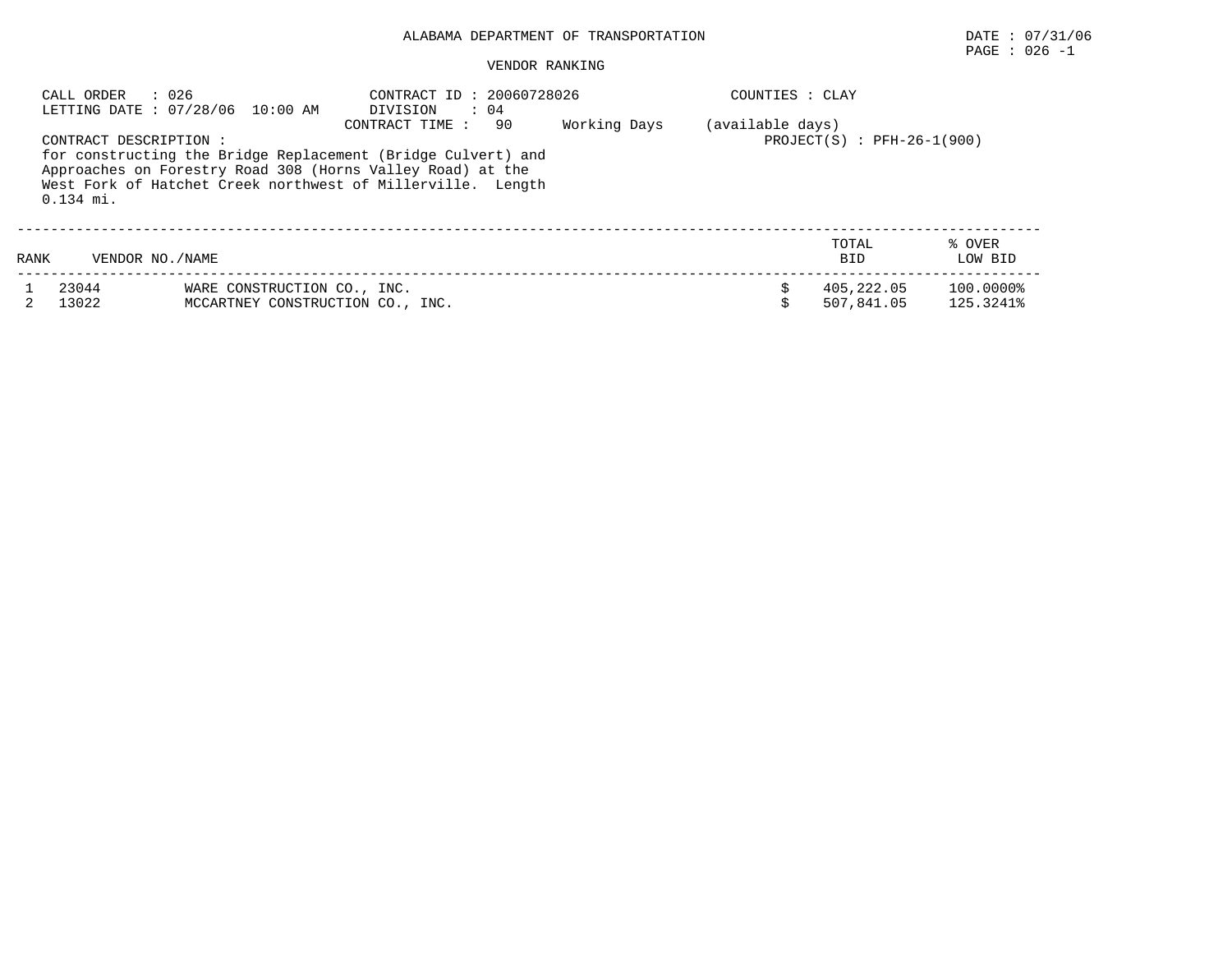| CALL ORDER                      | 026 | CONTRACT ID: 20060728026 | COUNTIES : | CLAY |
|---------------------------------|-----|--------------------------|------------|------|
| LETTING DATE: 07/28/06 10:00 AM |     | DIVISION                 |            |      |

|                                                                              |               |      | 1 ) 23044<br>WARE CONSTRUCTION CO., INC.   MCCARTNEY CONSTRUCTION CO., |                  | $(2)$ 13022 |           |            |        |
|------------------------------------------------------------------------------|---------------|------|------------------------------------------------------------------------|------------------|-------------|-----------|------------|--------|
| LINE NO / ITEM CODE / ALT                                                    |               |      |                                                                        |                  |             |           |            |        |
| ITEM DESCRIPTION                                                             |               |      | QUANTITY   UNIT PRICE                                                  | <b>AMOUNT</b>    | UNIT PRICE  | AMOUNT    | UNIT PRICE | AMOUNT |
| SECTION 0001 Total                                                           |               |      |                                                                        |                  |             |           |            |        |
| 0010 206A000                                                                 |               | LUMP | 12000.00000 12000.00                                                   |                  | 2500.00000  | 2500.00   |            |        |
| Removal Of Old Bridge, Station 14+35<br>0020 210A000                         | 419.000 CUYD  |      |                                                                        | 10.00000 4190.00 | 17.00000    | 7123.00   |            |        |
| Unclassified Excavation<br>0030 210D001<br>Borrow Excavation (Loose Truckbed | 2357.000 CUYD |      | 8,00000                                                                | 18856.00         | 17.00000    | 40069.00  |            |        |
| Measurement)<br>0040 214A000<br>Structure Excavation                         | 747.000 CUYD  |      | 20.00000                                                               | 14940.00         | 15.00000    | 11205.00  |            |        |
| 0050 214B001<br>Foundation Backfill, Commercial                              | 264.000 CUYD  |      | 25.00000                                                               | 6600.00          | 36.00000    | 9504.00   |            |        |
| 0060 231B001<br>Roadbed Stabilizing Material, ALDOT #46                      | 188.000 TON   |      | 30.00000                                                               | 5640.00          | 22.00000    | 4136.00   |            |        |
| 0070 502A000                                                                 | 102801.000 LB |      | 1.05000                                                                | 107941.05        | 1.05000     | 107941.05 |            |        |
| Steel Reinforcement<br>0080 524A011                                          | 362.000 CUYD  |      | 430.00000                                                              | 155660.00        | 600.00000   | 217200.00 |            |        |
| Culvert Concrete (Cast In Place)<br>0090 530A002                             | 36.000 LF     |      | 50.00000                                                               | 1800.00          | 70,00000    | 2520.00   |            |        |
| 24" Roadway Pipe (Class 3 R.C.)<br>0100 600A000<br>Mobilization              |               | LUMP | 25000.00000                                                            | 25000.00         | 60000.00000 | 60000.00  |            |        |
| 0110 610C001<br>Loose Riprap, Class 2                                        | 135.000 TON   |      | 40.00000                                                               | 5400.00          | 32.00000    | 4320.00   |            |        |
| 0120 610D000<br>Filter Blanket                                               | 136.000 SQYD  |      | 5.00000                                                                | 680.00           | 8.00000     | 1088.00   |            |        |
| 0130 619A003                                                                 | 2.000 EACH    |      | 2000.00000                                                             | 4000.00          | 950.00000   | 1900.00   |            |        |
| 24" Roadway Pipe End Treatment, Class 1<br>0140 652A100                      | 1.000 ACRE    |      | 2000.00000                                                             | 2000.00          | 1000.00000  | 1000.00   |            |        |
| Seeding<br>0150 656A010                                                      | 1.000 ACRE    |      | 2000.00000                                                             | 2000.00          | 1000.00000  | 1000.00   |            |        |
| Mulching<br>0160 665F000                                                     | 100.000 EACH  |      | 8.00000                                                                | 800.00           | 15.00000    | 1500.00   |            |        |
| Hay Bales<br>0170 665J000                                                    | 900.000 LF    |      | 6.00000                                                                | 5400.00          | 5.50000     | 4950.00   |            |        |
| Silt Fence, Type A<br>0180 6650001<br>Silt Fence Removal                     | 900.000 LF    |      | 5.00000                                                                | 4500.00          | 2.00000     | 1800.00   |            |        |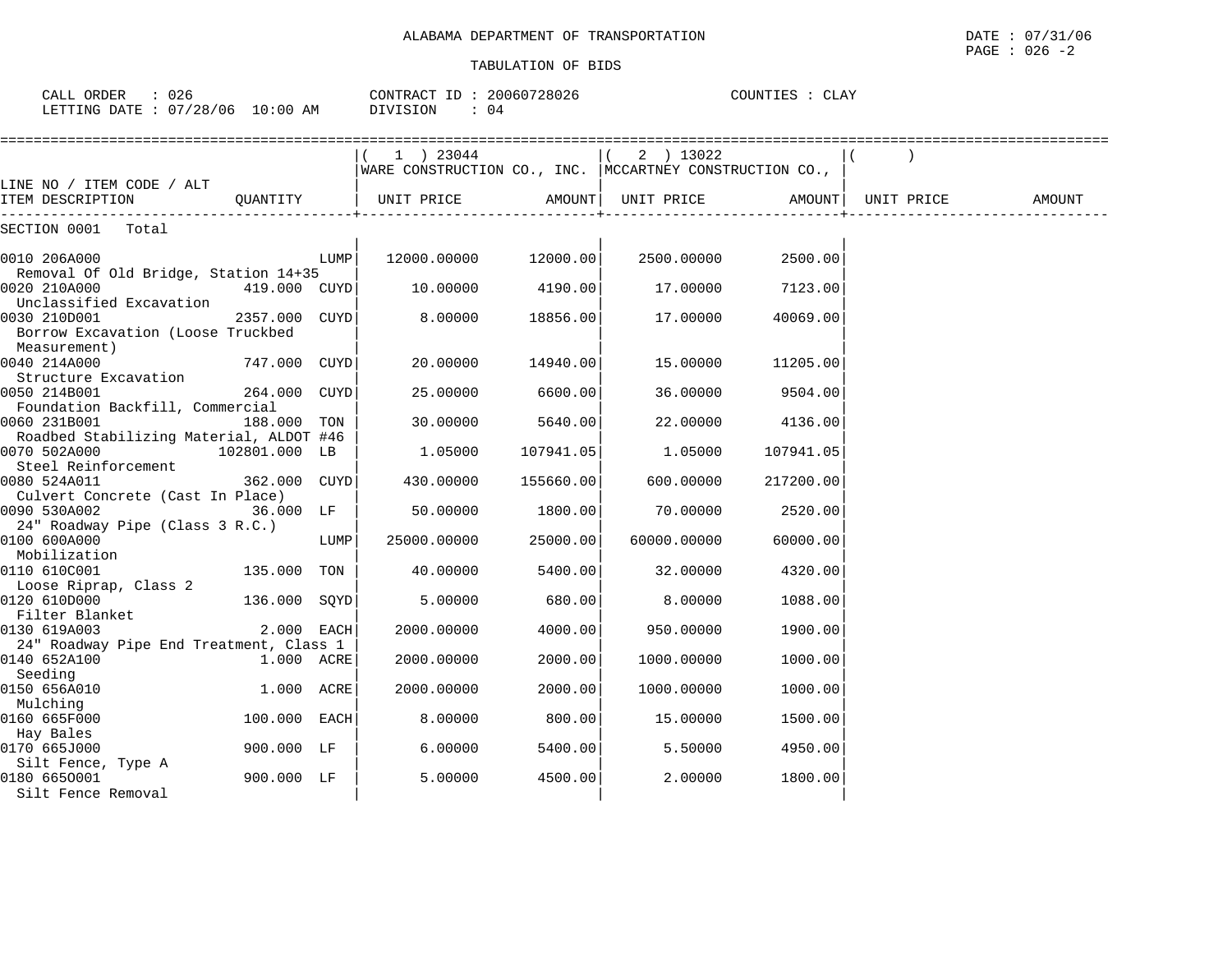| CALL ORDER                       | 026 |  |          | CONTRACT ID: 20060728026 | COUNTIES : CLAY |  |
|----------------------------------|-----|--|----------|--------------------------|-----------------|--|
| LETTING DATE : 07/28/06 10:00 AM |     |  | DIVISION | - 04                     |                 |  |

| LINE NO / ITEM CODE / ALT                                                  |              |      | $1$ ) 23044<br>WARE CONSTRUCTION CO., INC. |             | 2 ) 13022<br>MCCARTNEY CONSTRUCTION CO., |            |            |   |        |
|----------------------------------------------------------------------------|--------------|------|--------------------------------------------|-------------|------------------------------------------|------------|------------|---|--------|
| ITEM DESCRIPTION                                                           | QUANTITY     |      | UNIT PRICE                                 | AMOUNT      | UNIT PRICE                               | AMOUNT     | UNIT PRICE |   | AMOUNT |
| 0190 680A000<br>Engineering Controls                                       |              | LUMP | 8000.00000                                 | 8000.001    | 22170.00000                              | 22170.00   |            |   |        |
| 0200 740B000<br>Construction Signs                                         | 141.000      | SOFT | 15.00000                                   | 2115.00     | 15.00000                                 | 2115.00    |            |   |        |
| 0210 740F002<br>Barricades, Type III                                       | 8.000        | EACH | 400.00000                                  | 3200.00     | 300,00000                                | 2400.00    |            |   |        |
| 0220 7401005<br>Warning Lights, Type B (Detachable Head                    | $4.000$ EACH |      | 325,00000                                  | 1300.00     | 350.00000                                | 1400.00    |            |   |        |
| 0230 998A000<br>Construction Fuel (Maximum Bid Limited<br>To $$13,200.00)$ |              | LUMP | 13200.00000                                | 13200.00    | 0.00000                                  | 0.00       |            |   |        |
| SECTION TOTALS                                                             |              |      |                                            | 405,222.05  | \$                                       | 507,841.05 |            |   | 0.00   |
| CONTRACT TOTALS                                                            |              |      | Ŝ.                                         | 405, 222.05 | \$                                       | 507,841.05 |            | Ś |        |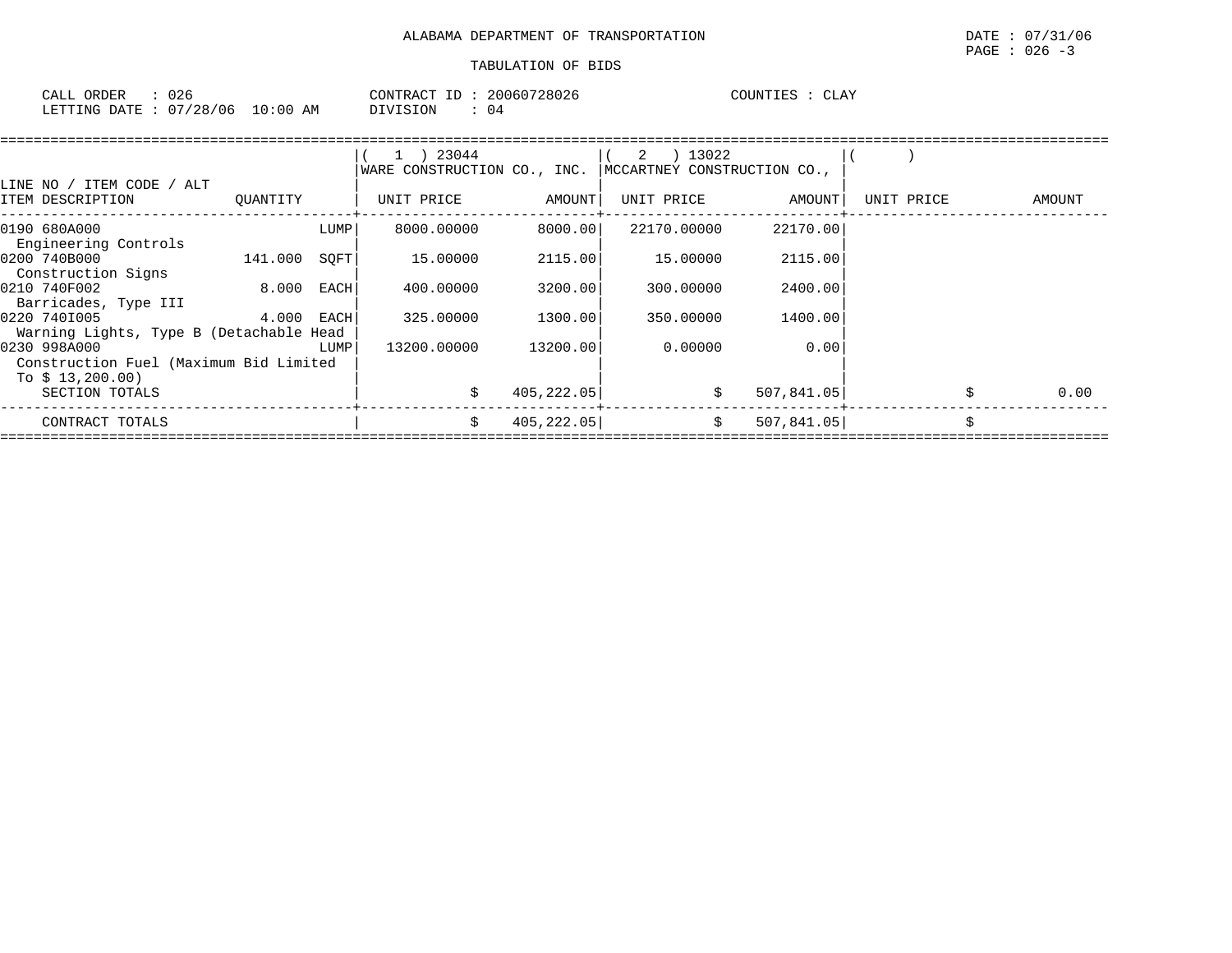# PAGE : 031 -1

|      | : 0.31<br>CALL ORDER               | LETTING DATE: 07/28/06 10:00 AM | CONTRACT ID: 20060728031<br>: 07<br>DIVISION                                                                                                       |              |                  | COUNTIES : CRENSHAW            |                        |
|------|------------------------------------|---------------------------------|----------------------------------------------------------------------------------------------------------------------------------------------------|--------------|------------------|--------------------------------|------------------------|
|      | CONTRACT DESCRIPTION:<br>7.941 mi. |                                 | 30<br>CONTRACT TIME:<br>for constructing the Resurfacing and Traffic Stripe on CR-68<br>from CR-11 to SR-9 (US-331) south of Highland Home. Length | Working Days | (available days) | $PROJECT(S) : STPOA-2121(200)$ |                        |
| RANK | VENDOR NO. / NAME                  |                                 |                                                                                                                                                    |              |                  | TOTAL<br><b>BID</b>            | % OVER<br>LOW BID      |
|      | 01087<br>23024                     | APAC-SOUTHEAST, INC.            | WIREGRASS CONSTRUCTION COMPANY, INC.                                                                                                               |              |                  | 880,278.52<br>897,487.30       | 100.0000%<br>101.9549% |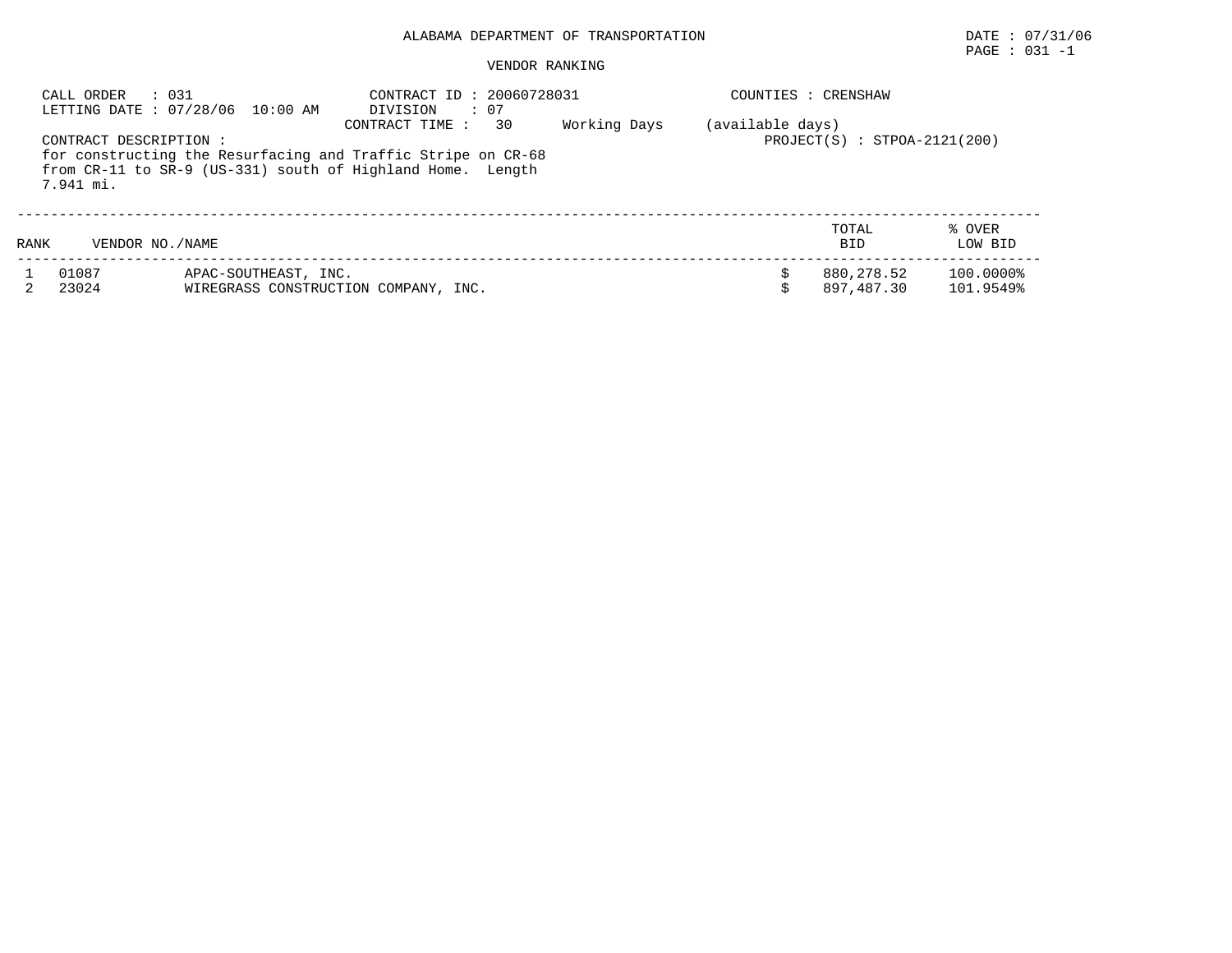| CALL ORDER : 031<br>LETTING DATE : 07/28/06 10:00 AM                                                                              |                |      | CONTRACT ID: 20060728031<br>DIVISION<br>: 07 |           |                                          | COUNTIES : CRENSHAW |            |        |
|-----------------------------------------------------------------------------------------------------------------------------------|----------------|------|----------------------------------------------|-----------|------------------------------------------|---------------------|------------|--------|
|                                                                                                                                   |                |      | $(1)$ 01087<br>APAC-SOUTHEAST, INC.          |           | 2 ) 23024<br>WIREGRASS CONSTRUCTION COMP |                     |            |        |
| LINE NO / ITEM CODE / ALT<br>ITEM DESCRIPTION                                                                                     | QUANTITY       |      | UNIT PRICE                                   | AMOUNT    | UNIT PRICE                               | AMOUNT              | UNIT PRICE | AMOUNT |
| SECTION 0001<br>Total                                                                                                             |                |      |                                              |           |                                          |                     |            |        |
| 0010 206D001                                                                                                                      | 900.000 LF     |      | 1.50000                                      | 1350.00   | 1.00000                                  | 900.00              |            |        |
| Removing Guardrail<br>0020 206E019                                                                                                | 8.000 EACH     |      | 100.00000                                    | 800.00    | 100.51000                                | 804.08              |            |        |
| Removing Guardrail End Anchor (Type 10)<br>0030 210D001                                                                           | 1000.000 CUYD  |      | 11.50000                                     | 11500.00  | 5.75000                                  | 5750.00             |            |        |
| Borrow Excavation (Loose Truckbed<br>Measurement)                                                                                 |                |      |                                              |           |                                          |                     |            |        |
| 0040 212A000<br>Machine Grading Shoulders                                                                                         | 838.000 STA    |      | 23.65000                                     | 19818.70  | 18.25000                                 | 15293.50            |            |        |
| 0050 401B100<br>Bituminous Treatment E (With Polymer<br>Additive)                                                                 | 93182.000 SOYD |      | 1,01000                                      | 94113.82  | 0.87000                                  | 81068.34            |            |        |
| 0060 405A000                                                                                                                      | 5600.000 GAL   |      | 1.60000                                      | 8960.00   | 0.50000                                  | 2800.00             |            |        |
| Tack Coat<br>0070 429A221<br>Improved Bituminous Concrete Wearing                                                                 | 7888.000 TON   |      | 54.50000                                     | 429896.00 | 55.10000                                 | 434628.80           |            |        |
| Surface Layer, 3/4" Maximum Aggregate<br>Size Mix, ESAL Range B                                                                   |                |      |                                              |           |                                          |                     |            |        |
| 0080 429A226<br>Improved Bituminous Concrete Wearing<br>Surface Layer, Leveling, 1/2" Maximum<br>Aggregate Size Mix, ESAL Range B | 2400.000 TON   |      | 55.10000                                     | 132240.00 | 61.35000                                 | 147240.00           |            |        |
| 0090 429B226<br>Improved Bituminous Concrete Binder<br>Layer, Patching, 1 1/2" Maximum                                            | 200.000 TON    |      | 82.00000                                     | 16400.00  | 75,00000                                 | 15000.00            |            |        |
| Aggregate Size Mix, ESAL Range B<br>0100 600A000                                                                                  |                | LUMP | 34200.00000                                  | 34200.00  | 64000.00000                              | 64000.00            |            |        |
| Mobilization                                                                                                                      |                |      |                                              |           |                                          |                     |            |        |
| 0110 630A001<br>Steel Beam Guardrail, Class A, Type 2                                                                             | 300.000 LF     |      | 25,00000                                     | 7500.00   | 25.13000                                 | 7539.00             |            |        |
| 0120 630A004<br>Steel Beam Guardrail, Class B, Type 2                                                                             | 300.000 LF     |      | 31,00000                                     | 9300.00   | 31.16000                                 | 9348.00             |            |        |
| 0130 630C022<br>Guardrail End Anchor, Type Special                                                                                | 4.000 EACH     |      | 1200.00000                                   | 4800.00   | 1206.14000                               | 4824.56             |            |        |
| 0140 630C050                                                                                                                      | 8.000 EACH     |      | 2100.00000                                   | 16800.00  | 2110.74000                               | 16885.92            |            |        |
| Guardrail End Anchor, Type 20 Series<br>0150 652A100<br>Seeding                                                                   | 12.000 ACRE    |      | 555.00000                                    | 6660.00   | 477.43000                                | 5729.16             |            |        |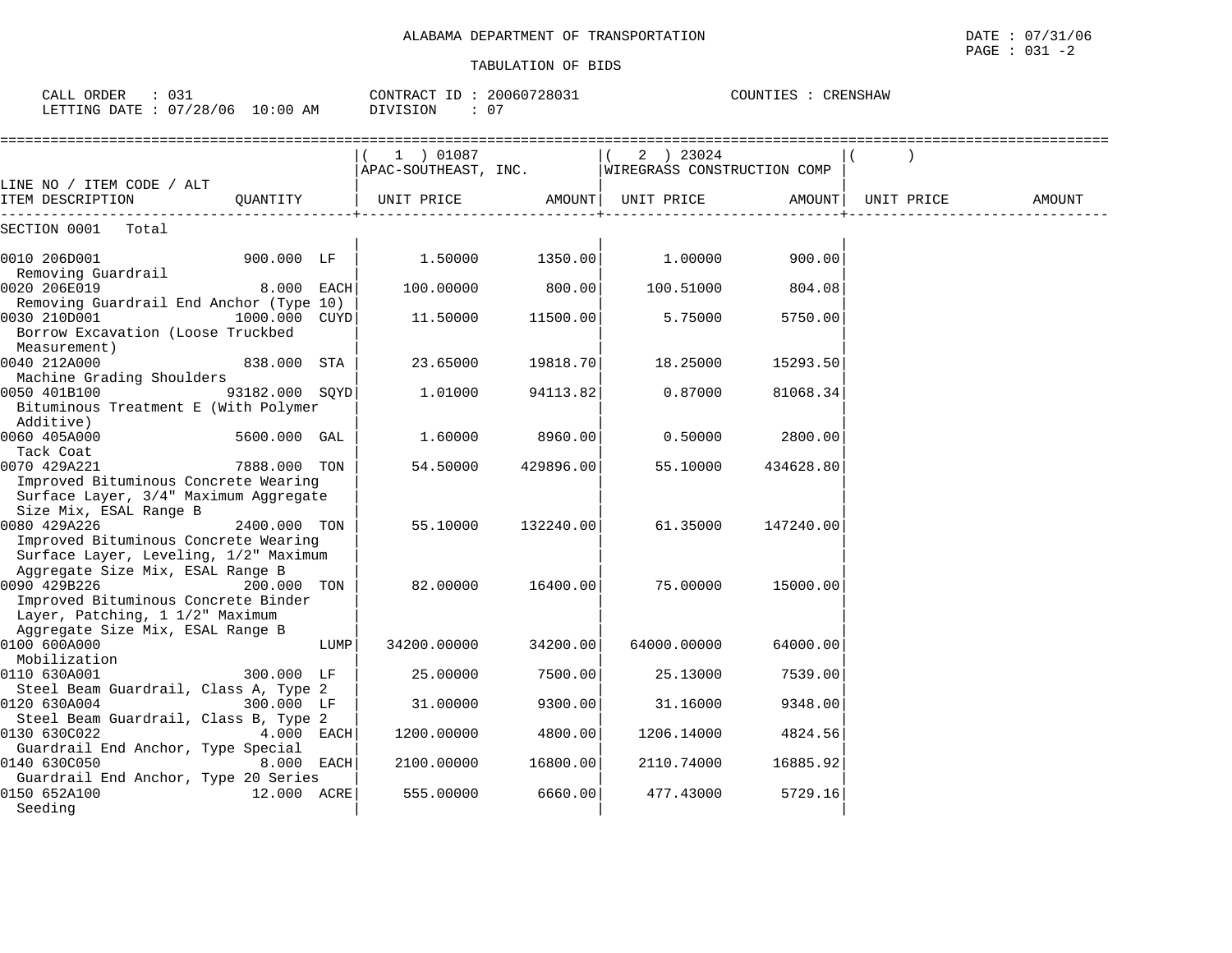| $\therefore$ 031<br>CALL ORDER  |  |          | CONTRACT ID: 20060728031 | COUNTIES | CRENSHAW |
|---------------------------------|--|----------|--------------------------|----------|----------|
| LETTING DATE: 07/28/06 10:00 AM |  | DIVISION |                          |          |          |

|                                         |               |      | 1 ) 01087                                        |                     | 2 ) 23024  |                     |    |        |
|-----------------------------------------|---------------|------|--------------------------------------------------|---------------------|------------|---------------------|----|--------|
|                                         |               |      | APAC-SOUTHEAST, INC. WIREGRASS CONSTRUCTION COMP |                     |            |                     |    |        |
| LINE NO / ITEM CODE / ALT               |               |      |                                                  |                     |            |                     |    |        |
|                                         |               |      |                                                  |                     |            |                     |    | AMOUNT |
| 0160 656A010                            |               |      | $12.000$ $ACRE$ 500.00000 6000.00 432.20000      |                     |            | 5186.40             |    |        |
| Mulching                                |               |      |                                                  |                     |            |                     |    |        |
| 0170 701A031<br>16.000 MILE             |               |      | $1300.00000$ 20800.00                            |                     | 1320.55000 | 21128.80            |    |        |
| Solid White, Class 2, Type A Traffic    |               |      |                                                  |                     |            |                     |    |        |
| Stripe (0.06" Thick)                    |               |      |                                                  |                     |            |                     |    |        |
| 0180 701A035                            | $8.000$ MILE  |      |                                                  | 1550.00000 12400.00 |            | 1574.50000 12596.00 |    |        |
| Solid Yellow, Class 2, Type A Traffic   |               |      |                                                  |                     |            |                     |    |        |
| Stripe (0.09" Thick)                    |               |      |                                                  |                     |            |                     |    |        |
| 0190 701A045                            | $6.000$ MILE  |      | 850.00000                                        | 5100.00             | 863.44000  | 5180.64             |    |        |
|                                         |               |      |                                                  |                     |            |                     |    |        |
| Broken Yellow, Class 2, Type A Traffic  |               |      |                                                  |                     |            |                     |    |        |
| Stripe (0.09" Thick)                    |               |      |                                                  |                     |            |                     |    |        |
| 0200 701C000                            | 18.000 MILE   |      |                                                  | 680.00000 12240.00  | 690.75000  | 12433.50            |    |        |
| Broken Temporary Traffic Stripe         |               |      |                                                  |                     |            |                     |    |        |
| 0210 701C001                            | $24.000$ MILE |      |                                                  | 750.00000 18000.00  | 761.86000  | 18284.64            |    |        |
| Solid Temporary Traffic Stripe          |               |      |                                                  |                     |            |                     |    |        |
| 0220 703A002  80.000 SQFT               |               |      |                                                  | 5.00000 400.00      | 5.08000    | 406.40              |    |        |
| Traffic Control Markings, Class 2, Type |               |      |                                                  |                     |            |                     |    |        |
| A                                       |               |      |                                                  |                     |            |                     |    |        |
| 0230 703D001                            | 80.000 SQFT   |      | 2,00000                                          | 160.00              | 2.03000    | 162.40              |    |        |
| Temporary Traffic Control Markings      |               |      |                                                  |                     |            |                     |    |        |
| 0240 740B000                            | 329.000 SQFT  |      | 10.00000                                         | 3290.00             | 8.29000    | 2727.41             |    |        |
| Construction Signs                      |               |      |                                                  |                     |            |                     |    |        |
| 0250 740E000                            | 25.000 EACH   |      |                                                  | $1.00000$ 25.00     | 14.24000   | 356.00              |    |        |
| Cones (36 Inches High)                  |               |      |                                                  |                     |            |                     |    |        |
| 0260 740M001                            | $25.000$ EACH |      |                                                  | $1.00000$ 25.00     | 8.55000    | 213.75              |    |        |
| Ballast For Cone                        |               |      |                                                  |                     |            |                     |    |        |
| 0270 7400000                            | $1.000$ EACH  |      |                                                  | 7500.00000 7500.00  | 1500.00000 | 1500.00             |    |        |
| Pilot Car                               |               |      |                                                  |                     |            |                     |    |        |
| 0280 998A000                            |               | LUMP | 0.00000                                          | 0.00                | 5500.00000 | 5500.00             |    |        |
| Construction Fuel (Maximum Bid Limited  |               |      |                                                  |                     |            |                     |    |        |
| To $$39,250.00)$                        |               |      |                                                  |                     |            |                     |    |        |
| SECTION TOTALS                          |               |      | \$                                               | 880,278.52          |            | 897,487.30<br>\$    |    | 0.00   |
|                                         |               |      |                                                  |                     |            |                     |    |        |
| CONTRACT TOTALS                         |               |      | Ŝ.                                               | 880, 278.52         | Ŝ.         | 897,487.30          | \$ |        |

====================================================================================================================================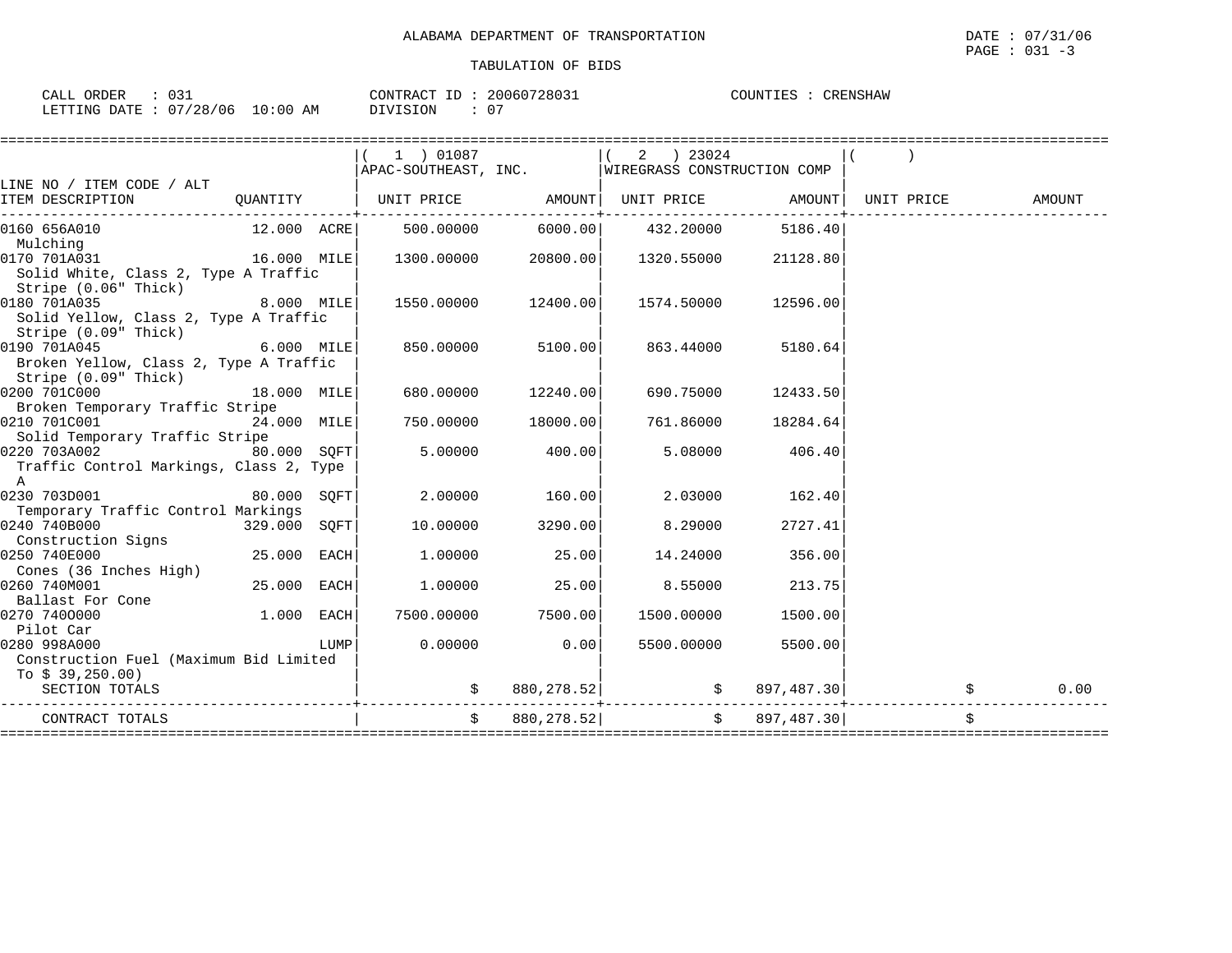# $\texttt{PAGE}$  : 032 -1

| CALL ORDER | $\therefore$ 032<br>LETTING DATE: 07/28/06 10:00 AM                                                                                              | CONTRACT ID: 20060728032<br>: 06<br>DIVISION | COUNTIES : BULLOCK |                                |                   |
|------------|--------------------------------------------------------------------------------------------------------------------------------------------------|----------------------------------------------|--------------------|--------------------------------|-------------------|
|            | CONTRACT DESCRIPTION :<br>for constructing the Resurfacing and Traffic Stripe on CR-47<br>from SR-6 (US-82) in Midway to SR-51. Length 5.397 mi. | Working Days<br>45<br>CONTRACT TIME:         | (available days)   | $PROJECT(S) : STPOA-0611(200)$ |                   |
| RANK       | VENDOR NO. / NAME                                                                                                                                |                                              |                    | TOTAL<br><b>BID</b>            | % OVER<br>LOW BID |
|            |                                                                                                                                                  |                                              |                    |                                |                   |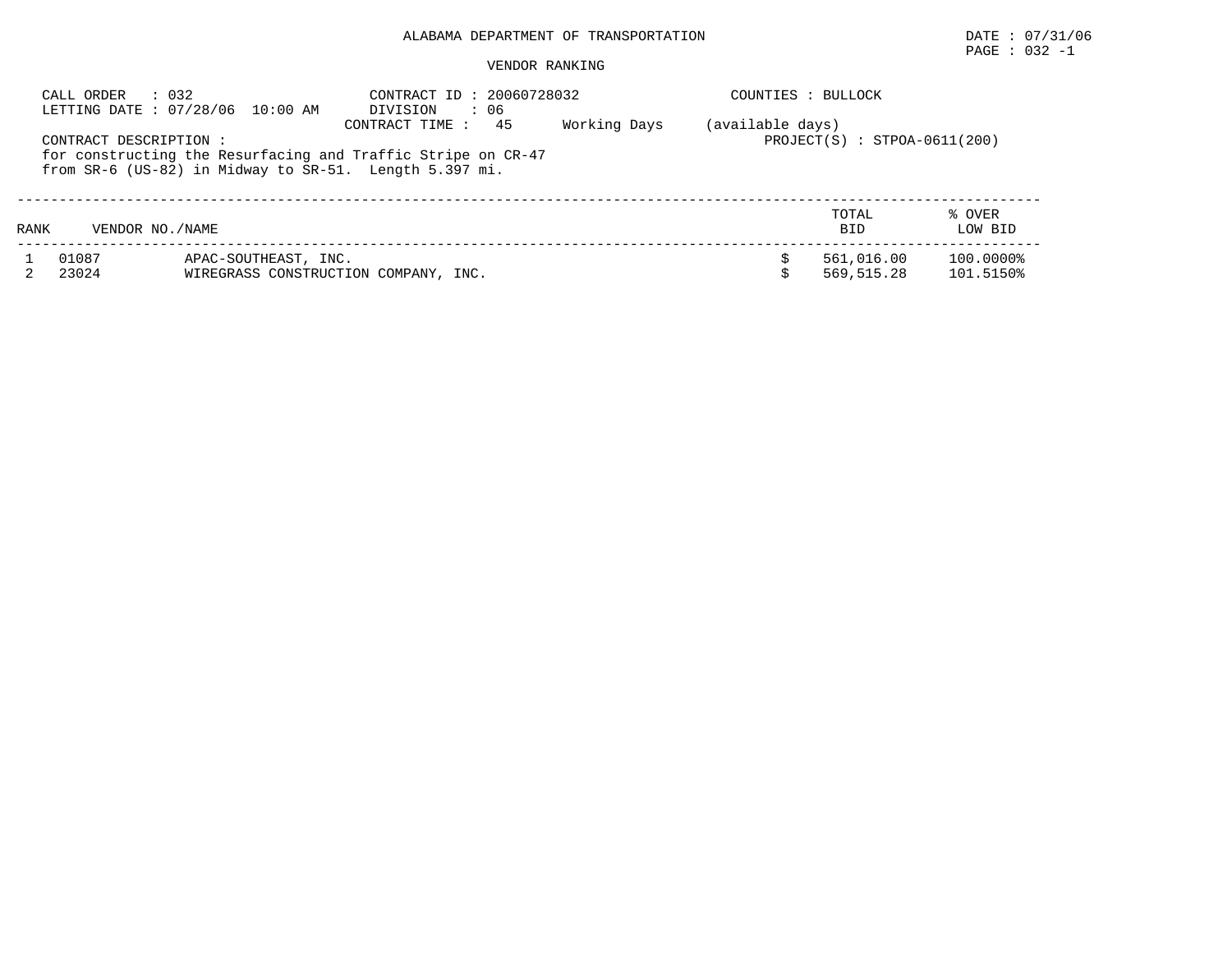| CALL ORDER : 032<br>LETTING DATE : 07/28/06 10:00 AM                                                                  |               |      | CONTRACT ID: 20060728032<br>DIVISION | : 06      |                                            | COUNTIES : BULLOCK |            |        |
|-----------------------------------------------------------------------------------------------------------------------|---------------|------|--------------------------------------|-----------|--------------------------------------------|--------------------|------------|--------|
|                                                                                                                       |               |      | 1 ) 01087<br>APAC-SOUTHEAST, INC.    |           | $(2)$ 23024<br>WIREGRASS CONSTRUCTION COMP |                    |            |        |
| LINE NO / ITEM CODE / ALT<br>ITEM DESCRIPTION                                                                         | OUANTITY      |      | UNIT PRICE                           |           | AMOUNT  UNIT PRICE                         | AMOUNT             | UNIT PRICE | AMOUNT |
| SECTION 0001 Total                                                                                                    |               |      |                                      |           |                                            |                    |            |        |
| 0010 210D021<br>Borrow Excavation (Loose Truckbed<br>Measurement) (A-4 Or Better)                                     | 3135.000 CUYD |      | 14.50000                             | 45457.50  | 2.50000                                    | 7837.50            |            |        |
| 0020 405A000                                                                                                          | 3800.000 GAL  |      | 1.65000                              | 6270.00   | 0.75000                                    | 2850.00            |            |        |
| Tack Coat<br>0030 429A196<br>Improved Bituminous Concrete Wearing<br>Surface Layer, 3/8" Maximum Aggregate            | 2790.000 TON  |      | 65.65000                             | 183163.50 | 64.25000                                   | 179257.50          |            |        |
| Size Mix, ESAL Range A<br>0040 429A205<br>Improved Bituminous Concrete Wearing<br>Surface Layer, Patching, 1" Maximum | 200.000 TON   |      | 95.00000                             | 19000.00  | 125.00000                                  | 25000.00           |            |        |
| Aggregate Size Mix, ESAL Range A<br>0050 429A206<br>Improved Bituminous Concrete Wearing                              | 4000.000 TON  |      | 57.40000                             | 229600.00 | 59.45000                                   | 237800.00          |            |        |
| Surface Layer, Leveling, 1/2" Maximum<br>Aggregate Size Mix, ESAL Range A                                             |               |      |                                      |           |                                            |                    |            |        |
| 0060 600A000<br>Mobilization                                                                                          |               | LUMP | 21750.00000                          | 21750.00  | 64000.00000                                | 64000.00           |            |        |
| 0070 652A100<br>Seeding                                                                                               | 8.000 ACRE    |      | 510.00000                            | 4080.00   | 422.23000                                  | 3377.84            |            |        |
| 0080 656A010                                                                                                          | 4.000 ACRE    |      | 465.00000                            | 1860.00   | 382.02000                                  | 1528.08            |            |        |
| Mulching<br>0090 665F000                                                                                              | 50.000 EACH   |      | 10.00000                             | 500.00    | 10.05000                                   | 502.50             |            |        |
| Hay Bales<br>0100 665J000                                                                                             | 100.000 LF    |      | 6.00000                              | 600.00    | 6.03000                                    | 603.00             |            |        |
| Silt Fence, Type A<br>0110 6650001                                                                                    | 100.000 LF    |      | 2.00000                              | 200.00    | 2.01000                                    | 201.00             |            |        |
| Silt Fence Removal<br>0120 701A030<br>Solid White, Class 2T, Type A Traffic                                           | 11.000 MILE   |      | 885.00000                            | 9735.00   | 899.17000                                  | 9890.87            |            |        |
| Stripe<br>0130 701A034<br>Solid Yellow, Class 2T, Type A Traffic                                                      | 7.000 MILE    |      | 885.00000                            | 6195.00   | 899.17000                                  | 6294.19            |            |        |
| Stripe<br>0140 701A044<br>Broken Yellow, Class 2T, Type A Traffic<br>Stripe                                           | 4.000 MILE    |      | 480.00000                            | 1920.00   | 487.69000                                  | 1950.76            |            |        |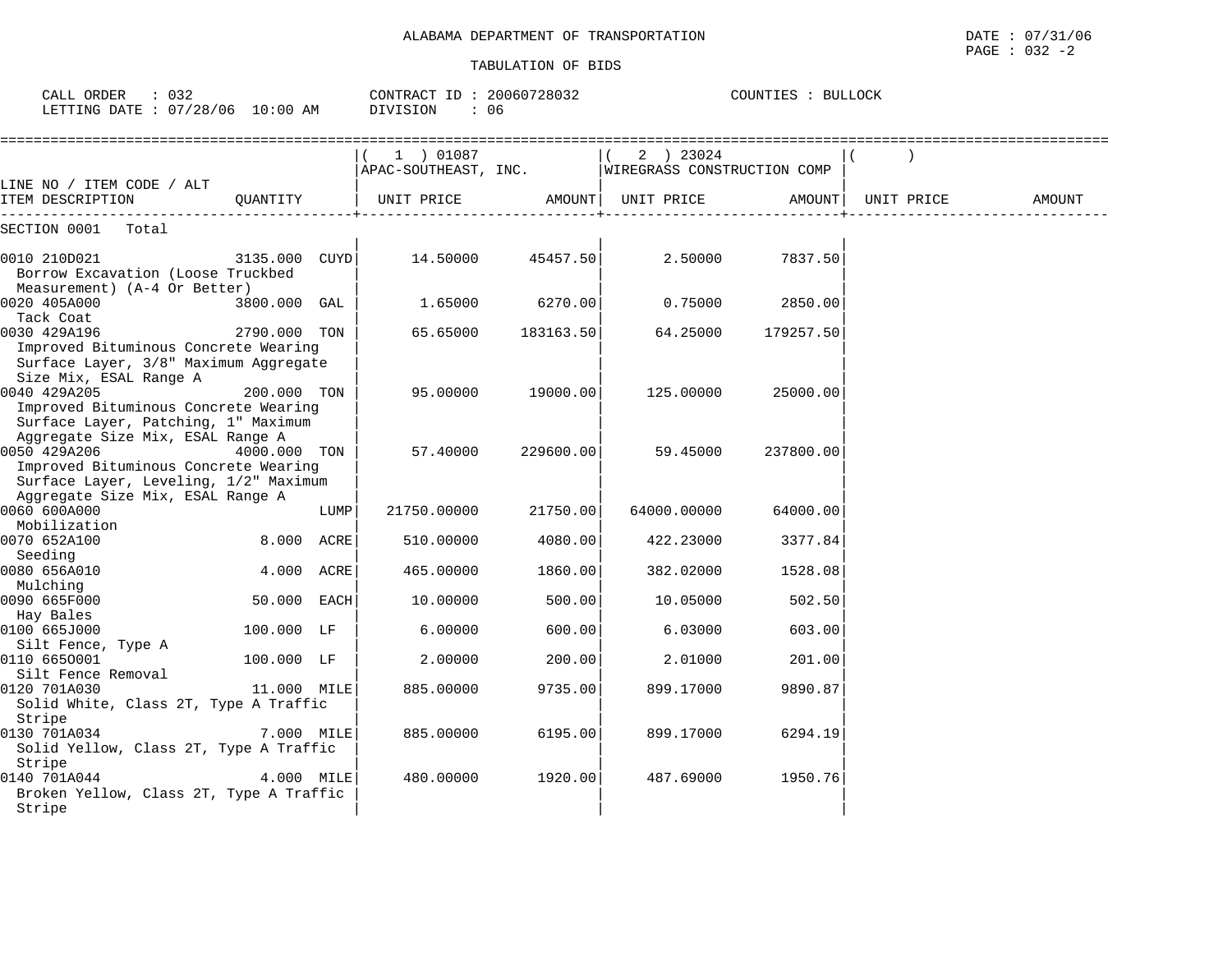| $\therefore$ 032<br>CALL ORDER  |  |          | CONTRACT ID: 20060728032 | COUNTIES : BULLOCK |  |
|---------------------------------|--|----------|--------------------------|--------------------|--|
| LETTING DATE: 07/28/06 10:00 AM |  | DIVISION | 06.                      |                    |  |

|                                                                                                                                                                                                                                                  |  | $(1)$ 01087 |                 | $(2)$ 23024<br>APAC-SOUTHEAST, INC. WIREGRASS CONSTRUCTION COMP |                    |                   |
|--------------------------------------------------------------------------------------------------------------------------------------------------------------------------------------------------------------------------------------------------|--|-------------|-----------------|-----------------------------------------------------------------|--------------------|-------------------|
| LINE NO / ITEM CODE / ALT                                                                                                                                                                                                                        |  |             |                 |                                                                 |                    |                   |
| ITEM DESCRIPTION                                                                                                                                                                                                                                 |  |             |                 | UNIT PRICE AMOUNT                                               |                    | UNIT PRICE AMOUNT |
| $\begin{array}{cccccccc} \texttt{0150} & \texttt{701C000} & & & & \texttt{8.000} & \texttt{MILE} & & & \texttt{680.00000} & & & \texttt{5440.00} & & & \texttt{690.89000} & & & \texttt{5527.12} \end{array}$<br>Broken Temporary Traffic Stripe |  |             |                 |                                                                 |                    |                   |
| 0160 701C001 14.000 MILE<br>Solid Temporary Traffic Stripe                                                                                                                                                                                       |  |             |                 | $720.00000$ $10080.00$ $731.53000$ $10241.42$                   |                    |                   |
| $[0170 703A004$ $410.000 SQFT$ 3.50000 1435.00<br>Traffic Control Markings, Class 2T,<br>Type A                                                                                                                                                  |  |             |                 | 3.56000 1459.60                                                 |                    |                   |
| 0180 705A032 120.000 EACH<br>Pavement Markers, Class A-H, Type 1-B                                                                                                                                                                               |  |             | 5.00000 600.00  |                                                                 | 5.08000 609.60     |                   |
| 360.000 EACH<br>0190 705A037<br>Pavement Markers, Class A-H, Type 2-D                                                                                                                                                                            |  |             | 5.00000 1800.00 | 5.08000                                                         | 1828.80            |                   |
| $383.000$ SQFT<br>0200 740B000<br>Construction Signs                                                                                                                                                                                             |  | 10.00000    | 3830.00         | 8.50000                                                         | 3255.50            |                   |
| $1.000$ EACH<br>0210 7400000<br>Pilot Car                                                                                                                                                                                                        |  | 7500.00000  | 7500.00         | 1500.00000                                                      | 1500.00            |                   |
| 0220 998A000<br>Construction Fuel (Maximum Bid Limited<br>To \$ 24,000.00)                                                                                                                                                                       |  |             | $0.00000$ 0.00  |                                                                 | 4000.00000 4000.00 |                   |
| SECTION TOTALS                                                                                                                                                                                                                                   |  |             |                 | $561,016.00$ $\uparrow$ 569,515.28                              |                    | 0.00              |
| CONTRACT TOTALS                                                                                                                                                                                                                                  |  | S.          |                 | $561,016.00$ \$                                                 | 569, 515.28        |                   |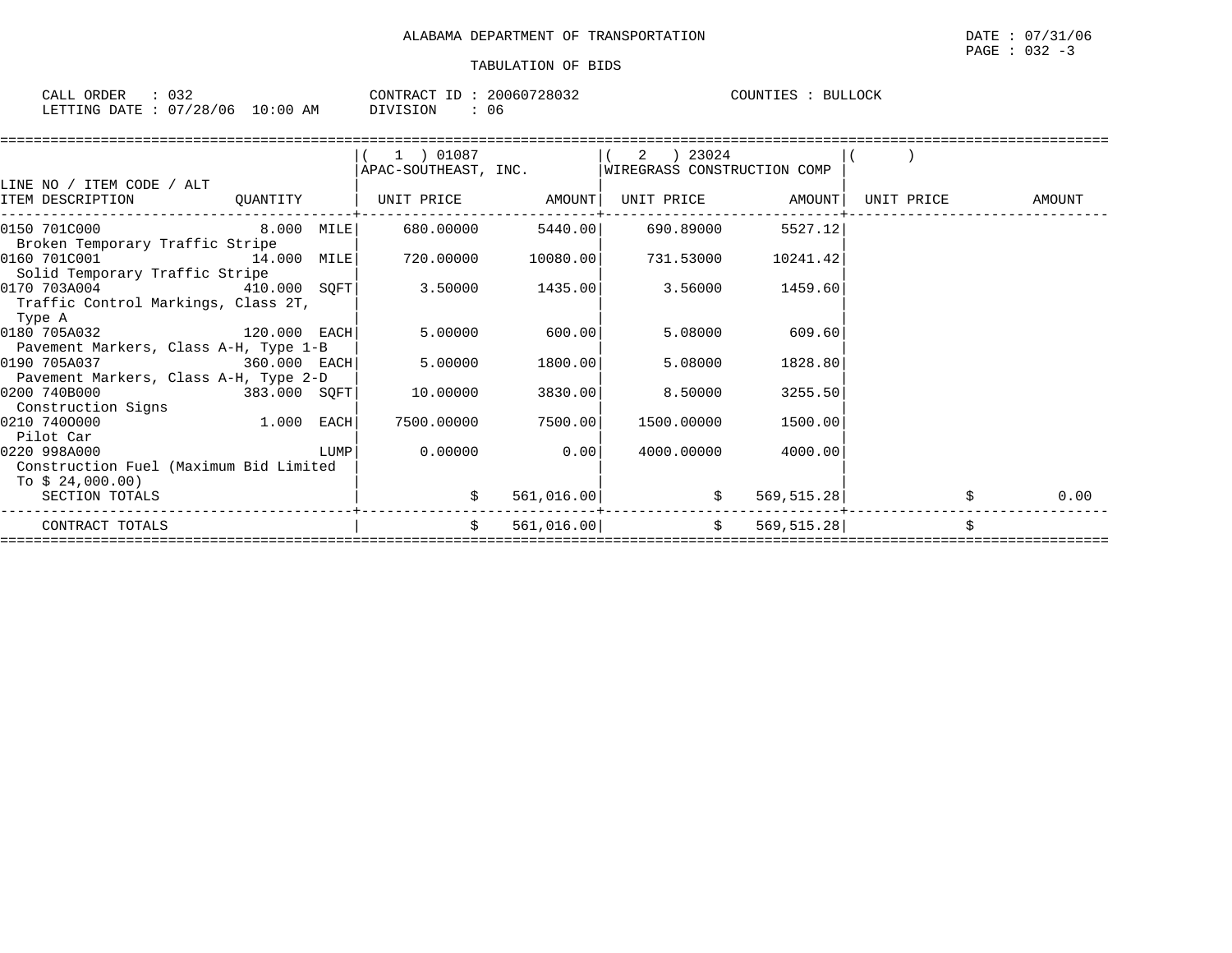# $\texttt{PAGE}$  : 033 -1

|      | : 033<br>CALL ORDER    | LETTING DATE : 07/28/06 10:00 AM                        | CONTRACT ID: 20060728033<br>$\therefore$ 04<br>DIVISION      |              | COUNTIES : COOSA |                                |                        |
|------|------------------------|---------------------------------------------------------|--------------------------------------------------------------|--------------|------------------|--------------------------------|------------------------|
|      | CONTRACT DESCRIPTION : |                                                         | 45<br>CONTRACT TIME:                                         | Working Days | (available days) | $PROJECT(S) : STPOA-1906(200)$ |                        |
|      |                        | from SR-22 in Hissop to SR-9. Length 7.399 mi.          | for constructing the Resurfacing and Traffic Stripe on CR-40 |              |                  |                                |                        |
| RANK | VENDOR NO. / NAME      |                                                         |                                                              |              |                  | TOTAL<br><b>BID</b>            | % OVER<br>LOW BID      |
|      | 04013<br>01087         | DUNN CONSTRUCTION COMPANY, INC.<br>APAC-SOUTHEAST, INC. |                                                              |              |                  | 948,473.70<br>951,728.09       | 100.0000%<br>100.3431% |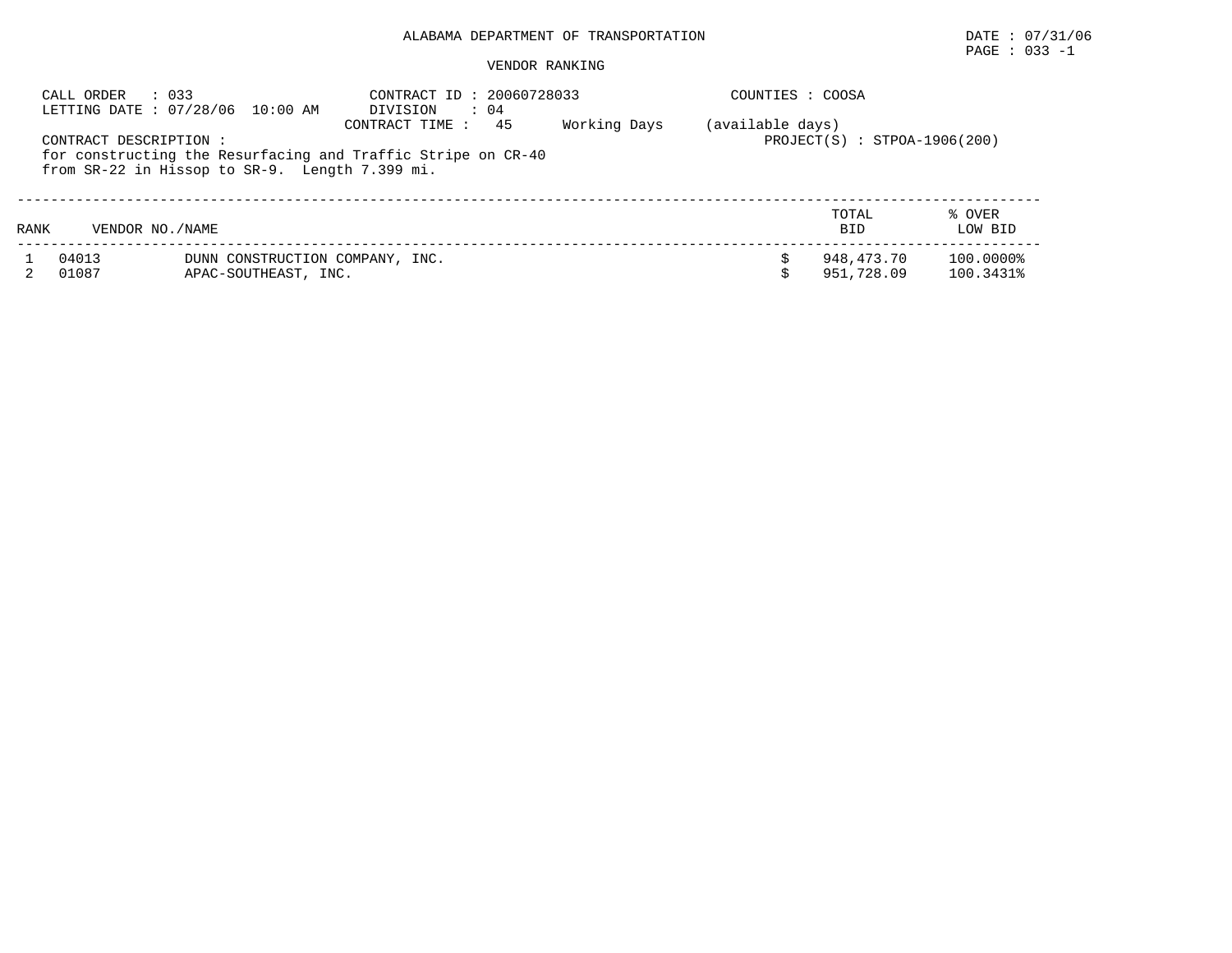| DEPARTMENT OF<br>TRANSPORTATION<br>ALABAMA | 131/06<br>$\cap$<br>DATE<br>U/L<br>the contract of the contract of the contract of the contract of the contract of the contract of the contract of |
|--------------------------------------------|----------------------------------------------------------------------------------------------------------------------------------------------------|
|                                            | 033<br>PAGE<br>$\overline{\phantom{a}}$                                                                                                            |

|                                                                                                                   |              |                                                                             | TUDATILAH AL DIDO |                                                                                                                                                                                                                                 |           |            |        |
|-------------------------------------------------------------------------------------------------------------------|--------------|-----------------------------------------------------------------------------|-------------------|---------------------------------------------------------------------------------------------------------------------------------------------------------------------------------------------------------------------------------|-----------|------------|--------|
| CALL ORDER : 033<br>LETTING DATE : 07/28/06 10:00 AM                                                              |              | $COMTRACT$ ID : 20060728033 $COMITIES$ : $COOSA$<br>DIVISION<br>$\colon$ 04 |                   |                                                                                                                                                                                                                                 |           |            |        |
| LINE NO / ITEM CODE / ALT                                                                                         |              | 1 ) 04013<br>DUNN CONSTRUCTION CO., INC.  APAC-SOUTHEAST, INC.              |                   | $(2)$ 01087                                                                                                                                                                                                                     |           |            |        |
| ITEM DESCRIPTION                                                                                                  | QUANTITY     |                                                                             |                   |                                                                                                                                                                                                                                 |           | UNIT PRICE | AMOUNT |
| SECTION 0001 Total                                                                                                |              |                                                                             |                   |                                                                                                                                                                                                                                 |           |            |        |
| 0010 206D001 96.000 LF<br>Removing Guardrail                                                                      |              | 6.65000                                                                     | 638.40            | 6.00000 6.000 6.000 6.000 6.000 6.000 6.000 6.000 6.000 6.000 6.000 6.000 6.000 6.000 6.000 6.000 6.000 6.000 6.000 6.000 6.000 6.000 6.000 6.000 6.000 6.000 6.000 6.000 6.000 6.000 6.000 6.000 6.000 6.000 6.000 6.000 6.000 | 576.00    |            |        |
| $4.000$ EACH<br>0020 206E008                                                                                      |              | $110.29000$ 441.16                                                          |                   | 100.00000                                                                                                                                                                                                                       | 400.00    |            |        |
| Removing Guardrail End Anchor (All Type<br>0030 401B108 86639.000 SQYD<br>Bituminous Treatment G (With Polymer    |              | 1.17000                                                                     | 101367.63         | 1.06000                                                                                                                                                                                                                         | 91837.34  |            |        |
| Additive)<br>0040 405A000                                                                                         | 5199.000 GAL | 1.88000 9774.12                                                             |                   | 1.75000                                                                                                                                                                                                                         | 9098.25   |            |        |
| Tack Coat<br>0050 429A206 11215.000 TON                                                                           |              | 55.18000                                                                    | 618843.70         | 58.50000                                                                                                                                                                                                                        | 656077.50 |            |        |
| Improved Bituminous Concrete Wearing<br>Surface Layer, Leveling, 1/2" Maximum<br>Aggregate Size Mix, ESAL Range A |              |                                                                             |                   |                                                                                                                                                                                                                                 |           |            |        |
| 0060 429B205 1200.000 TON                                                                                         |              |                                                                             |                   | 76.75000 92100.00 85.00000 102000.00                                                                                                                                                                                            |           |            |        |

| LINE NO / ITEM CODE / ALT                          |                |      |             |           |             |           |            |        |
|----------------------------------------------------|----------------|------|-------------|-----------|-------------|-----------|------------|--------|
| ITEM DESCRIPTION                                   | OUANTITY       |      | UNIT PRICE  | AMOUNT    | UNIT PRICE  | AMOUNT    | UNIT PRICE | AMOUNT |
| SECTION 0001 Total                                 |                |      |             |           |             |           |            |        |
|                                                    |                |      |             |           |             |           |            |        |
| 0010 206D001                                       | 96.000 LF      |      | 6.65000     | 638.40    | 6.00000     | 576.00    |            |        |
| Removing Guardrail                                 |                |      |             |           |             |           |            |        |
| 0020 206E008                                       | 4.000 EACH     |      | 110.29000   | 441.16    | 100.00000   | 400.00    |            |        |
| Removing Guardrail End Anchor (All Type            |                |      |             |           |             |           |            |        |
| 0030 401B108                                       | 86639.000 SQYD |      | 1.17000     | 101367.63 | 1.06000     | 91837.34  |            |        |
| Bituminous Treatment G (With Polymer<br>Additive)  |                |      |             |           |             |           |            |        |
| 0040 405A000                                       | 5199.000 GAL   |      | 1.88000     | 9774.12   | 1.75000     | 9098.25   |            |        |
| Tack Coat                                          |                |      |             |           |             |           |            |        |
| 0050 429A206                                       | 11215.000 TON  |      | 55.18000    | 618843.70 | 58.50000    | 656077.50 |            |        |
| Improved Bituminous Concrete Wearing               |                |      |             |           |             |           |            |        |
| Surface Layer, Leveling, 1/2" Maximum              |                |      |             |           |             |           |            |        |
| Aggregate Size Mix, ESAL Range A                   |                |      |             |           |             |           |            |        |
| 0060 429B205                                       | 1200.000 TON   |      | 76.75000    | 92100.00  | 85.00000    | 102000.00 |            |        |
| Improved Bituminous Concrete Binder                |                |      |             |           |             |           |            |        |
| Layer, Patching, 1" Maximum Aggregate              |                |      |             |           |             |           |            |        |
| Size Mix, ESAL Range A                             |                |      |             |           |             |           |            |        |
| 0070 600A000                                       |                | LUMP | 32650.00000 | 32650.00  | 26400.00000 | 26400.00  |            |        |
| Mobilization                                       |                |      |             |           |             |           |            |        |
| 0080 630A004                                       | 96.000 LF      |      | 39.92000    | 3832.32   | 36.00000    | 3456.00   |            |        |
| Steel Beam Guardrail, Class B, Type 2              |                |      |             |           |             |           |            |        |
| 0090 630C022                                       | 4.000 EACH     |      | 1774.02000  | 7096.08   | 1600.00000  | 6400.00   |            |        |
| Guardrail End Anchor, Type Special<br>0100 630C070 | 4.000 EACH     |      | 2051.22000  | 8204.88   |             | 7400.00   |            |        |
| Guardrail End Anchor, Type 10 Series               |                |      |             |           | 1850.00000  |           |            |        |
| 15.000 MILE<br>0110 701A004                        |                |      | 543.30000   | 8149.50   | 500.00000   | 7500.00   |            |        |
| Solid White, Class 1, Type A Traffic               |                |      |             |           |             |           |            |        |
| Stripe                                             |                |      |             |           |             |           |            |        |
| 0120 701A008                                       | 1.000 MILE     |      | 388.07000   | 388.07    | 340.00000   | 340.00    |            |        |
| Broken Yellow, Class 1, Type A Traffic             |                |      |             |           |             |           |            |        |
| Stripe                                             |                |      |             |           |             |           |            |        |
| 0130 701A012                                       | 14.000 MILE    |      | 576.56000   | 8071.84   | 500.00000   | 7000.00   |            |        |
| Solid Yellow, Class 1, Type A Traffic              |                |      |             |           |             |           |            |        |
| Stripe                                             |                |      |             |           |             |           |            |        |
| 0140 701C000                                       | 2.000 MILE     |      | 637.54000   | 1275.08   | 720.00000   | 1440.00   |            |        |
| Broken Temporary Traffic Stripe                    |                |      |             |           |             |           |            |        |
| 0150 701C001                                       | 28.000 MILE    |      | 803.86000   | 22508.08  | 780.00000   | 21840.00  |            |        |
| Solid Temporary Traffic Stripe                     |                |      |             |           |             |           |            |        |
|                                                    |                |      |             |           |             |           |            |        |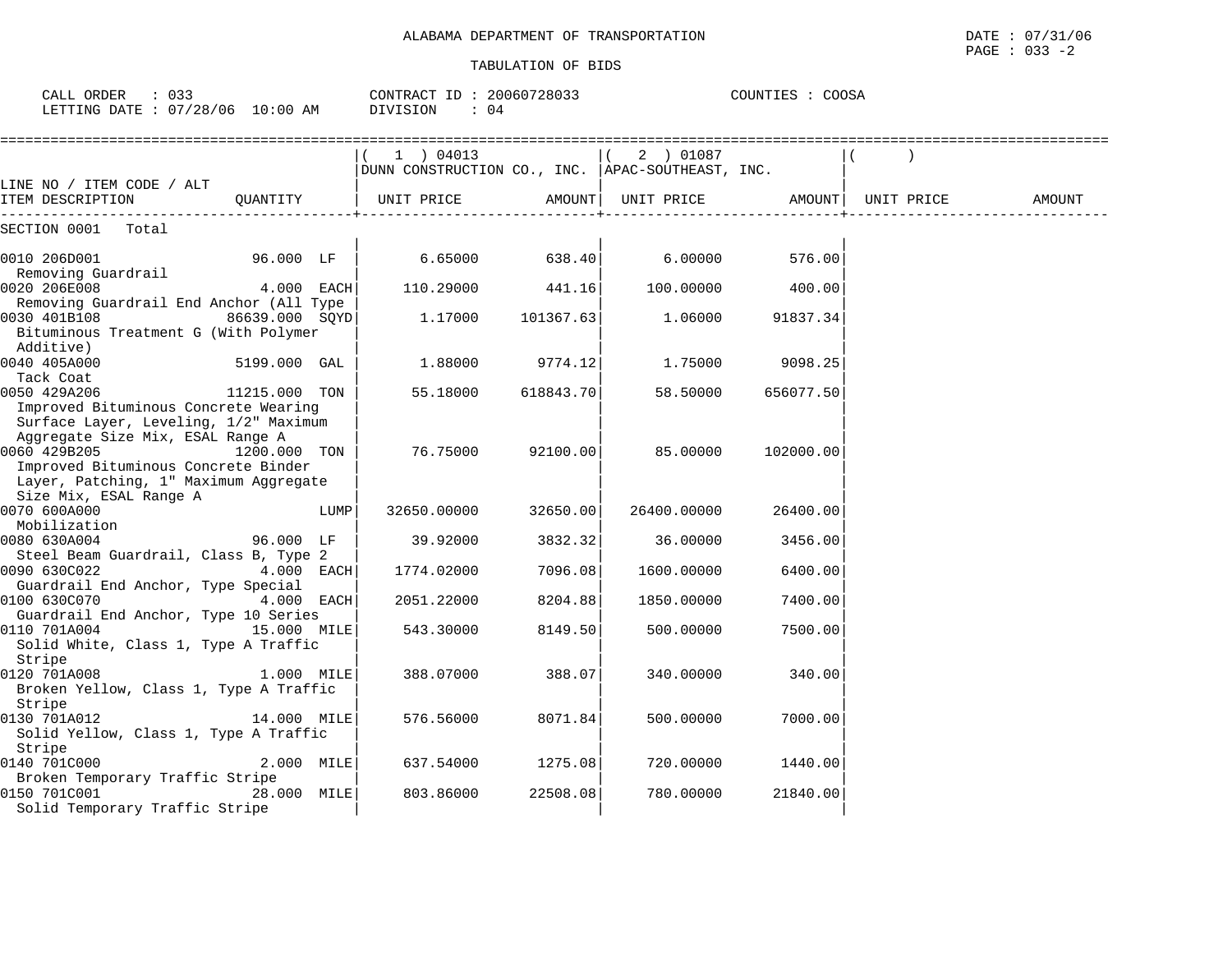| CALL ORDER                      |  |          | CONTRACT ID: 20060728033 | COUNTIES : COOSA |  |  |
|---------------------------------|--|----------|--------------------------|------------------|--|--|
| LETTING DATE: 07/28/06 10:00 AM |  | DIVISION | : 04                     |                  |  |  |

|                                                                            |              |      | 1 ) 04013<br>DUNN CONSTRUCTION CO., INC. |            | 2 ) 01087<br>APAC-SOUTHEAST, INC. |            |            |        |
|----------------------------------------------------------------------------|--------------|------|------------------------------------------|------------|-----------------------------------|------------|------------|--------|
| LINE NO / ITEM CODE / ALT<br>ITEM DESCRIPTION                              | QUANTITY     |      | UNIT PRICE                               | AMOUNT     | UNIT PRICE                        | AMOUNT     | UNIT PRICE | AMOUNT |
| 0160 703A000<br>Traffic Control Markings, Class 1, Type                    | 160.000 SOFT |      | 3.33000                                  | 532.80     | 2.00000                           | 320.00     |            |        |
| 0170 740B000<br>Construction Signs                                         | 227.000 SQFT |      | 8.21000                                  | 1863.67    | 9.00000                           | 2043.00    |            |        |
| 0180 740E000<br>Cones (36 Inches High)                                     | 50.000       | EACH | 11.73000                                 | 586.50     | 1,00000                           | 50.00      |            |        |
| 0190 740M001<br>Ballast For Cone                                           | 50.000       | EACH | 5.87000                                  | 293.50     | 1,00000                           | 50.00      |            |        |
| 0200 7400000<br>Pilot Car                                                  | 1.000        | EACH | 8724.81000                               | 8724.81    | 7500.00000                        | 7500.00    |            |        |
| 0210 998A000<br>Construction Fuel (Maximum Bid Limited<br>To $$37,000.00)$ |              | LUMP | 21131.56000                              | 21131.56   | 0.00000                           | 0.00       |            |        |
| SECTION TOTALS                                                             |              |      |                                          | 948,473.70 | \$                                | 951,728.09 |            | 0.00   |
| CONTRACT TOTALS                                                            |              |      | \$                                       | 948,473.70 | \$                                | 951,728.09 |            | \$     |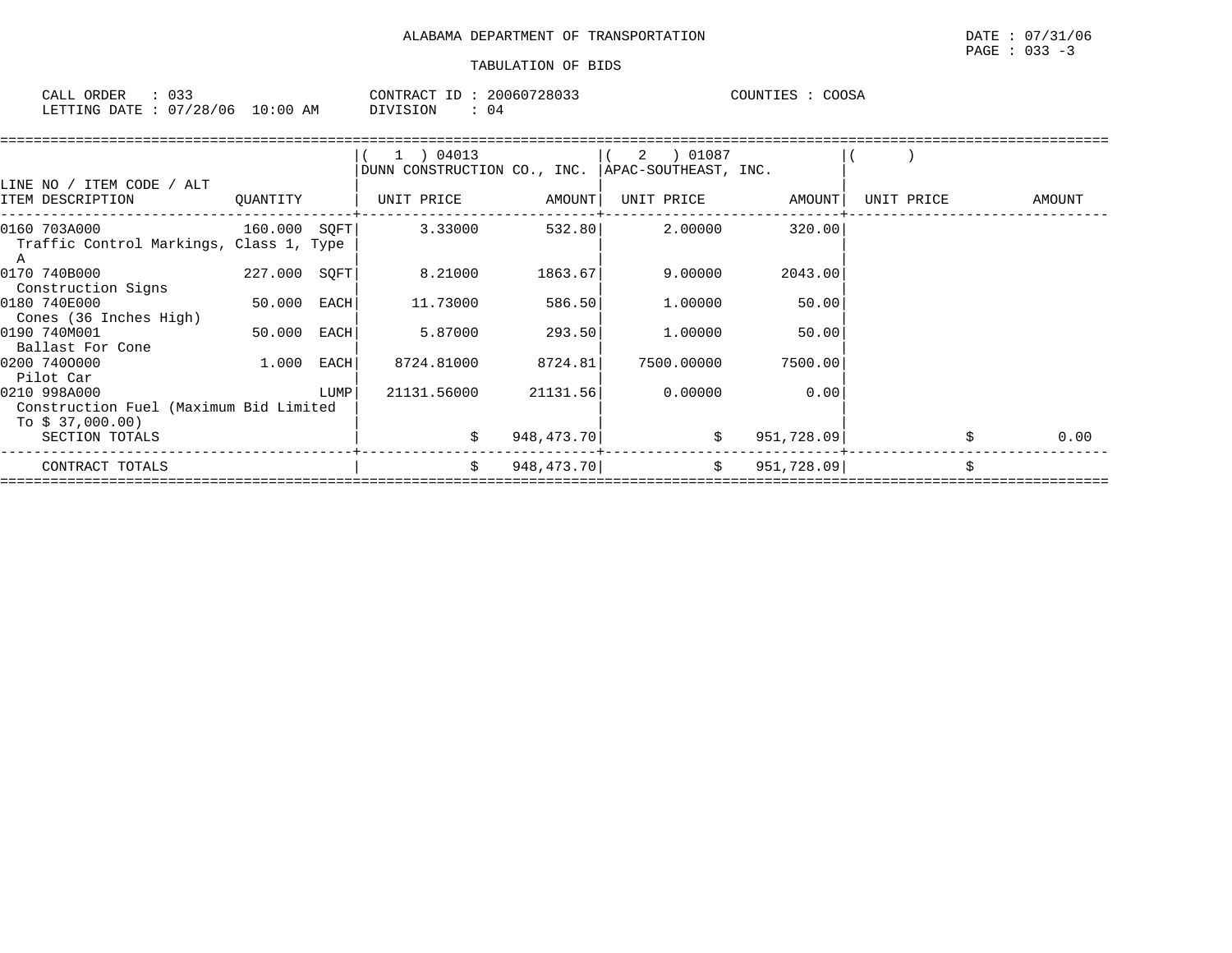## VENDOR RANKING

|      | CALL ORDER : 034              | LETTING DATE : 07/28/06 10:00 AM                                                                                                                                                      | CONTRACT ID: 20060728034<br>DIVISION<br>$\cdot$ 06 |                                |  | COUNTIES : AUTAUGA  |                   |
|------|-------------------------------|---------------------------------------------------------------------------------------------------------------------------------------------------------------------------------------|----------------------------------------------------|--------------------------------|--|---------------------|-------------------|
|      | CONTRACT DESCRIPTION :<br>mi. | for constructing the Resurfacing and Traffic Stripe on CR-20<br>from CR-21 to CR-57 in Prospect and on CR-68 from CR-57<br>through Wadsworth to the Elmore county line. Length 12.122 | (available days)                                   | $PROJECT(S) : STPOA-CN06(210)$ |  |                     |                   |
| RANK | VENDOR NO./NAME               |                                                                                                                                                                                       |                                                    |                                |  | TOTAL<br><b>BID</b> | % OVER<br>LOW BID |
|      | 01023                         | ASPHALT CONTRACTORS, INC.                                                                                                                                                             |                                                    |                                |  | 894,836.25          | 100.0000%         |
|      | 01087                         | APAC-SOUTHEAST, INC.                                                                                                                                                                  |                                                    |                                |  | 963,299.50          | 107.6509%         |
|      | 23024                         | WIREGRASS CONSTRUCTION COMPANY, INC.                                                                                                                                                  |                                                    |                                |  | 1,087,950.01        | 121.5809%         |

PAGE : 034 -1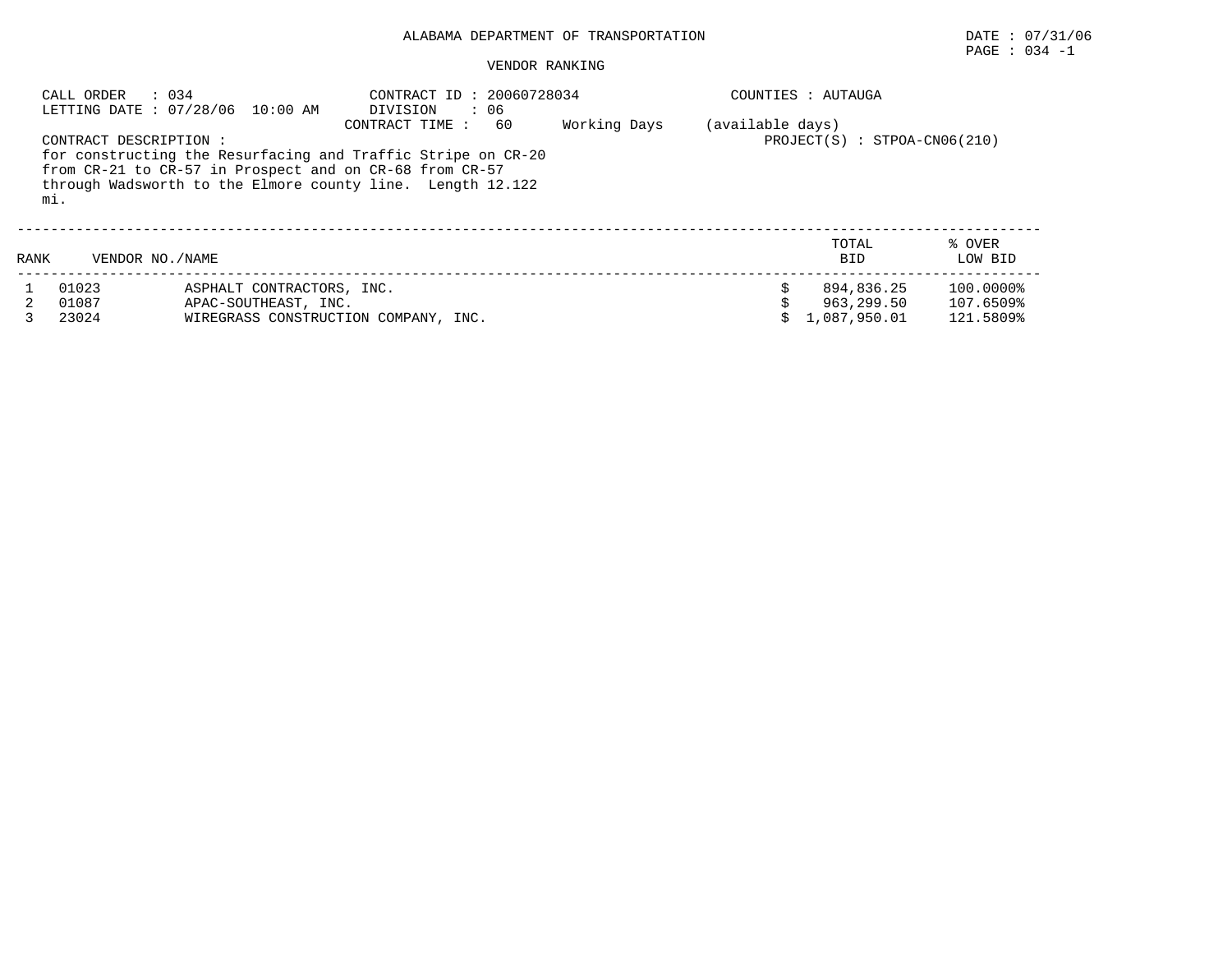| ORDER<br>CALL<br>-44<br>.         |             | 20060728034<br>CONTRACT<br>ΙD | `IITAIIGA<br>COUNTIES<br>TES.<br><b>A</b> I<br>د دب |
|-----------------------------------|-------------|-------------------------------|-----------------------------------------------------|
| '28,<br>'06<br>LETTING<br>R מים מ | 10:00<br>AΜ | VISION<br>U6                  |                                                     |

|                                         |                                     |            | $1$ ) 01023                                                                                    |            | 2 ) 01087            |                              | 3 ) 23024                       |                |
|-----------------------------------------|-------------------------------------|------------|------------------------------------------------------------------------------------------------|------------|----------------------|------------------------------|---------------------------------|----------------|
|                                         |                                     |            | ASPHALT CONTRACTORS, INC.                                                                      |            | APAC-SOUTHEAST, INC. |                              | WIREGRASS CONSTRUCTION COMPANY, |                |
| LINE NO / ITEM CODE / ALT               |                                     |            |                                                                                                |            |                      |                              |                                 |                |
| ITEM DESCRIPTION                        | QUANTITY<br>_______________________ |            | UNIT PRICE       AMOUNT  UNIT PRICE       AMOUNT  UNIT PRICE<br>______________________________ |            |                      | ---------------------------+ |                                 | AMOUNT         |
| SECTION 0001<br>Total                   |                                     |            |                                                                                                |            |                      |                              |                                 |                |
| 0010 405A000                            | 4270.000 GAL                        |            | 1.45000                                                                                        | 6191.50    | 3.10000              | 13237.00                     | 3.25000                         | 13877.50       |
| Tack Coat                               |                                     |            |                                                                                                |            |                      |                              |                                 |                |
| 0020 429A196                            | 6046.000 TON                        |            | 49.00000                                                                                       | 296254.00  | 56.50000             | 341599.00                    | 64.25000                        | 388455.50      |
| Improved Bituminous Concrete Wearing    |                                     |            |                                                                                                |            |                      |                              |                                 |                |
| Surface Layer, 3/8" Maximum Aggregate   |                                     |            |                                                                                                |            |                      |                              |                                 |                |
| Size Mix, ESAL Range A                  |                                     |            |                                                                                                |            |                      |                              |                                 |                |
| 0030 429A206                            | 10589.000 TON                       |            | 48.75000                                                                                       | 516213.75  | 51.50000             | 545333.50                    | 52.35000                        | 554334.15      |
| Improved Bituminous Concrete Wearing    |                                     |            |                                                                                                |            |                      |                              |                                 |                |
| Surface Layer, Leveling, 1/2" Maximum   |                                     |            |                                                                                                |            |                      |                              |                                 |                |
| Aggregate Size Mix, ESAL Range A        |                                     |            |                                                                                                |            |                      |                              |                                 |                |
| 0040 600A000                            |                                     | LUMP       | 21000.00000                                                                                    | 21000.00   | 8000.00000           | 8000.00                      | 75000.00000                     | 75000.00       |
| Mobilization                            | 24.000 MILE                         |            |                                                                                                |            |                      |                              |                                 |                |
| 0050 701A030                            |                                     |            | 885,00000                                                                                      | 21240.00   | 885,00000            | 21240.00                     | 899.03000                       | 21576.72       |
| Solid White, Class 2T, Type A Traffic   |                                     |            |                                                                                                |            |                      |                              |                                 |                |
| Stripe<br>0060 701A034                  | 18.000 MILE                         |            | 885,00000                                                                                      | 15930.00   | 885,00000            | 15930.00                     | 899.03000                       | 16182.54       |
| Solid Yellow, Class 2T, Type A Traffic  |                                     |            |                                                                                                |            |                      |                              |                                 |                |
| Stripe                                  |                                     |            |                                                                                                |            |                      |                              |                                 |                |
| 0070 701A044                            |                                     | 5.000 MILE | 520.00000                                                                                      | 2600.00    | 520.00000            | 2600.00                      | 528.24000                       | 2641.20        |
| Broken Yellow, Class 2T, Type A Traffic |                                     |            |                                                                                                |            |                      |                              |                                 |                |
| Stripe                                  |                                     |            |                                                                                                |            |                      |                              |                                 |                |
| 380.000 SQFT<br>0080 703A004            |                                     |            | 5,00000                                                                                        | 1900.00    | 5.00000              | 1900.00                      | 5,08000                         | 1930.40        |
| Traffic Control Markings, Class 2T,     |                                     |            |                                                                                                |            |                      |                              |                                 |                |
| Type A                                  |                                     |            |                                                                                                |            |                      |                              |                                 |                |
| 0090 703B004                            | 136.000 SQFT                        |            | 5.00000                                                                                        | 680.00     | 5.00000              | 680.00                       | 5.08000                         | 690.88         |
| Traffic Control Legends, Class 2T, Type |                                     |            |                                                                                                |            |                      |                              |                                 |                |
| A                                       |                                     |            |                                                                                                |            |                      |                              |                                 |                |
| 0100 705A032                            | 338.000 EACH                        |            | 5.00000                                                                                        | 1690.00    | 5.00000              | 1690.00                      | 5.08000                         | 1717.04        |
| Pavement Markers, Class A-H, Type 1-B   |                                     |            |                                                                                                |            |                      |                              |                                 |                |
| 0110 705A037                            | 1166.000 EACH                       |            | 5.00000                                                                                        | 5830.00    | 5.00000              | 5830.00                      | 5.08000                         | 5923.28        |
| Pavement Markers, Class A-H, Type 2-D   |                                     |            |                                                                                                |            |                      |                              |                                 |                |
| 0120 740B000                            | 376.000 SOFT                        |            | 7.00000                                                                                        | 2632.00    | 10.00000             | 3760.00                      | 8.30000                         | 3120.80        |
| Construction Signs<br>0130 7400000      | 1.000 EACH                          |            | 2675,00000                                                                                     | 2675.00    | 1500.00000           | 1500.00                      | 1000.00000                      | 1000.00        |
| Pilot Car                               |                                     |            |                                                                                                |            |                      |                              |                                 |                |
| 0140 998A000                            |                                     | LUMP       | 0.00000                                                                                        | 0.00       | 0.00000              | 0.00                         | 1500.00000                      | 1500.00        |
| Construction Fuel (Maximum Bid Limited  |                                     |            |                                                                                                |            |                      |                              |                                 |                |
| To $$41,500.00)$                        |                                     |            |                                                                                                |            |                      |                              |                                 |                |
| SECTION TOTALS                          |                                     |            | \$                                                                                             | 894,836.25 |                      | $\frac{1}{5}$ 963,299.50     |                                 | \$1,087,950.01 |
|                                         |                                     |            |                                                                                                |            | ---------------      |                              |                                 |                |
| CONTRACT TOTALS                         |                                     |            | $\ddot{s}$                                                                                     | 894,836.25 |                      | \$963, 299.50]               |                                 | \$1,087,950.01 |
|                                         |                                     |            |                                                                                                |            |                      |                              |                                 |                |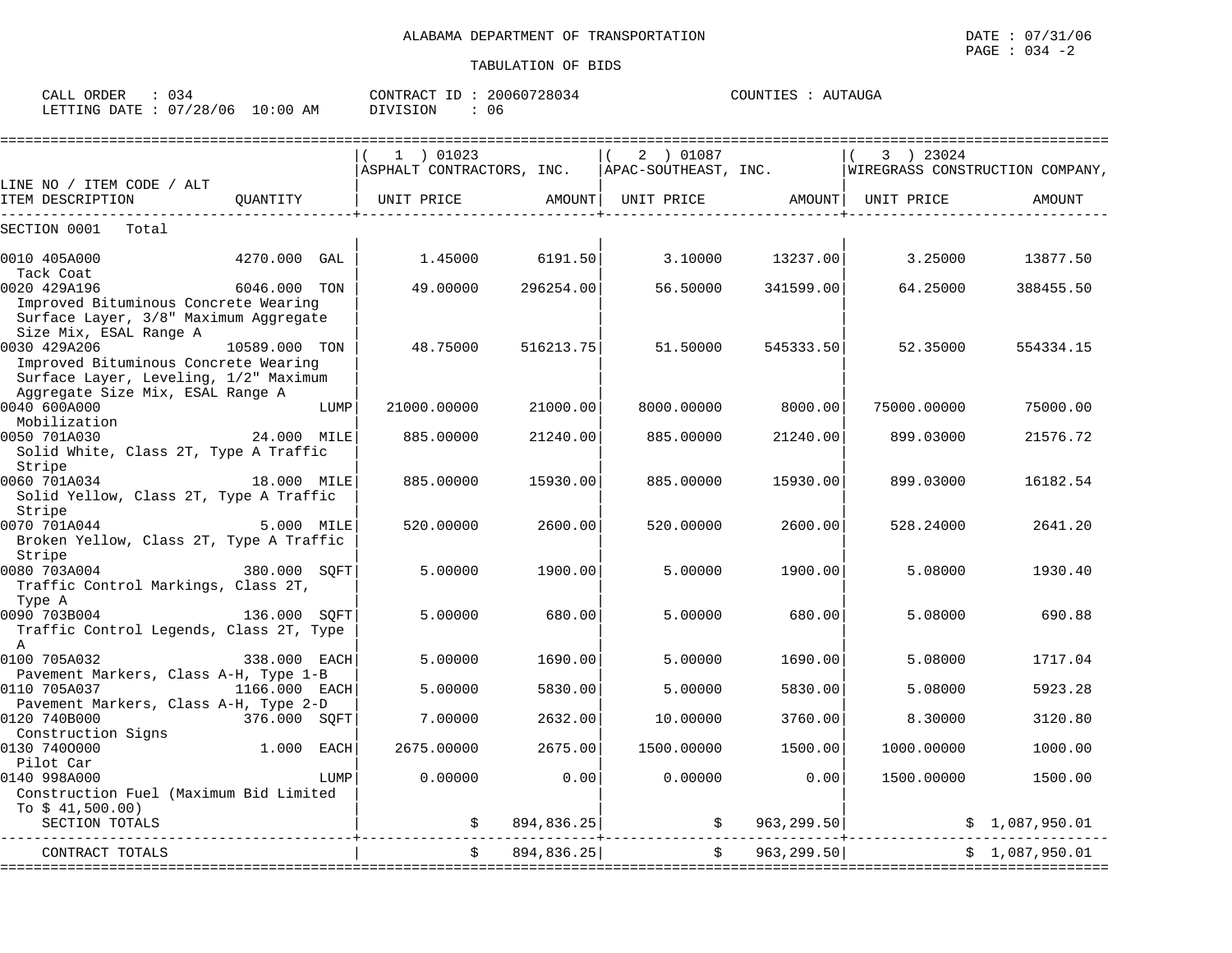# $\texttt{PAGE}$  : 035 -1

|             | : 035<br>CALL ORDER    | LETTING DATE: 07/28/06 10:00 AM                     | CONTRACT ID: 20060728035<br>$\cdot$ 05<br>DIVISION                                   |              | COUNTIES : BIBB  |                                |                        |
|-------------|------------------------|-----------------------------------------------------|--------------------------------------------------------------------------------------|--------------|------------------|--------------------------------|------------------------|
|             | CONTRACT DESCRIPTION : | from CR-27 to CR-12 in Green Pond. Length 2.212 mi. | 30<br>CONTRACT TIME:<br>for constructing the Resurfacing and Traffic Stripe on CR-97 | Working Days | (available days) | $PROJECT(S) : STPOA-0419(200)$ |                        |
| <b>RANK</b> | VENDOR NO./NAME        |                                                     |                                                                                      |              |                  | TOTAL<br><b>BID</b>            | % OVER<br>LOW BID      |
|             | 01087                  | APAC-SOUTHEAST, INC.                                |                                                                                      |              |                  | 396,452.80                     | 100.0000%              |
|             | 02033<br>04013         | DUNN CONSTRUCTION COMPANY, INC.                     | S. T. BUNN CONSTRUCTION COMPANY, INC.                                                |              |                  | 411,022.50<br>468,887.69       | 103.6750%<br>118.2707% |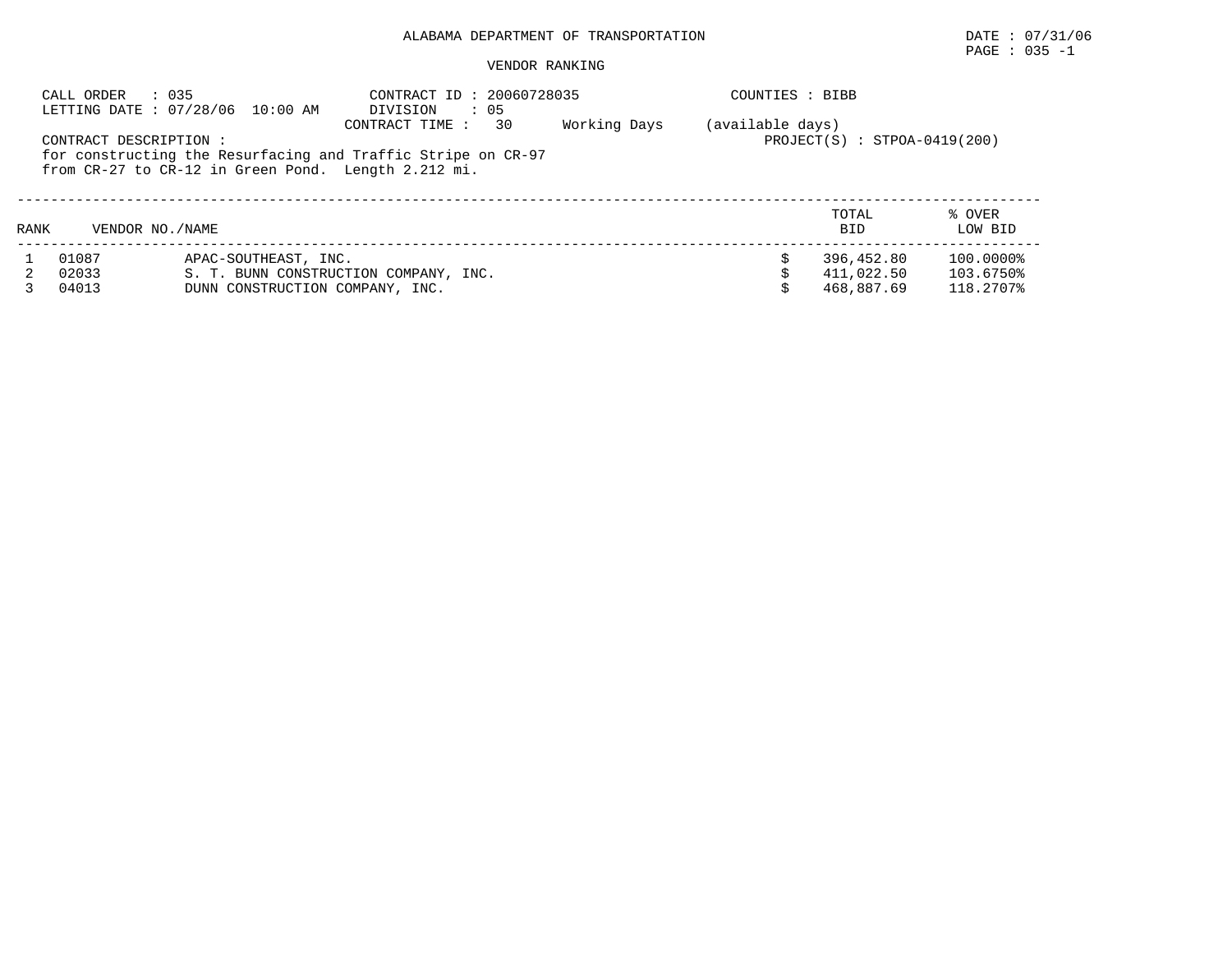| CALL ORDER                       | 035 | CONTRACT ID: 20060728035 |  | COUNTIES : BIBB |  |
|----------------------------------|-----|--------------------------|--|-----------------|--|
| LETTING DATE : 07/28/06 10:00 AM |     | DIVISION                 |  |                 |  |

|                                                                                                                                         |              |      |                                          |                |                  | ======================= |                                                                                   |                |
|-----------------------------------------------------------------------------------------------------------------------------------------|--------------|------|------------------------------------------|----------------|------------------|-------------------------|-----------------------------------------------------------------------------------|----------------|
|                                                                                                                                         |              |      | 1 ) 01087                                |                | 2 ) 02033        |                         | 3 04013<br>APAC-SOUTHEAST, INC. SUNN CONSTRUCTION CO. DUNN CONSTRUCTION CO., INC. |                |
| LINE NO / ITEM CODE / ALT                                                                                                               |              |      |                                          |                |                  |                         |                                                                                   |                |
| ITEM DESCRIPTION                                                                                                                        |              |      | QUANTITY   UNIT PRICE AMOUNT  UNIT PRICE |                |                  | AMOUNT                  | UNIT PRICE                                                                        | AMOUNT         |
| SECTION 0001<br>Total                                                                                                                   |              |      |                                          |                |                  |                         |                                                                                   |                |
| 0010 206D001<br>Removing Guardrail                                                                                                      | 100.000 LF   |      |                                          | 2.45000 245.00 | $2.50000$ 250.00 |                         |                                                                                   | 6.85000 685.00 |
| 0020 210D021<br>Borrow Excavation (Loose Truckbed<br>Measurement) (A-4 Or Better)                                                       |              |      | 14.50000                                 | 29000.00       |                  | 15.89000 31780.00       | 19.85000                                                                          | 39700.00       |
| 0030 405A000<br>Tack Coat                                                                                                               | 3500.000 GAL |      | 0.75000                                  | 2625.00        | 2.00000          | 7000.00                 | 1.94000                                                                           | 6790.00        |
| 3100.000 TON<br>0040 429A221<br>Improved Bituminous Concrete Wearing<br>Surface Layer, 3/4" Maximum Aggregate<br>Size Mix, ESAL Range B |              |      | 62.35000                                 | 193285.00      |                  | 56.64000 175584.00      | 62.69000                                                                          | 194339.00      |
| 0050 429C227<br>Improved Bituminous Concrete Base Layer<br>Leveling, 3/4" Maximum Aggregate Size                                        | 1500.000 TON |      | 55.94000                                 | 83910.00       | 58.98000         | 88470.00                | 60.30000                                                                          | 90450.00       |
| Mix, ESAL Range B<br>0060 429C231<br>Improved Bituminous Concrete Base Layer<br>Widening, 1 1/2" Maximum Aggregate Size                 | 500.000 TON  |      | 69.37000                                 | 34685.00       | 58.38000         | 29190.00                | 74.26000                                                                          | 37130.00       |
| Mix, ESAL Range B<br>0070 600A000<br>Mobilization                                                                                       |              | LUMP | 5700.00000                               | 5700.00        | 12000.00000      | 12000.00                | 26188.15000                                                                       | 26188.15       |
| 0080 630A001<br>Steel Beam Guardrail, Class A, Type 2                                                                                   | 100.000 LF   |      | 20.09000                                 | 2009.00        | 19.50000         | 1950.00                 | 23.96000                                                                          | 2396.00        |
| 0090 630C050<br>6.000 EACH<br>Guardrail End Anchor, Type 20 Series                                                                      |              |      | 2575.00000                               | 15450.00       | 2500.00000       | 15000.00                | 2395.79000                                                                        | 14374.74       |
| 0100 652A100<br>Seeding                                                                                                                 | 3.000 ACRE   |      | 824.00000                                | 2472.00        | 500.00000        | 1500.00                 | 912.68000                                                                         | 2738.04        |
| 0110 656A010<br>Mulching                                                                                                                | 3.000 ACRE   |      | 824.00000                                | 2472.00        | 500.00000        | 1500.00                 | 912.68000                                                                         | 2738.04        |
| 0120 665J000<br>Silt Fence, Type A                                                                                                      | 400.000 LF   |      | 6.18000                                  | 2472.00        | 3.75000          | 1500.00                 | 6.84000                                                                           | 2736.00        |
| 0130 6650001<br>Silt Fence Removal                                                                                                      | 400.000 LF   |      | 1,03000                                  | 412.00         | 0.50000          | 200.00                  | 1.14000                                                                           | 456.00         |
| 0140 701A030<br><b>12.000 MILE</b><br>Solid White, Class 2T, Type A Traffic<br>Stripe                                                   |              |      | 875.50000                                | 4377.50        | 885.00000        | 4425.00                 | 969.73000                                                                         | 4848.65        |
| 0150 701A034<br>Solid Yellow, Class 2T, Type A Traffic<br>Stripe                                                                        | 5.000 MILE   |      | 875.50000                                | 4377.50        | 885.00000        | 4425.00                 | 969.73000                                                                         | 4848.65        |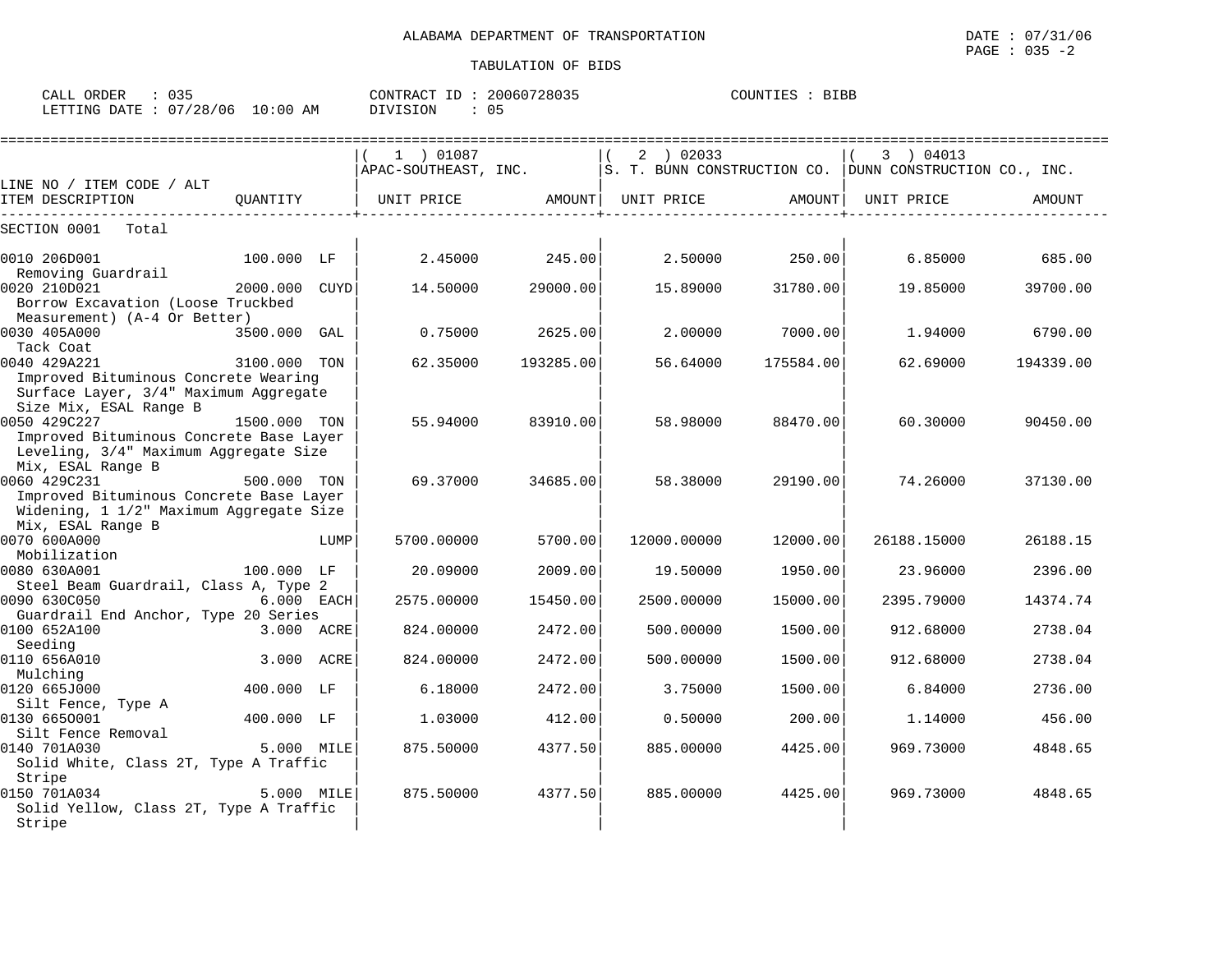| CALL ORDER                       | 035 |  | CONTRACT ID: 20060728035 |    | COUNTIES : BIBB |  |
|----------------------------------|-----|--|--------------------------|----|-----------------|--|
| LETTING DATE : 07/28/06 10:00 AM |     |  | DIVISION                 | 05 |                 |  |

|                                                                                     |              |      | 1 ) 01087                     |            | 2 ) 02033        |               | 3 ) 04013<br>$ $ APAC-SOUTHEAST, INC. $ S. T. BUNN$ CONSTRUCTION CO. $ DUNN$ CONSTRUCTION CO., INC. |            |
|-------------------------------------------------------------------------------------|--------------|------|-------------------------------|------------|------------------|---------------|-----------------------------------------------------------------------------------------------------|------------|
| LINE NO / ITEM CODE / ALT                                                           |              |      |                               |            |                  |               |                                                                                                     |            |
| ITEM DESCRIPTION                                                                    |              |      |                               |            |                  |               | QUANTITY   UNIT PRICE     AMOUNT  UNIT PRICE     AMOUNT  UNIT PRICE                                 | AMOUNT     |
| 0160 701A044<br>Broken Yellow, Class 2T, Type A Traffic<br>Stripe                   |              |      | $1.000$ MILE 463.50000 463.50 |            | 520.00000 520.00 |               | 513.39000                                                                                           | 513.39     |
| 0170 701C000<br>1.000 MILE                                                          |              |      | 618.00000                     | 618.00     | 720.00000        | 720.00        | 684.51000                                                                                           | 684.51     |
| Broken Temporary Traffic Stripe<br>0180 701C001                                     | 5.000 MILE   |      | 669.50000                     | 3347.50    | 780,00000        | 3900.00       | 741.55000                                                                                           | 3707.75    |
| Solid Temporary Traffic Stripe                                                      |              |      |                               |            |                  |               |                                                                                                     |            |
| 0190 703A004<br>220.000 SQFT<br>Traffic Control Markings, Class 2T,<br>Type A       |              |      | 3.09000                       | 679.80     | 5,00000          | 1100.00       | 3.42000                                                                                             | 752.40     |
| 0200 703B004<br>410.000 SQFT<br>Traffic Control Legends, Class 2T, Type<br>$\Delta$ |              |      | 3.09000                       | 1266.90    | 5.00000          | 2050.00       | 3.42000                                                                                             | 1402.20    |
| 0210 703D002<br>220.000 SQFT<br>Temporary Traffic Control Markings<br>(Paint)       |              |      | 1.03000                       | 226.60     | 2.00000          | 440.00        | 1.14000                                                                                             | 250.80     |
| 0220 705A032<br>Pavement Markers, Class A-H, Type 1-B                               | 33.000 EACH  |      | 5.15000                       | 169.95     | 5.50000          | 181.50        | 5.70000                                                                                             | 188.10     |
| 0230 705A037                                                                        | 238.000 EACH |      | 5.15000                       | 1225.70    | 5.50000          | 1309.00       | 5,70000                                                                                             | 1356.60    |
| Pavement Markers, Class A-H, Type 2-D<br>0240 740B000<br>319.000 SQFT               |              |      | 7.65000                       | 2440.35    | 12,00000         | 3828.00       | 8.50000                                                                                             | 2711.50    |
| Construction Signs<br>0250 740E000                                                  | 50.000 EACH  |      | 15.45000                      | 772.50     | 12.00000         | 600.00        | 12.14000                                                                                            | 607.00     |
| Cones (36 Inches High)<br>0260 740M001<br>Ballast For Cone                          | 50.000       | EACH | 9.50000                       | 475.00     | 12.00000         | 600.00        | 2.43000                                                                                             | 121.50     |
| 0270 7400000<br>Pilot Car                                                           | $1.000$ EACH |      | 1275.00000                    | 1275.00    | 4000.00000       | 4000.00       | 11996.58000                                                                                         | 11996.58   |
| 0280 998A000<br>Construction Fuel (Maximum Bid Limited                              |              | LUMP | 0.00000                       | 0.00       | 17000.00000      | 17000.00      | 14177.09000                                                                                         | 14177.09   |
| To $$17,000.00)$<br>SECTION TOTALS                                                  |              |      |                               |            |                  |               | $\zeta$ 396,452.80 $\zeta$ 411,022.50 $\zeta$                                                       | 468,887.69 |
| CONTRACT TOTALS                                                                     |              |      |                               | 396,452.80 |                  | \$ 411,022.50 | $\ddot{s}$                                                                                          | 468,887.69 |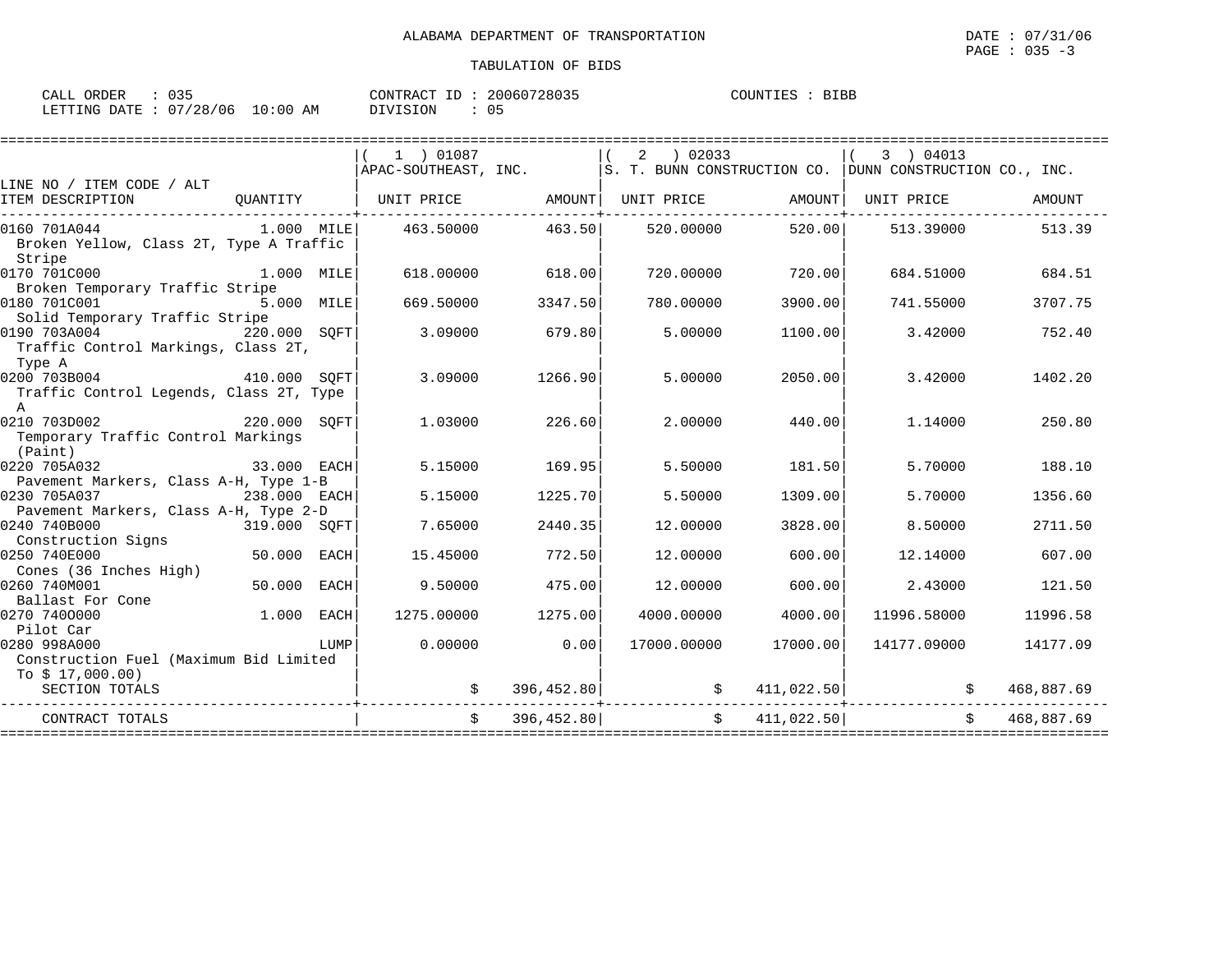## PAGE : 037 -1

|      | : 037<br>CALL ORDER                           | LETTING DATE: 07/28/06 10:00 AM                                                                                                            | CONTRACT ID: 20060728037<br>$\cdots$ 01<br>DIVISION                                 |              |                  | COUNTIES : MARSHALL                                  |                                                  |
|------|-----------------------------------------------|--------------------------------------------------------------------------------------------------------------------------------------------|-------------------------------------------------------------------------------------|--------------|------------------|------------------------------------------------------|--------------------------------------------------|
|      | CONTRACT DESCRIPTION:<br>Eddy-Scant City Road | from the Arab city limits to SR-69. Length 3.966 mi.                                                                                       | CONTRACT TIME :<br>45<br>for constructing the Resurfacing and Traffic Stripe on the | Working Days | (available days) | $PROJECT(S) : STPOA-4820(201)$                       |                                                  |
| RANK | VENDOR NO. / NAME                             |                                                                                                                                            |                                                                                     |              |                  | TOTAL<br><b>BID</b>                                  | % OVER<br>LOW BID                                |
| 4    | 19010<br>23009<br>10011<br>18037              | SHELBY CONTRACTING CO., INC.<br>WHITAKER CONTRACTING CORPORATION<br>JACKSON PAVING & CONSTRUCTION, INC.<br>REED CONTRACTING SERVICES, INC. |                                                                                     |              |                  | 370,978.23<br>385,086.42<br>413,020.30<br>443,190.25 | 100.0000%<br>103.8030%<br>111.3328%<br>119.4653% |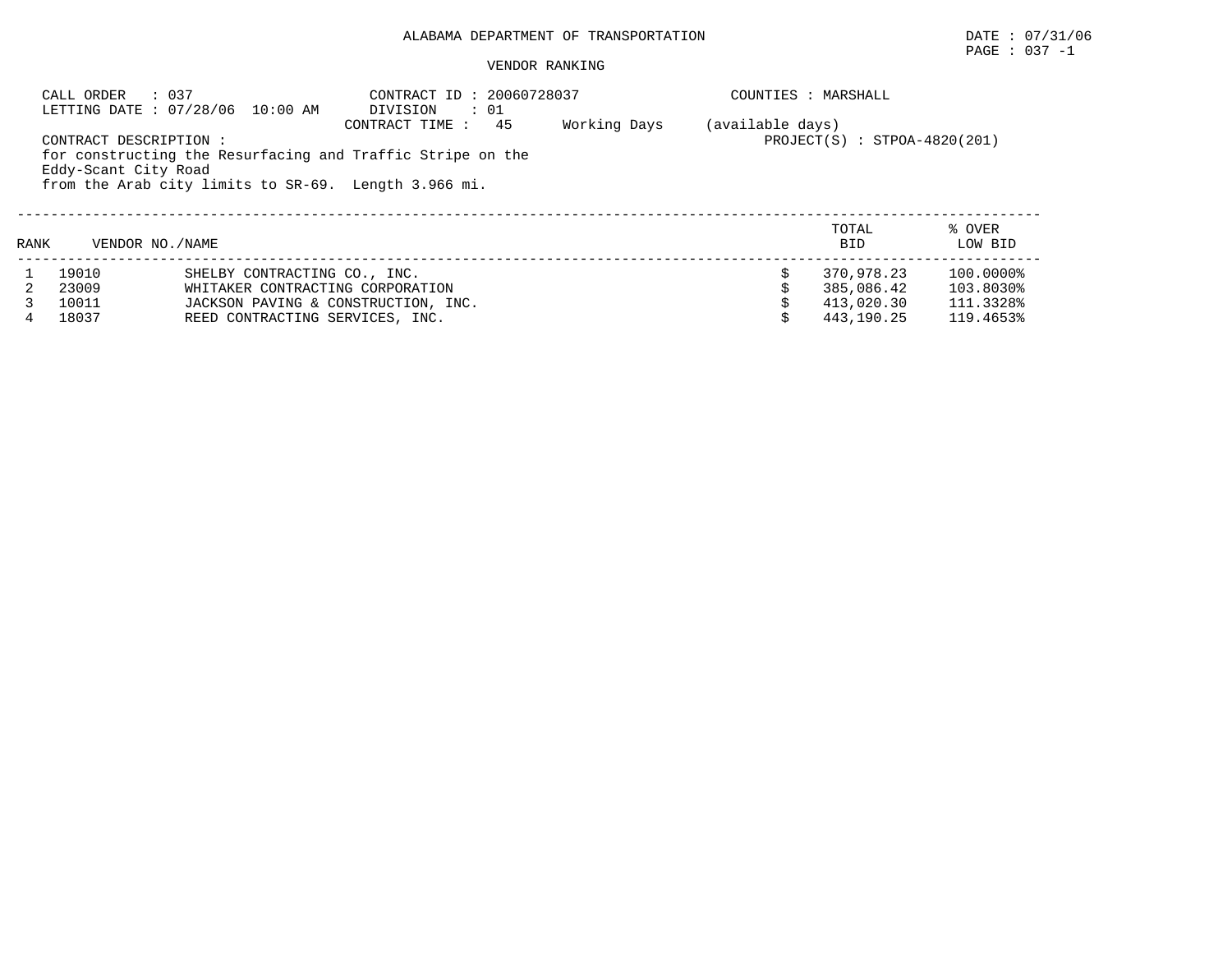| ORDER<br>CALL           | .<br>ک ل |             | CONTRACT<br>TD. | 20060728037 | MARSHALL<br>COUNTIES |
|-------------------------|----------|-------------|-----------------|-------------|----------------------|
| LETTING DATE : 07/28/06 |          | 10:00<br>AM | <b>DIVISION</b> | ັບ⊥         |                      |

|                                                                                                                                   |                |            | 1 ) 19010  |           |            | 2 ) 23009   |           | 3 ) 10011  |                                                                                        |
|-----------------------------------------------------------------------------------------------------------------------------------|----------------|------------|------------|-----------|------------|-------------|-----------|------------|----------------------------------------------------------------------------------------|
| LINE NO / ITEM CODE / ALT                                                                                                         |                |            |            |           |            |             |           |            | SHELBY CONTRACTING CO., INC WHITAKER CONTRACTING CORPOR JACKSON PAVING & CONSTRUCTION, |
| ITEM DESCRIPTION                                                                                                                  | QUANTITY       | UNIT PRICE |            | AMOUNT    | UNIT PRICE |             | AMOUNT    | UNIT PRICE | AMOUNT                                                                                 |
| SECTION 0001<br>Total                                                                                                             |                |            |            |           |            |             |           |            |                                                                                        |
| 0010 201A002<br>Clearing And Grubbing (Maximum<br>Allowable Bid \$ 4000.00 Per Acre                                               | LUMP           |            | 4000.00000 | 4000.00   |            | 4000.00000  | 4000.00   | 4000.00000 | 4000.00                                                                                |
| (Approx. 1 Acre)<br>0020 401B100<br>Bituminous Treatment E (With Polymer<br>Additive)                                             | 15488.000 SOYD |            | 1.47000    | 22767.36  |            | 1.47000     | 22767.36  | 1.47000    | 22767.36                                                                               |
| 0030 405A000<br>Tack Coat                                                                                                         | 1536.000 GAL   |            | 2.50000    | 3840.00   |            | 2.50000     | 3840.00   | 2.49000    | 3824.64                                                                                |
| 0040 424A341<br>Superpave Bituminous Concrete Wearing<br>Surface Layer, 3/4" Maximum Aggregate                                    | 4647.000 TON   |            | 52.97000   | 246151.59 |            | 53.73000    | 249683.31 | 60.26000   | 280028.22                                                                              |
| Size Mix, ESAL Range A/B<br>0050 424B643<br>Superpave Bituminous Concrete Upper<br>Binder Layer, Leveling, 3/4" Maximum           | 250.000 TON    |            | 52.64000   | 13160.00  |            | 67.05000    | 16762.50  | 68.94000   | 17235.00                                                                               |
| Aggregate Size Mix, ESAL Range A/B<br>0060 424C344<br>Superpave Bituminous Concrete Base<br>Layer, Patching, 1" Maximum Aggregate | 350.000 TON    |            | 49.41000   | 17293.50  |            | 67.05000    | 23467.50  | 60.42000   | 21147.00                                                                               |
| Size Mix, ESAL Range A/B<br>0070 430B014<br>Aggregate Surfacing (ALDOT #410<br>Modified)                                          | 1519.000 TON   |            | 13.62000   | 20688.78  |            | 12.25000    | 18607.75  | 14.10000   | 21417.90                                                                               |
| 0080 600A000<br>Mobilization                                                                                                      | LUMP           |            | 5000.00000 | 5000.00   |            | 12000.00000 | 12000.00  | 8118.67000 | 8118.67                                                                                |
| 0090 701A031<br>Solid White, Class 2, Type A Traffic<br>Stripe (0.06" Thick)                                                      | 8.000 MILE     |            | 1250.00000 | 10000.00  |            | 1250.00000  | 10000.00  | 1257.50000 | 10060.00                                                                               |
| 0100 701A035<br>Solid Yellow, Class 2, Type A Traffic<br>Stripe (0.09" Thick)                                                     | 6.000 MILE     |            | 1350.00000 | 8100.00   |            | 1350.00000  | 8100.00   | 1350.00000 | 8100.00                                                                                |
| 0110 701A045<br>Broken Yellow, Class 2, Type A Traffic<br>Stripe (0.09" Thick)                                                    | 2.000 MILE     |            | 800.00000  | 1600.00   |            | 800.00000   | 1600.00   | 800.00000  | 1600.00                                                                                |
| 0120 701C000<br>Broken Temporary Traffic Stripe                                                                                   | 2.000 MILE     |            | 750.00000  | 1500.00   |            | 750.00000   | 1500.00   | 750.00000  | 1500.00                                                                                |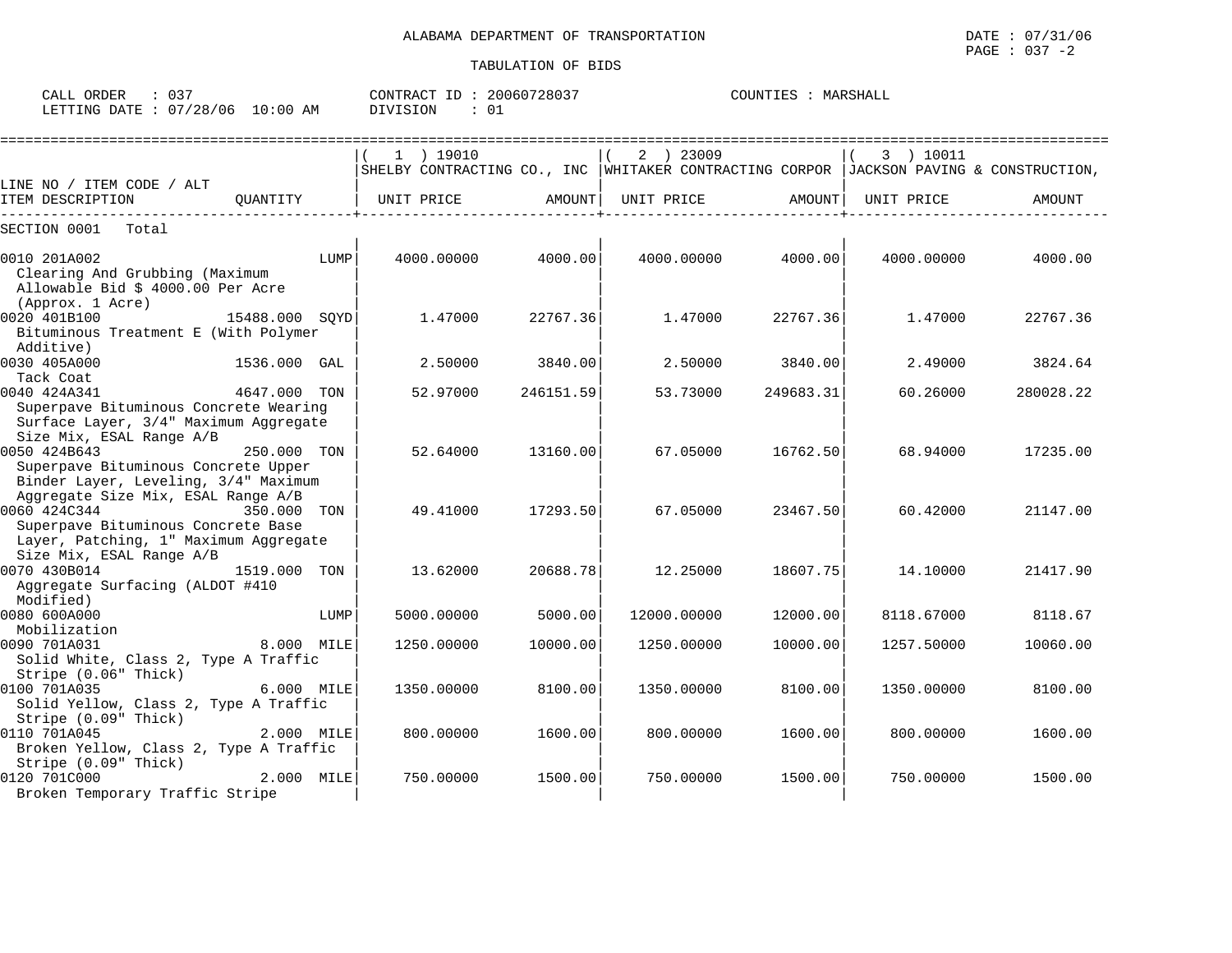| $\sim$ $\sim$ $\sim$<br>$\sim$ $\sim$ $\sim$<br>ORDER<br>U 3 |             | CONTRACT ID: | 20060728037 | COUNTIES<br>MARSHALL |
|--------------------------------------------------------------|-------------|--------------|-------------|----------------------|
| 07/28/06<br>LETTING DATE                                     | 10:00<br>AΜ | DIVISION     |             |                      |

|                                              |                                                                      | 1 ) 19010         |            |                   | 2 ) 23009  |                  |                   | 3) 10011   |                                                                                        |
|----------------------------------------------|----------------------------------------------------------------------|-------------------|------------|-------------------|------------|------------------|-------------------|------------|----------------------------------------------------------------------------------------|
|                                              |                                                                      |                   |            |                   |            |                  |                   |            | SHELBY CONTRACTING CO., INC WHITAKER CONTRACTING CORPOR JACKSON PAVING & CONSTRUCTION, |
| LINE NO / ITEM CODE / ALT                    |                                                                      |                   |            |                   |            |                  |                   |            |                                                                                        |
| ITEM DESCRIPTION                             | QUANTITY                                                             | UNIT PRICE AMOUNT |            |                   | UNIT PRICE | AMOUNT           | UNIT PRICE        |            | AMOUNT                                                                                 |
| 0130 701C001                                 | $6.000$ MILE 800.00000                                               |                   |            | 4800.00 800.00000 |            |                  | 4800.00 800.00000 |            | 4800.00                                                                                |
| Solid Temporary Traffic Stripe               |                                                                      |                   |            |                   |            |                  |                   |            |                                                                                        |
| 0140 703A002                                 | 120.000 SOFT                                                         | 3.00000           | 360.00     |                   |            | $3.00000$ 360.00 | 3.00000           |            | 360.00                                                                                 |
| Traffic Control Markings, Class 2, Type<br>A |                                                                      |                   |            |                   |            |                  |                   |            |                                                                                        |
| 0150 703B002                                 | 240.000 SQFT                                                         | 3.75000           | 900.00     |                   | 3.75000    | 900.001          |                   | 3.75000    | 900.00                                                                                 |
| Traffic Control Legends, Class 2, Type       |                                                                      |                   |            |                   |            |                  |                   |            |                                                                                        |
| 0160 705A032                                 | 132.000 EACH                                                         | 6.00000           | 792.00     |                   | 6.00000    | 792.00           |                   | 6.00000    | 792.00                                                                                 |
| Pavement Markers, Class A-H, Type 1-B        |                                                                      |                   |            |                   |            |                  |                   |            |                                                                                        |
| 0170 705A037                                 | 398.000 EACH                                                         | 6.00000           | 2388.00    |                   | 6.00000    | 2388.00          |                   | 6.00000    | 2388.00                                                                                |
| Pavement Markers, Class A-H, Type 2-D        |                                                                      |                   |            |                   |            |                  |                   |            |                                                                                        |
| 0180 740B000                                 | 271.000 SQFT                                                         | 2.00000           | 542.00     |                   | 8,00000    | 2168.00          |                   | 7.81000    | 2116.51                                                                                |
|                                              |                                                                      |                   |            |                   |            |                  |                   |            |                                                                                        |
| Construction Signs                           | 1.000 EACH                                                           |                   |            |                   |            |                  |                   |            |                                                                                        |
| 0190 7400000                                 |                                                                      | 750.00000         | 750.00     |                   | 1350.00000 | 1350.00          |                   | 1865.00000 | 1865.00                                                                                |
| Pilot Car                                    |                                                                      |                   |            |                   |            |                  |                   |            |                                                                                        |
| 0200 998A000                                 | <b>EXECUTE IN THE EXECUTIVE EXECUTIVE IN THE EXECUTIVE EXECUTIVE</b> | 6345.00000        | 6345.00    |                   | 0.00000    | 0.00             |                   |            | 0.00000<br>0.00                                                                        |
| Construction Fuel (Maximum Bid Limited       |                                                                      |                   |            |                   |            |                  |                   |            |                                                                                        |
| To $$17,600.00)$                             |                                                                      |                   |            |                   |            |                  |                   |            |                                                                                        |
| SECTION TOTALS                               |                                                                      |                   | 370,978.23 |                   | \$         | 385,086.42       |                   | \$         | 413,020.30                                                                             |
| CONTRACT TOTALS                              |                                                                      | \$                | 370,978.23 |                   | \$         | 385,086.42       |                   | \$         | 413,020.30                                                                             |
|                                              |                                                                      |                   |            |                   |            |                  |                   |            |                                                                                        |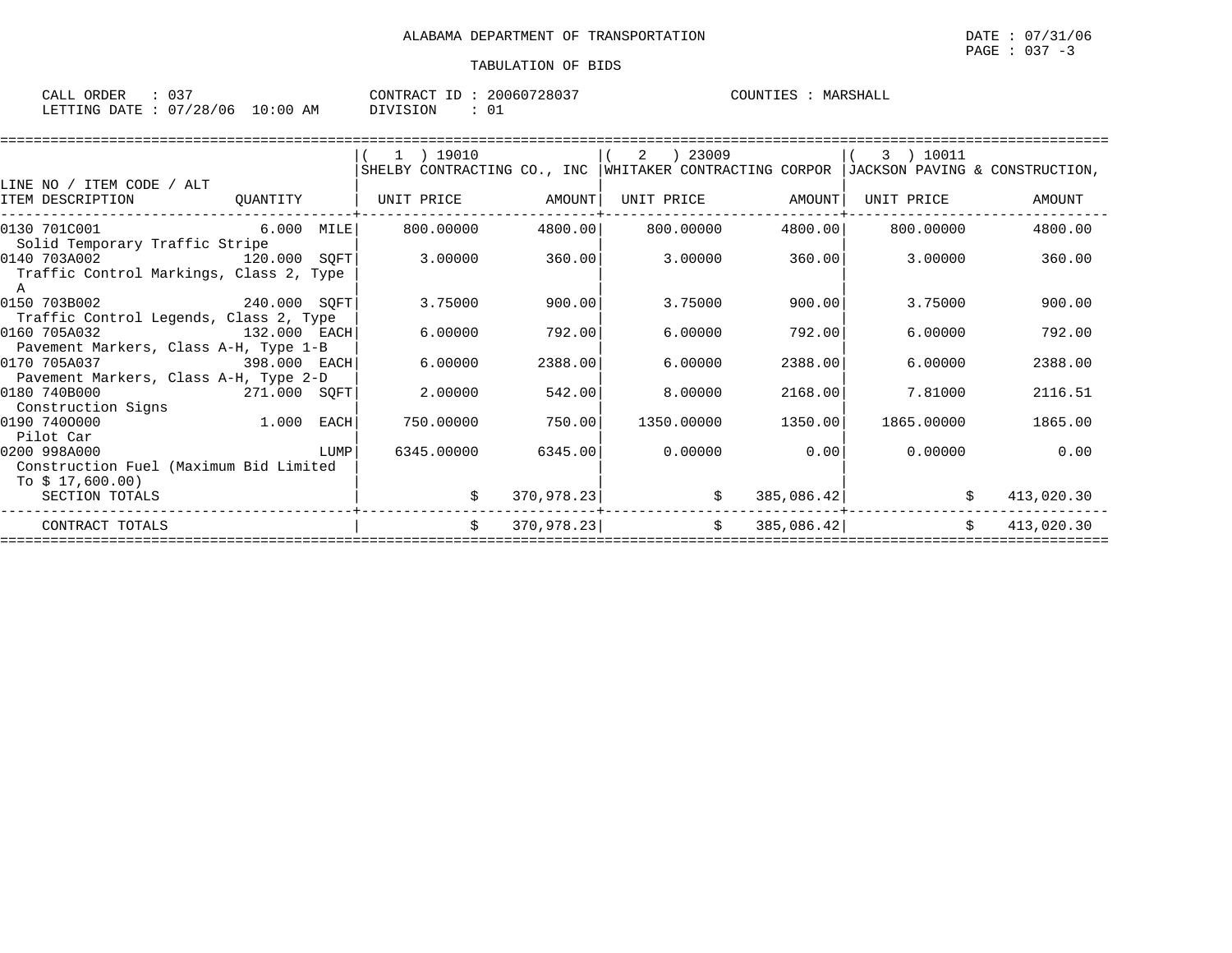| CALL ORDER<br>: 037<br>LETTING DATE : 07/28/06 10:00 AM                                                                                                 |            | CONTRACT ID: 20060728037<br>DIVISION<br>: 01 |           |            | COUNTIES : MARSHALL |            |        |
|---------------------------------------------------------------------------------------------------------------------------------------------------------|------------|----------------------------------------------|-----------|------------|---------------------|------------|--------|
|                                                                                                                                                         |            | 4 ) 18037<br>REED CONTRACTING SERVICES,      |           |            |                     |            |        |
| LINE NO / ITEM CODE / ALT<br>ITEM DESCRIPTION<br>OUANTITY                                                                                               |            | UNIT PRICE                                   | AMOUNT    | UNIT PRICE | AMOUNT              | UNIT PRICE | AMOUNT |
| SECTION 0001<br>Total                                                                                                                                   |            |                                              |           |            |                     |            |        |
| 0010 201A002<br>Clearing And Grubbing (Maximum<br>Allowable Bid \$ 4000.00 Per Acre<br>(Approx. 1 Acre)                                                 | LUMP       | 0.00000                                      | 0.00      |            |                     |            |        |
| 0020 401B100<br>15488.000 SOYD<br>Bituminous Treatment E (With Polymer<br>Additive)                                                                     |            | 1.39000                                      | 21528.32  |            |                     |            |        |
| 0030 405A000<br>1536.000 GAL                                                                                                                            |            | 1.95000                                      | 2995.20   |            |                     |            |        |
| Tack Coat<br>0040 424A341<br>4647.000 TON<br>Superpave Bituminous Concrete Wearing<br>Surface Layer, 3/4" Maximum Aggregate<br>Size Mix, ESAL Range A/B |            | 60.91000                                     | 283048.77 |            |                     |            |        |
| 0050 424B643<br>250.000 TON<br>Superpave Bituminous Concrete Upper<br>Binder Layer, Leveling, 3/4" Maximum<br>Aggregate Size Mix, ESAL Range A/B        |            | 60.62000                                     | 15155.00  |            |                     |            |        |
| 0060 424C344<br>350.000 TON<br>Superpave Bituminous Concrete Base<br>Layer, Patching, 1" Maximum Aggregate<br>Size Mix, ESAL Range A/B                  |            | 94.00000                                     | 32900.00  |            |                     |            |        |
| 0070 430B014<br>1519.000<br>Aggregate Surfacing (ALDOT #410<br>Modified)                                                                                | TON        | 16.31000                                     | 24774.89  |            |                     |            |        |
| 0080 600A000<br>Mobilization                                                                                                                            | LUMP       | 11878.65000                                  | 11878.65  |            |                     |            |        |
| 0090 701A031<br>Solid White, Class 2, Type A Traffic<br>Stripe (0.06" Thick)                                                                            | 8.000 MILE | 1312.50000                                   | 10500.00  |            |                     |            |        |
| 0100 701A035<br>Solid Yellow, Class 2, Type A Traffic<br>Stripe (0.09" Thick)                                                                           | 6.000 MILE | 1417.50000                                   | 8505.00   |            |                     |            |        |
| 0110 701A045<br>Broken Yellow, Class 2, Type A Traffic<br>Stripe (0.09" Thick)                                                                          | 2.000 MILE | 787.50000                                    | 1575.00   |            |                     |            |        |
| 0120 701C000<br>Broken Temporary Traffic Stripe                                                                                                         | 2.000 MILE | 787.50000                                    | 1575.00   |            |                     |            |        |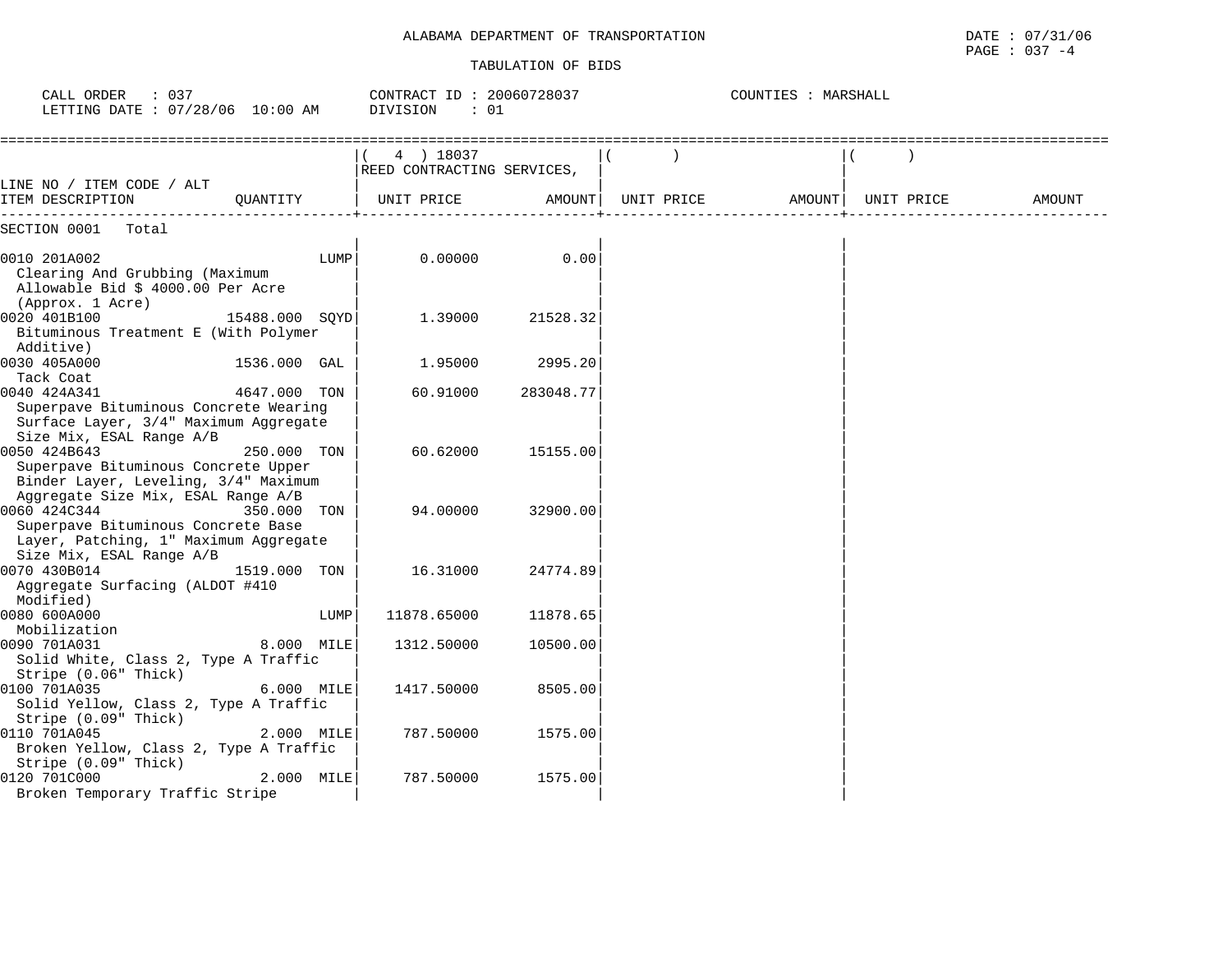| CALL ORDER                      | CONTRACT ID: 20060728037 | COUNTIES :<br>MARSHALL |
|---------------------------------|--------------------------|------------------------|
| LETTING DATE: 07/28/06 10:00 AM | DIVISION                 |                        |

|                                         |                                            | (4) 18037                    |            |                     |      |            |
|-----------------------------------------|--------------------------------------------|------------------------------|------------|---------------------|------|------------|
|                                         |                                            | REED CONTRACTING SERVICES,   |            |                     |      |            |
| LINE NO / ITEM CODE / ALT               |                                            |                              |            |                     |      |            |
| ITEM DESCRIPTION                        |                                            | QUANTITY   UNIT PRICE AMOUNT |            |                     |      | AMOUNT     |
|                                         |                                            |                              |            |                     |      |            |
| $[0130 \t 701C001$ 6.000 MILE 840.00000 |                                            |                              | 5040.00    |                     |      |            |
| Solid Temporary Traffic Stripe          |                                            |                              |            |                     |      |            |
| 0140 703A002<br>120.000 SQFT            |                                            | 3.15000 378.00               |            |                     |      |            |
| Traffic Control Markings, Class 2, Type |                                            |                              |            |                     |      |            |
| A                                       |                                            |                              |            |                     |      |            |
| 0150 703B002 240.000 SQFT               |                                            | 3.68000                      | 883.20     |                     |      |            |
| Traffic Control Legends, Class 2, Type  |                                            |                              |            |                     |      |            |
| 0160 705A032<br>$132.000$ EACH          |                                            | 6.30000                      | 831.60     |                     |      |            |
| Pavement Markers, Class A-H, Type 1-B   |                                            |                              |            |                     |      |            |
| 0170 705A037<br>398.000 EACH            |                                            | 6.30000                      | 2507.40    |                     |      |            |
| Pavement Markers, Class A-H, Type 2-D   |                                            |                              |            |                     |      |            |
| 0180 740B000                            | $271.000$ SQFT                             | 12.82000                     | 3474.22    |                     |      |            |
| Construction Signs                      |                                            |                              |            |                     |      |            |
| $1.000$ EACH<br>0190 7400000            |                                            | 15638.82000 15638.82         |            |                     |      |            |
| Pilot Car                               |                                            |                              |            |                     |      |            |
| 0200 998A000                            | $\begin{array}{c} \text{LUMP} \end{array}$ | 1.18000 1.18                 |            |                     |      |            |
| Construction Fuel (Maximum Bid Limited  |                                            |                              |            |                     |      |            |
| To \$ 17,600.00)                        |                                            |                              |            |                     |      |            |
| SECTION TOTALS                          |                                            | \$                           | 443,190.25 | \$                  | 0.00 | \$<br>0.00 |
|                                         |                                            |                              |            |                     |      |            |
| CONTRACT TOTALS                         |                                            | \$                           | 443,190.25 | $\ddot{\mathsf{s}}$ | 0.00 | \$         |
|                                         |                                            |                              |            |                     |      |            |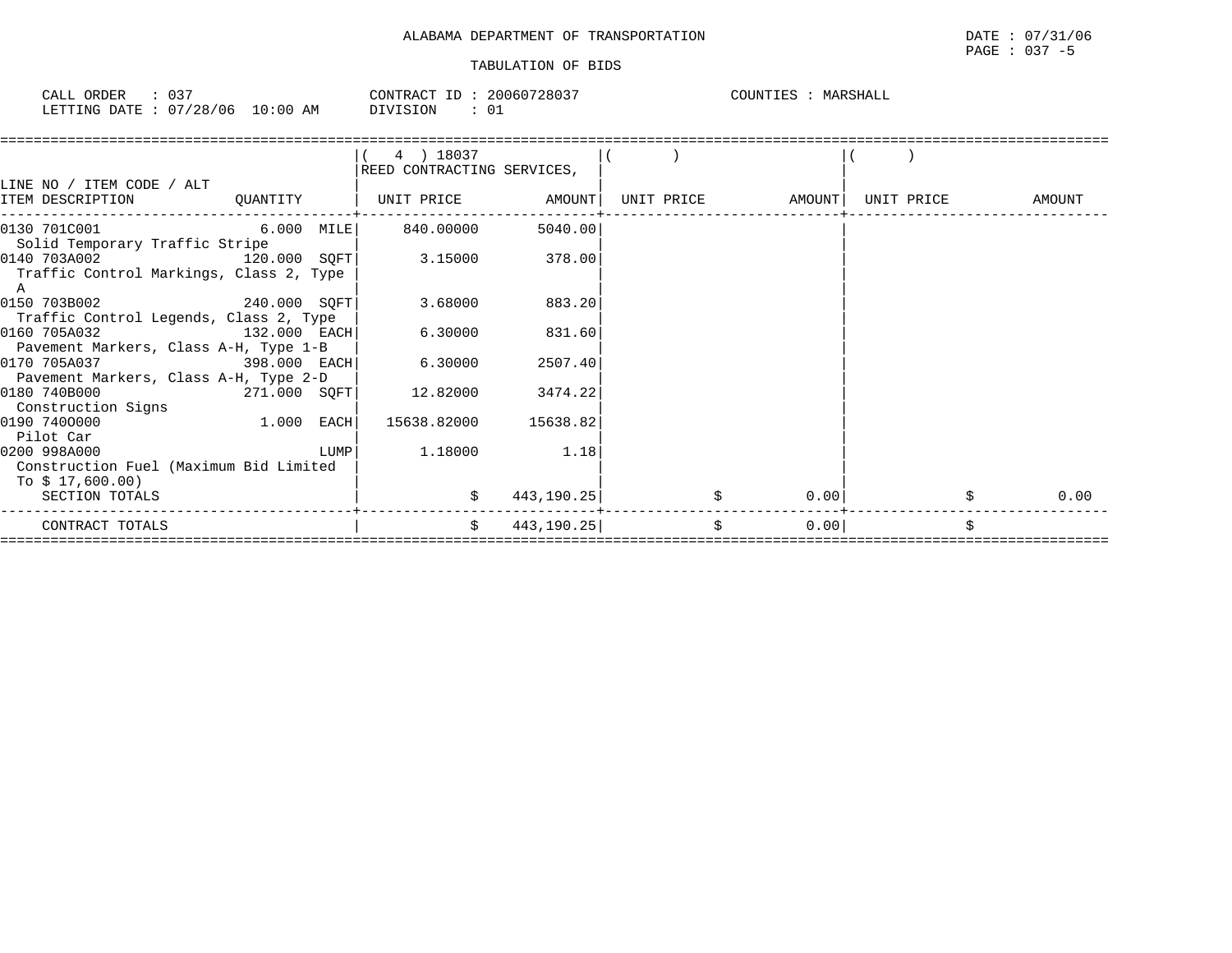# $\texttt{PAGE}$  : 038 -1

|      | : 038<br>CALL ORDER    | LETTING DATE: 07/28/06 10:00 AM                                                                                          | CONTRACT ID: 20060728038<br>DIVISION<br>$\therefore$ 06 |                                                  | COUNTIES : ELMORE |                     |                   |  |
|------|------------------------|--------------------------------------------------------------------------------------------------------------------------|---------------------------------------------------------|--------------------------------------------------|-------------------|---------------------|-------------------|--|
|      | CONTRACT DESCRIPTION : | for constructing the Resurfacing and Traffic Stripe on CR-69<br>from SR-14 to the Eclectic town limits. Length 3.285 mi. |                                                         | (available days)<br>PROJECT(S) : STPOA-CN06(208) |                   |                     |                   |  |
| RANK | VENDOR NO./NAME        |                                                                                                                          |                                                         |                                                  |                   | TOTAL<br><b>BID</b> | % OVER<br>LOW BID |  |
|      | 01023                  | ASPHALT CONTRACTORS, INC.                                                                                                |                                                         |                                                  |                   | 469,809.05          | 100.0000%         |  |
|      | 01087                  | APAC-SOUTHEAST, INC.                                                                                                     |                                                         |                                                  |                   | 525,527.55          | 111.8598%         |  |
|      | 23024                  | WIREGRASS CONSTRUCTION COMPANY, INC.                                                                                     |                                                         |                                                  |                   | 594,225.98          | 126.4824%         |  |
| 4    | 04013                  | DUNN CONSTRUCTION COMPANY, INC.                                                                                          |                                                         |                                                  |                   | 625,576.81          | 133.1555%         |  |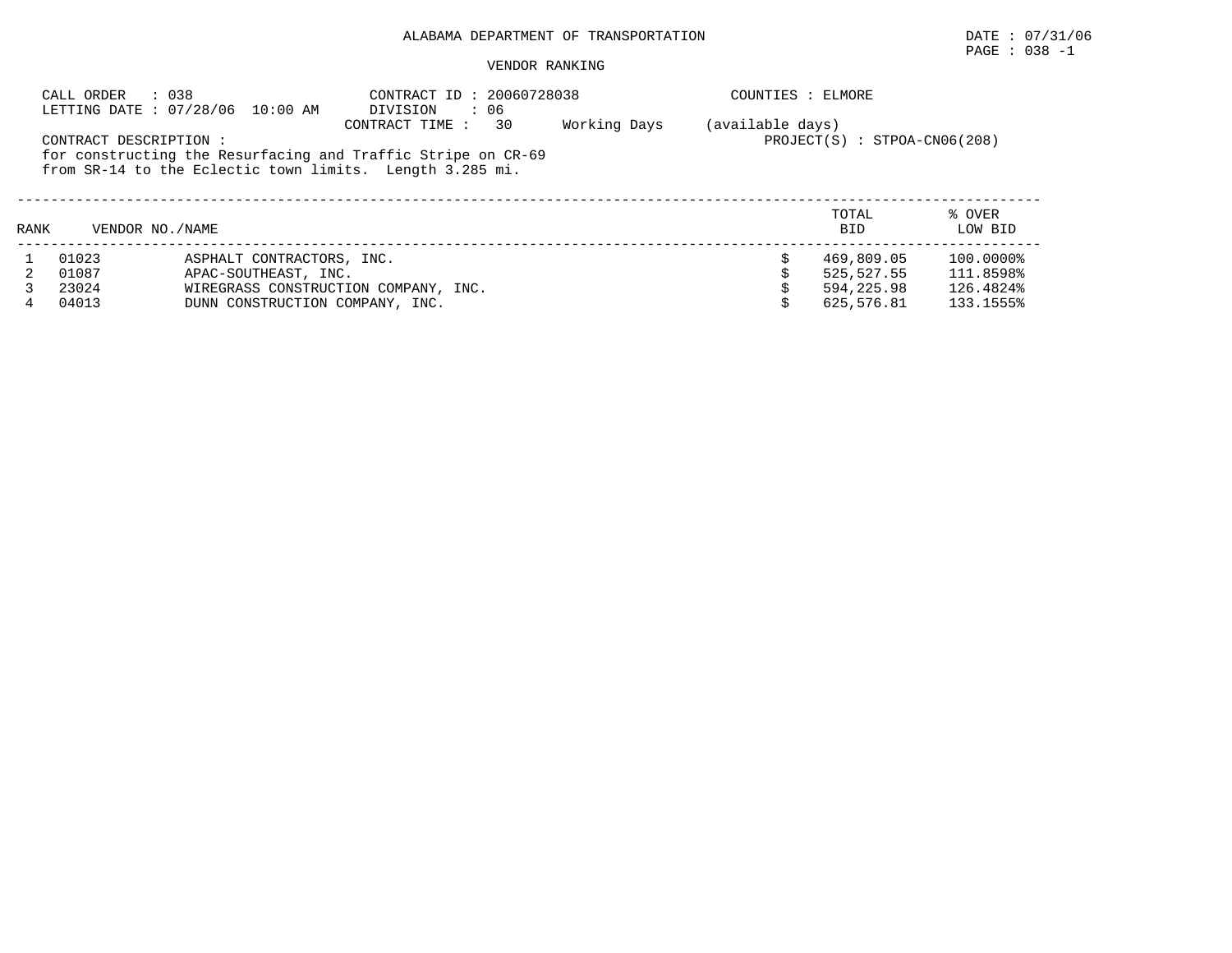| CALL<br>ORDER                   | 038 | CONTRACT<br>' ID | 20060728038 | ELMORE<br>COUNTIES |
|---------------------------------|-----|------------------|-------------|--------------------|
| LETTING DATE: 07/28/06 10:00 AM |     | DIVISION         | 06          |                    |

|                                               |              |      | 1 ) 01023                                                                          |           | 2 ) 01087         |                   | 3 ) 23024   |           |
|-----------------------------------------------|--------------|------|------------------------------------------------------------------------------------|-----------|-------------------|-------------------|-------------|-----------|
|                                               |              |      | ASPHALT CONTRACTORS, INC.   APAC-SOUTHEAST, INC.   WIREGRASS CONSTRUCTION COMPANY, |           |                   |                   |             |           |
| LINE NO / ITEM CODE / ALT<br>ITEM DESCRIPTION | OUANTITY     |      | UNIT PRICE                                                                         | AMOUNT    | UNIT PRICE AMOUNT |                   | UNIT PRICE  | AMOUNT    |
| SECTION 0001<br>Total                         |              |      |                                                                                    |           |                   |                   |             |           |
|                                               |              |      |                                                                                    |           |                   |                   |             |           |
| 0010 405A000                                  | 5783.000 GAL |      | 1.45000                                                                            | 8385.35   |                   | $1.60000$ 9252.80 | 1.95000     | 11276.85  |
| Tack Coat<br>0020 429A196                     | 1697.000 TON |      | 50.10000                                                                           | 85019.70  | 53.75000          | 91213.75          | 64.40000    | 109286.80 |
| Improved Bituminous Concrete Wearing          |              |      |                                                                                    |           |                   |                   |             |           |
| Surface Layer, 3/8" Maximum Aggregate         |              |      |                                                                                    |           |                   |                   |             |           |
| Size Mix, ESAL Range A                        |              |      |                                                                                    |           |                   |                   |             |           |
| 0030 429A198                                  | 1542.000 TON |      | 46.50000                                                                           | 71703.00  | 21.00000          | 32382.00          | 62.45000    | 96297.90  |
| Improved Bituminous Concrete Wearing          |              |      |                                                                                    |           |                   |                   |             |           |
| Surface Layer, Leveling, 3/8" Maximum         |              |      |                                                                                    |           |                   |                   |             |           |
| Aggregate Size Mix, ESAL Range A              |              |      |                                                                                    |           |                   |                   |             |           |
| 0040 429B200                                  | 4241.000 TON |      | 43.75000                                                                           | 185543.75 | 55.00000          | 233255.00         | 51.35000    | 217775.35 |
| Improved Bituminous Concrete Binder           |              |      |                                                                                    |           |                   |                   |             |           |
| Layer, 3/4" Maximum Aggregate Size Mix,       |              |      |                                                                                    |           |                   |                   |             |           |
| ESAL Range A                                  |              |      |                                                                                    |           |                   |                   |             |           |
| 100.000 TON<br>0050 429B205                   |              |      | 55.00000                                                                           | 5500.00   | 60.00000          | 6000.00           | 65.00000    | 6500.00   |
| Improved Bituminous Concrete Binder           |              |      |                                                                                    |           |                   |                   |             |           |
| Layer, Patching, 1" Maximum Aggregate         |              |      |                                                                                    |           |                   |                   |             |           |
| Size Mix, ESAL Range A                        |              |      |                                                                                    |           |                   |                   |             |           |
| 0060 429C210                                  | 637.000 TON  |      | 61.25000                                                                           | 39016.25  | 45.00000          | 28665.00          | 59.15000    | 37678.55  |
| Improved Bituminous Concrete Base Layer       |              |      |                                                                                    |           |                   |                   |             |           |
| Widening, 1" Maximum Aggregate Size Mix,      |              |      |                                                                                    |           |                   |                   |             |           |
| ESAL Range A                                  |              |      |                                                                                    |           |                   |                   |             |           |
| 0070 430B043                                  | 868.000 TON  |      | 23.50000                                                                           | 20398.00  | 25.50000          | 22134.00          | 35.00000    | 30380.00  |
| Aggregate Surfacing (1" Down, Crusher         |              |      |                                                                                    |           |                   |                   |             |           |
| Run)<br>0080 600A000                          |              | LUMP | 17700.00000                                                                        | 17700.00  | 60000.00000       | 60000.00          | 47500.00000 | 47500.00  |
| Mobilization                                  |              |      |                                                                                    |           |                   |                   |             |           |
| 0090 701A031                                  | 7.000 MILE   |      | 1350.00000                                                                         | 9450.00   | 1350.00000        | 9450.00           | 1371.37000  | 9599.59   |
| Solid White, Class 2, Type A Traffic          |              |      |                                                                                    |           |                   |                   |             |           |
| Stripe (0.06" Thick)                          |              |      |                                                                                    |           |                   |                   |             |           |
| 0100 701A035                                  | 5.000 MILE   |      | 1585.00000                                                                         | 7925.00   | 1585.00000        | 7925.00           | 1610.10000  | 8050.50   |
| Solid Yellow, Class 2, Type A Traffic         |              |      |                                                                                    |           |                   |                   |             |           |
| Stripe (0.09" Thick)                          |              |      |                                                                                    |           |                   |                   |             |           |
| 0110 701A045                                  | 2.000 MILE   |      | 900.00000                                                                          | 1800.00   | 900.00000         | 1800.00           | 914.25000   | 1828.50   |
| Broken Yellow, Class 2, Type A Traffic        |              |      |                                                                                    |           |                   |                   |             |           |
| Stripe (0.09" Thick)                          |              |      |                                                                                    |           |                   |                   |             |           |
| 0120 701C000                                  | 4.000 MILE   |      | 720.00000                                                                          | 2880.00   | 720.00000         | 2880.00           | 731.40000   | 2925.60   |
| Broken Temporary Traffic Stripe               |              |      |                                                                                    |           |                   |                   |             |           |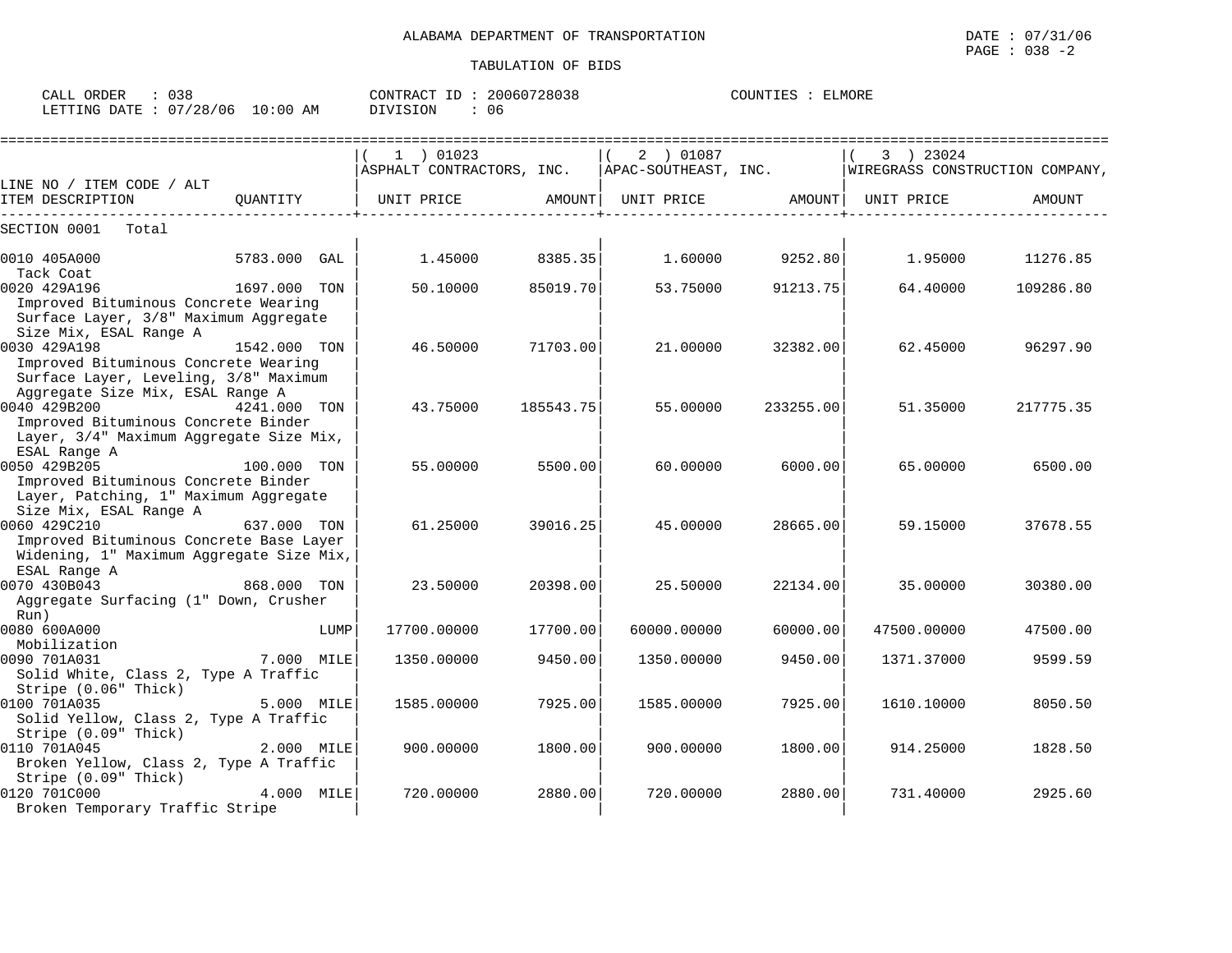| CALL ORDER                      | 038 |          | CONTRACT ID: 20060728038 | COUNTIES : | ELMORE |
|---------------------------------|-----|----------|--------------------------|------------|--------|
| LETTING DATE: 07/28/06 10:00 AM |     | DIVISION | 06                       |            |        |

|                                         |          |      | $1$ ) 01023               |            | 2 ) 01087            |             | 3 ) 23024                       |            |
|-----------------------------------------|----------|------|---------------------------|------------|----------------------|-------------|---------------------------------|------------|
|                                         |          |      | ASPHALT CONTRACTORS, INC. |            | APAC-SOUTHEAST, INC. |             | WIREGRASS CONSTRUCTION COMPANY, |            |
| LINE NO / ITEM CODE / ALT               |          |      |                           |            |                      |             |                                 |            |
| ITEM DESCRIPTION                        | OUANTITY |      | UNIT PRICE                | AMOUNT     | UNIT PRICE           | AMOUNT      | UNIT PRICE                      | AMOUNT     |
|                                         |          |      |                           |            |                      |             |                                 |            |
| 10.000 MILE<br>0130 701C001             |          |      | 780.00000                 | 7800.00    | 780.00000            | 7800.00     | 792.35000                       | 7923.50    |
| Solid Temporary Traffic Stripe          |          |      |                           |            |                      |             |                                 |            |
| 0140 703A002<br>140.000 SOFT            |          |      | 5.00000                   | 700.00     | 5.00000              | 700.00      | 5.08000                         | 711.20     |
| Traffic Control Markings, Class 2, Type |          |      |                           |            |                      |             |                                 |            |
|                                         |          |      |                           |            |                      |             |                                 |            |
| 0150 705A032<br>97.000 EACH             |          |      | 5.00000                   | 485.00     | 5.00000              | 485.00      | 5.08000                         | 492.76     |
| Pavement Markers, Class A-H, Type 1-B   |          |      |                           |            |                      |             |                                 |            |
| 0160 705A037<br>329.000 EACH            |          |      | 5.00000                   | 1645.00    | 5.00000              | 1645.00     | 5.08000                         | 1671.32    |
| Pavement Markers, Class A-H, Type 2-D   |          |      |                           |            |                      |             |                                 |            |
| 0170 740B000<br>244.000 SQFT            |          |      | 7.00000                   | 1708.00    | 10.00000             | 2440.00     | 7.49000                         | 1827.56    |
| Construction Signs                      |          |      |                           |            |                      |             |                                 |            |
| 0180 7400000                            | 1.000    | EACH | 2150.00000                | 2150.00    | 7500.00000           | 7500.00     | 1500.00000                      | 1500.00    |
| Pilot Car                               |          |      |                           |            |                      |             |                                 |            |
| 0190 998A000                            |          | LUMP | 0.00000                   | 0.00       | 0.00000              | 0.00        | 1000.00000                      | 1000.00    |
| Construction Fuel (Maximum Bid Limited  |          |      |                           |            |                      |             |                                 |            |
| To \$ 23,700.00)                        |          |      |                           |            |                      |             |                                 |            |
| SECTION TOTALS                          |          |      | \$                        | 469,809.05 | \$                   | 525, 527.55 |                                 | 594,225.98 |
|                                         |          |      | Ŝ.                        |            |                      |             |                                 |            |
| CONTRACT TOTALS                         |          |      |                           | 469,809.05 | \$                   | 525, 527.55 | \$                              | 594,225.98 |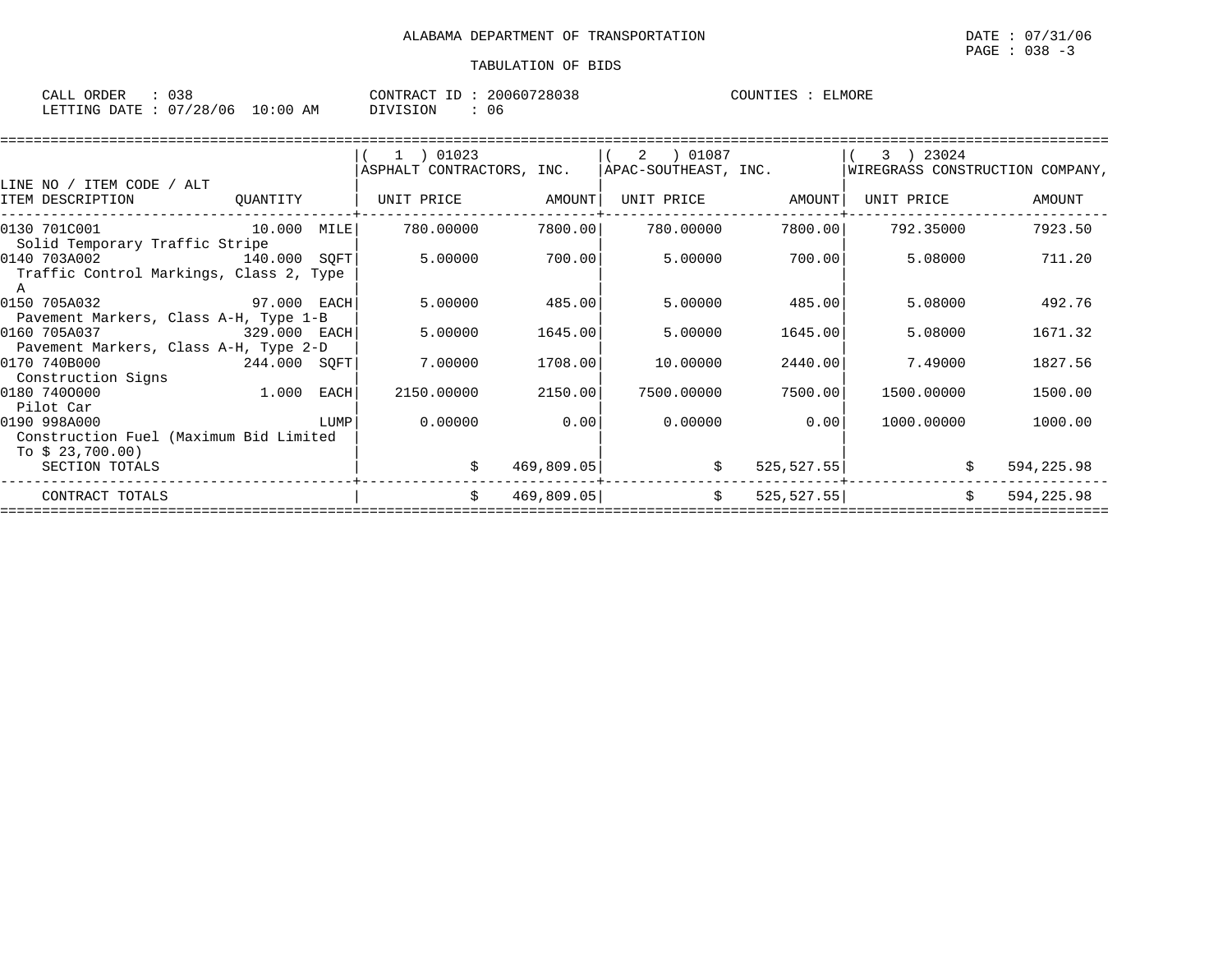#### TABULATION OF BIDS

PAGE : 038 -4

| CALL ORDER<br>: 038<br>LETTING DATE : 07/28/06 10:00 AM                                        |              | CONTRACT ID: 20060728038<br>DIVISION<br>: 06 |           | COUNTIES : ELMORE |            |        |
|------------------------------------------------------------------------------------------------|--------------|----------------------------------------------|-----------|-------------------|------------|--------|
|                                                                                                |              | 4 ) 04013<br>DUNN CONSTRUCTION CO., INC.     |           |                   |            |        |
| LINE NO / ITEM CODE / ALT<br>ITEM DESCRIPTION                                                  | QUANTITY     | UNIT PRICE                                   | AMOUNT    | UNIT PRICE AMOUNT | UNIT PRICE | AMOUNT |
| SECTION 0001<br>Total                                                                          |              |                                              |           |                   |            |        |
| 0010 405A000                                                                                   | 5783.000 GAL | 1.94000                                      | 11219.02  |                   |            |        |
| Tack Coat<br>0020 429A196<br>Improved Bituminous Concrete Wearing                              | 1697.000 TON | 67.12000                                     | 113902.64 |                   |            |        |
| Surface Layer, 3/8" Maximum Aggregate<br>Size Mix, ESAL Range A                                |              |                                              |           |                   |            |        |
| 0030 429A198<br>Improved Bituminous Concrete Wearing<br>Surface Layer, Leveling, 3/8" Maximum  | 1542.000 TON | 64.22000                                     | 99027.24  |                   |            |        |
| Aggregate Size Mix, ESAL Range A<br>0040 429B200                                               | 4241.000 TON | 57.54000                                     | 244027.14 |                   |            |        |
| Improved Bituminous Concrete Binder<br>Layer, 3/4" Maximum Aggregate Size Mix,<br>ESAL Range A |              |                                              |           |                   |            |        |
| 0050 429B205<br>Improved Bituminous Concrete Binder                                            | 100.000 TON  | 98.93000                                     | 9893.00   |                   |            |        |
| Layer, Patching, 1" Maximum Aggregate<br>Size Mix, ESAL Range A<br>0060 429C210                | 637.000 TON  | 63.54000                                     | 40474.98  |                   |            |        |
| Improved Bituminous Concrete Base Layer<br>Widening, 1" Maximum Aggregate Size Mix,            |              |                                              |           |                   |            |        |
| ESAL Range A<br>0070 430B043<br>Aggregate Surfacing (1" Down, Crusher                          | 868.000 TON  | 28,09000                                     | 24382.12  |                   |            |        |
| Run)<br>0080 600A000                                                                           | LUMP         | 16386.35000                                  | 16386.35  |                   |            |        |
| Mobilization<br>0090 701A031<br>Solid White, Class 2, Type A Traffic                           | 7.000 MILE   | 1556.29000                                   | 10894.03  |                   |            |        |
| Stripe (0.06" Thick)<br>0100 701A035                                                           | 5.000 MILE   | 1827.21000                                   | 9136.05   |                   |            |        |
| Solid Yellow, Class 2, Type A Traffic<br>Stripe (0.09" Thick)                                  |              |                                              |           |                   |            |        |
| 0110 701A045<br>Broken Yellow, Class 2, Type A Traffic<br>Stripe (0.09" Thick)                 | 2.000 MILE   | 1037.53000                                   | 2075.06   |                   |            |        |
| 0120 701C000<br>Broken Temporary Traffic Stripe                                                | 4.000 MILE   | 830.02000                                    | 3320.08   |                   |            |        |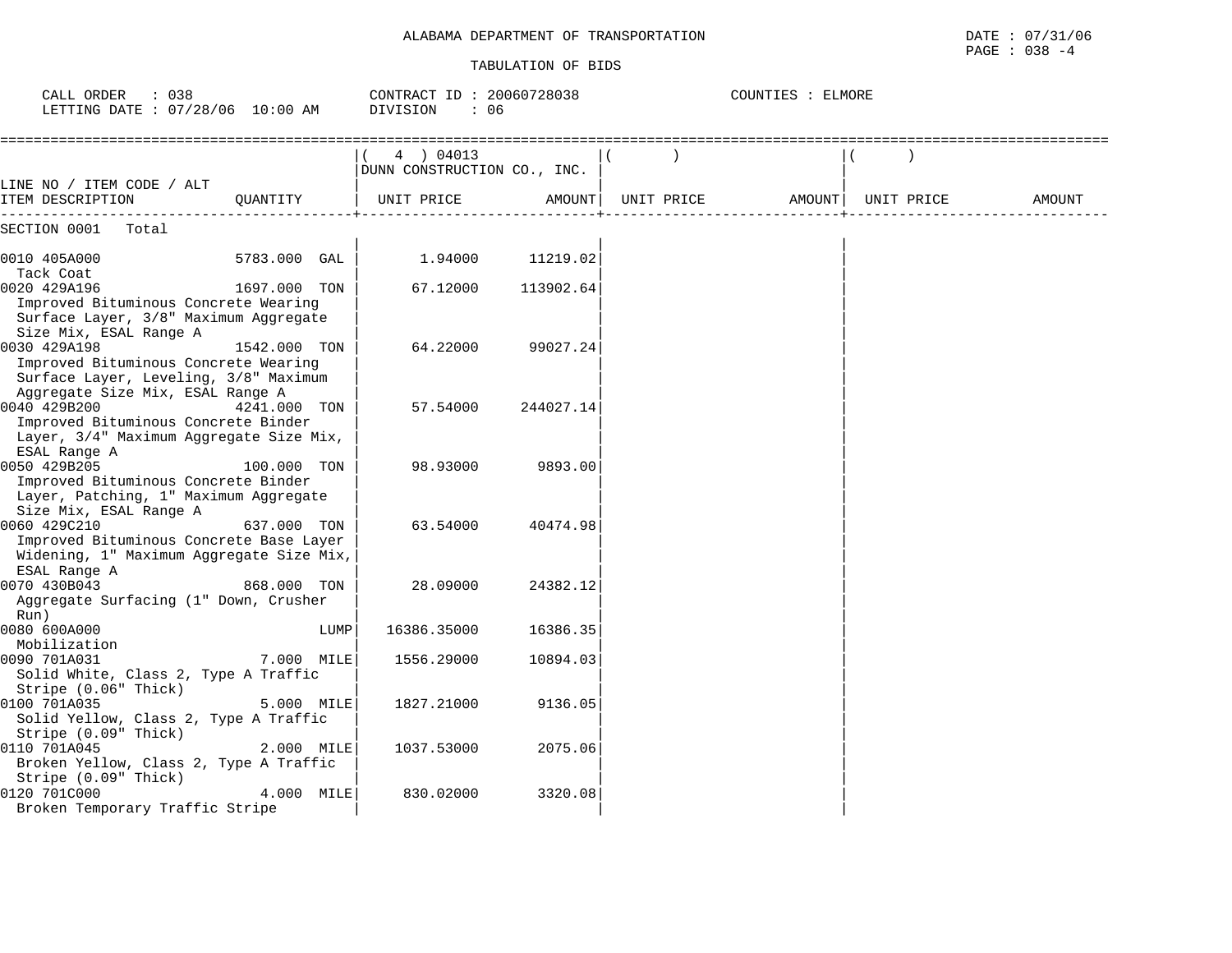| CALL<br>ORDER          | 038 |             | CONTRACT ID | 20060728038 | COUNTIES | ELMORE |
|------------------------|-----|-------------|-------------|-------------|----------|--------|
| LETTING DATE: 07/28/06 |     | 10:00<br>AΜ | DIVISION    | 06          |          |        |

| LINE NO / ITEM CODE / ALT                                                  |                |      | 4 ) 04013<br>DUNN CONSTRUCTION CO., INC. |            |    |                   |  |                   |
|----------------------------------------------------------------------------|----------------|------|------------------------------------------|------------|----|-------------------|--|-------------------|
| ITEM DESCRIPTION                                                           | QUANTITY       |      | UNIT PRICE AMOUNT                        |            |    | UNIT PRICE AMOUNT |  | UNIT PRICE AMOUNT |
| 0130 701C001 10.000 MILE<br>Solid Temporary Traffic Stripe                 |                |      | 899.19000                                | 8991.90    |    |                   |  |                   |
| 0140 703A002<br>Traffic Control Markings, Class 2, Type<br>A               | 140.000 SOFT   |      | 5.76000 806.40                           |            |    |                   |  |                   |
| 0150 705A032<br>Pavement Markers, Class A-H, Type 1-B                      | $97.000$ EACH  |      | 5.76000                                  | 558.72     |    |                   |  |                   |
| 0160 705A037<br>Pavement Markers, Class A-H, Type 2-D                      | $329.000$ EACH |      | 5.76000                                  | 1895.04    |    |                   |  |                   |
| 0170 740B000<br>Construction Signs                                         | 244.000 SQFT   |      | 8.49000                                  | 2071.56    |    |                   |  |                   |
| 0180 7400000<br>Pilot Car                                                  | $1.000$ EACH   |      | 10541.69000 10541.69                     |            |    |                   |  |                   |
| 0190 998A000<br>Construction Fuel (Maximum Bid Limited<br>To \$ 23,700.00) |                | LUMP | 15973.79000                              | 15973.79   |    |                   |  |                   |
| SECTION TOTALS                                                             |                |      | \$                                       | 625,576.81 |    | 0.00              |  | 0.00              |
| CONTRACT TOTALS                                                            |                |      | \$                                       | 625,576.81 | \$ | 0.00              |  |                   |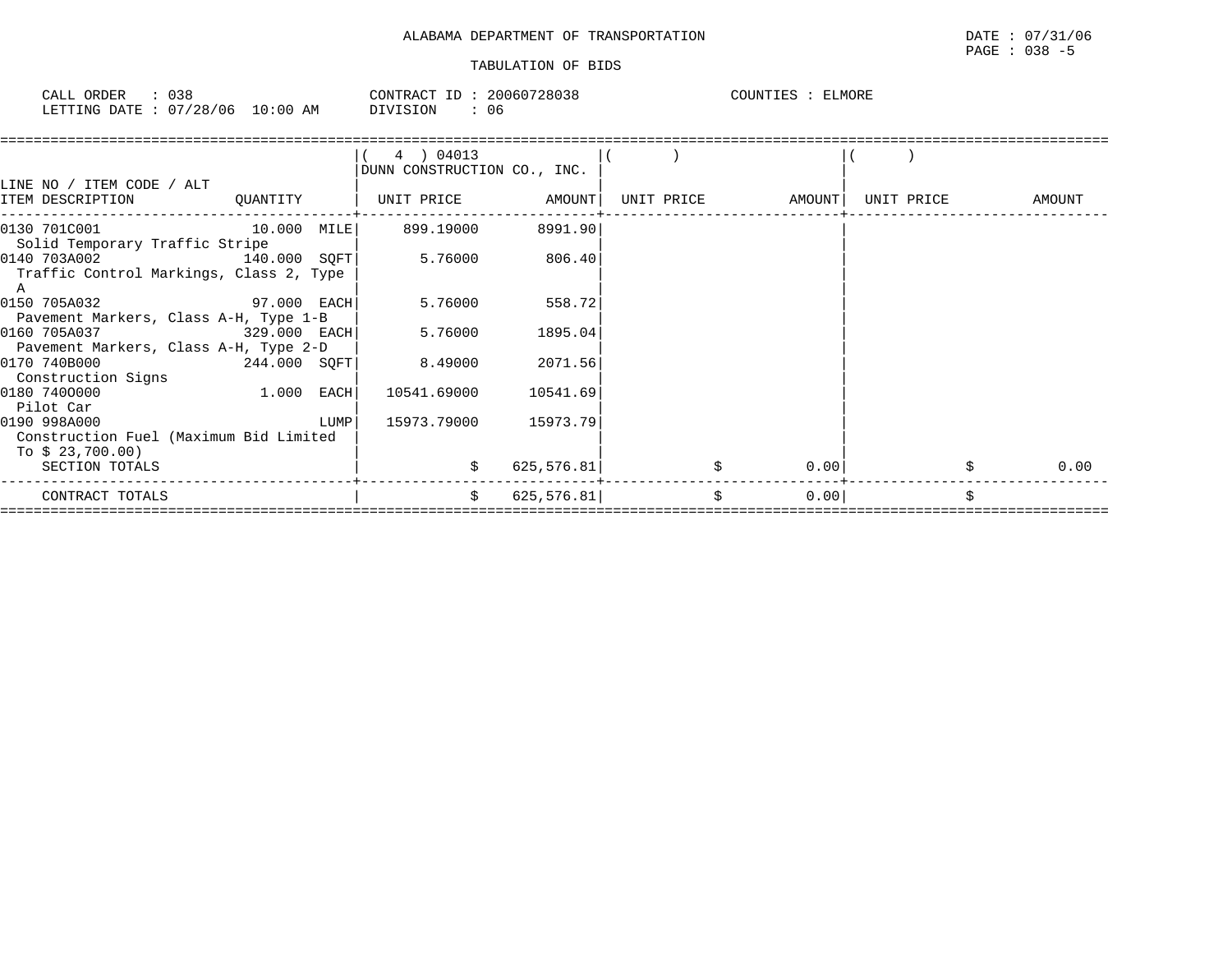# PAGE : 040 -1

| CALL ORDER                | : 040<br>LETTING DATE: 07/28/06 10:00 AM                                                                                                                                                                                                                                                                                    | CONTRACT ID: 20060728040<br>$\therefore$ 03<br>DIVISION |  | COUNTIES : SHELBY |                                                |                                     |
|---------------------------|-----------------------------------------------------------------------------------------------------------------------------------------------------------------------------------------------------------------------------------------------------------------------------------------------------------------------------|---------------------------------------------------------|--|-------------------|------------------------------------------------|-------------------------------------|
|                           | Working Days<br>(available days)<br>55<br>CONTRACT TIME :<br>$PROJECT(S) : STPSA-0025(511)$<br>CONTRACT DESCRIPTION :<br>$99 - 303 - 595 - 025 - 617$<br>for constructing the Planing, Resurfacing and Traffic Stripe<br>on SR-25 from Hillside Drive in Wilsonville to SR-38<br>(US-280) in Harpersville. Length 8.080 mi. |                                                         |  |                   |                                                |                                     |
| VENDOR NO. / NAME<br>RANK |                                                                                                                                                                                                                                                                                                                             |                                                         |  |                   | TOTAL<br><b>BID</b>                            | % OVER<br>LOW BID                   |
| 03097<br>01087<br>04013   | CHILTON PAVING & ASPHALT, LLC<br>APAC-SOUTHEAST, INC.<br>DUNN CONSTRUCTION COMPANY, INC.                                                                                                                                                                                                                                    |                                                         |  |                   | \$1,595,567.37<br>1,604,040.30<br>1,728,539.94 | 100.0000%<br>100.5310%<br>108.3339% |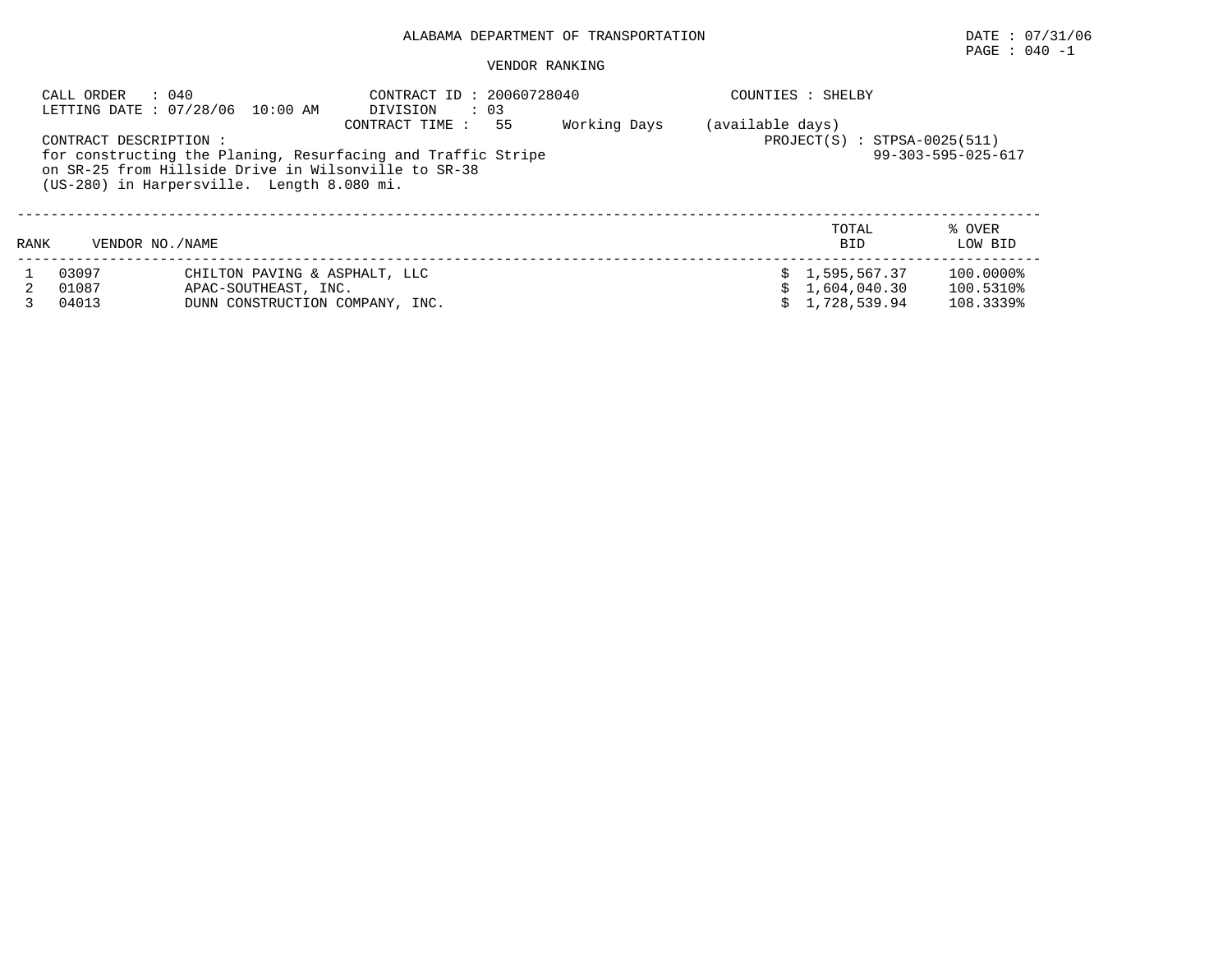| $\therefore$ 040<br>CALL ORDER  | CONTRACT ID: 20060728040    | COUNTIES : SHELBY |
|---------------------------------|-----------------------------|-------------------|
| LETTING DATE: 07/28/06 10:00 AM | DIVISION<br>$\therefore$ 03 |                   |

|                                                                                                                                 |                 |      | 1 03097      |           | 2 ) 01087                                          |           | 3 ) 04013                   |           |
|---------------------------------------------------------------------------------------------------------------------------------|-----------------|------|--------------|-----------|----------------------------------------------------|-----------|-----------------------------|-----------|
|                                                                                                                                 |                 |      |              |           | CHILTON PAVING & ASPHALT, L   APAC-SOUTHEAST, INC. |           | DUNN CONSTRUCTION CO., INC. |           |
| LINE NO / ITEM CODE / ALT<br>ITEM DESCRIPTION                                                                                   | OUANTITY        |      | UNIT PRICE   | AMOUNT    | UNIT PRICE                                         | AMOUNT    | UNIT PRICE                  | AMOUNT    |
| SECTION 0001<br>Total                                                                                                           |                 |      |              |           |                                                    |           |                             |           |
|                                                                                                                                 |                 |      |              |           |                                                    |           |                             |           |
| 0010 209A000<br>Mailbox Reset, Single                                                                                           | 2.000 EACH      |      | 433.53000    | 867.06    | 444.55000                                          | 889.10    | 192.24000                   | 384.48    |
| 0020 305B060<br>Crushed Aggregate, Section 825, Crusher<br>Run Stone, $1 \frac{1}{2}$ , For                                     | 2000.000 TON    |      | 17.98000     | 35960.00  | 18.06000                                           | 36120.00  | 25.66000                    | 51320.00  |
| 0030 405A000<br>Tack Coat                                                                                                       | 4812.000 GAL    |      | 2.41000      | 11596.92  | 2.40000                                            | 11548.80  | 1,94000                     | 9335.28   |
| 0040 407A000<br>Joint Sealant For Hot Mix Asphalt<br>Pavement                                                                   | 499.000 GAL     |      | 39.87000     | 19895.13  | 28.76000                                           | 14351.24  | 27.49000                    | 13717.51  |
| 0050 408A052<br>Planing Existing Pavement<br>(Approximately 1.10" Thru 2.0" Thick)                                              | 141796.000 SOYD |      | 0.83000      | 117690.68 | 0.41000                                            | 58136.36  | 0.81000                     | 114854.76 |
| 0060 424A361<br>Superpave Bituminous Concrete Wearing<br>Surface Layer, 3/4" Maximum Aggregate                                  | 13230.000 TON   |      | 41.28000     | 546134.40 | 53.42000                                           | 706746.60 | 54.57000                    | 721961.10 |
| Size Mix, ESAL Range C/D<br>0070 424A366<br>Superpave Bituminous Concrete Wearing<br>Surface Layer, Leveling, 1/2" Maximum      | 5500.000 TON    |      | 53.78000     | 295790.00 | 62.28000                                           | 342540.00 | 59.36000                    | 326480.00 |
| Aggregate Size Mix, ESAL Range C/D<br>0080 424B685<br>Superpave Bituminous Concrete Lower<br>Binder Layer, Patching, 1" Maximum | 500.000         | TON  | 103.71000    | 51855.00  | 93.30000                                           | 46650.00  | 82.19000                    | 41095.00  |
| Aggregate Size Mix, ESAL Range C/D<br>0090 424C371<br>Superpave Bituminous Concrete Base<br>Layer, Widening, 1 1/2" Maximum     | 4006.000        | TON  | 47.81000     | 191526.86 | 54.18000                                           | 217045.08 | 47.90000                    | 191887.40 |
| Aggregate Size Mix, ESAL Range C/D<br>0100 600A000                                                                              |                 | LUMP | 148104.96000 | 148104.96 | 18878.65000                                        | 18878.65  | 51343.05000                 | 51343.05  |
| Mobilization<br>0110 652A100                                                                                                    | 5.000           | ACRE | 2496.14000   | 12480.70  | 918.00000                                          | 4590.00   | 668.53000                   | 3342.65   |
| Seeding<br>0120 656A010<br>Mulching                                                                                             | 5.000 ACRE      |      | 2496.14000   | 12480.70  | 918.00000                                          | 4590.00   | 557.11000                   | 2785.55   |
| 0130 665F000<br>Hay Bales                                                                                                       | 50.000 EACH     |      | 9.25000      | 462.50    | 5.61000                                            | 280.50    | 11.73000                    | 586.50    |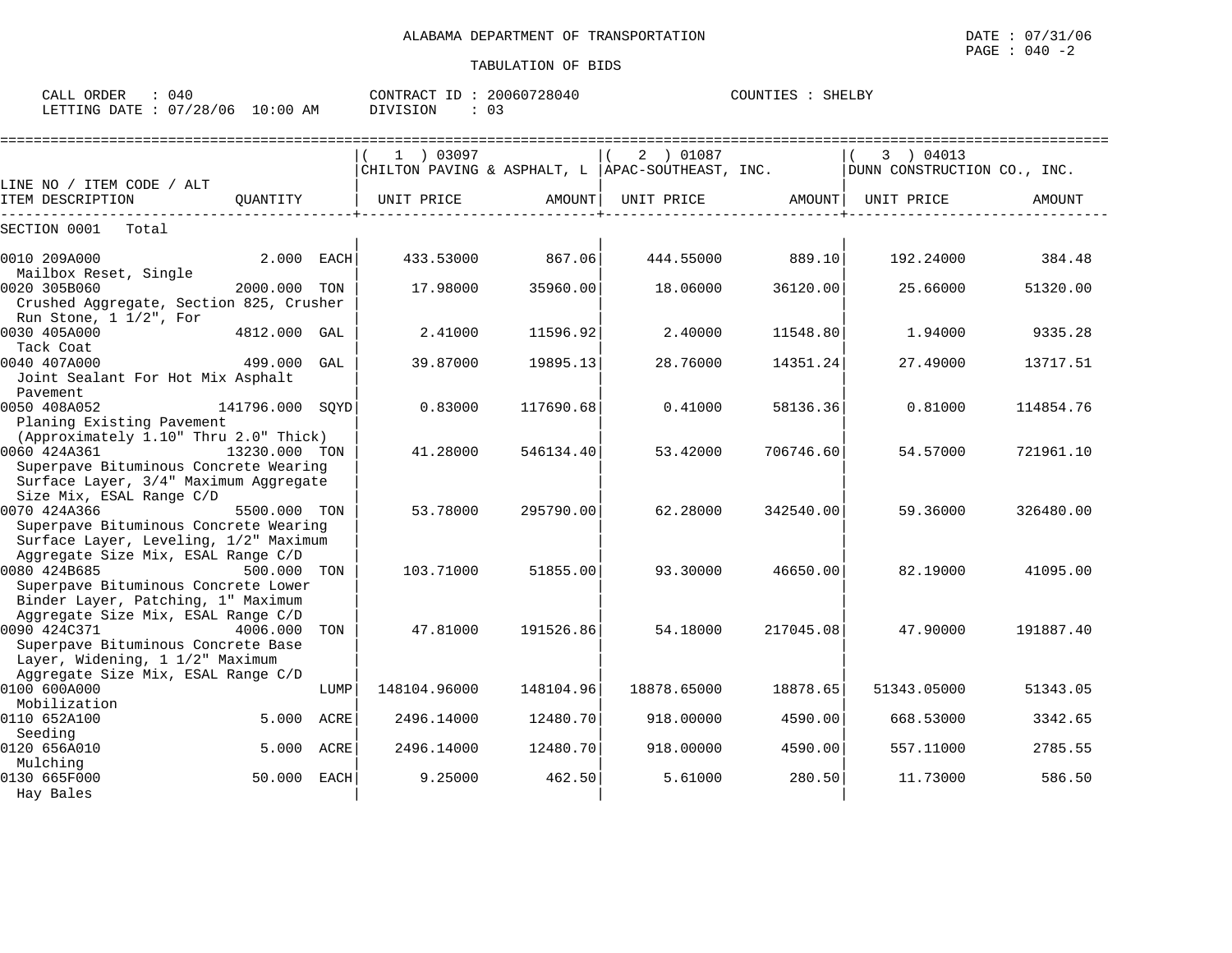| CALL ORDER                      | $\therefore$ 040 | CONTRACT ID: 20060728040 |       | COUNTIES : SHELBY |
|---------------------------------|------------------|--------------------------|-------|-------------------|
| LETTING DATE: 07/28/06 10:00 AM |                  | DIVISION                 | : 0.3 |                   |

|                                                                  |               | 1 03097                      |          | 2 01087<br>CHILTON PAVING & ASPHALT, L  APAC-SOUTHEAST, INC. |          | 3 04013<br>DUNN CONSTRUCTION CO., INC. |          |
|------------------------------------------------------------------|---------------|------------------------------|----------|--------------------------------------------------------------|----------|----------------------------------------|----------|
| LINE NO / ITEM CODE / ALT                                        |               |                              |          |                                                              |          |                                        |          |
| ITEM DESCRIPTION                                                 |               | QUANTITY   UNIT PRICE AMOUNT |          | UNIT PRICE AMOUNT UNIT PRICE                                 |          |                                        | AMOUNT   |
| 0140 665J000                                                     | 150.000 LF    | 7.06000                      | 1059.00  | 6.76000                                                      | 1014.00  | 4.18000                                | 627.00   |
| Silt Fence, Type A                                               |               |                              |          |                                                              |          |                                        |          |
| 0150 6650001                                                     | 150.000 LF    | 0.59000                      | 88.50    | 6.48000                                                      | 972.00   | 1.67000                                | 250.50   |
| Silt Fence Removal                                               | 5.000 ACRE    |                              |          |                                                              |          |                                        |          |
| 0160 666A001                                                     |               | 175.00000                    | 875.00   | 76.50000                                                     | 382.50   | 27.86000                               | 139.30   |
| Pest Control Treatment<br>0170 701A028                           | 17.000 MILE   | 1956.32000                   | 33257.44 | 1854.36000                                                   | 31524.12 | 1874.22000                             | 31861.74 |
| Solid White, Class 2, Type A Traffic                             |               |                              |          |                                                              |          |                                        |          |
| Stripe (0.06" Thick) (6" Wide)                                   |               |                              |          |                                                              |          |                                        |          |
| 0180 701A046                                                     | 6.000 MILE    | 1279.07000                   | 7674.42  | 1133.22000                                                   | 6799.32  | 1212.73000                             | 7276.38  |
| Broken Yellow, Class 2, Type A Traffic                           |               |                              |          |                                                              |          |                                        |          |
| Stripe (0.09" Thick) (6" Wide)                                   |               |                              |          |                                                              |          |                                        |          |
| 9.000 MILE<br>0190 701A048                                       |               | 2146.89000                   | 19322.01 | 2060.91000                                                   | 18548.19 | 2094.72000                             | 18852.48 |
| Solid Yellow, Class 2, Type A Traffic                            |               |                              |          |                                                              |          |                                        |          |
| Stripe (0.09" Thick) (6" Wide)                                   |               |                              |          |                                                              |          |                                        |          |
| 0200 701B009                                                     | 961.000 LF    | 1.49000                      | 1431.89  | 1.55000                                                      | 1489.55  | 1.10000                                | 1057.10  |
| Dotted Class 2, Type A Traffic Stripe                            |               |                              |          |                                                              |          |                                        |          |
| (0.09" Thick)(6" Wide)                                           |               |                              |          |                                                              |          |                                        |          |
| $11.000$ MILE<br>0210 701C000                                    |               | 666.67000                    | 7333.37  | 741.74000                                                    | 8159.14  | 661.49000                              | 7276.39  |
| Broken Temporary Traffic Stripe                                  |               |                              |          |                                                              |          |                                        |          |
| 0220 701C001 17.000 MILE                                         |               | 742.86000                    | 12628.62 | 803.56000                                                    | 13660.52 | 716.61000                              | 12182.37 |
| Solid Temporary Traffic Stripe<br>0230 701D008                   | 1.000 MILE    | 2307.69000                   | 2307.69  | 2575.50000                                                   | 2575.50  | 1984.47000                             | 1984.47  |
| Solid Traffic Stripe Removed (Plastic)                           |               |                              |          |                                                              |          |                                        |          |
| 0240 701G125                                                     | 1183.000 LF   | 4.99000                      | 5903.17  | 5.15000                                                      | 6092.45  | 4.69000                                | 5548.27  |
| Solid White, Class 3W, Type A Traffic                            |               |                              |          |                                                              |          |                                        |          |
| Stripe (6" Wide)                                                 |               |                              |          |                                                              |          |                                        |          |
| 0250 701G133<br>1183.000 LF                                      |               | 4.84000                      | 5725.72  | 5.15000                                                      | 6092.45  | 4.69000                                | 5548.27  |
| Solid Yellow, Class 3W, Type A Traffic                           |               |                              |          |                                                              |          |                                        |          |
|                                                                  |               |                              |          |                                                              |          |                                        |          |
| Stripe (6" Wide)<br>260 7034002<br>2650.000 SQFT<br>0260 703A002 |               | 3.82000                      | 13943.00 | 3.61000                                                      | 13176.50 | 3.31000                                | 12081.50 |
| Traffic Control Markings, Class 2, Type                          |               |                              |          |                                                              |          |                                        |          |
| $\mathbb A$                                                      |               |                              |          |                                                              |          |                                        |          |
| 0270 703B002                                                     | 90.000 SQFT   | 3.53000                      | 317.70   | 4.64000                                                      | 417.60   | 3.31000                                | 297.90   |
| Traffic Control Legends, Class 2, Type                           |               |                              |          |                                                              |          |                                        |          |
| 0280 703D001                                                     | 1248.000 SOFT | 1.23000                      | 1535.04  | 1.55000                                                      | 1934.40  | 1,10000                                | 1372.80  |
| Temporary Traffic Control Markings<br>0290 705A030               |               |                              | 117.39   |                                                              |          |                                        | 115.71   |
| 21.000 EACH<br>Pavement Markers, Class A-H, Type 2-C             |               | 5.59000                      |          | 5.67000                                                      | 119.07   | 5.51000                                |          |
|                                                                  |               |                              |          |                                                              |          |                                        |          |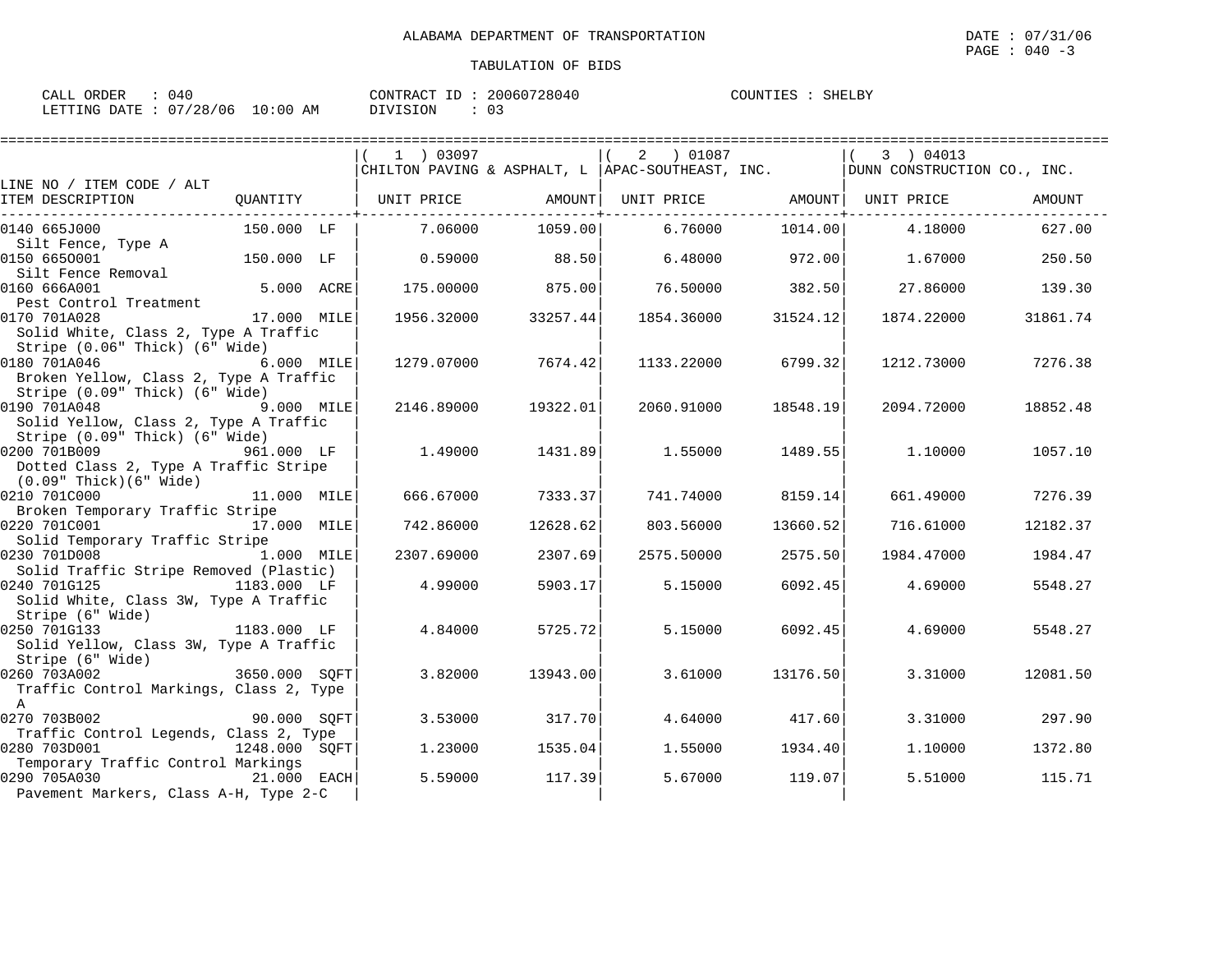SHELBY

| CALL ORDER                      | 040 |      | CONTRACT ID: 20060728040 |    | SHELBY<br>COUNTIES : |
|---------------------------------|-----|------|--------------------------|----|----------------------|
| LETTING DATE: 07/28/06 10:00 AM |     | ____ | DIVISION                 | 03 |                      |

|                                                                            |             |      |                   |                       | CHILTON PAVING & ASPHALT, L $ $ APAC-SOUTHEAST, INC. |                   | 3 ) 04013<br>DUNN CONSTRUCTION CO., INC. |                |
|----------------------------------------------------------------------------|-------------|------|-------------------|-----------------------|------------------------------------------------------|-------------------|------------------------------------------|----------------|
| LINE NO / ITEM CODE / ALT<br>ITEM DESCRIPTION                              | QUANTITY    |      | UNIT PRICE AMOUNT |                       |                                                      | UNIT PRICE AMOUNT | UNIT PRICE                               | AMOUNT         |
| 0300 705A032<br>204.000 EACH                                               |             |      | 6.41000           | 1307.64               | 5.67000                                              | 1156.68           | 5.51000                                  | 1124.04        |
| Pavement Markers, Class A-H, Type 1-B<br>0310 705A037<br>$744.000$ EACH    |             |      | 6.11000           | 4545.84               | 5.67000                                              | 4218.48           | 5.51000                                  | 4099.44        |
| Pavement Markers, Class A-H, Type 2-D<br>0320 705A038                      | 32.000 EACH |      | 5.62000           | 179.84                | 5.67000                                              | 181.44            | 5.51000                                  | 176.32         |
| Pavement Markers, Class A-H, Type 2-E<br>0330 730H001 3420.000 LF          |             |      | 2.60000           | 8892.00               | 3.83000                                              | 13098.60          | 2.54000                                  | 8686.80        |
| Loop Wire<br>0340 7301001                                                  | 250.000 LF  |      | 1.26000           | 315.00                | 1,02000                                              | 255.00            | 1,21000                                  | 302.50         |
| Loop Detector Lead-In-Cable<br>0350 740B000                                | 1178.000    | SQFT | 10.06000          | 11850.68              | 7.57000                                              | 8917.46           | 8.21000                                  | 9671.38        |
| Construction Signs<br>0360 740E000                                         | 350.000     | EACH | 20,00000          | 7000.00               | 1,27000                                              | 444.50            | 11.73000                                 | 4105.50        |
| Cones (36 Inches High)<br>0370 740M001                                     | 350.000     | EACH | 8.89000           | 3111.50               | 1,27000                                              | 444.50            | 2.35000                                  | 822.50         |
| Ballast For Cone<br>0380 998A000<br>Construction Fuel (Maximum Bid Limited |             | LUMP | 0.00000           | 0.00                  | 0.00000                                              | 0.00              | 63986.00000                              | 63986.00       |
| To \$75,000.00)<br>SECTION TOTALS                                          |             |      |                   | $\sharp$ 1,595,567.37 |                                                      |                   | $\sharp$ 1,604,040.30                    | \$1,728,539.94 |
| CONTRACT TOTALS                                                            |             |      |                   | $\sharp$ 1,595,567.37 |                                                      | \$1,604,040.30]   |                                          | \$1,728,539.94 |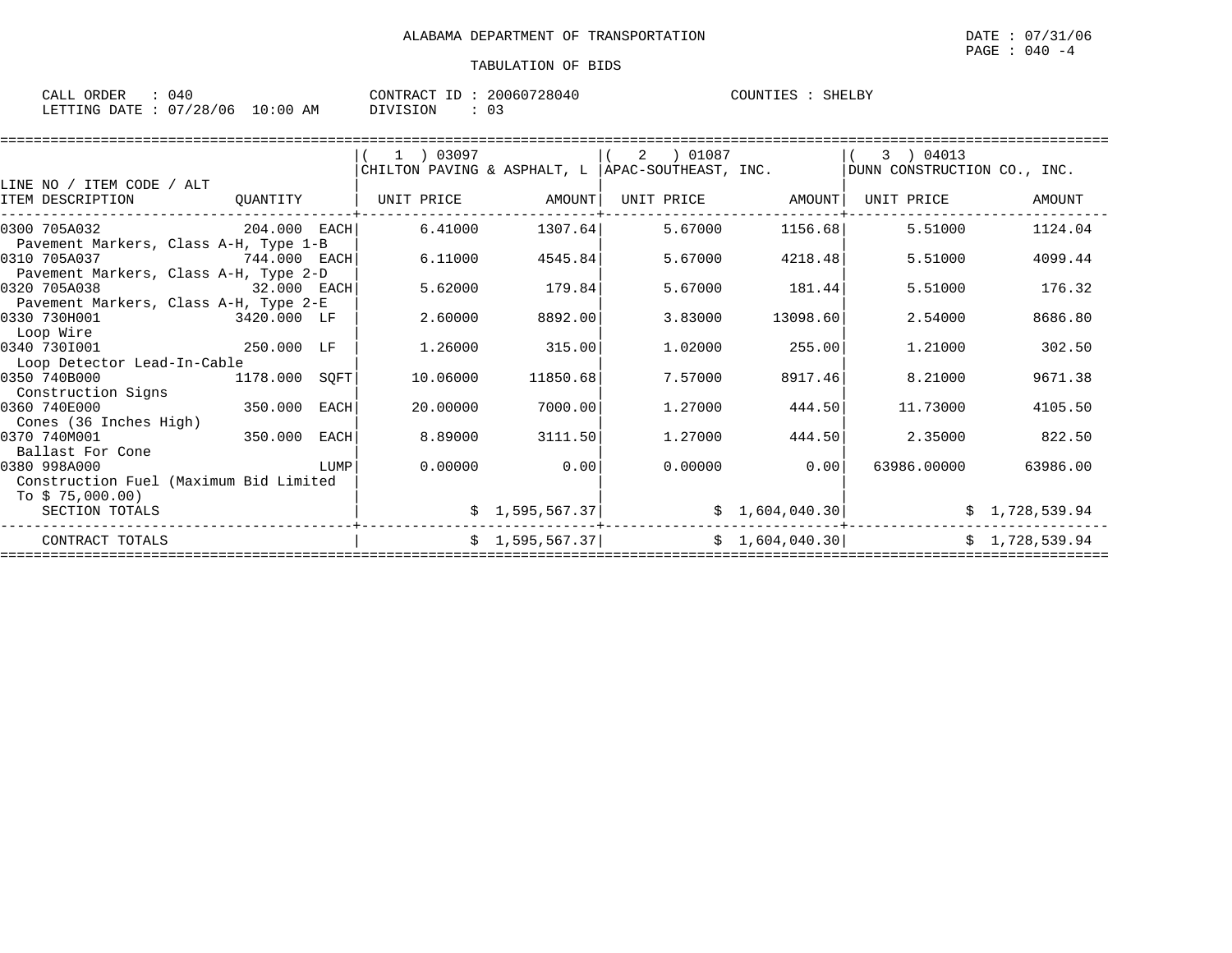PAGE : 041 -1

| CALL ORDER                | : 041<br>LETTING DATE: 07/28/06 10:00 AM                                                                                                            | CONTRACT ID: 20060728041<br>DIVISION<br>$\cdot$ 06                                 |  | COUNTIES : LOWNDES |                                                  |                                     |  |  |  |
|---------------------------|-----------------------------------------------------------------------------------------------------------------------------------------------------|------------------------------------------------------------------------------------|--|--------------------|--------------------------------------------------|-------------------------------------|--|--|--|
| CONTRACT DESCRIPTION :    | for constructing the Planing, Resurfacing and Traffic Stripe<br>on SR-21 from near CR-45 to the west city limit of<br>Hayneville. Length 11.160 mi. | (available days)<br>$PROJECT(S) : STPSA-0021(512)$<br>$99 - 306 - 434 - 021 - 601$ |  |                    |                                                  |                                     |  |  |  |
| VENDOR NO. / NAME<br>RANK |                                                                                                                                                     |                                                                                    |  |                    | TOTAL<br><b>BID</b>                              | % OVER<br>LOW BID                   |  |  |  |
| 01023<br>01087<br>23024   | ASPHALT CONTRACTORS, INC.<br>APAC-SOUTHEAST, INC.                                                                                                   | WIREGRASS CONSTRUCTION COMPANY, INC.                                               |  |                    | \$1,636,319.00<br>\$1,735,516.50<br>1,827,265.07 | 100.0000%<br>106.0622%<br>111.6692% |  |  |  |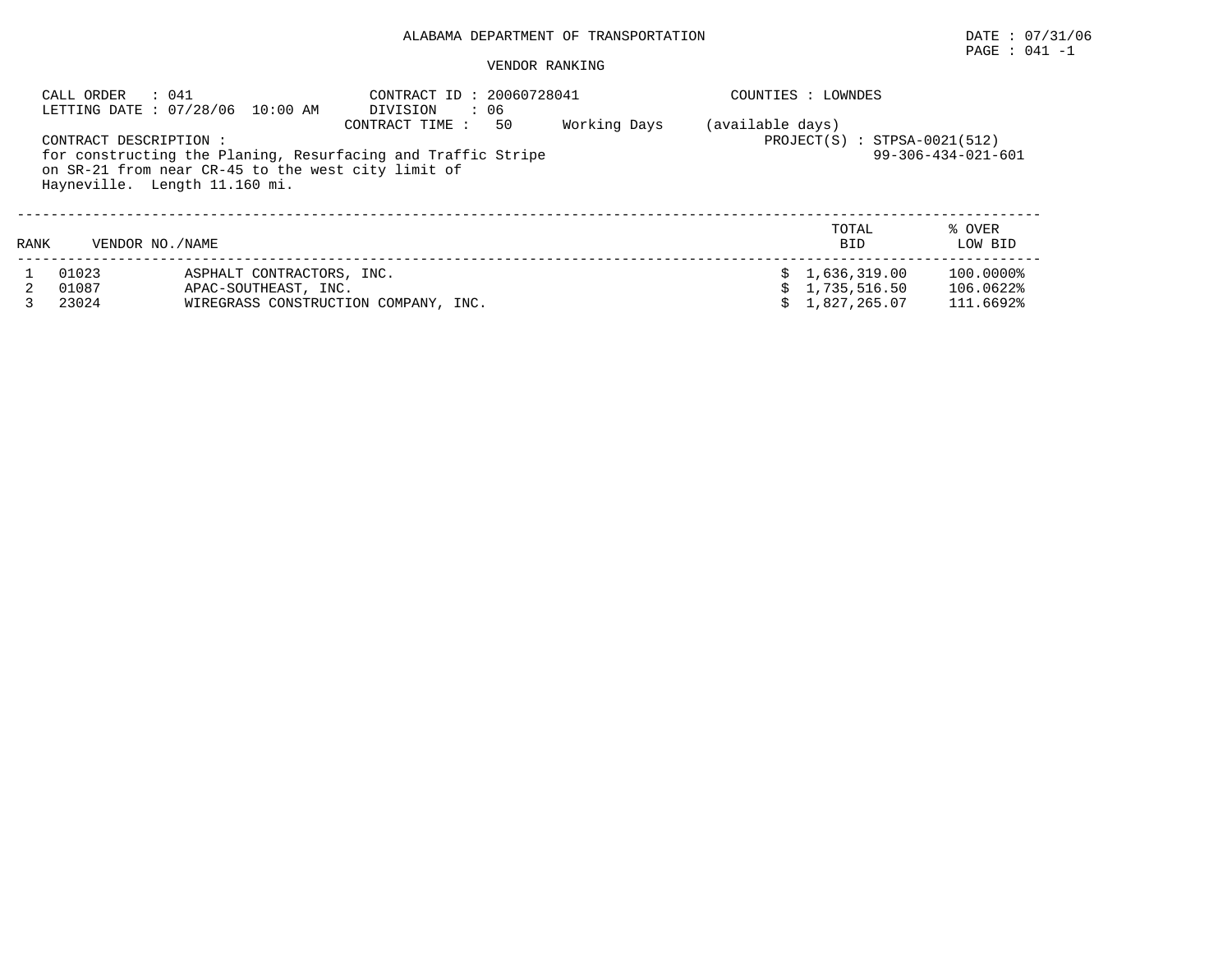| CALL<br>ORDER   | $04+$             |                   | ידים ביחיזורום        | 28041<br>200605 | .OWNDES<br>. Р. э |
|-----------------|-------------------|-------------------|-----------------------|-----------------|-------------------|
| LETTING<br>DATF | '28/<br>07<br>'06 | 10:00<br>ΆM<br>⊥∪ | :ION<br>$\mathcal{M}$ | 06              |                   |

|                                                                                                                                                                                      |             | 1 ) 01023                 |           | 2 ) 01087            |           | 3 ) 23024                       |            |
|--------------------------------------------------------------------------------------------------------------------------------------------------------------------------------------|-------------|---------------------------|-----------|----------------------|-----------|---------------------------------|------------|
|                                                                                                                                                                                      |             | ASPHALT CONTRACTORS, INC. |           | APAC-SOUTHEAST, INC. |           | WIREGRASS CONSTRUCTION COMPANY, |            |
| LINE NO / ITEM CODE / ALT                                                                                                                                                            |             |                           |           |                      |           |                                 |            |
| ITEM DESCRIPTION<br>OUANTITY                                                                                                                                                         |             | UNIT PRICE                | AMOUNT    | UNIT PRICE           | AMOUNT    | UNIT PRICE                      | AMOUNT     |
| SECTION 0001<br>Total                                                                                                                                                                |             |                           |           |                      |           |                                 |            |
| 0010 206C010<br>15.000                                                                                                                                                               | SOYD        | 28.00000                  | 420.00    | 170.00000            | 2550.00   | 35,00000                        | 525.00     |
| Removing Concrete Driveway<br>0020 210D021<br>150.000<br>Borrow Excavation (Loose Truckbed                                                                                           | <b>CUYD</b> | 19.50000                  | 2925.00   | 42.45000             | 6367.50   | 40.00000                        | 6000.00    |
| Measurement) (A-4 Or Better)<br>0030 405A000<br>13100.000<br>Tack Coat                                                                                                               | GAL         | 1.45000                   | 18995.00  | 1.65000              | 21615.00  | 0.65000                         | 8515.00    |
| 0040 408A051<br>160000.000 SOYD<br>Planing Existing Pavement                                                                                                                         |             | 0.64000                   | 102400.00 | 0.85000              | 136000.00 | 1.35000                         | 216000.00  |
| (Approximately 0.00" Thru 1.0" Thick)<br>0050 424A361<br>19800.000 TON<br>Superpave Bituminous Concrete Wearing<br>Surface Layer, 3/4" Maximum Aggregate                             |             | 47.95000                  | 949410.00 | 50.45000             | 998910.00 | 52.45000                        | 1038510.00 |
| Size Mix, ESAL Range C/D<br>0060 424A364<br>125.000 TON<br>Superpave Bituminous Concrete Wearing                                                                                     |             | 52.00000                  | 6500.00   | 130.00000            | 16250.00  | 55.00000                        | 6875.00    |
| Surface Layer, Patching, 3/4" Maximum<br>Aggregate Size Mix, ESAL Range C/D<br>0070 424A367<br>2335.000 TON<br>Superpave Bituminous Concrete Wearing                                 |             | 42.50000                  | 99237.50  | 55.70000             | 130059.50 | 47.35000                        | 110562.25  |
| Surface Layer, Leveling, 3/4" Maximum<br>Aggregate Size Mix, ESAL Range C/D<br>0080 424B662<br>4085.000<br>Superpave Bituminous Concrete Upper<br>Binder Layer, Widening, 1" Maximum | TON         | 51.00000                  | 208335.00 | 53.80000             | 219773.00 | 49.45000                        | 202003.25  |
| Aggregate Size Mix, ESAL Range C/D<br>0090 600A000<br>Mobilization                                                                                                                   | LUMP        | 54600.00000               | 54600.00  | 10000.00000          | 10000.00  | 29000.00000                     | 29000.00   |
| 0100 652A100<br>8,000                                                                                                                                                                | ACRE        | 450.00000                 | 3600.00   | 525.00000            | 4200.00   | 449.93000                       | 3599.44    |
| Seeding<br>0110 656A010<br>8,000                                                                                                                                                     | <b>ACRE</b> | 400.00000                 | 3200.00   | 470.00000            | 3760.00   | 399.94000                       | 3199.52    |
| Mulching<br>0120 665F000<br>150.000                                                                                                                                                  | <b>EACH</b> | 10.00000                  | 1500.00   | 10,00000             | 1500.00   | 10,00000                        | 1500.00    |
| Hay Bales<br>0130 665J000<br>1500.000<br>LF                                                                                                                                          |             | 3.25000                   | 4875.00   | 2.90000              | 4350.00   | 2.90000                         | 4350.00    |
| Silt Fence, Type A<br>0140 6650001<br>1500.000 LF<br>Silt Fence Removal                                                                                                              |             | 0.35000                   | 525.00    | 0.35000              | 525.00    | 0.35000                         | 525.00     |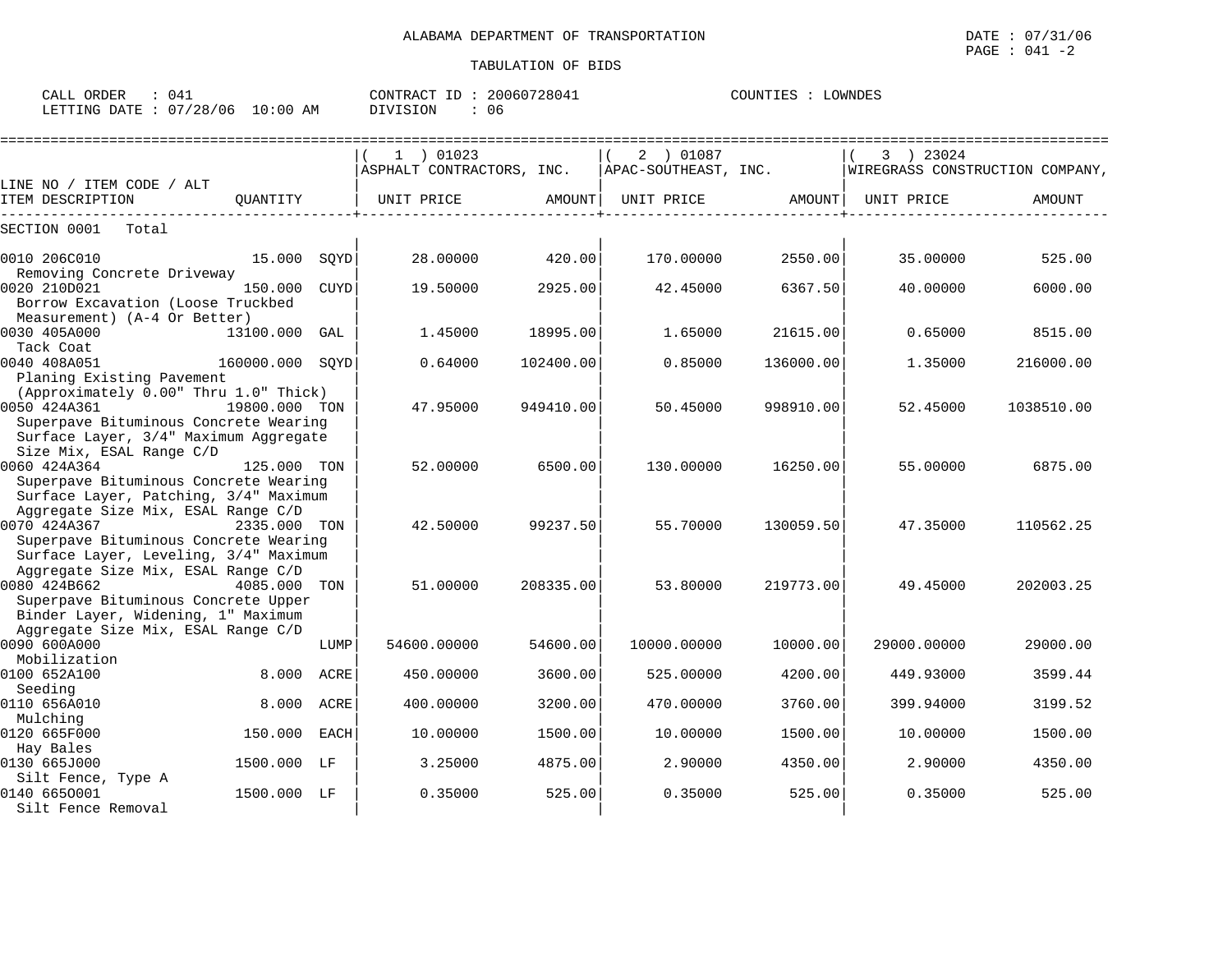| CALL ORDER                      | 04 |          | CONTRACT ID: 20060728041 | COUNTIES : | LOWNDES |
|---------------------------------|----|----------|--------------------------|------------|---------|
| LETTING DATE: 07/28/06 10:00 AM |    | DIVISION | 06                       |            |         |

|                                                                      |               | ===========================                                                                       |          |             |                     |            |               |
|----------------------------------------------------------------------|---------------|---------------------------------------------------------------------------------------------------|----------|-------------|---------------------|------------|---------------|
|                                                                      |               | 1 ) 01023<br>  ASPHALT CONTRACTORS, INC.   APAC-SOUTHEAST, INC.   WIREGRASS CONSTRUCTION COMPANY, |          | $(2)$ 01087 |                     | 3 ) 23024  |               |
| LINE NO / ITEM CODE / ALT<br>ITEM DESCRIPTION                        |               | QUANTITY   UNIT PRICE       AMOUNT  UNIT PRICE       AMOUNT  UNIT PRICE       AMOUNT              |          |             |                     |            |               |
|                                                                      |               |                                                                                                   |          |             |                     |            |               |
| 0150 666A001                                                         | 8.000 ACRE    | 5.00000                                                                                           | 40.00    |             | 5.00000 40.00       |            | 5.00000 40.00 |
| Pest Control Treatment                                               |               |                                                                                                   |          |             |                     |            |               |
| 0160 701A028<br>Solid White, Class 2, Type A Traffic                 | $23.000$ MILE | 1775.00000 40825.00                                                                               |          |             | 1775.00000 40825.00 | 1793.60000 | 41252.80      |
| Stripe (0.06" Thick) (6" Wide)                                       |               |                                                                                                   |          |             |                     |            |               |
| 0170 701A046<br>7.000 MILE<br>Broken Yellow, Class 2, Type A Traffic |               | 1050.00000                                                                                        | 7350.00  | 1050.00000  | 7350.00             | 1061.00000 | 7427.00       |
| Stripe (0.09" Thick) (6" Wide)                                       |               |                                                                                                   |          |             |                     |            |               |
| 0180 701A048                                                         | 15.000 MILE   | 1995.00000                                                                                        | 29925.00 | 1995.00000  | 29925.00            | 2015.91000 | 30238.65      |
| Solid Yellow, Class 2, Type A Traffic                                |               |                                                                                                   |          |             |                     |            |               |
| Stripe (0.09" Thick) (6" Wide)                                       |               |                                                                                                   |          |             |                     |            |               |
| 0190 701B009 300.000 LF                                              |               | 2,00000                                                                                           | 600.00   | 2.00000     | 600.00              | 2.02000    | 606.00        |
| Dotted Class 2, Type A Traffic Stripe                                |               |                                                                                                   |          |             |                     |            |               |
| (0.09" Thick)(6" Wide)                                               |               |                                                                                                   |          |             |                     |            |               |
| 0200 701C000                                                         | 14.000 MILE   | 680.00000                                                                                         | 9520.00  | 680.00000   | 9520.00             | 687.13000  | 9619.82       |
| Broken Temporary Traffic Stripe                                      |               |                                                                                                   |          |             |                     |            |               |
| 0210 701C001<br>75.000 MILE                                          |               | 720.00000                                                                                         | 54000.00 | 720.00000   | 54000.00            | 727.55000  | 54566.25      |
| Solid Temporary Traffic Stripe<br>0220 701F000                       | 300.000 LF    | 1.00000                                                                                           | 300.00   | 1,00000     | 300.00              | 1.01000    | 303.00        |
| Dotted Temporary Traffic Stripe                                      |               |                                                                                                   |          |             |                     |            |               |
| 0230 701G125<br>1395.000 LF                                          |               | 5.00000                                                                                           | 6975.00  | 5,00000     | 6975.00             | 5.05000    | 7044.75       |
| Solid White, Class 3W, Type A Traffic                                |               |                                                                                                   |          |             |                     |            |               |
| Stripe (6" Wide)                                                     |               |                                                                                                   |          |             |                     |            |               |
| 427.000 LF<br>0240 701G129                                           |               | 3.50000                                                                                           | 1494.50  | 3.50000     | 1494.50             | 3.54000    | 1511.58       |
| Broken Yellow, Class 3W, Type A Traffic                              |               |                                                                                                   |          |             |                     |            |               |
| Stripe (6" Wide)                                                     |               |                                                                                                   |          |             |                     |            |               |
| $644.000$ LF<br>0250 701G133                                         |               | 5.00000                                                                                           | 3220.00  | 5,00000     | 3220.00             | 5.05000    | 3252.20       |
| Solid Yellow, Class 3W, Type A Traffic                               |               |                                                                                                   |          |             |                     |            |               |
| Stripe (6" Wide)<br>0260 701H001                                     | 1700.000 LF   | 1,00000                                                                                           | 1700.00  | 1,00000     | 1700.00             | 1.01000    | 1717.00       |
| Solid Traffic Stripe Removed (Plastic)                               |               |                                                                                                   |          |             |                     |            |               |
| 356.000 LF<br>0270 701H006                                           |               | 1,00000                                                                                           | 356.00   | 1,00000     | 356.00              | 1.01000    | 359.56        |
| Broken Traffic Stripe Removed (Plastic)                              |               |                                                                                                   |          |             |                     |            |               |
| 0280 703A002 315.000 SQFT                                            |               | 5.00000                                                                                           | 1575.00  | 5.00000     | 1575.00             | 5.05000    | 1590.75       |
| Traffic Control Markings, Class 2, Type                              |               |                                                                                                   |          |             |                     |            |               |
| $\mathbb{A}$                                                         |               |                                                                                                   |          |             |                     |            |               |
| 0290 703B002                                                         | 25.000 SQFT   | 5.00000                                                                                           | 125.00   | 5.00000     | 125.00              | 5.05000    | 126.25        |
| Traffic Control Legends, Class 2, Type                               |               |                                                                                                   |          |             |                     |            |               |
| 0300 703D001 625.000 SOFT                                            |               | 2,00000                                                                                           | 1250.00  | 2,00000     | 1250.00             | 2.02000    | 1262.50       |
| Temporary Traffic Control Markings                                   |               |                                                                                                   |          |             |                     |            |               |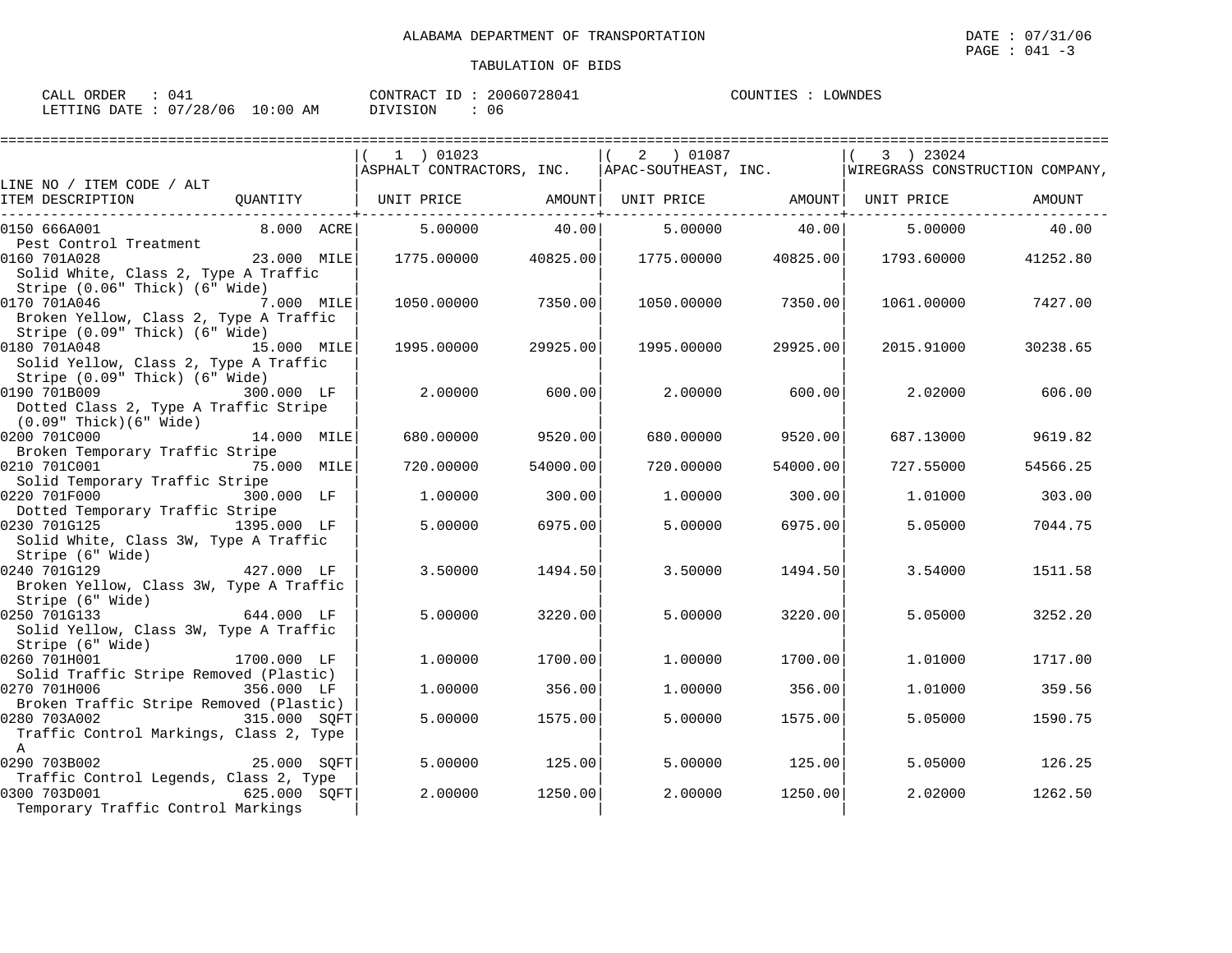| ORDER<br>CALL                    | 04 <sup>7</sup> | CONTRACT ID: | 20060728041 | COUNTIES | LOWNDES |
|----------------------------------|-----------------|--------------|-------------|----------|---------|
| LETTING DATE : 07/28/06 10:00 AM |                 | DIVISION     | 06          |          |         |

|                                        |               |      | 1 ) 01023                 |                | 01087 (<br>2         |                 | 3 ) 23024                       |                |
|----------------------------------------|---------------|------|---------------------------|----------------|----------------------|-----------------|---------------------------------|----------------|
|                                        |               |      | ASPHALT CONTRACTORS, INC. |                | APAC-SOUTHEAST, INC. |                 | WIREGRASS CONSTRUCTION COMPANY, |                |
| LINE NO / ITEM CODE / ALT              |               |      |                           |                |                      |                 |                                 |                |
| ITEM DESCRIPTION                       | QUANTITY      |      | UNIT PRICE                | AMOUNT         | UNIT PRICE           | AMOUNT          | UNIT PRICE                      | AMOUNT         |
| 0310 705A032                           | 455.000 EACH  |      | 5.50000                   | 2502.50        | 5.50000              | 2502.50         | 5.56000                         | 2529.80        |
| Pavement Markers, Class A-H, Type 1-B  |               |      |                           |                |                      |                 |                                 |                |
| 0320 705A037                           | 985.000 EACH  |      | 5.50000                   | 5417.50        | 5.50000              | 5417.50         | 5.56000                         | 5476.60        |
| Pavement Markers, Class A-H, Type 2-D  |               |      |                           |                |                      |                 |                                 |                |
| 0330 740B000                           | 1178.000 SQFT |      | 7.00000                   | 8246.00        | 10.00000             | 11780.00        | 7.45000                         | 8776.10        |
| Construction Signs                     |               |      |                           |                |                      |                 |                                 |                |
| 0340 740D000                           | 50.000        | EACH | 10.00000                  | 500.00         | 6.00000              | 300.00          | 10,00000                        | 500.00         |
| Channelizing Drums                     |               |      |                           |                |                      |                 |                                 |                |
| 0350 740E000                           | 200.000       | EACH | 5.00000                   | 1000.00        | 1,00000              | 200.00          | 5.00000                         | 1000.00        |
| Cones (36 Inches High)                 |               |      |                           |                |                      |                 |                                 |                |
| 0360 740M001                           | 200.000       | EACH | 1.00000                   | 200.00         | 1,00000              | 200.00          | 2.00000                         | 400.00         |
| Ballast For Cone                       |               |      |                           |                |                      |                 |                                 |                |
| 0370 7400000                           | 1.000         | EACH | 2675.00000                | 2675.00        | 1,00000              | 1.00            | 1500.00000                      | 1500.00        |
| Pilot Car                              |               |      |                           |                |                      |                 |                                 |                |
| 0380 998A000                           |               | LUMP | 0.00000                   | 0.00           | 0.00000              | 0.00            | 15000.00000                     | 15000.00       |
| Construction Fuel (Maximum Bid Limited |               |      |                           |                |                      |                 |                                 |                |
| To $$76,500.00)$                       |               |      |                           |                |                      |                 |                                 |                |
| SECTION TOTALS                         |               |      |                           | \$1,636,319.00 |                      | \$1,735,516.50] |                                 | \$1,827,265.07 |
| CONTRACT TOTALS                        |               |      |                           | \$1,636,319.00 |                      | \$1,735,516.50  |                                 | \$1,827,265.07 |
|                                        |               |      |                           |                |                      |                 |                                 |                |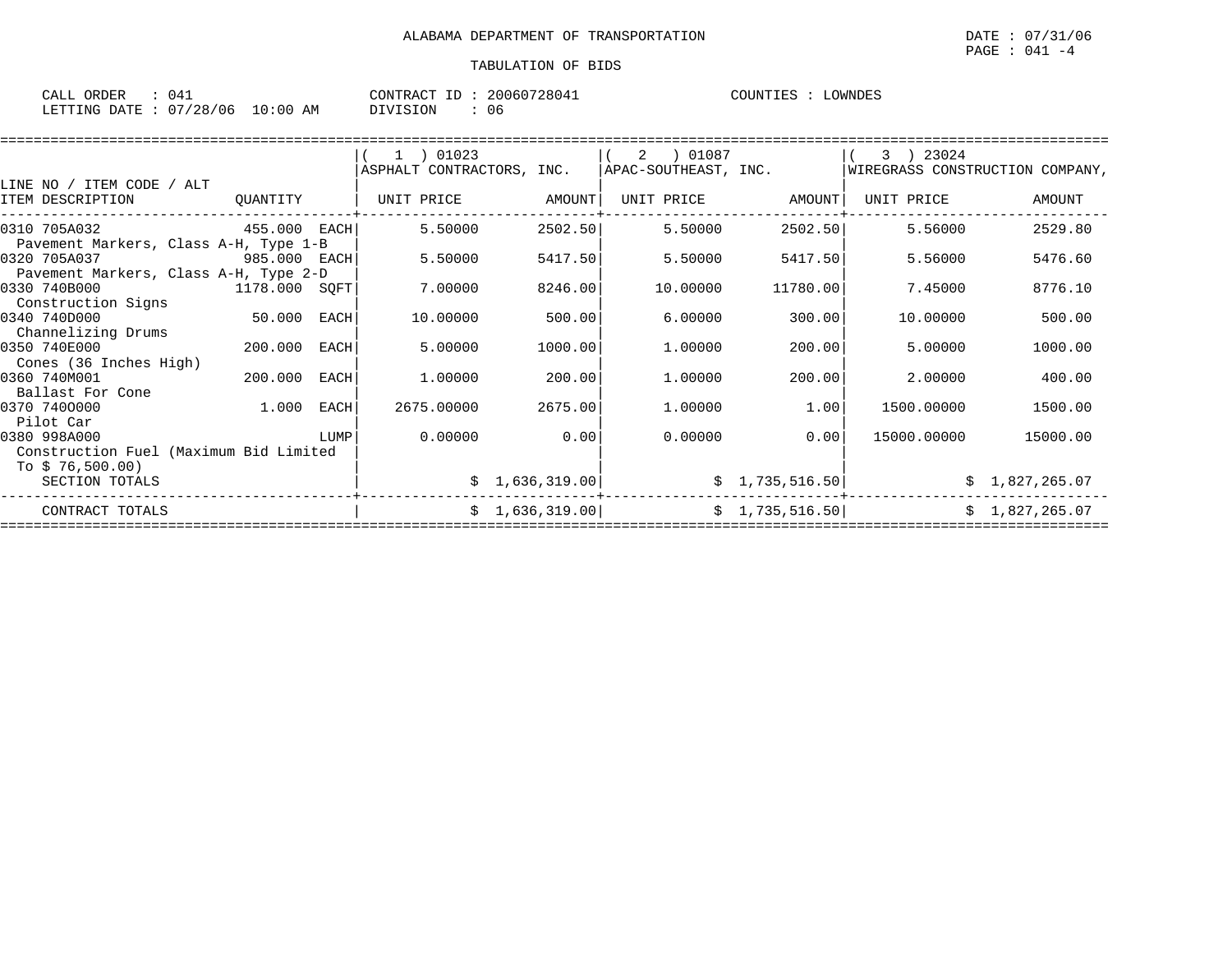#### VENDOR RANKING

|      | CALL ORDER<br>: 045   | LETTING DATE: 07/28/06 10:00 AM     | CONTRACT ID: 20060728045<br>DIVISION<br>$\therefore$ 01<br>CONTRACT TIME : | Per Special Provision |  | COUNTIES : JACKSON            |           |
|------|-----------------------|-------------------------------------|----------------------------------------------------------------------------|-----------------------|--|-------------------------------|-----------|
|      | CONTRACT DESCRIPTION: |                                     |                                                                            |                       |  | $PROJECT(S) : ST-036-073-001$ |           |
|      |                       |                                     | for constructing the Slide Correction on SR-73 just south of               |                       |  |                               |           |
|      |                       |                                     | the Tennessee state line northeast of Bridgeport. Length                   |                       |  |                               |           |
|      | $0.113$ mi.           |                                     |                                                                            |                       |  |                               |           |
|      |                       |                                     |                                                                            |                       |  |                               |           |
|      |                       |                                     |                                                                            |                       |  | TOTAL                         | % OVER    |
| RANK | VENDOR NO. / NAME     |                                     |                                                                            |                       |  | <b>BID</b>                    | LOW BID   |
|      | 03104                 | CARCEL & G. CONSTRUCTION, LLC       |                                                                            |                       |  | \$1,378,721.62                | 100.0000% |
|      | 23025                 |                                     | WRIGHT BROTHERS CONSTRUCTION COMPANY, INC.                                 |                       |  | 1,861,332.75                  | 135.0042% |
|      | 10011                 | JACKSON PAVING & CONSTRUCTION, INC. |                                                                            |                       |  | 2,103,948.73                  | 152.6014% |
|      | 07003                 | R. E. GRILLS CONSTRUCTION CO., INC. |                                                                            |                       |  | 2,722,349.60                  | 197.4546% |

PAGE : 045 -1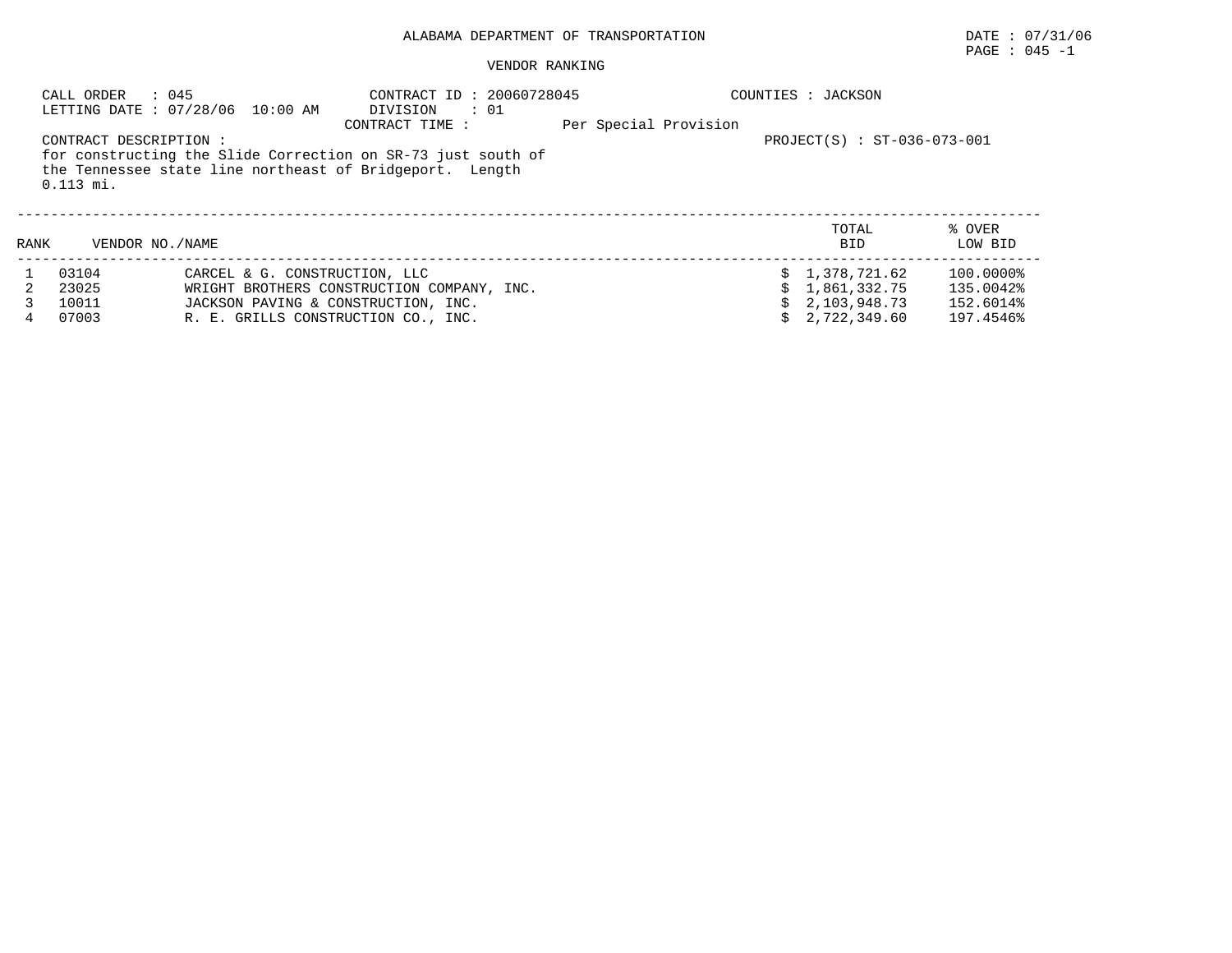| ORDER<br>CALL (                  | 045 | CONTRACT ID : | 20060728045 | COUNTIES | JACKSON |
|----------------------------------|-----|---------------|-------------|----------|---------|
| LETTING DATE : 07/28/06 10:00 AM |     | DIVISION      |             |          |         |

|                                                                                                                            |             |             | ==========================                                                                 |           |              |           |              |            |
|----------------------------------------------------------------------------------------------------------------------------|-------------|-------------|--------------------------------------------------------------------------------------------|-----------|--------------|-----------|--------------|------------|
|                                                                                                                            |             |             | 1 ) 03104                                                                                  |           | 2 ) 23025    |           | 3 ) 10011    |            |
|                                                                                                                            |             |             | CARCEL & G. CONSTRUCTION, L   WRIGHT BROTHERS CONSTRUCTIO   JACKSON PAVING & CONSTRUCTION, |           |              |           |              |            |
| LINE NO / ITEM CODE / ALT<br>ITEM DESCRIPTION                                                                              | QUANTITY    |             | UNIT PRICE                                                                                 | AMOUNT    | UNIT PRICE   | AMOUNT    | UNIT PRICE   | AMOUNT     |
| SECTION 0001<br>Total                                                                                                      |             |             |                                                                                            |           |              |           |              |            |
| 0010 201A002<br>Clearing And Grubbing (Maximum<br>Allowable Bid \$ 4000.00 Per Acre)<br>(Approximately 2)                  |             | LUMP        | 8000,00000                                                                                 | 8000.00   | 8000.00000   | 8000.00   | 8000.00000   | 8000.00    |
| 0020 210A000<br>Unclassified Excavation                                                                                    | 22144.000   | CUYD        | 7.00000                                                                                    | 155008.00 | 10.00000     | 221440.00 | 12.12000     | 268385.28  |
| 0030 214A000<br>Structure Excavation                                                                                       | 193.000     | <b>CUYD</b> | 20.00000                                                                                   | 3860.00   | 20.00000     | 3860.00   | 20.63000     | 3981.59    |
| 0040 219A000<br>Rock Buttress For Landslide Correction                                                                     | 38568.000   | TON         | 22.63000                                                                                   | 872793.84 | 25.25000     | 973842.00 | 28.75000     | 1108830.00 |
| 0050 305B061<br>Coarse Aggregate, Section 801, ALDOT<br>#410 Modified, For Misc. Use                                       | 2523.000    | TON         | 18,00000                                                                                   | 45414.00  | 25.25000     | 63705.75  | 21.83000     | 55077.09   |
| 0060 405A000<br>Tack Coat                                                                                                  | 50.000 GAL  |             | 3.36000                                                                                    | 168.00    | 5,00000      | 250.00    | 3,20000      | 160.00     |
| 0070 424A341<br>Superpave Bituminous Concrete Wearing<br>Surface Layer, 3/4" Maximum Aggregate<br>Size Mix, ESAL Range A/B | 110.000 TON |             | 125.53000                                                                                  | 13808.30  | 138.00000    | 15180.00  | 119.55000    | 13150.50   |
| 0080 424B636<br>Superpave Bituminous Concrete Upper<br>Binder Layer, 1" Maximum Aggregate Size<br>Mix, ESAL Range A/B      | 179.000 TON |             | 98.70000                                                                                   | 17667.30  | 110.00000    | 19690.00  | 94.00000     | 16826.00   |
| 0090 424B666<br>Superpave Bituminous Concrete Lower<br>Binder Layer, 1" Maximum Aggregate Size<br>Mix, ESAL Range A/B      | 182.000 TON |             | 94.99000                                                                                   | 17288.18  | 105,00000    | 19110.00  | 90.50000     | 16471.00   |
| 0100 531A100<br>60", 0.168" Plate C.S. Structural Plate<br>Pipe                                                            | 91.000 LF   |             | 500.00000                                                                                  | 45500.00  | 520.00000    | 47320.00  | 571.89000    | 52041.99   |
| 0110 600A000<br>Mobilization                                                                                               |             | LUMP        | 62000.00000                                                                                | 62000.00  | 350000.00000 | 350000.00 | 373515.48000 | 373515.48  |
| 0120 602A000<br>Right Of Way Markers                                                                                       | 10.000 EACH |             | 200.00000                                                                                  | 2000.00   | 200.00000    | 2000.00   | 590.00000    | 5900.00    |
| 0130 605B007<br>Special Underdrain Outlet, Type A (8<br>Inch Diameter)                                                     | 1.000 EACH  |             | 500,00000                                                                                  | 500.00    | 750.00000    | 750.00    | 1130.27000   | 1130.27    |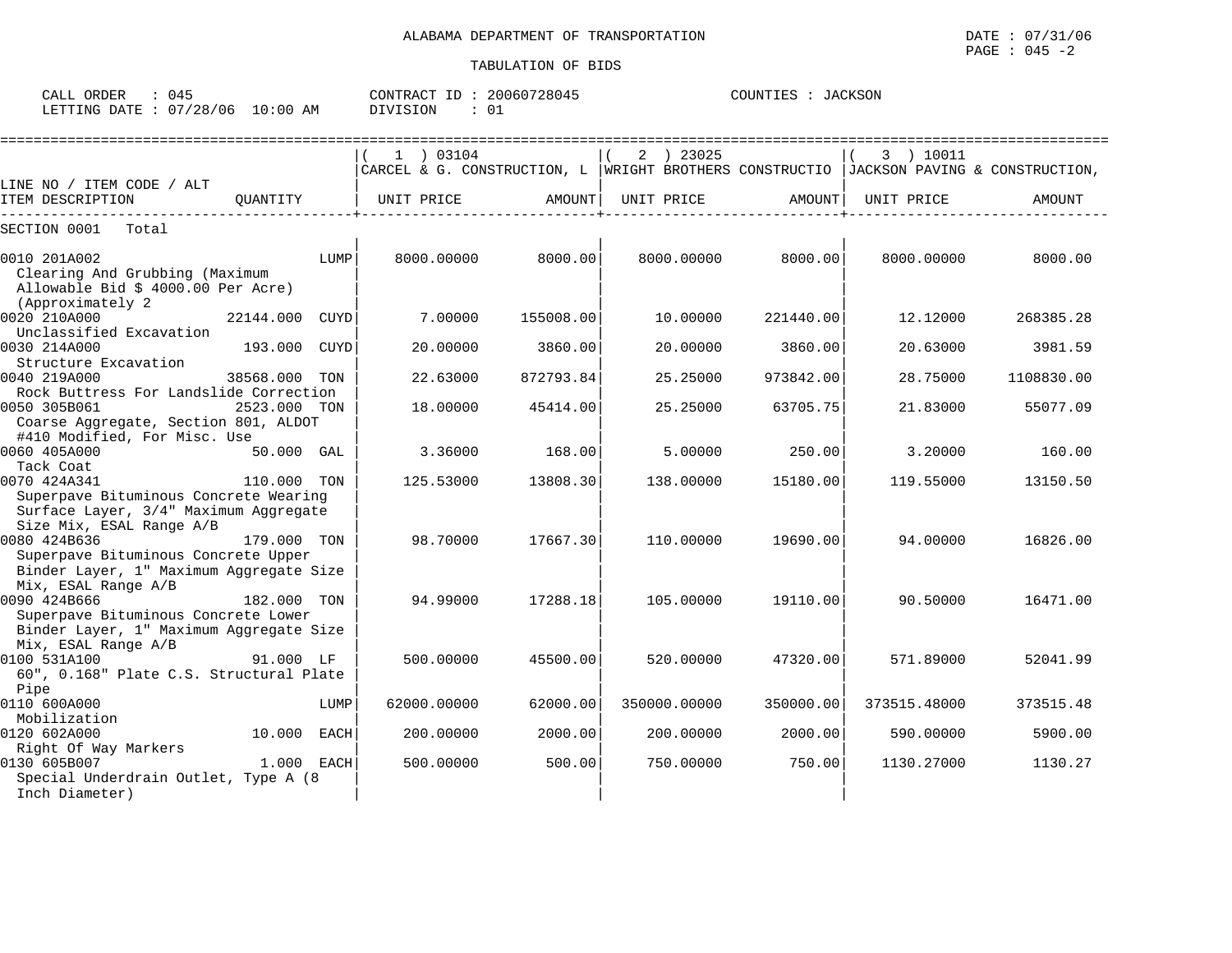| CALL ORDER                      | 045 |          | CONTRACT ID: 20060728045 | COUNTIES : JACKSON |  |
|---------------------------------|-----|----------|--------------------------|--------------------|--|
| LETTING DATE: 07/28/06 10:00 AM |     | DIVISION |                          |                    |  |

|                                                                                                    | 1 03104     |          | ) 23025<br>2                                                                           |          | 3 ) 10011   |          |
|----------------------------------------------------------------------------------------------------|-------------|----------|----------------------------------------------------------------------------------------|----------|-------------|----------|
| LINE NO / ITEM CODE / ALT                                                                          |             |          | CARCEL & G. CONSTRUCTION, L WRIGHT BROTHERS CONSTRUCTIO JACKSON PAVING & CONSTRUCTION, |          |             |          |
| ITEM DESCRIPTION<br>OUANTITY                                                                       | UNIT PRICE  | AMOUNT   | UNIT PRICE                                                                             | AMOUNT   | UNIT PRICE  | AMOUNT   |
| 0140 606A014<br>200.000 LF<br>8" Underdrain Pipe, Type 3                                           | 35.00000    | 7000.00  | 40.00000                                                                               | 8000.00  | 43.38000    | 8676.00  |
| 0150 610C001<br>162.000<br>TON<br>Loose Riprap, Class 2                                            | 27.00000    | 4374.00  | 30,00000                                                                               | 4860.00  | 38.56000    | 6246.72  |
| 0160 610D000<br>68.000<br>SQYD<br>Filter Blanket                                                   | 4.00000     | 272.00   | 5.00000                                                                                | 340.00   | 4.82000     | 327.76   |
| 0170 614A000<br>30.000<br><b>CUYD</b><br>Slope Paving                                              | 450.00000   | 13500.00 | 425.00000                                                                              | 12750.00 | 697.77000   | 20933.10 |
| 0180 615B000<br>5.000<br><b>CUYD</b><br>Riprap Grout                                               | 300.00000   | 1500.00  | 250.00000                                                                              | 1250.00  | 682.48000   | 3412.40  |
| 0190 619A059<br>2.000<br>EACH<br>60" Roadway Pipe End Treatment, Class 2                           | 5000.00000  | 10000.00 | 4500.00000                                                                             | 9000.00  | 2658.88000  | 5317.76  |
| 0200 621A004<br>1.000<br>EACH                                                                      | 25000.00000 | 25000.00 | 29000.00000                                                                            | 29000.00 | 13112.56000 | 13112.56 |
| Junction Boxes, Type 4<br>0210 621B004<br>8.000<br>EACH                                            | 1000.00000  | 8000.00  | 500.00000                                                                              | 4000.00  | 3351.53000  | 26812.24 |
| Junction Box Units, Type 4<br>0220 630A001<br>625.000 LF                                           | 25.00000    | 15625.00 | 28.60000                                                                               | 17875.00 | 25.07000    | 15668.75 |
| Steel Beam Guardrail, Class A, Type 2<br>0230 630C050<br>3.000 EACH                                | 2700.00000  | 8100.00  | 2530.00000                                                                             | 7590.00  | 3024.00000  | 9072.00  |
| Guardrail End Anchor, Type 20 Series<br>0240 650A000<br>15.000<br>CUYD                             | 20.00000    | 300.00   | 20.00000                                                                               | 300.00   | 61.33000    | 919.95   |
| Topsoil<br>0250 654A001<br>350.000<br>SOYD                                                         | 6.00000     | 2100.00  | 5.00000                                                                                | 1750.00  | 7.41000     | 2593.50  |
| Solid Sodding (Bermuda)<br>0260 659A027<br>350.000<br>SOYD<br>Rolled Erosion Control Product, Type | 3.00000     | 1050.00  | 5.00000                                                                                | 1750.00  | 5.39000     | 1886.50  |
| (1C)                                                                                               |             |          |                                                                                        |          |             |          |
| 0270 665F000<br>150.000<br><b>EACH</b><br>Hay Bales                                                | 10.00000    | 1500.00  | 12.00000                                                                               | 1800.00  | 13.70000    | 2055.00  |
| 0280 6651000<br>80.000<br>TON<br>Temporary Riprap, Class 2                                         | 27.00000    | 2160.00  | 30.00000                                                                               | 2400.00  | 53.34000    | 4267.20  |
| 0290 665J000<br>1250.000 LF<br>Silt Fence, Type A                                                  | 5.50000     | 6875.00  | 5.00000                                                                                | 6250.00  | 4.15000     | 5187.50  |
| 0300 6650001<br>1250.000<br>LF<br>Silt Fence Removal                                               | 1.00000     | 1250.00  | 2.00000                                                                                | 2500.00  | 1.35000     | 1687.50  |
| 0310 665Q001<br>40.000 LF                                                                          | 8.00000     | 320.00   | 20.00000                                                                               | 800.00   | 8.30000     | 332.00   |
| 20 Inch Wattle<br>0320 680A000<br>LUMP<br>Engineering Controls                                     | 5000.00000  | 5000.00  | 15000.00000                                                                            | 15000.00 | 15805.75000 | 15805.75 |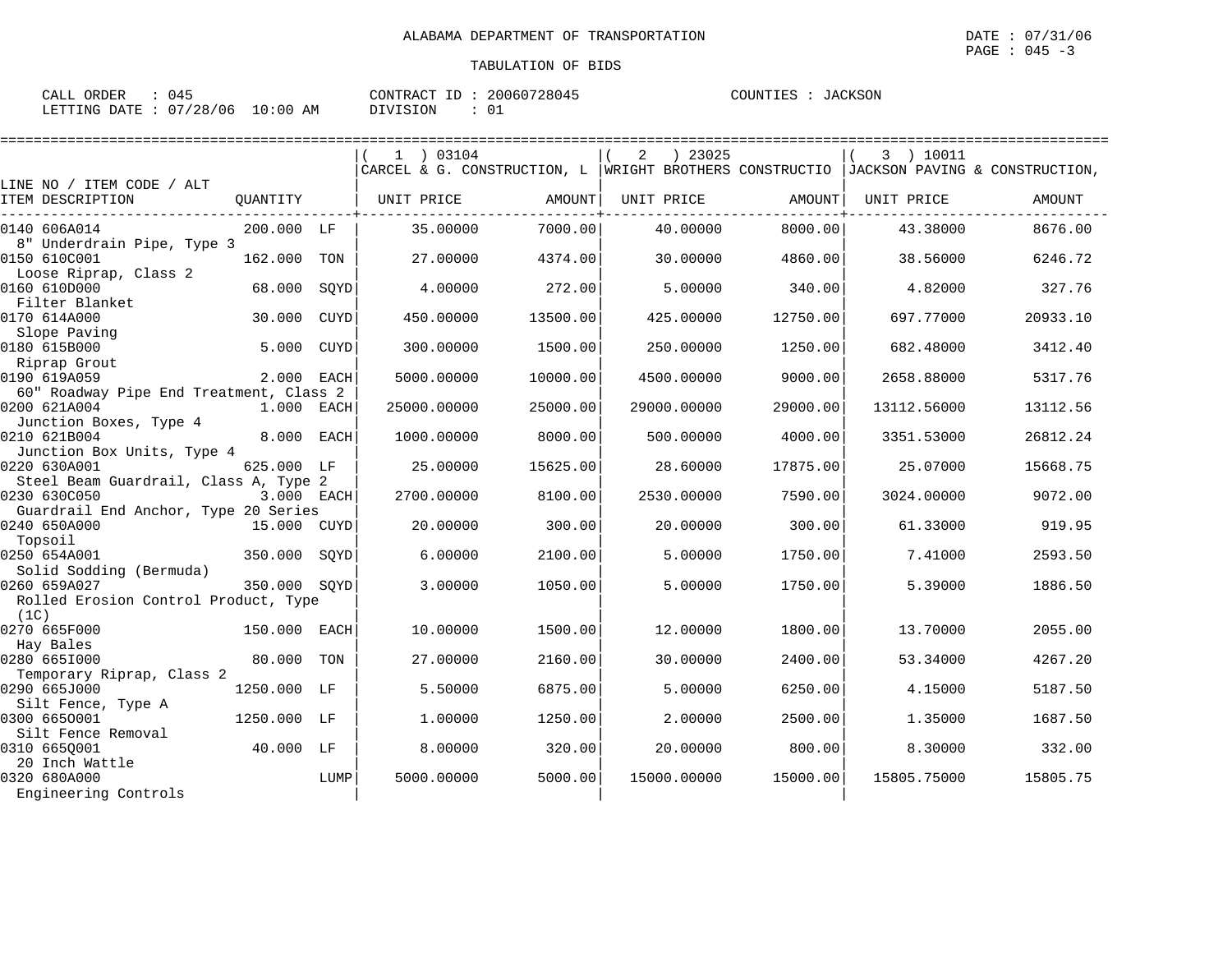| ORDER<br>CALL | 045      |             | T<br>CONTRACT | 20060728045 | COUNTIES | TACKSON |
|---------------|----------|-------------|---------------|-------------|----------|---------|
| LETTING DATE  | 07/28/06 | 10:00<br>AΜ | SION<br>NTIJ. | ◡∸          |          |         |

|                                                                                                                     |              |             | 1 ) 03104<br>CARCEL & G. CONSTRUCTION, L WRIGHT BROTHERS CONSTRUCTIO |                 | 2 | 23025      |                 | 3 ) 10011<br>JACKSON PAVING & CONSTRUCTION, |                |
|---------------------------------------------------------------------------------------------------------------------|--------------|-------------|----------------------------------------------------------------------|-----------------|---|------------|-----------------|---------------------------------------------|----------------|
| LINE NO / ITEM CODE / ALT                                                                                           |              |             |                                                                      |                 |   |            |                 |                                             |                |
| ITEM DESCRIPTION                                                                                                    | OUANTITY     |             | UNIT PRICE                                                           | AMOUNT          |   | UNIT PRICE | AMOUNT          | UNIT PRICE                                  | AMOUNT         |
| 0330 701G049<br>Solid White, Class 2, Type A Traffic                                                                | 850.000 LF   |             | 1.18000                                                              | 1003.00         |   | 1.15000    | 977.50          | 2.00000                                     | 1700.00        |
| Stripe (0.06" Thick)<br>0340 701G072<br>850.000 LF<br>Solid Yellow, Class 2, Type A Traffic<br>Stripe (0.09" Thick) |              |             | 1,18000                                                              | 1003.00         |   | 1.15000    | 977.50          | 2.00000                                     | 1700.00        |
| 16.000 EACH<br>0350 705A037                                                                                         |              |             | 10.00000                                                             | 160.00          |   | 11.50000   | 184.00          | 10.00000                                    | 160.00         |
| Pavement Markers, Class A-H, Type 2-D<br>0360 740B000<br>Construction Signs                                         | 198.000 SQFT |             | 14,00000                                                             | 2772.00         |   | 9.50000    | 1881.00         | 22.55000                                    | 4464.90        |
| 0370 740E000<br>Cones (36 Inches High)                                                                              | 30.000       | EACH        | 25.00000                                                             | 750.00          |   | 15.00000   | 450.00          | 15.16000                                    | 454.80         |
| 0380 740F002<br>Barricades, Type III                                                                                | 12.000       | <b>EACH</b> | 300.00000                                                            | 3600.00         |   | 250.00000  | 3000.00         | 493.11000                                   | 5917.32        |
| 0390 7401005<br>Warning Lights, Type B (Detachable Head                                                             | 6.000        | EACH        | 200,00000                                                            | 1200.00         |   | 200.00000  | 1200.00         | 269.47000                                   | 1616.82        |
| 0400 740M001<br>Ballast For Cone                                                                                    | 30.000 EACH  |             | 10.00000                                                             | 300.00          |   | 10,00000   | 300.00          | 5.05000                                     | 151.50         |
| 0410 998A000<br>Construction Fuel (Maximum Bid Limited                                                              |              | LUMP        | 10000.00000                                                          | 10000.00        |   | 0.00000    | 0.00            | 20000.00000                                 | 20000.00       |
| To $$78,500.00)$<br>SECTION TOTALS                                                                                  |              |             |                                                                      | \$1,378,721.62] |   |            | \$1,861,332.75] |                                             | \$2,103,948.73 |
| CONTRACT TOTALS                                                                                                     |              |             |                                                                      | \$1,378,721.62] |   |            | \$1,861,332.75] |                                             | \$2,103,948.73 |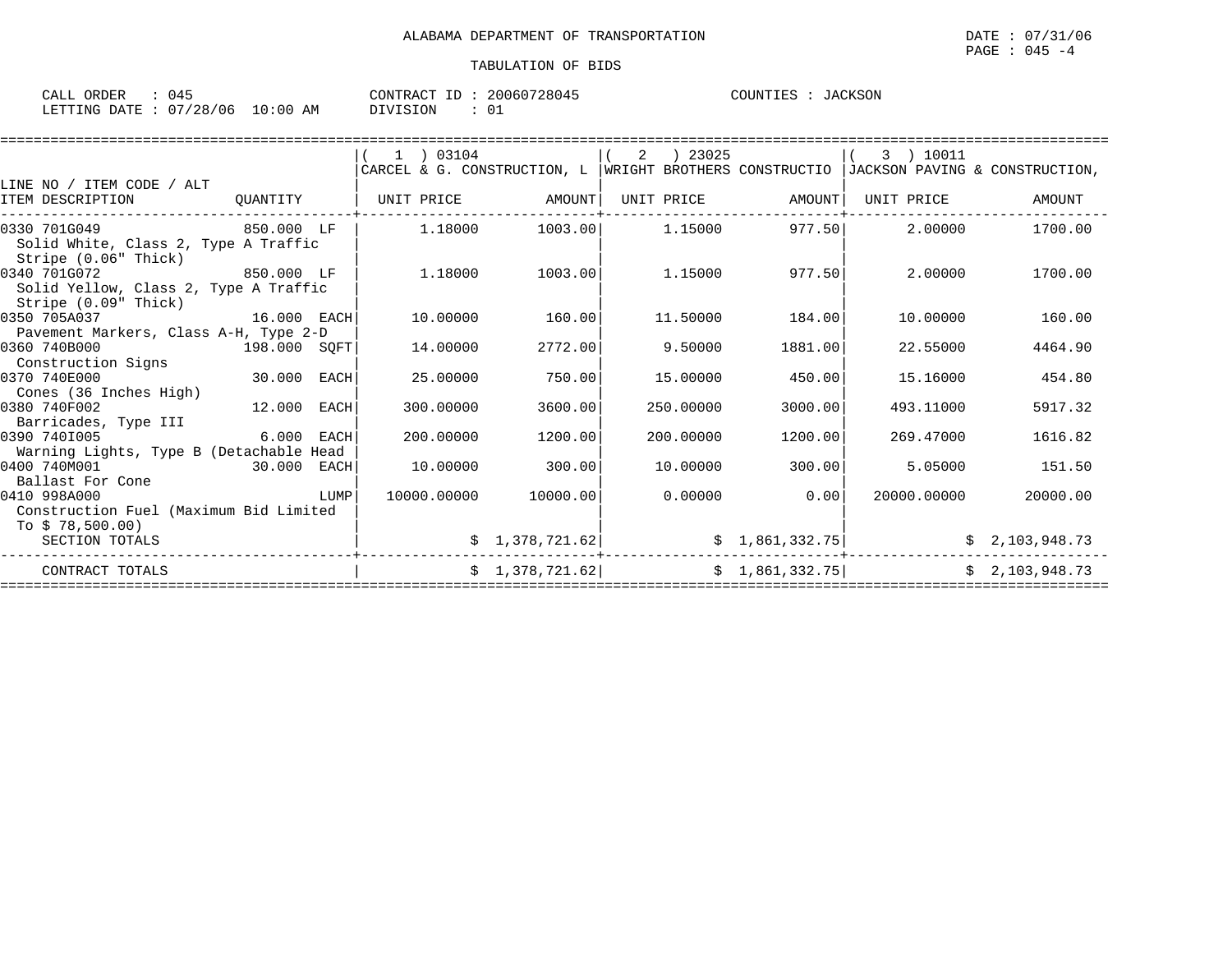### ALABAMA DEPARTMENT OF TRANSPORTATION

| ALABAMA DEPARTMENT OF TRANSPORTATION | DATE<br>: 07/31/06 |
|--------------------------------------|--------------------|
|                                      | $045 - 5$<br>PAGE  |

| : 045<br>CALL ORDER<br>LETTING DATE : 07/28/06 10:00 AM |                |      | CONTRACT ID: 20060728045<br>DIVISION<br>: 01 |               |            | COUNTIES : JACKSON |  |            |        |
|---------------------------------------------------------|----------------|------|----------------------------------------------|---------------|------------|--------------------|--|------------|--------|
|                                                         |                |      | 4 ) 07003                                    |               |            |                    |  |            |        |
|                                                         |                |      | R.E. GRILLS CONSTRUCTION CO                  |               |            |                    |  |            |        |
| LINE NO / ITEM CODE / ALT                               |                |      |                                              |               |            |                    |  |            |        |
| ITEM DESCRIPTION                                        | OUANTITY       |      | UNIT PRICE                                   | <b>AMOUNT</b> | UNIT PRICE | AMOUNT             |  | UNIT PRICE | AMOUNT |
| SECTION 0001<br>Total                                   |                |      |                                              |               |            |                    |  |            |        |
| 0010 201A002                                            |                | LUMP | 8000.00000                                   | 8000.00       |            |                    |  |            |        |
| Clearing And Grubbing (Maximum                          |                |      |                                              |               |            |                    |  |            |        |
| Allowable Bid \$ 4000.00 Per Acre)                      |                |      |                                              |               |            |                    |  |            |        |
| (Approximately 2)                                       |                |      |                                              |               |            |                    |  |            |        |
| 0020 210A000                                            | 22144.000 CUYD |      | 32.00000                                     | 708608.00     |            |                    |  |            |        |
| Unclassified Excavation                                 |                |      |                                              |               |            |                    |  |            |        |
| 0030 214A000                                            | 193.000 CUYD   |      | 6.00000                                      | 1158.00       |            |                    |  |            |        |
| Structure Excavation                                    |                |      |                                              |               |            |                    |  |            |        |
| 0040 219A000                                            | 38568.000 TON  |      | 36.00000                                     | 1388448.00    |            |                    |  |            |        |
| Rock Buttress For Landslide Correction                  |                |      |                                              |               |            |                    |  |            |        |
| 0050 305B061                                            | 2523.000 TON   |      | 29.00000                                     | 73167.00      |            |                    |  |            |        |
| Coarse Aggregate, Section 801, ALDOT                    |                |      |                                              |               |            |                    |  |            |        |
| #410 Modified, For Misc. Use                            |                |      |                                              |               |            |                    |  |            |        |
| 0060 405A000                                            | 50.000 GAL     |      | 5.50000                                      | 275.00        |            |                    |  |            |        |
| Tack Coat                                               |                |      |                                              |               |            |                    |  |            |        |
| 0070 424A341                                            | 110.000 TON    |      | 204,00000                                    | 22440.00      |            |                    |  |            |        |
| Superpave Bituminous Concrete Wearing                   |                |      |                                              |               |            |                    |  |            |        |
| Surface Layer, 3/4" Maximum Aggregate                   |                |      |                                              |               |            |                    |  |            |        |
| Size Mix, ESAL Range A/B                                |                |      |                                              |               |            |                    |  |            |        |
| 0080 424B636                                            | 179.000 TON    |      | 160.00000                                    | 28640.00      |            |                    |  |            |        |
| Superpave Bituminous Concrete Upper                     |                |      |                                              |               |            |                    |  |            |        |
| Binder Layer, 1" Maximum Aggregate Size                 |                |      |                                              |               |            |                    |  |            |        |
| Mix, ESAL Range A/B                                     |                |      |                                              |               |            |                    |  |            |        |
| 0090 424B666                                            | 182.000 TON    |      | 154.00000                                    | 28028.00      |            |                    |  |            |        |
| Superpave Bituminous Concrete Lower                     |                |      |                                              |               |            |                    |  |            |        |
| Binder Layer, 1" Maximum Aggregate Size                 |                |      |                                              |               |            |                    |  |            |        |
| Mix, ESAL Range A/B                                     |                |      |                                              |               |            |                    |  |            |        |
| 0100 531A100                                            | 91.000 LF      |      | 550.00000                                    | 50050.00      |            |                    |  |            |        |
| 60", 0.168" Plate C.S. Structural Plate                 |                |      |                                              |               |            |                    |  |            |        |
| Pipe                                                    |                |      |                                              |               |            |                    |  |            |        |
| 0110 600A000                                            |                | LUMP | 208000.00000                                 | 208000.00     |            |                    |  |            |        |
| Mobilization                                            |                |      |                                              |               |            |                    |  |            |        |
| 0120 602A000                                            | 10.000 EACH    |      | 750.00000                                    | 7500.00       |            |                    |  |            |        |
| Right Of Way Markers                                    |                |      |                                              |               |            |                    |  |            |        |
| 0130 605B007                                            | 1.000 EACH     |      | 1300.00000                                   | 1300.00       |            |                    |  |            |        |
| Special Underdrain Outlet, Type A (8                    |                |      |                                              |               |            |                    |  |            |        |
| Inch Diameter)                                          |                |      |                                              |               |            |                    |  |            |        |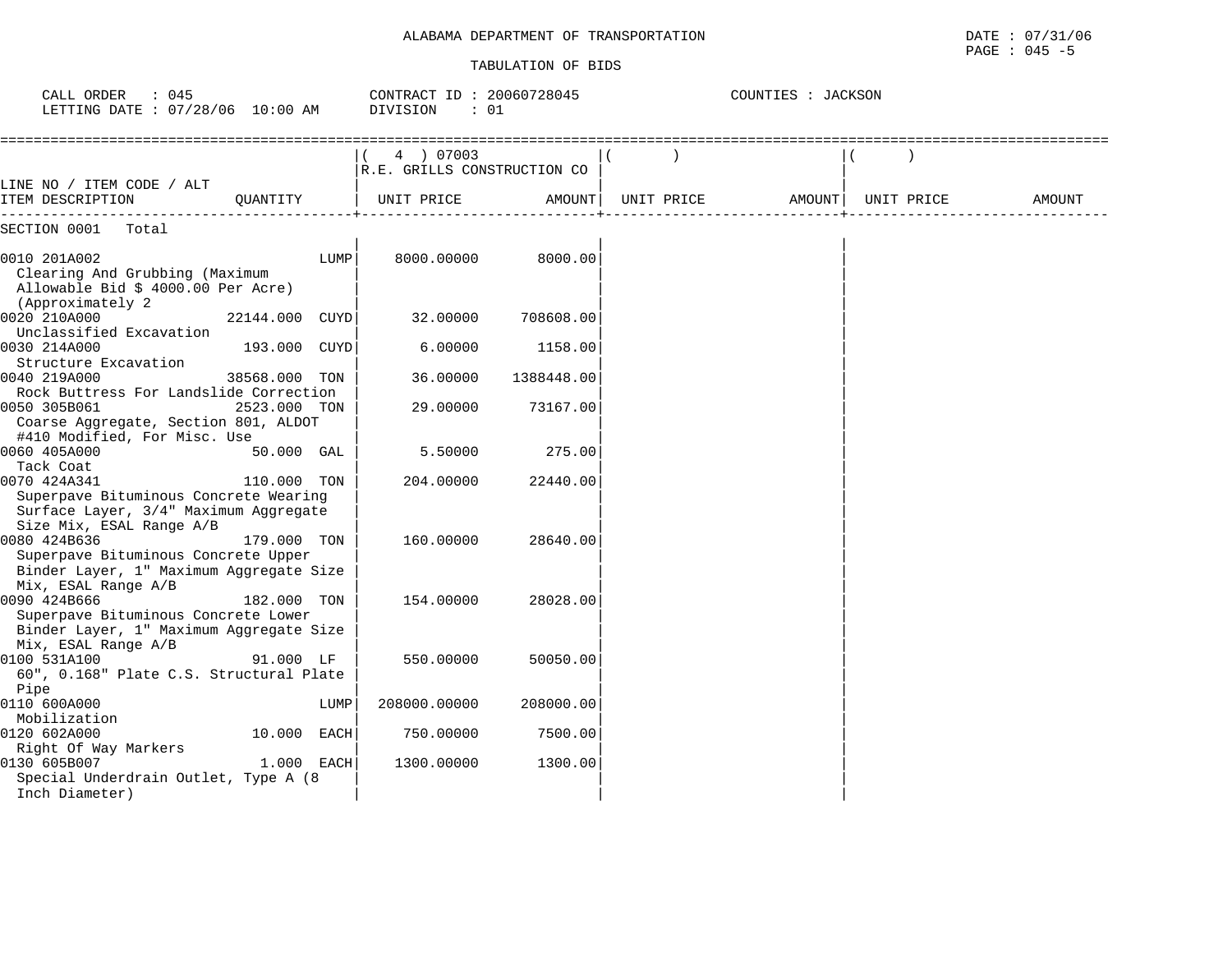| 045<br>ORDER<br>CALL ( |       | 20060728045<br>CONTRACT ID | <b>JACKSON</b><br>COUNTIES |
|------------------------|-------|----------------------------|----------------------------|
| 07/28/06               | 10:00 | DIVISION                   |                            |
| LETTING DATE           | AM    | ັ∪⊥                        |                            |

|                                         |              |      | 4 ) 07003                   |          |                   |            |        |
|-----------------------------------------|--------------|------|-----------------------------|----------|-------------------|------------|--------|
|                                         |              |      | R.E. GRILLS CONSTRUCTION CO |          |                   |            |        |
| LINE NO / ITEM CODE / ALT               |              |      |                             | AMOUNT   |                   |            |        |
| ITEM DESCRIPTION                        | QUANTITY     |      | UNIT PRICE                  |          | UNIT PRICE AMOUNT | UNIT PRICE | AMOUNT |
| 0140 606A014                            | 200.000 LF   |      | 55.00000                    | 11000.00 |                   |            |        |
| 8" Underdrain Pipe, Type 3              |              |      |                             |          |                   |            |        |
| 0150 610C001                            | 162.000 TON  |      | 43.00000                    | 6966.00  |                   |            |        |
| Loose Riprap, Class 2                   |              |      |                             |          |                   |            |        |
| 0160 610D000                            | 68.000 SOYD  |      | 3.30000                     | 224.40   |                   |            |        |
| Filter Blanket                          |              |      |                             |          |                   |            |        |
| 0170 614A000                            | 30.000 CUYD  |      | 560.00000                   | 16800.00 |                   |            |        |
| Slope Paving                            |              |      |                             |          |                   |            |        |
| 0180 615B000                            | 5.000 CUYD   |      | 220.00000                   | 1100.00  |                   |            |        |
| Riprap Grout                            |              |      |                             |          |                   |            |        |
| 0190 619A059                            | 2.000 EACH   |      | 4200.00000                  | 8400.00  |                   |            |        |
| 60" Roadway Pipe End Treatment, Class 2 |              |      |                             |          |                   |            |        |
| 0200 621A004                            | 1.000 EACH   |      | 8000.00000                  | 8000.00  |                   |            |        |
| Junction Boxes, Type 4                  |              |      |                             |          |                   |            |        |
| 0210 621B004                            | 8.000 EACH   |      | 4000.00000                  | 32000.00 |                   |            |        |
| Junction Box Units, Type 4              |              |      |                             |          |                   |            |        |
| 0220 630A001                            | 625.000 LF   |      | 35.60000                    | 22250.00 |                   |            |        |
| Steel Beam Guardrail, Class A, Type 2   |              |      |                             |          |                   |            |        |
| 0230 630C050                            | 3.000 EACH   |      | 4290.00000                  | 12870.00 |                   |            |        |
| Guardrail End Anchor, Type 20 Series    |              |      |                             |          |                   |            |        |
| 0240 650A000                            | 15.000 CUYD  |      | 64.00000                    | 960.00   |                   |            |        |
| Topsoil                                 |              |      |                             |          |                   |            |        |
| 0250 654A001                            | 350.000 SOYD |      | 7.30000                     | 2555.00  |                   |            |        |
| Solid Sodding (Bermuda)                 |              |      |                             |          |                   |            |        |
| 0260 659A027                            | 350.000 SOYD |      | 2.50000                     | 875.00   |                   |            |        |
| Rolled Erosion Control Product, Type    |              |      |                             |          |                   |            |        |
| (1C)                                    |              |      |                             |          |                   |            |        |
| 0270 665F000                            | 150.000 EACH |      | 11.30000                    | 1695.00  |                   |            |        |
| Hay Bales                               |              |      |                             |          |                   |            |        |
| 0280 665I000                            | 80.000 TON   |      | 43.40000                    | 3472.00  |                   |            |        |
| Temporary Riprap, Class 2               |              |      |                             |          |                   |            |        |
| 0290 665J000                            | 1250.000 LF  |      | 5.60000                     | 7000.00  |                   |            |        |
| Silt Fence, Type A<br>0300 6650001      | 1250.000 LF  |      | 1.60000                     | 2000.00  |                   |            |        |
| Silt Fence Removal                      |              |      |                             |          |                   |            |        |
| 0310 665Q001                            | 40.000 LF    |      |                             |          |                   |            |        |
| 20 Inch Wattle                          |              |      | 9.70000                     | 388.00   |                   |            |        |
| 0320 680A000                            |              | LUMP | 45000.00000                 | 45000.00 |                   |            |        |
| Engineering Controls                    |              |      |                             |          |                   |            |        |
|                                         |              |      |                             |          |                   |            |        |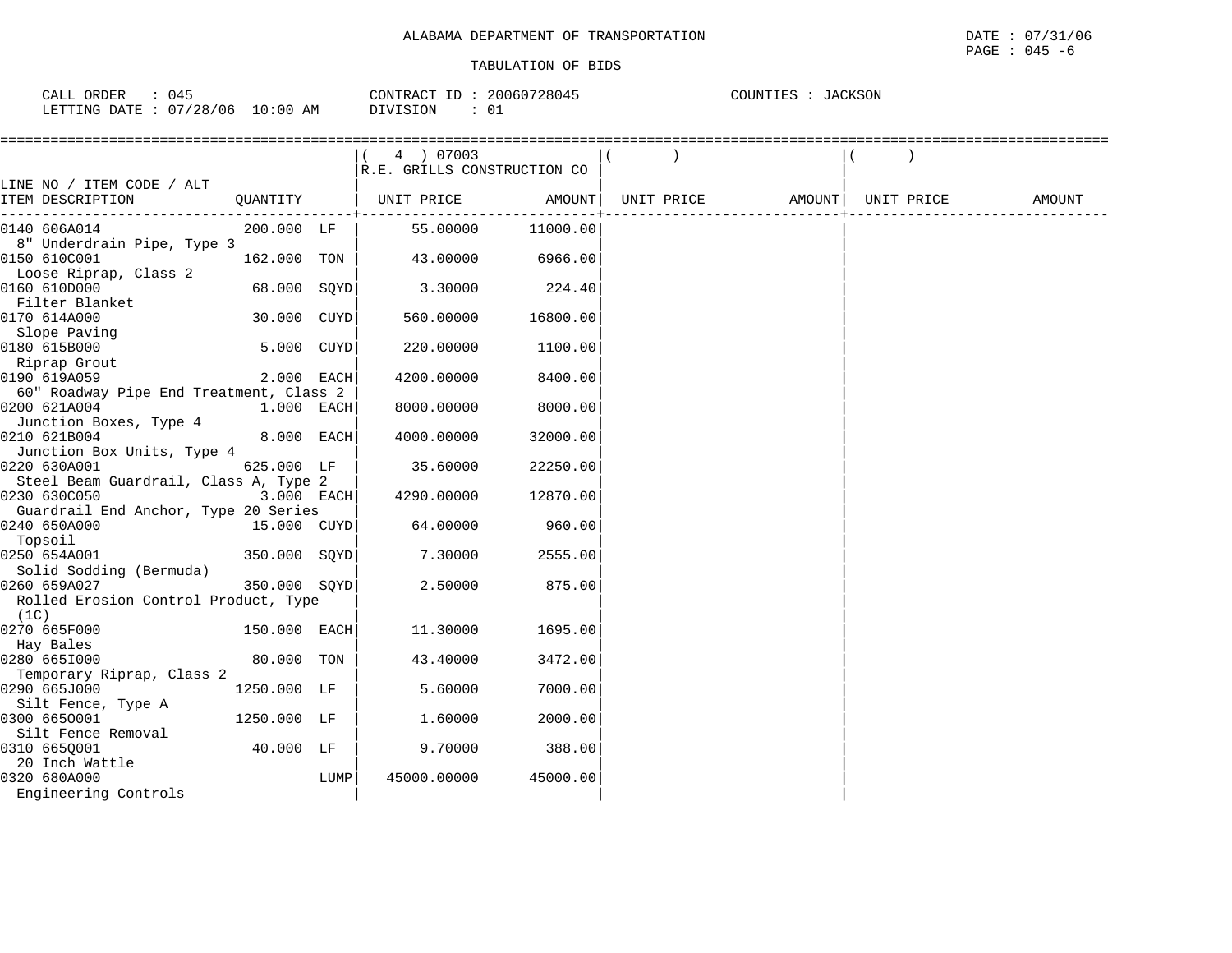| CALL ORDER | : 045                           | CONTRACT ID: 20060728045 | COUNTIES : JACKSON |
|------------|---------------------------------|--------------------------|--------------------|
|            | LETTING DATE: 07/28/06 10:00 AM | DIVISION<br>01           |                    |

|                                                              |              | 4 ) 07003                   |                 |                   |      |            |        |
|--------------------------------------------------------------|--------------|-----------------------------|-----------------|-------------------|------|------------|--------|
|                                                              |              | R.E. GRILLS CONSTRUCTION CO |                 |                   |      |            |        |
| LINE NO / ITEM CODE / ALT                                    |              |                             |                 |                   |      |            |        |
| ITEM DESCRIPTION                                             | QUANTITY     | UNIT PRICE                  | AMOUNT          | UNIT PRICE AMOUNT |      | UNIT PRICE | AMOUNT |
| 0330 701G049                                                 |              | 1.60000                     | 1360.00         |                   |      |            |        |
| Solid White, Class 2, Type A Traffic<br>Stripe (0.06" Thick) |              |                             |                 |                   |      |            |        |
| 0340 701G072                                                 | 850.000 LF   | 1.60000                     | 1360.00         |                   |      |            |        |
| Solid Yellow, Class 2, Type A Traffic                        |              |                             |                 |                   |      |            |        |
| Stripe (0.09" Thick)                                         |              |                             |                 |                   |      |            |        |
| 0350 705A037                                                 | 16.000 EACH  | 16.00000                    | 256.00          |                   |      |            |        |
| Pavement Markers, Class A-H, Type 2-D                        |              |                             |                 |                   |      |            |        |
| 0360 740B000                                                 | 198.000 SOFT | 12.90000                    | 2554.20         |                   |      |            |        |
| Construction Signs                                           |              |                             |                 |                   |      |            |        |
| 0370 740E000                                                 | 30.000 EACH  | 19.40000                    | 582.00          |                   |      |            |        |
| Cones (36 Inches High)                                       |              |                             |                 |                   |      |            |        |
| 0380 740F002                                                 | 12.000 EACH  | 400.00000                   | 4800.00         |                   |      |            |        |
| Barricades, Type III                                         |              |                             |                 |                   |      |            |        |
| 0390 7401005                                                 | 6.000 EACH   | 323.00000                   | 1938.00         |                   |      |            |        |
| Warning Lights, Type B (Detachable Head                      |              |                             |                 |                   |      |            |        |
| 0400 740M001                                                 | 30.000 EACH  | 11,00000                    | 330.00          |                   |      |            |        |
| Ballast For Cone                                             |              |                             |                 |                   |      |            |        |
| 0410 998A000                                                 | LUMP         | 0.00000                     | 0.00            |                   |      |            |        |
| Construction Fuel (Maximum Bid Limited                       |              |                             |                 |                   |      |            |        |
| To \$78,500.00)                                              |              |                             |                 |                   |      |            |        |
| SECTION TOTALS                                               |              |                             | \$2,722,349.60] | \$                | 0.00 | \$         | 0.00   |
| CONTRACT TOTALS                                              |              |                             | \$2,722,349.60] | \$                | 0.00 | \$         |        |
|                                                              |              |                             |                 |                   |      |            |        |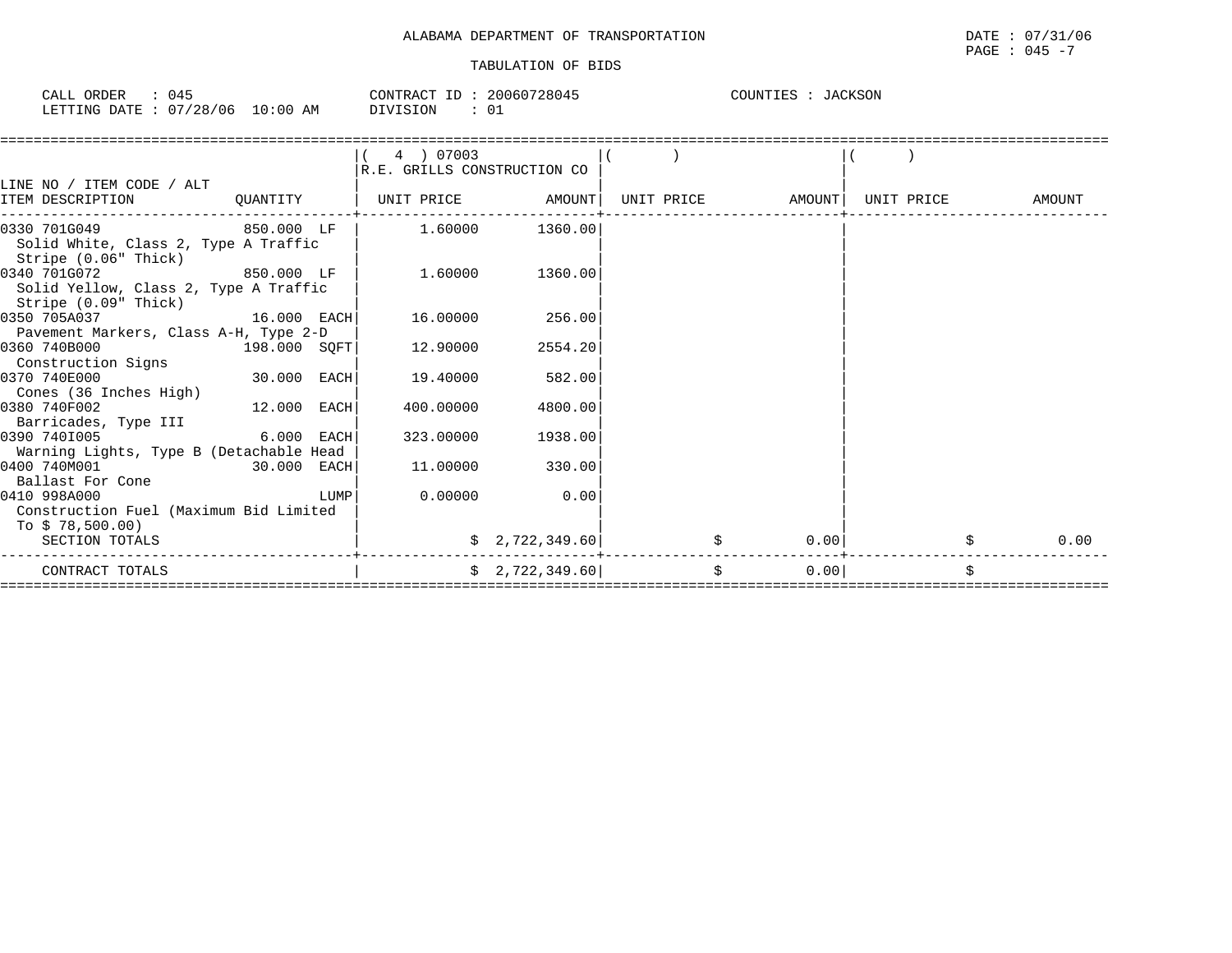# PAGE : 046 -1

| : 046<br>CALL ORDER<br>LETTING DATE: 07/28/06 10:00 AM                                                                               | CONTRACT ID: 20060728046<br>DIVISION<br>$\cdots$ 01 | COUNTIES : JACKSON                              |                   |
|--------------------------------------------------------------------------------------------------------------------------------------|-----------------------------------------------------|-------------------------------------------------|-------------------|
| CONTRACT DESCRIPTION:<br>for constructing the Bridge Removal on 8th Street over the<br>CSXT Railroad in Bridgeport. Length 0.035 mi. | Working Days<br>CONTRACT TIME :<br>30               | (available days)<br>PROJECT(S) : ST-036-999-009 |                   |
| RANK<br>VENDOR NO./NAME                                                                                                              |                                                     | TOTAL<br><b>BID</b>                             | % OVER<br>LOW BID |
| 19007<br>SCOTT BRIDGE COMPANY, INC.                                                                                                  |                                                     | 177,110.00                                      | 100.0000%         |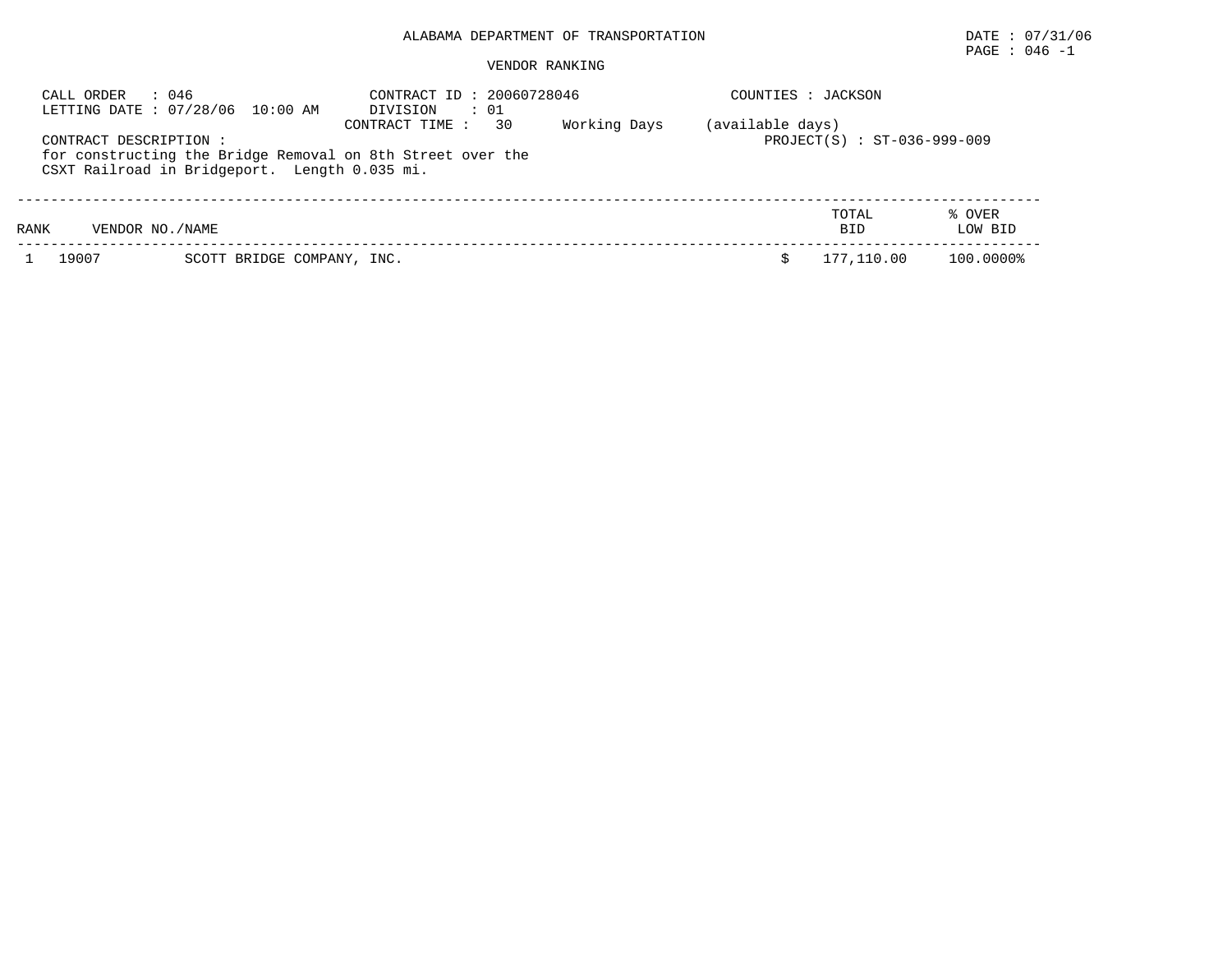# ALABAMA DEPARTMENT OF TRANSPORTATION **EXECUTE 1999** DATE : 07/31/06 TABULATION OF BIDS

| CALL ORDER : 046<br>LETTING DATE: 07/28/06 10:00 AM DIVISION : 01        |                                                                                                                      |      | CONTRACT ID: 20060728046 COUNTIES : JACKSON |             |                               |                    |            |
|--------------------------------------------------------------------------|----------------------------------------------------------------------------------------------------------------------|------|---------------------------------------------|-------------|-------------------------------|--------------------|------------|
| LINE NO / ITEM CODE / ALT                                                |                                                                                                                      |      | 1 ) 19007<br>SCOTT BRIDGE COMPANY, INC.     |             |                               |                    |            |
| ITEM DESCRIPTION                                                         | QUANTITY                                                                                                             |      | UNIT PRICE AMOUNT                           |             |                               |                    | AMOUNT     |
| SECTION 0001 Total                                                       |                                                                                                                      |      |                                             |             |                               |                    |            |
| 0010 206A000<br>Removal Of Old Bridge, Station 13+15.25<br>to 15+04.37   |                                                                                                                      | LUMP | 107135.00000 107135.00                      |             |                               |                    |            |
| 0020 600A000<br>Mobilization                                             |                                                                                                                      | LUMP | 60000.00000                                 | 60000.00    |                               |                    |            |
| 0030 665J000<br>Silt Fence, Type A                                       | 240.000 LF                                                                                                           |      | 10.00000                                    | 2400.00     |                               |                    |            |
| 0040 6650001<br>Silt Fence Removal                                       | 240.000 LF                                                                                                           |      | 2.00000                                     | 480.00      |                               |                    |            |
| 0050 726A000<br>Portable Concrete Safety Barriers, Type<br>6             | 60.000 LF                                                                                                            |      | 55.00000                                    | 3300.00     |                               |                    |            |
| 0060 740B000<br>Construction Signs                                       | 45.000 SQFT                                                                                                          |      | 45.00000                                    | 2025.00     |                               |                    |            |
| 0070 740F002<br>Barricades, Type III                                     | 4.000 EACH                                                                                                           |      | 220,00000                                   | 880.00      |                               |                    |            |
| 0080 740I005<br>Warning Lights, Type B (Detachable Head                  | $2.000$ EACH                                                                                                         |      | 445.00000                                   | 890.00      |                               |                    |            |
| 0090 998A000<br>Construction Fuel (Maximum Bid Limited<br>To \$7,800.00) | <b>EXECUTE IN THE EXECUTIVE IN THE EXECUTIVE IN THE EXECUTIVE IN THE EXECUTIVE IN THE EXECUTIVE IN THE EXECUTIVE</b> |      | 0.00000                                     | 0.00        |                               |                    |            |
| SECTION TOTALS                                                           |                                                                                                                      |      |                                             | 177, 110.00 |                               | 0.00               | 0.00<br>\$ |
| CONTRACT TOTALS                                                          |                                                                                                                      |      | $\ddot{s}$                                  | 177,110.00  | ============================= | $\ddot{s}$<br>0.00 | \$         |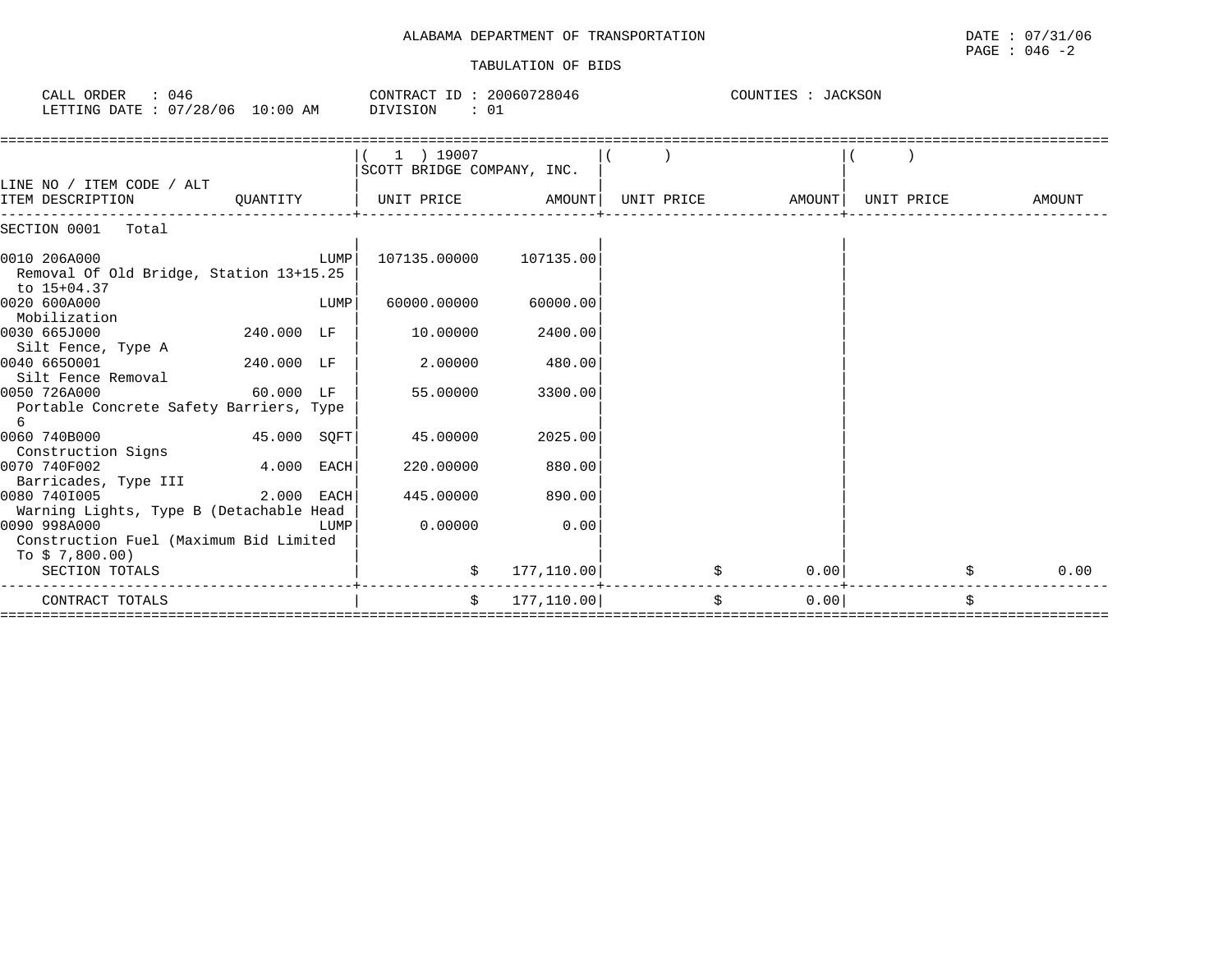# PAGE : 047 -1

|      | CALL ORDER<br>: 047<br>CONTRACT DESCRIPTION:<br>Camden. Length 0.132 mi. | LETTING DATE : 07/28/06 10:00 AM<br>for constructing the Slide Repair on SR-265 southeast of | CONTRACT ID: 20060728047<br>$\therefore$ 08<br>DIVISION<br>CONTRACT TIME:<br>RURAL | 75 | Calendar Days | COUNTIES : WILCOX | $PROJECT(S) : ST-066-265-001$          |                                     |
|------|--------------------------------------------------------------------------|----------------------------------------------------------------------------------------------|------------------------------------------------------------------------------------|----|---------------|-------------------|----------------------------------------|-------------------------------------|
| RANK | VENDOR NO./NAME                                                          |                                                                                              |                                                                                    |    |               |                   | TOTAL<br><b>BID</b>                    | % OVER<br>LOW BID                   |
|      | 14001<br>02109<br>03104                                                  | NEWELL ROADBUILDERS, INC.<br>BURNETT CIVIL CONTRACTING, LLC<br>CARCEL & G. CONSTRUCTION, LLC |                                                                                    |    |               | Ś                 | 657,193.25<br>743,123.29<br>825,538.25 | 100.0000%<br>113.0753%<br>125.6158% |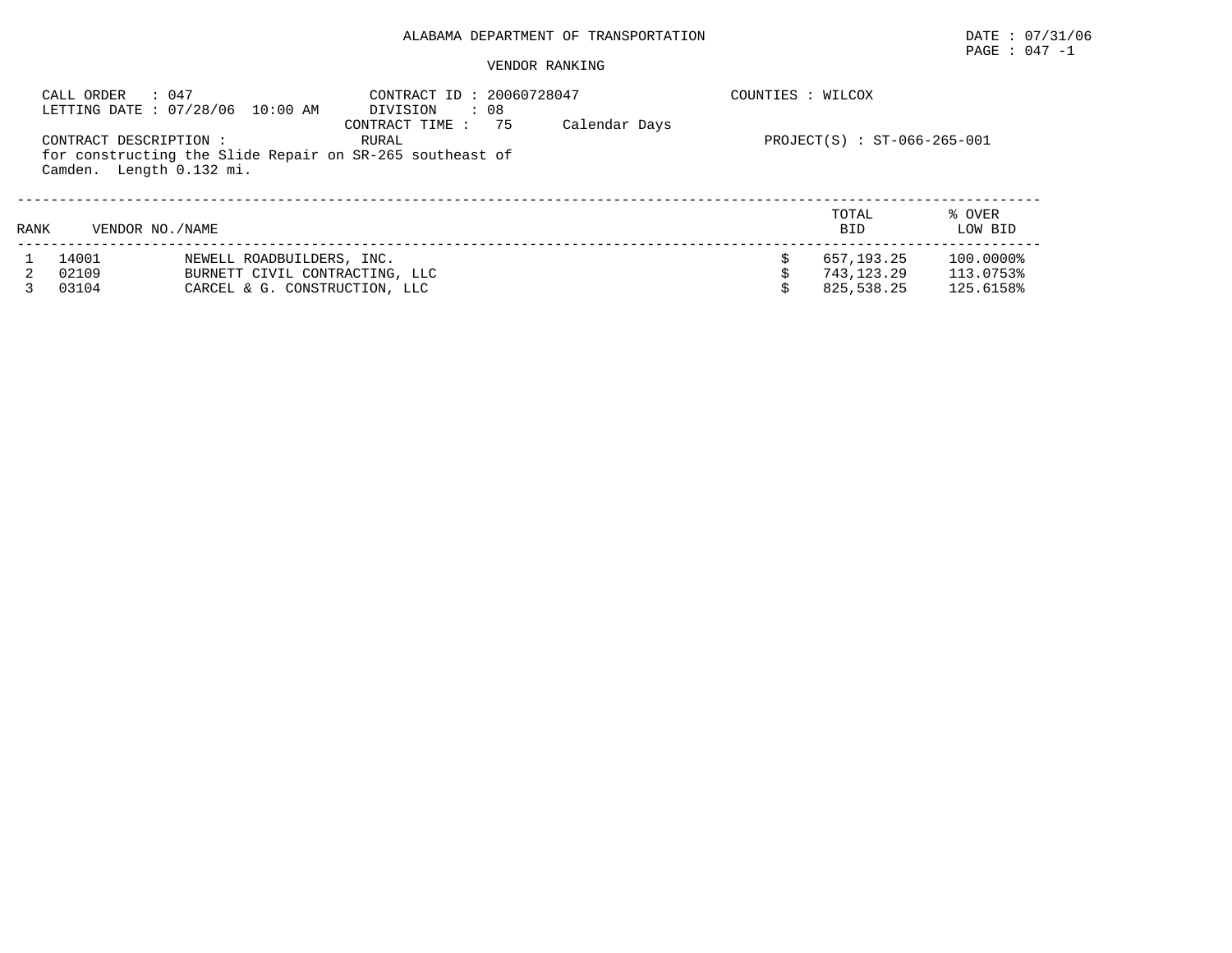| ORDER<br>CALL          | በ45 |            | CONTRACT ID: | . 20060728047 | COUNTIES | WILCOX |
|------------------------|-----|------------|--------------|---------------|----------|--------|
| LETTING DATE: 07/28/06 |     | $10:00$ AM | DIVISION     | 08            |          |        |

|                                                                           |                |             | =========================== |           |                            |           |                               |           |
|---------------------------------------------------------------------------|----------------|-------------|-----------------------------|-----------|----------------------------|-----------|-------------------------------|-----------|
|                                                                           |                |             | $1$ ) 14001                 |           | 2 ) 02109                  |           | 3 ) 03104                     |           |
|                                                                           |                |             | NEWELL ROADBUILDERS, INC.   |           | BURNETT CIVIL CONTRACTING, |           | CARCEL & G. CONSTRUCTION, LLC |           |
| LINE NO / ITEM CODE / ALT                                                 |                |             |                             |           |                            |           |                               |           |
| ITEM DESCRIPTION                                                          | OUANTITY       |             | UNIT PRICE                  | AMOUNT    | UNIT PRICE                 | AMOUNT    | UNIT PRICE                    | AMOUNT    |
| SECTION 0001<br>Total                                                     |                |             |                             |           |                            |           |                               |           |
| 0010 201A002                                                              |                | LUMP        | 8000.00000                  | 8000.00   | 8000.00000                 | 8000.00   | 8000.00000                    | 8000.00   |
| Clearing And Grubbing (Maximum                                            |                |             |                             |           |                            |           |                               |           |
| Allowable Bid $$4000$ Per Acre)                                           |                |             |                             |           |                            |           |                               |           |
| 0020 206D001                                                              | 325.000 LF     |             | 3.00000                     | 975.00    | 8.00000                    | 2600.00   | 5.00000                       | 1625.00   |
| Removing Guardrail                                                        |                |             |                             |           |                            |           |                               |           |
| 0030 206E008                                                              | 2.000          | <b>EACH</b> | 250.00000                   | 500.00    | 500.00000                  | 1000.00   | 150.00000                     | 300.00    |
| Removing Guardrail End Anchor (All Type                                   |                |             |                             |           |                            |           |                               |           |
| 0040 210A000                                                              | 1070.000 CUYD  |             | 7.50000                     | 8025.00   | 5.50000                    | 5885.00   | 8.55000                       | 9148.50   |
| Unclassified Excavation<br>0050 210D000                                   | 21027.000 CUYD |             | 9.00000                     | 189243.00 | 14.75000                   | 310148.25 | 10.55000                      | 221834.85 |
| Borrow Excavation                                                         |                |             |                             |           |                            |           |                               |           |
| 0070 214A000                                                              | 562.000        | <b>CUYD</b> | 5.00000                     | 2810.00   | 6.50000                    | 3653.00   | 7.55000                       | 4243.10   |
| Structure Excavation                                                      |                |             |                             |           |                            |           |                               |           |
| 0080 214B001                                                              | 89.000         | <b>CUYD</b> | 61.00000                    | 5429.00   | 35.00000                   | 3115.00   | 46.05000                      | 4098.45   |
| Foundation Backfill, Commercial                                           |                |             |                             |           |                            |           |                               |           |
| 0100 405A000                                                              | 300.000 GAL    |             | 2.50000                     | 750.00    | 4.40000                    | 1320.00   | 8,00000                       | 2400.00   |
| Tack Coat                                                                 |                |             |                             |           |                            |           |                               |           |
| 0111 424A340<br>Superpave Bituminous Concrete Wearing                     | 289.000 TON    |             | 94.50000                    | 27310.50  | 104.50000                  | 30200.50  | 118.50000                     | 34246.50  |
| Surface Layer, 1/2" Maximum Aggregate                                     |                |             |                             |           |                            |           |                               |           |
| Size Mix, ESAL Range A/B                                                  |                |             |                             |           |                            |           |                               |           |
| 0121 424A346                                                              | 150.000 TON    |             | 75,00000                    | 11250.00  | 93.50000                   | 14025.00  | 135.55000                     | 20332.50  |
| Superpave Bituminous Concrete Wearing                                     |                |             |                             |           |                            |           |                               |           |
| Surface Layer, Leveling, 1/2" Maximum                                     |                |             |                             |           |                            |           |                               |           |
| Aggregate Size Mix, ESAL Range A/B                                        |                |             |                             |           |                            |           |                               |           |
| 0140 424B640                                                              | 150.000        | TON         | 85.00000                    | 12750.00  | 93.50000                   | 14025.00  | 155.00000                     | 23250.00  |
| Superpave Bituminous Concrete Upper<br>Binder Layer, Patching, 1" Maximum |                |             |                             |           |                            |           |                               |           |
| Aggregate Size Mix, ESAL Range A/B                                        |                |             |                             |           |                            |           |                               |           |
| 0151 424C340                                                              | 248.000        | TON         | 68,00000                    | 16864.00  | 93.50000                   | 23188.00  | 128.50000                     | 31868.00  |
| Superpave Bituminous Concrete Base                                        |                |             |                             |           |                            |           |                               |           |
| Layer, 1" Maximum Aggregate Size Mix,                                     |                |             |                             |           |                            |           |                               |           |
| ESAL Range A/B                                                            |                |             |                             |           |                            |           |                               |           |
| 0152 424C348                                                              | 388.000 TON    |             | 68,00000                    | 26384.00  | 88,00000                   | 34144.00  | 128,00000                     | 49664.00  |
| Superpave Bituminous Concrete Base                                        |                |             |                             |           |                            |           |                               |           |
| Layer, Leveling, 1" Maximum Aggregate                                     |                |             |                             |           |                            |           |                               |           |
| Size Mix, ESAL Range A/B                                                  |                |             |                             |           |                            |           |                               |           |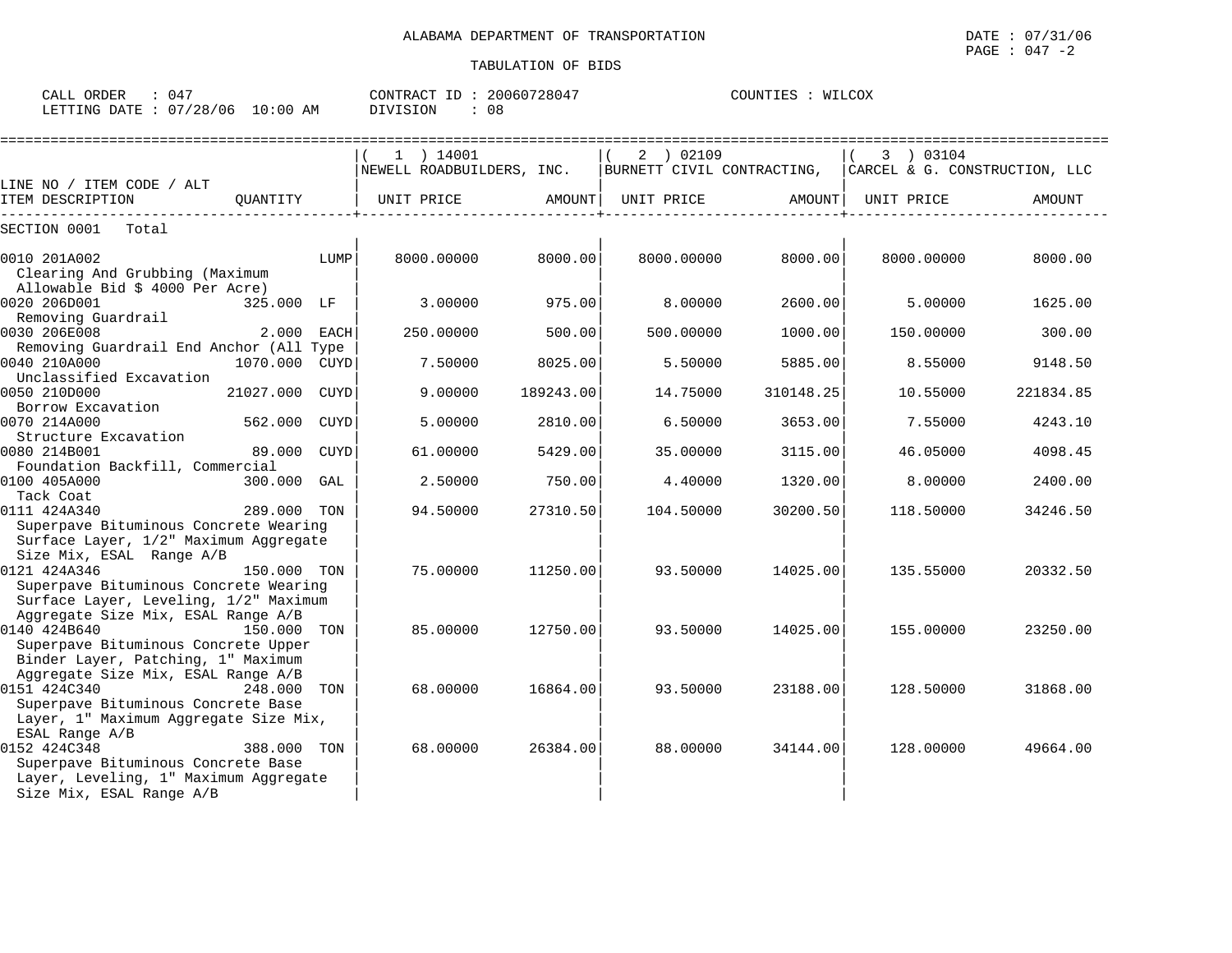| CALL ORDER                      | 047 |          | CONTRACT ID: 20060728047 | COUNTIES : WILCOX |  |
|---------------------------------|-----|----------|--------------------------|-------------------|--|
| LETTING DATE: 07/28/06 10:00 AM |     | DIVISION | 08                       |                   |  |

| $1$ ) 14001<br>02109<br>2<br>3 ) 03104<br>NEWELL ROADBUILDERS, INC.<br>BURNETT CIVIL CONTRACTING, CARCEL & G. CONSTRUCTION, LLC<br>LINE NO / ITEM CODE / ALT<br>OUANTITY<br>  UNIT PRICE AMOUNT  UNIT PRICE AMOUNT <br>ITEM DESCRIPTION<br>UNIT PRICE<br>AMOUNT<br>1400.000 LF<br>1,00000<br>1400.00<br>0.30000<br>420.00<br>0171 428C000<br>5.40000<br>7560.00<br>Scoring Bituminous Pavement Surface By<br>Cutting<br>0180 430B000<br>35,00000<br>2195.00<br>100.000 TON<br>39,00000<br>3900.00<br>3500.00<br>21,95000<br>Aggregate Surfacing (ALDOT #467 Or #57)<br>0190 530A001<br>34.12000<br>268,000 LF<br>45.00000<br>12060.00<br>9144.16<br>39,00000<br>10452.00<br>18" Roadway Pipe (Class 3 R.C.)<br>0200 530A002<br>229.000 LF<br>53.50000<br>12251.50<br>45.00000<br>10305.00<br>49.00000<br>11221.00<br>24" Roadway Pipe (Class 3 R.C.)<br>0205 530A004<br>20.000 LF<br>96.75000<br>1935.00<br>106.87000<br>2137.40<br>85,00000<br>1700.00<br>36" Roadway Pipe (Class 3 R.C.)<br>0210 530A204<br>148.75000<br>20081.25<br>16200.00<br>81.00000<br>135.000 LF<br>120.00000<br>10935.00<br>36" Roadway Pipe (14 Gauge C.C.S.P.I.)<br>0220 600A000<br>60000.00000<br>60000.00<br>75000.00000<br>75000.00<br>120500.00000<br>120500.00<br>LUMP<br>Mobilization<br>0230 602A000<br>4.000 EACH<br>1000.00<br>400.00<br>250.00000<br>100.00000<br>225.00000<br>900.00<br>Right Of Way Markers<br>204.000<br>0240 610C001<br>56.75000<br>11577.00<br>31.65000<br>6456.60<br>TON<br>34.00000<br>6936.00<br>Loose Riprap, Class 2<br>0250 610D003<br>275.000<br>SOYD<br>5.00000<br>1375.00<br>2,00000<br>550.00<br>4.25000<br>1168.75<br>Filter Blanket, Geotextile<br>0260 614A000<br>47.000<br>11045.00<br>22325.00<br>CUYD<br>235.00000<br>300.00000<br>14100.00<br>475,00000<br>Slope Paving |
|-----------------------------------------------------------------------------------------------------------------------------------------------------------------------------------------------------------------------------------------------------------------------------------------------------------------------------------------------------------------------------------------------------------------------------------------------------------------------------------------------------------------------------------------------------------------------------------------------------------------------------------------------------------------------------------------------------------------------------------------------------------------------------------------------------------------------------------------------------------------------------------------------------------------------------------------------------------------------------------------------------------------------------------------------------------------------------------------------------------------------------------------------------------------------------------------------------------------------------------------------------------------------------------------------------------------------------------------------------------------------------------------------------------------------------------------------------------------------------------------------------------------------------------------------------------------------------------------------------------------------------------------------------------------------------------------------------------------------------------------------------------------------------------------------------|
|                                                                                                                                                                                                                                                                                                                                                                                                                                                                                                                                                                                                                                                                                                                                                                                                                                                                                                                                                                                                                                                                                                                                                                                                                                                                                                                                                                                                                                                                                                                                                                                                                                                                                                                                                                                                     |
|                                                                                                                                                                                                                                                                                                                                                                                                                                                                                                                                                                                                                                                                                                                                                                                                                                                                                                                                                                                                                                                                                                                                                                                                                                                                                                                                                                                                                                                                                                                                                                                                                                                                                                                                                                                                     |
|                                                                                                                                                                                                                                                                                                                                                                                                                                                                                                                                                                                                                                                                                                                                                                                                                                                                                                                                                                                                                                                                                                                                                                                                                                                                                                                                                                                                                                                                                                                                                                                                                                                                                                                                                                                                     |
|                                                                                                                                                                                                                                                                                                                                                                                                                                                                                                                                                                                                                                                                                                                                                                                                                                                                                                                                                                                                                                                                                                                                                                                                                                                                                                                                                                                                                                                                                                                                                                                                                                                                                                                                                                                                     |
|                                                                                                                                                                                                                                                                                                                                                                                                                                                                                                                                                                                                                                                                                                                                                                                                                                                                                                                                                                                                                                                                                                                                                                                                                                                                                                                                                                                                                                                                                                                                                                                                                                                                                                                                                                                                     |
|                                                                                                                                                                                                                                                                                                                                                                                                                                                                                                                                                                                                                                                                                                                                                                                                                                                                                                                                                                                                                                                                                                                                                                                                                                                                                                                                                                                                                                                                                                                                                                                                                                                                                                                                                                                                     |
|                                                                                                                                                                                                                                                                                                                                                                                                                                                                                                                                                                                                                                                                                                                                                                                                                                                                                                                                                                                                                                                                                                                                                                                                                                                                                                                                                                                                                                                                                                                                                                                                                                                                                                                                                                                                     |
|                                                                                                                                                                                                                                                                                                                                                                                                                                                                                                                                                                                                                                                                                                                                                                                                                                                                                                                                                                                                                                                                                                                                                                                                                                                                                                                                                                                                                                                                                                                                                                                                                                                                                                                                                                                                     |
|                                                                                                                                                                                                                                                                                                                                                                                                                                                                                                                                                                                                                                                                                                                                                                                                                                                                                                                                                                                                                                                                                                                                                                                                                                                                                                                                                                                                                                                                                                                                                                                                                                                                                                                                                                                                     |
|                                                                                                                                                                                                                                                                                                                                                                                                                                                                                                                                                                                                                                                                                                                                                                                                                                                                                                                                                                                                                                                                                                                                                                                                                                                                                                                                                                                                                                                                                                                                                                                                                                                                                                                                                                                                     |
|                                                                                                                                                                                                                                                                                                                                                                                                                                                                                                                                                                                                                                                                                                                                                                                                                                                                                                                                                                                                                                                                                                                                                                                                                                                                                                                                                                                                                                                                                                                                                                                                                                                                                                                                                                                                     |
|                                                                                                                                                                                                                                                                                                                                                                                                                                                                                                                                                                                                                                                                                                                                                                                                                                                                                                                                                                                                                                                                                                                                                                                                                                                                                                                                                                                                                                                                                                                                                                                                                                                                                                                                                                                                     |
|                                                                                                                                                                                                                                                                                                                                                                                                                                                                                                                                                                                                                                                                                                                                                                                                                                                                                                                                                                                                                                                                                                                                                                                                                                                                                                                                                                                                                                                                                                                                                                                                                                                                                                                                                                                                     |
|                                                                                                                                                                                                                                                                                                                                                                                                                                                                                                                                                                                                                                                                                                                                                                                                                                                                                                                                                                                                                                                                                                                                                                                                                                                                                                                                                                                                                                                                                                                                                                                                                                                                                                                                                                                                     |
|                                                                                                                                                                                                                                                                                                                                                                                                                                                                                                                                                                                                                                                                                                                                                                                                                                                                                                                                                                                                                                                                                                                                                                                                                                                                                                                                                                                                                                                                                                                                                                                                                                                                                                                                                                                                     |
|                                                                                                                                                                                                                                                                                                                                                                                                                                                                                                                                                                                                                                                                                                                                                                                                                                                                                                                                                                                                                                                                                                                                                                                                                                                                                                                                                                                                                                                                                                                                                                                                                                                                                                                                                                                                     |
|                                                                                                                                                                                                                                                                                                                                                                                                                                                                                                                                                                                                                                                                                                                                                                                                                                                                                                                                                                                                                                                                                                                                                                                                                                                                                                                                                                                                                                                                                                                                                                                                                                                                                                                                                                                                     |
|                                                                                                                                                                                                                                                                                                                                                                                                                                                                                                                                                                                                                                                                                                                                                                                                                                                                                                                                                                                                                                                                                                                                                                                                                                                                                                                                                                                                                                                                                                                                                                                                                                                                                                                                                                                                     |
|                                                                                                                                                                                                                                                                                                                                                                                                                                                                                                                                                                                                                                                                                                                                                                                                                                                                                                                                                                                                                                                                                                                                                                                                                                                                                                                                                                                                                                                                                                                                                                                                                                                                                                                                                                                                     |
|                                                                                                                                                                                                                                                                                                                                                                                                                                                                                                                                                                                                                                                                                                                                                                                                                                                                                                                                                                                                                                                                                                                                                                                                                                                                                                                                                                                                                                                                                                                                                                                                                                                                                                                                                                                                     |
|                                                                                                                                                                                                                                                                                                                                                                                                                                                                                                                                                                                                                                                                                                                                                                                                                                                                                                                                                                                                                                                                                                                                                                                                                                                                                                                                                                                                                                                                                                                                                                                                                                                                                                                                                                                                     |
|                                                                                                                                                                                                                                                                                                                                                                                                                                                                                                                                                                                                                                                                                                                                                                                                                                                                                                                                                                                                                                                                                                                                                                                                                                                                                                                                                                                                                                                                                                                                                                                                                                                                                                                                                                                                     |
|                                                                                                                                                                                                                                                                                                                                                                                                                                                                                                                                                                                                                                                                                                                                                                                                                                                                                                                                                                                                                                                                                                                                                                                                                                                                                                                                                                                                                                                                                                                                                                                                                                                                                                                                                                                                     |
|                                                                                                                                                                                                                                                                                                                                                                                                                                                                                                                                                                                                                                                                                                                                                                                                                                                                                                                                                                                                                                                                                                                                                                                                                                                                                                                                                                                                                                                                                                                                                                                                                                                                                                                                                                                                     |
|                                                                                                                                                                                                                                                                                                                                                                                                                                                                                                                                                                                                                                                                                                                                                                                                                                                                                                                                                                                                                                                                                                                                                                                                                                                                                                                                                                                                                                                                                                                                                                                                                                                                                                                                                                                                     |
|                                                                                                                                                                                                                                                                                                                                                                                                                                                                                                                                                                                                                                                                                                                                                                                                                                                                                                                                                                                                                                                                                                                                                                                                                                                                                                                                                                                                                                                                                                                                                                                                                                                                                                                                                                                                     |
|                                                                                                                                                                                                                                                                                                                                                                                                                                                                                                                                                                                                                                                                                                                                                                                                                                                                                                                                                                                                                                                                                                                                                                                                                                                                                                                                                                                                                                                                                                                                                                                                                                                                                                                                                                                                     |
| 2.000<br>0270 619A101<br><b>EACH</b><br>600.00000<br>1200.00<br>500.00000<br>1000.00<br>950.00000<br>1900.00                                                                                                                                                                                                                                                                                                                                                                                                                                                                                                                                                                                                                                                                                                                                                                                                                                                                                                                                                                                                                                                                                                                                                                                                                                                                                                                                                                                                                                                                                                                                                                                                                                                                                        |
| 18" Side Drain Pipe End Treatment,                                                                                                                                                                                                                                                                                                                                                                                                                                                                                                                                                                                                                                                                                                                                                                                                                                                                                                                                                                                                                                                                                                                                                                                                                                                                                                                                                                                                                                                                                                                                                                                                                                                                                                                                                                  |
| Class 1                                                                                                                                                                                                                                                                                                                                                                                                                                                                                                                                                                                                                                                                                                                                                                                                                                                                                                                                                                                                                                                                                                                                                                                                                                                                                                                                                                                                                                                                                                                                                                                                                                                                                                                                                                                             |
| 0280 621A005<br>1.000<br>2300.00<br>2550.00<br>EACH<br>2300.00000<br>2500.00000<br>2500.00<br>2550.00000                                                                                                                                                                                                                                                                                                                                                                                                                                                                                                                                                                                                                                                                                                                                                                                                                                                                                                                                                                                                                                                                                                                                                                                                                                                                                                                                                                                                                                                                                                                                                                                                                                                                                            |
| Junction Boxes, Type 1                                                                                                                                                                                                                                                                                                                                                                                                                                                                                                                                                                                                                                                                                                                                                                                                                                                                                                                                                                                                                                                                                                                                                                                                                                                                                                                                                                                                                                                                                                                                                                                                                                                                                                                                                                              |
| 0290 621A022<br>1.000 EACH<br>2800.00000<br>2800.00<br>2700.00000<br>2700.00<br>3050.00<br>3050.00000                                                                                                                                                                                                                                                                                                                                                                                                                                                                                                                                                                                                                                                                                                                                                                                                                                                                                                                                                                                                                                                                                                                                                                                                                                                                                                                                                                                                                                                                                                                                                                                                                                                                                               |
| Junction Boxes, Type 1 (Modified)<br>0300 621B005<br>600.00<br>325.00                                                                                                                                                                                                                                                                                                                                                                                                                                                                                                                                                                                                                                                                                                                                                                                                                                                                                                                                                                                                                                                                                                                                                                                                                                                                                                                                                                                                                                                                                                                                                                                                                                                                                                                               |
| 1.000 EACH<br>600.00000<br>500.00000<br>500.00<br>325.00000<br>Junction Box Units, Type 1                                                                                                                                                                                                                                                                                                                                                                                                                                                                                                                                                                                                                                                                                                                                                                                                                                                                                                                                                                                                                                                                                                                                                                                                                                                                                                                                                                                                                                                                                                                                                                                                                                                                                                           |
| 0310 621B034<br>3.000 EACH<br>975.00<br>600.00000<br>1800.00<br>500.00000<br>1500.00<br>325,00000                                                                                                                                                                                                                                                                                                                                                                                                                                                                                                                                                                                                                                                                                                                                                                                                                                                                                                                                                                                                                                                                                                                                                                                                                                                                                                                                                                                                                                                                                                                                                                                                                                                                                                   |
| Junction Box Units, Type 1 (Modified)                                                                                                                                                                                                                                                                                                                                                                                                                                                                                                                                                                                                                                                                                                                                                                                                                                                                                                                                                                                                                                                                                                                                                                                                                                                                                                                                                                                                                                                                                                                                                                                                                                                                                                                                                               |
| 5000.00<br>5900.00<br>0320 621C031<br>2.000 EACH<br>2500.00000<br>3000.00000<br>6000.00<br>2950.00000                                                                                                                                                                                                                                                                                                                                                                                                                                                                                                                                                                                                                                                                                                                                                                                                                                                                                                                                                                                                                                                                                                                                                                                                                                                                                                                                                                                                                                                                                                                                                                                                                                                                                               |
| Inlets, Type S3 (1 Wing)                                                                                                                                                                                                                                                                                                                                                                                                                                                                                                                                                                                                                                                                                                                                                                                                                                                                                                                                                                                                                                                                                                                                                                                                                                                                                                                                                                                                                                                                                                                                                                                                                                                                                                                                                                            |
| 0330 621C033<br>1.000 EACH<br>2800.00000<br>2800.00<br>3500.00000<br>3500.00<br>3150.00<br>3150.00000                                                                                                                                                                                                                                                                                                                                                                                                                                                                                                                                                                                                                                                                                                                                                                                                                                                                                                                                                                                                                                                                                                                                                                                                                                                                                                                                                                                                                                                                                                                                                                                                                                                                                               |
| Inlets, Type S3 (2 Wing)                                                                                                                                                                                                                                                                                                                                                                                                                                                                                                                                                                                                                                                                                                                                                                                                                                                                                                                                                                                                                                                                                                                                                                                                                                                                                                                                                                                                                                                                                                                                                                                                                                                                                                                                                                            |
| 2.000 EACH<br>0340 621D020<br>1200.00<br>500.00000<br>1000.00<br>650.00<br>600,00000<br>325,00000                                                                                                                                                                                                                                                                                                                                                                                                                                                                                                                                                                                                                                                                                                                                                                                                                                                                                                                                                                                                                                                                                                                                                                                                                                                                                                                                                                                                                                                                                                                                                                                                                                                                                                   |
| Inlet Units, Type S3                                                                                                                                                                                                                                                                                                                                                                                                                                                                                                                                                                                                                                                                                                                                                                                                                                                                                                                                                                                                                                                                                                                                                                                                                                                                                                                                                                                                                                                                                                                                                                                                                                                                                                                                                                                |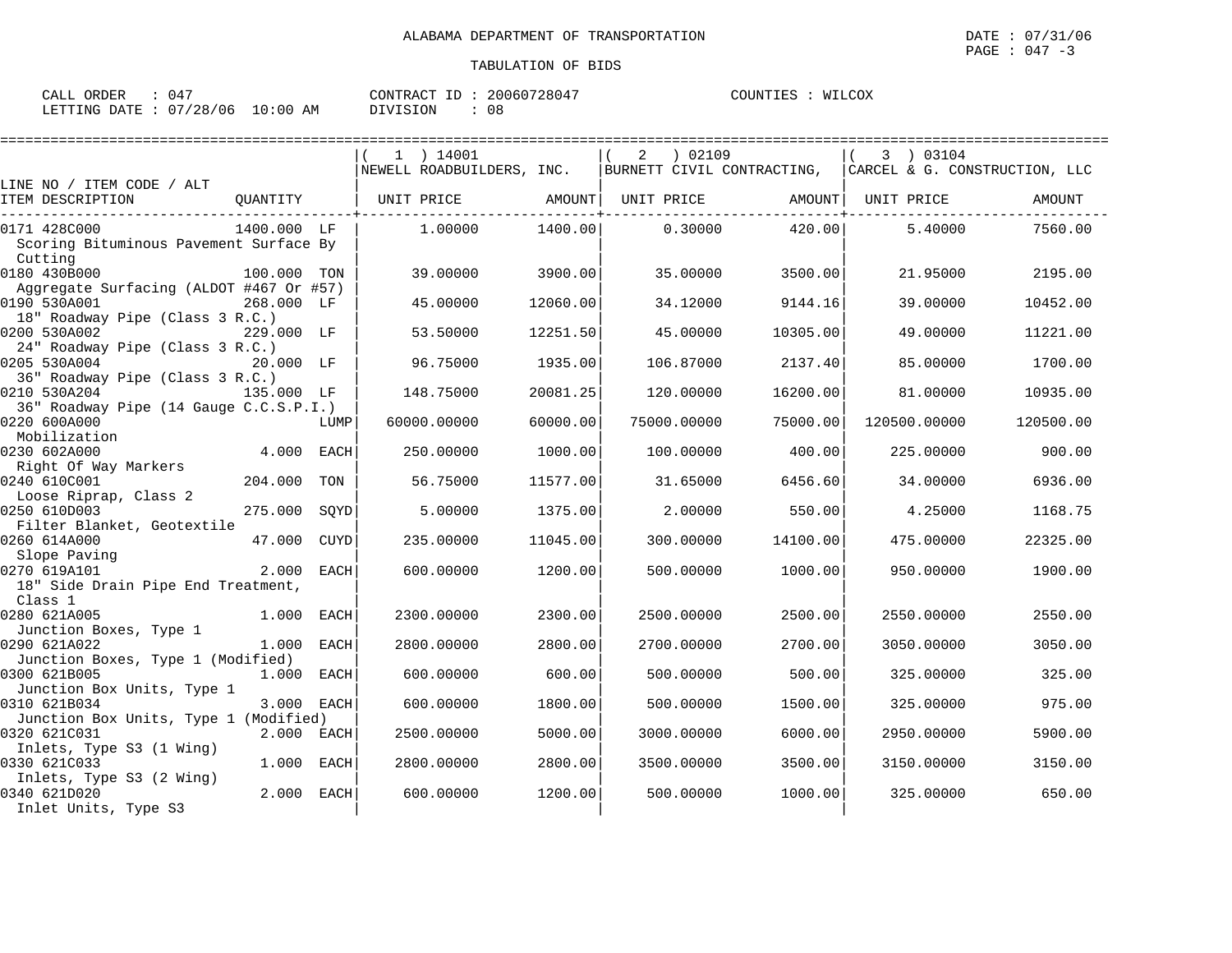| CALL ORDER                      | 047 |          | CONTRACT ID: 20060728047 | COUNTIES : WILCOX |  |
|---------------------------------|-----|----------|--------------------------|-------------------|--|
| LETTING DATE: 07/28/06 10:00 AM |     | DIVISION | 08                       |                   |  |

| ====================                              |               |             |                           |          |                            |          |            |                               |
|---------------------------------------------------|---------------|-------------|---------------------------|----------|----------------------------|----------|------------|-------------------------------|
|                                                   |               |             | 1 ) 14001                 |          | ) 02109<br>2               |          | 3 03104    |                               |
|                                                   |               |             | NEWELL ROADBUILDERS, INC. |          | BURNETT CIVIL CONTRACTING, |          |            | CARCEL & G. CONSTRUCTION, LLC |
| LINE NO / ITEM CODE / ALT                         |               |             |                           |          |                            |          |            |                               |
| ITEM DESCRIPTION                                  | OUANTITY      |             | UNIT PRICE                | AMOUNT   | UNIT PRICE                 | AMOUNT   | UNIT PRICE | AMOUNT                        |
| 0350 6211002                                      | 1.000 EACH    |             | 10800.00000               | 10800.00 | 8500.00000                 | 8500.00  | 5200.00000 | 5200.00                       |
| Stilling Basins, Type 2                           |               |             |                           |          |                            |          |            |                               |
| 0360 623C000<br>Combination Curb & Gutter, Type C | 482.000 LF    |             | 16.00000                  | 7712.00  | 13,00000                   | 6266.00  | 19.50000   | 9399.00                       |
| 0370 630A001                                      | 250.000 LF    |             | 22.00000                  | 5500.00  | 25.00000                   | 6250.00  | 25.00000   | 6250.00                       |
| Steel Beam Guardrail, Class A, Type 2             |               |             |                           |          |                            |          |            |                               |
| 0380 630C050                                      | 2.000 EACH    |             | 2100.00000                | 4200.00  | 3500.00000                 | 7000.00  | 2700.00000 | 5400.00                       |
| Guardrail End Anchor, Type 20 Series              |               |             |                           |          |                            |          |            |                               |
| 0390 650A000                                      | 900.000 CUYD  |             | 12.00000                  | 10800.00 | 10.00000                   | 9000.00  | 9.00000    | 8100.00                       |
| Topsoil                                           |               |             |                           |          |                            |          |            |                               |
| 0400 652A100                                      | 3.000         | ACRE        | 800.00000                 | 2400.00  | 880.00000                  | 2640.00  | 1050.00000 | 3150.00                       |
| Seeding                                           |               |             |                           |          |                            |          |            |                               |
| 0410 654A000<br>Solid Sodding                     | 96.000        | SOYD        | 10.00000                  | 960.00   | 10,00000                   | 960.00   | 8.85000    | 849.60                        |
| 0420 656A010                                      | 3.000         | ACRE        | 700.00000                 | 2100.00  | 770.00000                  | 2310.00  | 925.00000  | 2775.00                       |
| Mulching                                          |               |             |                           |          |                            |          |            |                               |
| 0430 659A025                                      | 96.000 SQYD   |             | 1.50000                   | 144.00   | 1.75000                    | 168.00   | 3.00000    | 288.00                        |
| Rolled Erosion Control Product, Type              |               |             |                           |          |                            |          |            |                               |
| (1A)                                              |               |             |                           |          |                            |          |            |                               |
| 0440 659A036                                      | 6300.000 SOYD |             | 1.10000                   | 6930.00  | 1.25000                    | 7875.00  | 3.25000    | 20475.00                      |
| Rolled Erosion Control Product, Type              |               |             |                           |          |                            |          |            |                               |
| (2D)                                              |               |             |                           |          |                            |          |            |                               |
| 0450 665A000                                      | 3.000         | ACRE        | 500.00000                 | 1500.00  | 550.00000                  | 1650.00  | 925.00000  | 2775.00                       |
| Temporary Seeding<br>0460 665B000                 | 3.000         | ACRE        | 500.00000                 | 1500.00  | 550.00000                  | 1650.00  | 925.00000  | 2775.00                       |
| Temporary Mulching                                |               |             |                           |          |                            |          |            |                               |
| 0470 665C000                                      | 564.000       | LF          | 39.00000                  | 21996.00 | 18.17000                   | 10247.88 | 34.00000   | 19176.00                      |
| 15" Temporary Pipe                                |               |             |                           |          |                            |          |            |                               |
| 0480 665E000                                      | 400.000       | SQYD        | 5.00000                   | 2000.00  | 0.06000                    | 24.00    | 4.25000    | 1700.00                       |
| Polyethylene                                      |               |             |                           |          |                            |          |            |                               |
| 0490 665F000                                      | 250.000       | <b>EACH</b> | 6.00000                   | 1500.00  | 8.80000                    | 2200.00  | 8.50000    | 2125.00                       |
| Hay Bales                                         |               |             |                           |          |                            |          |            |                               |
| 0500 665G000<br>Sand Bags                         | 250.000       | <b>EACH</b> | 6.00000                   | 1500.00  | 3.30000                    | 825.00   | 9.50000    | 2375.00                       |
| 0510 6651000                                      | 32.000        | TON         | 56.75000                  | 1816.00  | 31,00000                   | 992.00   | 65.00000   | 2080.00                       |
| Temporary Riprap, Class 2                         |               |             |                           |          |                            |          |            |                               |
| 0520 665J000                                      | 3600.000      | LF          | 3.00000                   | 10800.00 | 3.30000                    | 11880.00 | 4.50000    | 16200.00                      |
| Silt Fence, Type A                                |               |             |                           |          |                            |          |            |                               |
| 0530 6650001                                      | 3900.000 LF   |             | 0.30000                   | 1170.00  | 0.33000                    | 1287.00  | 1.25000    | 4875.00                       |
| Silt Fence Removal                                |               |             |                           |          |                            |          |            |                               |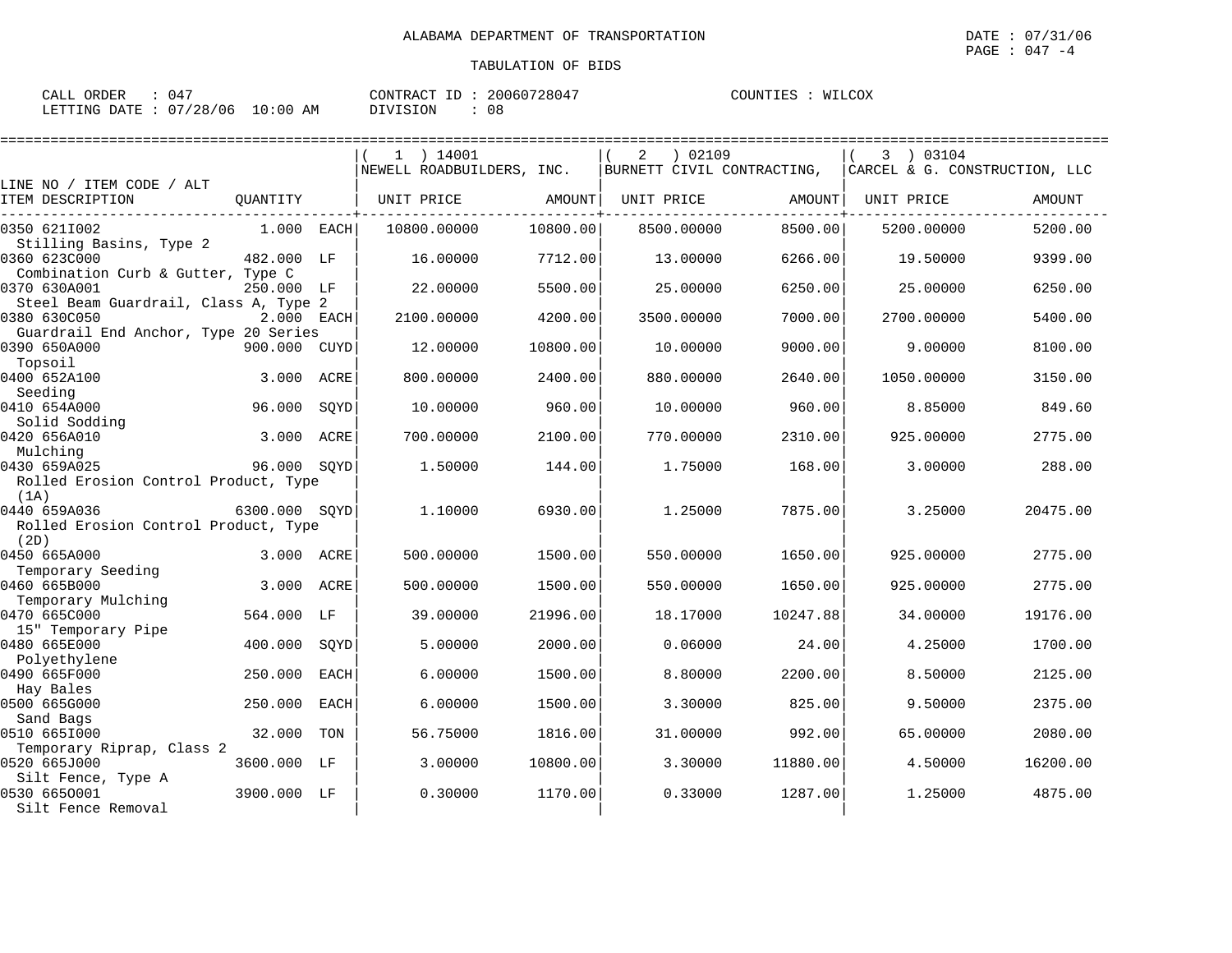| : 047<br>CALL ORDER             |          | CONTRACT ID: 20060728047 | COUNTIES : WILCOX |
|---------------------------------|----------|--------------------------|-------------------|
| LETTING DATE: 07/28/06 10:00 AM | DIVISION | 08                       |                   |

| $1$ ) 14001<br>) 02109<br>3 ) 03104<br>2<br>BURNETT CIVIL CONTRACTING,<br>NEWELL ROADBUILDERS, INC.<br>CARCEL & G. CONSTRUCTION, LLC<br>LINE NO / ITEM CODE / ALT<br>ITEM DESCRIPTION<br>OUANTITY<br>UNIT PRICE<br>AMOUNT<br>UNIT PRICE AMOUNT   UNIT PRICE<br>AMOUNT<br>6.50000<br>1300.00<br>7.20000<br>0540 6650000<br>200.000 LF<br>1440.00<br>7.50000<br>1500.00<br>12 Inch Wattle<br>0550 6650001<br>350.000 LF<br>7.50000<br>2625.00<br>8.20000<br>2870.00<br>8.00000<br>2800.00<br>20 Inch Wattle<br>0560 665T000<br>500.000 LF<br>3750.00<br>7.50000<br>10.00000<br>5000.00<br>3.00000<br>1500.00<br>Temporary Earth Berms<br>0570 666A001<br>3.000 ACRE<br>5,00000<br>15.00<br>5.50000<br>16.50<br>100.00000<br>300.00<br>Pest Control Treatment<br>0580 672B000<br>30.000 LB<br>12.00000<br>360.00<br>12.20000<br>366.00<br>25.00000<br>750.00<br>Flocculant Powder<br>15000.00000<br>15000.00<br>10000.00000<br>10000.00<br>30000.00000<br>30000.00<br>LUMP<br>Engineering Controls<br>1.000 MILE<br>2500.00000<br>2500.00<br>2500.00000<br>2500.00<br>3000.00000<br>3000.00<br>Solid White, Class 2, Type A Traffic<br>Stripe (0.06" Thick) (6" Wide)<br>0610 701A048<br>1.000 MILE<br>2500.00<br>2500.00<br>2500.00000<br>2500.00000<br>3000.00000<br>3000.00<br>Solid Yellow, Class 2, Type A Traffic<br>Stripe (0.09" Thick) (6" Wide)<br>0620 701C003<br>4.000 MILE<br>1000.00000<br>4000.00<br>1000.00000<br>4000.00<br>1200.00000<br>4800.00<br>Solid Temporary Traffic Stripe (Paint)<br>0630 701D007<br>1.000 MILE<br>2500.00000<br>2500.00<br>2500.00000<br>2500.00<br>2000.00000<br>2000.00<br>Solid Traffic Stripe Removed (Paint)<br>0640 705A023<br>720.00<br>756.00<br>72.000 EACH<br>10.00000<br>11.00000<br>792.00<br>10.50000<br>Pavement Markers, Class C, Type 2-D<br>0650 705A037<br>72.000 EACH<br>10.00000<br>720.00<br>11,00000<br>792.00<br>10.50000<br>756.00<br>Pavement Markers, Class A-H, Type 2-D<br>0660 740B000<br>470.000 SOFT<br>8.00000<br>3760.00<br>9.00000<br>4230.00<br>14.00000<br>6580.00<br>Construction Signs<br>0670 740D000<br>100.000<br>45.00000<br>4500.00<br>75.00000<br>7500.00<br>60.00000<br>6000.00<br>EACH<br>Channelizing Drums<br>0680 740E000<br>50.000<br>20.00000<br>1000.00<br>775.00<br>26.00000<br>EACH<br>15.50000<br>1300.00<br>Cones (36 Inches High)<br>0690 740L005<br>25.000 EACH<br>100.00000<br>2500.00<br>40.00000<br>1000.00<br>125.00000<br>3125.00<br>Vertical Panel, Type I (Double-Sided)<br>50.000 EACH<br>10.00000<br>500.00<br>8,00000<br>400.00<br>10.00000<br>500.00<br>0700 740M001<br>Ballast For Cone<br>$1.000$ EACH<br>3500.00000<br>3500.00<br>6500.00000<br>6500.00<br>3500.00000<br>3500.00<br>Pilot Car<br>0.00000<br>0720 998A000<br>LUMP<br>45500.00000<br>45500.00<br>0.00<br>12000.00000<br>12000.00<br>Construction Fuel (Maximum Bid Limited<br>To $$45,500.00)$<br>SECTION TOTALS<br>657, 193.25<br>\$743, 123.29]<br>825,538.25<br>\$<br>657, 193.25<br>$\ddot{s}$<br>743,123.29<br>825,538.25<br>\$<br>CONTRACT TOTALS |              |  |  |  |  |
|----------------------------------------------------------------------------------------------------------------------------------------------------------------------------------------------------------------------------------------------------------------------------------------------------------------------------------------------------------------------------------------------------------------------------------------------------------------------------------------------------------------------------------------------------------------------------------------------------------------------------------------------------------------------------------------------------------------------------------------------------------------------------------------------------------------------------------------------------------------------------------------------------------------------------------------------------------------------------------------------------------------------------------------------------------------------------------------------------------------------------------------------------------------------------------------------------------------------------------------------------------------------------------------------------------------------------------------------------------------------------------------------------------------------------------------------------------------------------------------------------------------------------------------------------------------------------------------------------------------------------------------------------------------------------------------------------------------------------------------------------------------------------------------------------------------------------------------------------------------------------------------------------------------------------------------------------------------------------------------------------------------------------------------------------------------------------------------------------------------------------------------------------------------------------------------------------------------------------------------------------------------------------------------------------------------------------------------------------------------------------------------------------------------------------------------------------------------------------------------------------------------------------------------------------------------------------------------------------------------------------------------------------------------------------------------------------------------------------------------------------------------------------------------------------------------------------------------------------------------------------------------------------------------------------------------------------------------------------------------------------------------------------------------|--------------|--|--|--|--|
|                                                                                                                                                                                                                                                                                                                                                                                                                                                                                                                                                                                                                                                                                                                                                                                                                                                                                                                                                                                                                                                                                                                                                                                                                                                                                                                                                                                                                                                                                                                                                                                                                                                                                                                                                                                                                                                                                                                                                                                                                                                                                                                                                                                                                                                                                                                                                                                                                                                                                                                                                                                                                                                                                                                                                                                                                                                                                                                                                                                                                                        |              |  |  |  |  |
|                                                                                                                                                                                                                                                                                                                                                                                                                                                                                                                                                                                                                                                                                                                                                                                                                                                                                                                                                                                                                                                                                                                                                                                                                                                                                                                                                                                                                                                                                                                                                                                                                                                                                                                                                                                                                                                                                                                                                                                                                                                                                                                                                                                                                                                                                                                                                                                                                                                                                                                                                                                                                                                                                                                                                                                                                                                                                                                                                                                                                                        |              |  |  |  |  |
|                                                                                                                                                                                                                                                                                                                                                                                                                                                                                                                                                                                                                                                                                                                                                                                                                                                                                                                                                                                                                                                                                                                                                                                                                                                                                                                                                                                                                                                                                                                                                                                                                                                                                                                                                                                                                                                                                                                                                                                                                                                                                                                                                                                                                                                                                                                                                                                                                                                                                                                                                                                                                                                                                                                                                                                                                                                                                                                                                                                                                                        |              |  |  |  |  |
|                                                                                                                                                                                                                                                                                                                                                                                                                                                                                                                                                                                                                                                                                                                                                                                                                                                                                                                                                                                                                                                                                                                                                                                                                                                                                                                                                                                                                                                                                                                                                                                                                                                                                                                                                                                                                                                                                                                                                                                                                                                                                                                                                                                                                                                                                                                                                                                                                                                                                                                                                                                                                                                                                                                                                                                                                                                                                                                                                                                                                                        |              |  |  |  |  |
|                                                                                                                                                                                                                                                                                                                                                                                                                                                                                                                                                                                                                                                                                                                                                                                                                                                                                                                                                                                                                                                                                                                                                                                                                                                                                                                                                                                                                                                                                                                                                                                                                                                                                                                                                                                                                                                                                                                                                                                                                                                                                                                                                                                                                                                                                                                                                                                                                                                                                                                                                                                                                                                                                                                                                                                                                                                                                                                                                                                                                                        |              |  |  |  |  |
|                                                                                                                                                                                                                                                                                                                                                                                                                                                                                                                                                                                                                                                                                                                                                                                                                                                                                                                                                                                                                                                                                                                                                                                                                                                                                                                                                                                                                                                                                                                                                                                                                                                                                                                                                                                                                                                                                                                                                                                                                                                                                                                                                                                                                                                                                                                                                                                                                                                                                                                                                                                                                                                                                                                                                                                                                                                                                                                                                                                                                                        |              |  |  |  |  |
|                                                                                                                                                                                                                                                                                                                                                                                                                                                                                                                                                                                                                                                                                                                                                                                                                                                                                                                                                                                                                                                                                                                                                                                                                                                                                                                                                                                                                                                                                                                                                                                                                                                                                                                                                                                                                                                                                                                                                                                                                                                                                                                                                                                                                                                                                                                                                                                                                                                                                                                                                                                                                                                                                                                                                                                                                                                                                                                                                                                                                                        |              |  |  |  |  |
|                                                                                                                                                                                                                                                                                                                                                                                                                                                                                                                                                                                                                                                                                                                                                                                                                                                                                                                                                                                                                                                                                                                                                                                                                                                                                                                                                                                                                                                                                                                                                                                                                                                                                                                                                                                                                                                                                                                                                                                                                                                                                                                                                                                                                                                                                                                                                                                                                                                                                                                                                                                                                                                                                                                                                                                                                                                                                                                                                                                                                                        |              |  |  |  |  |
|                                                                                                                                                                                                                                                                                                                                                                                                                                                                                                                                                                                                                                                                                                                                                                                                                                                                                                                                                                                                                                                                                                                                                                                                                                                                                                                                                                                                                                                                                                                                                                                                                                                                                                                                                                                                                                                                                                                                                                                                                                                                                                                                                                                                                                                                                                                                                                                                                                                                                                                                                                                                                                                                                                                                                                                                                                                                                                                                                                                                                                        |              |  |  |  |  |
|                                                                                                                                                                                                                                                                                                                                                                                                                                                                                                                                                                                                                                                                                                                                                                                                                                                                                                                                                                                                                                                                                                                                                                                                                                                                                                                                                                                                                                                                                                                                                                                                                                                                                                                                                                                                                                                                                                                                                                                                                                                                                                                                                                                                                                                                                                                                                                                                                                                                                                                                                                                                                                                                                                                                                                                                                                                                                                                                                                                                                                        |              |  |  |  |  |
|                                                                                                                                                                                                                                                                                                                                                                                                                                                                                                                                                                                                                                                                                                                                                                                                                                                                                                                                                                                                                                                                                                                                                                                                                                                                                                                                                                                                                                                                                                                                                                                                                                                                                                                                                                                                                                                                                                                                                                                                                                                                                                                                                                                                                                                                                                                                                                                                                                                                                                                                                                                                                                                                                                                                                                                                                                                                                                                                                                                                                                        |              |  |  |  |  |
|                                                                                                                                                                                                                                                                                                                                                                                                                                                                                                                                                                                                                                                                                                                                                                                                                                                                                                                                                                                                                                                                                                                                                                                                                                                                                                                                                                                                                                                                                                                                                                                                                                                                                                                                                                                                                                                                                                                                                                                                                                                                                                                                                                                                                                                                                                                                                                                                                                                                                                                                                                                                                                                                                                                                                                                                                                                                                                                                                                                                                                        |              |  |  |  |  |
|                                                                                                                                                                                                                                                                                                                                                                                                                                                                                                                                                                                                                                                                                                                                                                                                                                                                                                                                                                                                                                                                                                                                                                                                                                                                                                                                                                                                                                                                                                                                                                                                                                                                                                                                                                                                                                                                                                                                                                                                                                                                                                                                                                                                                                                                                                                                                                                                                                                                                                                                                                                                                                                                                                                                                                                                                                                                                                                                                                                                                                        |              |  |  |  |  |
|                                                                                                                                                                                                                                                                                                                                                                                                                                                                                                                                                                                                                                                                                                                                                                                                                                                                                                                                                                                                                                                                                                                                                                                                                                                                                                                                                                                                                                                                                                                                                                                                                                                                                                                                                                                                                                                                                                                                                                                                                                                                                                                                                                                                                                                                                                                                                                                                                                                                                                                                                                                                                                                                                                                                                                                                                                                                                                                                                                                                                                        |              |  |  |  |  |
|                                                                                                                                                                                                                                                                                                                                                                                                                                                                                                                                                                                                                                                                                                                                                                                                                                                                                                                                                                                                                                                                                                                                                                                                                                                                                                                                                                                                                                                                                                                                                                                                                                                                                                                                                                                                                                                                                                                                                                                                                                                                                                                                                                                                                                                                                                                                                                                                                                                                                                                                                                                                                                                                                                                                                                                                                                                                                                                                                                                                                                        | 0590 680A000 |  |  |  |  |
|                                                                                                                                                                                                                                                                                                                                                                                                                                                                                                                                                                                                                                                                                                                                                                                                                                                                                                                                                                                                                                                                                                                                                                                                                                                                                                                                                                                                                                                                                                                                                                                                                                                                                                                                                                                                                                                                                                                                                                                                                                                                                                                                                                                                                                                                                                                                                                                                                                                                                                                                                                                                                                                                                                                                                                                                                                                                                                                                                                                                                                        |              |  |  |  |  |
|                                                                                                                                                                                                                                                                                                                                                                                                                                                                                                                                                                                                                                                                                                                                                                                                                                                                                                                                                                                                                                                                                                                                                                                                                                                                                                                                                                                                                                                                                                                                                                                                                                                                                                                                                                                                                                                                                                                                                                                                                                                                                                                                                                                                                                                                                                                                                                                                                                                                                                                                                                                                                                                                                                                                                                                                                                                                                                                                                                                                                                        | 0600 701A028 |  |  |  |  |
|                                                                                                                                                                                                                                                                                                                                                                                                                                                                                                                                                                                                                                                                                                                                                                                                                                                                                                                                                                                                                                                                                                                                                                                                                                                                                                                                                                                                                                                                                                                                                                                                                                                                                                                                                                                                                                                                                                                                                                                                                                                                                                                                                                                                                                                                                                                                                                                                                                                                                                                                                                                                                                                                                                                                                                                                                                                                                                                                                                                                                                        |              |  |  |  |  |
|                                                                                                                                                                                                                                                                                                                                                                                                                                                                                                                                                                                                                                                                                                                                                                                                                                                                                                                                                                                                                                                                                                                                                                                                                                                                                                                                                                                                                                                                                                                                                                                                                                                                                                                                                                                                                                                                                                                                                                                                                                                                                                                                                                                                                                                                                                                                                                                                                                                                                                                                                                                                                                                                                                                                                                                                                                                                                                                                                                                                                                        |              |  |  |  |  |
|                                                                                                                                                                                                                                                                                                                                                                                                                                                                                                                                                                                                                                                                                                                                                                                                                                                                                                                                                                                                                                                                                                                                                                                                                                                                                                                                                                                                                                                                                                                                                                                                                                                                                                                                                                                                                                                                                                                                                                                                                                                                                                                                                                                                                                                                                                                                                                                                                                                                                                                                                                                                                                                                                                                                                                                                                                                                                                                                                                                                                                        |              |  |  |  |  |
|                                                                                                                                                                                                                                                                                                                                                                                                                                                                                                                                                                                                                                                                                                                                                                                                                                                                                                                                                                                                                                                                                                                                                                                                                                                                                                                                                                                                                                                                                                                                                                                                                                                                                                                                                                                                                                                                                                                                                                                                                                                                                                                                                                                                                                                                                                                                                                                                                                                                                                                                                                                                                                                                                                                                                                                                                                                                                                                                                                                                                                        |              |  |  |  |  |
|                                                                                                                                                                                                                                                                                                                                                                                                                                                                                                                                                                                                                                                                                                                                                                                                                                                                                                                                                                                                                                                                                                                                                                                                                                                                                                                                                                                                                                                                                                                                                                                                                                                                                                                                                                                                                                                                                                                                                                                                                                                                                                                                                                                                                                                                                                                                                                                                                                                                                                                                                                                                                                                                                                                                                                                                                                                                                                                                                                                                                                        |              |  |  |  |  |
|                                                                                                                                                                                                                                                                                                                                                                                                                                                                                                                                                                                                                                                                                                                                                                                                                                                                                                                                                                                                                                                                                                                                                                                                                                                                                                                                                                                                                                                                                                                                                                                                                                                                                                                                                                                                                                                                                                                                                                                                                                                                                                                                                                                                                                                                                                                                                                                                                                                                                                                                                                                                                                                                                                                                                                                                                                                                                                                                                                                                                                        |              |  |  |  |  |
|                                                                                                                                                                                                                                                                                                                                                                                                                                                                                                                                                                                                                                                                                                                                                                                                                                                                                                                                                                                                                                                                                                                                                                                                                                                                                                                                                                                                                                                                                                                                                                                                                                                                                                                                                                                                                                                                                                                                                                                                                                                                                                                                                                                                                                                                                                                                                                                                                                                                                                                                                                                                                                                                                                                                                                                                                                                                                                                                                                                                                                        |              |  |  |  |  |
|                                                                                                                                                                                                                                                                                                                                                                                                                                                                                                                                                                                                                                                                                                                                                                                                                                                                                                                                                                                                                                                                                                                                                                                                                                                                                                                                                                                                                                                                                                                                                                                                                                                                                                                                                                                                                                                                                                                                                                                                                                                                                                                                                                                                                                                                                                                                                                                                                                                                                                                                                                                                                                                                                                                                                                                                                                                                                                                                                                                                                                        |              |  |  |  |  |
|                                                                                                                                                                                                                                                                                                                                                                                                                                                                                                                                                                                                                                                                                                                                                                                                                                                                                                                                                                                                                                                                                                                                                                                                                                                                                                                                                                                                                                                                                                                                                                                                                                                                                                                                                                                                                                                                                                                                                                                                                                                                                                                                                                                                                                                                                                                                                                                                                                                                                                                                                                                                                                                                                                                                                                                                                                                                                                                                                                                                                                        |              |  |  |  |  |
|                                                                                                                                                                                                                                                                                                                                                                                                                                                                                                                                                                                                                                                                                                                                                                                                                                                                                                                                                                                                                                                                                                                                                                                                                                                                                                                                                                                                                                                                                                                                                                                                                                                                                                                                                                                                                                                                                                                                                                                                                                                                                                                                                                                                                                                                                                                                                                                                                                                                                                                                                                                                                                                                                                                                                                                                                                                                                                                                                                                                                                        |              |  |  |  |  |
|                                                                                                                                                                                                                                                                                                                                                                                                                                                                                                                                                                                                                                                                                                                                                                                                                                                                                                                                                                                                                                                                                                                                                                                                                                                                                                                                                                                                                                                                                                                                                                                                                                                                                                                                                                                                                                                                                                                                                                                                                                                                                                                                                                                                                                                                                                                                                                                                                                                                                                                                                                                                                                                                                                                                                                                                                                                                                                                                                                                                                                        |              |  |  |  |  |
|                                                                                                                                                                                                                                                                                                                                                                                                                                                                                                                                                                                                                                                                                                                                                                                                                                                                                                                                                                                                                                                                                                                                                                                                                                                                                                                                                                                                                                                                                                                                                                                                                                                                                                                                                                                                                                                                                                                                                                                                                                                                                                                                                                                                                                                                                                                                                                                                                                                                                                                                                                                                                                                                                                                                                                                                                                                                                                                                                                                                                                        |              |  |  |  |  |
|                                                                                                                                                                                                                                                                                                                                                                                                                                                                                                                                                                                                                                                                                                                                                                                                                                                                                                                                                                                                                                                                                                                                                                                                                                                                                                                                                                                                                                                                                                                                                                                                                                                                                                                                                                                                                                                                                                                                                                                                                                                                                                                                                                                                                                                                                                                                                                                                                                                                                                                                                                                                                                                                                                                                                                                                                                                                                                                                                                                                                                        |              |  |  |  |  |
|                                                                                                                                                                                                                                                                                                                                                                                                                                                                                                                                                                                                                                                                                                                                                                                                                                                                                                                                                                                                                                                                                                                                                                                                                                                                                                                                                                                                                                                                                                                                                                                                                                                                                                                                                                                                                                                                                                                                                                                                                                                                                                                                                                                                                                                                                                                                                                                                                                                                                                                                                                                                                                                                                                                                                                                                                                                                                                                                                                                                                                        |              |  |  |  |  |
|                                                                                                                                                                                                                                                                                                                                                                                                                                                                                                                                                                                                                                                                                                                                                                                                                                                                                                                                                                                                                                                                                                                                                                                                                                                                                                                                                                                                                                                                                                                                                                                                                                                                                                                                                                                                                                                                                                                                                                                                                                                                                                                                                                                                                                                                                                                                                                                                                                                                                                                                                                                                                                                                                                                                                                                                                                                                                                                                                                                                                                        |              |  |  |  |  |
|                                                                                                                                                                                                                                                                                                                                                                                                                                                                                                                                                                                                                                                                                                                                                                                                                                                                                                                                                                                                                                                                                                                                                                                                                                                                                                                                                                                                                                                                                                                                                                                                                                                                                                                                                                                                                                                                                                                                                                                                                                                                                                                                                                                                                                                                                                                                                                                                                                                                                                                                                                                                                                                                                                                                                                                                                                                                                                                                                                                                                                        |              |  |  |  |  |
|                                                                                                                                                                                                                                                                                                                                                                                                                                                                                                                                                                                                                                                                                                                                                                                                                                                                                                                                                                                                                                                                                                                                                                                                                                                                                                                                                                                                                                                                                                                                                                                                                                                                                                                                                                                                                                                                                                                                                                                                                                                                                                                                                                                                                                                                                                                                                                                                                                                                                                                                                                                                                                                                                                                                                                                                                                                                                                                                                                                                                                        |              |  |  |  |  |
|                                                                                                                                                                                                                                                                                                                                                                                                                                                                                                                                                                                                                                                                                                                                                                                                                                                                                                                                                                                                                                                                                                                                                                                                                                                                                                                                                                                                                                                                                                                                                                                                                                                                                                                                                                                                                                                                                                                                                                                                                                                                                                                                                                                                                                                                                                                                                                                                                                                                                                                                                                                                                                                                                                                                                                                                                                                                                                                                                                                                                                        |              |  |  |  |  |
|                                                                                                                                                                                                                                                                                                                                                                                                                                                                                                                                                                                                                                                                                                                                                                                                                                                                                                                                                                                                                                                                                                                                                                                                                                                                                                                                                                                                                                                                                                                                                                                                                                                                                                                                                                                                                                                                                                                                                                                                                                                                                                                                                                                                                                                                                                                                                                                                                                                                                                                                                                                                                                                                                                                                                                                                                                                                                                                                                                                                                                        |              |  |  |  |  |
|                                                                                                                                                                                                                                                                                                                                                                                                                                                                                                                                                                                                                                                                                                                                                                                                                                                                                                                                                                                                                                                                                                                                                                                                                                                                                                                                                                                                                                                                                                                                                                                                                                                                                                                                                                                                                                                                                                                                                                                                                                                                                                                                                                                                                                                                                                                                                                                                                                                                                                                                                                                                                                                                                                                                                                                                                                                                                                                                                                                                                                        |              |  |  |  |  |
|                                                                                                                                                                                                                                                                                                                                                                                                                                                                                                                                                                                                                                                                                                                                                                                                                                                                                                                                                                                                                                                                                                                                                                                                                                                                                                                                                                                                                                                                                                                                                                                                                                                                                                                                                                                                                                                                                                                                                                                                                                                                                                                                                                                                                                                                                                                                                                                                                                                                                                                                                                                                                                                                                                                                                                                                                                                                                                                                                                                                                                        |              |  |  |  |  |
|                                                                                                                                                                                                                                                                                                                                                                                                                                                                                                                                                                                                                                                                                                                                                                                                                                                                                                                                                                                                                                                                                                                                                                                                                                                                                                                                                                                                                                                                                                                                                                                                                                                                                                                                                                                                                                                                                                                                                                                                                                                                                                                                                                                                                                                                                                                                                                                                                                                                                                                                                                                                                                                                                                                                                                                                                                                                                                                                                                                                                                        |              |  |  |  |  |
|                                                                                                                                                                                                                                                                                                                                                                                                                                                                                                                                                                                                                                                                                                                                                                                                                                                                                                                                                                                                                                                                                                                                                                                                                                                                                                                                                                                                                                                                                                                                                                                                                                                                                                                                                                                                                                                                                                                                                                                                                                                                                                                                                                                                                                                                                                                                                                                                                                                                                                                                                                                                                                                                                                                                                                                                                                                                                                                                                                                                                                        | 0710 7400000 |  |  |  |  |
|                                                                                                                                                                                                                                                                                                                                                                                                                                                                                                                                                                                                                                                                                                                                                                                                                                                                                                                                                                                                                                                                                                                                                                                                                                                                                                                                                                                                                                                                                                                                                                                                                                                                                                                                                                                                                                                                                                                                                                                                                                                                                                                                                                                                                                                                                                                                                                                                                                                                                                                                                                                                                                                                                                                                                                                                                                                                                                                                                                                                                                        |              |  |  |  |  |
|                                                                                                                                                                                                                                                                                                                                                                                                                                                                                                                                                                                                                                                                                                                                                                                                                                                                                                                                                                                                                                                                                                                                                                                                                                                                                                                                                                                                                                                                                                                                                                                                                                                                                                                                                                                                                                                                                                                                                                                                                                                                                                                                                                                                                                                                                                                                                                                                                                                                                                                                                                                                                                                                                                                                                                                                                                                                                                                                                                                                                                        |              |  |  |  |  |
|                                                                                                                                                                                                                                                                                                                                                                                                                                                                                                                                                                                                                                                                                                                                                                                                                                                                                                                                                                                                                                                                                                                                                                                                                                                                                                                                                                                                                                                                                                                                                                                                                                                                                                                                                                                                                                                                                                                                                                                                                                                                                                                                                                                                                                                                                                                                                                                                                                                                                                                                                                                                                                                                                                                                                                                                                                                                                                                                                                                                                                        |              |  |  |  |  |
|                                                                                                                                                                                                                                                                                                                                                                                                                                                                                                                                                                                                                                                                                                                                                                                                                                                                                                                                                                                                                                                                                                                                                                                                                                                                                                                                                                                                                                                                                                                                                                                                                                                                                                                                                                                                                                                                                                                                                                                                                                                                                                                                                                                                                                                                                                                                                                                                                                                                                                                                                                                                                                                                                                                                                                                                                                                                                                                                                                                                                                        |              |  |  |  |  |
|                                                                                                                                                                                                                                                                                                                                                                                                                                                                                                                                                                                                                                                                                                                                                                                                                                                                                                                                                                                                                                                                                                                                                                                                                                                                                                                                                                                                                                                                                                                                                                                                                                                                                                                                                                                                                                                                                                                                                                                                                                                                                                                                                                                                                                                                                                                                                                                                                                                                                                                                                                                                                                                                                                                                                                                                                                                                                                                                                                                                                                        |              |  |  |  |  |
|                                                                                                                                                                                                                                                                                                                                                                                                                                                                                                                                                                                                                                                                                                                                                                                                                                                                                                                                                                                                                                                                                                                                                                                                                                                                                                                                                                                                                                                                                                                                                                                                                                                                                                                                                                                                                                                                                                                                                                                                                                                                                                                                                                                                                                                                                                                                                                                                                                                                                                                                                                                                                                                                                                                                                                                                                                                                                                                                                                                                                                        |              |  |  |  |  |
|                                                                                                                                                                                                                                                                                                                                                                                                                                                                                                                                                                                                                                                                                                                                                                                                                                                                                                                                                                                                                                                                                                                                                                                                                                                                                                                                                                                                                                                                                                                                                                                                                                                                                                                                                                                                                                                                                                                                                                                                                                                                                                                                                                                                                                                                                                                                                                                                                                                                                                                                                                                                                                                                                                                                                                                                                                                                                                                                                                                                                                        |              |  |  |  |  |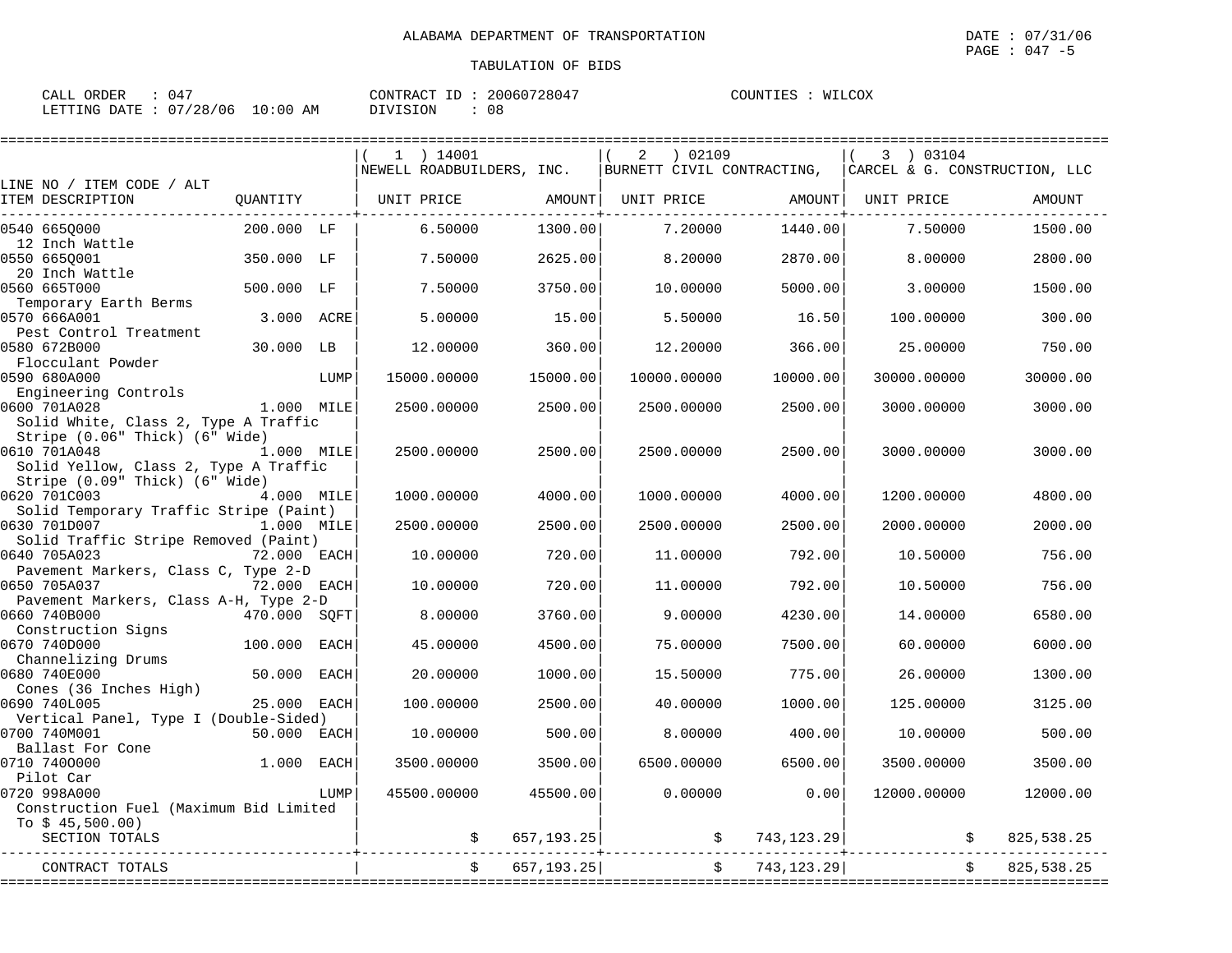# PAGE : 048 -1

|      | : 048<br>CALL ORDER                               | LETTING DATE: 07/28/06 10:00 AM | CONTRACT ID: 20060728048<br>DIVISION<br>$\therefore$ 02                                                                      |    |              |                  | COUNTIES : MARION               |                   |
|------|---------------------------------------------------|---------------------------------|------------------------------------------------------------------------------------------------------------------------------|----|--------------|------------------|---------------------------------|-------------------|
|      |                                                   |                                 | CONTRACT TIME :                                                                                                              | 40 | Working Days | (available days) |                                 |                   |
|      | CONTRACT DESCRIPTION :<br>CR-45. Length 3.884 mi. |                                 | for constructing the Planing, Resurfacing and Traffic Stripe<br>on SR-171 from just north of SR-118 in Guin to just north of |    |              |                  | PROJECT(S) : 99-302-473-171-603 |                   |
| RANK | VENDOR NO. / NAME                                 |                                 |                                                                                                                              |    |              |                  | TOTAL<br><b>BID</b>             | % OVER<br>LOW BID |
|      | 20011                                             | TRI-COUNTY CONSTRUCTION, INC.   |                                                                                                                              |    |              |                  | \$1,103,491.60                  | 100.0000%         |
|      | 19074                                             | S & M EOUIPMENT CO., INC.       |                                                                                                                              |    |              |                  | 1,256,921.69                    | 113.9041%         |
|      | 01087                                             | APAC-SOUTHEAST, INC.            |                                                                                                                              |    |              |                  | 1,525,932.39                    | 138.2822%         |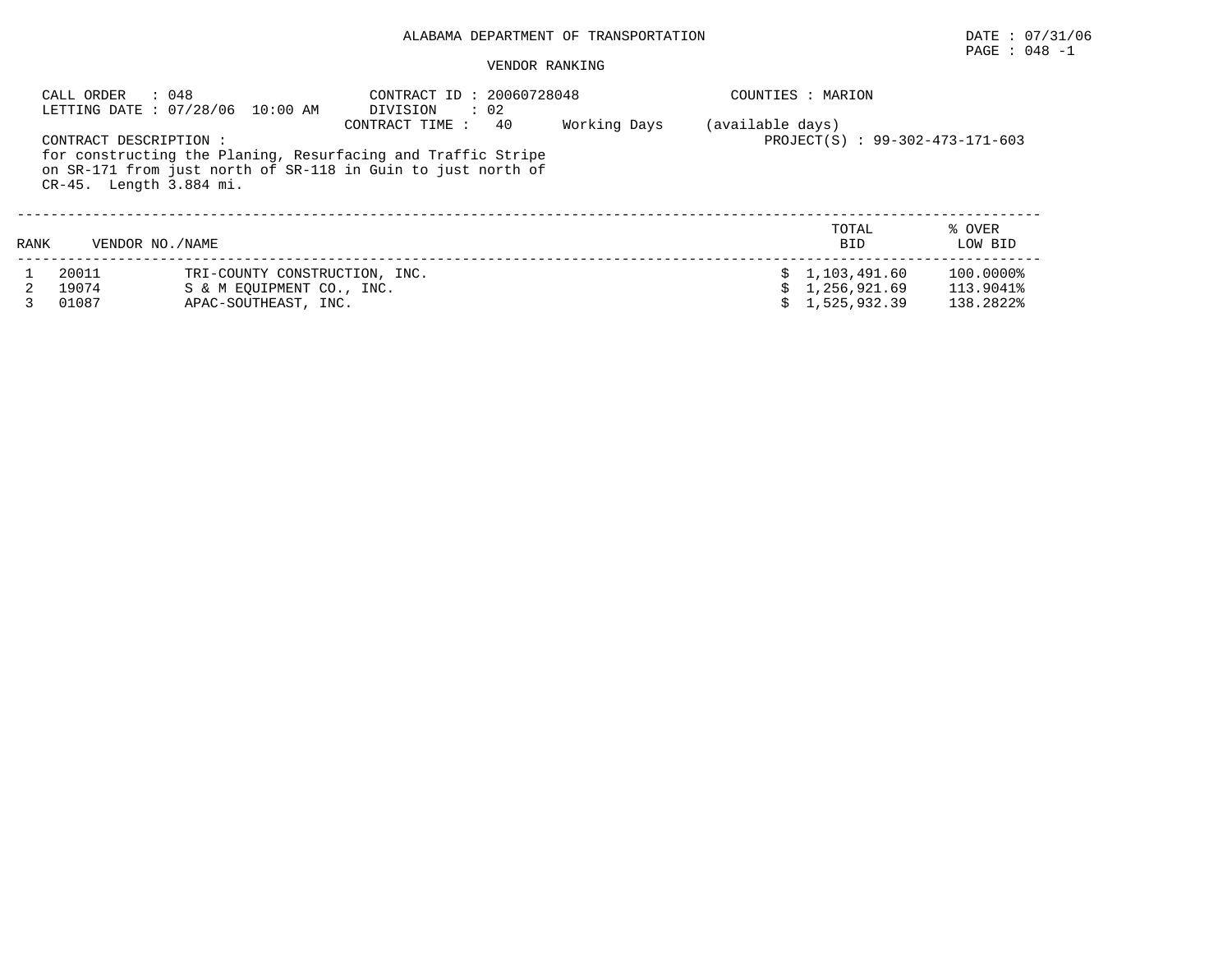|                                                                                |                 |     | $1$ ) 20011                                           |           | 2 ) 19074   |           | 3 ) 01087            |           |
|--------------------------------------------------------------------------------|-----------------|-----|-------------------------------------------------------|-----------|-------------|-----------|----------------------|-----------|
|                                                                                |                 |     | TRI-COUNTY CONSTRUCTION, IN S & M EQUIPMENT CO., INC. |           |             |           | APAC-SOUTHEAST, INC. |           |
| LINE NO / ITEM CODE / ALT                                                      |                 |     |                                                       |           |             |           |                      |           |
| ITEM DESCRIPTION                                                               | OUANTITY        |     | UNIT PRICE                                            | AMOUNT    | UNIT PRICE  | AMOUNT    | UNIT PRICE           | AMOUNT    |
| SECTION 0001<br>Total                                                          |                 |     |                                                       |           |             |           |                      |           |
| 0010 206D001                                                                   | 2088.000 LF     |     | 0.80000                                               | 1670.40   | 0.83000     | 1733.04   | 0.77000              | 1607.76   |
| Removing Guardrail                                                             |                 |     |                                                       |           |             |           |                      |           |
| 0020 206E008                                                                   | 8.000 EACH      |     | 120,00000                                             | 960.001   | 137.50000   | 1100.00   | 127.50000            | 1020.00   |
| Removing Guardrail End Anchor (All Type                                        |                 |     |                                                       |           |             |           |                      |           |
| 0030 305B060                                                                   | 534.000         | TON | 22,00000                                              | 11748.00  | 18,00000    | 9612.00   | 27.14000             | 14492.76  |
| Crushed Aggregate, Section 825, Type B,<br>For Miscellaneous Use               |                 |     |                                                       |           |             |           |                      |           |
| 0040 401B100                                                                   | 105525.000 SOYD |     | 0.95000                                               | 100248.75 | 1.01000     | 106580.25 | 0.94000              | 99193.50  |
| Bituminous Treatment E (With Polymer                                           |                 |     |                                                       |           |             |           |                      |           |
| Additive)                                                                      |                 |     |                                                       |           |             |           |                      |           |
| 0050 408A052                                                                   | 101421.000 SOYD |     | 0.45000                                               | 45639.45  | 1,50000     | 152131.50 | 1,32000              | 133875.72 |
| Planing Existing Pavement                                                      |                 |     |                                                       |           |             |           |                      |           |
| (Approximately 1.10" Thru 2.0" Thick)                                          |                 |     |                                                       |           |             |           |                      |           |
| 0060 410H000                                                                   | $1.000$ EACH    |     | 20000,00000                                           | 20000.00  | 13500.00000 | 13500.00  | 64158.24000          | 64158.24  |
| Material Remixing Device                                                       |                 |     |                                                       |           |             |           |                      |           |
| 0070 424A360                                                                   | 8122.000        | TON | 48.89000                                              | 397084.58 | 58.00000    | 471076.00 | 67.91000             | 551565.02 |
| Superpave Bituminous Concrete Wearing                                          |                 |     |                                                       |           |             |           |                      |           |
| Surface Layer, 1/2" Maximum Aggregate                                          |                 |     |                                                       |           |             |           |                      |           |
| Size Mix, ESAL Range C/D                                                       |                 |     |                                                       |           |             |           |                      |           |
| 0080 424A369                                                                   | 57.000 TON      |     | 60.00000                                              | 3420.00   | 66.00000    | 3762.00   | 82.99000             | 4730.43   |
| Superpave Bituminous Concrete Wearing<br>Surface Layer, Widening, 1/2" Maximum |                 |     |                                                       |           |             |           |                      |           |
| Aggregate Size Mix, ESAL Range C/D                                             |                 |     |                                                       |           |             |           |                      |           |
| 0090 424B653                                                                   | 1000.000 TON    |     | 67.00000                                              | 67000.00  | 64.00000    | 64000.00  | 86.16000             | 86160.00  |
| Superpave Bituminous Concrete Upper                                            |                 |     |                                                       |           |             |           |                      |           |
| Binder Layer, Patching, 1/2" Maximum                                           |                 |     |                                                       |           |             |           |                      |           |
| Aggregate Size Mix, ESAL Range C/D                                             |                 |     |                                                       |           |             |           |                      |           |
| 0100 424B657 3243.000 TON                                                      |                 |     | 50.83000                                              | 164841.69 | 54.00000    | 175122.00 | 68.22000             | 221237.46 |

0100 424B657 3243.000 TON | 50.83000 164841.69| 54.00000 175122.00| 68.22000 221237.46

0110 424C370 977.000 TON | 50.89000 49719.53| 46.00000 44942.00| 68.41000 66836.57

0120 600A000 LUMP| 25000.00000 25000.000| 12500.00000 105978.09000 105978.09

Agggregate Size Mix, ESAL Range C/D | | |

Size Mix, ESAL Range C/D | | |

Superpave Bituminous Concrete Upper Binder Layer, Leveling, 1/2" Maximum

Superpave Bituminous Concrete Base Layer, Widening, 1" Maximum Aggregate

Mobilization | | |

CALL ORDER :  $048$  CONTRACT ID :  $20060728048$ COUNTIES : MARION LETTING DATE : 07/28/06 10:00 AM DIVISION : 02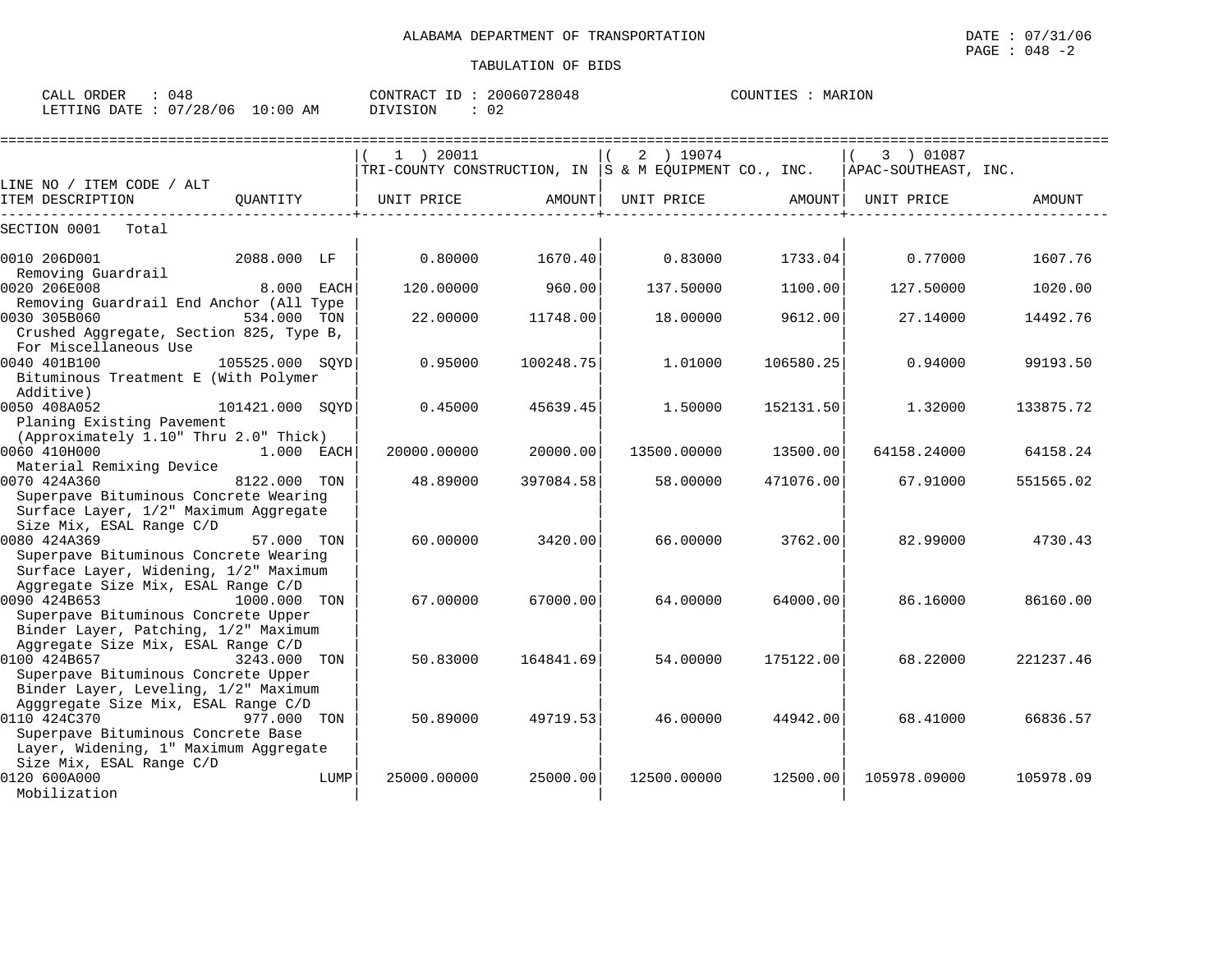| CALL ORDER                      | : 048 |          | CONTRACT ID: 20060728048 | COUNTIES : MARION |  |
|---------------------------------|-------|----------|--------------------------|-------------------|--|
| LETTING DATE: 07/28/06 10:00 AM |       | DIVISION | $\therefore$ 02          |                   |  |

|                                                      |                 |      | 1 ) 20011                                                                       |          | 2 ) 19074         |          | 3 ) 01087  |          |
|------------------------------------------------------|-----------------|------|---------------------------------------------------------------------------------|----------|-------------------|----------|------------|----------|
| LINE NO / ITEM CODE / ALT                            |                 |      | $ TRI-COUNTY CONSTRUCTION, IN  S & M EQUIPMENT CO., INC.  APAC-SOUTHEAST, INC.$ |          |                   |          |            |          |
| ITEM DESCRIPTION                                     |                 |      |                                                                                 |          | UNIT PRICE AMOUNT |          | UNIT PRICE | AMOUNT   |
|                                                      |                 |      |                                                                                 |          |                   |          |            |          |
| 0130 630A001                                         | 2088.000 LF     |      | 18.90000                                                                        | 39463.20 | 19.80000          | 41342.40 | 18.36000   | 38335.68 |
| Steel Beam Guardrail, Class A, Type 2                |                 |      |                                                                                 |          |                   |          |            |          |
| 0140 630C000                                         | 4.000 EACH      |      | 1890.00000                                                                      | 7560.00  | 1980.00000        | 7920.00  | 1836.00000 | 7344.00  |
| Guardrail End Anchor, Type 10                        |                 |      |                                                                                 |          |                   |          |            |          |
| 0150 630C003                                         | 4.000 EACH      |      | 1400.00000                                                                      | 5600.00  | 1485.00000        | 5940.00  | 1377.00000 | 5508.00  |
| Guardrail End Anchor, Type 13                        |                 |      |                                                                                 |          |                   |          |            |          |
| 0160 652A100<br>Seeding                              | 1.000 ACRE      |      | 1250.00000                                                                      | 1250.00  | 1000.00000        | 1000.00  | 1478.92000 | 1478.92  |
| 0170 656A010                                         | 1.000 ACRE      |      | 1250.00000                                                                      | 1250.00  | 1000.00000        | 1000.00  | 1156.76000 | 1156.76  |
| Mulching                                             |                 |      |                                                                                 |          |                   |          |            |          |
| 0180 665J000                                         | 200.000 LF      |      | 8,00000                                                                         | 1600.00  | 5.00000           | 1000.00  | 4.25000    | 850.00   |
| Silt Fence, Type A                                   |                 |      |                                                                                 |          |                   |          |            |          |
| 0190 6650001                                         | 200.000 LF      |      | 4.00000                                                                         | 800.00   | 2.50000           | 500.00   | 2.24000    | 448.00   |
| Silt Fence Removal                                   |                 |      |                                                                                 |          |                   |          |            |          |
| 0200 6650001                                         | 300.000 LF      |      | 8,00000                                                                         | 2400.00  | 10.00000          | 3000.00  | 7.30000    | 2190.00  |
| 20 Inch Wattle                                       |                 |      |                                                                                 |          |                   |          |            |          |
| 0210 680A000                                         |                 | LUMP | 25000.00000                                                                     | 25000.00 | 5000.00000        | 5000.00  | 5937.93000 | 5937.93  |
| Engineering Controls                                 |                 |      |                                                                                 |          |                   |          |            |          |
| 0220 701A028<br>Solid White, Class 2, Type A Traffic | 6.000 MILE      |      | 1875.00000                                                                      | 11250.00 | 2062.50000        | 12375.00 | 1912.50000 | 11475.00 |
| Stripe (0.06" Thick) (6" Wide)                       |                 |      |                                                                                 |          |                   |          |            |          |
| 0230 701A041                                         | 3.000 MILE      |      | 1100.00000                                                                      | 3300.00  | 1210.00000        | 3630.00  | 1122.00000 | 3366.00  |
| Broken White, Class 2, Type A Traffic                |                 |      |                                                                                 |          |                   |          |            |          |
| Stripe (0.09" Thick) (6" Wide)                       |                 |      |                                                                                 |          |                   |          |            |          |
| 0240 701A046                                         | 2.000 MILE      |      | 1100.00000                                                                      | 2200.00  | 1210.00000        | 2420.00  | 1122.00000 | 2244.00  |
| Broken Yellow, Class 2, Type A Traffic               |                 |      |                                                                                 |          |                   |          |            |          |
| Stripe (0.09" Thick) (6" Wide)                       |                 |      |                                                                                 |          |                   |          |            |          |
| 0250 701A048                                         | 6.000 MILE      |      | 2100.00000                                                                      | 12600.00 | 2310.00000        | 13860.00 | 2142.00000 | 12852.00 |
| Solid Yellow, Class 2, Type A Traffic                |                 |      |                                                                                 |          |                   |          |            |          |
| Stripe (0.09" Thick) (6" Wide)                       |                 |      |                                                                                 |          |                   |          |            |          |
| 0260 701C000                                         | 13.000 MILE     |      | 750.00000                                                                       | 9750.00  | 825.00000         | 10725.00 | 765.00000  | 9945.00  |
| Broken Temporary Traffic Stripe<br>0270 701C001      | 33.000 MILE     |      | 790.00000                                                                       | 26070.00 | 869,00000         | 28677.00 | 805,80000  | 26591.40 |
| Solid Temporary Traffic Stripe                       |                 |      |                                                                                 |          |                   |          |            |          |
| 0280 701G125 344.000 LF                              |                 |      | 5.00000                                                                         | 1720.00  | 5.50000           | 1892.00  | 5.10000    | 1754.40  |
| Solid White, Class 3W, Type A Traffic                |                 |      |                                                                                 |          |                   |          |            |          |
| Stripe (6" Wide)                                     |                 |      |                                                                                 |          |                   |          |            |          |
| 0290 701G129                                         | ли и 172.000 LF |      | 5,00000                                                                         | 860.00   | 5.50000           | 946.00   | 5.10000    | 877.20   |
| Broken Yellow, Class 3W, Type A Traffic              |                 |      |                                                                                 |          |                   |          |            |          |
| Stripe (6" Wide)                                     |                 |      |                                                                                 |          |                   |          |            |          |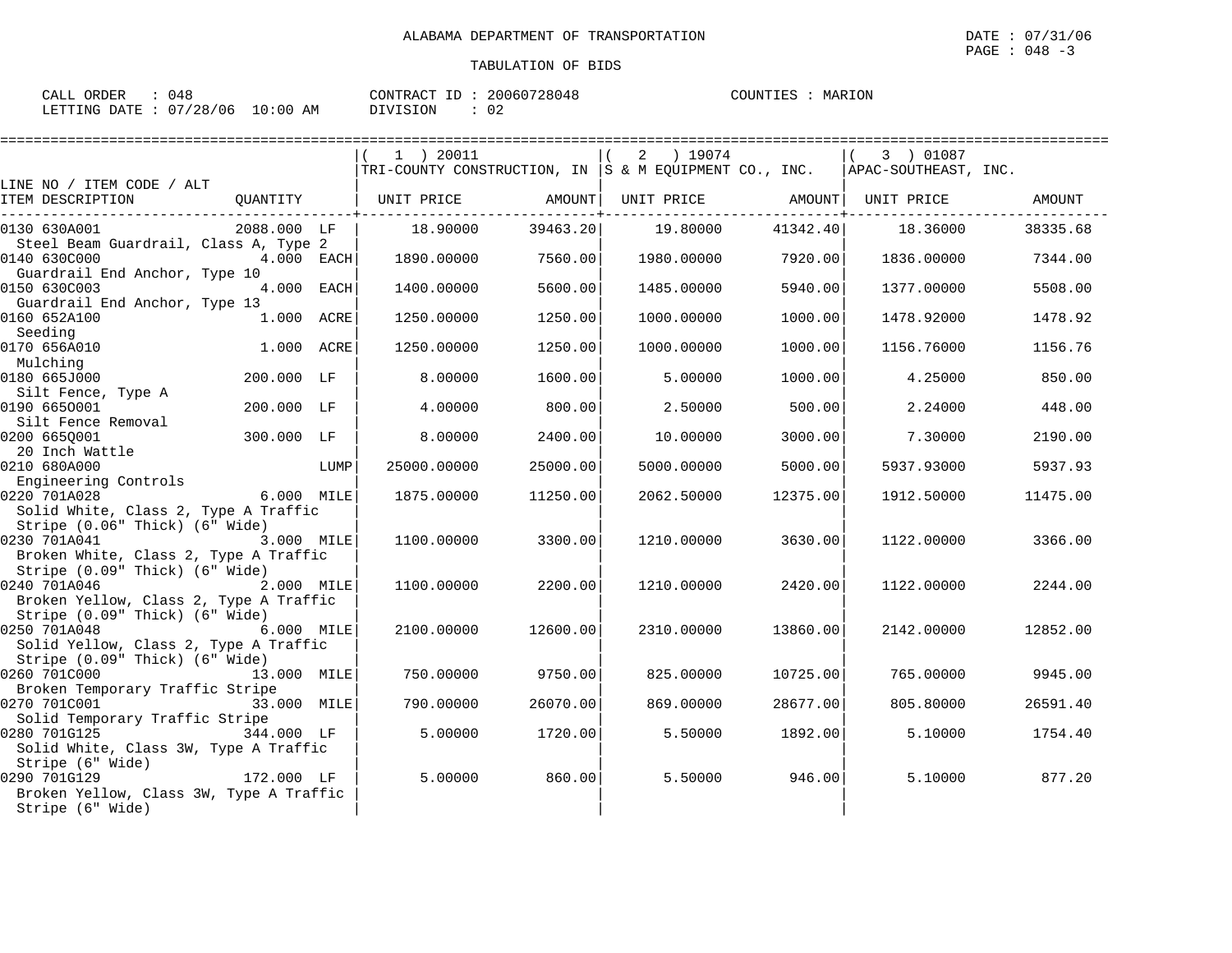| CALL ORDER                      | : 048 |          | CONTRACT ID: 20060728048 | COUNTIES : MARION |  |
|---------------------------------|-------|----------|--------------------------|-------------------|--|
| LETTING DATE: 07/28/06 10:00 AM |       | DIVISION | : 02                     |                   |  |

|                                                                             |               |             | $1$ ) 20011<br>$\lceil$ TRI-COUNTY CONSTRUCTION, IN $\lceil$ S & M EQUIPMENT CO., INC. |                 | ) 19074<br>2 |                | 3 ) 01087<br>APAC-SOUTHEAST, INC. |                |
|-----------------------------------------------------------------------------|---------------|-------------|----------------------------------------------------------------------------------------|-----------------|--------------|----------------|-----------------------------------|----------------|
| LINE NO / ITEM CODE / ALT                                                   |               |             |                                                                                        |                 |              |                |                                   |                |
| ITEM DESCRIPTION                                                            |               |             | OUANTITY   UNIT PRICE                                                                  | AMOUNT          | UNIT PRICE   | AMOUNT         | UNIT PRICE                        | <b>AMOUNT</b>  |
| 0300 701H001<br>Solid Traffic Stripe Removed (Plastic)                      | 344.000 LF    |             | 2,00000                                                                                | 688.00          | 2.20000      | 756.80         | 2.04000                           | 701.76         |
| 0310 701H006<br>Broken Traffic Stripe Removed (Plastic)                     | 172.000 LF    |             | 2,00000                                                                                | 344.00          | 2.20000      | 378.40         | 2.04000                           | 350.88         |
| 0320 703A002<br>Traffic Control Markings, Class 2, Type<br>$\mathbb{A}$     | 3447.000 SQFT |             | 3.50000                                                                                | 12064.50        | 3.85000      | 13270.95       | 3.57000                           | 12305.79       |
| 0330 703B002<br>Traffic Control Legends, Class 2, Type                      | 546.000 SOFT  |             | 4.00000                                                                                | 2184.00         | 4.40000      | 2402.40        | 4.08000                           | 2227.68        |
| 0340 703D001<br>Temporary Traffic Control Markings                          | 2608.000 SQFT |             | 2.00000                                                                                | 5216.00         | 2.20000      | 5737.60        | 2.04000                           | 5320.32        |
| 0350 703E001<br>Temporary Traffic Control Legends                           | 1092.000 SOFT |             | 2.00000                                                                                | 2184.00         | 2.20000      | 2402.40        | 2.04000                           | 2227.68        |
| 0360 705A030<br>Pavement Markers, Class A-H, Type 2-C                       | 296.000 EACH  |             | 5.50000                                                                                | 1628.00         | 6.05000      | 1790.80        | 5.61000                           | 1660.56        |
| 0370 705A031<br>Pavement Markers, Class A-H, Type 1-A                       | 167.000 EACH  |             | 5.50000                                                                                | 918.50          | 6.05000      | 1010.35        | 5.61000                           | 936.87         |
| 0380 705A032<br>Pavement Markers, Class A-H, Type 1-B                       | 56.000 EACH   |             | 5.50000                                                                                | 308.00          | 6.05000      | 338.80         | 5.61000                           | 314.16         |
| 0390 705A037                                                                | 398.000 EACH  |             | 5.50000                                                                                | 2189.00         | 6.05000      | 2407.90        | 5.61000                           | 2232.78        |
| Pavement Markers, Class A-H, Type 2-D<br>0400 740B000<br>Construction Signs | 1083.000 SOFT |             | 14.00000                                                                               | 15162.00        | 7.70000      | 8339.10        | 7.14000                           | 7732.62        |
| 0410 740D000                                                                | 20.000        | EACH        | 80.00000                                                                               | 1600.00         | 50.00000     | 1000.00        | 0.01000                           | 0.20           |
| Channelizing Drums<br>0420 740E000<br>Cones (36 Inches High)                | 200.000       | EACH        | 30.00000                                                                               | 6000.00         | 15.00000     | 3000.00        | 0.01000                           | 2.00           |
| 0430 740M001                                                                | 200.000       | <b>EACH</b> | 30.00000                                                                               | 6000.00         | 9,00000      | 1800.00        | 0.01000                           | 2.00           |
| Ballast For Cone<br>0440 7400000                                            | 1.000         | EACH        | 2500.00000                                                                             | 2500.00         | 2500.00000   | 2500.00        | 6061.93000                        | 6061.93        |
| Pilot Car<br>0450 741C010                                                   | 1.000 EACH    |             | 2500.00000                                                                             | 2500.00         | 2500.00000   | 2500.00        | 644.32000                         | 644.32         |
| Portable Sequential Arrow And Chevron                                       |               |             |                                                                                        |                 |              |                |                                   |                |
| Sign Unit<br>0460 998A000                                                   |               | LUMP        | 2000.00000                                                                             | 2000.00         | 10000.00000  | 10000.00       | 1,00000                           | 1.00           |
| Construction Fuel (Maximum Bid Limited                                      |               |             |                                                                                        |                 |              |                |                                   |                |
| To $$57,000$ )<br>SECTION TOTALS                                            |               |             |                                                                                        | \$1,103,491.60] |              | \$1,256,921.69 |                                   | \$1,525,932.39 |
| CONTRACT TOTALS                                                             |               |             |                                                                                        | \$1,103,491.60] |              | \$1,256,921.69 |                                   | \$1,525,932.39 |
|                                                                             |               |             |                                                                                        |                 |              |                |                                   |                |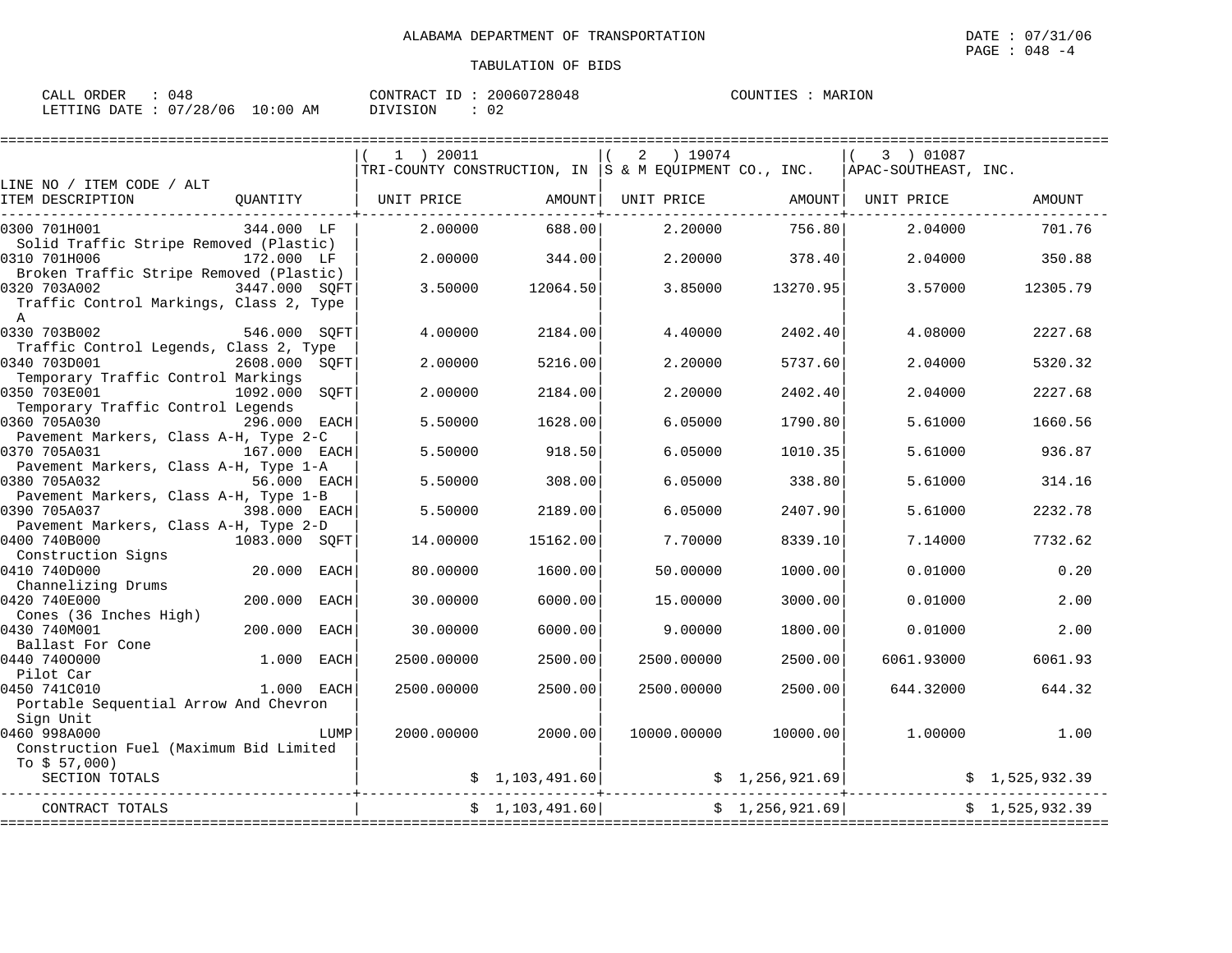# PAGE : 049 -1

| CALL ORDER                                            | : 049<br>LETTING DATE: 07/28/06 10:00 AM                                           | CONTRACT ID: 20060728049<br>DIVISION<br>$\therefore$ 02                                                                                           |              |                  | COUNTIES : MARION                              |                                     |
|-------------------------------------------------------|------------------------------------------------------------------------------------|---------------------------------------------------------------------------------------------------------------------------------------------------|--------------|------------------|------------------------------------------------|-------------------------------------|
| CONTRACT DESCRIPTION :<br>Hamilton. Length 11.426 mi. |                                                                                    | 45<br>CONTRACT TIME :<br>for constructing the Resurfacing and Traffic Stripe on SR-19<br>and Spur from the Lamar County line to SR-74 (US-278) in | Working Days | (available days) | PROJECT(S) : 99-302-473-019-602                |                                     |
| VENDOR NO. / NAME<br>RANK                             |                                                                                    |                                                                                                                                                   |              |                  | TOTAL<br><b>BID</b>                            | % OVER<br>LOW BID                   |
| 20011<br>19074<br>01087                               | TRI-COUNTY CONSTRUCTION, INC.<br>S & M EOUIPMENT CO., INC.<br>APAC-SOUTHEAST, INC. |                                                                                                                                                   |              |                  | \$1,478,297.35<br>1,491,258.20<br>1,608,161.07 | 100.0000%<br>100.8767%<br>108.7847% |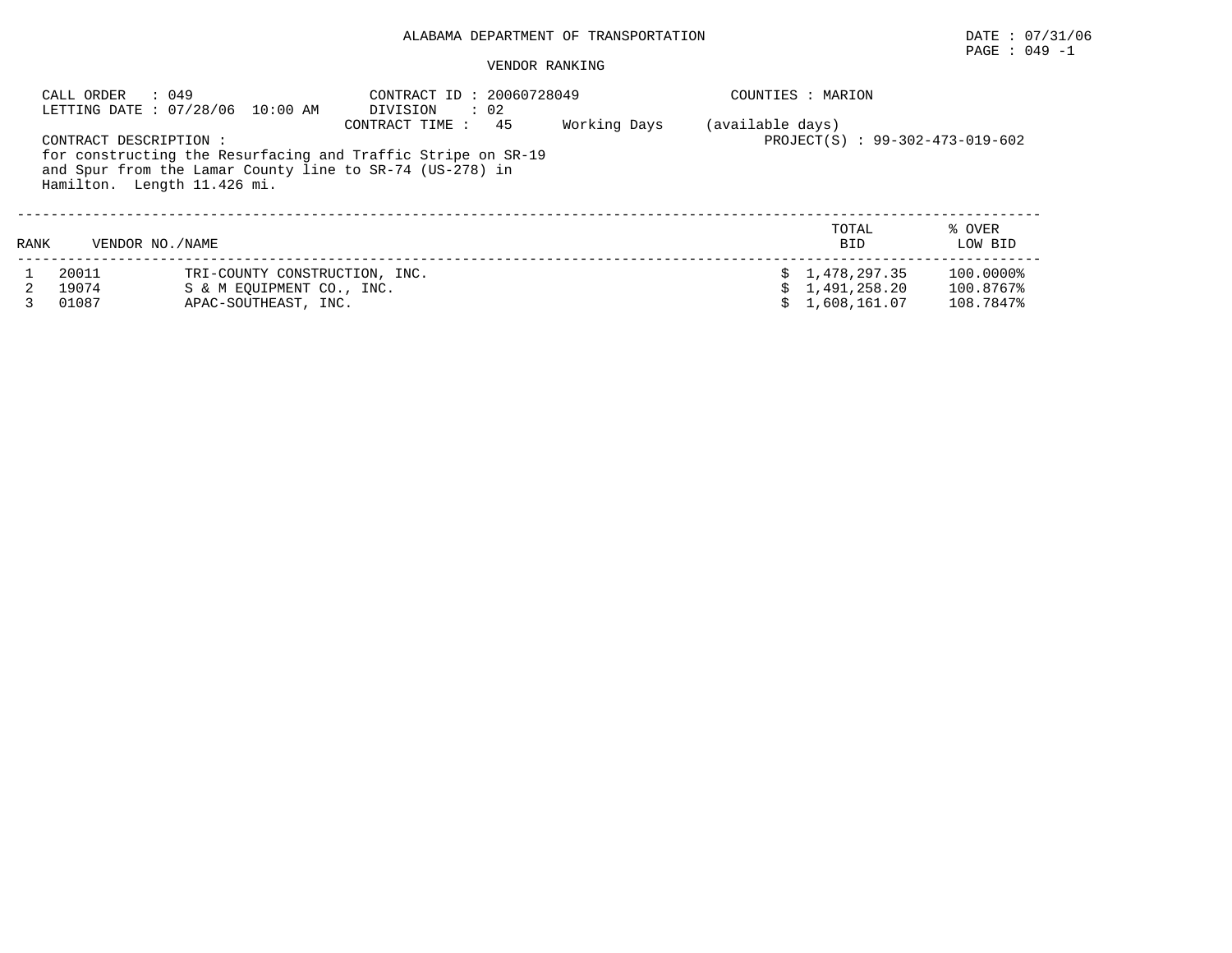| LETTING DATE: 07/28/06 10:00 AM DIVISION                                                                                                        |              |      | $\therefore$ 02                                                                         |                   |                   |           |             |                   |
|-------------------------------------------------------------------------------------------------------------------------------------------------|--------------|------|-----------------------------------------------------------------------------------------|-------------------|-------------------|-----------|-------------|-------------------|
| LINE NO / ITEM CODE / ALT                                                                                                                       |              |      | 1 ) 20011<br>TRI-COUNTY CONSTRUCTION, IN S & M EQUIPMENT CO., INC. APAC-SOUTHEAST, INC. |                   | 2 ) 19074         |           | 3 ) 01087   |                   |
| ITEM DESCRIPTION                                                                                                                                | QUANTITY     |      | UNIT PRICE AMOUNT                                                                       |                   | UNIT PRICE AMOUNT |           | UNIT PRICE  | AMOUNT            |
| SECTION 0001 Total                                                                                                                              |              |      |                                                                                         |                   |                   |           |             |                   |
| $8.000$ EACH<br>0010 209A000<br>Mailbox Reset, Single                                                                                           |              |      |                                                                                         | 150.00000 1200.00 | 250.00000         | 2000.00   |             | 177.52000 1420.16 |
| 0020 305B060<br>Crushed Aggregate, Section 825, Type B<br>For Miscellaneous Use                                                                 | 5507.000 TON |      | 21.00000                                                                                | 115647.00         | 18.00000          | 99126.00  | 20.18000    | 111131.26         |
| 0030 401B108 195645.000 SOYD<br>Bituminous Treatment G (With Polymer<br>Additive)                                                               |              |      | 1,39000                                                                                 | 271946.55         | 1.47000           | 287598.15 | 1.34000     | 262164.30         |
| 0040 424B638<br>Superpave Bituminous Concrete Upper<br>Binder Layer, Patching, 1/2"Maximum                                                      | 500.000 TON  |      | 70.00000                                                                                | 35000.00          | 65.00000          | 32500.00  | 108.64000   | 54320.00          |
| Aggregate Size Mix, ESAL Range A/B<br>0050 424B642 15970.000 TON<br>Superpave Bituminous Concrete Upper<br>Binder Layer, Leveling, 1/2" Maximum |              |      | 50.79000                                                                                | 811116.30         | 53.00000          | 846410.00 | 58.22000    | 929773.40         |
| Aggregate Size Mix, ESAL Range A/B<br>0060 600A000                                                                                              |              | LUMP | 20000.00000                                                                             | 20000.00          | 12500.00000       | 12500.00  | 57613.68000 | 57613.68          |
| Mobilization<br>0070 680A000<br>Engineering Controls                                                                                            |              | LUMP | 30000.00000                                                                             | 30000.00          | 5000.00000        | 5000.00   | 10705.52000 | 10705.52          |
| 0080 701A028<br>27.000 MILE<br>Solid White, Class 2, Type A Traffic<br>Stripe (0.06" Thick) (6" Wide)                                           |              |      | 1875.00000                                                                              | 50625.00          | 2062.50000        | 55687.50  | 1875.00000  | 50625.00          |
| 0090 701A046                                                                                                                                    | $7.000$ MILE |      | 1100.00000                                                                              | 7700.00           | 1210.00000        | 8470.00   | 1100.00000  | 7700.00           |

| CALL ORDER                      | 049 | CONTRACT ID: | 20060728049 | COUNTIES : | MARION |
|---------------------------------|-----|--------------|-------------|------------|--------|
| LETTING DATE: 07/28/06 10:00 AM |     | DIVISION     |             |            |        |

| $D$ is called the castle of the change of $D$                  |               |      |             |           |             |           |             |           |
|----------------------------------------------------------------|---------------|------|-------------|-----------|-------------|-----------|-------------|-----------|
| Additive)                                                      |               |      |             |           |             |           |             |           |
| 0040 424B638                                                   | 500.000 TON   |      | 70.00000    | 35000.00  | 65.00000    | 32500.00  | 108.64000   | 54320.00  |
| Superpave Bituminous Concrete Upper                            |               |      |             |           |             |           |             |           |
| Binder Layer, Patching, 1/2"Maximum                            |               |      |             |           |             |           |             |           |
| Aggregate Size Mix, ESAL Range A/B                             |               |      |             |           |             |           |             |           |
| 0050 424B642                                                   | 15970.000 TON |      | 50.79000    | 811116.30 | 53.00000    | 846410.00 | 58.22000    | 929773.40 |
| Superpave Bituminous Concrete Upper                            |               |      |             |           |             |           |             |           |
| Binder Layer, Leveling, 1/2" Maximum                           |               |      |             |           |             |           |             |           |
| Aggregate Size Mix, ESAL Range A/B                             |               |      |             |           |             |           |             |           |
| 0060 600A000                                                   |               | LUMP | 20000.00000 | 20000.00  | 12500.00000 | 12500.00  | 57613.68000 | 57613.68  |
| Mobilization                                                   |               |      |             |           |             |           |             |           |
| 0070 680A000                                                   |               | LUMP | 30000.00000 | 30000.00  | 5000.00000  | 5000.00   | 10705.52000 | 10705.52  |
| Engineering Controls                                           |               |      |             |           |             |           |             |           |
| 0080 701A028                                                   | 27.000 MILE   |      | 1875.00000  | 50625.00  | 2062.50000  | 55687.50  | 1875.00000  | 50625.00  |
| Solid White, Class 2, Type A Traffic                           |               |      |             |           |             |           |             |           |
| Stripe (0.06" Thick) (6" Wide)                                 |               |      |             |           |             |           |             |           |
|                                                                | 7.000 MILE    |      | 1100.00000  | 7700.00   | 1210.00000  | 8470.00   | 1100.00000  | 7700.00   |
| Broken Yellow, Class 2, Type A Traffic                         |               |      |             |           |             |           |             |           |
| Stripe (0.09" Thick) (6" Wide)                                 |               |      |             |           |             |           |             |           |
| 0100 701A048                                                   | 19.000 MILE   |      | 2100.00000  | 39900.00  | 2310.00000  | 43890.00  | 2100,00000  | 39900.00  |
| Solid Yellow, Class 2, Type A Traffic                          |               |      |             |           |             |           |             |           |
| Stripe (0.09" Thick) (6" Wide)<br>0110 701C000                 | 7.000 MILE    |      | 750.00000   | 5250.00   |             | 5775.00   | 750.00000   |           |
|                                                                |               |      |             |           | 825,00000   |           |             | 5250.00   |
| Broken Temporary Traffic Stripe<br>0120 701C001<br>45.000 MILE |               |      | 790.00000   | 35550.00  | 869.00000   | 39105.00  | 790.00000   | 35550.00  |
| Solid Temporary Traffic Stripe                                 |               |      |             |           |             |           |             |           |
| 0130 701G125                                                   | 2062.000 LF   |      | 4.50000     | 9279.00   | 4.95000     | 10206.90  | 4.50000     | 9279.00   |
| Solid White, Class 3W, Type A Traffic                          |               |      |             |           |             |           |             |           |
| Stripe (6" Wide)                                               |               |      |             |           |             |           |             |           |
| 0140 701G129                                                   | 296.000 LF    |      | 4.00000     | 1184.00   | 4.40000     | 1302.40   | 4.00000     | 1184.00   |
| Broken Yellow, Class 3W, Type A Traffic                        |               |      |             |           |             |           |             |           |
| Stripe (6" Wide)                                               |               |      |             |           |             |           |             |           |
|                                                                |               |      |             |           |             |           |             |           |
|                                                                |               |      |             |           |             |           |             |           |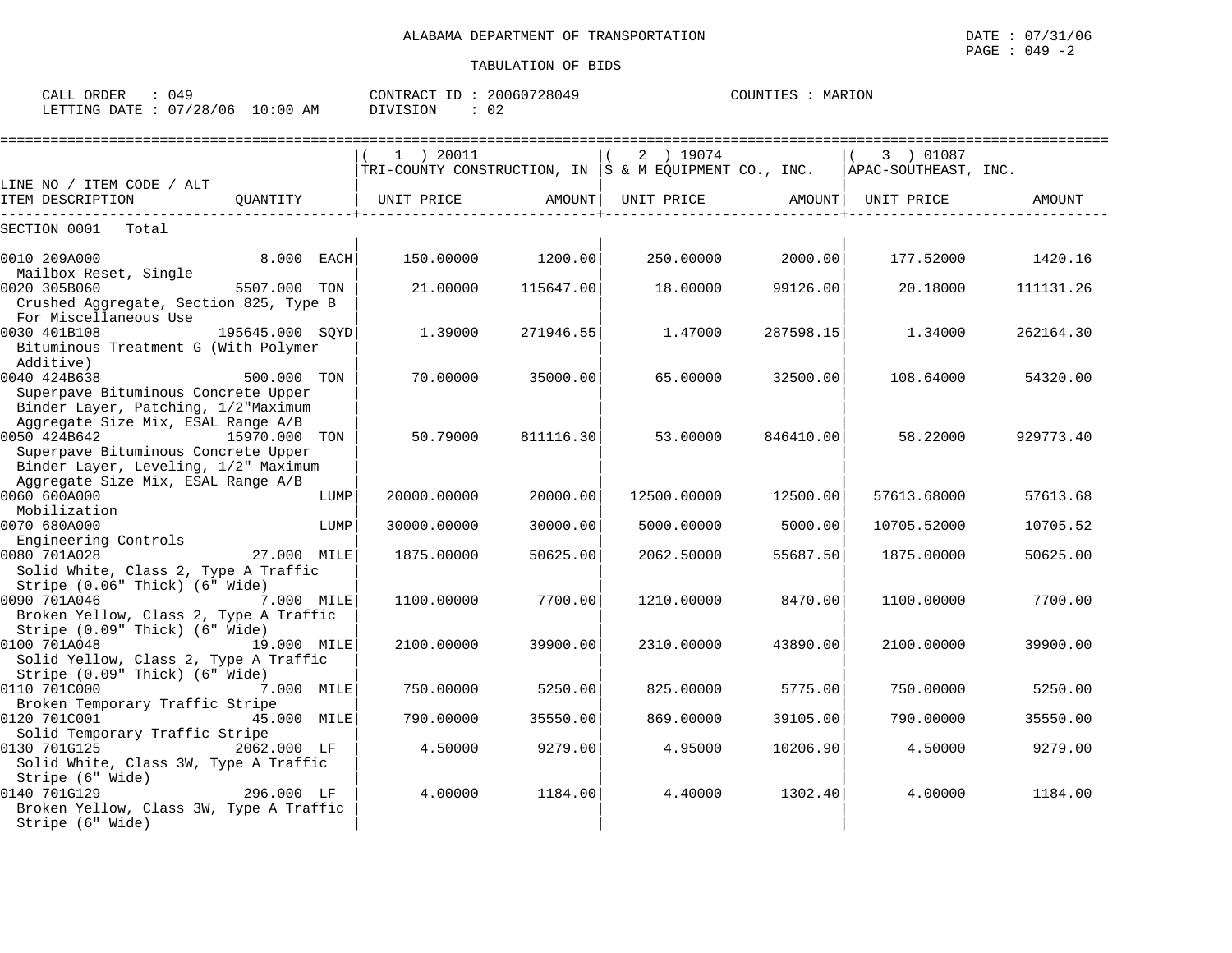| CALL<br>ORDER |          |             | CONTRACT<br>TD. | 20060728049         | COUNTIES | MARION<br>MAR |
|---------------|----------|-------------|-----------------|---------------------|----------|---------------|
| LETTING DATE  | 07/28/06 | 10:00<br>AM | DIVISION        | $\sim$ $\sim$<br>◡∠ |          |               |

|                                         |               |      | 1 ) 20011         |                 | ) 19074<br>2 |                   | 3 ) 01087                                                                              |                |
|-----------------------------------------|---------------|------|-------------------|-----------------|--------------|-------------------|----------------------------------------------------------------------------------------|----------------|
|                                         |               |      |                   |                 |              |                   | $ TRI$ -COUNTY CONSTRUCTION, IN $ S \& M$ EQUIPMENT CO., INC. $ APAC-SOUTHEAST$ , INC. |                |
| LINE NO / ITEM CODE / ALT               |               |      |                   |                 |              |                   |                                                                                        |                |
| ITEM DESCRIPTION                        | OUANTITY      |      | UNIT PRICE AMOUNT |                 |              | UNIT PRICE AMOUNT | UNIT PRICE                                                                             | AMOUNT         |
|                                         |               |      |                   |                 |              |                   |                                                                                        |                |
| 0150 701G133                            | 1470.000 LF   |      | 5.00000           | 7350.00         | 5.50000      | 8085.00           | 5.00000                                                                                | 7350.00        |
| Solid Yellow, Class 3W, Type A Traffic  |               |      |                   |                 |              |                   |                                                                                        |                |
| Stripe (6" Wide)                        |               |      |                   |                 |              |                   |                                                                                        |                |
| 0160 701H001                            | 3532.000 LF   |      | 0.50000           | 1766.00         | 0.55000      | 1942.60           | 0.50000                                                                                | 1766.00        |
| Solid Traffic Stripe Removed (Plastic)  |               |      |                   |                 |              |                   |                                                                                        |                |
| 0170 701H006                            | 296.000 LF    |      | 1,00000           | 296.00          | 1,10000      | 325.60            | 1,00000                                                                                | 296.00         |
| Broken Traffic Stripe Removed (Plastic) |               |      |                   |                 |              |                   |                                                                                        |                |
| 0180 705A032                            | 422.000 EACH  |      | 5.50000           | 2321.00         | 6.05000      | 2553.10           | 5.50000                                                                                | 2321.00        |
| Pavement Markers, Class A-H, Type 1-B   |               |      |                   |                 |              |                   |                                                                                        |                |
| 0190 705A037                            | 1015.000 EACH |      | 5.50000           | 5582.50         | 6.05000      | 6140.75           | 5.50000                                                                                | 5582.50        |
| Pavement Markers, Class A-H, Type 2-D   |               |      |                   |                 |              |                   |                                                                                        |                |
| 0200 740B000                            | 1006.000 SOFT |      | 14.00000          | 14084.00        | 7.70000      | 7746.20           | 7.00000                                                                                | 7042.00        |
| Construction Signs                      |               |      |                   |                 |              |                   |                                                                                        |                |
| 0210 740E000                            | 200.000 EACH  |      | 20.00000          | 4000.00         | 14.92000     | 2984.00           | 0.01000                                                                                | 2.00           |
| Cones (36 Inches High)                  |               |      |                   |                 |              |                   |                                                                                        |                |
| 0220 740M001                            | 200.000       | EACH | 20.00000          | 4000.00         | 9.55000      | 1910.00           | 0.01000                                                                                | 2.00           |
| Ballast For Cone                        |               |      |                   |                 |              |                   |                                                                                        |                |
| 0230 7400000                            | 1.000 EACH    |      | 2500.00000        | 2500.00         | 2500.00000   | 2500.00           | 7182.25000                                                                             | 7182.25        |
| Pilot Car                               |               |      |                   |                 |              |                   |                                                                                        |                |
| 0240 998A000                            | <b>LUMP</b>   |      | 2000.00000        | 2000.00         | 7500.00000   | 7500.00           | 1,00000                                                                                | 1.00           |
| Construction Fuel (Maximum Bid Limited  |               |      |                   |                 |              |                   |                                                                                        |                |
| To $$59,000.00)$                        |               |      |                   |                 |              |                   |                                                                                        |                |
| SECTION TOTALS                          |               |      |                   | \$1,478,297.35] |              | \$1,491,258.20]   |                                                                                        | \$1,608,161.07 |
| CONTRACT TOTALS                         |               |      |                   | \$1,478,297.35] |              | \$1,491,258.20]   |                                                                                        | \$1,608,161.07 |
|                                         |               |      |                   |                 |              |                   |                                                                                        |                |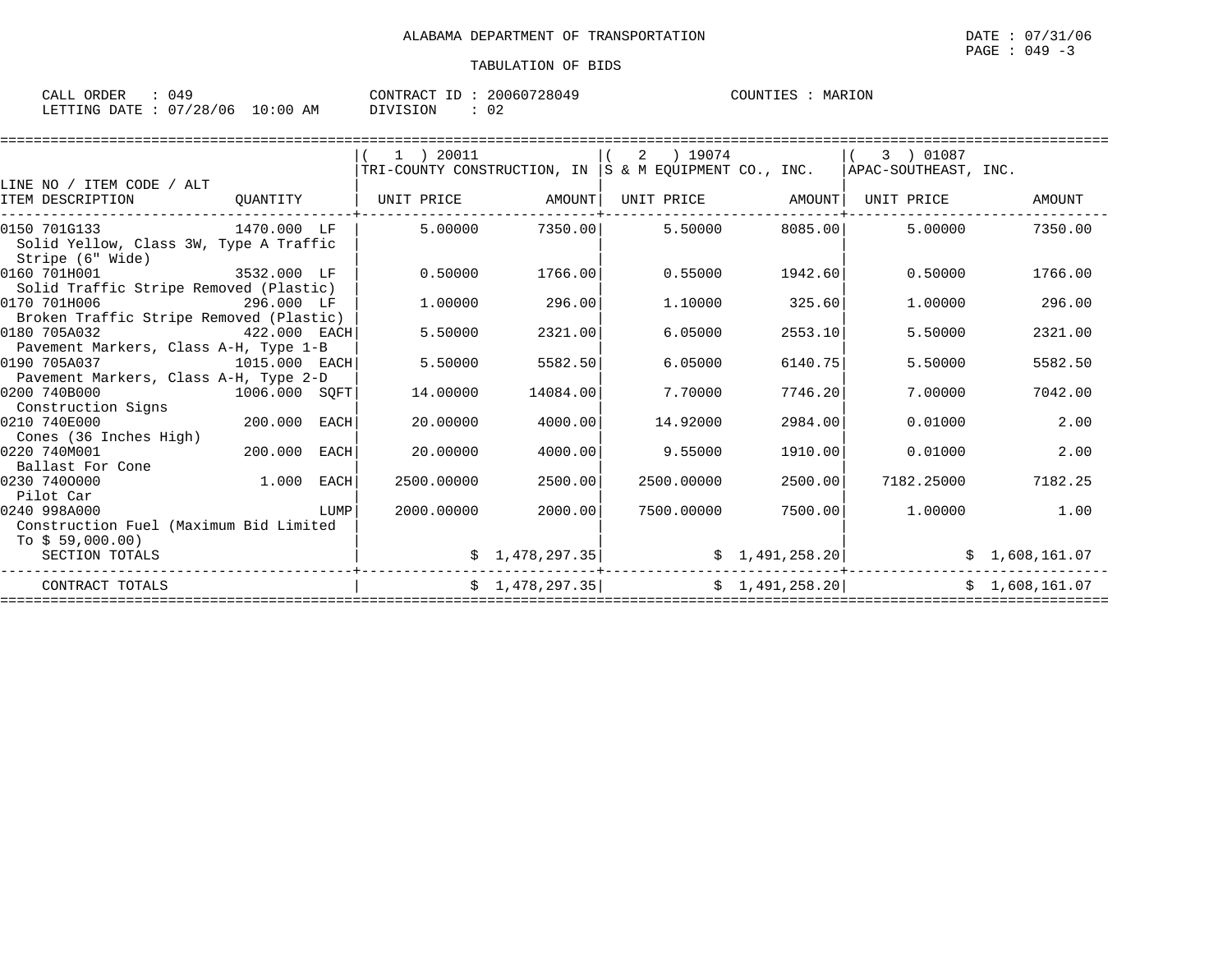# PAGE : 051 -1

| CALL ORDER                                   | : 051<br>LETTING DATE: 07/28/06 10:00 AM               | CONTRACT ID: 20060728051<br>: 09<br>DIVISION                                                 |              |                  | COUNTIES : ESCAMBIA             |                   |
|----------------------------------------------|--------------------------------------------------------|----------------------------------------------------------------------------------------------|--------------|------------------|---------------------------------|-------------------|
| CONTRACT DESCRIPTION :<br>Length $0.018$ mi. | Drainage and Pavement) on SR-41 at MP 8.75 in Brewton. | 65<br>CONTRACT TIME :<br>MOBILE<br>for constructing the Precast Concrete Box Culvert (Grade, | Working Days | (available days) | PROJECT(S) : 99-409-273-041-545 |                   |
| RANK                                         | VENDOR NO. / NAME                                      |                                                                                              |              |                  | TOTAL<br><b>BID</b>             | % OVER<br>LOW BID |
| 02032                                        | BULLARD EXCAVATING, INC.                               |                                                                                              |              |                  | 241,882.79                      | 100.0000%         |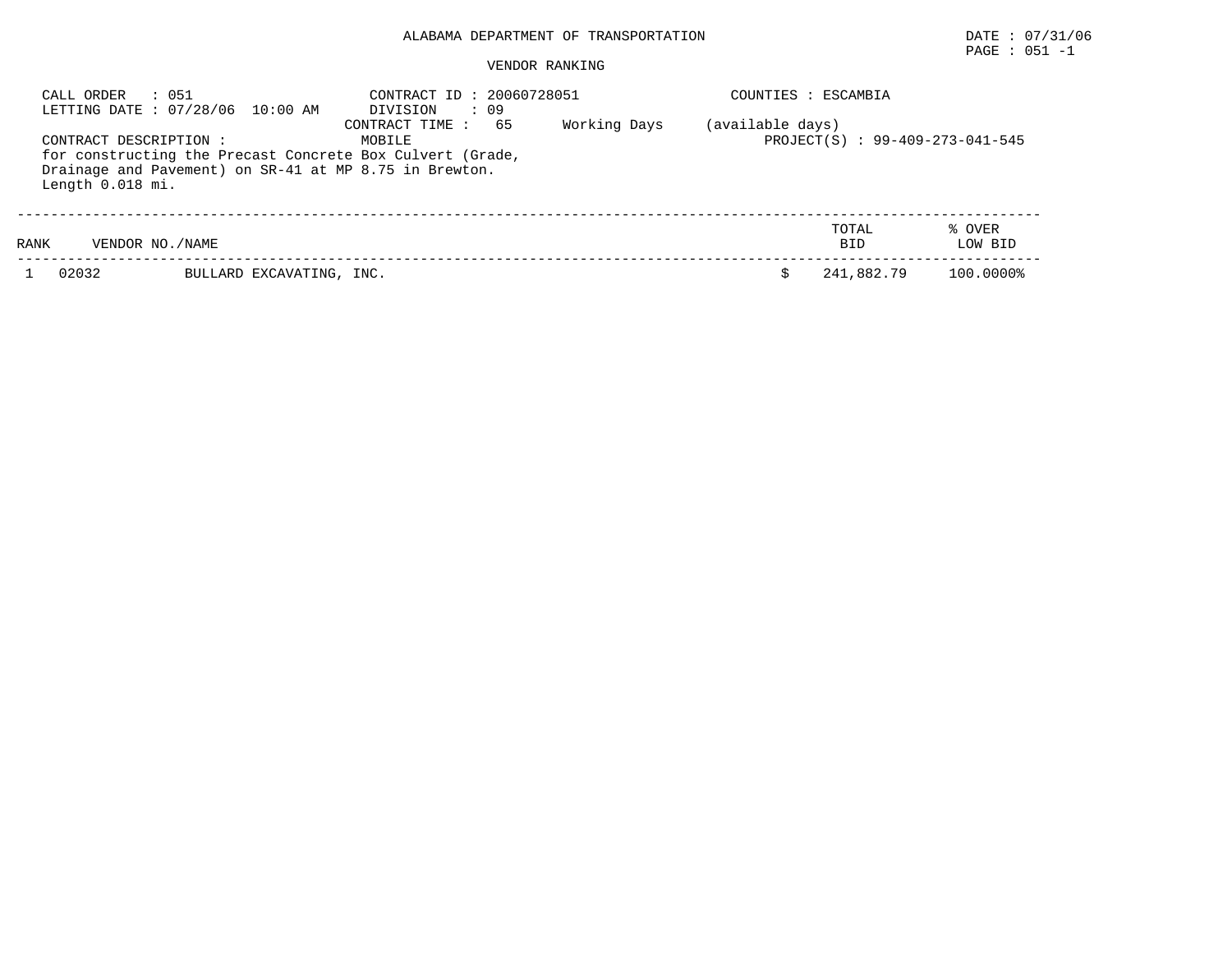| CALL ORDER<br>: 051<br>LETTING DATE : 07/28/06 10:00 AM                                                                                                               |              |      | CONTRACT ID: 20060728051<br>DIVISION<br>: 09 |         |                                          | COUNTIES : ESCAMBIA |            |        |
|-----------------------------------------------------------------------------------------------------------------------------------------------------------------------|--------------|------|----------------------------------------------|---------|------------------------------------------|---------------------|------------|--------|
|                                                                                                                                                                       |              |      | $1$ ) 02032<br>BULLARD EXCAVATING, INC.      |         | 2 ) 03047<br>CARTER'S CONTRACTING SERVIC |                     |            |        |
| LINE NO / ITEM CODE / ALT<br>ITEM DESCRIPTION                                                                                                                         | OUANTITY     |      | UNIT PRICE                                   |         | AMOUNT  UNIT PRICE                       | AMOUNT              | UNIT PRICE | AMOUNT |
| -----------------<br>SECTION 0001<br>Total                                                                                                                            |              |      |                                              |         |                                          |                     |            |        |
|                                                                                                                                                                       |              |      |                                              |         |                                          |                     |            |        |
| 0010 201A002<br>Clearing And Grubbing (Maximum<br>Allowable Bid \$ 4000.00 Per<br>Acre)(Approx. 1 Acre)                                                               |              | LUMP | 4000.00000                                   | 4000.00 |                                          |                     |            |        |
| 0020 206C000                                                                                                                                                          | 43.000 SQYD  |      | 19.26000                                     | 828.18  |                                          |                     |            |        |
| Removing Concrete Sidewalk<br>0030 206D000<br>Removing Pipe                                                                                                           | 76.000 LF    |      | 30.00000                                     | 2280.00 |                                          |                     |            |        |
| 0040 206D006<br>Removing Industrial Fence                                                                                                                             | 41.000 LF    |      | 12.60000                                     | 516.60  |                                          |                     |            |        |
| 0050 206E000<br>Removing Headwalls                                                                                                                                    | 3.000 EACH   |      | 200.00000                                    | 600.00  |                                          |                     |            |        |
| 0060 206E001<br>Removing Inlets                                                                                                                                       | $1.000$ EACH |      | 750.00000                                    | 750.00  |                                          |                     |            |        |
| 0070 210A000<br>Unclassified Excavation                                                                                                                               | 78.000 CUYD  |      | 17.00000                                     | 1326.00 |                                          |                     |            |        |
| 0080 210D012<br>Borrow Excavation $(A-2-4(0)$ Or $A-4(0)$                                                                                                             | 155.000 CUYD |      | 19,00000                                     | 2945.00 |                                          |                     |            |        |
| 0090 214A000<br>Structure Excavation                                                                                                                                  | 157.000 CUYD |      | 23.97000                                     | 3763.29 |                                          |                     |            |        |
| 0100 214B001<br>Foundation Backfill, Commercial                                                                                                                       | 79.000 CUYD  |      | 62.27000                                     | 4919.33 |                                          |                     |            |        |
| 0110 405A000<br>Tack Coat                                                                                                                                             | 23.000 GAL   |      | 5.00000                                      | 115.00  |                                          |                     |            |        |
| 0120 407A000<br>Joint Sealant For Hot Mix Asphalt<br>Pavement                                                                                                         | 7.000        | GAL  | 40.00000                                     | 280.00  |                                          |                     |            |        |
| 0130 424A363<br>Superpave Bituminous Concrete Wearing<br>Surface Layer, Patching, 1/2" Maximum                                                                        | 21.000       | TON  | 125.00000                                    | 2625.00 |                                          |                     |            |        |
| Aggregate Size Mix, ESAL Range C/D<br>0140 424B655<br>Superpave Bituminous Concrete Upper<br>Binder Layer, Patching, 1" Maximum                                       | 32.000       | TON  | 125.00000                                    | 4000.00 |                                          |                     |            |        |
| Aggregate Size Mix, ESAL Range C/D<br>0150 424B685<br>Superpave Bituminous Concrete Lower<br>Binder Layer, Patching, 1" Maximum<br>Aggregate Size Mix, ESAL Range C/D | 32.000       | TON  | 125.00000                                    | 4000.00 |                                          |                     |            |        |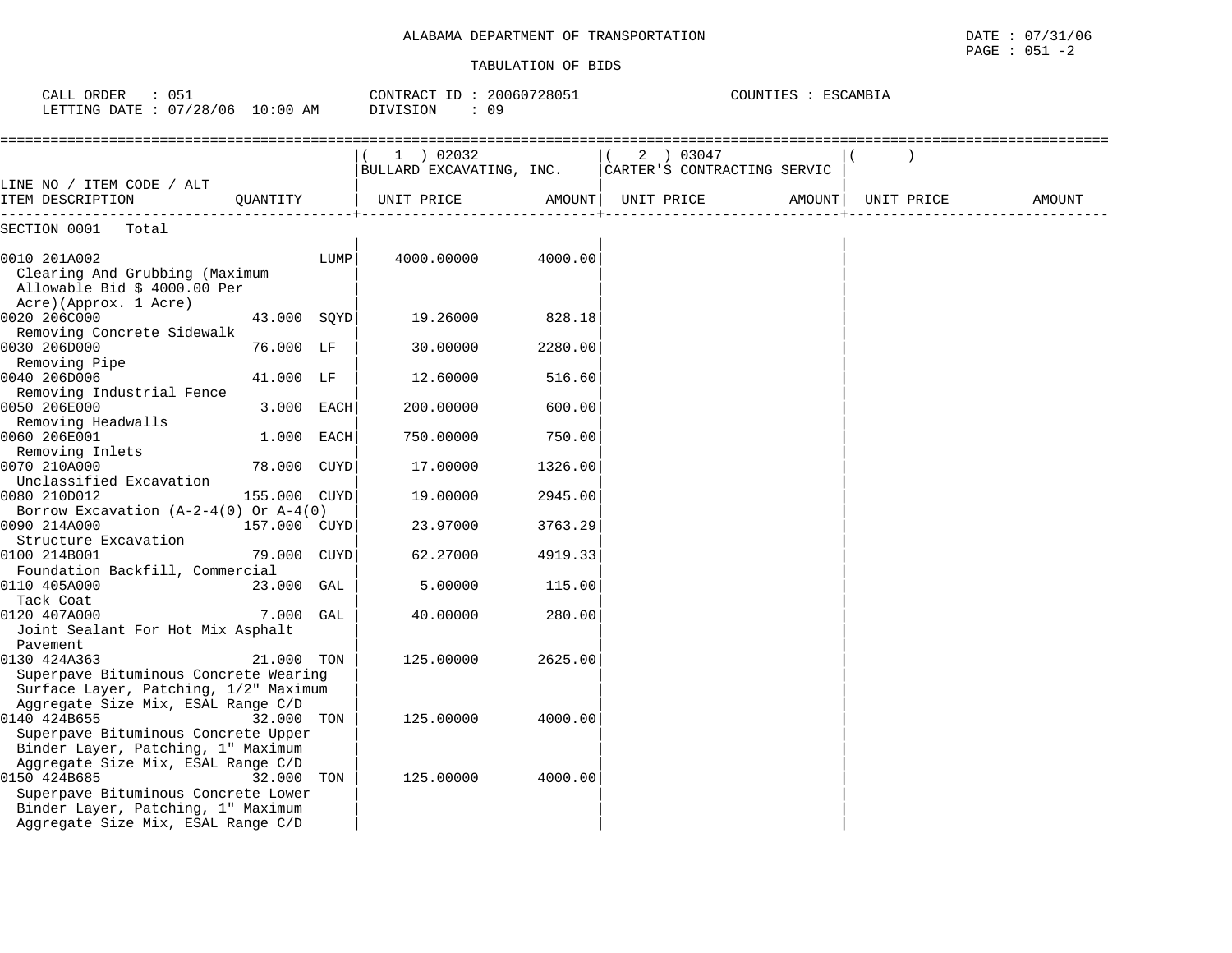| CALL ORDER                      |  | CONTRACT ID: 20060728051 | COUNTIES : ESCAMBIA |
|---------------------------------|--|--------------------------|---------------------|
| LETTING DATE: 07/28/06 10:00 AM |  | DIVISION                 |                     |

|                                        |              |      | 1 ) 02032                                              |          |  |  |            |        |
|----------------------------------------|--------------|------|--------------------------------------------------------|----------|--|--|------------|--------|
|                                        |              |      | BULLARD EXCAVATING, INC.   CARTER'S CONTRACTING SERVIC |          |  |  |            |        |
| LINE NO / ITEM CODE / ALT              |              |      |                                                        |          |  |  |            |        |
| ITEM DESCRIPTION<br>QUANTITY           |              |      | ----+------------------------------                    |          |  |  | UNIT PRICE | AMOUNT |
| 0160 424C364                           |              |      | 70.000 TON   125.00000 8750.00                         |          |  |  |            |        |
| Superpave Bituminous Concrete Base     |              |      |                                                        |          |  |  |            |        |
| Layer, Patching, 1" Maximum Aggregate  |              |      |                                                        |          |  |  |            |        |
| Size Mix, ESAL Range C/D               |              |      |                                                        |          |  |  |            |        |
| 0170 430B040                           | 10.000 TON   |      | 60.00000                                               | 600.00   |  |  |            |        |
| Aggregate Surfacing (Crushed Aggregate |              |      |                                                        |          |  |  |            |        |
| Base, Type B)                          |              |      |                                                        |          |  |  |            |        |
| 0180 502A000<br>13768.000 LB           |              |      | 2.00000                                                | 27536.00 |  |  |            |        |
| Steel Reinforcement                    |              |      |                                                        |          |  |  |            |        |
| 0190 524A012                           | 78.000 CUYD  |      | 983.39000                                              | 76704.42 |  |  |            |        |
| Culvert Concrete (Precast)             |              |      |                                                        |          |  |  |            |        |
| 0200 535A080                           | 25.000 LF    |      | 63.87000                                               | 1596.75  |  |  |            |        |
| 18" Side Drain Pipe (Class 3 R.C.)     |              |      |                                                        |          |  |  |            |        |
| 0210 600A000                           |              | LUMP | 28000.00000                                            | 28000.00 |  |  |            |        |
| Mobilization                           |              |      |                                                        |          |  |  |            |        |
| 0220 602A000                           | 8.000 EACH   |      | 100.00000                                              | 800.00   |  |  |            |        |
| Right Of Way Markers<br>0230 610C001   | 244.000 TON  |      | 55.15000                                               | 13456.60 |  |  |            |        |
| Loose Riprap, Class 2                  |              |      |                                                        |          |  |  |            |        |
| 0240 610D003                           | 192.000 SOYD |      | 3.06000                                                | 587.52   |  |  |            |        |
| Filter Blanket, Geotextile             |              |      |                                                        |          |  |  |            |        |
| 0250 618A000                           | 50.000 SOYD  |      | 55.00000                                               | 2750.00  |  |  |            |        |
| Concrete Sidewalk, 4" Thick            |              |      |                                                        |          |  |  |            |        |
| 0260 620A000                           | 1.000 CUYD   |      | 850.00000                                              | 850.00   |  |  |            |        |
| Minor Structure Concrete               |              |      |                                                        |          |  |  |            |        |
| 0270 621C015                           | 1.000 EACH   |      | 3200.00000                                             | 3200.00  |  |  |            |        |
| Inlets, Type S1 Or S3 (1 Wing)         |              |      |                                                        |          |  |  |            |        |
| 0280 621D015                           | 1.000 EACH   |      | 750.00000                                              | 750.00   |  |  |            |        |
| Inlet Units, Type S1 Or S3             |              |      |                                                        |          |  |  |            |        |
| 0290 623C000                           | 82.000 LF    |      | 14.00000                                               | 1148.00  |  |  |            |        |
| Combination Curb & Gutter, Type C      |              |      |                                                        |          |  |  |            |        |
| 0300 634A000                           | 41.000 LF    |      | 35.00000                                               | 1435.00  |  |  |            |        |
| Industrial Fence, 4 Feet High          |              |      |                                                        |          |  |  |            |        |
| 0310 650A000                           | 80.000 CUYD  |      | 24.80000                                               | 1984.00  |  |  |            |        |
| Topsoil                                |              |      |                                                        |          |  |  |            |        |
| 0320 652A100                           | 1.000 ACRE   |      | 1000.00000                                             | 1000.00  |  |  |            |        |
| Seeding                                |              |      |                                                        |          |  |  |            |        |
| 0330 654A001                           | 330.000 SOYD |      | 5.00000                                                | 1650.00  |  |  |            |        |
| Solid Sodding (Bermuda)                |              |      |                                                        |          |  |  |            |        |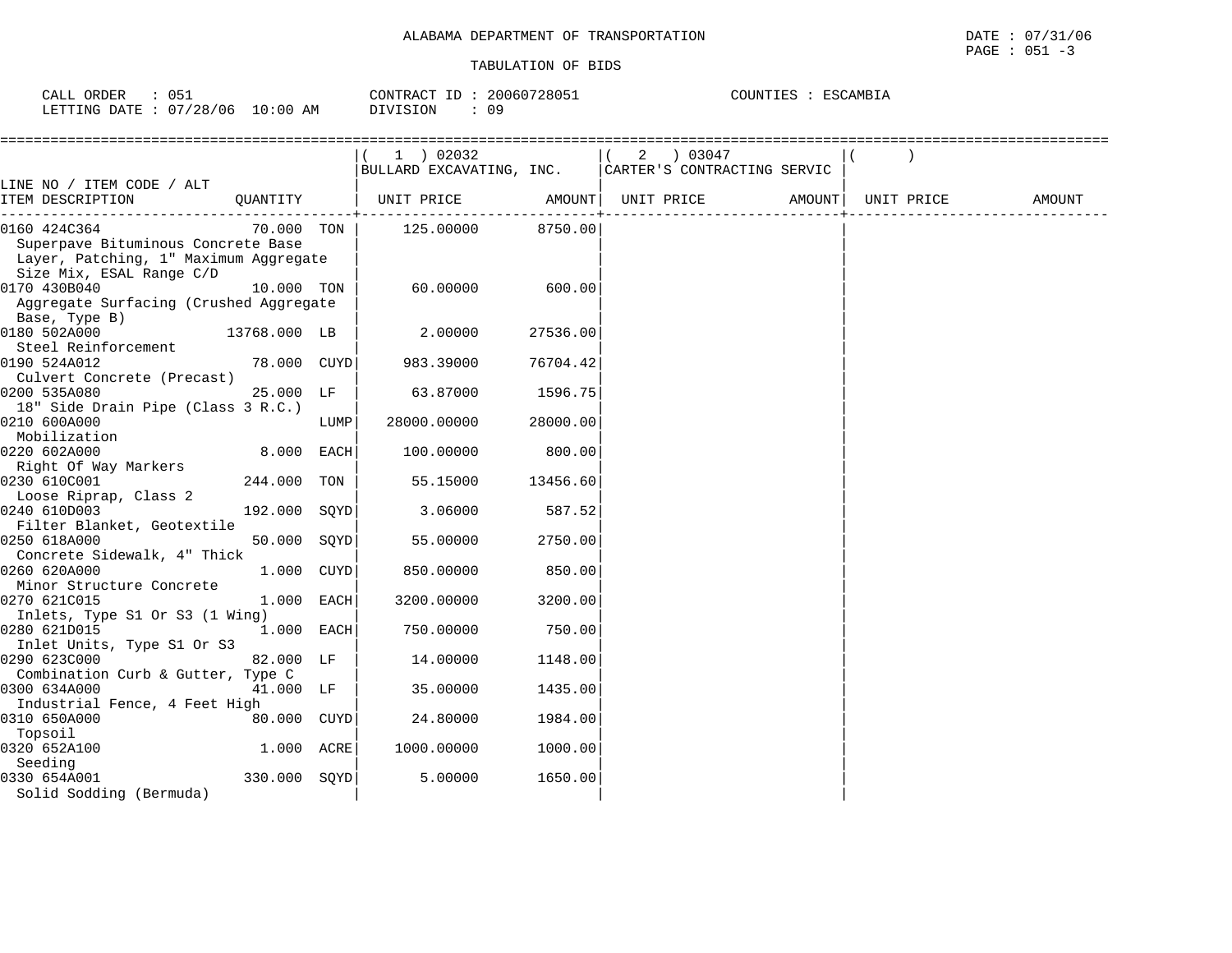| ∩ҕ<br>CALL ORDER<br>ັບປີ |            | 20060728051<br>CONTRACT ID | COUNTIES<br>ESCAMBIA |
|--------------------------|------------|----------------------------|----------------------|
| LETTING DATE: 07/28/06   | $10:00$ AM | 09<br>DIVISION             |                      |

|                                                                                                                                      |              |      | BULLARD EXCAVATING, INC.   CARTER'S CONTRACTING SERVIC |            | 2 | 03047 |                   |            |        |
|--------------------------------------------------------------------------------------------------------------------------------------|--------------|------|--------------------------------------------------------|------------|---|-------|-------------------|------------|--------|
| LINE NO / ITEM CODE / ALT                                                                                                            |              |      |                                                        |            |   |       |                   |            |        |
| ITEM DESCRIPTION                                                                                                                     | QUANTITY     |      | UNIT PRICE AMOUNT                                      |            |   |       | UNIT PRICE AMOUNT | UNIT PRICE | AMOUNT |
| 0340 656A010                                                                                                                         | 1.000 ACRE   |      | 1000.00000                                             | 1000.00    |   |       |                   |            |        |
| Mulching                                                                                                                             |              |      |                                                        |            |   |       |                   |            |        |
| 0350 6651000                                                                                                                         | 35.000 TON   |      | 57.74000                                               | 2020.90    |   |       |                   |            |        |
| Temporary Riprap, Class 2                                                                                                            |              |      |                                                        |            |   |       |                   |            |        |
| 0360 674A000                                                                                                                         | 200.000 LF   |      | 5.00000                                                | 1000.00    |   |       |                   |            |        |
| Construction Safety Fence                                                                                                            |              |      |                                                        |            |   |       |                   |            |        |
| 0370 680A000                                                                                                                         |              | LUMP | 1500.00000                                             | 1500.00    |   |       |                   |            |        |
| Engineering Controls<br>0380 740B000                                                                                                 | 745.000 SQFT |      | 9.60000                                                | 7152.00    |   |       |                   |            |        |
| Construction Signs                                                                                                                   |              |      |                                                        |            |   |       |                   |            |        |
| 0390 740C000                                                                                                                         | 63.000 SOFT  |      | 14.40000                                               | 907.20     |   |       |                   |            |        |
| Special Construction Signs                                                                                                           |              |      |                                                        |            |   |       |                   |            |        |
| 0400 740D000                                                                                                                         | 25.000 EACH  |      | 60.00000                                               | 1500.00    |   |       |                   |            |        |
| Channelizing Drums                                                                                                                   |              |      |                                                        |            |   |       |                   |            |        |
| 0410 740F002                                                                                                                         | 10.000 EACH  |      | 210.00000                                              | 2100.00    |   |       |                   |            |        |
| Barricades, Type III                                                                                                                 |              |      |                                                        |            |   |       |                   |            |        |
| 0420 740G000                                                                                                                         | 4.000 EACH   |      | 114.00000                                              | 456.00     |   |       |                   |            |        |
| Barricades, Type I, (Portable, 24                                                                                                    |              |      |                                                        |            |   |       |                   |            |        |
| Inches Wide)                                                                                                                         |              |      |                                                        |            |   |       |                   |            |        |
| 0430 7401005                                                                                                                         | 5.000 EACH   |      | 300.00000                                              | 1500.00    |   |       |                   |            |        |
| Warning Lights, Type B (Detachable Head                                                                                              |              |      |                                                        |            |   |       |                   |            |        |
| 0440 742A001                                                                                                                         | 2.000 EACH   |      | 8500.00000                                             | 17000.00   |   |       |                   |            |        |
| Portable Changeable Message Sign, Type                                                                                               |              |      |                                                        |            |   |       |                   |            |        |
| 0450 998A000<br><b>EXECUTE IN THE EXECUTIVE IN THE EXECUTIVE IN THE EXECUTIVE IN THE EXECUTIVE IN THE EXECUTIVE IN THE EXECUTIVE</b> |              |      | 0.00000                                                | 0.00       |   |       |                   |            |        |
| Construction Fuel (Maximum Bid Limited                                                                                               |              |      |                                                        |            |   |       |                   |            |        |
| To \$ 16,800.00)                                                                                                                     |              |      |                                                        |            |   |       |                   |            |        |
| SECTION TOTALS                                                                                                                       |              |      |                                                        | 241,882.79 |   |       | 0.00              |            | 0.00   |
| CONTRACT TOTALS                                                                                                                      |              |      | Ŝ.                                                     | 241,882.79 |   |       | \$113,304.00]     |            |        |
|                                                                                                                                      |              |      |                                                        |            |   |       |                   |            |        |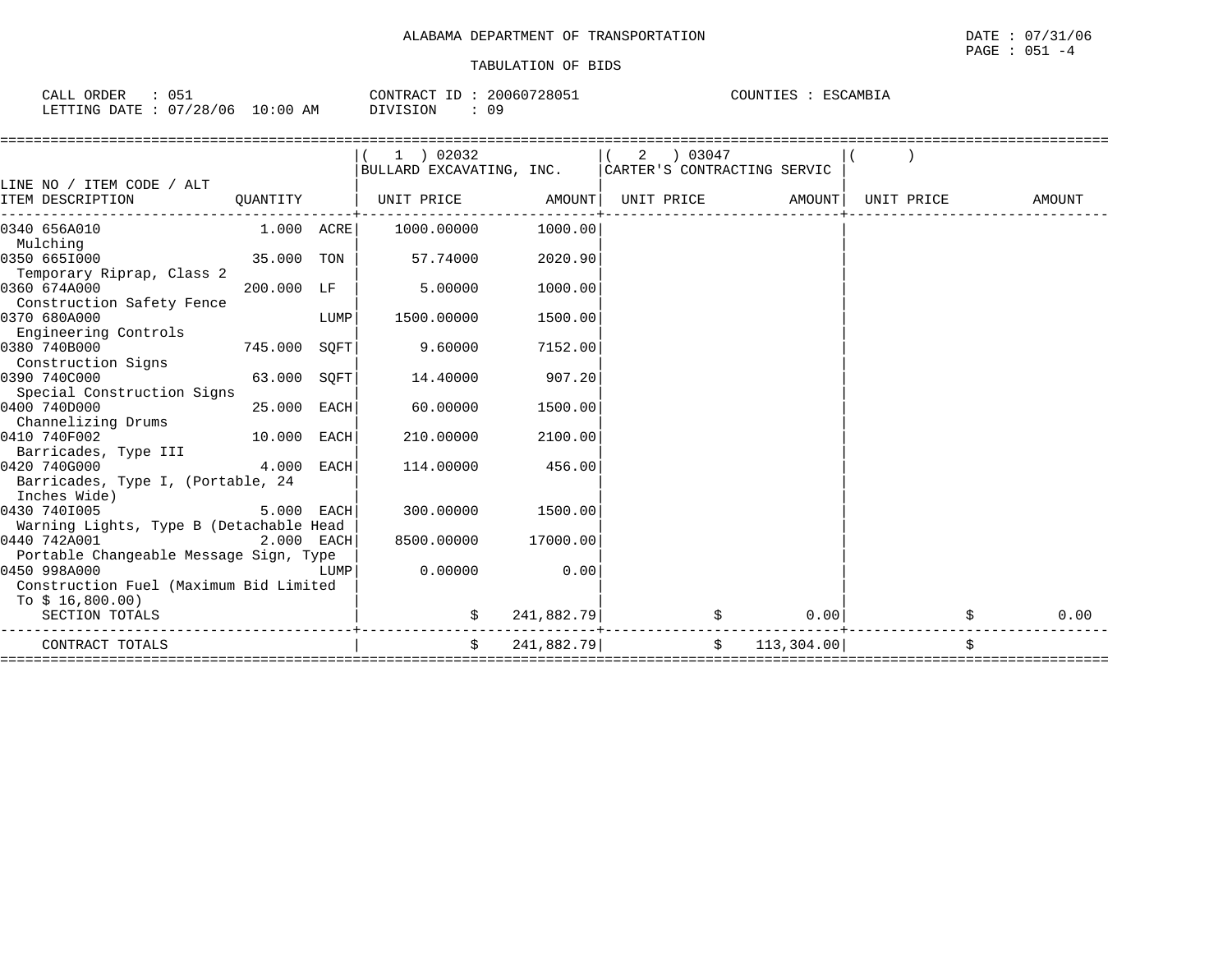# $\texttt{PAGE}$  : 052 -1

| CALL ORDER                                 | $\therefore$ 052<br>LETTING DATE: 07/28/06 10:00 AM       | CONTRACT ID: 20060728052<br>DIVISION<br>$\therefore$ 04                                                                                                        |              |                  | COUNTIES : RUSSELL              |                        |
|--------------------------------------------|-----------------------------------------------------------|----------------------------------------------------------------------------------------------------------------------------------------------------------------|--------------|------------------|---------------------------------|------------------------|
| CONTRACT DESCRIPTION :<br>Length 4.730 mi. |                                                           | 40<br>CONTRACT TIME :<br>RURAL<br>for constructing the Planing, Resurfacing and Traffic Stripe<br>on SR-8 (US-80) from CR-245 to SR-1 (US-431) in Phenix City. | Working Days | (available days) | PROJECT(S) : 99-304-576-008-601 |                        |
| RANK                                       | VENDOR NO. / NAME                                         |                                                                                                                                                                |              |                  | TOTAL<br><b>BID</b>             | % OVER<br>LOW BID      |
| 05002<br>01087                             | EAST ALABAMA PAVING COMPANY, INC.<br>APAC-SOUTHEAST, INC. |                                                                                                                                                                |              |                  | \$1,471,397.28<br>1,819,378.94  | 100.0000%<br>123.6497% |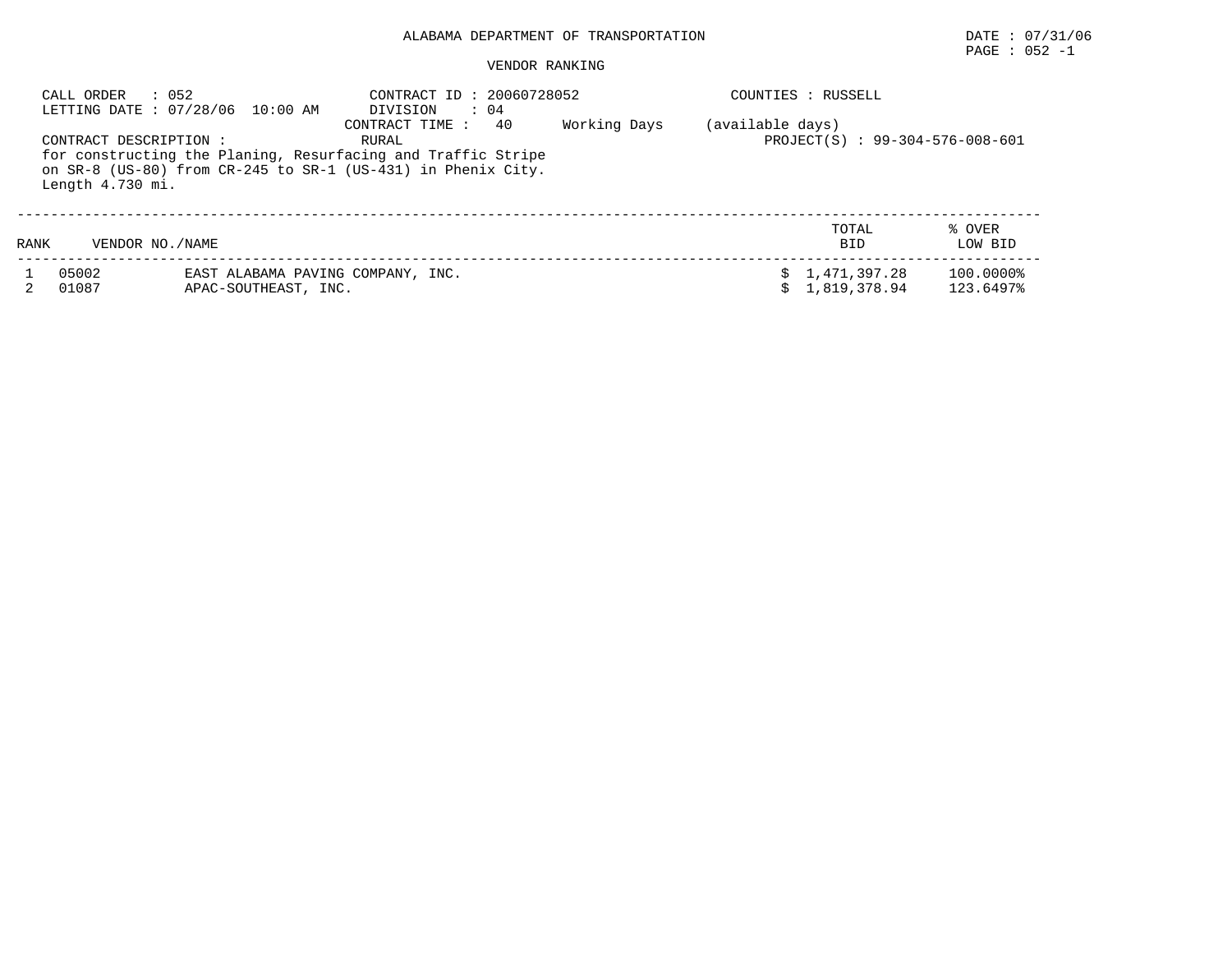| CALL ORDER : 052<br>LETTING DATE : 07/28/06 10:00 AM                      |                 |      | CONTRACT ID: 20060728052<br>DIVISION<br>: 04     |           |                        | COUNTIES : RUSSELL |            |        |
|---------------------------------------------------------------------------|-----------------|------|--------------------------------------------------|-----------|------------------------|--------------------|------------|--------|
|                                                                           |                 |      |                                                  |           | $1$ ) 05002 ((2) 01087 |                    |            |        |
| LINE NO / ITEM CODE / ALT                                                 |                 |      | EAST ALABAMA PAVING CO., IN APAC-SOUTHEAST, INC. |           |                        |                    |            |        |
| ITEM DESCRIPTION                                                          |                 |      | QUANTITY   UNIT PRICE AMOUNT  UNIT PRICE AMOUNT  |           |                        |                    | UNIT PRICE | AMOUNT |
| SECTION 0001 Total                                                        |                 |      |                                                  |           |                        |                    |            |        |
| 0010 209A000                                                              | $7.000$ EACH    |      | 150.00000 1050.00                                |           | 321.00000              | 2247.00            |            |        |
| Mailbox Reset, Single<br>0020 405A000                                     | 9500.000 GAL    |      | 2.50000                                          | 23750.00  | 2.45000                | 23275.00           |            |        |
| Tack Coat<br>0030 408A051                                                 | 1756.000 SQYD   |      | 4.00000                                          | 7024.00   | 2.30000                | 4038.80            |            |        |
| Planing Existing Pavement<br>(Approximately 0.00" Thru 1.0" Thick)        |                 |      |                                                  |           |                        |                    |            |        |
| 0040 408A052<br>Planing Existing Pavement                                 | 119850.000 SQYD |      | 0.84000                                          | 100674.00 | 2.30000                | 275655.00          |            |        |
| (Approximately 1.10" Thru 2.0" Thick)<br>0050 410H000<br>$1.000$ EACH     |                 |      | 24500.00000                                      | 24500.00  | 38130.00000            | 38130.00           |            |        |
| Material Remixing Device                                                  |                 |      |                                                  |           |                        |                    |            |        |
| 0060 424A280<br>Superpave Bituminous Concrete Wearing                     | 13966.000 TON   |      | 70.58000                                         | 985720.28 | 82.20000               | 1148005.20         |            |        |
| Surface Layer, 1/2" Maximum Aggregate                                     |                 |      |                                                  |           |                        |                    |            |        |
| Size Mix, ESAL Range E                                                    |                 |      |                                                  |           |                        |                    |            |        |
| 0070 424A286<br>Superpave Bituminous Concrete Wearing                     | 400.000 TON     |      | 75.50000                                         | 30200.00  | 95.20000               | 38080.00           |            |        |
| Surface Layer, Leveling, 1/2" Maximum                                     |                 |      |                                                  |           |                        |                    |            |        |
| Aggregate Size Mix, ESAL Range E                                          |                 |      |                                                  |           |                        |                    |            |        |
| 0080 424A289                                                              | 300.000 TON     |      | 75.40000                                         | 22620.00  | 104.30000              | 31290.00           |            |        |
| Superpave Bituminous Concrete Wearing                                     |                 |      |                                                  |           |                        |                    |            |        |
| Surface Layer, Widening, 1/2" Maximum<br>Aggregate Size Mix, ESAL Range E |                 |      |                                                  |           |                        |                    |            |        |
| 0090 424B284                                                              | 300.000 TON     |      | 110.00000                                        | 33000.00  | 178.90000              | 53670.00           |            |        |
| Superpave Bituminous Concrete Upper                                       |                 |      |                                                  |           |                        |                    |            |        |
| Binder Layer, Patching, 3/4" Maximum                                      |                 |      |                                                  |           |                        |                    |            |        |
| Aggregate Size Mix, ESAL Range E                                          |                 |      |                                                  |           |                        |                    |            |        |
| 0100 430B043                                                              | 300.000 TON     |      | 21,00000                                         | 6300.00   | 32.05000               | 9615.00            |            |        |
| Aggregate Surfacing (1" Down, Crusher<br>Run)                             |                 |      |                                                  |           |                        |                    |            |        |
| 0110 600A000                                                              |                 | LUMP | 17000.00000                                      | 17000.00  | 37604.09000            | 37604.09           |            |        |
| Mobilization                                                              |                 |      |                                                  |           |                        |                    |            |        |
| 0120 701A028                                                              | 3.000 MILE      |      | 1750.00000                                       | 5250.00   | 1943.00000             | 5829.00            |            |        |
| Solid White, Class 2, Type A Traffic                                      |                 |      |                                                  |           |                        |                    |            |        |
| Stripe (0.06" Thick) (6" Wide)                                            |                 |      |                                                  |           |                        |                    |            |        |
| 0130 701A041                                                              | $9.000$ MILE    |      | 1250.00000                                       | 11250.00  | 1155.00000             | 10395.00           |            |        |
| Broken White, Class 2, Type A Traffic<br>Stripe (0.09" Thick) (6" Wide)   |                 |      |                                                  |           |                        |                    |            |        |
|                                                                           |                 |      |                                                  |           |                        |                    |            |        |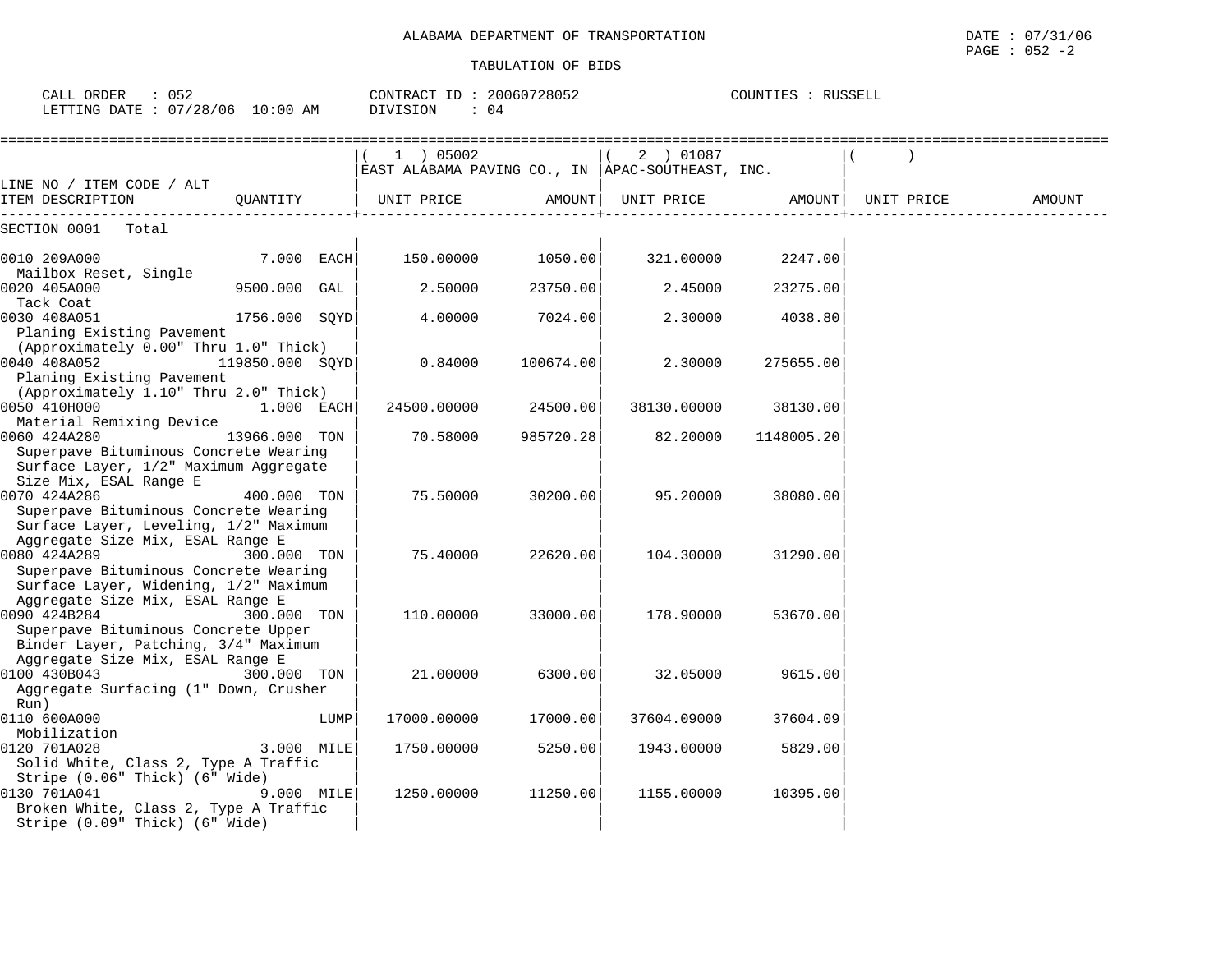| ヿに゚<br>ORDER<br>CALL<br>◡◡▵            | CONTRACT             | 160728052<br>20060<br>. TRAC | COUNTIES | RUSSELL |
|----------------------------------------|----------------------|------------------------------|----------|---------|
| 07/28<br>ETTING"<br>. DATF<br>ᄖ<br>___ | /06<br>LO : 00<br>AΜ | 04                           |          |         |

|                                                                                                          |                 |      | 1 ) 05002                                                                                         |                      | 2 ) 01087<br>EAST ALABAMA PAVING CO., IN   APAC-SOUTHEAST, INC. |                 |    |        |
|----------------------------------------------------------------------------------------------------------|-----------------|------|---------------------------------------------------------------------------------------------------|----------------------|-----------------------------------------------------------------|-----------------|----|--------|
| LINE NO / ITEM CODE / ALT                                                                                |                 |      |                                                                                                   |                      |                                                                 |                 |    |        |
| ITEM DESCRIPTION QUANTITY   UNIT PRICE AMOUNT                                                            |                 |      |                                                                                                   |                      |                                                                 |                 |    | AMOUNT |
| 0140 701A046<br>Broken Yellow, Class 2, Type A Traffic<br>Stripe (0.09" Thick) (6" Wide)                 |                 |      | 9.000 MILE   1250.00000                                                                           | 11250.00             | 1155.00000                                                      | 10395.00        |    |        |
| 0150 701A048<br>Solid Yellow, Class 2, Type A Traffic<br>Stripe (0.09" Thick) (6" Wide)                  | 15.000 MILE     |      |                                                                                                   | 1920.00000 28800.00  | 2205.00000                                                      | 33075.00        |    |        |
| 0160 701B009<br>Dotted Class 2, Type A Traffic Stripe<br>(0.09" Thick)(6" Wide)                          | 700.000 LF      |      | 1.00000                                                                                           | 700.001              | 2.10000                                                         | 1470.00         |    |        |
| 0170 701C000                                                                                             | 32.000 MILE     |      | 550.00000                                                                                         | 17600.00             | 787.50000                                                       | 25200.00        |    |        |
| Broken Temporary Traffic Stripe<br>0180 701C001                                                          | 20.000 MILE     |      | 685.00000                                                                                         | 13700.00             | 829.50000                                                       | 16590.00        |    |        |
| Solid Temporary Traffic Stripe<br>0190 703A002<br>Traffic Control Markings, Class 2, Type<br>$\mathbb A$ | 4300.000 SOFT   |      | 3.40000                                                                                           | 14620.00             | 3.70000                                                         | 15910.00        |    |        |
| 0200 703B002 315.000 SQFT<br>Traffic Control Legends, Class 2, Type                                      |                 |      | 4.00000                                                                                           | 1260.00              | 4.20000                                                         | 1323.00         |    |        |
| 0210 703D001                                                                                             | $1100.000$ SQFT |      | 2.00000                                                                                           | 2200.00              | 2.10000                                                         | 2310.00         |    |        |
| Temporary Traffic Control Markings<br>0220 730H001<br>Loop Wire                                          | 4500.000 LF     |      | 3.75000                                                                                           | 16875.00             | 2.65000                                                         | 11925.00        |    |        |
| 0230 7301001<br>Loop Detector Lead-In-Cable                                                              | 7500.000 LF     |      | 1.25000                                                                                           | 9375.00              | 1.05000                                                         | 7875.00         |    |        |
| 0240 740B000<br>Construction Signs                                                                       | 914.000 SQFT    |      | 11.00000                                                                                          | 10054.00             | 7.90000                                                         | 7220.60         |    |        |
| 0250 740E000<br>Cones (36 Inches High)                                                                   | 225.000 EACH    |      | 20.00000                                                                                          | 4500.00              | 13.75000                                                        | 3093.75         |    |        |
| 0260 740M001<br>Ballast For Cone                                                                         | 225.000 EACH    |      | 5.00000                                                                                           | 1125.00              | 8.50000                                                         | 1912.50         |    |        |
| 0270 741C010<br>Portable Sequential Arrow And Chevron<br>Sign Unit                                       | $1.000$ EACH    |      | 4000.00000                                                                                        | 4000.00              | 3245.00000                                                      | 3245.00         |    |        |
| 0280 998A000<br>Construction Fuel (Maximum Bid Limited<br>To $$67,000.00)$                               |                 | LUMP |                                                                                                   | 67000.00000 67000.00 | 0.00000                                                         | 0.00            |    |        |
| SECTION TOTALS                                                                                           |                 |      |                                                                                                   | \$1,471,397.28]      |                                                                 | \$1,819,378.94] |    | 0.00   |
| CONTRACT TOTALS                                                                                          |                 |      | $\begin{bmatrix} 5 & 1,471,397.28 \end{bmatrix}$ $\begin{bmatrix} 5 & 1,819,378.94 \end{bmatrix}$ |                      |                                                                 |                 | \$ |        |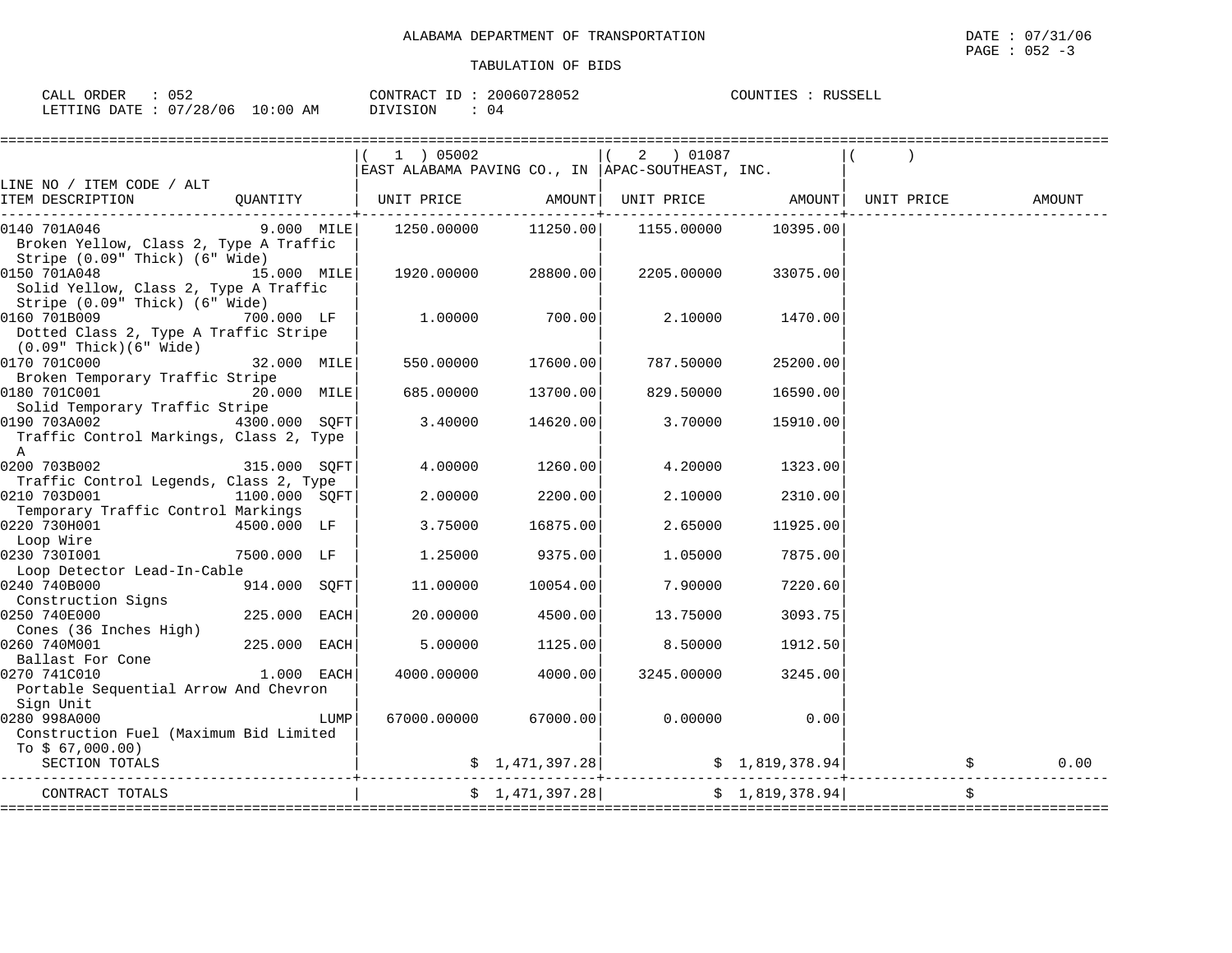#### VENDOR RANKING

|      | $\therefore$ 053<br>CALL ORDER | LETTING DATE: 07/28/06 10:00 AM                                                          | CONTRACT ID: 20060728053<br>$\cdot$ 05<br>DIVISION                                                                                                             |              | COUNTIES : BIBB  |                                                    |                                     |
|------|--------------------------------|------------------------------------------------------------------------------------------|----------------------------------------------------------------------------------------------------------------------------------------------------------------|--------------|------------------|----------------------------------------------------|-------------------------------------|
|      | CONTRACT DESCRIPTION :         | Chilton County line. Length 9.243 mi.                                                    | 80<br>CONTRACT TIME :<br>TUSCALOOSA<br>for constructing the Planing, Resurfacing and Traffic Stripe<br>on SR-6 (US-82) from MP 89.631 southeast of Vick to the | Working Days | (available days) | PROJECT(S) : 99-305-044-006-603                    |                                     |
| RANK | VENDOR NO. / NAME              |                                                                                          |                                                                                                                                                                |              |                  | TOTAL<br><b>BID</b>                                | % OVER<br>LOW BID                   |
|      | 03097<br>01087<br>04013        | CHILTON PAVING & ASPHALT, LLC<br>APAC-SOUTHEAST, INC.<br>DUNN CONSTRUCTION COMPANY, INC. |                                                                                                                                                                |              |                  | \$2,319,713.24<br>\$2,649,213.34<br>\$2,691,830.00 | 100.0000%<br>114.2043%<br>116.0415% |

# PAGE : 053 -1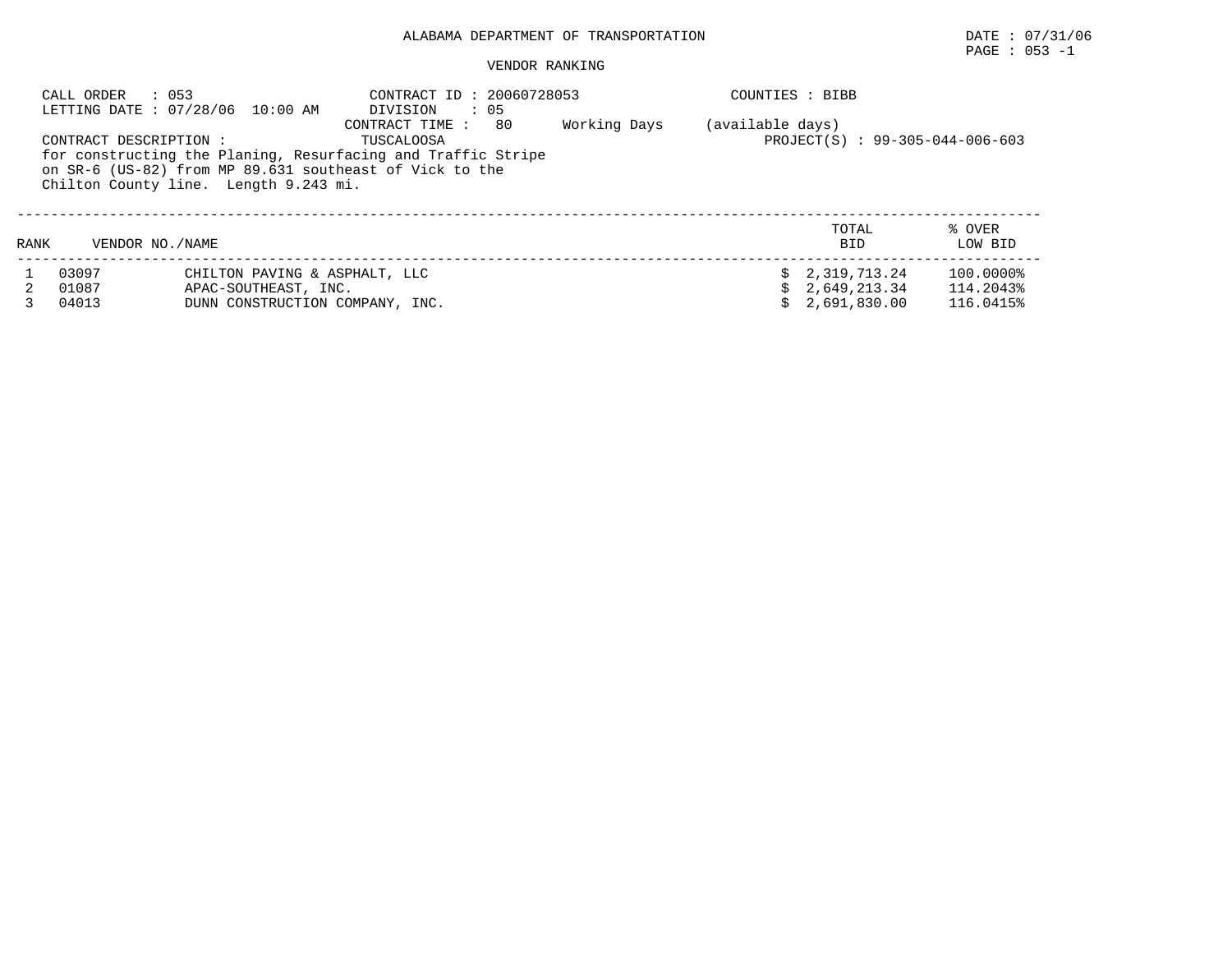| )RDER<br>∶ז⊼ר<br>للسائد               | . .<br>ັບບຸ                       |                             | $\sim$<br>דידידגר∧י<br>$\cdots$<br>$\overline{\phantom{a}}$ | 200.<br>72805.<br>$\overline{h}$ | $\sim$ $\sim$ $\sim$ $\sim$<br>ا∽ ≞⊥. | 3IBB |
|---------------------------------------|-----------------------------------|-----------------------------|-------------------------------------------------------------|----------------------------------|---------------------------------------|------|
| TNG-<br>ר ∆תו<br><b>TRAPPER</b><br>⊣™ | ົງ Q<br>106<br>$\sim$<br>$\cdots$ | $\sim$<br>:0C<br>AΜ<br>⊥0 ° | ™ON                                                         | ∩⊏<br>◡ ◡                        |                                       |      |

|                                                                                                                                                                  |                |      | 1 ) 03097<br>CHILTON PAVING & ASPHALT, L  APAC-SOUTHEAST, INC. |           | 2 ) 01087         |           | 3 ) 04013<br>DUNN CONSTRUCTION CO., INC. |           |
|------------------------------------------------------------------------------------------------------------------------------------------------------------------|----------------|------|----------------------------------------------------------------|-----------|-------------------|-----------|------------------------------------------|-----------|
| LINE NO / ITEM CODE / ALT                                                                                                                                        |                |      |                                                                |           |                   |           |                                          |           |
| ITEM DESCRIPTION                                                                                                                                                 | OUANTITY       |      | UNIT PRICE                                                     | AMOUNT    | UNIT PRICE AMOUNT |           | UNIT PRICE                               | AMOUNT    |
| SECTION 0001<br>Total                                                                                                                                            |                |      |                                                                |           |                   |           |                                          |           |
| 0010 201A002<br>Clearing And Grubbing (Maximum<br>Allowable Bid \$ 4000 Per Acre)                                                                                |                | LUMP | 52000.00000                                                    | 52000.00  | 52000.00000       | 52000.00  | 52000.00000                              | 52000.00  |
| (Approximately 13 Acres)<br>0020 206D000<br>Removing Pipe                                                                                                        | 30.000 LF      |      | 19.08000                                                       | 572.40    | 100.00000         | 3000.00   | 15.78000                                 | 473.40    |
| 0030 206D001<br>Removing Guardrail                                                                                                                               | 100.000 LF     |      | 1.42000                                                        | 142.00    | 1,30000           | 130.00    | 1.44000                                  | 144.00    |
| 0040 209A000<br>Mailbox Reset, Single                                                                                                                            | 10.000 EACH    |      | 317.92000                                                      | 3179.20   | 374.62000         | 3746.20   | 145.50000                                | 1455.00   |
| 0050 209A002<br>Mailbox Reset, Multiple                                                                                                                          | 4.000 EACH     |      | 462.43000                                                      | 1849.72   | 565,00000         | 2260.00   | 289.32000                                | 1157.28   |
| 0060 210D015<br>Borrow Excavation (A-4) (Loose Truckbed<br>Measurement)                                                                                          | 12960.000 CUYD |      | 10.97000                                                       | 142171.20 | 15.20000          | 196992.00 | 18.05000                                 | 233928.00 |
| 0070 212A000<br>Machine Grading Shoulders                                                                                                                        | 969.000 STA    |      | 14.80000                                                       | 14341.20  | 59.07000          | 57238.83  | 13.47000                                 | 13052.43  |
| 0080 305B060<br>Crushed Aggregate, Section 825, 1" Down<br>For Miscellaneous Use                                                                                 | 1000.000 TON   |      | 16.18000                                                       | 16180.00  | 44.96000          | 44960.00  | 49.80000                                 | 49800.00  |
| 0090 405A000<br>Tack Coat                                                                                                                                        | 4218.000 GAL   |      | 3,00000                                                        | 12654.00  | 2.38000           | 10038.84  | 1,96000                                  | 8267.28   |
| $140602.000$ SQYD<br>0100 408A051<br>Planing Existing Pavement                                                                                                   |                |      | 0.88000                                                        | 123729.76 | 0.54000           | 75925.08  | 0.84000                                  | 118105.68 |
| (Approximately 0.00" Thru 1.0" Thick)<br>0110 410C000<br>Contractor Retained Profilograph                                                                        | 1.000 EACH     |      | 7534.25000                                                     | 7534.25   | 7075.00000        | 7075.00   | 5948.16000                               | 5948.16   |
| 0120 410H000<br>Material Remixing Device                                                                                                                         | 1.000 EACH     |      | 29854.56000                                                    | 29854.56  | 44000.00000       | 44000.00  | 30584.00000                              | 30584.00  |
| 0130 424A361<br>14060.000 TON<br>Superpave Bituminous Concrete Wearing<br>Surface Layer, 3/4" Maximum Aggregate                                                  |                |      | 49.70000                                                       | 698782.00 | 63.43000          | 891825.80 | 60.03000                                 | 844021.80 |
| Size Mix, ESAL Range C/D<br>0140 424A367<br>Superpave Bituminous Concrete Wearing<br>Surface Layer, Leveling, 3/4" Maximum<br>Aggregate Size Mix, ESAL Range C/D | 200.000 TON    |      | 78.41000                                                       | 15682.00  | 70.81000          | 14162.00  | 79.68000                                 | 15936.00  |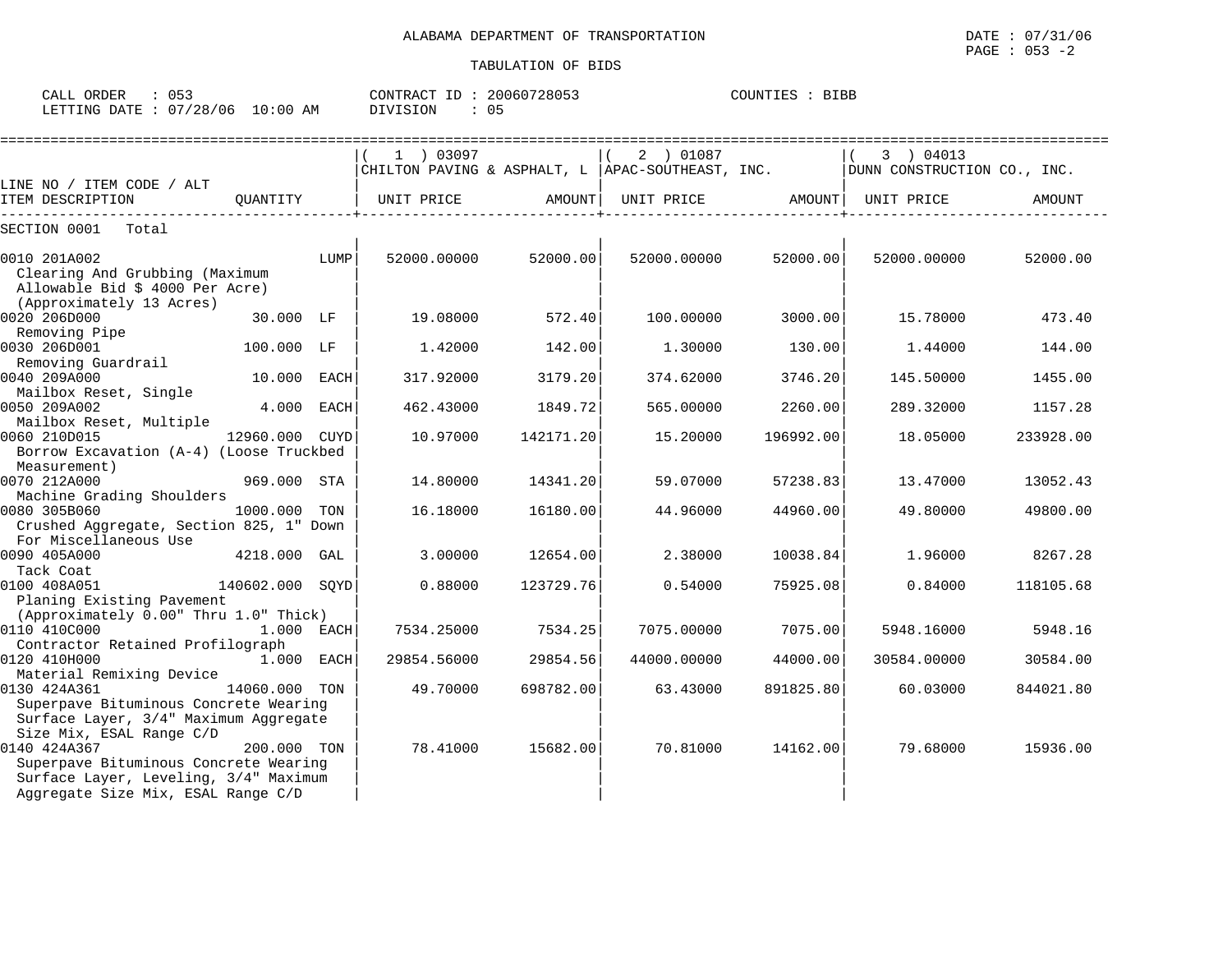| ORDER<br>CALL (              | 053 |    | CONTRACT ID: | 20060728053 | COUNTIES | <b>BIBB</b> |
|------------------------------|-----|----|--------------|-------------|----------|-------------|
| LETTING DATE: 07/28/06 10:00 |     | ΆM | DIVISION     | 05          |          |             |

|                                                                                                                                                |              |      | 1 03097<br>CHILTON PAVING & ASPHALT, L APAC-SOUTHEAST, INC. |           | 01087 (<br>2                   |           | 3 ) 04013                   |           |
|------------------------------------------------------------------------------------------------------------------------------------------------|--------------|------|-------------------------------------------------------------|-----------|--------------------------------|-----------|-----------------------------|-----------|
| LINE NO / ITEM CODE / ALT                                                                                                                      |              |      |                                                             |           |                                |           | DUNN CONSTRUCTION CO., INC. |           |
| ITEM DESCRIPTION                                                                                                                               |              |      | OUANTITY   UNIT PRICE                                       | AMOUNT    | UNIT PRICE AMOUNT   UNIT PRICE |           |                             | AMOUNT    |
| 0150 424A370<br>Superpave Bituminous Concrete Wearing<br>Surface Layer, Widening, 3/4" Maximum<br>Aggregate Size Mix, ESAL Range C/D           | 200.000 TON  |      | 78.41000                                                    | 15682.00  | 89.24000                       | 17848.00  | 96.46000                    | 19292.00  |
| 0160 424B651<br>Superpave Bituminous Concrete Upper<br>Binder Layer, 1" Maximum Aggregate Size<br>Mix, ESAL Range C/D                          | 5870.000 TON |      | 43.21000                                                    | 253642.70 | 58.43000                       | 342984.10 | 52.16000                    | 306179.20 |
| 0170 424B655<br>Superpave Bituminous Concrete Upper<br>Binder Layer, Patching, 1" Maximum<br>Aggregate Size Mix, ESAL Range C/D                | 250.000 TON  |      | 116.45000                                                   | 29112.50  | 110.00000                      | 27500.00  | 89.13000                    | 22282.50  |
| 0180 424B659<br>Superpave Bituminous Concrete Upper<br>Binder Layer, Leveling, 1" Maximum<br>Aggregate Size Mix, ESAL Range C/D                | 75.000 TON   |      | 103.33000                                                   | 7749.75   | 81.38000                       | 6103.50   | 90.33000                    | 6774.75   |
| 0190 424B662<br>200.000 TON<br>Superpave Bituminous Concrete Upper<br>Binder Layer, Widening, 1" Maximum<br>Aggregate Size Mix, ESAL Range C/D |              |      | 82.93000                                                    | 16586.00  | 89.24000                       | 17848.00  | 79.96000                    | 15992.00  |
| 0200 530A101<br>18" Roadway Pipe (Class 3 R.C.)<br>(Extension)                                                                                 | 54.000 LF    |      | 88.24000                                                    | 4764.96   | 130.00000                      | 7020.00   | 83.09000                    | 4486.86   |
| 0210 530A102<br>24" Roadway Pipe (Class 3 R.C.)<br>(Extension)                                                                                 | 18.000 LF    |      | 94.12000                                                    | 1694.16   | 150.00000                      | 2700.00   | 126.27000                   | 2272.86   |
| 0220 530B014<br>36" Span, 23" Rise Roadway Pipe (Class<br>3 R.C.) (Extension)                                                                  | 37.000 LF    |      | 90.59000                                                    | 3351.83   | 200,00000                      | 7400.00   | 121.08000                   | 4479.96   |
| 0230 600A000<br>Mobilization                                                                                                                   |              | LUMP | 132903.23000                                                | 132903.23 | 115000.00000                   | 115000.00 | 55146.27000                 | 55146.27  |
| 0240 619A002<br>18" Roadway Pipe End Treatment, Class 1                                                                                        | 2.000 EACH   |      | 1463.41000                                                  | 2926.82   | 1015.00000                     | 2030.00   | 1190.61000                  | 2381.22   |
| 0250 619A003<br>$1.000$ EACH<br>24" Roadway Pipe End Treatment, Class 1                                                                        |              |      | 1585.37000                                                  | 1585.37   | 1200.00000                     | 1200.00   | 1256.92000                  | 1256.92   |
| 0260 619B018<br>36" Span, 23" Rise Roadway Pipe End<br>Treatment, Class 1                                                                      | 2.000 EACH   |      | 1829.27000                                                  | 3658.54   | 1130.00000                     | 2260.00   | 1329.86000                  | 2659.72   |
| 0270 620A000<br>Minor Structure Concrete                                                                                                       | 2.000 CUYD   |      | 1219.51000                                                  | 2439.02   | 1030.00000                     | 2060.00   | 1989.92000                  | 3979.84   |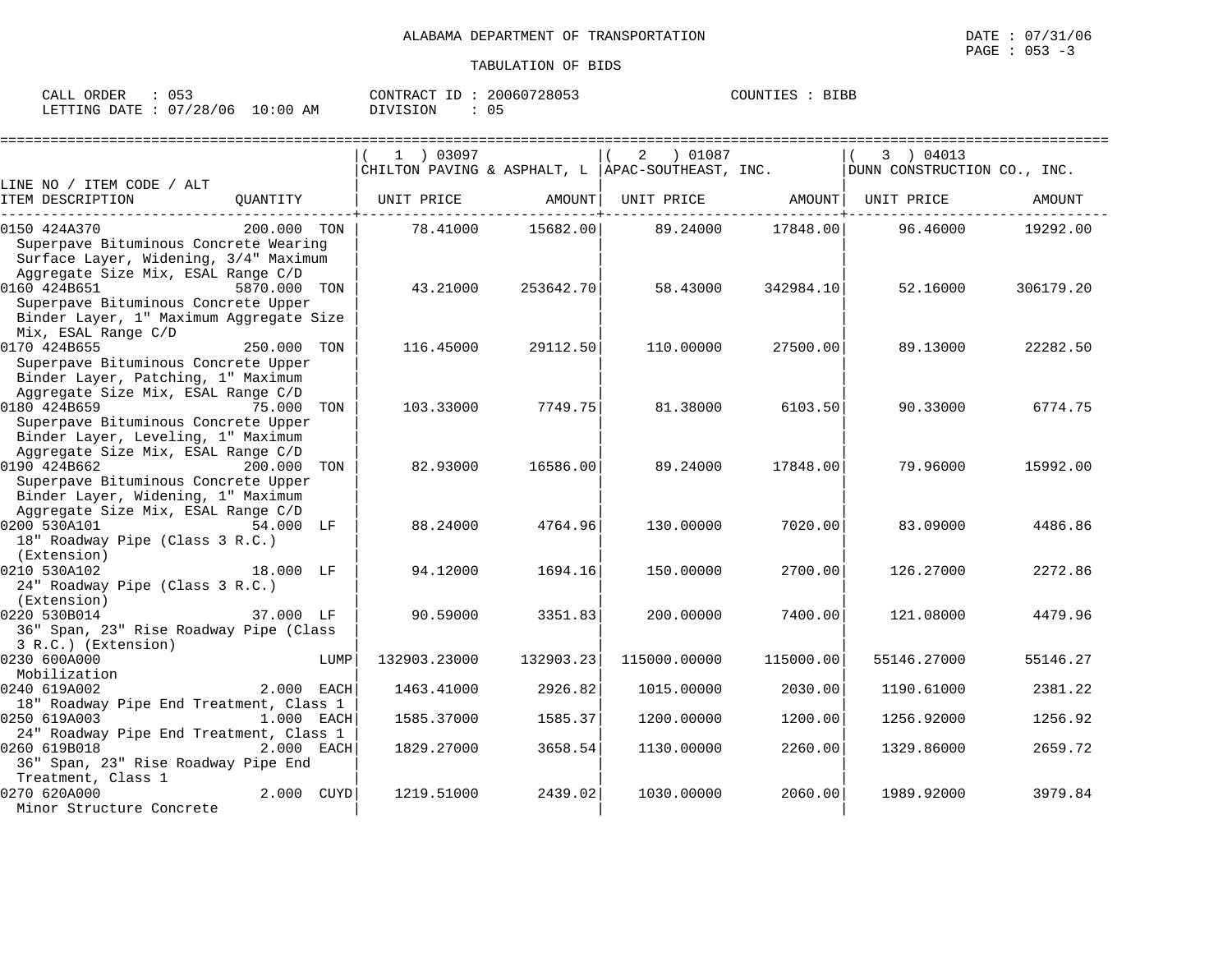| CALL ORDER                       | : 053 |          | CONTRACT ID: 20060728053 | COUNTIES : BIBB |  |
|----------------------------------|-------|----------|--------------------------|-----------------|--|
| LETTING DATE : 07/28/06 10:00 AM |       | DIVISION | : 05                     |                 |  |

|                                                                          |               | 1 ) 03097                                                   |           | 2 ) 01087  |           | 3 ) 04013<br>CHILTON PAVING & ASPHALT, L   APAC-SOUTHEAST, INC. $ $ DUNN CONSTRUCTION CO., INC. |           |
|--------------------------------------------------------------------------|---------------|-------------------------------------------------------------|-----------|------------|-----------|-------------------------------------------------------------------------------------------------|-----------|
| LINE NO / ITEM CODE / ALT                                                |               |                                                             |           |            |           |                                                                                                 |           |
| ITEM DESCRIPTION                                                         |               | QUANTITY   UNIT PRICE AMOUNT  UNIT PRICE AMOUNT  UNIT PRICE |           |            |           |                                                                                                 | AMOUNT    |
| 0280 629A004                                                             |               | 496.000 LF   252.94000                                      |           |            |           | $125458.24$ $257.50000$ $127720.00$ $306.97000$                                                 | 152257.12 |
| Concrete Median Or Safety Barrier, Type<br>4A (Modified)                 |               |                                                             |           |            |           |                                                                                                 |           |
| 0290 629D001                                                             | 4.000 EACH    | 7428.57000                                                  | 29714.28  | 6695.00000 | 26780.00  | 7502.44000                                                                                      | 30009.76  |
| Bridge Guardrail Retrofit, Type C<br>0300 630A001                        | 8642.000 LF   | 17.03000                                                    | 147173.26 | 16.22000   | 140173.24 | 18.18000                                                                                        | 157111.56 |
| Steel Beam Guardrail, Class A, Type 2                                    |               |                                                             |           |            |           |                                                                                                 |           |
| 0310 630C003<br>32.000 EACH<br>Guardrail End Anchor, Type 13             |               | 1771.43000                                                  | 56685.76  | 1596.50000 | 51088.00  | 1789.04000                                                                                      | 57249.28  |
| 0320 630C050                                                             | 64.000 EACH   | 2162.01000                                                  | 138368.64 | 1993.05000 | 127555.20 | 2233.41000                                                                                      | 142938.24 |
| Guardrail End Anchor, Type 20 Series<br>0330 630C056                     | 4.000 EACH    | 734.46000                                                   | 2937.84   | 669.50000  | 2678.00   | 750.24000                                                                                       | 3000.96   |
| Guardrail End Anchor, Type 2B (Retrofit<br>0340 630C070<br>10.000 EACH   |               | 1896.55000                                                  | 18965.50  | 1699.50000 | 16995.00  | 1904.47000                                                                                      | 19044.70  |
| Guardrail End Anchor, Type 10 Series                                     |               |                                                             |           |            |           |                                                                                                 |           |
| 0350 652A100<br>14.000 ACRE<br>Seeding                                   |               | 561.80000                                                   | 7865.20   | 618,00000  | 8652.00   | 577.11000                                                                                       | 8079.54   |
| 0360 654A001                                                             | 7789.000 SQYD | 3.98000                                                     | 31000.22  | 4.64000    | 36140.96  | 4.04000                                                                                         | 31467.56  |
| Solid Sodding (Bermuda)                                                  |               |                                                             |           |            |           |                                                                                                 |           |
| 0370 656A010<br>Mulching                                                 | 14.000 ACRE   | 568.18000                                                   | 7954.521  | 515,00000  | 7210.00   | 577.11000                                                                                       | 8079.54   |
| 0380 659A028                                                             | 4000.000 SOYD | 3.07000                                                     | 12280.00  | 1,80000    | 7200.00   | 3.17000                                                                                         | 12680.00  |
| Rolled Erosion Control Product, Type<br>(1D)                             |               |                                                             |           |            |           |                                                                                                 |           |
| 0390 665J000                                                             | 400.000 LF    | 4.71000                                                     | 1884.00   | 7.21000    | 2884.00   | 4.62000                                                                                         | 1848.00   |
| Silt Fence, Type A                                                       |               |                                                             |           |            |           |                                                                                                 |           |
| 0400 6650001                                                             | 400.000 LF    | 0.59000                                                     | 236.00    | 1.03000    | 412.00    | 0.58000                                                                                         | 232.00    |
| Silt Fence Removal                                                       |               |                                                             |           |            |           |                                                                                                 |           |
| 0410 6650001                                                             | 500.000 LF    | 9.25000                                                     | 4625.00   | 7.21000    | 3605.00   | 9.23000                                                                                         | 4615.00   |
| 20 Inch Wattle<br>19.000 MILE                                            |               |                                                             |           |            |           |                                                                                                 |           |
| 0420 701A028<br>Solid White, Class 2, Type A Traffic                     |               | 2011.17000                                                  | 38212.23  | 1873.00000 | 35587.00  | 2099.70000                                                                                      | 39894.30  |
| Stripe (0.06" Thick) (6" Wide)                                           |               |                                                             |           |            |           |                                                                                                 |           |
| 0430 701A041                                                             | 2.000 MILE    | 1250.00000                                                  | 2500.00   | 1144.00000 | 2288.00   | 1283.15000                                                                                      | 2566.30   |
| Broken White, Class 2, Type A Traffic                                    |               |                                                             |           |            |           |                                                                                                 |           |
| Stripe (0.09" Thick) (6" Wide)                                           |               |                                                             |           |            |           |                                                                                                 |           |
| 0440 701A046<br>9.000 MILE                                               |               | 1220.93000                                                  | 10988.37  | 1092.00000 | 9828.00   | 1224.82000                                                                                      | 11023.38  |
| Broken Yellow, Class 2, Type A Traffic<br>Stripe (0.09" Thick) (6" Wide) |               |                                                             |           |            |           |                                                                                                 |           |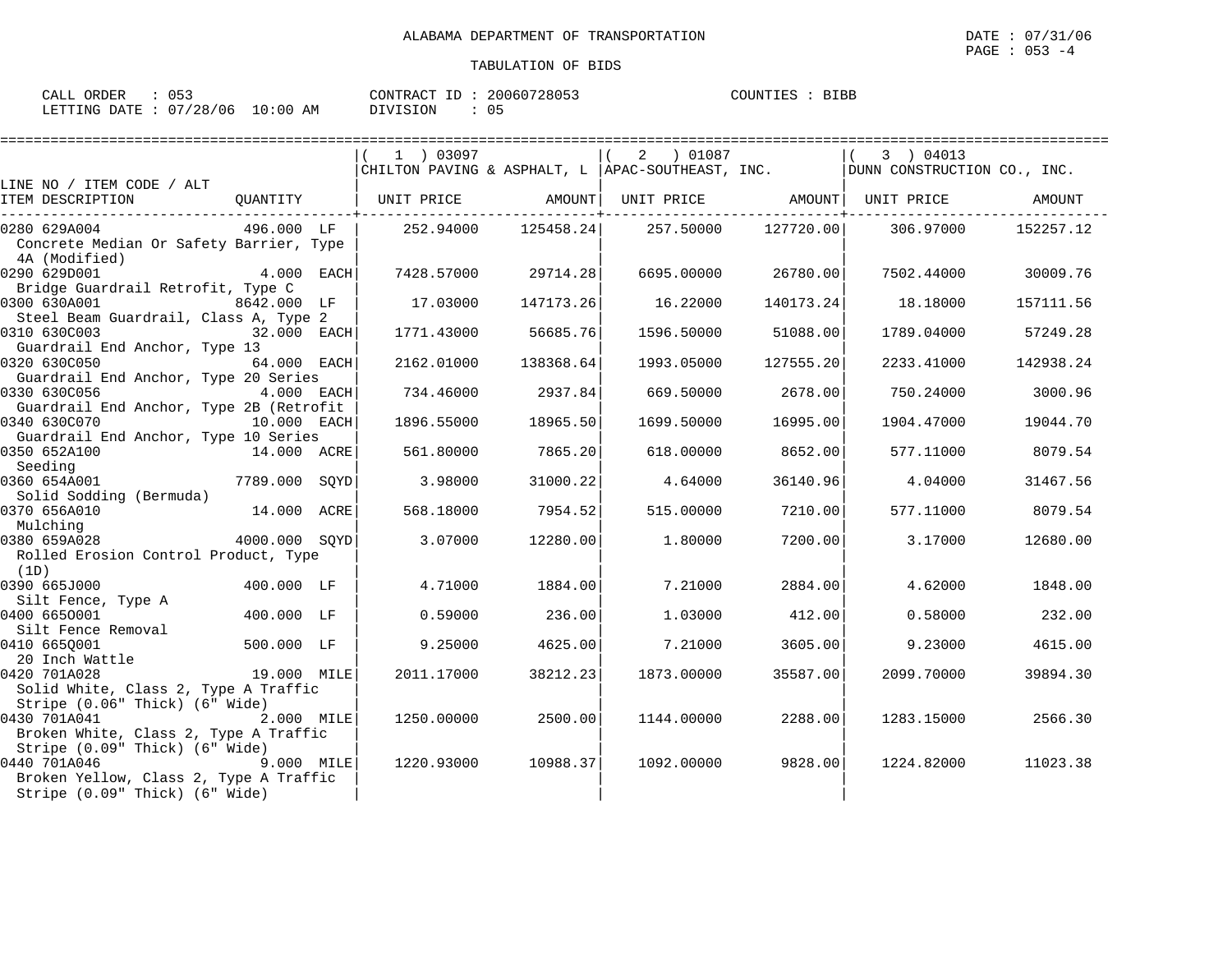| CALL ORDER                      | $\therefore$ 053 |          | CONTRACT ID: 20060728053 | COUNTIES : BIBB |  |
|---------------------------------|------------------|----------|--------------------------|-----------------|--|
| LETTING DATE: 07/28/06 10:00 AM |                  | DIVISION | : 05                     |                 |  |

|                                                                                         |              | 1 ) 03097                    |          | CHILTON PAVING & ASPHALT, L APAC-SOUTHEAST, INC. |                     | 3 ) 04013<br>DUNN CONSTRUCTION CO., INC. |          |
|-----------------------------------------------------------------------------------------|--------------|------------------------------|----------|--------------------------------------------------|---------------------|------------------------------------------|----------|
| LINE NO / ITEM CODE / ALT                                                               |              |                              |          |                                                  |                     |                                          |          |
| ITEM DESCRIPTION                                                                        |              | QUANTITY   UNIT PRICE AMOUNT |          |                                                  |                     | UNIT PRICE AMOUNT   UNIT PRICE           | AMOUNT   |
| 0450 701A048<br>Solid Yellow, Class 2, Type A Traffic<br>Stripe (0.09" Thick) (6" Wide) | 7.000 MILE   | 2342.86000                   | 16400.02 |                                                  | 2133.00000 14931.00 | 2391.33000                               | 16739.31 |
| 0460 701C000<br>Broken Temporary Traffic Stripe                                         | 10.000 MILE  | 766.67000                    | 7666.70  | 718.00000                                        | 7180.00             | 804.89000                                | 8048.90  |
| 0470 701C001<br>Solid Temporary Traffic Stripe                                          | 26.000 MILE  | 857.14000                    | 22285.64 | 780.00000                                        | 20280.00            | 874.87000                                | 22746.62 |
| 0480 701D008<br>Solid Traffic Stripe Removed (Plastic)                                  | 1.000 MILE   | 3205.13000                   | 3205.13  | 2601,00000                                       | 2601.00             | 2916.25000                               | 2916.25  |
| 0490 701D015<br>Broken Traffic Stripe Removed (Plastic)                                 | 1.000 MILE   | 2564.10000                   | 2564.10  | 2081,00000                                       | 2081.00             | 2333.00000                               | 2333.00  |
| 0500 701G125<br>Solid White, Class 3W, Type A Traffic<br>Stripe (6" Wide)               | 613.000 LF   | 5.75000                      | 3524.75  | 5.20000                                          | 3187.60             | 5.83000                                  | 3573.79  |
| 0510 701G129<br>Broken Yellow, Class 3W, Type A Traffic<br>Stripe (6" Wide)             | 191.000 LF   | 5.68000                      | 1084.88  | 5.20000                                          | 993.20              | 5.83000                                  | 1113.53  |
| 0520 701G133<br>Solid Yellow, Class 3W, Type A Traffic<br>Stripe (6" Wide)              | 254.000 LF   | 5.69000                      | 1445.26  | 5.20000                                          | 1320.80             | 5.83000                                  | 1480.82  |
| 0530 703A002<br>Traffic Control Markings, Class 2, Type<br>$\mathsf{A}$                 | 500.000 SQFT | 3.91000                      | 1955.00  | 3.64000                                          | 1820.00             | 4.08000                                  | 2040.00  |
| 0540 703D001<br>Temporary Traffic Control Markings                                      | 500.000 SOFT | 2.45000                      | 1225.00  | 2.08000                                          | 1040.00             | 2.33000                                  | 1165.00  |
| 0550 705A031<br>Pavement Markers, Class A-H, Type 1-A                                   | 91.000 EACH  | 6.15000                      | 559.65   | 5.72000                                          | 520.52              | 6.42000                                  | 584.22   |
| 0560 705A032<br>Pavement Markers, Class A-H, Type 1-B                                   | 279.000 EACH | 7.05000                      | 1966.95  | 5.72000                                          | 1595.88             | 6.42000                                  | 1791.18  |
| 0570 705A037<br>Pavement Markers, Class A-H, Type 2-D                                   | 409.000 EACH | 6.72000                      | 2748.48  | 5.72000                                          | 2339.48             | 6.42000                                  | 2625.78  |
| 0580 740B000<br>Construction Signs                                                      | 613.000 SQFT | 9.30000                      | 5700.90  | 8.47000                                          | 5192.11             | 8.60000                                  | 5271.80  |
| 0590 740D000<br>Channelizing Drums                                                      | 50.000 EACH  | 65.88000                     | 3294.00  | 54.62000                                         | 2731.00             | 61.39000                                 | 3069.50  |
| 0600 740E000<br>Cones (36 Inches High)                                                  | 500.000 EACH | 11.76000                     | 5880.00  | 11,80000                                         | 5900.00             | 13.26000                                 | 6630.00  |
| 0610 7401005<br>Warning Lights, Type B (Detachable Head                                 | 2.000 EACH   | 41.18000                     | 82.36    | 273,00000                                        | 546.00              | 221.02000                                | 442.04   |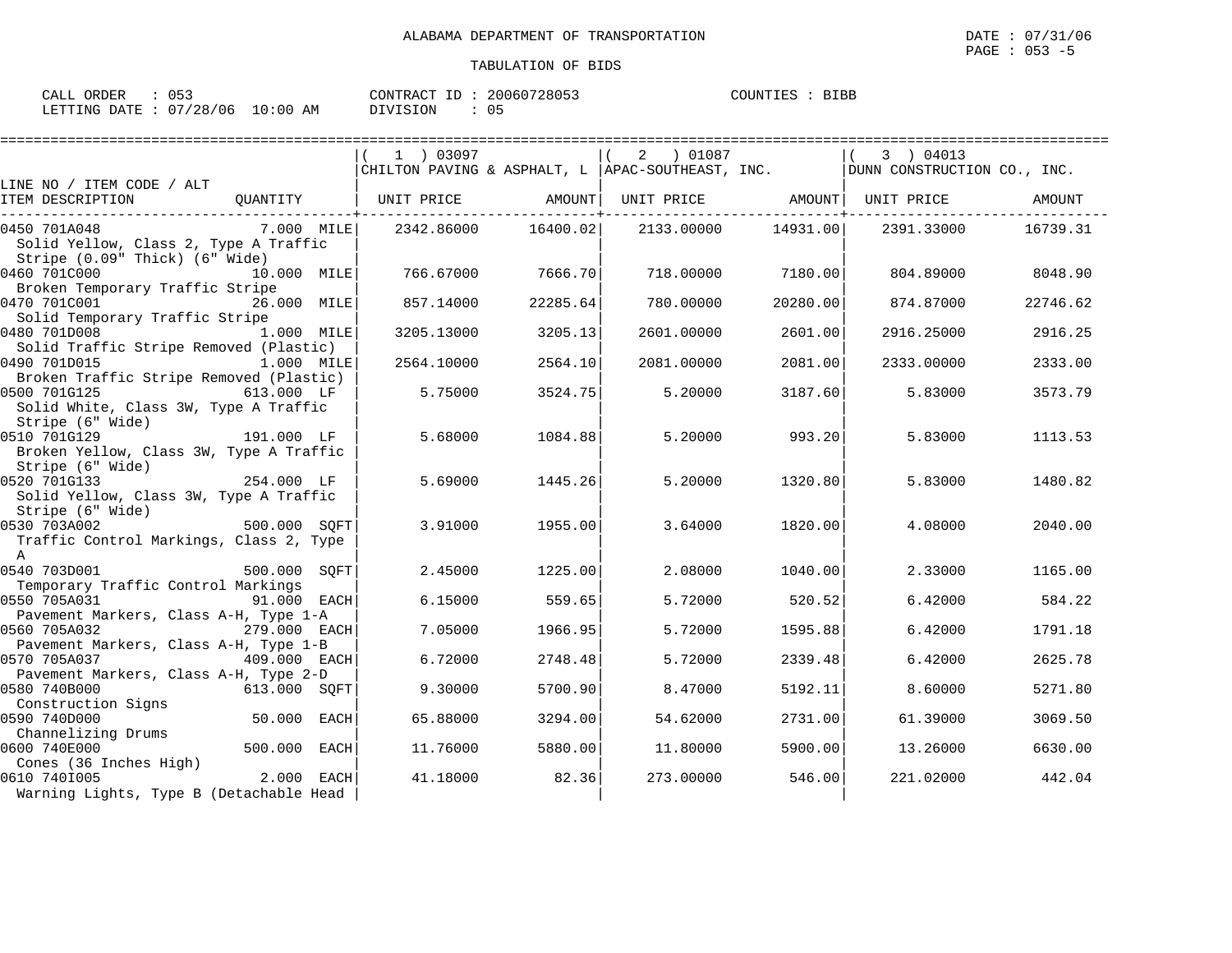| CALL ORDER                       | $\therefore$ 053 |          | CONTRACT ID: 20060728053 | COUNTIES : BIBB |
|----------------------------------|------------------|----------|--------------------------|-----------------|
| LETTING DATE : 07/28/06 10:00 AM |                  | DIVISION |                          |                 |

|                                                                             |                 |      | 03097<br>$\perp$<br>CHILTON PAVING & ASPHALT, L |                 | 01087<br>2<br>APAC-SOUTHEAST, INC. |                 | 04013<br>3<br>DUNN CONSTRUCTION CO., INC. |              |
|-----------------------------------------------------------------------------|-----------------|------|-------------------------------------------------|-----------------|------------------------------------|-----------------|-------------------------------------------|--------------|
| LINE NO /<br>ITEM CODE /<br>ITEM DESCRIPTION                                | ALT<br>OUANTITY |      | UNIT PRICE                                      | AMOUNT          | UNIT PRICE                         | AMOUNT          | UNIT PRICE                                | AMOUNT       |
| 0620 740M001<br>Ballast For Cone                                            | 500.000         | EACH | 7.06000                                         | 3530.00         | 7.10000                            | 3550.00         | 2.46000                                   | 1230.00      |
| 0630 7400000<br>Pilot Car                                                   | 1,000           | EACH | 2976.19000                                      | 2976.19         | 9300.00000                         | 9300.00         | 25575.89000                               | 25575.89     |
| 0640 998A000<br>Construction Fuel (Maximum Bid Limited<br>To \$ 105,000.00) |                 | LUMP | 0.00000                                         | 0.00            | 0.00000                            | 0.00            | 78298.00000                               | 78298.00     |
| SECTION TOTALS                                                              |                 |      |                                                 | \$2,319,713.24  |                                    | \$2,649,213.34  | Ŝ.                                        | 2,691,830.00 |
| CONTRACT TOTALS                                                             |                 |      |                                                 | \$2,319,713.24] |                                    | \$2,649,213.34] | S.                                        | 2,691,830.00 |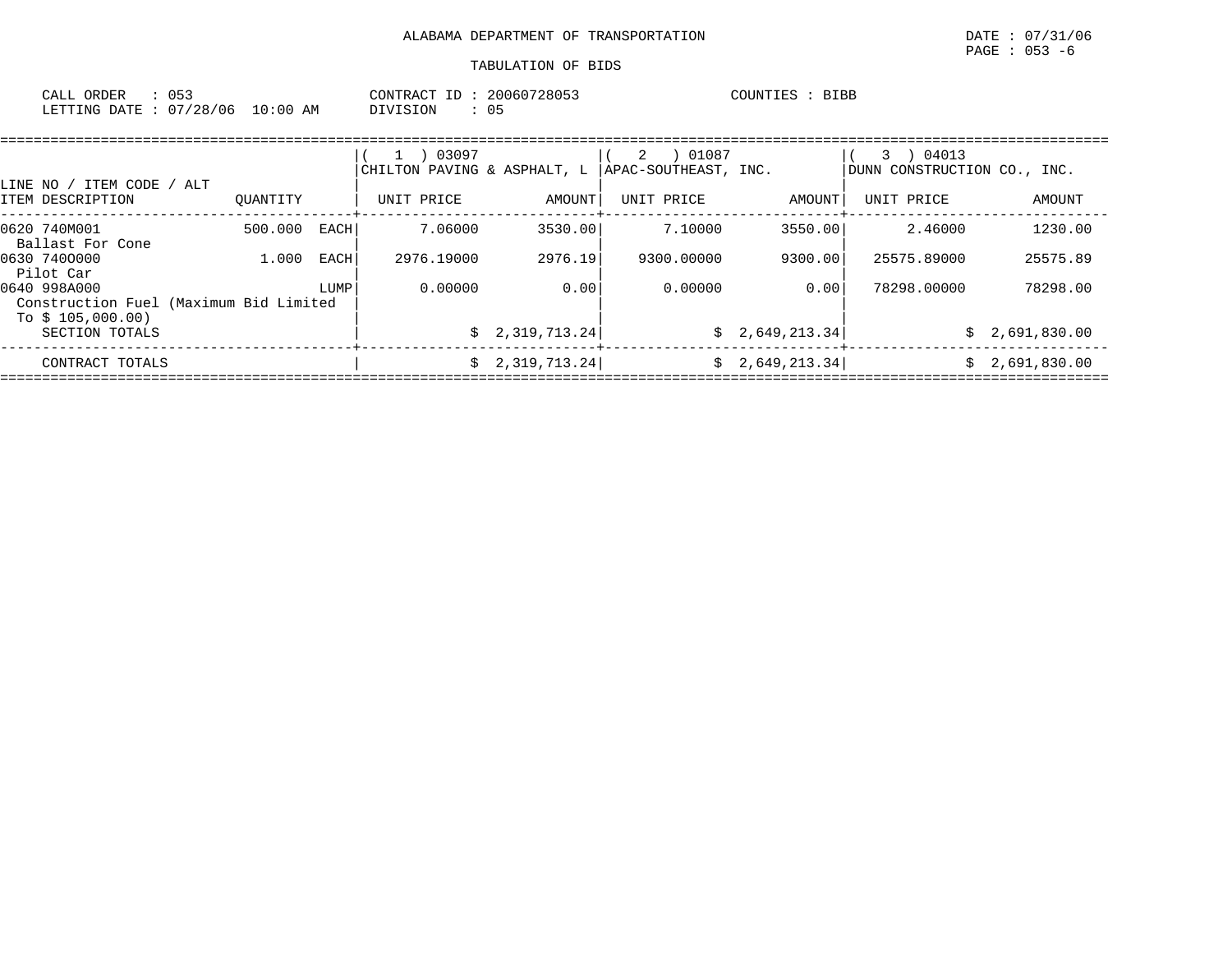# PAGE : 054 -1

|      | CALL ORDER<br>: 054                                   | LETTING DATE : 07/28/06 10:00 AM                                                                            | CONTRACT ID: 20060728054<br>DIVISION<br>$\cdot$ 05 |     |              | COUNTIES : PERRY                                    |                          |                        |  |  |
|------|-------------------------------------------------------|-------------------------------------------------------------------------------------------------------------|----------------------------------------------------|-----|--------------|-----------------------------------------------------|--------------------------|------------------------|--|--|
|      | CONTRACT DESCRIPTION :<br>to SR-183. Length 4.888 mi. | for constructing the Planing, Resurfacing and<br>Traffic Stripe on SR-14 from the east city limit of Marion | CONTRACT TIME :                                    | -45 | Working Days | (available days)<br>PROJECT(S) : 99-305-535-014-601 |                          |                        |  |  |
| RANK | VENDOR NO./NAME                                       |                                                                                                             |                                                    |     |              |                                                     | TOTAL<br><b>BID</b>      | % OVER<br>LOW BID      |  |  |
|      | 01023<br>02033                                        | ASPHALT CONTRACTORS, INC.<br>S. T. BUNN CONSTRUCTION COMPANY, INC.                                          |                                                    |     |              |                                                     | 803,200.17<br>824,459.98 | 100.0000%<br>102.6469% |  |  |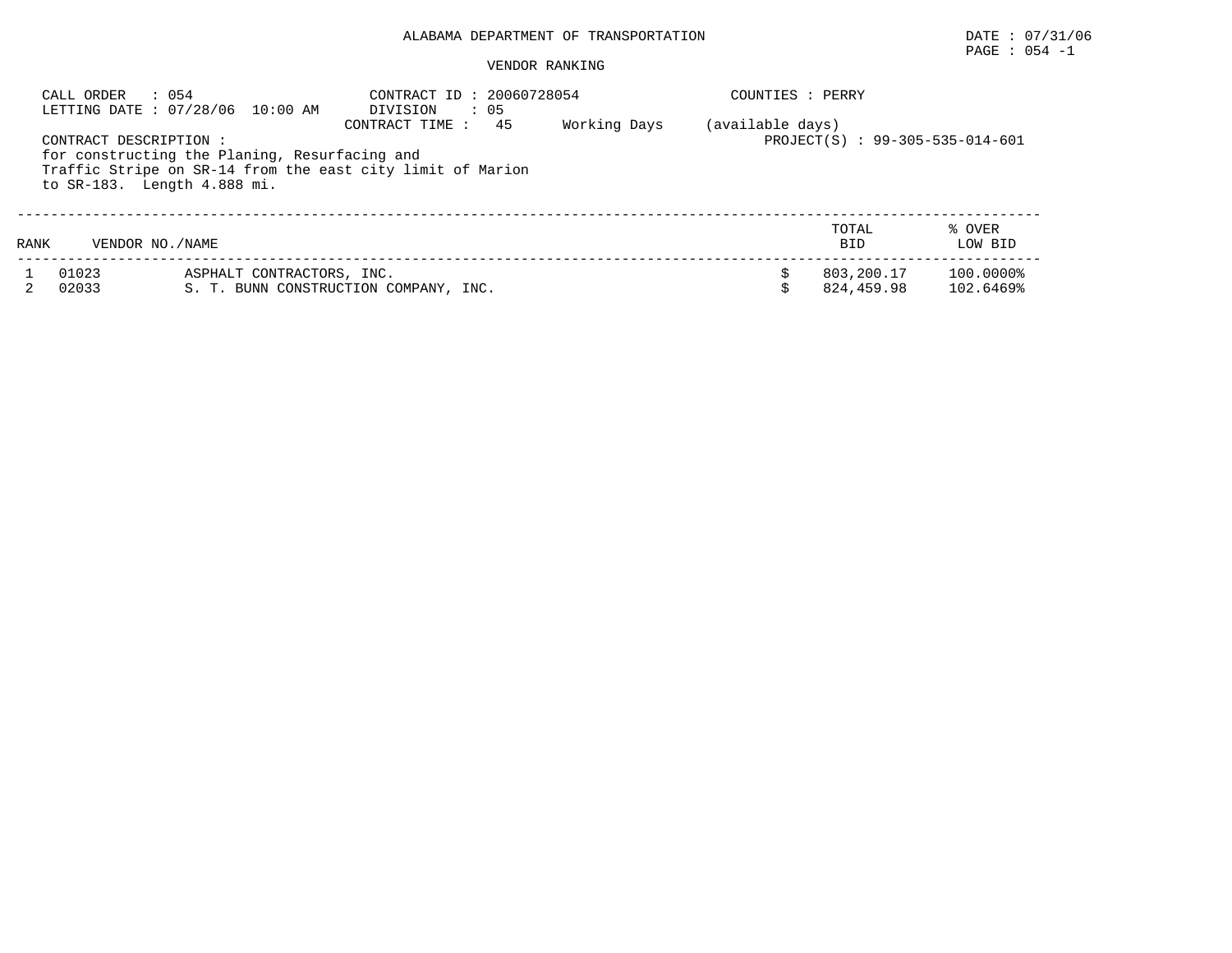| CALL ORDER<br>$\therefore$ 054<br>LETTING DATE : 07/28/06 10:00 AM                                                                                           |                | CONTRACT ID: 20060728054<br>: 05<br>DIVISION |           |                                          | COUNTIES : PERRY |                     |        |
|--------------------------------------------------------------------------------------------------------------------------------------------------------------|----------------|----------------------------------------------|-----------|------------------------------------------|------------------|---------------------|--------|
|                                                                                                                                                              |                | 1 ) 01023<br>ASPHALT CONTRACTORS, INC.       |           | (2) 02033<br>S. T. BUNN CONSTRUCTION CO. |                  |                     |        |
| LINE NO / ITEM CODE / ALT<br>ITEM DESCRIPTION                                                                                                                | OUANTITY       | UNIT PRICE                                   |           | AMOUNT   UNIT PRICE                      |                  | AMOUNT   UNIT PRICE | AMOUNT |
| SECTION 0001 Total                                                                                                                                           |                |                                              |           |                                          |                  |                     |        |
| 0010 209A000                                                                                                                                                 | 3.000 EACH     | 175.00000                                    | 525.00    | 150.00000                                | 450.00           |                     |        |
| Mailbox Reset, Single<br>0020 209A002                                                                                                                        | 1.000 EACH     | 425.00000                                    | 425.00    | 150.00000                                | 150.00           |                     |        |
| Mailbox Reset, Multiple<br>0030 210D015<br>Borrow Excavation (A-4) (Loose Truckbed                                                                           | 2199.000 CUYD  | 13.60000                                     | 29906.40  | 11.83000                                 | 26014.17         |                     |        |
| Measurement)<br>0040 212A000<br>Machine Grading Shoulders                                                                                                    | 485.000 STA    | 39.75000                                     | 19278.75  | 10.00000                                 | 4850.00          |                     |        |
| 0050 305B060<br>Crushed Aggregate, Section 825, 1" Down                                                                                                      | 700.000 TON    | 31.25000                                     | 21875.00  | 25.00000                                 | 17500.00         |                     |        |
| For Miscellaneous Use<br>0060 405A000<br>Tack Coat                                                                                                           | 3347.000 GAL   | 1.80000                                      | 6024.60   | 2,00000                                  | 6694.00          |                     |        |
| 0070 408A051<br>Planing Existing Pavement                                                                                                                    | 66744.000 SOYD | 0.88000                                      | 58734.72  | 1.91000                                  | 127481.04        |                     |        |
| (Approximately 0.00" Thru 1.0" Thick)<br>0080 410H000                                                                                                        | 1.000 EACH     | 24300.00000                                  | 24300.00  | 7500.00000                               | 7500.00          |                     |        |
| Material Remixing Device<br>0090 424A340<br>Superpave Bituminous Concrete Wearing<br>Surface Layer, 1/2" Maximum Aggregate                                   | 5207.000 TON   | 63.50000                                     | 330644.50 | 60.61000                                 | 315596.27        |                     |        |
| Size Mix, ESAL Range A/B<br>0100 424A346<br>Superpave Bituminous Concrete Wearing<br>Surface Layer, Leveling, 1/2" Maximum                                   | 300.000 TON    | 62.00000                                     | 18600.00  | 70.00000                                 | 21000.00         |                     |        |
| Aggregate Size Mix, ESAL Range A/B<br>0110 424A349<br>Superpave Bituminous Concrete Wearing<br>Surface Layer, Widening, 1/2" Maximum                         | 200.000 TON    | 89.25000                                     | 17850.00  | 75.00000                                 | 15000.00         |                     |        |
| Aggregate Size Mix, ESAL Range A/B<br>0120 424B635<br>Superpave Bituminous Concrete Upper<br>Binder Layer, 3/4" Maximum Aggregate                            | 200.000 TON    | 60.75000                                     | 12150.00  | 75.00000                                 | 15000.00         |                     |        |
| Size MIx, ESAL Range A/B<br>0130 424B638<br>Superpave Bituminous Concrete Upper<br>Binder Layer, Patching, 1/2"Maximum<br>Aggregate Size Mix, ESAL Range A/B | 500.000 TON    | 58.00000                                     | 29000.00  | 68.00000                                 | 34000.00         |                     |        |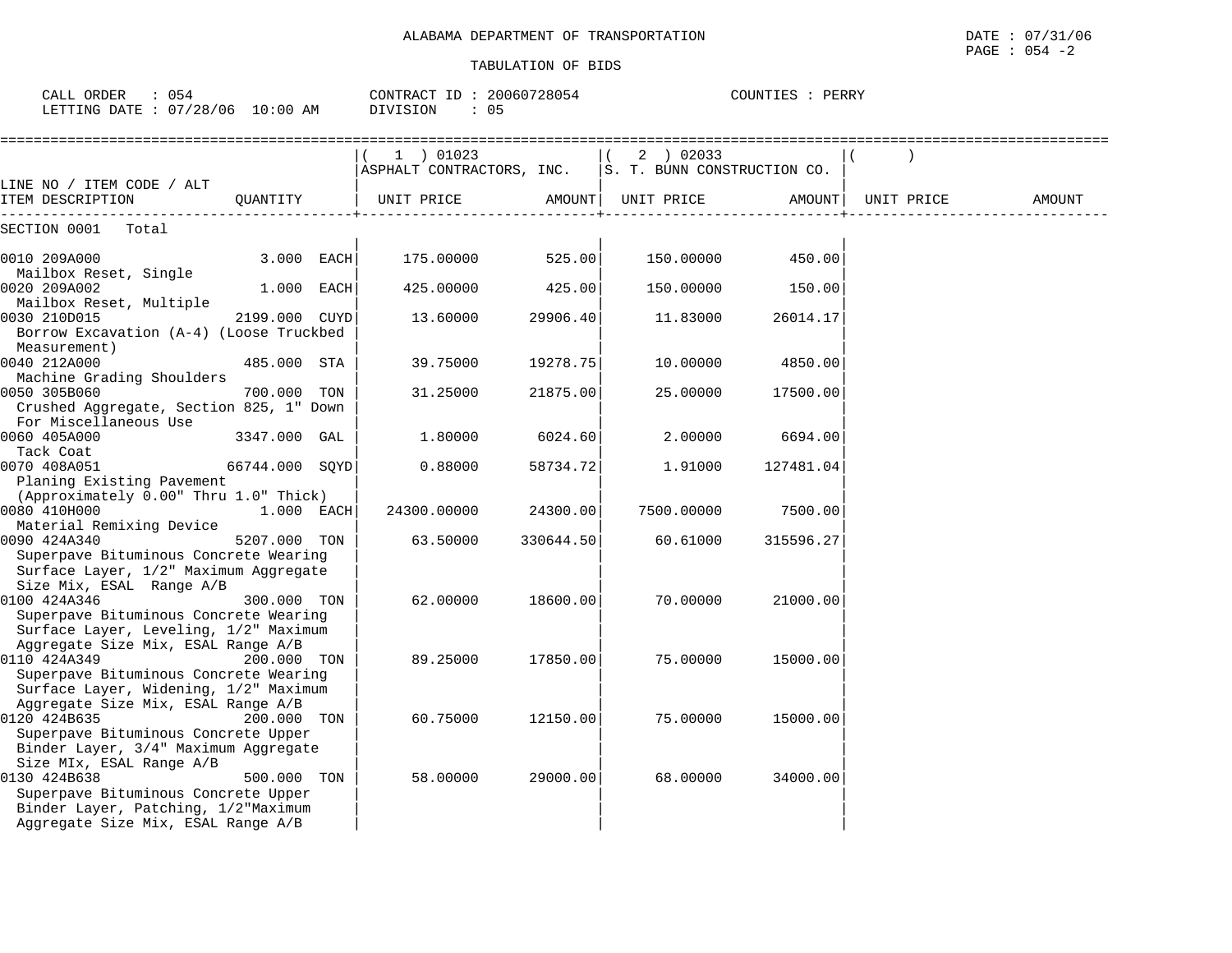| CALL ORDER                      | 054 | CONTRACT ID: 20060728054 | COUNTIES : | PERRY |
|---------------------------------|-----|--------------------------|------------|-------|
| LETTING DATE: 07/28/06 10:00 AM |     | DIVISION                 |            |       |

|                                                |               |      | ==================        |                         |                             |                        |            |        |
|------------------------------------------------|---------------|------|---------------------------|-------------------------|-----------------------------|------------------------|------------|--------|
|                                                |               |      | 1 ) 01023                 |                         | 02033<br>2                  |                        |            |        |
|                                                |               |      | ASPHALT CONTRACTORS, INC. |                         | S. T. BUNN CONSTRUCTION CO. |                        |            |        |
| LINE NO / ITEM CODE / ALT<br>ITEM DESCRIPTION  |               |      |                           |                         |                             |                        | UNIT PRICE | AMOUNT |
|                                                | QUANTITY      |      | UNIT PRICE                | AMOUNT<br>-----------+- | UNIT PRICE                  | AMOUNT  <br>---------- |            |        |
| 0140 424B643                                   | 400.000 TON   |      | 60.75000                  | 24300.00                | 67.00000                    | 26800.00               |            |        |
| Superpave Bituminous Concrete Upper            |               |      |                           |                         |                             |                        |            |        |
| Binder Layer, Leveling, 3/4" Maximum           |               |      |                           |                         |                             |                        |            |        |
| Aggregate Size Mix, ESAL Range A/B             |               |      |                           |                         |                             |                        |            |        |
| 0150 424B648                                   | 175.000 TON   |      | 74.00000                  | 12950.00                | 65.50000                    | 11462.50               |            |        |
| Superpave Bituminous Concrete Upper            |               |      |                           |                         |                             |                        |            |        |
| Binder Layer, Widening, 1 1/2" Maximum         |               |      |                           |                         |                             |                        |            |        |
| Aggregate Size Mix, ESAL A/B<br>0160 600A000   |               | LUMP | 82600.00000               | 82600.00                | 51000.00000                 | 51000.00               |            |        |
| Mobilization                                   |               |      |                           |                         |                             |                        |            |        |
| 0170 651A000                                   | 4.000 ACRE    |      | 600.00000                 | 2400.00                 | 200.00000                   | 800.00                 |            |        |
| Ground Preparation                             |               |      |                           |                         |                             |                        |            |        |
| 0180 651B000                                   | 8.000         | TON  | 65.00000                  | 520.00                  | 100.00000                   | 800.00                 |            |        |
| Agricultural Limestone                         |               |      |                           |                         |                             |                        |            |        |
| 0190 651C000                                   | 3.000         | TON  | 500.00000                 | 1500.00                 | 400.00000                   | 1200.00                |            |        |
| 8-8-8 Commercial Fertilizer                    |               |      |                           |                         |                             |                        |            |        |
| 0200 656A010                                   | 4.000 ACRE    |      | 825.00000                 | 3300.00                 | 500.00000                   | 2000.00                |            |        |
| Mulching                                       |               |      |                           |                         |                             |                        |            |        |
| 0210 659A025                                   | 2000.000 SOYD |      | 1.95000                   | 3900.00                 | 2.75000                     | 5500.00                |            |        |
| Rolled Erosion Control Product, Type           |               |      |                           |                         |                             |                        |            |        |
| (1A)<br>0220 665J000                           | 1000.000 LF   |      | 3.75000                   | 3750.00                 | 3.50000                     | 3500.00                |            |        |
| Silt Fence, Type A                             |               |      |                           |                         |                             |                        |            |        |
| 0230 6650001                                   | 1000.000 LF   |      | 0.50000                   | 500.00                  | 0.50000                     | 500.00                 |            |        |
| Silt Fence Removal                             |               |      |                           |                         |                             |                        |            |        |
| 0240 6650000                                   | 100.000 LF    |      | 7.50000                   | 750.00                  | 6.00000                     | 600.00                 |            |        |
| 12 Inch Wattle                                 |               |      |                           |                         |                             |                        |            |        |
| 0250 665Q001                                   | 250.000 LF    |      | 9.50000                   | 2375.00                 | 7.00000                     | 1750.00                |            |        |
| 20 Inch Wattle                                 |               |      |                           |                         |                             |                        |            |        |
| 0260 701A028                                   | 10.000 MILE   |      | 1800.00000                | 18000.00                | 1800.00000                  | 18000.00               |            |        |
| Solid White, Class 2, Type A Traffic           |               |      |                           |                         |                             |                        |            |        |
| Stripe (0.06" Thick) (6" Wide)<br>0270 701A046 |               |      |                           |                         |                             |                        |            |        |
| Broken Yellow, Class 2, Type A Traffic         | 3.000 MILE    |      | 1100.00000                | 3300.00                 | 1100.00000                  | 3300.00                |            |        |
| Stripe (0.09" Thick) (6" Wide)                 |               |      |                           |                         |                             |                        |            |        |
| 0280 701A048                                   | 5.000 MILE    |      | 2050.00000                | 10250.00                | 2050.00000                  | 10250.00               |            |        |
| Solid Yellow, Class 2, Type A Traffic          |               |      |                           |                         |                             |                        |            |        |
| Stripe (0.09" Thick) (6" Wide)                 |               |      |                           |                         |                             |                        |            |        |
| 0290 701C000                                   | 3.000 MILE    |      | 690.00000                 | 2070.00                 | 690.00000                   | 2070.00                |            |        |
| Broken Temporary Traffic Stripe                |               |      |                           |                         |                             |                        |            |        |